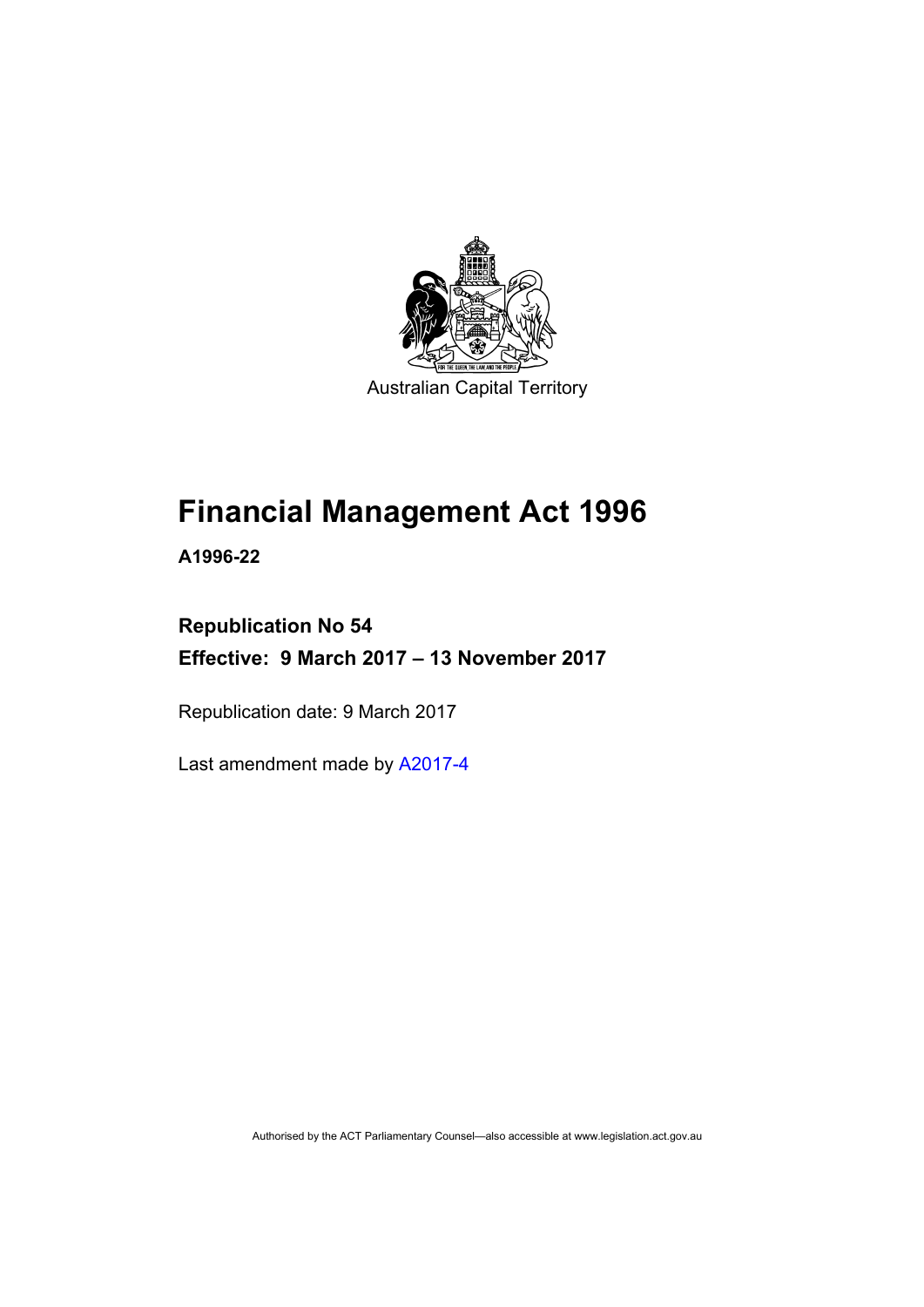#### **About this republication**

#### **The republished law**

This is a republication of the *Financial Management Act 1996* (including any amendment made under the *[Legislation Act 2001](http://www.legislation.act.gov.au/a/2001-14)*, part 11.3 (Editorial changes)) as in force on 9 March 2017*.* It also includes any commencement, amendment, repeal or expiry affecting this republished law to 9 March 2017.

The legislation history and amendment history of the republished law are set out in endnotes 3 and 4.

#### **Kinds of republications**

The Parliamentary Counsel's Office prepares 2 kinds of republications of ACT laws (see the ACT legislation register at [www.legislation.act.gov.au](http://www.legislation.act.gov.au/)):

- authorised republications to which the *[Legislation Act 2001](http://www.legislation.act.gov.au/a/2001-14)* applies
- unauthorised republications.

The status of this republication appears on the bottom of each page.

#### **Editorial changes**

The *[Legislation Act 2001](http://www.legislation.act.gov.au/a/2001-14)*, part 11.3 authorises the Parliamentary Counsel to make editorial amendments and other changes of a formal nature when preparing a law for republication. Editorial changes do not change the effect of the law, but have effect as if they had been made by an Act commencing on the republication date (see *[Legislation Act 2001](http://www.legislation.act.gov.au/a/2001-14)*, s 115 and s 117). The changes are made if the Parliamentary Counsel considers they are desirable to bring the law into line, or more closely into line, with current legislative drafting practice.

This republication does not include amendments made under part 11.3 (see endnote 1).

#### **Uncommenced provisions and amendments**

If a provision of the republished law has not commenced, the symbol  $\mathbf{U}$  appears immediately before the provision heading. Any uncommenced amendments that affect this republished law are accessible on the ACT legislation register [\(www.legislation.act.gov.au\)](http://www.legislation.act.gov.au/). For more information, see the home page for this law on the register.

#### **Modifications**

If a provision of the republished law is affected by a current modification, the symbol  $\mathbf{M}$ appears immediately before the provision heading. The text of the modifying provision appears in the endnotes. For the legal status of modifications, see the *[Legislation Act 2001](http://www.legislation.act.gov.au/a/2001-14)*, section 95.

#### **Penalties**

At the republication date, the value of a penalty unit for an offence against this law is \$150 for an individual and \$750 for a corporation (see *[Legislation Act 2001](http://www.legislation.act.gov.au/a/2001-14)*, s 133).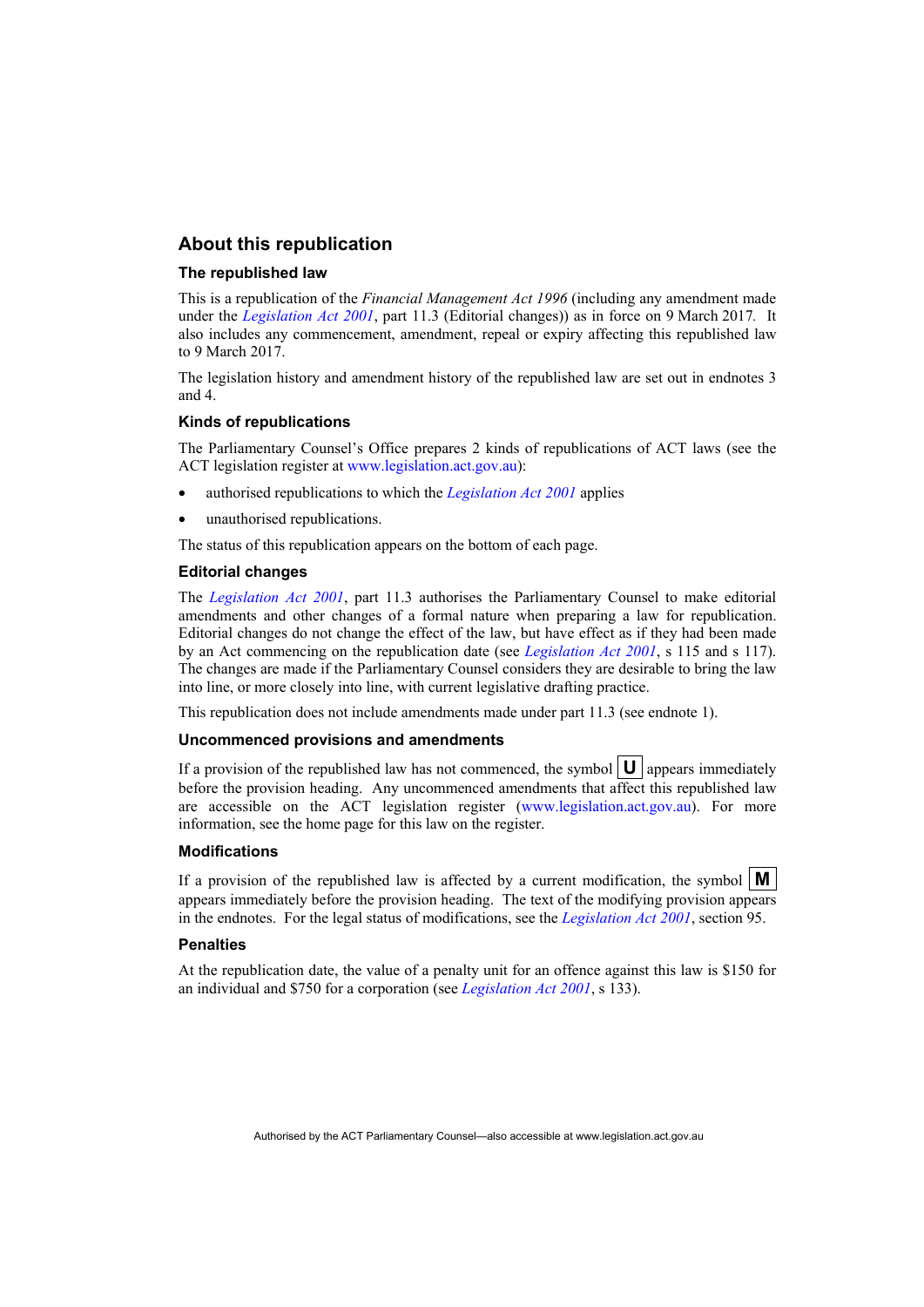

# **Financial Management Act 1996**

# **Contents**

|                     |                                                                                              | Page       |
|---------------------|----------------------------------------------------------------------------------------------|------------|
| Part 1              | <b>Preliminary</b>                                                                           |            |
| 1                   | Name of Act                                                                                  | 2          |
| 2                   | Act subject to Territory Superannuation Provision Protection Act                             | 2          |
| 3                   | Dictionary                                                                                   | 2          |
| 3A                  | <b>Notes</b>                                                                                 | 2          |
| 3В.                 | Declaration that certain bodies are not territory authorities for Act                        | 3          |
| 4                   | Application of pts 2 to 5—Office of the Legislative Assembly and<br>officers of the Assembly | 3          |
| Part 2              | <b>Budget management</b>                                                                     |            |
| <b>Division 2.1</b> | <b>Appropriations and budgets</b>                                                            |            |
| 5                   | Timing of first Appropriation Bill for financial year                                        | 5          |
| 6                   | Necessity for appropriation                                                                  | 5          |
| 7                   | Payments authorised on lapse of appropriation                                                | 5          |
| 7A                  | Temporary advance for new purpose or new entity                                              | 6          |
| <b>R54</b>          | Financial Management Act 1996                                                                | contents 1 |
| 09/03/17            | Effective: 09/03/17-13/11/17                                                                 |            |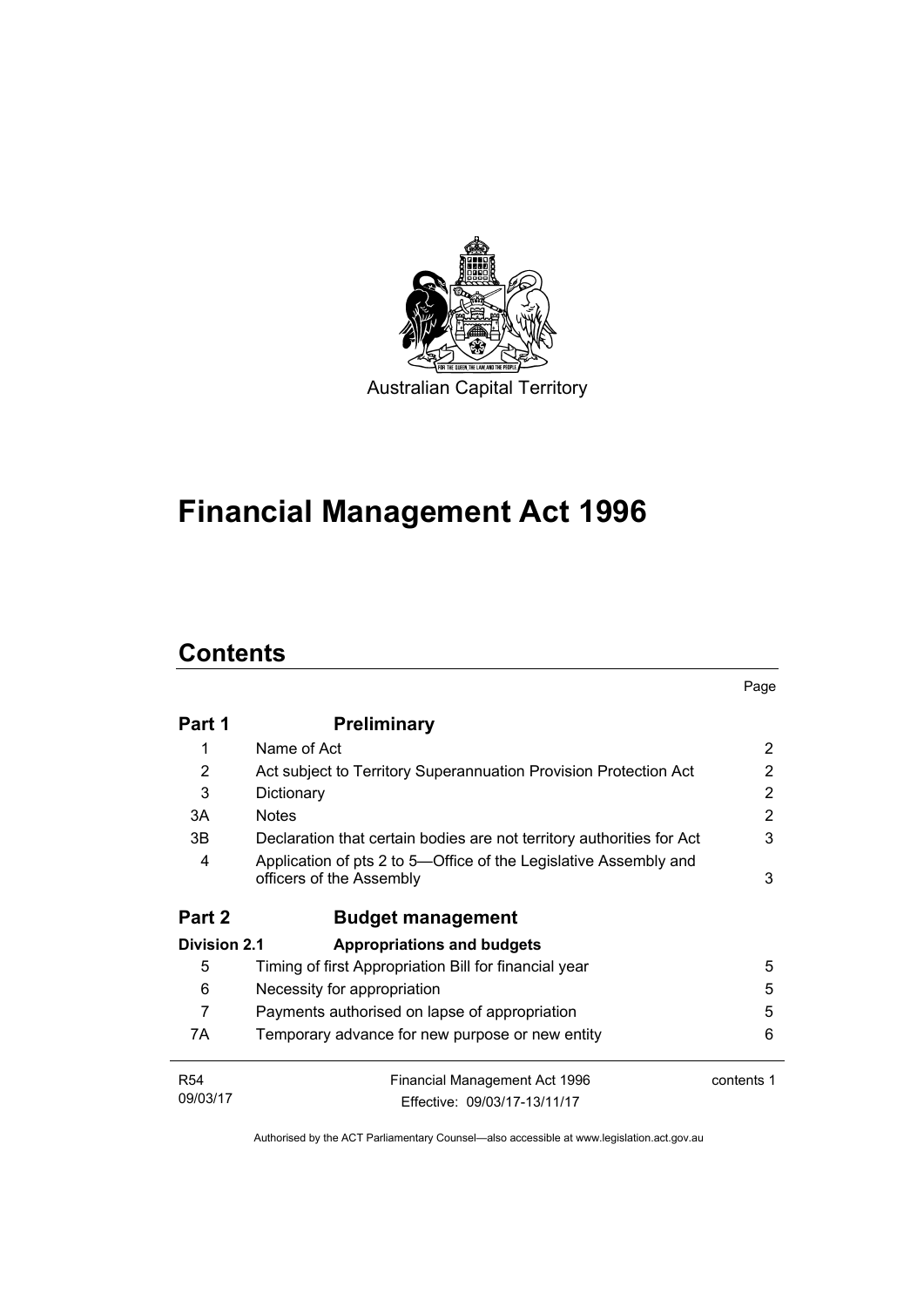#### **Contents**

| 8               | Form of appropriations                                                            | Page<br>7 |
|-----------------|-----------------------------------------------------------------------------------|-----------|
| 9               | Net controlled recurrent payments                                                 | 8         |
| 9Α              | Net appropriations for capital injections                                         | 9         |
| 9B              | Appropriations for payments on behalf of Territory to be net                      |           |
|                 | appropriations                                                                    | 9         |
| 10              | <b>Budget papers</b>                                                              | 9         |
| 11              | <b>Territory budgets</b>                                                          | 10        |
| 11A             | Financial policy objectives and strategies statement                              | 13        |
| 12              | Directorate budgets                                                               | 14        |
| 12AA            | Territory authority budgets                                                       | 15        |
| 12A             | Territory-owned corporation budgets                                               | 16        |
| 13              | Supplementary budget papers                                                       | 17        |
| 13A             | Amendment of budgets for supplementary appropriation                              | 18        |
| 14              | Transfer of funds between appropriations                                          | 19        |
| 14A             | Transfer of funds from capital injection appropriation to other<br>appropriations | 19        |
| 14B             | Transfer of funds from other appropriations to capital injection<br>appropriation | 20        |
| 15A             | Reclassification of certain appropriations                                        | 21        |
| 16              | Transfer of functions to another entity                                           | 22        |
| 16A             | Appropriation for accrued employee entitlements                                   | 22        |
| 16B             | Rollover of undisbursed appropriation                                             | 23        |
| 17              | Variation of appropriations for Commonwealth grants                               | 24        |
| 17A             | Variations of appropriations for certain payments to Commonwealth                 | 25        |
| 18              | Treasurer's advance                                                               | 26        |
| 18A             | Treasurer's advance—payment pending supplementary appropriation                   | 27        |
| 18B             | Treasurer's advance—reduction of amounts                                          | 28        |
| 18 <sub>C</sub> | Assembly to be told about Treasurer's advance                                     | 28        |
| 19              | Refunds of payments made without liability                                        | 29        |
| 19A             | Payments for Territory GST liabilities                                            | 30        |
| 19AA            | Payments for Territory GST administration costs                                   | 30        |
| 19B             | Authorisation of appropriation for certain Commonwealth grants                    | 31        |
| 19C             | Amendment of capital injection conditions                                         | 32        |
| 19D             | Amendment of performance criteria                                                 | 32        |
| 20              | Recommended appropriation for Office of the Legislative Assembly                  | 34        |

contents 2 Financial Management Act 1996 Effective: 09/03/17-13/11/17

R54 09/03/17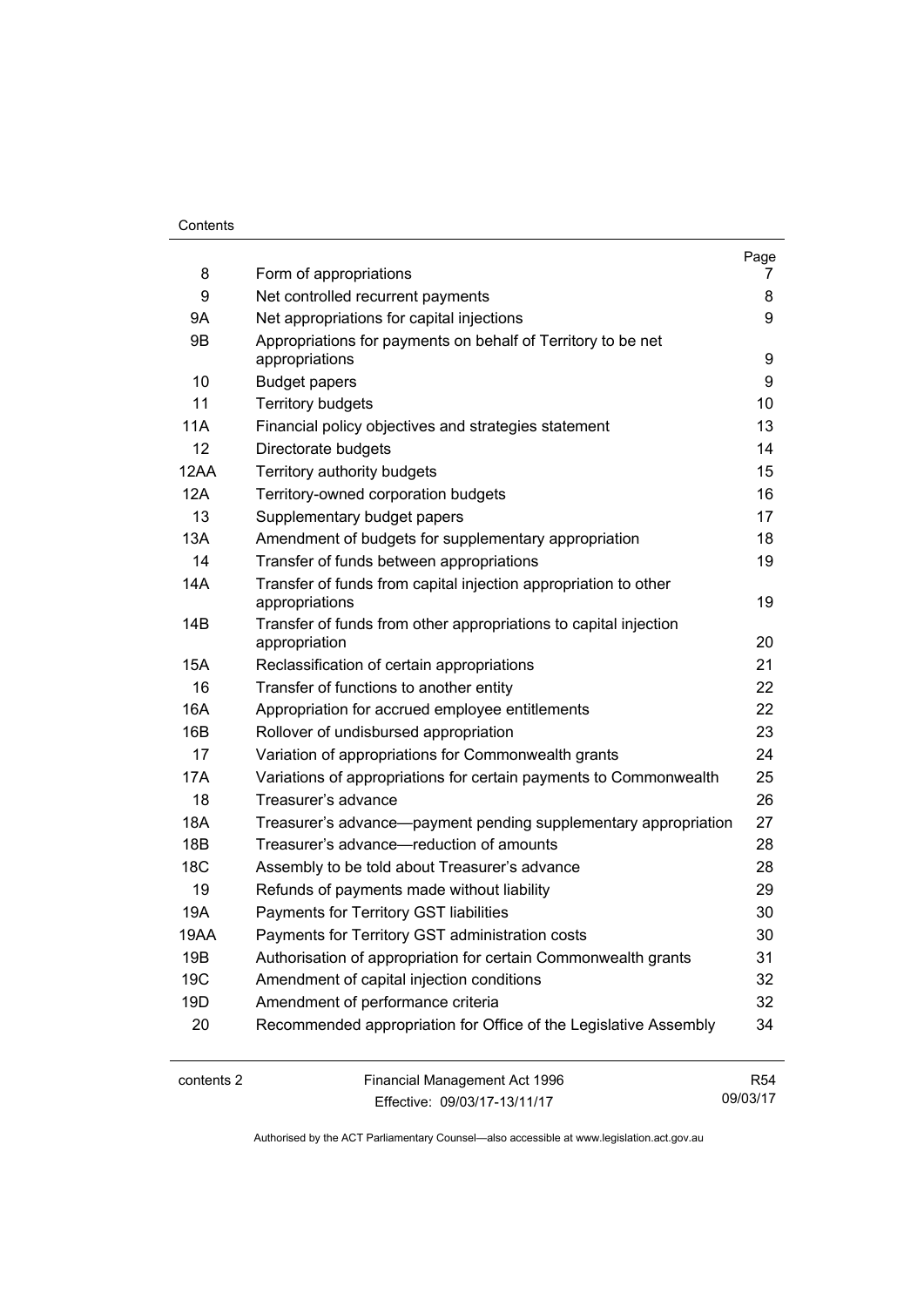| 20AA                | Appropriation for Office of the Legislative Assembly                   | Page<br>35 |
|---------------------|------------------------------------------------------------------------|------------|
| 20AB                | Recommended appropriation for officers of the Assembly                 | 35         |
| 20AC                | Appropriation for officers of the Assembly                             | 36         |
| <b>Division 2.2</b> | <b>Budget reviews and pre-election updates</b>                         |            |
| 20A                 | <b>Budget review</b>                                                   | 36         |
| 20B                 | Purpose and contents of budget review                                  | 37         |
| 20C                 | Pre-election budget update                                             | 38         |
| 20D                 | Purpose and contents of pre-election budget update                     | 38         |
| Part <sub>3</sub>   | <b>Financial reports</b>                                               |            |
| <b>Division 3.1</b> | <b>Financial reports of the Territory</b>                              |            |
| 21                  | Meaning of the Territory in div 3.1                                    | 41         |
| 22                  | Annual financial statements of the Territory                           | 41         |
| 23                  | Responsibility for annual financial statements                         | 41         |
| 24                  | Audit of annual financial statements                                   | 42         |
| 25                  | Presentation of annual financial statements to Legislative Assembly    | 43         |
| 26                  | Periodic financial statements                                          | 43         |
| <b>Division 3.2</b> | Financial reports and performance statements of<br>directorates        |            |
| 27                  | Annual financial statements of directorates                            | 44         |
| 28                  | Responsibility for annual financial statements of directorates         | 45         |
| 29                  | Audit of financial statements of directorates                          | 46         |
| 30                  | Directorate annual financial statements to be included in annual       |            |
| 30A                 | reports etc<br>Statements of performance of directorates               | 46<br>46   |
| 30 <sub>B</sub>     | Responsibility for directorate statements of performance               | 47         |
| 30C                 | Scrutiny of directorate statements of performance                      | 48         |
| 30D                 | Directorate statements of performance to be included in annual reports |            |
|                     | etc                                                                    | 48         |
| 30E                 | Half-yearly directorate performance reports                            | 48         |
| <b>Division 3.3</b> | <b>Capital works reports</b>                                           |            |
| 30F                 | Capital works report of Territory                                      | 49         |

contents 3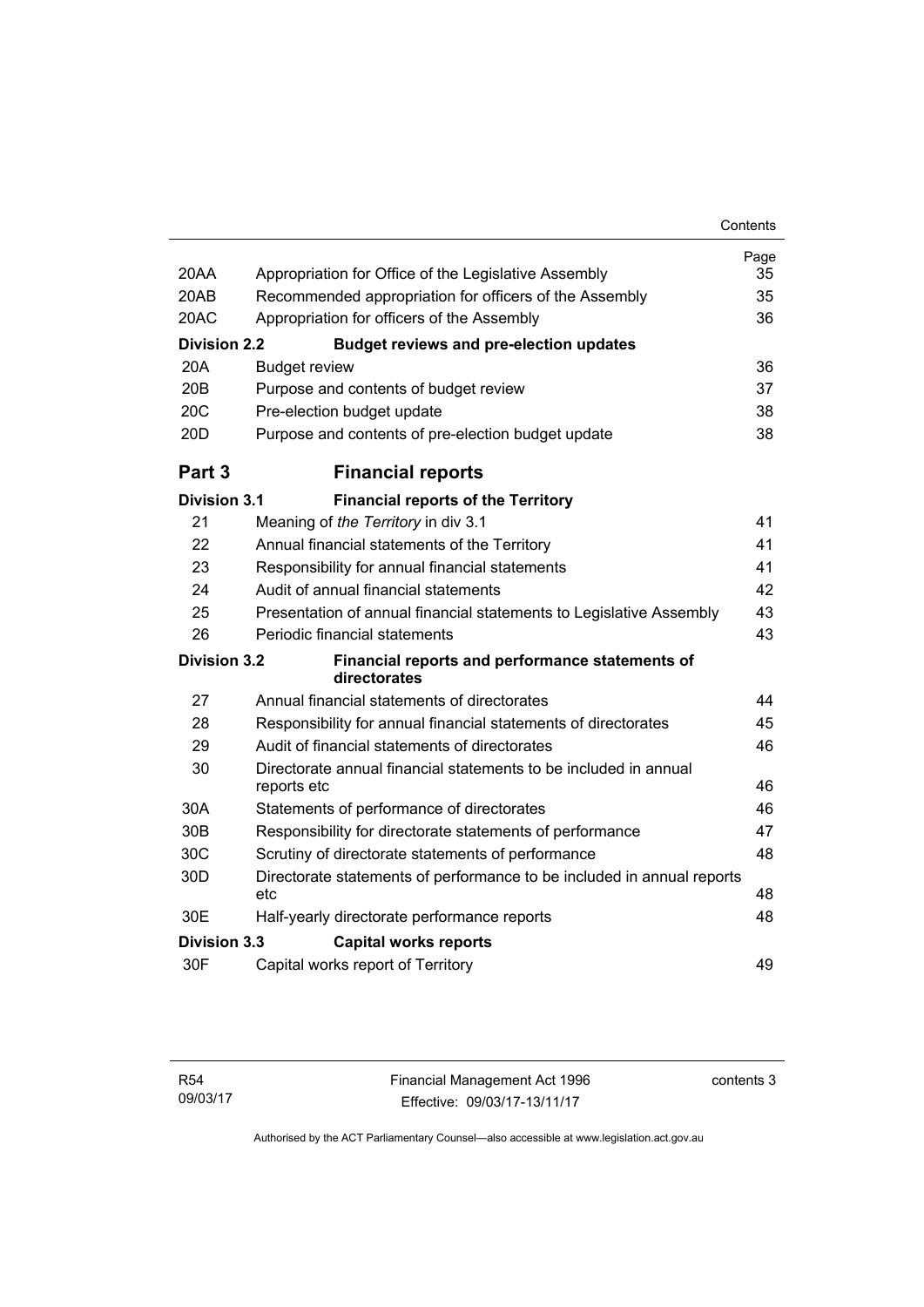|            |                                                                               | Page            |
|------------|-------------------------------------------------------------------------------|-----------------|
| Part 4     | Financial management responsibilities of<br>directors-general of directorates |                 |
| 31         | Responsibilities of directors-general of directorates                         | 51              |
| 31A        | Directors-general may enter into contracts etc                                | 53              |
| Part 5     | <b>Banking and investment</b>                                                 |                 |
| 32         | Agreement for the conduct of banking for Territory                            | 54              |
| 33         | Territory banking account                                                     | 54              |
| 34         | Directorate banking accounts                                                  | 54              |
| 34A        | Transfer of directorate banking account                                       | 55              |
| 34B        | End of year balances of directorate banking accounts                          | 56              |
| 35         | Payments into banking accounts                                                | 56              |
| 36         | Transfer following change in directorate responsibilities                     | 57              |
| 36A        | Transfers from directorate banking accounts to territory banking<br>account   | 57              |
| 37         | Payments from territory banking account                                       | 57              |
| 37A        | Payments into territory banking account                                       | 58              |
| 38         | Investment of certain public money                                            | 58              |
| Part 6     | <b>Borrowing and guarantees</b>                                               |                 |
| 39         | Power of Territory to borrow                                                  | 61              |
| 40         | Treasurer may borrow on behalf of Territory                                   | 61              |
| 41         | Power of territory authorities to borrow                                      | 61              |
| 42         | Borrowings by territory authorities to be approved                            | 61              |
| 43         | Territory authorities may give security                                       | 62              |
| 44         | Power to approve borrowings not delegable                                     | 62              |
| 45         | Loans to be paid into territory banking account                               | 62              |
| 46         | Payments by Treasurer                                                         | 62              |
| 47         | <b>Guarantees by Territory</b>                                                | 62              |
| Part 7     | <b>Trust money</b>                                                            |                 |
| 49         | Identity of trust money                                                       | 64              |
| 50         | Administration of trust money                                                 | 64              |
| 51         | Directorate trust banking accounts                                            | 64              |
| 51A        | Transfer of directorate trust banking accounts                                | 65              |
| contents 4 | Financial Management Act 1996                                                 | R <sub>54</sub> |
|            | Effective: 09/03/17-13/11/17                                                  | 09/03/17        |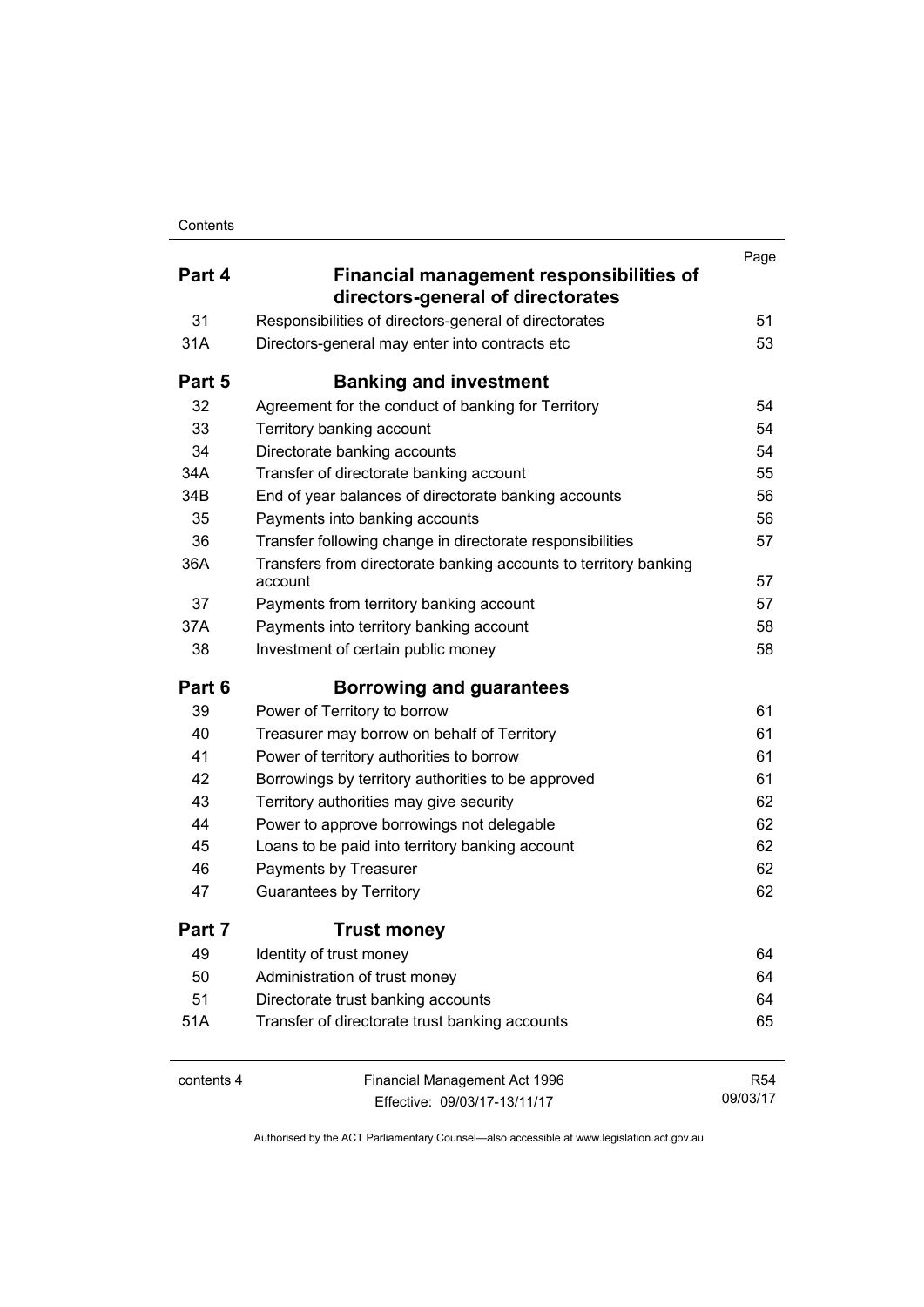| Contents |
|----------|
|----------|

| <b>R54</b><br>09/03/17 | Financial Management Act 1996<br>Effective: 09/03/17-13/11/17                                | contents 5 |
|------------------------|----------------------------------------------------------------------------------------------|------------|
| 73                     | Nature of relevant territory authorities                                                     | 85         |
| 72                     | Definitions-pt 9                                                                             | 84         |
| <b>Division 9.1</b>    | Definitions and important concepts                                                           |            |
| Part 9                 | Governance of territory authorities                                                          |            |
| 71                     | Territory authority statements of performance to be included in annual<br>reports etc        | 83         |
| 70                     | Scrutiny of territory authority statements of performance                                    | 83         |
| 69                     | Responsibility for territory authority statements of performance                             | 82         |
| 68                     | Statements of performance of territory authorities                                           | 81         |
| 67                     | Treasurer may require interim financial statements etc for territory<br>authorities          | 81         |
| 66                     | Annual financial statements of territory authorities to be included in<br>annual reports etc | 80         |
| 65                     | Audit of annual financial statements of territory authorities                                | 80         |
| 64                     | Responsibility for annual financial statements of territory authorities                      | 79         |
| 63                     | Annual financial statements of territory authorities                                         | 78         |
| 62                     | Presentation of statements of intent of territory authorities                                | 78         |
| 61                     | Territory authority statements of intent                                                     | 75         |
| 60                     | Guarantees by territory authorities                                                          | 75         |
| 59                     | Borrowing by territory authorities                                                           | 74         |
| 58                     | Investment by territory authorities                                                          | 73         |
| 57                     | Banking accounts of territory authorities                                                    | 72         |
| 56                     | Responsibilities of governing boards of territory authorities                                | 71         |
| 55                     | Responsibilities of chief executive officers of territory authorities                        | 69         |
| 54                     | Application-pt 8                                                                             | 69         |
| Part 8                 | <b>Financial provisions for territory authorities</b>                                        |            |
| 53C                    | Applications for review                                                                      | 68         |
| 53B                    | Reviewable decision notices                                                                  | 68         |
| 53A                    | Unclaimed trust money                                                                        | 66         |
| 53                     | Investment of trust money                                                                    | 66         |
| 52                     | Transfers between trust banking account and territory banking account                        | 66         |
| 51C                    | Transfers between trust banking accounts-investment                                          | 66         |
| 51 <sub>B</sub>        | Transfers between trust banking accounts—changes in directorate<br>responsibilities          | 65         |
|                        |                                                                                              | Page       |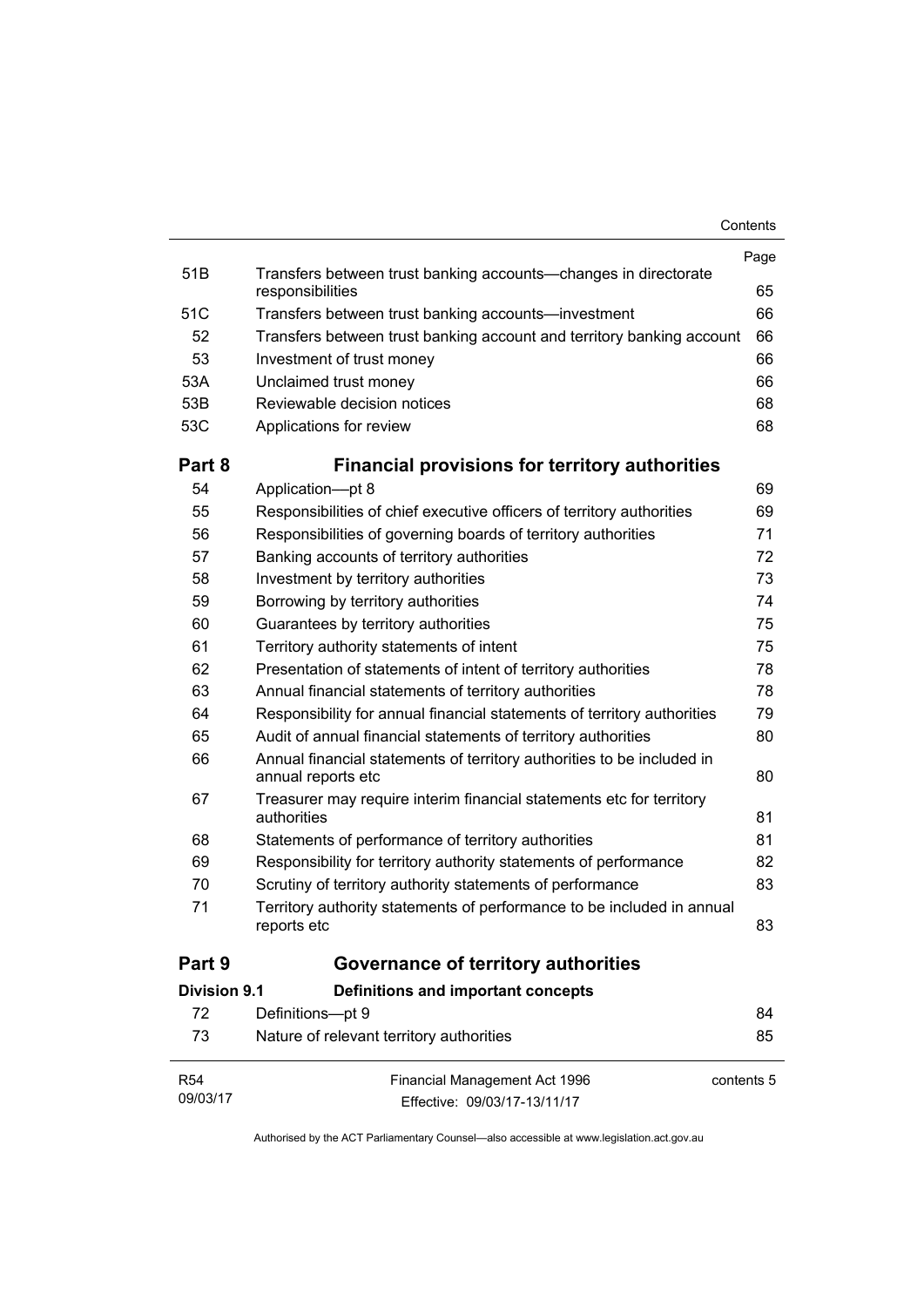| 74                  | Powers of territory authorities generally                               | Page<br>86 |
|---------------------|-------------------------------------------------------------------------|------------|
| 75                  | Execution of documents and assumptions people dealing with relevant     |            |
|                     | territory authority may make                                            | 87         |
| 76                  | Governing board of territory authority                                  | 88         |
| 77                  | Role of governing board                                                 | 88         |
| <b>Division 9.2</b> | Governing board member appointments                                     |            |
| 78                  | Appointment of governing board members generally                        | 89         |
| 79                  | Appointment of chair and deputy chair                                   | 90         |
| 80                  | Appointment of CEO of authority with governing board                    | 91         |
| 81                  | Ending board member appointments                                        | 92         |
| <b>Division 9.3</b> | <b>Functions of governing board members</b>                             |            |
| 82                  | Chair's functions                                                       | 94         |
| 83                  | Deputy chair's functions                                                | 94         |
| 84                  | CEO's functions                                                         | 94         |
| 85                  | Honesty, care and diligence of governing board members                  | 95         |
| 86                  | Conflicts of interest by governing board members                        | 95         |
| 87                  | Agenda to require disclosure of interest item                           | 96         |
| 88                  | Disclosure of interests by governing board members                      | 96         |
| 89                  | Reporting of disclosed governing board interests to Minister            | 98         |
| 90                  | Protection of governing board members from liability                    | 99         |
| 91                  | Indemnification and exemption of governing board members                | 99         |
| 92                  | Compensation for exercise of functions etc                              | 100        |
| <b>Division 9.4</b> | <b>Governing board meetings</b>                                         |            |
| 93                  | Time and place of governing board meetings                              | 101        |
| 94                  | Presiding member at governing board meetings                            | 101        |
| 95                  | Quorum at governing board meetings                                      | 101        |
| 96                  | Voting at governing board meetings                                      | 102        |
| 97                  | Conduct of governing board meetings etc                                 | 102        |
| Division 9.5        | Requirements and obligations for territory authorities                  |            |
| 98                  | Limitations on authorities forming corporations etc                     | 103        |
| 99                  | Limitations on authorities taking part in joint ventures and trusts     | 104        |
| 100                 | Corporations, joint ventures and trusts in which authority has interest | 105        |
| 101                 | Obligation of authorities to tell Minister about significant events     | 105        |
| 102                 | Ministerial directions to authorities about financial etc statements    | 106        |
| contents 6          | Financial Management Act 1996                                           | <b>R54</b> |

Effective: 09/03/17-13/11/17

09/03/17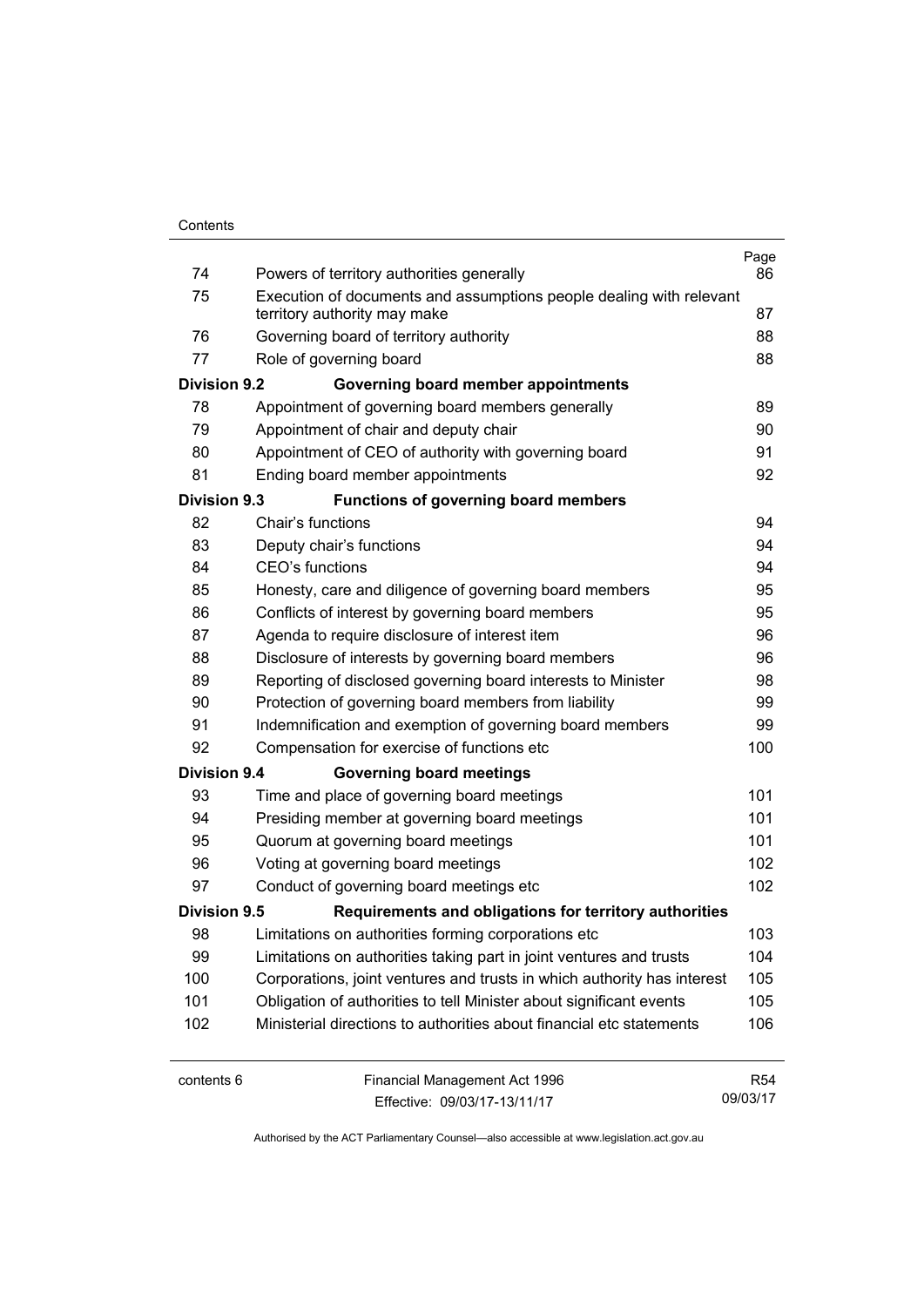|                     |                                                                                                   | Contents    |
|---------------------|---------------------------------------------------------------------------------------------------|-------------|
| 103                 |                                                                                                   | Page<br>107 |
|                     | Application of government policies to authorities                                                 |             |
| <b>Division 9.6</b> | <b>Restructuring of territory authorities</b>                                                     |             |
| 104                 | Purpose of div 9.6                                                                                | 108         |
| 105                 | What territory authorities does div 9.6 apply to?                                                 | 108         |
| 106                 | Responsible Minister may direct div 9.6 authority to sell or transfer<br>assets                   | 108         |
| 107                 | Transfer of assets by declaration-div 9.6 authorities                                             | 109         |
| 108                 | Transfer of contractual rights and liabilities by declaration-div 9.6<br>authorities              | 110         |
| 109                 | Transfer of liabilities by declaration-div 9.6 authorities                                        | 111         |
| 110                 | Assistance given by authorities for div 9.6                                                       | 112         |
| 111                 | Assistance given by governing board members for div 9.6                                           | 113         |
| 112                 | Use of information by Territory and div 9.6 authorities                                           | 114         |
| 113                 | Contracts relating to the protection of information-responsible<br>Minister for div 9.6 authority | 115         |
| 114                 | Contracts relating to the protection of information—div 9.6 authority                             | 115         |
| 115                 | Transfer of pending proceedings—div 9.6 authorities                                               | 116         |
| 116                 | Proceedings and evidence—div 9.6 authorities                                                      | 116         |
| 117                 | Operation of div 9.6 not breach of contract etc                                                   | 117         |
| 118                 | Transfer of assets etc not otherwise disposed of-div 9.6 authorities                              | 118         |
| 119                 | Annual reports etc for div 9.6 authorities                                                        | 119         |
| <b>Division 9.7</b> | Additional provisions for restructuring of certain<br>territory authorities                       |             |
| 120                 | What territory authorities does div 9.7 apply to?                                                 | 121         |
| 121                 | Definitions-div 9.7                                                                               | 121         |
| 122                 | Vesting of assets, rights and liabilities-div 9.7 authorities                                     | 122         |
| 123                 | Proceedings and evidence—div 9.7 authorities                                                      | 122         |
| 124                 | Annual reports and financial statements for div 9.7 authorities                                   | 123         |
| 125                 | References to div 9.7 authority                                                                   | 125         |
| Part 10             | <b>Miscellaneous</b>                                                                              |             |
| 130                 | Act of grace payments                                                                             | 126         |
| 131                 | Waiver of debts etc                                                                               | 127         |
| 132                 | Payments in relation to deceased estates                                                          | 128         |
| 133                 | Guideline-making power                                                                            | 129         |
| <b>R54</b>          | Financial Management Act 1996                                                                     | contents 7  |

09/03/17

iancial Management Act 199 Effective: 09/03/17-13/11/17 contents 7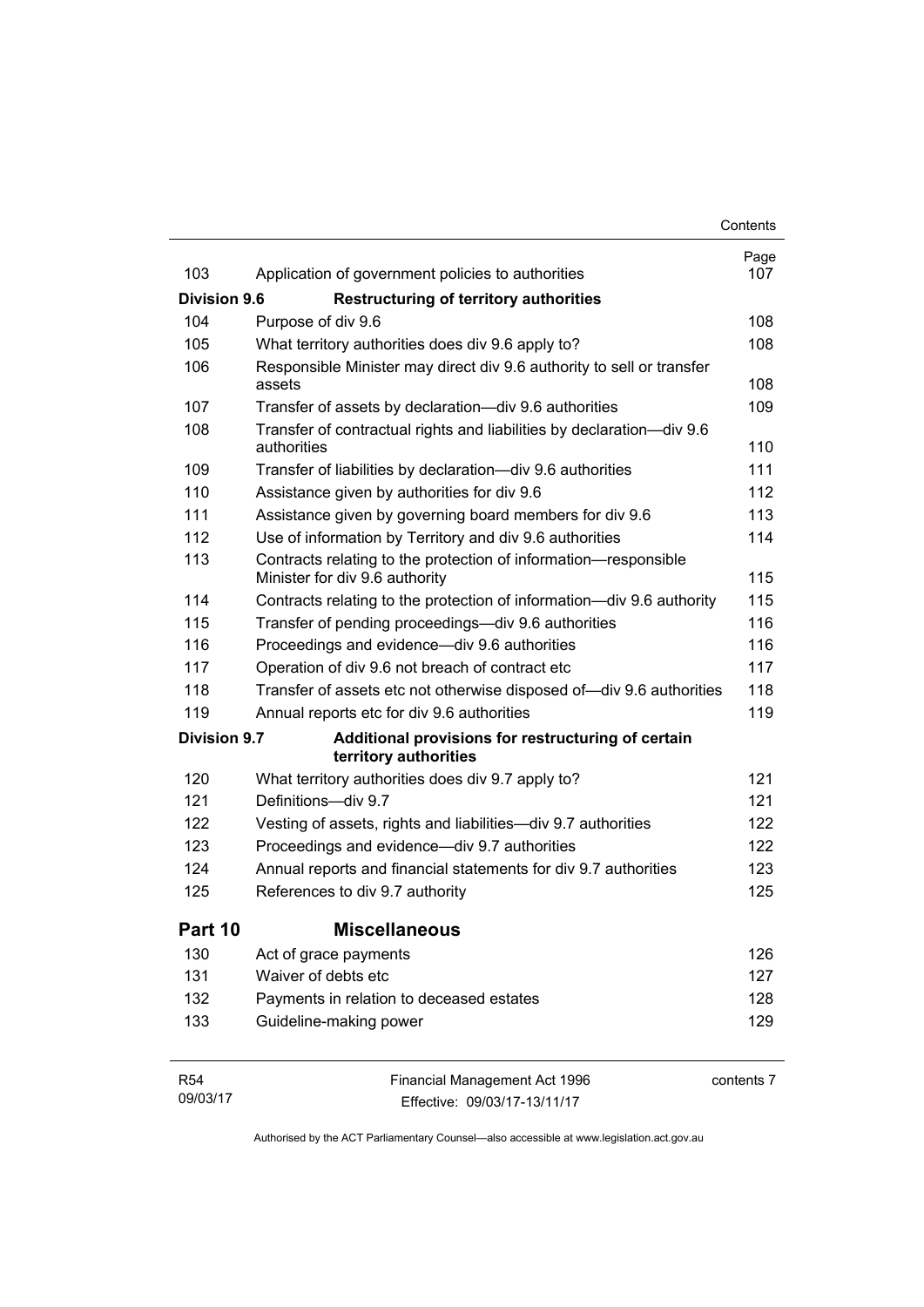| 134               | Regulation-making power                       | Page<br>129 |
|-------------------|-----------------------------------------------|-------------|
| <b>Dictionary</b> |                                               | 130         |
| <b>Endnotes</b>   |                                               |             |
| 1                 | About the endnotes                            | 138         |
| 2                 | Abbreviation key                              | 138         |
| 3                 | Legislation history                           | 139         |
| 4                 | Amendment history                             | 148         |
| 5                 | Earlier republications                        | 169         |
| 6                 | Expired transitional or validating provisions | 171         |

contents 8 Financial Management Act 1996 Effective: 09/03/17-13/11/17

R54 09/03/17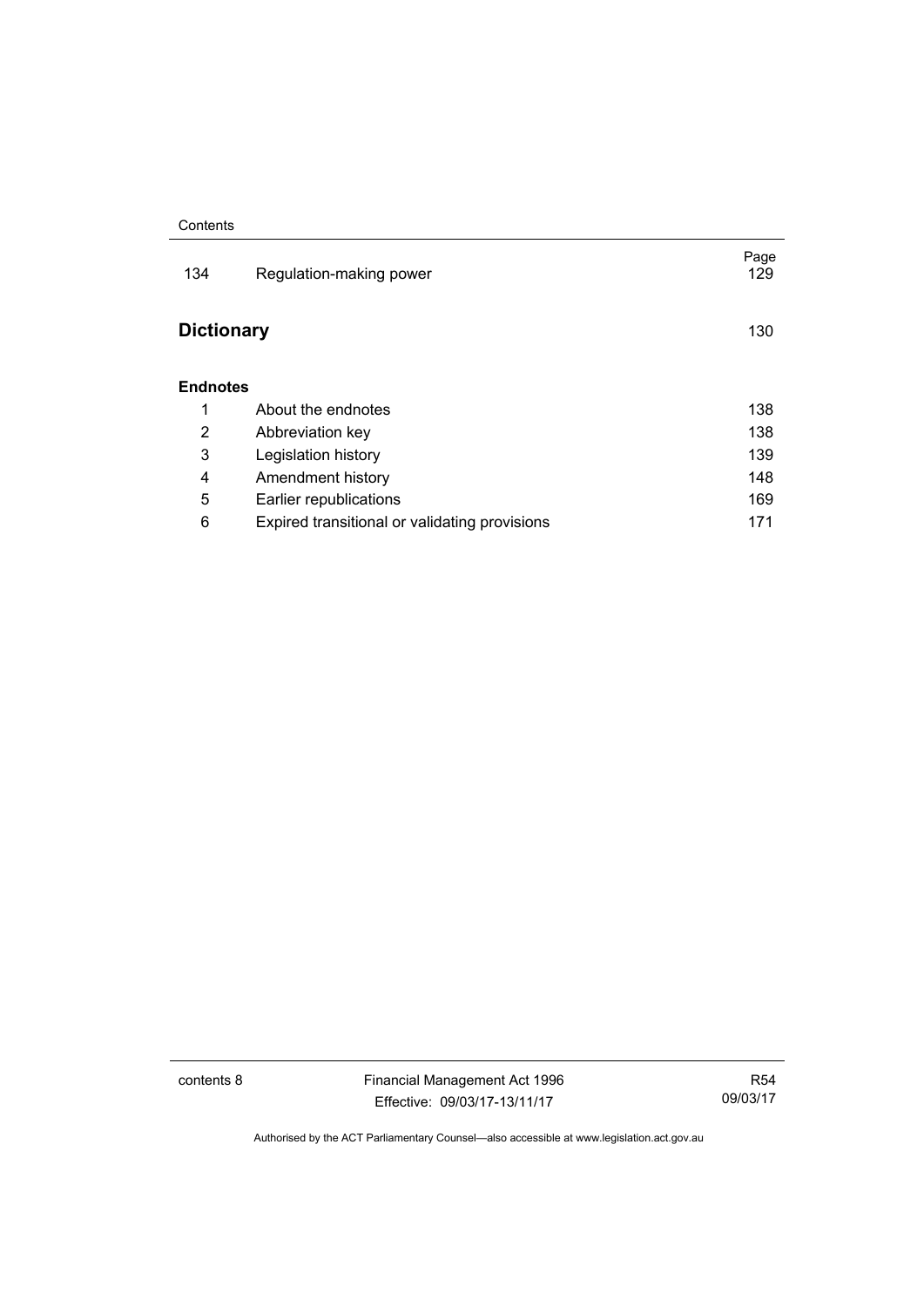

# **Financial Management Act 1996**

An Act to provide for the financial management of the government of the Territory, to provide for the scrutiny of that management by the Legislative Assembly, to specify financial reporting requirements for the government of the Territory, and for related purposes

R54 09/03/17

l

Financial Management Act 1996 Effective: 09/03/17-13/11/17

page 1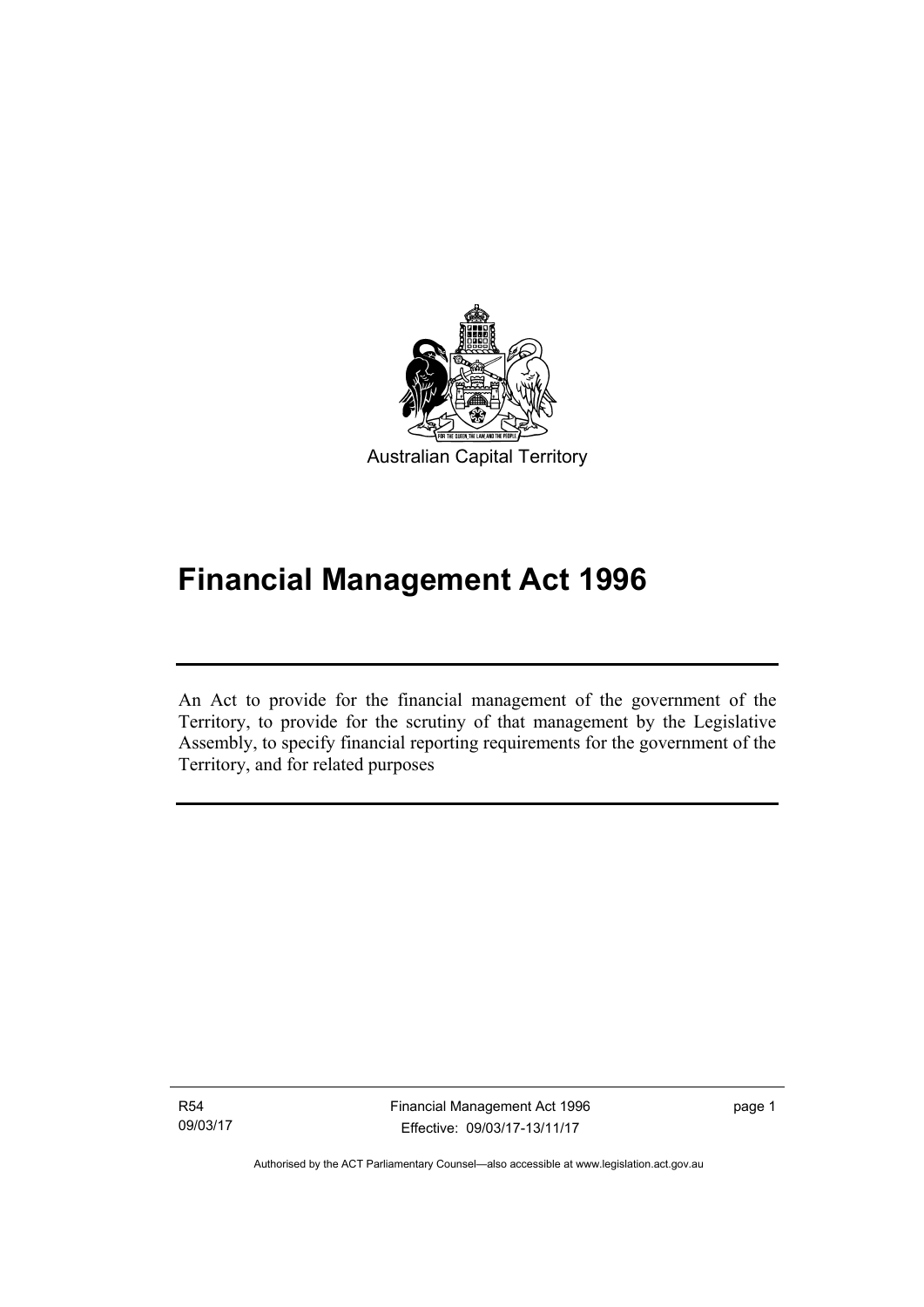#### **Part 1** Preliminary

Section 1

## <span id="page-11-0"></span>**Part 1** Preliminary

#### <span id="page-11-1"></span>**1 Name of Act**

This Act is the *Financial Management Act 1996*.

#### <span id="page-11-2"></span>**2 Act subject to Territory Superannuation Provision Protection Act**

This Act is subject to the *[Territory Superannuation Provision](http://www.legislation.act.gov.au/a/2000-21)  [Protection Act 2000](http://www.legislation.act.gov.au/a/2000-21)*.

#### <span id="page-11-3"></span>**3 Dictionary**

The dictionary at the end of this Act is part of this Act.

*Note 1* The dictionary at the end of this Act defines certain terms used in the Act, and includes references (*signpost definitions*) to other terms defined elsewhere in this Act or in other legislation.

> For example, the signpost definition '*superannuation appropriation* see the *[Territory Superannuation Provision Protection Act 2000](http://www.legislation.act.gov.au/a/2000-21)*, dictionary.' means that the term 'superannuation appropriation' is defined in that dictionary and the definition applies to this Act.

*Note 2* A definition in the dictionary (including a signpost definition) applies to the entire Act unless the definition, or another provision of the Act, provides otherwise or the contrary intention otherwise appears (see [Legislation Act,](http://www.legislation.act.gov.au/a/2001-14) s 155 and s 156).

#### <span id="page-11-4"></span>**3A Notes**

A note included in this Act is explanatory and is not part of the Act.

*Note* See the [Legislation Act,](http://www.legislation.act.gov.au/a/2001-14) s 127(1), (4) and (5) for the legal status of notes.

R54 09/03/17

Authorised by the ACT Parliamentary Counsel—also accessible at www.legislation.act.gov.au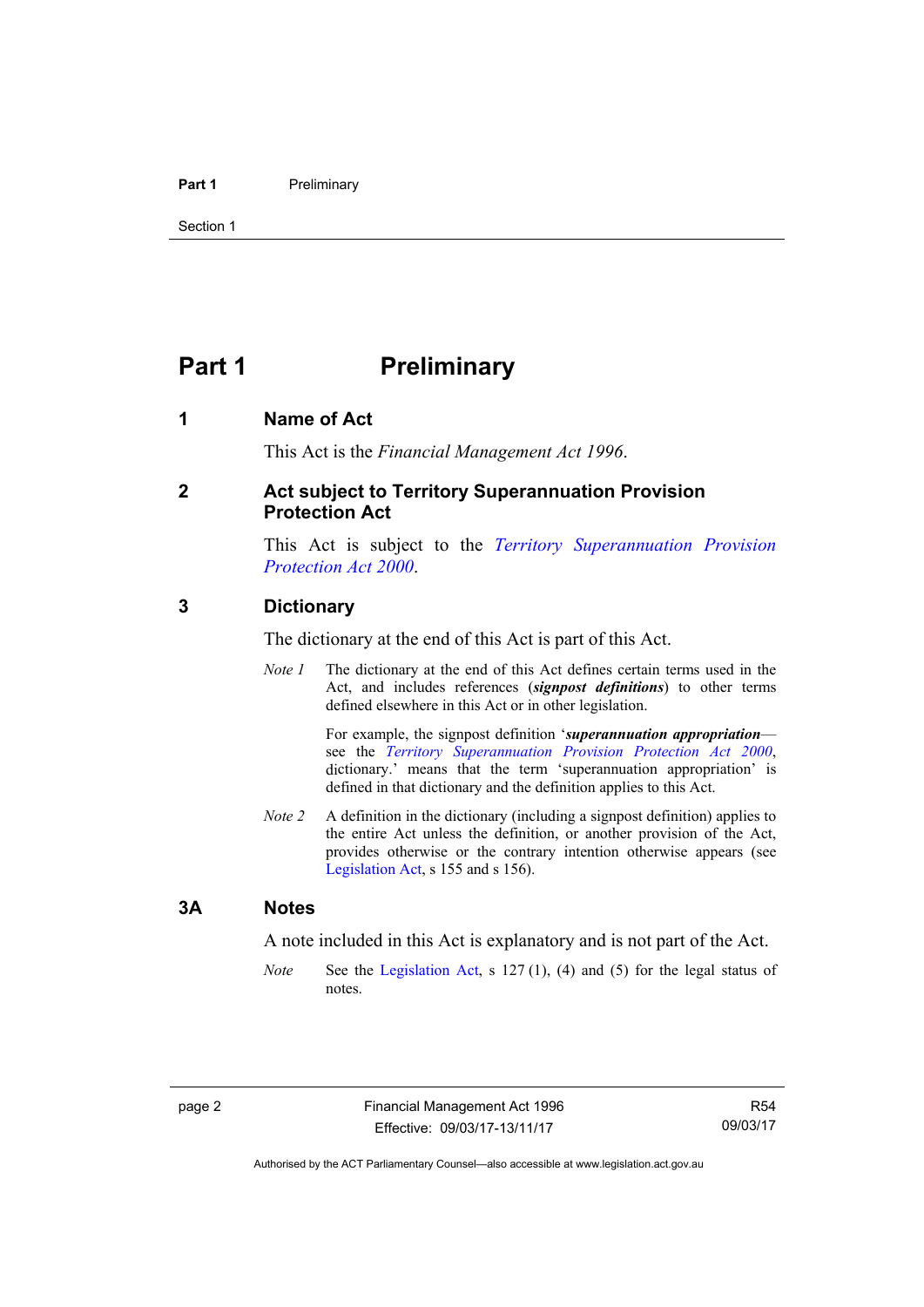## <span id="page-12-0"></span>**3B Declaration that certain bodies are not territory authorities for Act**

- (1) The Treasurer may declare that a stated body is not a territory authority for this Act or a stated provision of this Act.
- (2) A declaration is a notifiable instrument.

*Note* A notifiable instrument must be notified under the [Legislation Act](http://www.legislation.act.gov.au/a/2001-14).

## <span id="page-12-1"></span>**4 Application of pts 2 to 5—Office of the Legislative Assembly and officers of the Assembly**

- (1) Unless the contrary intention appears, the provisions of parts 2 to 5 apply to—
	- (a) the Office of the Legislative Assembly as if—
		- (i) a reference in those provisions to a directorate included a reference to the office; and
		- (ii) a reference in those provisions to the responsible Minister of a directorate were a reference to the Speaker; and
		- (iii) a reference in those provisions to the responsible director-general of a directorate included a reference to the clerk of the Legislative Assembly; and
	- (b) an officer of the Assembly as if—
		- (i) a reference in those provisions to a directorate included a reference to the officer; and
		- (ii) a reference in those provisions to the responsible Minister of a directorate were a reference to the Legislative Assembly; and
		- (iii) a reference in those provisions to the responsible director-general of a directorate included a reference to the officer.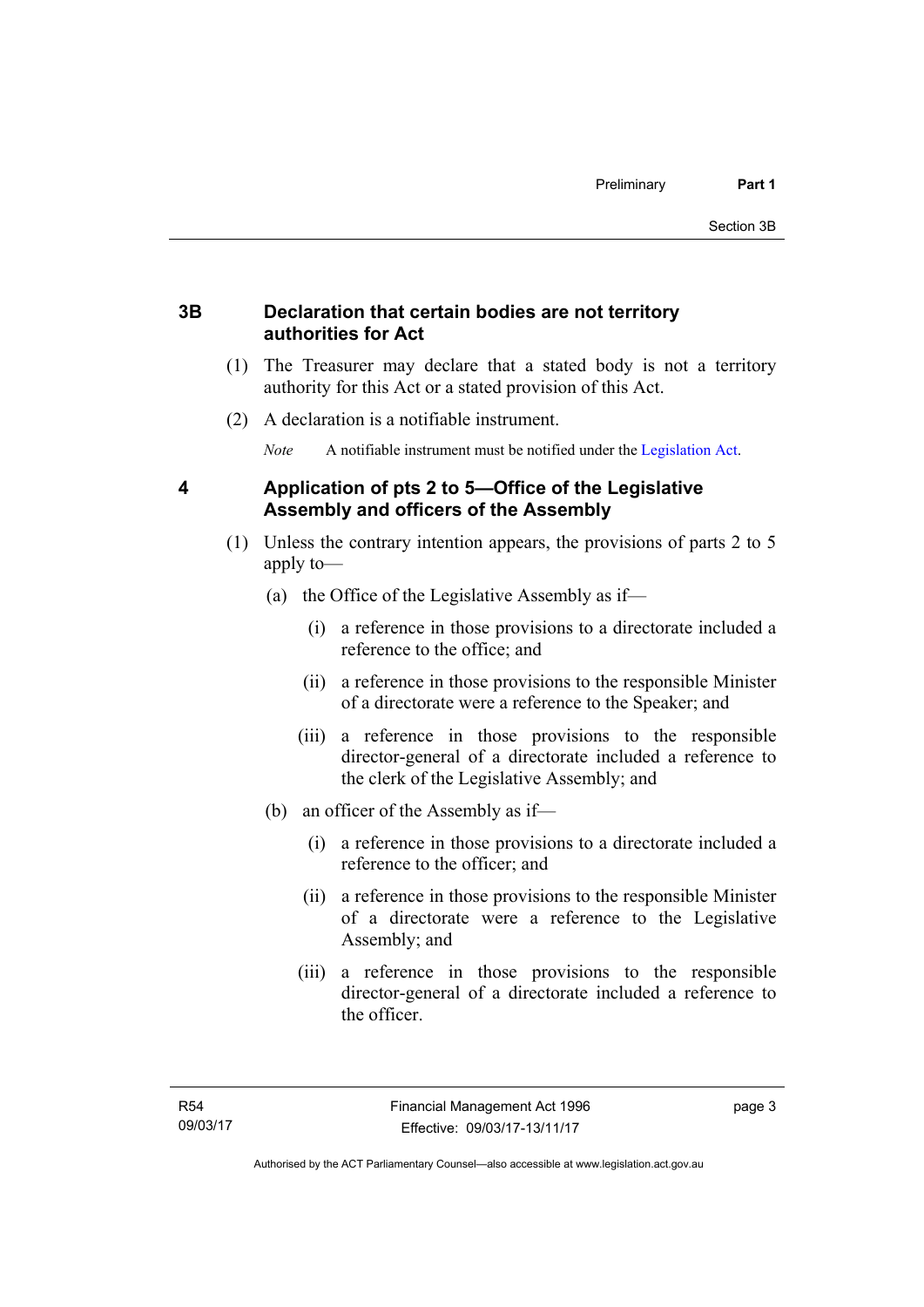- (2) Division 3.2 (Financial reports and performance statements of directorates) applies to the auditor-general as if a reference in that division to the auditor-general were a reference to the independent auditor engaged under the *[Auditor-General Act 1996](http://www.legislation.act.gov.au/a/1996-23)*, section 31 (Independent auditor).
	- *Note* Div 3.2, s 30A and s 30E do not apply to the auditor-general (see s 30A (3) and s 30E (4)).
- (3) For section 20AB and section 20AC, a reference to an *officer of the Assembly*, in relation to the electoral commissioner, includes the other members of the electoral commission.
	- *Note* The electoral commissioner is an *officer of the Assembly* (see [Legislation Act](http://www.legislation.act.gov.au/a/2001-14), dict, pt 1). All members of the electoral commission are independent officers of the Legislative Assembly (see *[Electoral](http://www.legislation.act.gov.au/a/1992-71)  [Act 1992](http://www.legislation.act.gov.au/a/1992-71)*, s 6A).

page 4 Financial Management Act 1996 Effective: 09/03/17-13/11/17

R54 09/03/17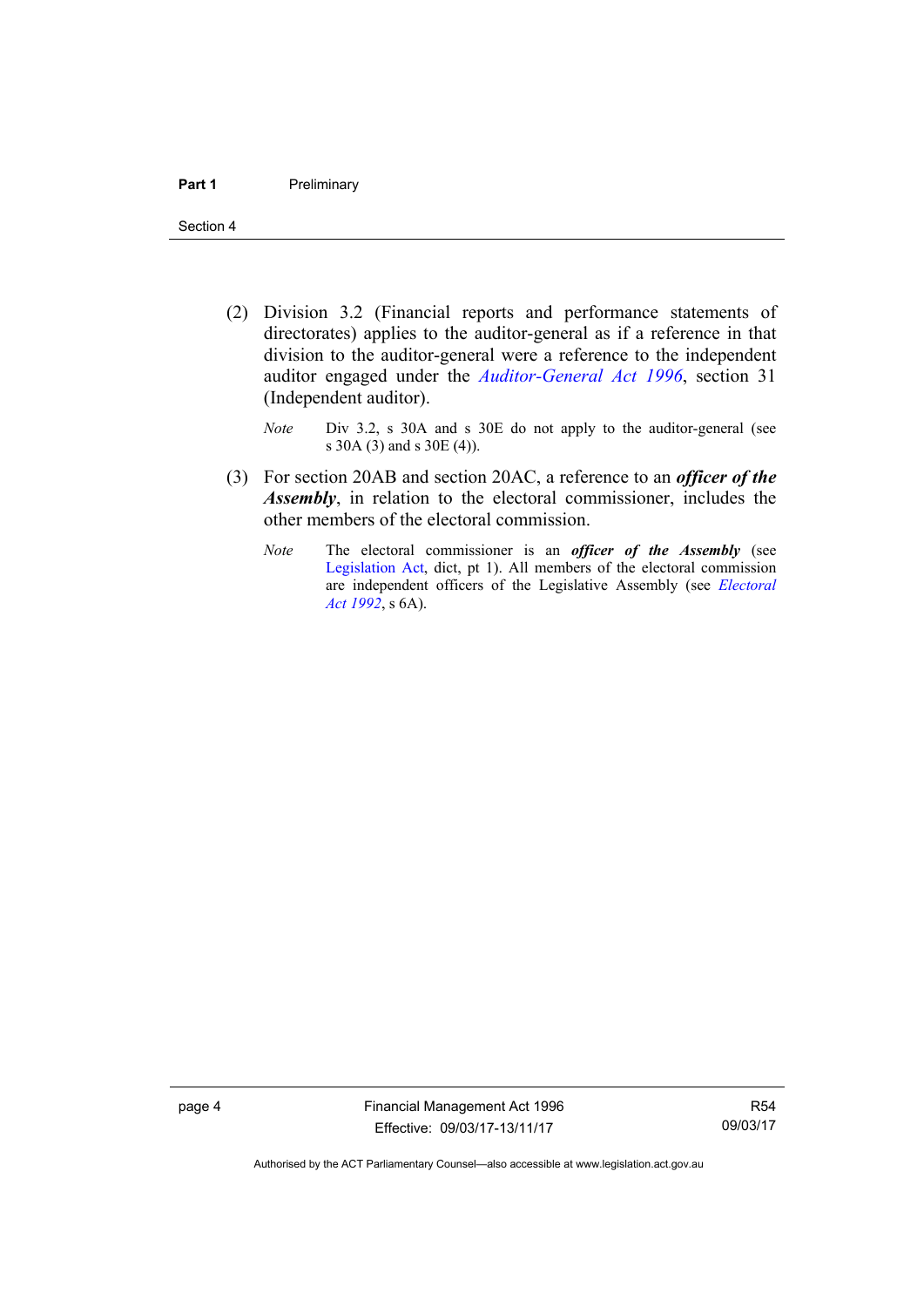## <span id="page-14-0"></span>**Part 2 Budget management**

## <span id="page-14-1"></span>**Division 2.1 Appropriations and budgets**

## <span id="page-14-2"></span>**5 Timing of first Appropriation Bill for financial year**

Except as otherwise provided by a resolution of the Legislative Assembly, the first Appropriation Bill relating to a financial year must be introduced into the Legislative Assembly not later than 3 months after the beginning of the financial year.

## <span id="page-14-3"></span> **6 Necessity for appropriation**

No payment of public money must be made otherwise than in accordance with an appropriation.

## <span id="page-14-4"></span>**7 Payments authorised on lapse of appropriation**

- (1) If, before the end of a financial year, no Act other than this Act has been passed appropriating public money to meet the requirements of the next financial year, the Treasurer may pay the amounts necessary to meet those requirements subject to the following provisions:
	- (a) the authority of the Treasurer under this section ceases on the commencement of the first Appropriation Act for the next financial year;
	- (b) on that commencement all payments made under this section for the next financial year are taken for all purposes to have been paid out of money appropriated by that Act;
	- (c) the payments made under this section for any purpose must not exceed, in total,  $\frac{1}{2}$  of the amount appropriated by Appropriation Acts for the immediately previous financial year for that purpose.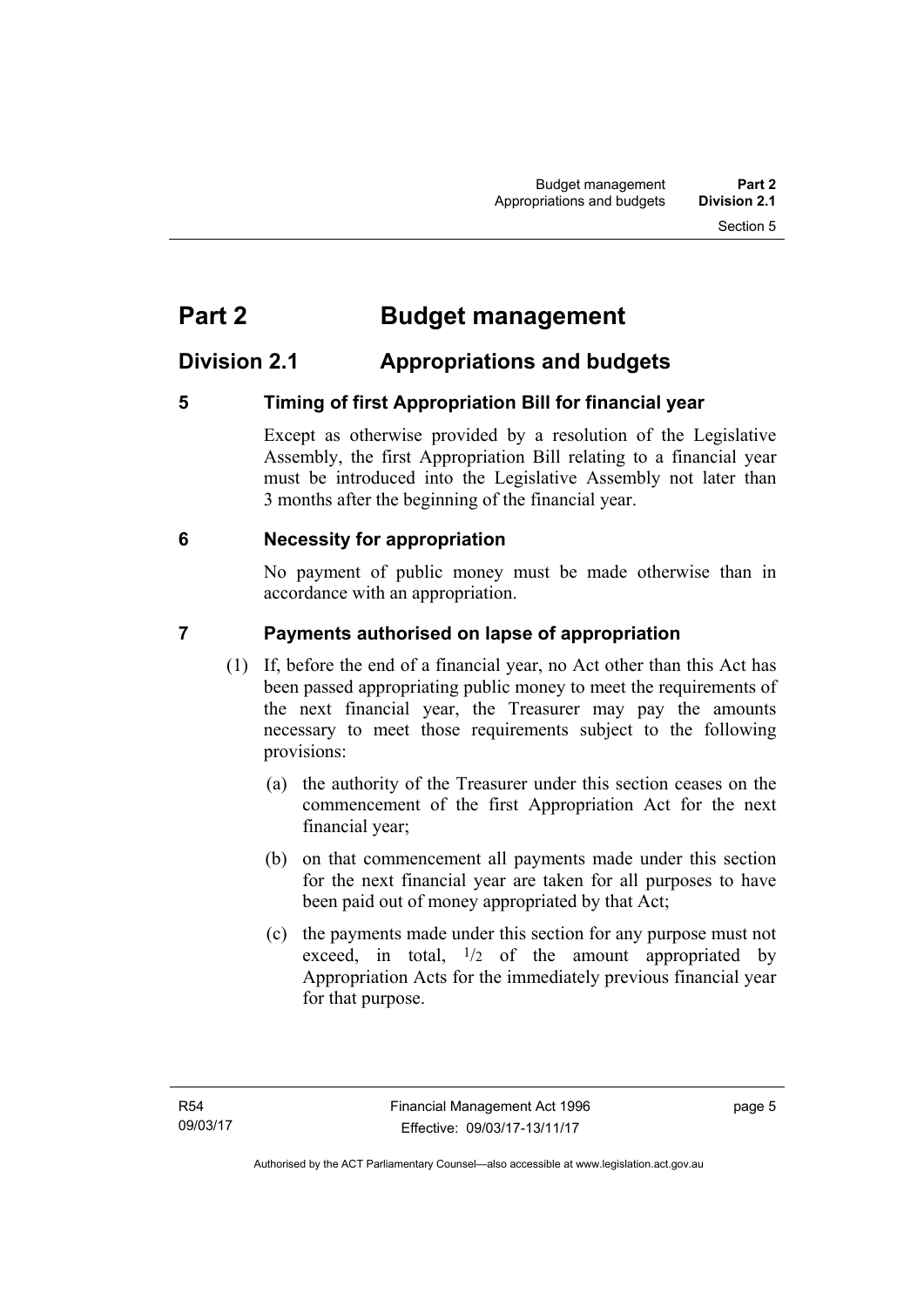(2) In this section:

*purpose* means a purpose that could reasonably be considered to be within the usual responsibilities and ordinary business of an entity.

#### <span id="page-15-0"></span>**7A Temporary advance for new purpose or new entity**

- (1) This section applies if—
	- (a) an amount is proposed to be appropriated by a bill for the first Appropriation Act for a financial year for a new purpose or a new entity; and
	- (b) the bill has not yet been passed by the Legislative Assembly.
- (2) The Treasurer may, in writing, authorise an amount (a *temporary advance*) for expenditure for the new purpose or new entity if the Treasurer is satisfied that there is an immediate requirement for the expenditure.
- (3) A temporary advance must be authorised from the amount paid by the Treasurer under section 7 for section 18 (Treasurer's advance).
- (4) The total amount of temporary advances authorised must not exceed 50% of the amount paid by the Treasurer under section 7 for section 18.
- (5) On the commencement of the first Appropriation Act for the financial year—
	- (a) the temporary advance ceases; and
	- (b) the temporary advance is taken to have been paid out of money appropriated by that Act; and
	- (c) the amount appropriated for section 18 for the financial year is taken to be restored by the amount of the temporary advance; and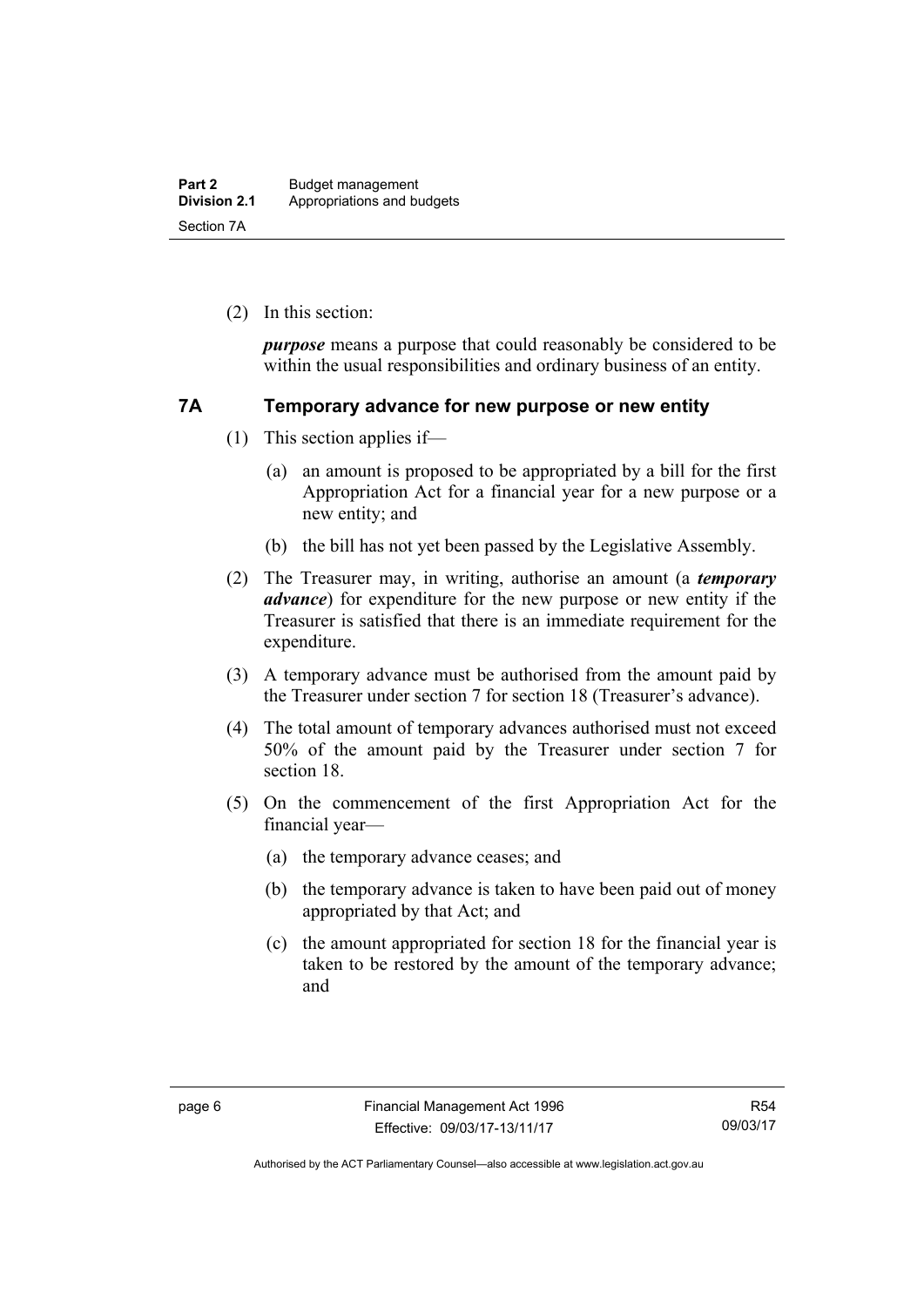- (d) if the amount proposed to be appropriated under subsection  $(1)$  (a) is not passed in that Act—the temporary advance is taken to have been authorised from the appropriation for section 18 for the financial year.
- (6) If the Treasurer authorises a temporary advance, the Treasurer must attach the authorisation to the next financial statement presented to the Legislative Assembly.
	- *Note* For the presentation of financial statements, see s 26.
- (7) In this section:

*new entity* means an entity that has a purpose not previously included, or not reasonably considered to be, within the usual responsibilities and ordinary business of another entity.

*new purpose* means a purpose other than a purpose that could reasonably be considered to be within the usual responsibilities and ordinary business of an entity.

### <span id="page-16-0"></span>**8 Form of appropriations**

- (1) An Appropriation Act may make separate appropriations in relation to each directorate for—
	- (a) any controlled recurrent payments to be provided to the directorate; and
	- (b) any capital injection to be provided to the directorate; and
	- (c) any payments to be made by the directorate on behalf of the Territory.
- (2) An Appropriation Act may make separate appropriations in relation to a territory authority or territory-owned corporation for—
	- (a) any controlled recurrent payments to be provided to the authority or corporation; and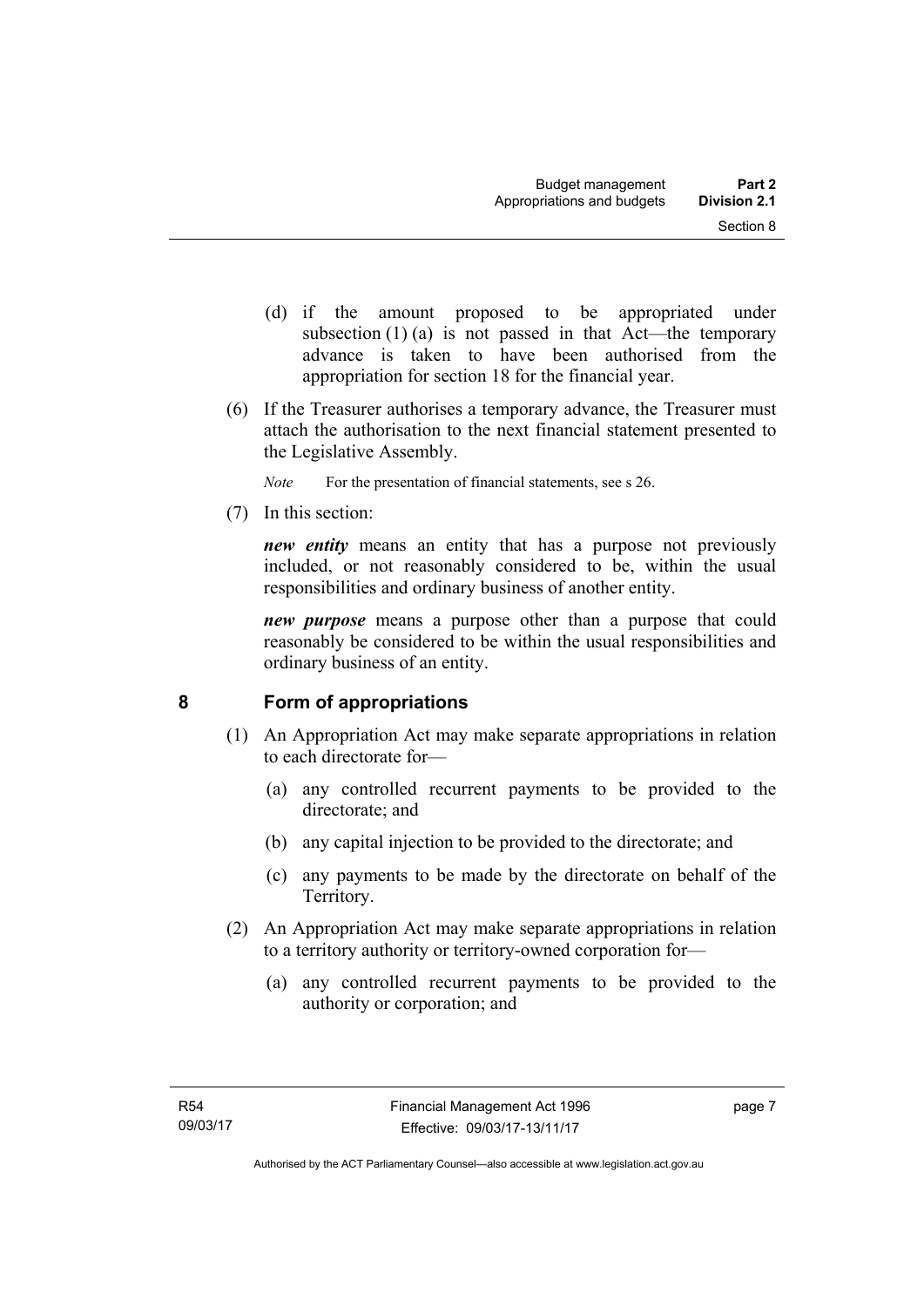- (b) any capital injection to be provided to the authority or corporation.
- (3) There must be a separate Appropriation Act for an appropriation for the Office of the Legislative Assembly.
- (4) Any appropriation for an officer of the Assembly must be contained in an Appropriation Act for an appropriation for the Office of the Legislative Assembly.

#### <span id="page-17-0"></span>**9 Net controlled recurrent payments**

- (1) An appropriation for controlled recurrent payments may be expressed to be made for net controlled recurrent payments.
- (2) Despite section 6 (Necessity for appropriation), if an appropriation for a directorate is stated to be made for net controlled recurrent payments, the directorate may apply the following in paying the expenses and liabilities of the directorate:
	- (a) the payments it is entitled to receive for providing goods and services, other than controlled recurrent payments under an Appropriation Act;
	- (b) the value of the input tax credits to which it is entitled for taxable supplies in relation to controlled recurrent payments.
- (3) If the appropriations made by an Appropriation Act for a directorate do not state an amount, or state a '0' appropriation, for controlled recurrent payments, the appropriations have effect as if they included an appropriation for controlled recurrent payments for the directorate at no net cost to the Territory.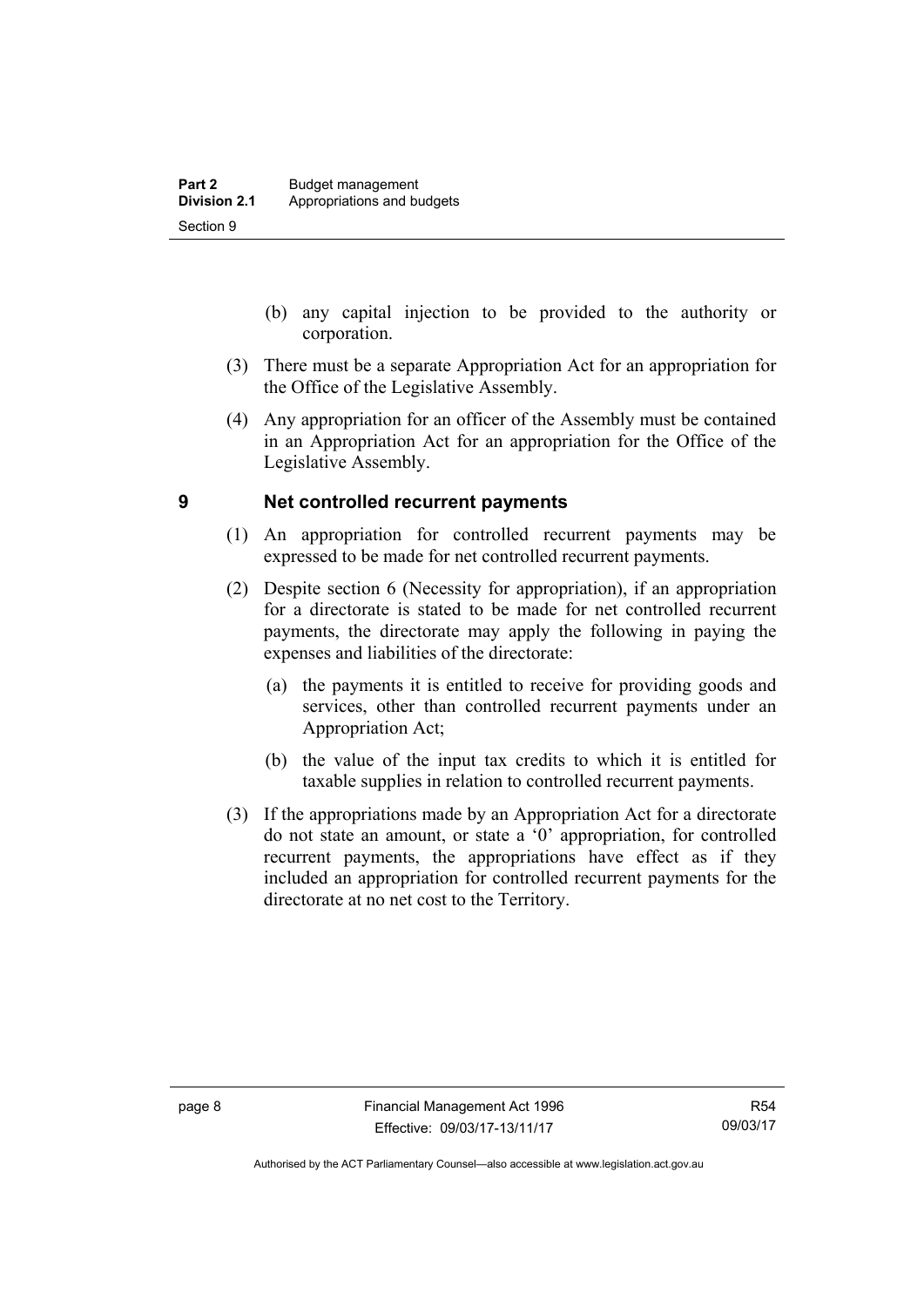## <span id="page-18-0"></span>**9A Net appropriations for capital injections**

- (1) An appropriation for a capital injection may be stated to be made for, or partly for, the net cost of purchasing or developing assets.
- (2) Despite section 6, if an appropriation is stated to be made for, or partly for, the net cost of purchasing or developing assets, the value of the input tax credits to which the relevant entity is entitled for taxable supplies in relation to purchasing or developing the assets may be applied by the entity in paying the expenses and liabilities of the entity in purchasing or developing the assets.
- (3) In this section:

*relevant entity*, in relation to an appropriation for a capital injection, means the territory entity that is to undertake the purchasing or developing of assets for which the appropriation is made.

### <span id="page-18-1"></span>**9B Appropriations for payments on behalf of Territory to be net appropriations**

Despite section 6 (Necessity for appropriation), if an appropriation for a directorate is made for payments to be made on behalf of the Territory, the directorate may apply input tax credits to which the Territory is entitled for taxable supplies for which the payments are made towards the payments under the appropriation.

### <span id="page-18-2"></span>**10 Budget papers**

The Treasurer must, for each financial year, immediately after the presentation of the bill for the first Appropriation Act relating to the year, present to the Legislative Assembly—

- (a) the proposed budget for the Territory for the year; and
- (b) the proposed budget for each directorate for the year; and
- (c) the proposed budget for each territory authority and territory-owned corporation for the year; and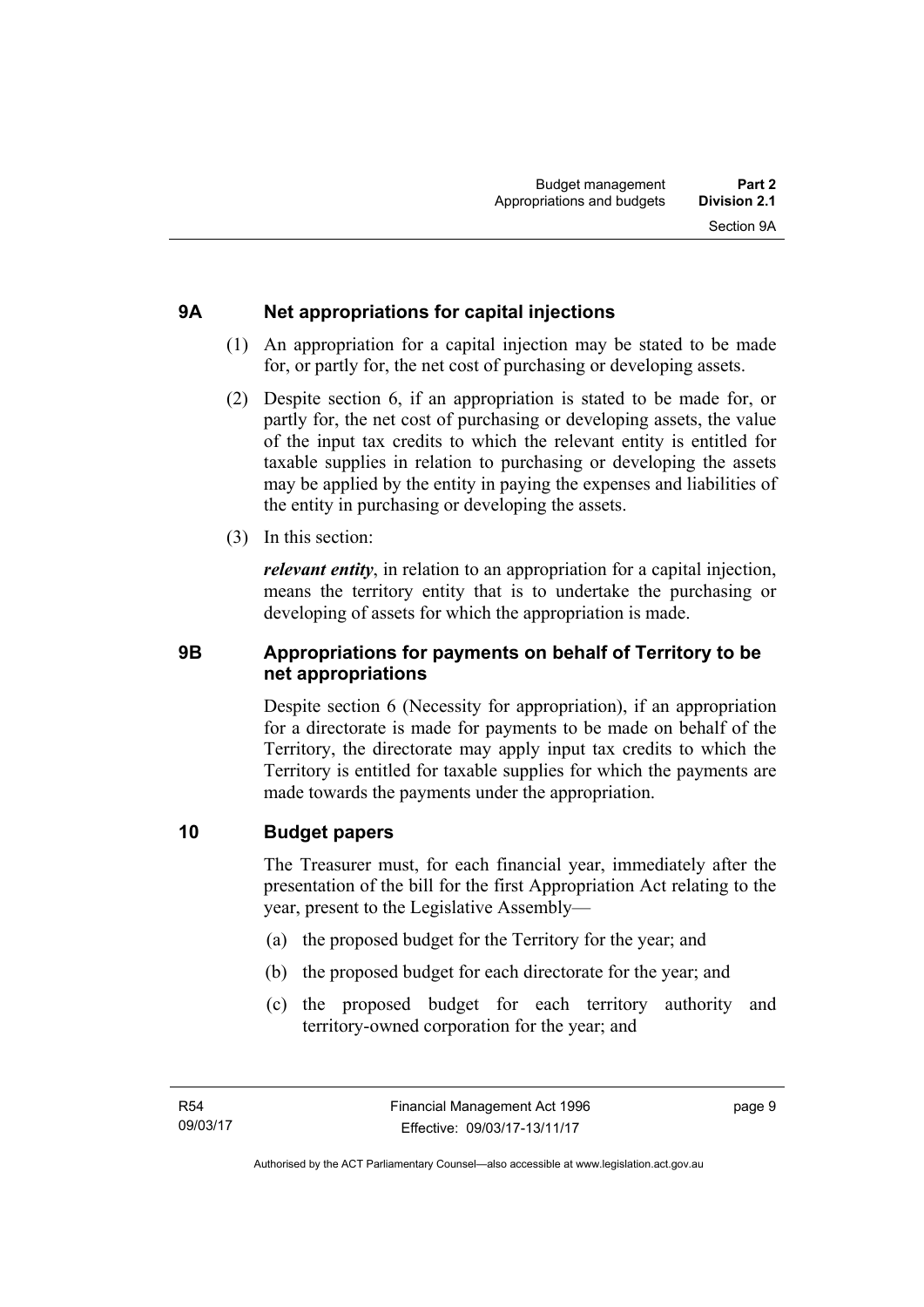- (d) a consolidated financial management statement in relation to—
	- (i) the general government sector; and
	- (ii) the public trading enterprise sector.

### <span id="page-19-0"></span>**11 Territory budgets**

- (1) The proposed budget for the Territory for a financial year presented to the Legislative Assembly under section 10 (a) must include—
	- (a) a financial policy objectives and strategies statement under section 11A for the financial year; and
	- (b) a statement of the economic or other assumptions used to make the budget estimates; and
	- (c) a statement about the sensitivity of the budget estimates to changes in the economic or other assumptions; and
	- (d) a statement of the risks, quantified if possible, that may affect the budget estimates, including contingent liabilities; and
	- (e) the financial statements required under the financial management guidelines; and
	- (f) a statement about the effect of the following on an ACT household for the financial year:
		- (i) Territory taxes and fees that have a direct effect on the household;
		- (ii) Territory concessions that offset the taxes and fees mentioned in subparagraph (i); and
	- (g) a statement about the government's spending intentions for the financial year, including any significant change in spending intentions from the previous financial year.
- (2) The proposed budget may include anything else the Treasurer considers relevant.

R54 09/03/17

Authorised by the ACT Parliamentary Counsel—also accessible at www.legislation.act.gov.au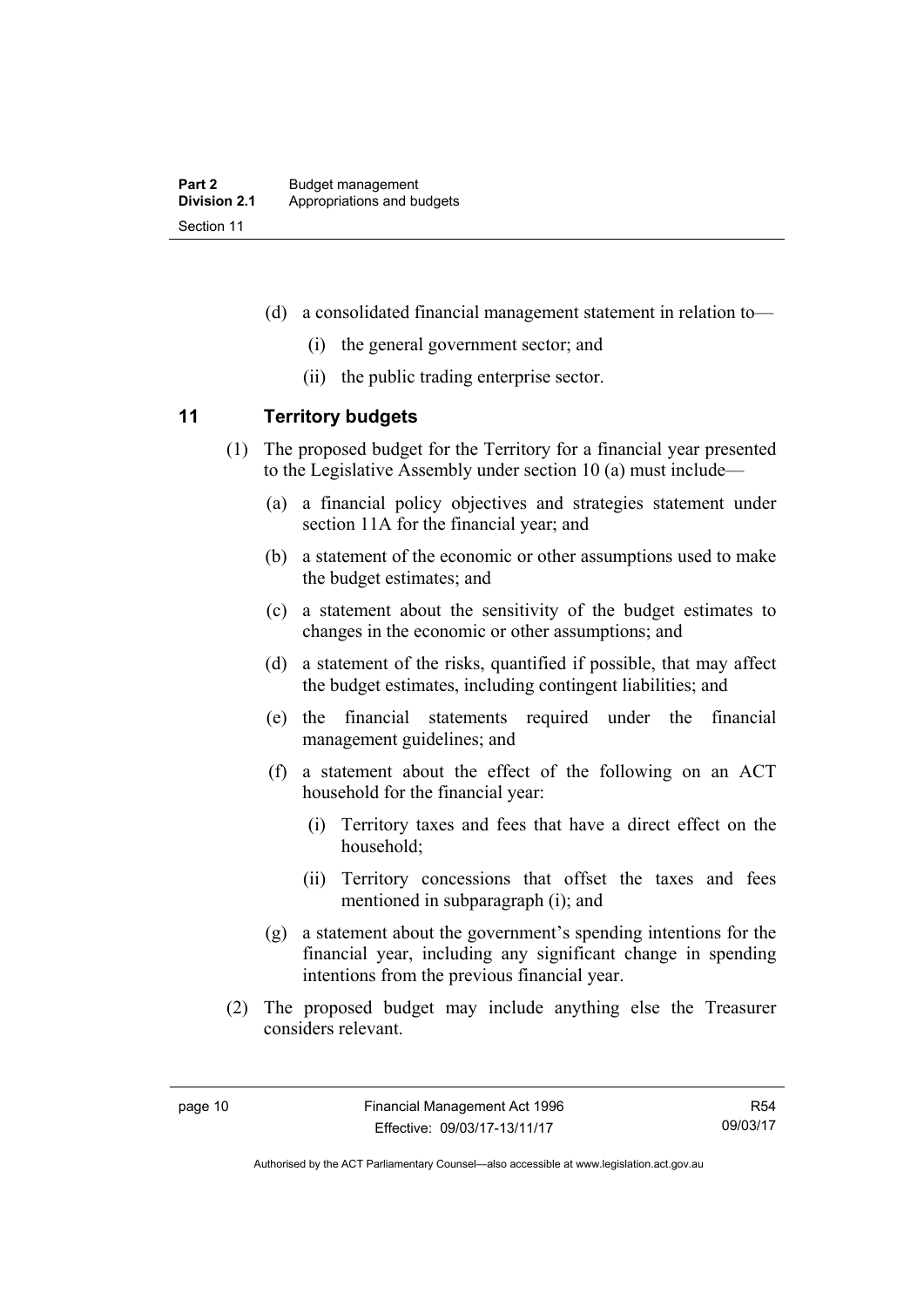- (3) The proposed budget must be prepared in a form that assists a comparison between the budget for the Territory for the previous financial year and the proposed budget.
- (4) The financial statements included in the proposed budget under subsection (1) (e) must include budget estimates for each of the next 3 financial years.
- (5) The proposed budget must be prepared taking into account—
	- (a) the principles of responsible fiscal management;
	- (b) the object of providing a basis for sustainable social and economic services and infrastructure fairly to all ACT residents; and
	- (c) the object of ecologically sustainable development.
- (6) The proposed budget may depart from the principles of responsible fiscal management, but if it does depart—
	- (a) any departure must be temporary; and
	- (b) the Treasurer must present to the Legislative Assembly, when the first Appropriation Bill for the financial year is presented to the Legislative Assembly, a statement setting out—
		- (i) the reasons for the departure; and
		- (ii) the approach intended to be taken to return to the principles; and
		- (iii) when the principles are expected to be returned to.
- (7) In this section:

*ecologically sustainable development* means the effective integration of economic and environmental considerations in decision-making processes achievable through implementation of the following principles:

(a) the precautionary principle;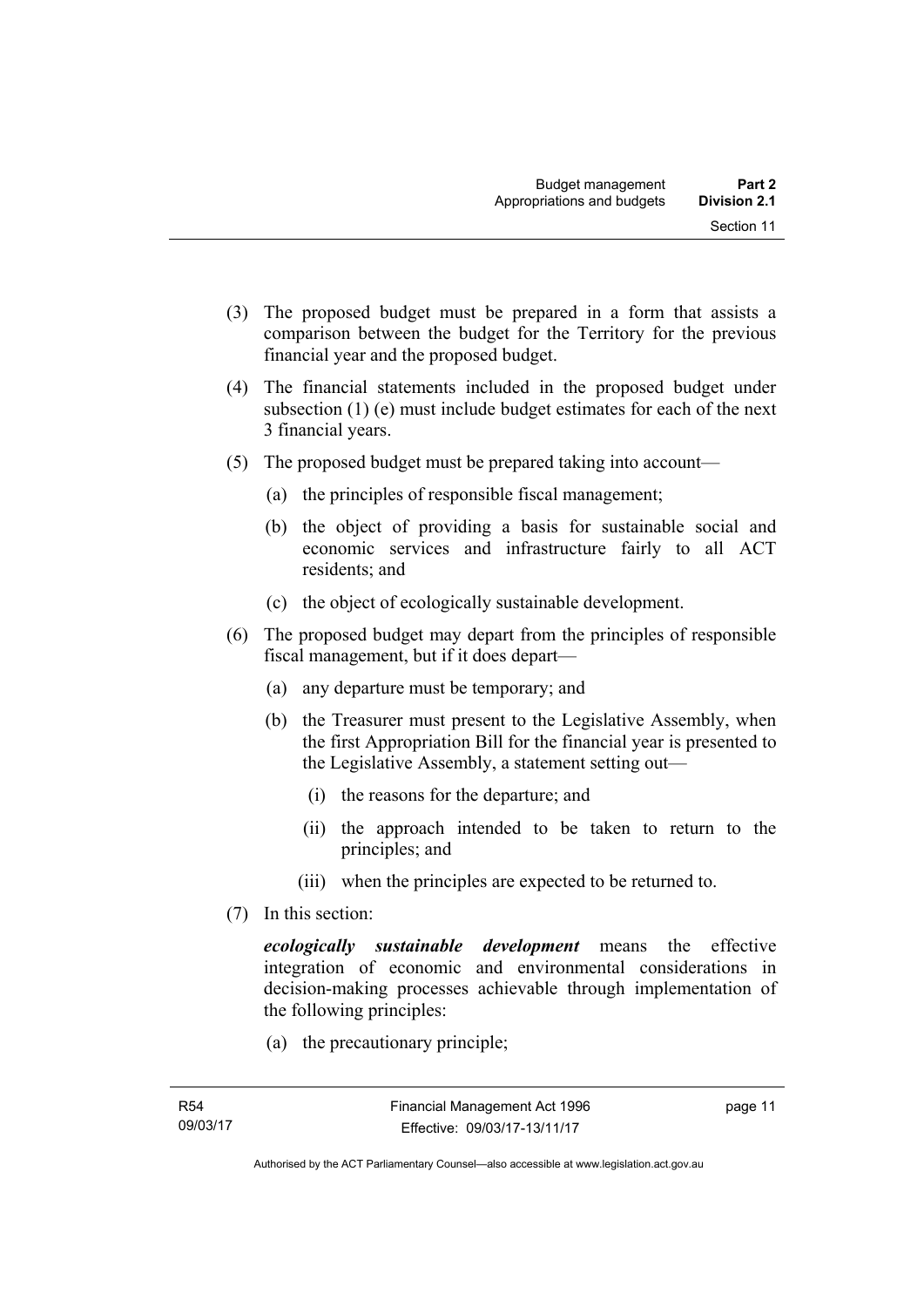- (b) the inter-generational equity principle;
- (c) conservation of biological diversity and ecological integrity;
- (d) improved valuation and pricing of environmental resources.

*fiscal risks* include the following:

- (a) risks from the level of the Territory's general government sector debt;
- (b) commercial risks from ownership of corporations and public enterprises;
- (c) risks from changes in the structure of the Territory's tax base;
- (d) risks from management of the Territory's assets and liabilities.

*inter-generational equity principle* means that the present generation should ensure that the health, diversity and productivity of the environment is maintained or enhanced for the benefit of future generations.

*precautionary principle* means that, if there is a threat of serious or irreversible environmental damage, a lack of full scientific certainty should not be used as a reason for postponing measures to prevent environmental degradation.

*principles of responsible fiscal management* means the following principles:

 (a) ensuring that the total liabilities of the Territory are at prudent levels to provide a buffer against factors that may impact adversely on the level of total Territory liabilities in the future, and ensuring that, until prudent levels have been achieved, the total operating expenses of the Territory in each financial year are less than its operating income levels in the same financial year;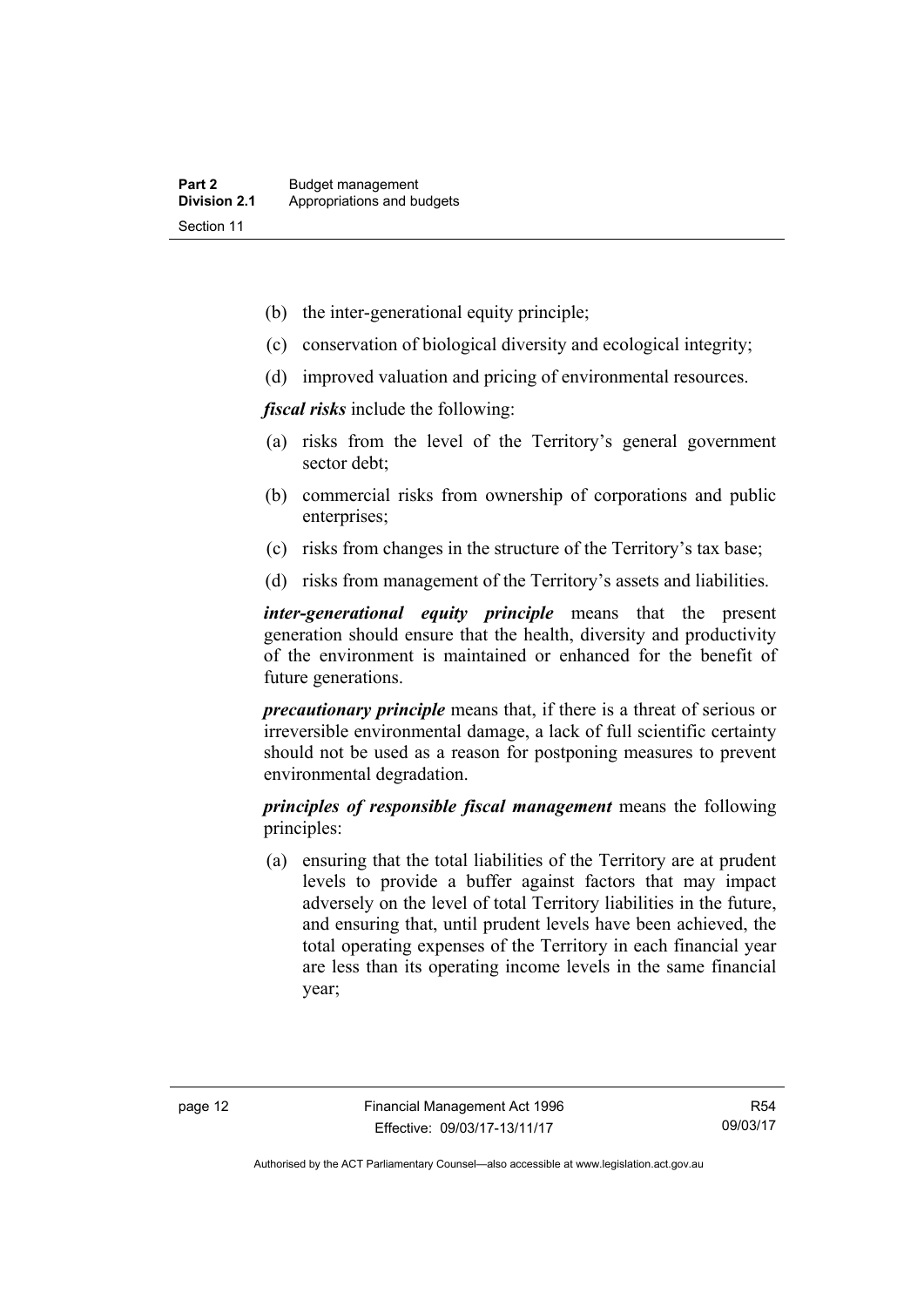- (b) when prudent levels of total Territory liabilities have been achieved, maintaining the levels by ensuring that, on average, over a reasonable period of time, the total operating expenses of the Territory do not exceed its operating income levels;
- (c) achieving and maintaining levels of Territory net worth to provide a buffer against factors that may impact adversely on levels of Territory net worth in the future;
- (d) managing prudently the fiscal risks of the Territory;
- (e) pursuing spending and taxing policies that are consistent with a reasonable degree of stability and predictability in the level of the tax burden;
- (f) giving full, accurate and timely disclosure of financial information about the activities of the government and its agencies.

## <span id="page-22-0"></span>**11A Financial policy objectives and strategies statement**

- (1) The purposes of a financial policy objectives and strategies statement included in a proposed budget under section 11 (1) (a) are—
	- (a) to make transparent the government's financial strategies; and
	- (b) to establish a benchmark for evaluating the government's conduct of financial policy.
- (2) The statement must be based on the principles of responsible fiscal management.
- (3) The statement must—
	- (a) state the government's long-term financial objectives within which financial policy for the financial year and the next 3 financial years will be framed; and
	- (b) explain the broad strategic priorities on which the budget is based; and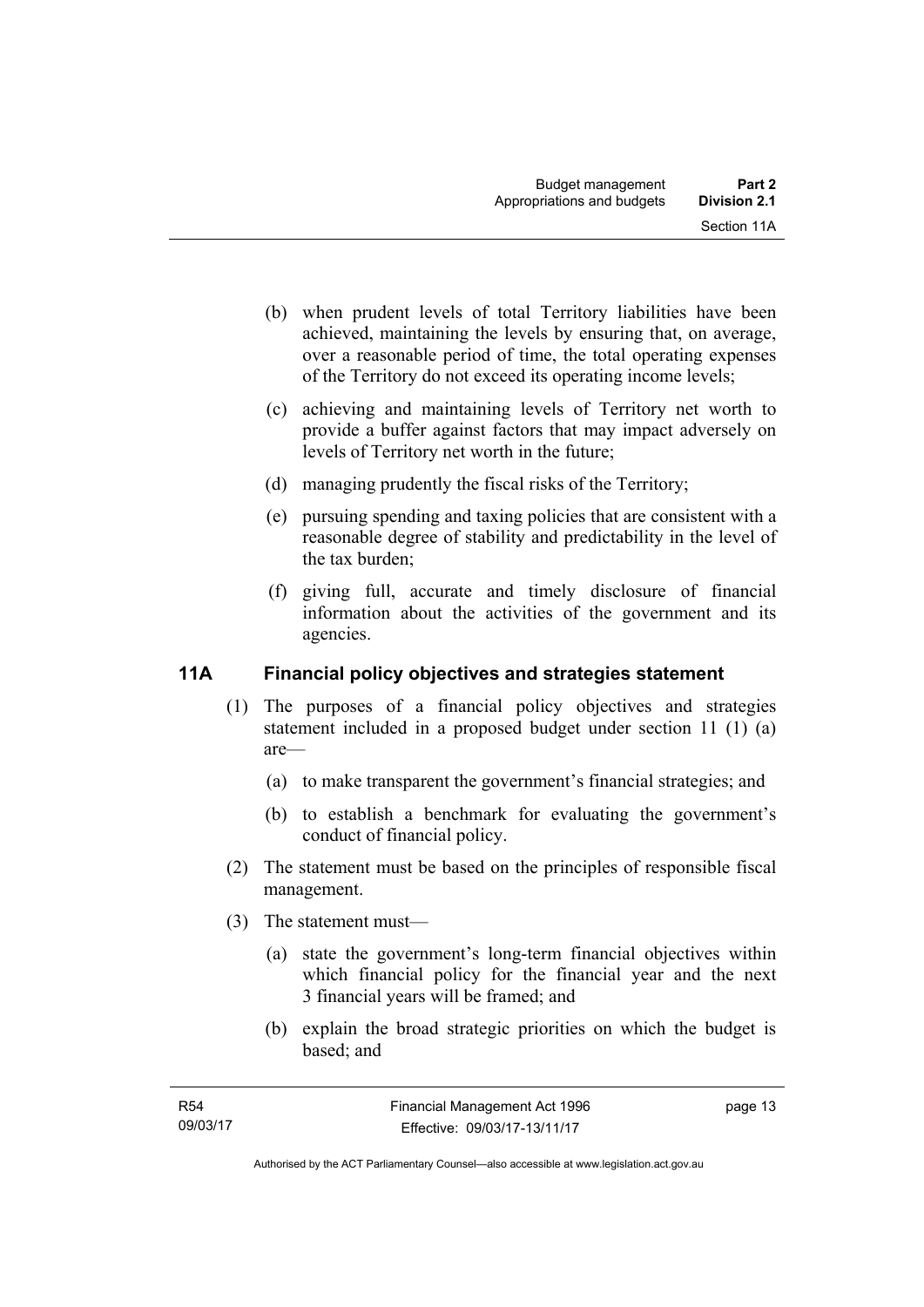- (c) state the key financial measures that the government has identified as being important and against which financial policy will be set and assessed; and
- (d) state, for the financial year and the next 3 financial years—
	- (i) the government's short-term financial objectives; and
	- (ii) the targets for each stated key financial measure; and
- (e) explain how the financial objectives and strategic priorities mentioned in paragraphs (a), (b) and (d) relate to the principles of responsible fiscal management; and
- (f) state the reasons for any changes from the previous financial policy objectives and strategies statement.
- (4) In this section:

*principles of responsible fiscal management*—see section 11 (7).

#### <span id="page-23-0"></span>**12 Directorate budgets**

- (1) A proposed budget for a directorate for a financial year presented to the Legislative Assembly under section 10 (b) must include—
	- (a) the financial statements required under the financial management guidelines; and
	- (b) a statement that sets out—
		- (i) the outputs and classes of outputs it is proposed the directorate should provide during the year; and
		- (ii) the performance criteria to be met by the directorate in providing the outputs; and
		- (iii) for each output and class of output mentioned in subparagraph (i)—
			- (A) the proposed budget expense and proposed appropriation for the financial year; and

R54 09/03/17

Authorised by the ACT Parliamentary Counsel—also accessible at www.legislation.act.gov.au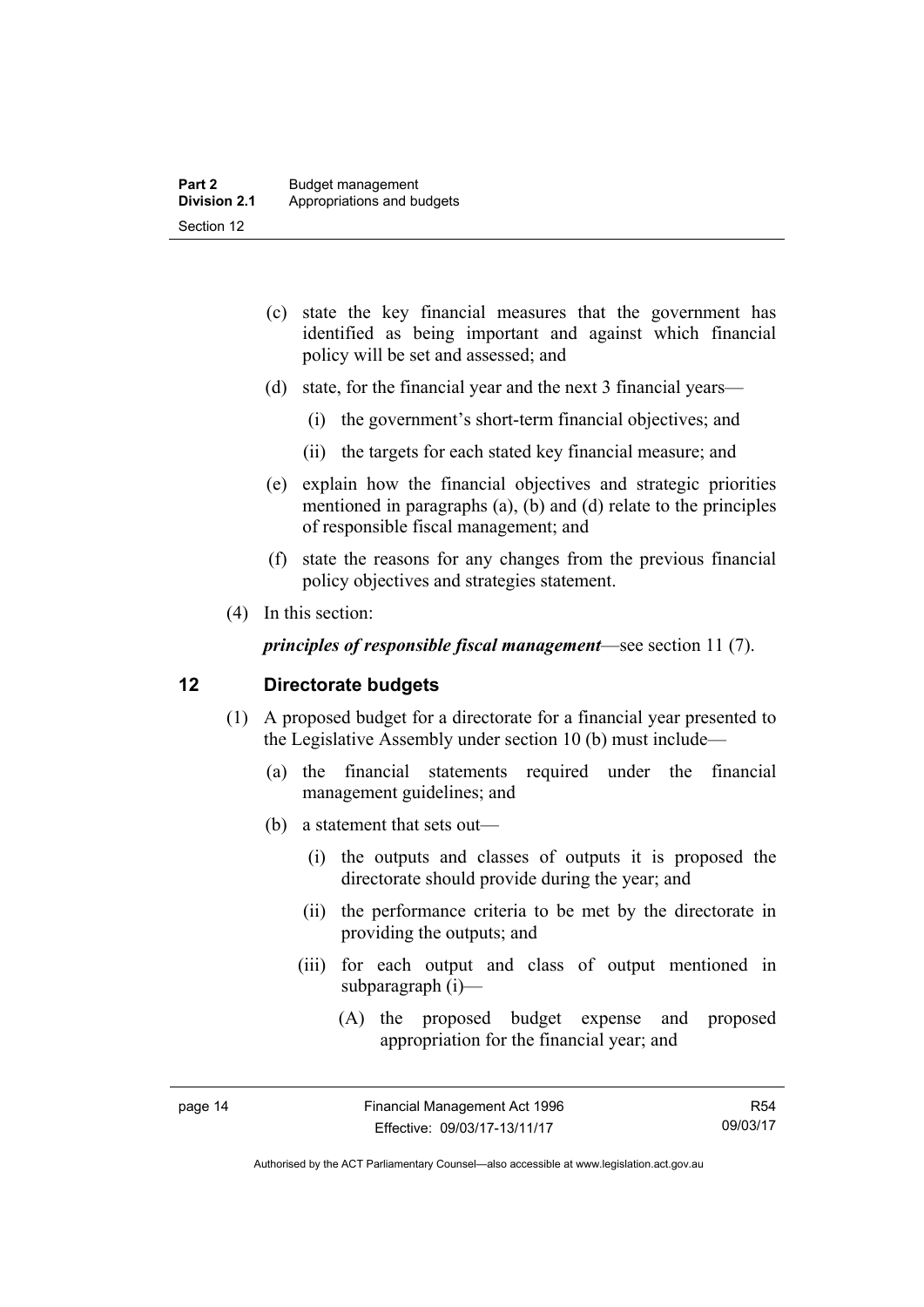- (B) the estimated expense and appropriation for the previous financial year; and
- (c) if, during the year, the directorate is to be given a capital injection that must be repaid—a statement that—
	- (i) states that the capital injection is a capital injection; and
	- (ii) sets out the conditions under which the injection is to be given, including the requirements about the time within which it must be repaid.
- (2) Subsection (1) (b) does not apply to—
	- (a) the Office of the Legislative Assembly; or
	- (b) an officer of the Assembly.
- (3) A proposed budget must be in a form that facilitates a comparison between—
	- (a) the proposed budget for the directorate; and
	- (b) the budget for the directorate for the previous financial year; and
	- (c) the estimated results for the directorate for the previous financial year.
- (4) A proposed budget must also include, for the financial statements mentioned in subsection (1) (a), budget estimates for each of the next 3 financial years.

### <span id="page-24-0"></span>**12AA Territory authority budgets**

A proposed budget presented to the Legislative Assembly under section 10 (c) for a territory authority for a financial year is the statement of intent under section 61 (Territory authority statements of intent) for the authority for the financial year.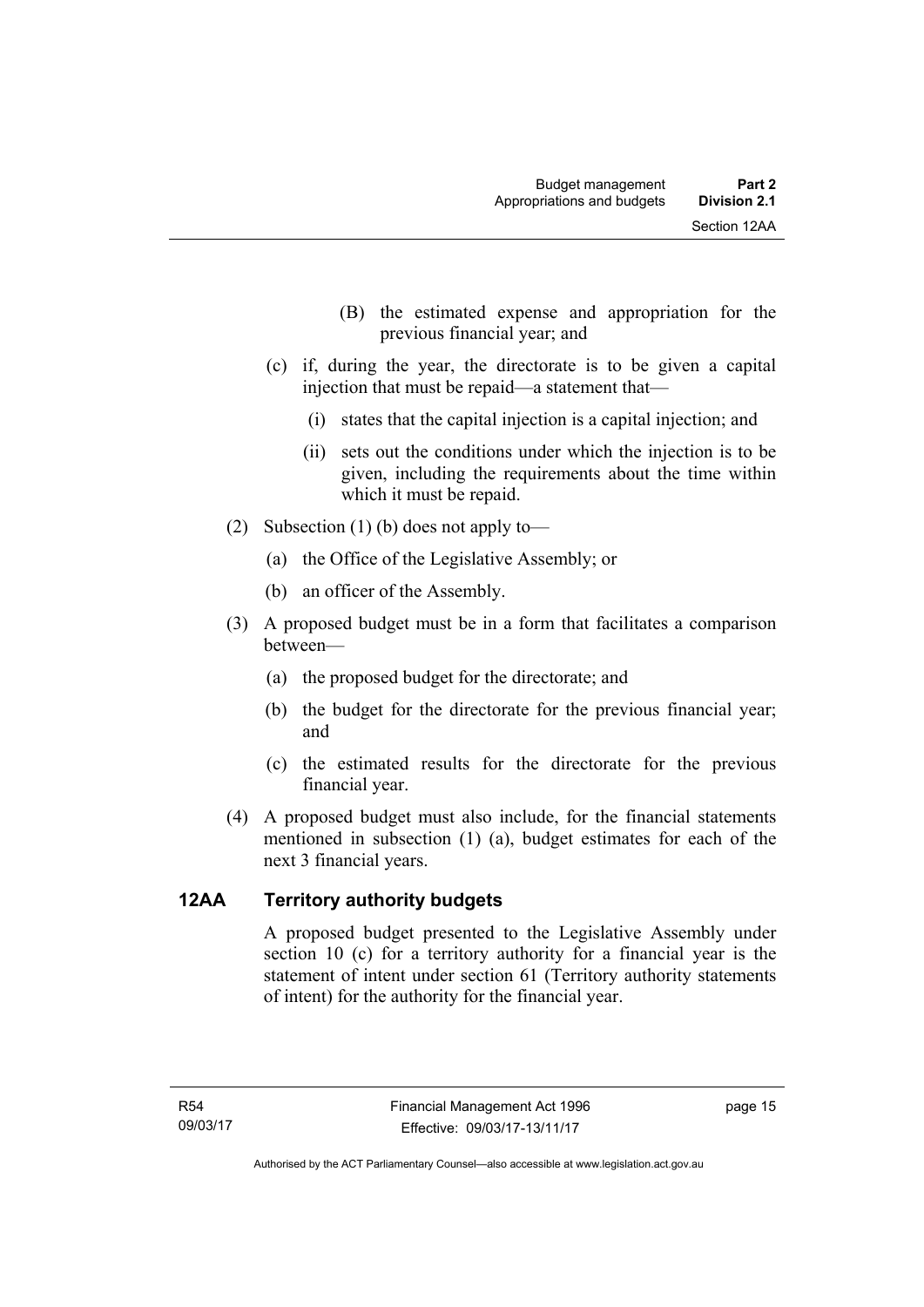#### <span id="page-25-0"></span>**12A Territory-owned corporation budgets**

- (1) A proposed budget presented to the Legislative Assembly under section 10 (c) for a territory-owned corporation for a financial year must include—
	- (a) the financial statements required under the financial management guidelines; and
	- (b) for a prescribed territory-owned corporation—a statement that sets out—
		- (i) the outputs and classes of outputs it is proposed that the territory-owned corporation should provide during the year; and
		- (ii) the performance criteria to be met by the territory-owned corporation in providing the outputs; and
		- (iii) for each output and class of output mentioned in subparagraph (i)—
			- (A) the proposed budget expense and proposed appropriation for the financial year; and
			- (B) the estimated expense and appropriation for the previous financial year; and
	- (c) for a territory-owned corporation that, during the year, is to be given a capital injection that must be repaid—a statement that—
		- (i) states that the capital injection is an injection that must be repaid; and
		- (ii) sets out the conditions under which the injection is to be given, including the requirements about the time within which it must be repaid.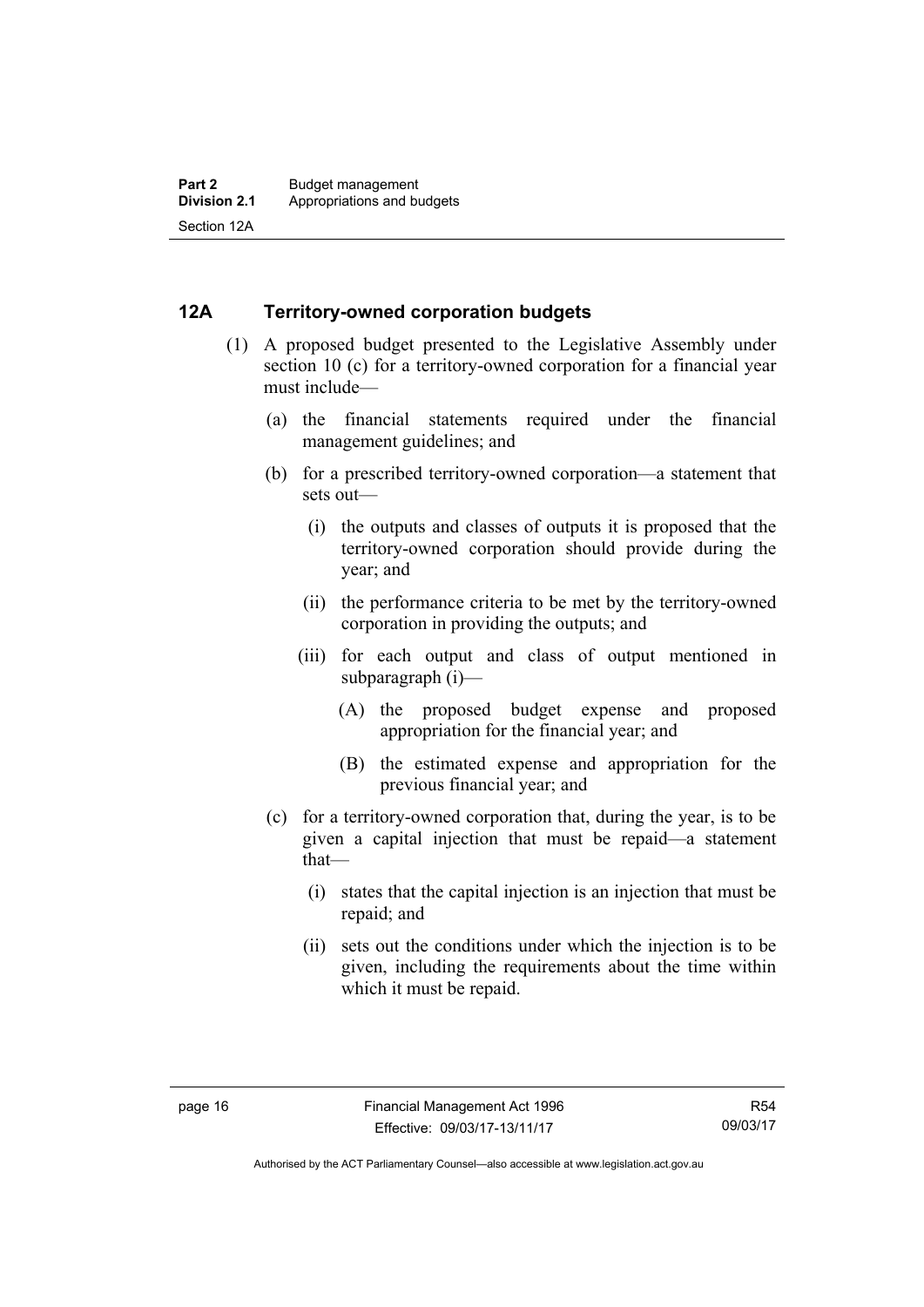- (2) A proposed budget must be in a form that facilitates a comparison between—
	- (a) the proposed budget for the territory-owned corporation; and
	- (b) the budget for the territory-owned corporation for the previous financial year; and
	- (c) the estimated results for the territory-owned corporation for the previous financial year.
- (3) A proposed budget must also include, for the financial statements mentioned in subsection (1) (a), budget estimates for each of the next 3 financial years.

### <span id="page-26-0"></span>**13 Supplementary budget papers**

- (1) This section applies if the Treasurer presents a bill for an Appropriation Act relating to a financial year to the Legislative Assembly, other than—
	- (a) the bill for the first Appropriation Act relating to the year; or
	- (b) the bill for the first Appropriation Act for the appropriation for the Office of the Legislative Assembly relating to the year.
- (2) The Treasurer must also present supplementary budget papers to the Assembly.
- (3) The supplementary budget papers must, for each territory entity for which an appropriation is provided by the bill (an *affected entity*)—
	- (a) state, for each purpose mentioned in section 8 that applies to the affected entity—
		- (i) the amount of the appropriation provided in the first Appropriation Act; and
		- (ii) the variations (if any) previously made to the appropriation under this Act; and
		- (iii) the amount of the appropriation provided by the bill; and

page 17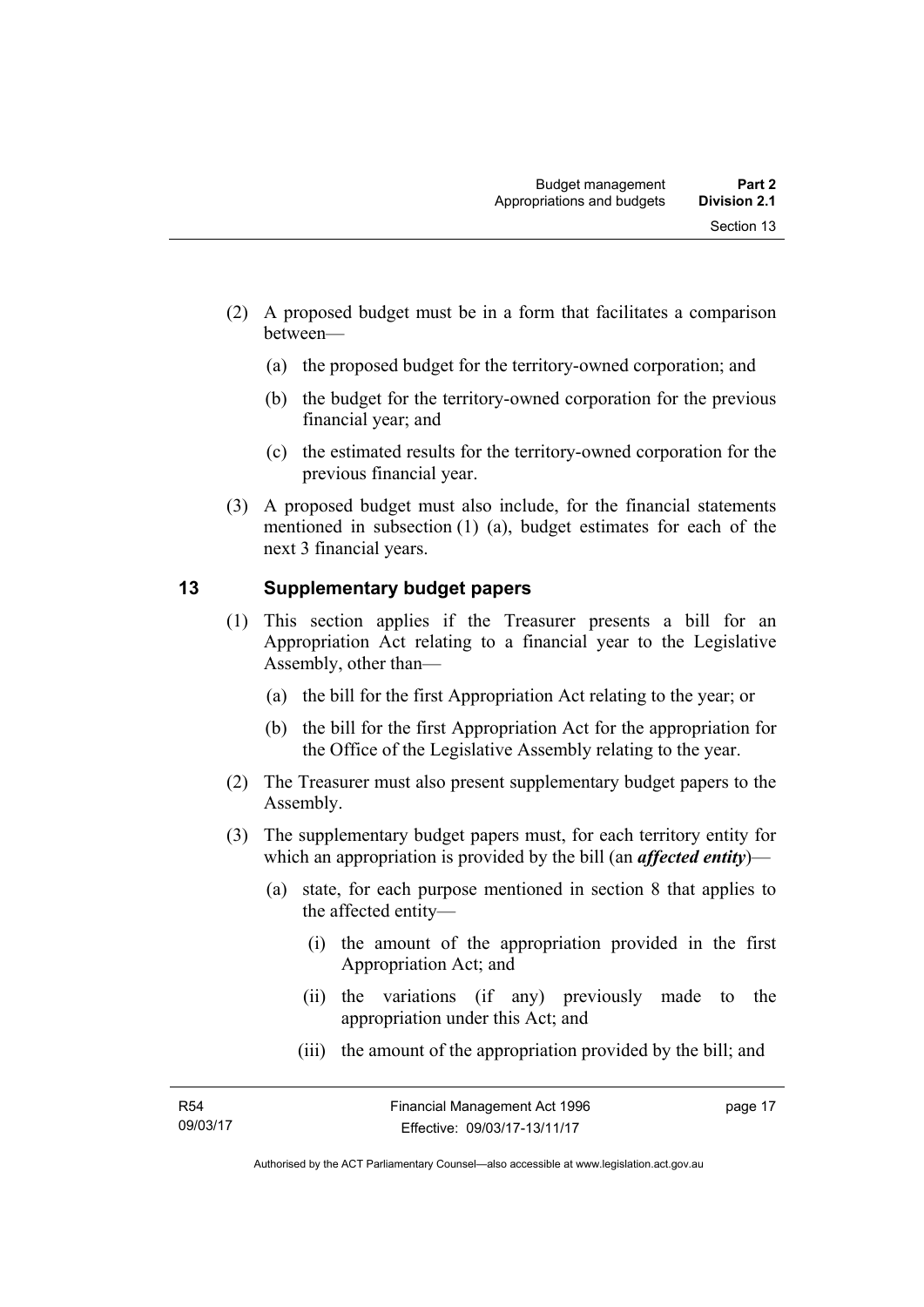- (iv) the total amount appropriated for the entity for the financial year; and
- (b) include a budgeted financial statement for each affected entity that—
	- (i) includes details of the impact on the budget of the affected entity of all variations to the appropriation that happened until the last day when it was practicable to provide for it in the relevant supplementary Appropriation Bill before the bill was introduced into the Legislative Assembly; and
	- (ii) may show the impact of variations other than variations resulting from additional appropriations.

#### **Example—par (b) (ii)**

the impact of revised economic forecasts

*Note* An example is part of the Act, is not exhaustive and may extend, but does not limit, the meaning of the provision in which it appears (see [Legislation Act,](http://www.legislation.act.gov.au/a/2001-14) s 126 and s 132).

#### <span id="page-27-0"></span>**13A Amendment of budgets for supplementary appropriation**

- (1) If an appropriation is made for a territory entity by an Appropriation Act other than the first Appropriation Act for it for a financial year, the budget for the territory entity is amended in accordance with—
	- (a) the supplementary budget papers presented to the Legislative Assembly under section 13 (1) in relation to the bill for the Act by which the appropriation was made; and
	- (b) any statement presented to the Legislative Assembly under section 13 (5) (b) in relation to the bill.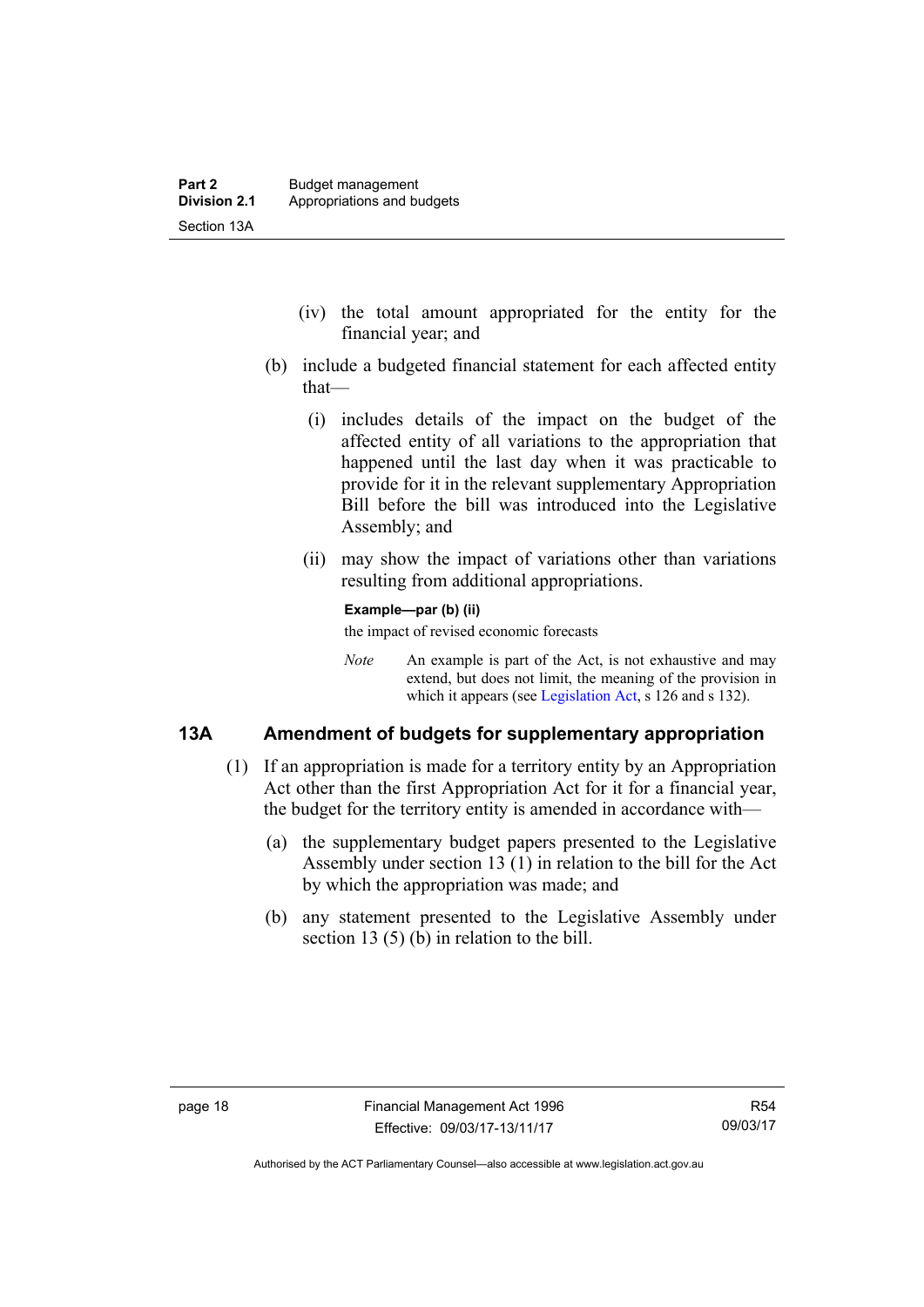(2) In this section:

*budget*, for the territory entity, means the budget for the territory entity for the financial year presented to the Legislative Assembly under section 10 (b) or (c) (Budget papers) and, if the budget has been amended under this Act, the budget as amended.

#### <span id="page-28-0"></span>**14 Transfer of funds between appropriations**

- (1) Despite section 6 (Necessity for appropriation), the Treasurer may, in writing, direct that appropriations made by an Appropriation Act be varied by transfers of funds between the appropriations.
- (2) A transfer of funds between appropriations under this section must not cause an appropriation from which funds are transferred to be reduced by more than 3%.
- (3) The Treasurer must attach a copy of the direction to the next financial statement presented to the Legislative Assembly.

*Note* For the presentation of financial statements, see s 26.

- (4) Subsection (1) does not apply to a superannuation appropriation.
- (5) In this section:

*appropriation* means an appropriation made by an Appropriation Act in a financial year or, if the appropriation is amended during the financial year, the appropriation as amended.

### <span id="page-28-1"></span>**14A Transfer of funds from capital injection appropriation to other appropriations**

- (1) Despite section 6 (Necessity for appropriation), the Treasurer may, in writing, direct that an appropriation for capital injection for an entity be varied by a transfer of funds from that appropriation to an appropriation for—
	- (a) controlled recurrent payments for the entity; or
	- (b) payments to be made on behalf of the Territory for the entity.

page 19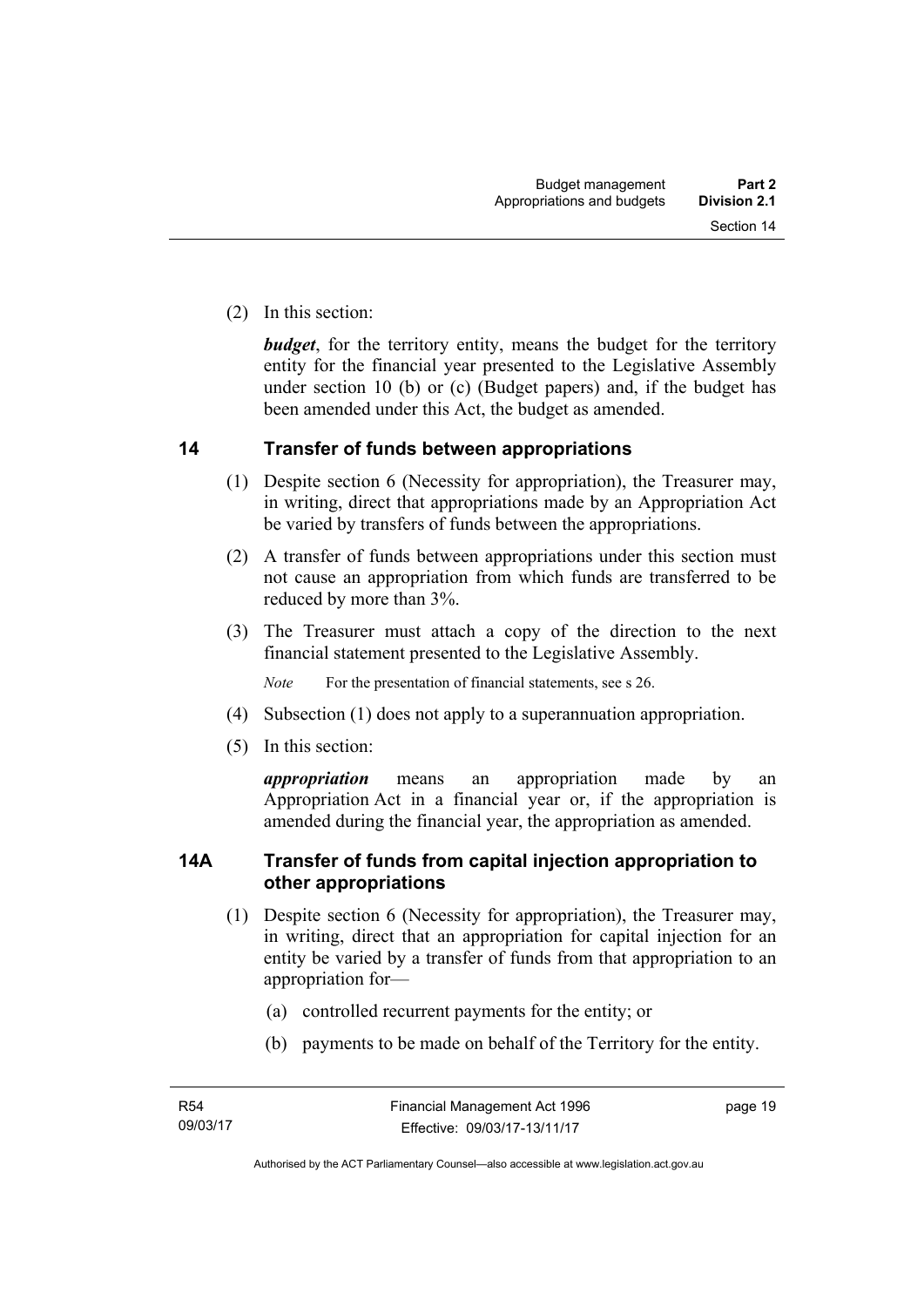- (2) If the transfer would cause the appropriation for the capital injection to be reduced by—
	- (a) up to 5% or \$500 000, whichever is the greater—the Treasurer must attach a copy of the direction to the next financial statement presented to the Legislative Assembly; or
	- (b) more than 5% or \$500 000, whichever is the greater—the direction is a disallowable instrument.
	- *Note 1* For the presentation of financial statements, see s 26.
	- *Note 2* A disallowable instrument must be notified, and presented to the Legislative Assembly, under the [Legislation Act.](http://www.legislation.act.gov.au/a/2001-14)
- (3) In this section:

*appropriation for capital injection* means an appropriation for capital injection made by an Appropriation Act in a financial year or, if the appropriation is amended during the financial year, the appropriation as amended.

#### <span id="page-29-0"></span>**14B Transfer of funds from other appropriations to capital injection appropriation**

- (1) Despite section 6 (Necessity for appropriation), the Treasurer may, in writing, direct that an appropriation for controlled recurrent payments or payments to be made on behalf of the Territory for an entity be varied by a transfer of funds from those appropriations to an appropriation for capital injection for the entity.
- (2) The Treasurer must attach a copy of the direction to the next financial statement presented to the Legislative Assembly.

*Note* For the presentation of financial statements, see s 26.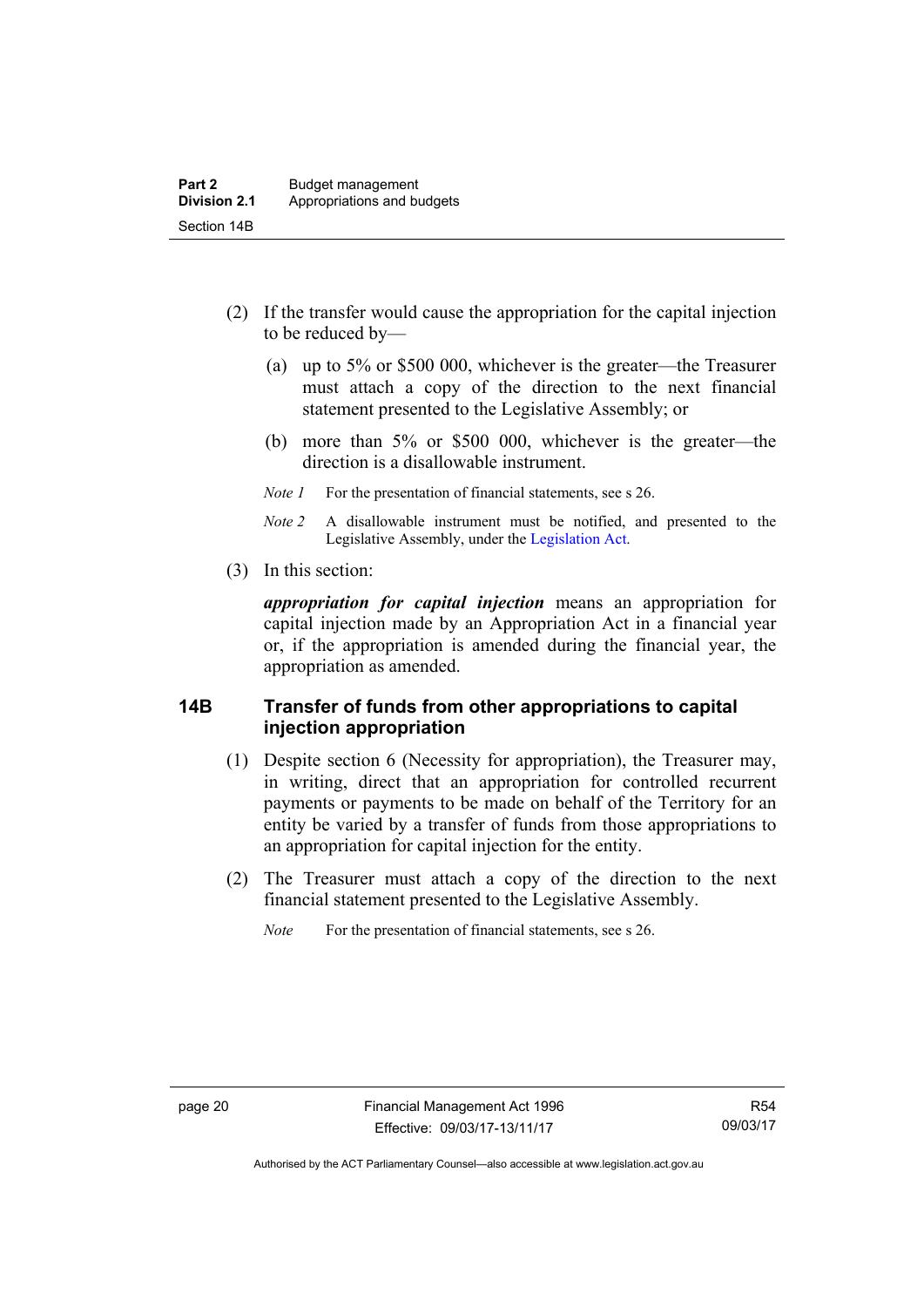(3) In this section:

*appropriation for controlled recurrent payments* means an appropriation for controlled recurrent payments made by an Appropriation Act in a financial year or, if the appropriation is amended during the financial year, the appropriation as amended.

*appropriation for payments to be made on behalf of the Territory* means an appropriation for payments to be made on behalf of the Territory made by an Appropriation Act in a financial year or, if the appropriation is amended during the financial year, the appropriation as amended.

### <span id="page-30-0"></span>**15A Reclassification of certain appropriations**

- (1) If an appropriation has been classified by the Act by which it was made as an appropriation for payments to be made by a directorate on behalf of the Territory, the Treasurer may, if the Treasurer is satisfied that the appropriation should be classified as an appropriation for controlled recurrent payments to be provided to the directorate, in writing, direct that the classification of the appropriation be changed accordingly.
- (2) If an appropriation has been classified by the Act by which it was made as an appropriation for controlled recurrent payments to be provided to a directorate, the Treasurer may, if the Treasurer is satisfied that the appropriation should be classified as an appropriation for payments to be made by the directorate on behalf of the Territory, in writing, direct that the classification of the appropriation be changed accordingly.
- (3) If the Treasurer gives a direction under subsection (1) or (2), the Treasurer must attach a copy of the direction to the next financial statement presented to the Legislative Assembly.

*Note* For the presentation of financial statements, see s 26.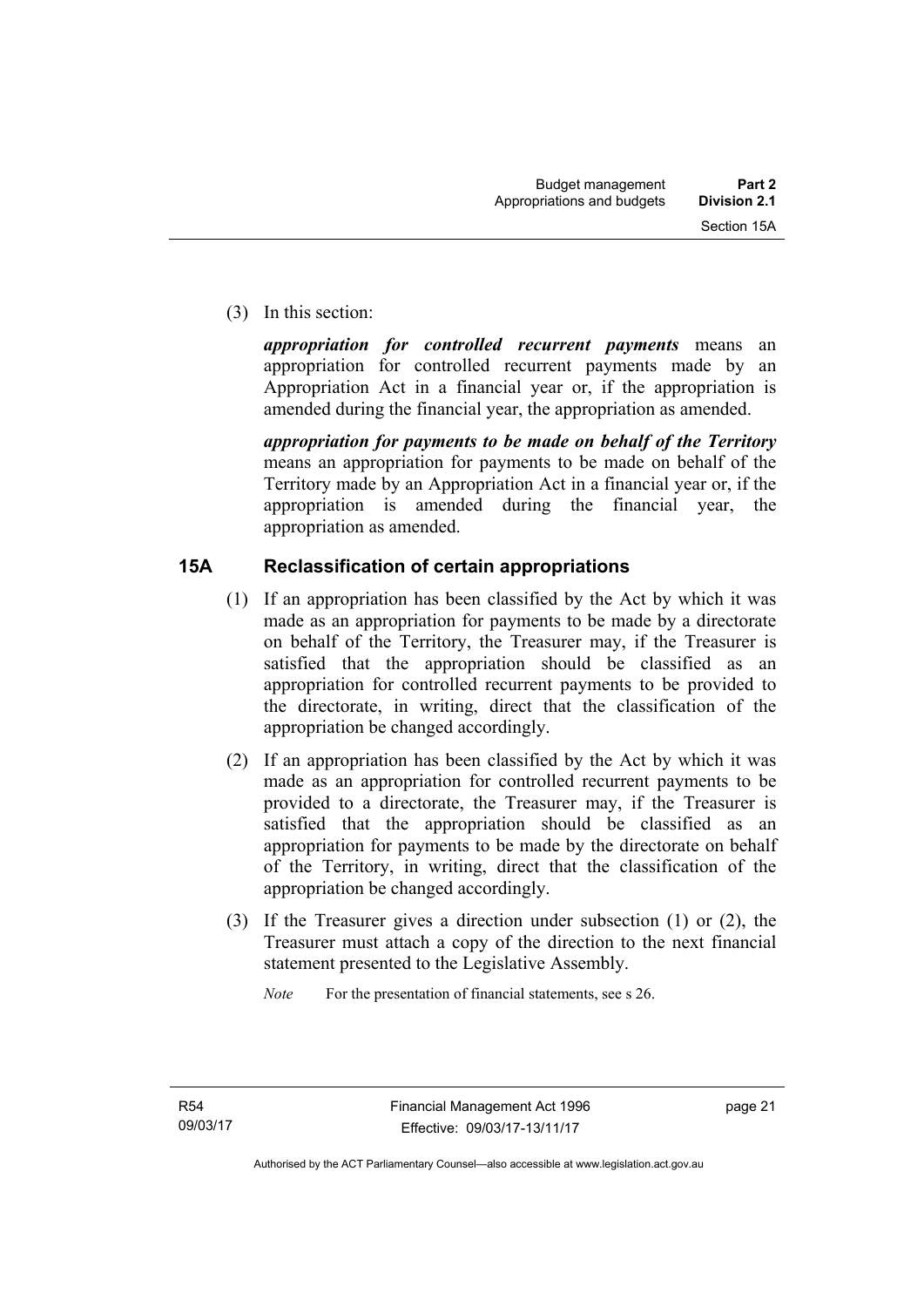### <span id="page-31-0"></span>**16 Transfer of functions to another entity**

- (1) This section applies if the responsibility for a service or function for which an appropriation is made in an Appropriation Act for a financial year is or has been transferred from the territory entity to which the appropriation is made to another territory entity.
- (2) The Treasurer may, in writing, direct that the appropriation does not lapse but may, in accordance with the direction, be issued to, or applied by, the other territory entity for the service or function.
- (3) If the Treasurer gives a direction under subsection (2), the Treasurer must attach a copy of the direction to the next financial statement presented to the Legislative Assembly.

*Note* For the presentation of financial statements, see s 26.

(4) This section does not apply to a superannuation appropriation.

#### <span id="page-31-1"></span>**16A Appropriation for accrued employee entitlements**

- (1) This section applies if—
	- (a) an employee entitlement exists in relation to a territory entity in a financial year; and
	- (b) the total amount of employee entitlements paid, or required to be paid, by the territory entity in the financial year exceeds the amount appropriated for the territory entity in relation to employee entitlements for the financial year.
- (2) The Treasurer may, in writing, authorise an appropriation for the territory entity for the amount that the total amount paid, or required to be paid, in the financial year exceeds the amount appropriated for the territory entity for the financial year.
- (3) If the Treasurer authorises an appropriation under this section, the Treasurer must attach a copy of the authorisation to the next financial statement presented to the Legislative Assembly.

*Note* For the presentation of financial statements, see s 26.

Authorised by the ACT Parliamentary Counsel—also accessible at www.legislation.act.gov.au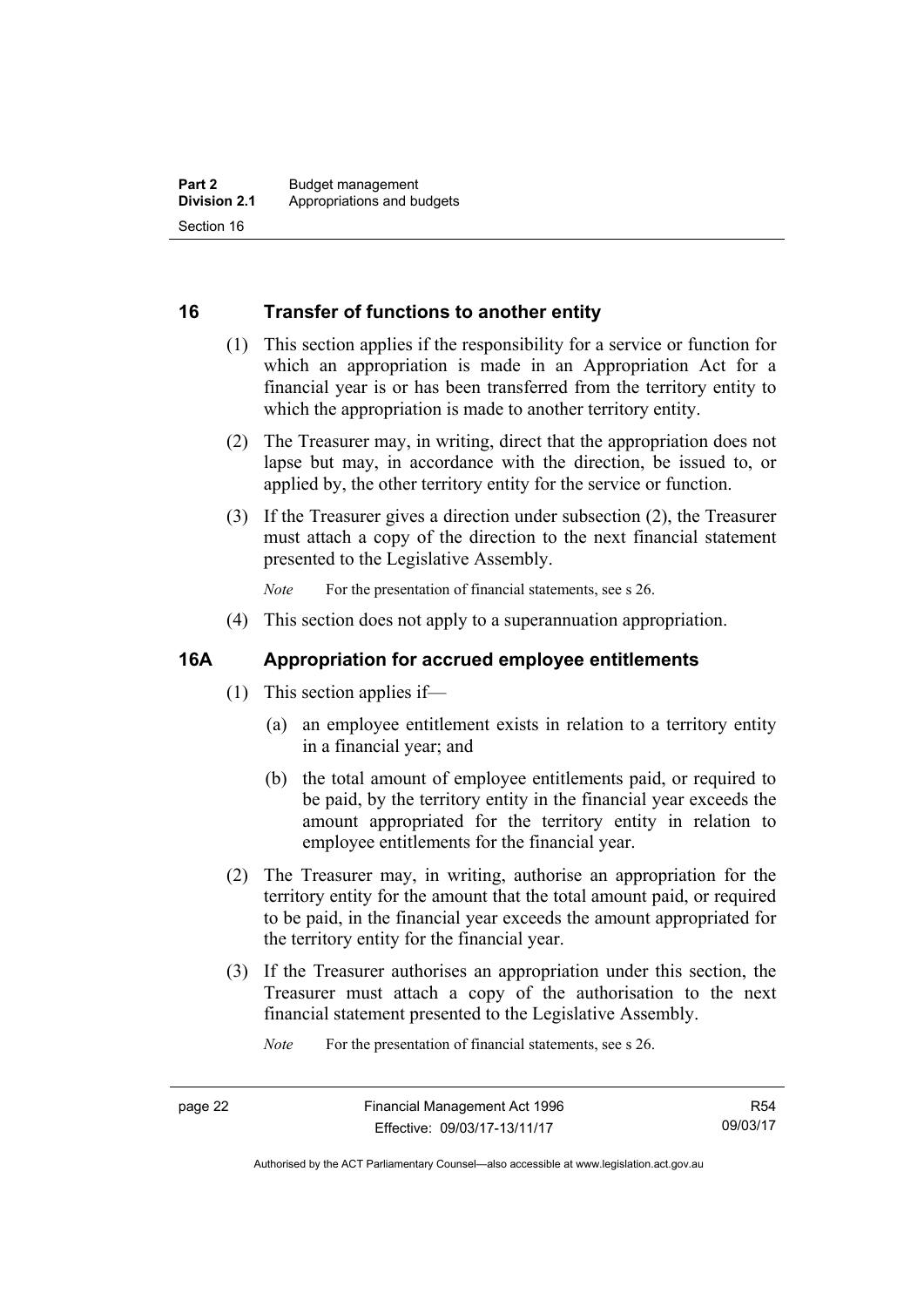#### <span id="page-32-0"></span>**16B Rollover of undisbursed appropriation**

- (1) This section applies to an amount of appropriation if, at the end of the financial year in which the appropriation is made, the amount is not disbursed to the territory entity to which it is appropriated.
- (2) The Treasurer may, in writing, authorise the amount to be disbursed in the following financial year to—
	- (a) the territory entity; or
	- (b) if responsibility for a service or function for which the appropriation is made is transferred from the territory entity to another territory entity—the other territory entity.
- (3) The Treasurer may give the authorisation in the financial year in which the appropriation is made, or in the following financial year.
- (4) The authorisation must identify—
	- (a) the territory entity to which the amount is to be disbursed; and
	- (b) the appropriation type; and
	- (c) the amount authorised to be disbursed; and
	- (d) the purpose for which the amount may be disbursed.
- (5) If the Treasurer authorises an amount to be disbursed under this section—
	- (a) the amount is taken to be an amount of appropriation for the financial year in which the amount is authorised to be disbursed; and
	- (b) the amount is in addition to the appropriation to the territory entity for that financial year.
- (6) If the Treasurer authorises an amount to be disbursed under this section, the Treasurer must attach a copy of the authorisation to the next financial statement presented to the Legislative Assembly.

*Note* For the presentation of financial statements, see s 26.

page 23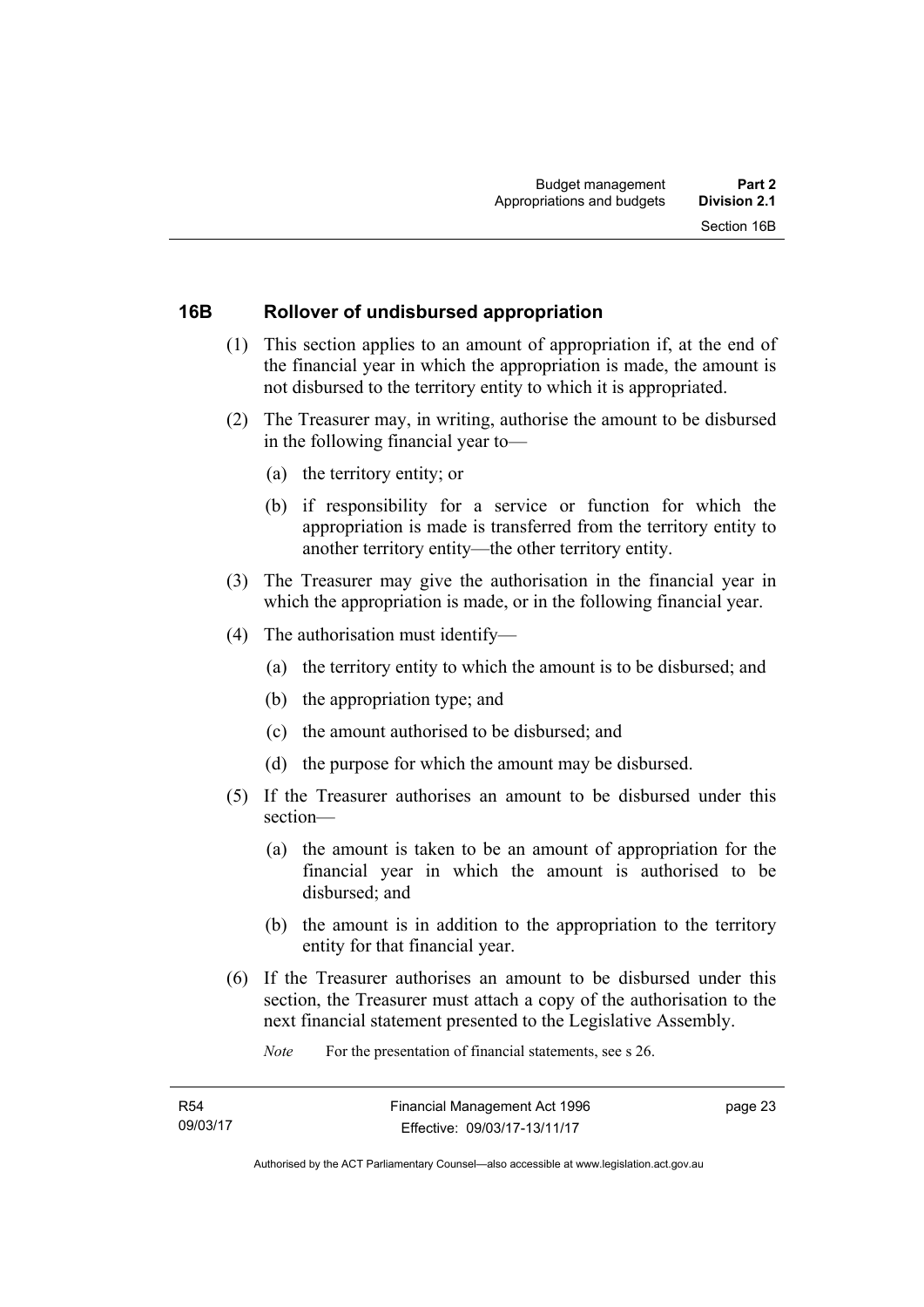### <span id="page-33-0"></span>**17 Variation of appropriations for Commonwealth grants**

- (1) This section applies to an appropriation that is declared by the Act by which it is made to be an appropriation to which this section applies.
- $(2)$  If—
	- (a) an appropriation to which this section applies is to be funded in whole or in part by a payment made to the Territory by the Commonwealth for a nominated purpose; and
	- (b) an estimate of the level of the funding to be provided to the Territory by the Commonwealth for that purpose is contained in the budget papers presented to the Legislative Assembly in conjunction with the bill for the Act by which the appropriation was made; and
	- (c) the level of funding provided to the Territory by the Commonwealth for that purpose for the financial year for which the appropriation was made is greater than the level of funding specified in those budget papers;

the Treasurer may, in writing, direct that the appropriation be increased by an amount not exceeding the difference between the level of funding specified in the budget papers and the level of funding provided by the Commonwealth.

- (3) The Treasurer may give the direction—
	- (a) in the financial year in which the Commonwealth provides the funding to the Territory; or
	- (b) in the following financial year.
- (4) If the Treasurer gives the direction under subsection (3) (a), the direction may also state the financial year in which the appropriation may be disbursed to a territory entity.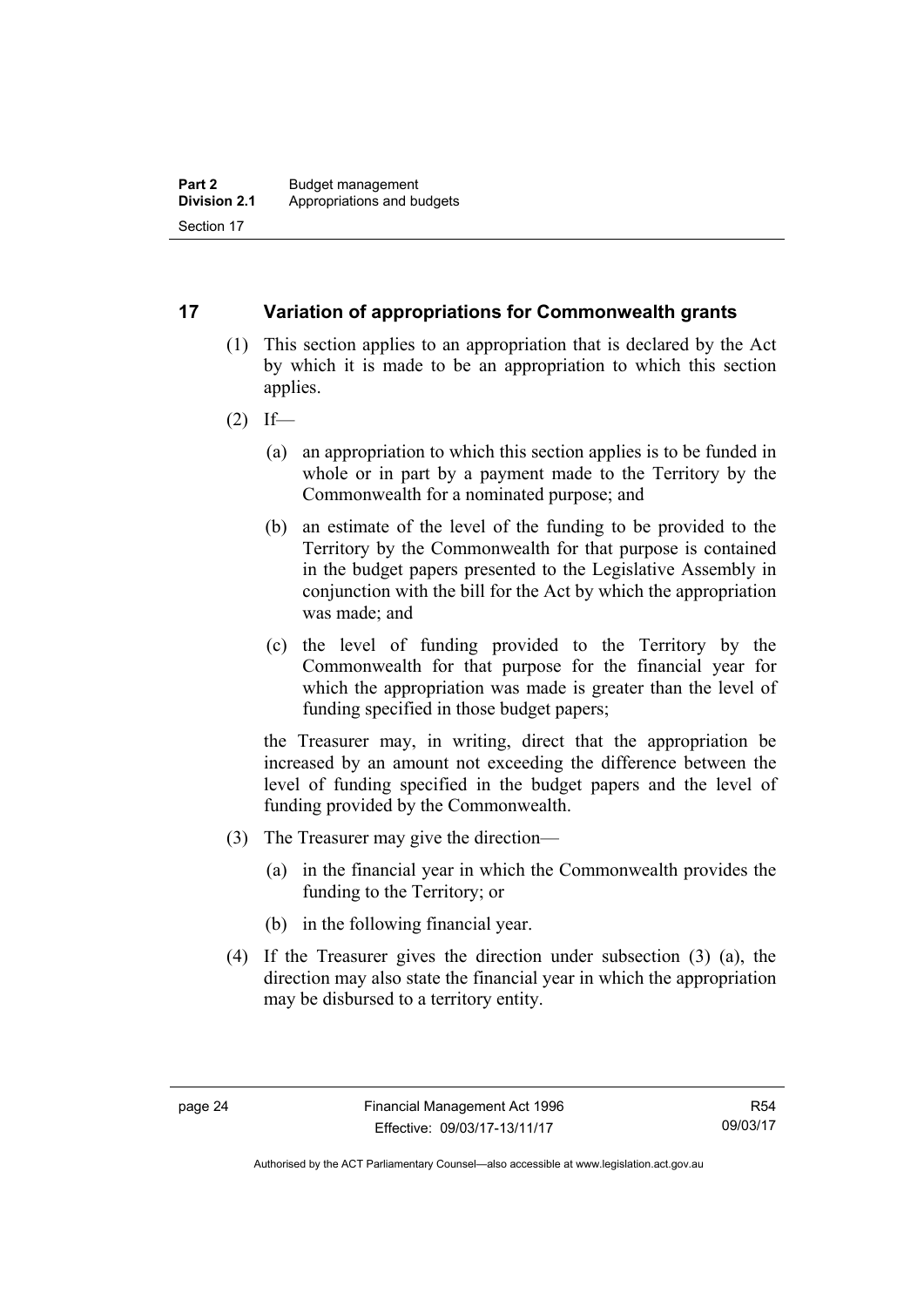- (5) If the responsibility for a service or function for which the appropriation is made is transferred from the territory entity to which the appropriation is made to another territory entity, the Treasurer may also direct that the appropriation be disbursed to the other territory entity.
- (6) If the Treasurer gives a direction under this section—
	- (a) the amount is taken to be an amount of appropriation for the financial year in which the amount is authorised to be disbursed<sup>-</sup> and
	- (b) the amount is in addition to the appropriation to the territory entity for that financial year.
- (7) If the Treasurer gives a direction under this section, the Treasurer must attach a copy of the direction to the next financial statement presented to the Legislative Assembly.

*Note* For the presentation of financial statements, see s 26.

### <span id="page-34-0"></span>**17A Variations of appropriations for certain payments to Commonwealth**

- (1) This section applies to an appropriation that is declared by the Act by which it is made to be an appropriation to which the section applies.
- $(2)$  If—
	- (a) an appropriation to which this section applies is made completely or partially for a payment required to be made to the Commonwealth for the provision of a service; and
	- (b) an estimate of the amount of the payment is contained in the budget papers presented to the Legislative Assembly in conjunction with the bill for the Act by which the appropriation is made; and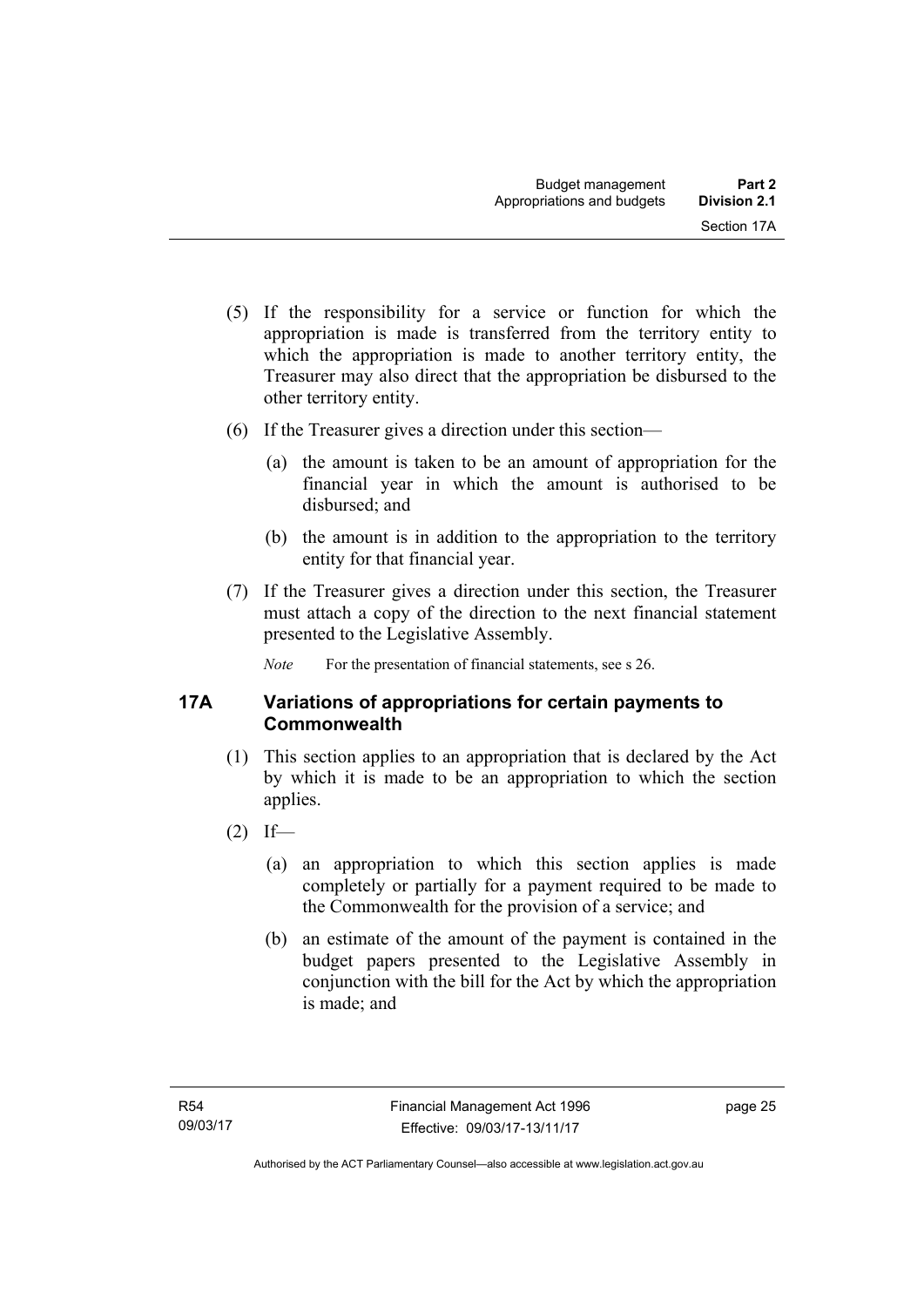(c) the amount of the payment exceeds the amount of the estimate;

the Treasurer may, in writing, direct that the appropriation be increased by an amount not more than the difference between the amount of the estimate and the amount of the payment.

 (3) If the Treasurer gives a direction under subsection (2), the Treasurer must attach a copy of the direction to the next financial statement presented to the Legislative Assembly.

*Note* For the presentation of financial statements, see s 26.

#### <span id="page-35-0"></span>**18 Treasurer's advance**

- (1) The Treasurer may, in writing, authorise an appropriation (a *Treasurer's advance*) for a payment if—
	- (a) the Treasurer is satisfied that—
		- (i) there is an immediate requirement for the payment; and
		- (ii) the payment is not provided for, or is insufficiently provided for, by an appropriation because—
			- (A) there was an erroneous omission or understatement in an appropriation; or
			- (B) the payment was unforeseen until after the last day when it was practicable to provide for it in the relevant Appropriation Bill before the bill was introduced into the Legislative Assembly; and
	- (b) for a payment by an officer of the Assembly—the Speaker, after consulting with the appropriate Assembly committee, has advised the Treasurer that an additional appropriation is needed for the payment, stating the reasons for the additional appropriation; and
	- (c) the total Treasurer's advances authorised as Treasurer's advances in a financial year do not exceed the amount appropriated for that year for Treasurer's advances.

R54 09/03/17

Authorised by the ACT Parliamentary Counsel—also accessible at www.legislation.act.gov.au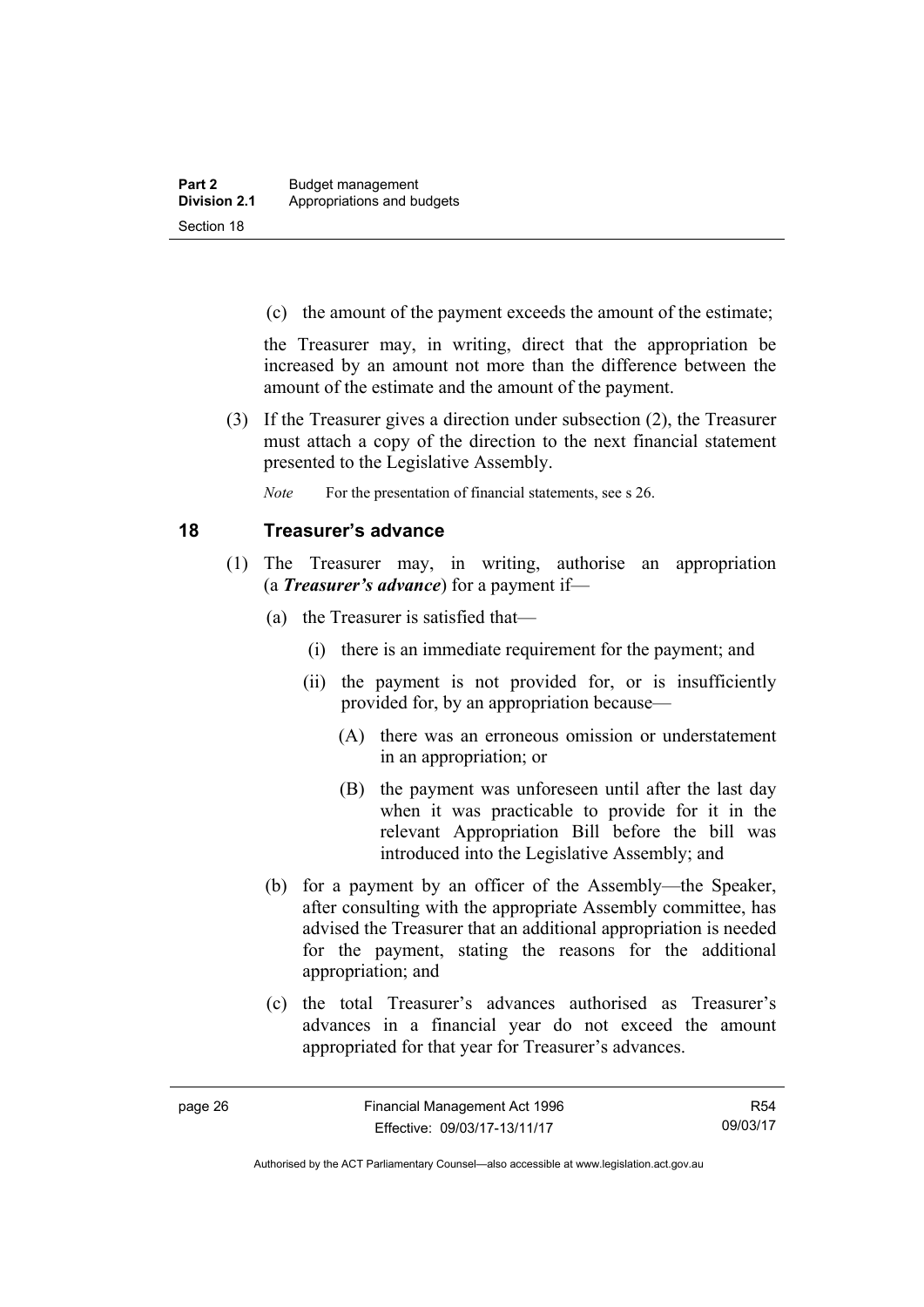- (2) The amount appropriated for Treasurer's advances for a financial year must not exceed 1% of the total amount appropriated by all Appropriation Acts for the year.
- (3) If, by the end of the financial year in which a Treasurer's advance is authorised, the Treasurer's advance is not fully disbursed to the entity to which it is appropriated, the undisbursed amount of the Treasurer's advance lapses and is not available to be disbursed to the entity in the following financial year.
- (4) In this section:

*relevant Appropriation Bill*, for a payment, means—

- (a) the bill for the first Appropriation Act for the financial year when the payment is to happen; or
- (b) the bill for the first Appropriation Act for the appropriation for the Office of the Legislative Assembly or an officer of the Assembly for the financial year when the payment is to happen.
	- *Note* An appropriation for an officer of the Assembly must be contained in an Appropriation Act for an appropriation for the Office of the Legislative Assembly (see s 8 (4)).

## **18A Treasurer's advance—payment pending supplementary appropriation**

- (1) This section applies if—
	- (a) in a financial year, the Treasurer authorises a Treasurer's advance for a payment; and
	- (b) the authorisation states that the payment may be provided for in an Appropriation Act other than the first Appropriation Act (a *supplementary appropriation Act*) in the financial year.
- (2) If a supplementary appropriation Act is passed for the payment—
	- (a) the Treasurer's advance ceases; and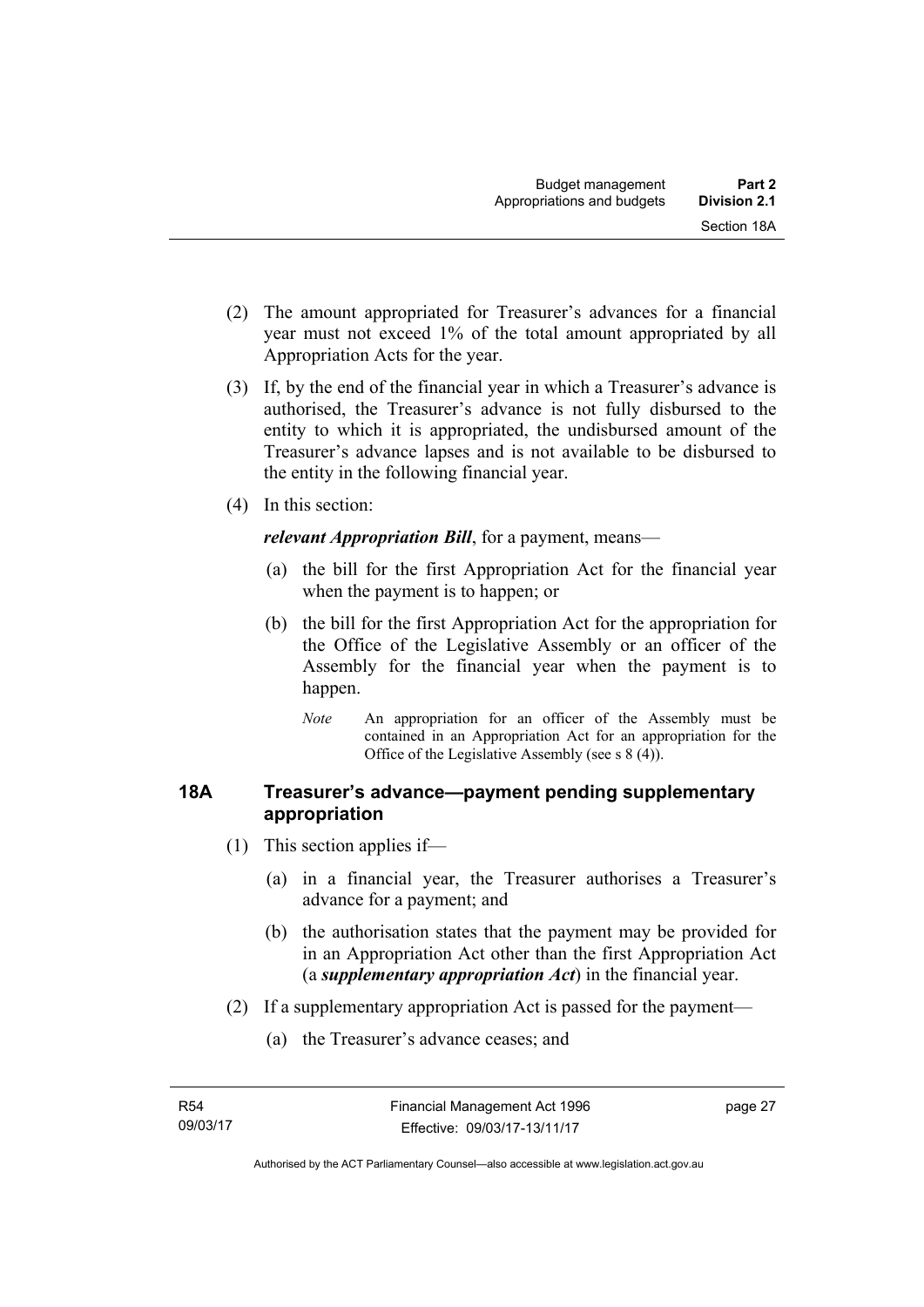- (b) the amount of the Treasurer's advance is taken for all purposes to have been paid out of money appropriated by that Act; and
- (c) the amount appropriated for section 18 (Treasurer's advance) for the financial year is taken to be restored by the amount of the Treasurer's advance.
- (3) If a supplementary appropriation Act is not passed for the payment, the payment continues to be authorised from the appropriation for section 18 for the financial year.

## **18B Treasurer's advance—reduction of amounts**

- (1) This section applies if, in a financial year—
	- (a) the Treasurer has authorised a Treasurer's advance for an entity; and
	- (b) the Treasurer's advance has not been fully disbursed to the entity; and
	- (c) the Treasurer is satisfied that the undisbursed amount is no longer required by the entity.
- (2) The Treasurer may, in writing, authorise a reduction of the amount of the Treasurer's advance to the entity to the amount actually disbursed to the entity.
- (3) If the Treasurer authorises a reduction, the amount appropriated for section 18 (Treasurer's advance) for the financial year is taken to be restored by the amount of the reduction.

## **18C Assembly to be told about Treasurer's advance**

- (1) This section applies if the Treasurer authorises—
	- (a) a Treasurer's advance; or
	- (b) a reduction of an amount of Treasurer's advance under section 18B (2).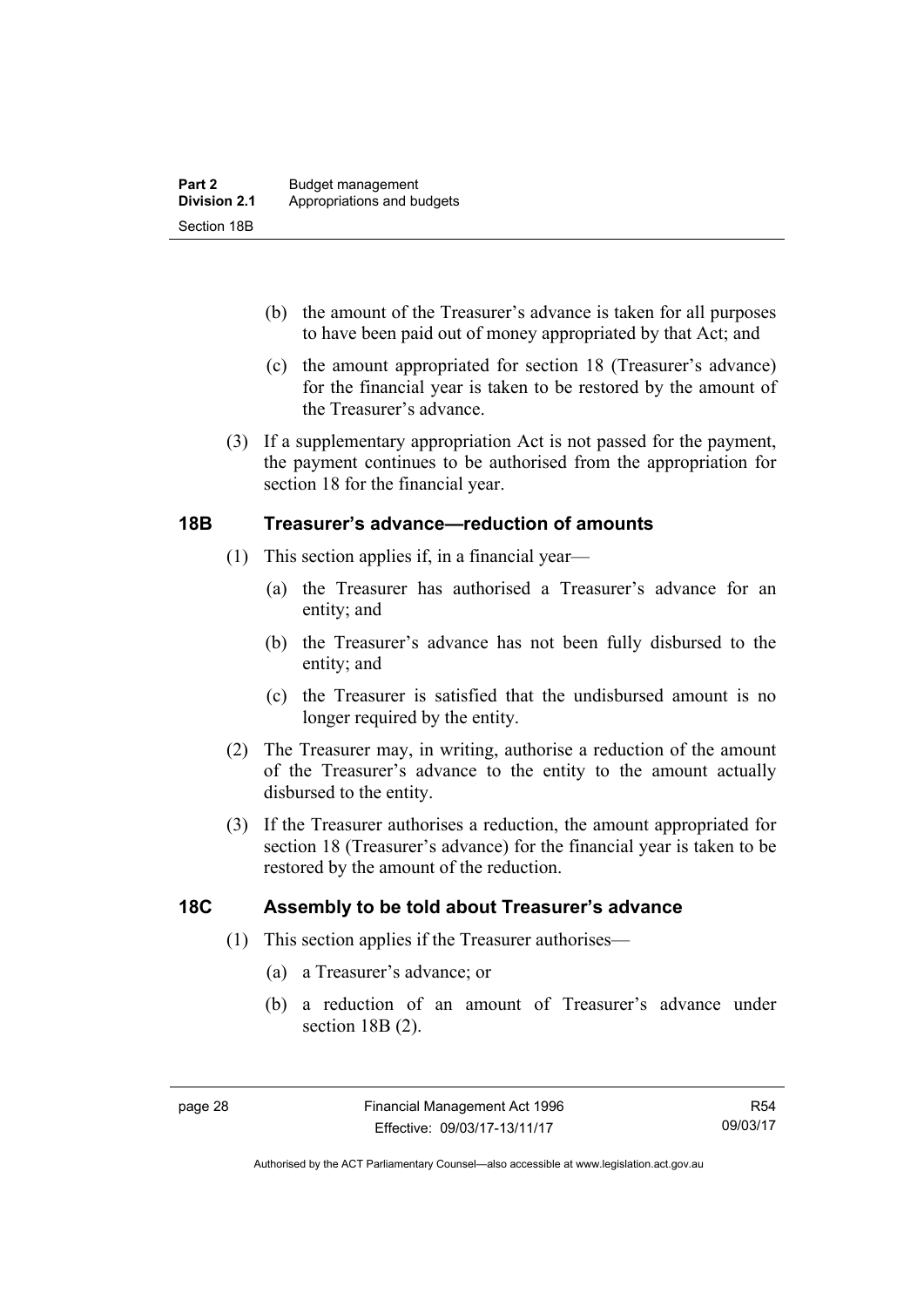- (2) If an authorisation is given, the Treasurer must attach to the next financial statement presented to the Legislative Assembly—
	- (a) a copy of the authorisation; and
	- (b) a reconciliation stating the following:
		- (i) the total amount appropriated for section 18 (Treasurer's advance) in all Appropriation Acts for the financial year;
		- (ii) the total amount of Treasurer's advance authorised previously in the financial year under section 18 (1);
		- (iii) the total payments for temporary advances taken to have been authorised previously in the financial year under section 7A (5) (d) (Temporary advance for new purpose or new entity);
		- (iv) the total amount of payments restored previously in the financial year under section 18A (2) (c);
		- (v) the total reduction of the amounts of Treasurer's advance previously authorised in the financial year under section 18B (2):
		- (vi) the amount authorised in the authorisation;
		- (vii) the amount of appropriation for section 18 that remains for the financial year.
	- *Note* For the presentation of financial statements, see s 26.

## **19 Refunds of payments made without liability**

 (1) If a payment is made to the Territory in purported discharge of a liability that does not exist, the amount paid may be refunded to the person by whom the payment was made whether or not there is an appropriation available for that purpose.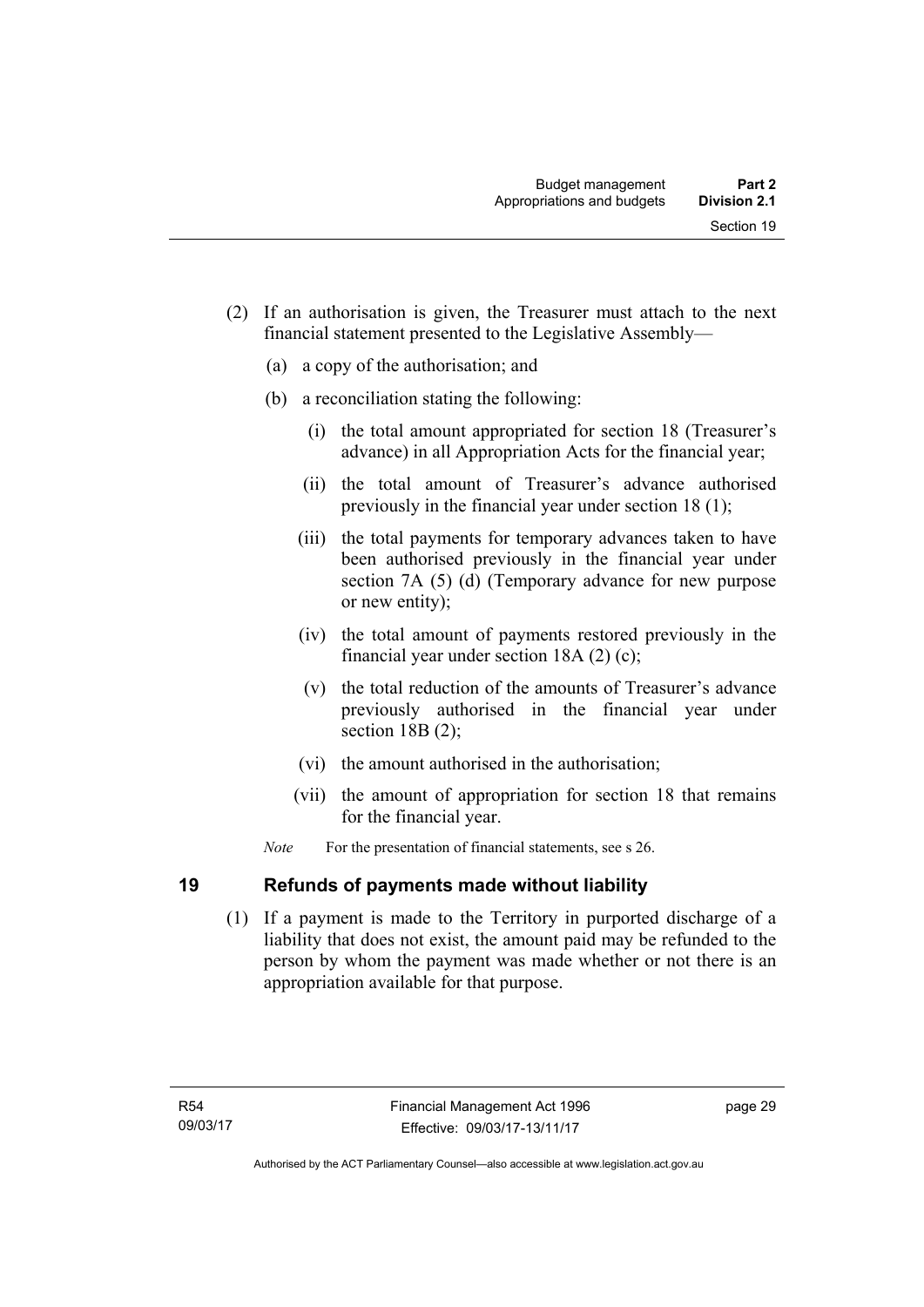- (2) If a payment made to the Territory to discharge a liability exceeds the amount of the liability, the amount by which the payment exceeds the liability may be refunded to the person by whom the payment was made whether or not there is an appropriation available for that purpose.
- $(3)$  If—
	- (a) a person has paid an amount to the Territory for tax claimed by the Territory to be owing from the person; and
	- (b) a court or tribunal of competent jurisdiction subsequently finds that the person was not liable for that tax or was liable for an amount of tax less than the amount paid;

the amount paid, or the amount by which the payment exceeds the liability, may be refunded to the person who made the payment whether or not there is an appropriation available for that purpose.

## **19A Payments for Territory GST liabilities**

Payments may be made to the Commonwealth for the GST liabilities of the Territory whether or not there is an appropriation for the purpose.

## **19AA Payments for Territory GST administration costs**

Despite section 6, payments may be made to the Commonwealth for GST administration costs payable by the Territory (including by way of deduction by the Commonwealth from GST revenue payable to the Territory) whether or not there is an appropriation for the purpose.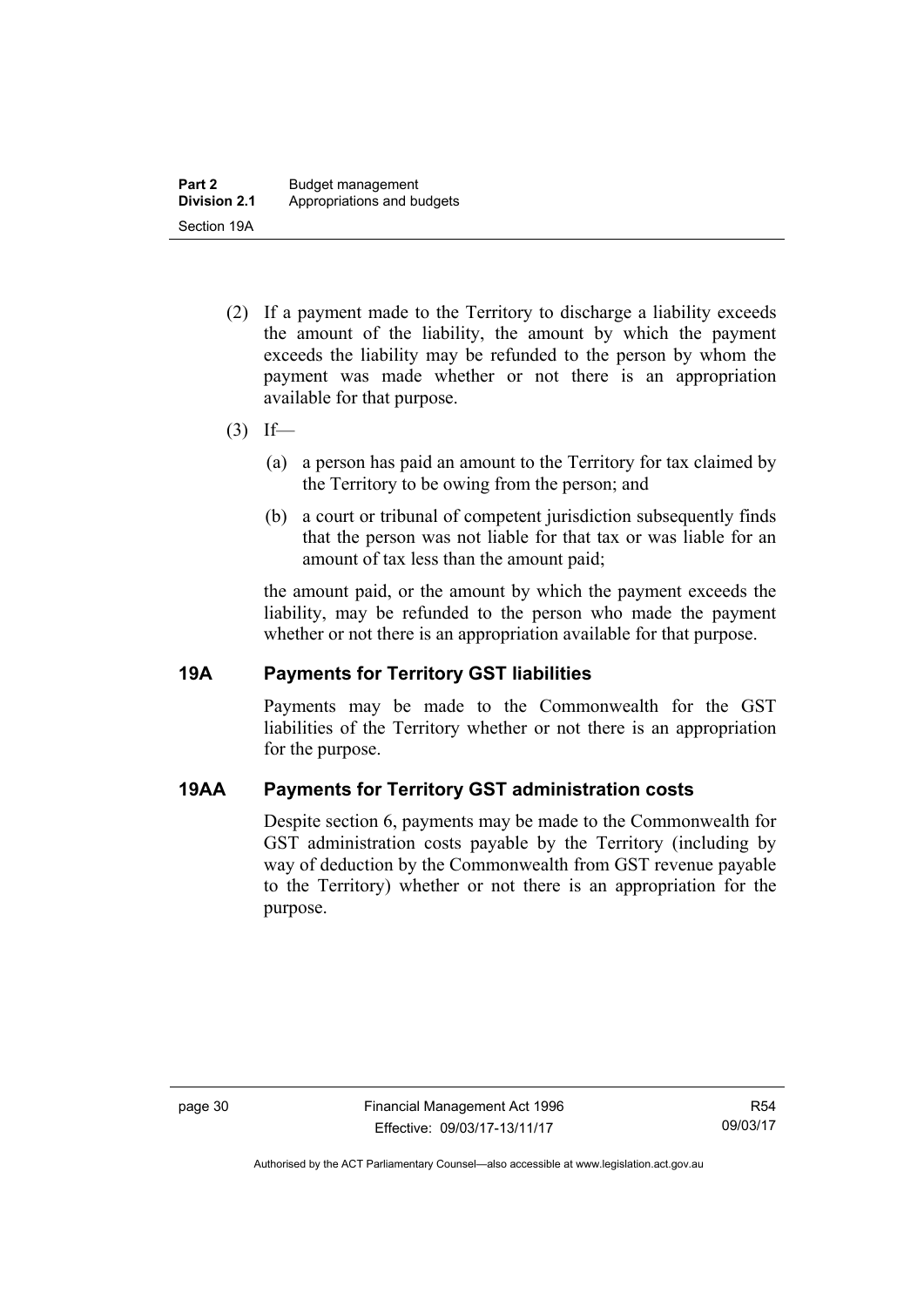## **19B Authorisation of appropriation for certain Commonwealth grants**

- (1) This section applies if—
	- (a) funds have been provided to the Territory by the Commonwealth under an agreement that specifies how the funds may be applied; and
	- (b) no appropriation has been made in relation to the funds.
- (2) Despite section 6 (Necessity for appropriation), the Treasurer may, in writing, authorise an appropriation to a territory entity for payments by the territory entity in accordance with the agreement.
- (3) The Treasurer may—
	- (a) give the authorisation—
		- (i) in the financial year in which the Commonwealth provides the funds to the Territory; or
		- (ii) in the following financial year; and
	- (b) for an authorisation under paragraph (a) (i)—state in the authorisation the financial year in which the appropriation under subsection (2) may be disbursed to the territory entity.
- (4) For an authorisation under this section, an appropriation under subsection (2)—
	- (a) is taken to be an amount of appropriation for the financial year in which the appropriation is authorised to be disbursed; and
	- (b) is in addition to the appropriation to the territory entity for that financial year.
- (5) If the Treasurer gives an authorisation under this section, the Treasurer must attach a copy of the authorisation to the next financial statement presented to the Legislative Assembly.

*Note* For the presentation of financial statements, see s 26.

page 31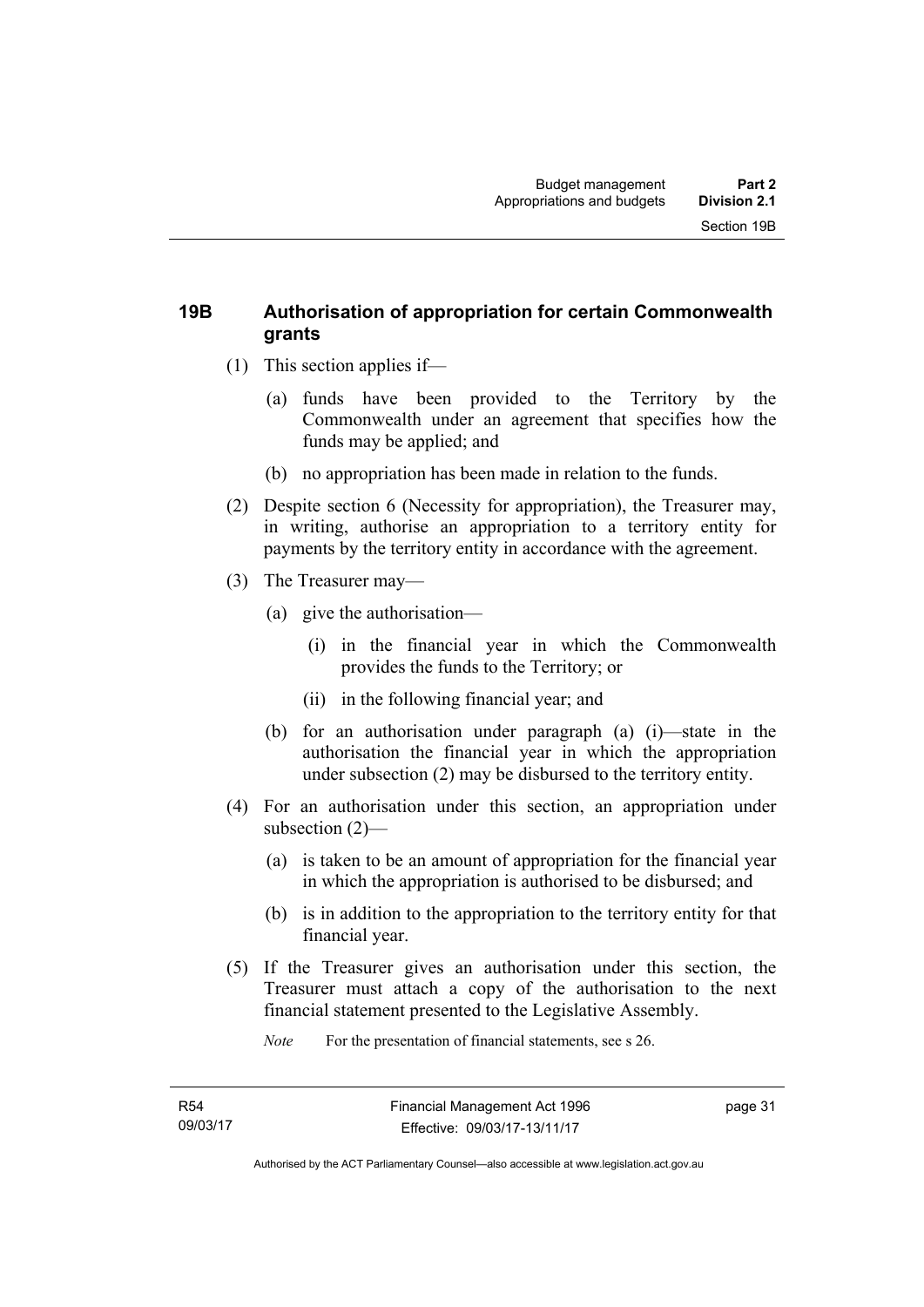### **19C Amendment of capital injection conditions**

- (1) This section applies in relation to the conditions of a capital injection set out in a statement included in a proposed budget for a financial year for—
	- (a) a directorate under section 12 (1) (c) (ii); or
	- (b) a territory-owned corporation under section 12A (1) (c) (ii); or
	- (c) a territory authority in accordance with section 61 (5) (e).
- (2) The Treasurer may amend the conditions.
- (3) An amendment must state the Treasurer's reasons for the amendment.
- (4) An amendment is a notifiable instrument.

*Note* A notifiable instrument must be notified under the [Legislation Act](http://www.legislation.act.gov.au/a/2001-14).

### **19D Amendment of performance criteria**

- (1) This section applies in relation to the performance criteria set out in a statement included in a proposed budget for a financial year for—
	- (a) a directorate under section 12 (1) (b); or
	- (b) a prescribed territory-owned corporation under section  $12A(1)$  (b) (ii); or
	- (c) a prescribed territory authority in accordance with section  $61(6)(b)$ .
- (2) The performance criteria may be amended by—
	- (a) the responsible Minister for the territory entity; and
	- (b) the Treasurer.
- (3) Without limiting subsection (2) the performance criteria may be amended if—
	- (a) the appropriations for the territory entity are varied under—

R54 09/03/17

Authorised by the ACT Parliamentary Counsel—also accessible at www.legislation.act.gov.au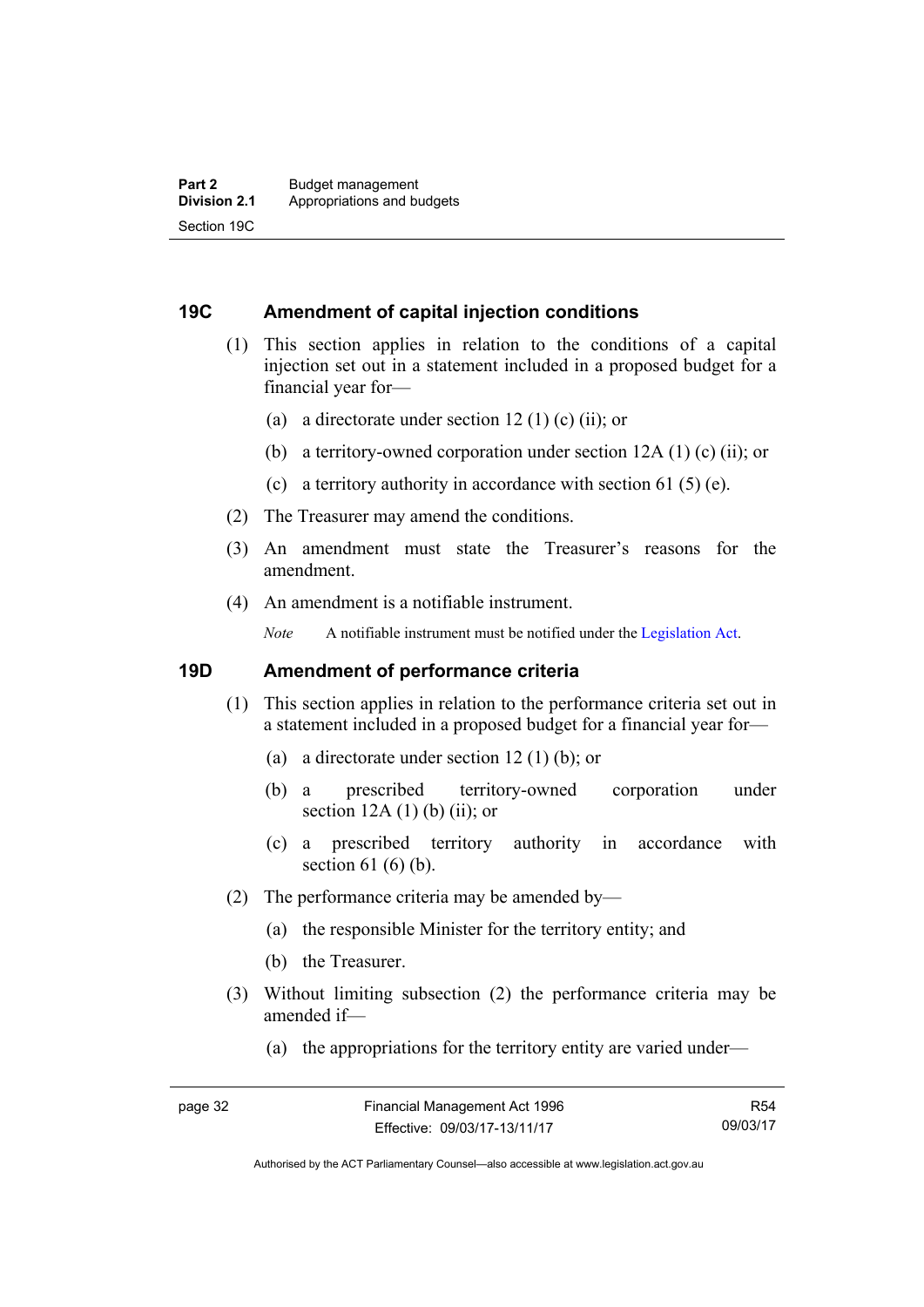- (i) section 14 (Transfer of funds between appropriations); or
- (ii) section 14A (Transfer of funds from capital injection appropriation to other appropriations); or
- (iii) section 14B (Transfer of funds from other appropriations to capital injection appropriation); or
- (iv) section 17 (Variation of appropriations for Commonwealth grants); or
- (b) funds are transferred to or from the territory entity under section 16 (Transfer of functions to another entity); or
- (c) funds are—
	- (i) taken to be authorised from section 18 (Treasurer's advance) under section 7A (5) (d) (Temporary advance for a new purpose or new entity) for a temporary advance to the territory entity; or
	- (ii) given to the territory entity under section 18; or
	- (iii) reduced under section 18B (Treasurer's advance reduction of amounts); or
- (d) funds mentioned in section 19B (Authorisation of appropriation for certain Commonwealth grants) are given to the territory entity; or
- (e) changes happen in the priorities of the territory entity; or
- (f) the responsible Minister and the Treasurer are satisfied that other performance criteria should be adopted for controlled recurrent payments to be provided to the territory entity.
- (4) An amendment of the performance criteria must be made in a way that—
	- (a) for a directorate—the budget as amended will comply with section  $12(3)$ ; and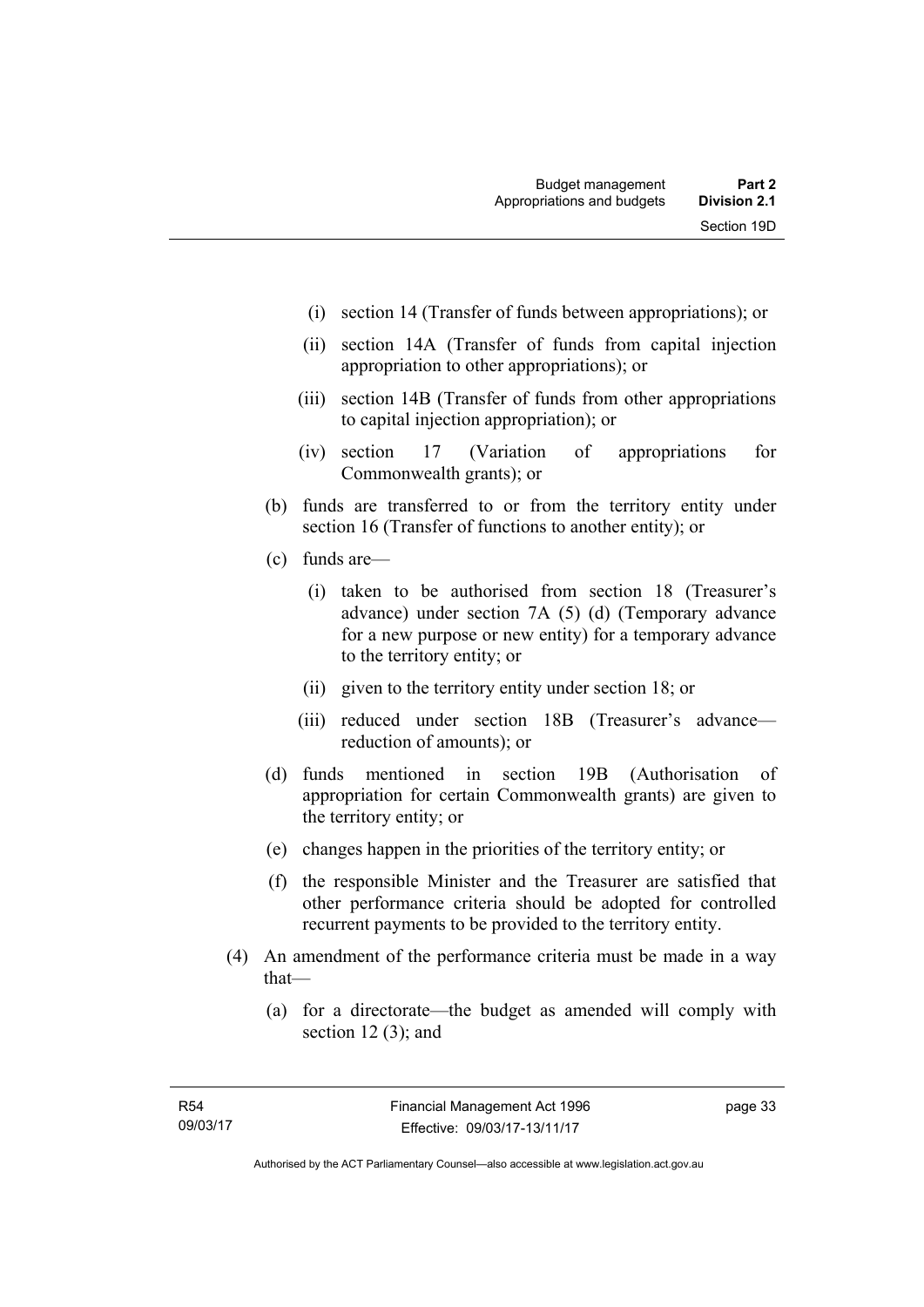- (b) for a prescribed territory-owned corporation—the budget as amended will comply with section 12A (2); and
- (c) for a prescribed territory authority—the budget as amended will comply with section 61 (4).
- (5) An amendment of the performance criteria is a notifiable instrument.

*Note* A notifiable instrument must be notified under the [Legislation Act](http://www.legislation.act.gov.au/a/2001-14).

(6) In this section:

*budget*, for the territory entity, means the budget for the territory entity for the financial year presented to the Legislative Assembly under section 10 (b) or (c) (Budget papers) and, if the budget has been amended under this Act, the budget as amended.

*prescribed territory authority* means a territory authority prescribed for section 61 (6).

*prescribed territory-owned corporation* means a territory-owned corporation prescribed for section 12A (1) (b).

## **20 Recommended appropriation for Office of the Legislative Assembly**

Before the beginning of a financial year, the Speaker must—

- (a) after consultation with an appropriate committee of the Legislative Assembly, advise the Treasurer of the appropriation that the Speaker considers should be made for the Office of the Legislative Assembly for the financial year (the *recommended appropriation*); and
- (b) give the Treasurer a draft budget for the Office of the Legislative Assembly for the financial year that contains the information mentioned in section 12 that applies to the office.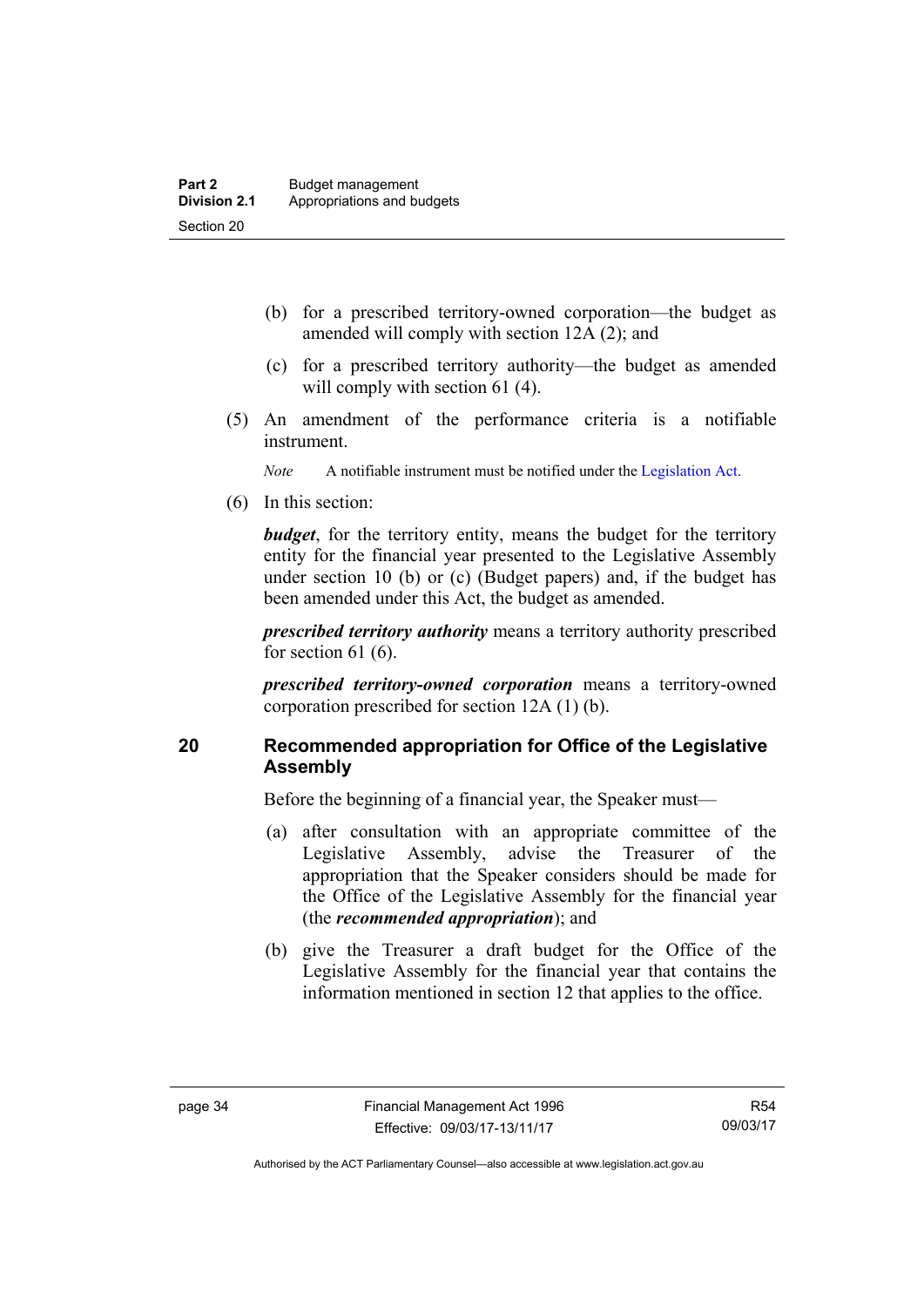## **20AA Appropriation for Office of the Legislative Assembly**

- (1) This section applies if—
	- (a) the Treasurer presents a bill for an Appropriation Act for the appropriation for the Office of the Legislative Assembly relating to a financial year in the Legislative Assembly; and
	- (b) the appropriation is less than the recommended appropriation for the financial year.
- (2) Immediately after presenting the bill, the Treasurer must present to the Legislative Assembly a statement of reasons for departing from the recommended appropriation.
- (3) In this section:

*recommended appropriation*—see section 20.

## **20AB Recommended appropriation for officers of the Assembly**

Before the beginning of a financial year, the Speaker must for an officer of the Assembly—

- (a) after consultation with the officer and the appropriate committee of the Legislative Assembly, advise the Treasurer of the appropriation that the Speaker considers should be made for the officer for the financial year (the *recommended appropriation*); and
- (b) present the recommended appropriation to the Assembly; and
- (c) give the Treasurer a draft budget for the officer for the financial year that contains the information mentioned in section 12 that applies to the officer.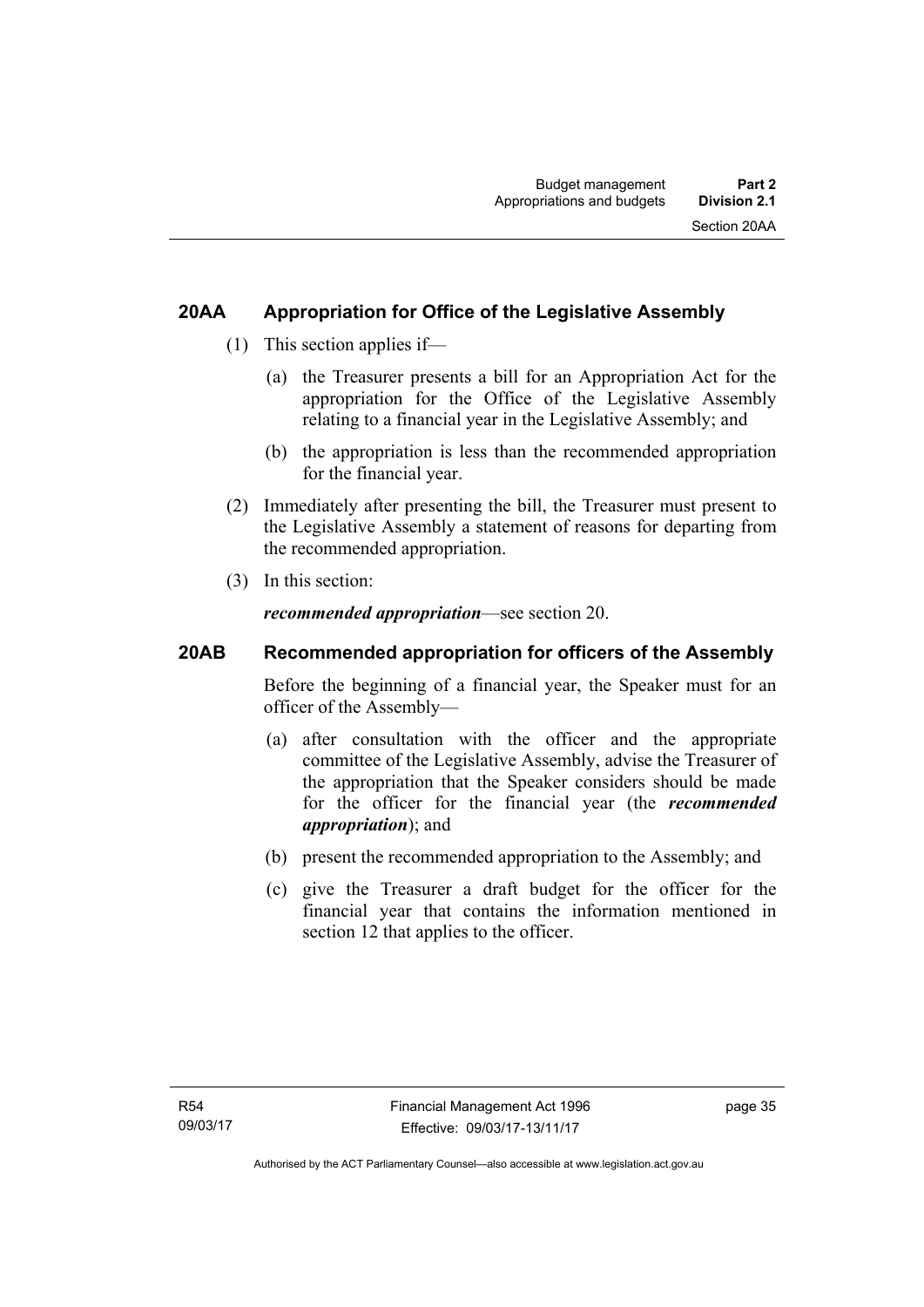## **20AC Appropriation for officers of the Assembly**

- (1) This section applies if—
	- (a) the Treasurer presents a bill for an Appropriation Act for the appropriation for an officer of the Assembly relating to a financial year in the Legislative Assembly; and
	- (b) the appropriation is less than the recommended appropriation for the office for the financial year.
- (2) Immediately after presenting the bill, the Treasurer must present to the Legislative Assembly a statement of reasons for departing from the recommended appropriation.
- (3) In this section:

*recommended appropriation*—see section 20AB.

## **Division 2.2 Budget reviews and pre-election updates**

## **20A Budget review**

- (1) The Treasurer must prepare a budget review for each financial year.
- (2) The Treasurer must present the budget review for a financial year to the Legislative Assembly not later than 15 February in the financial year.
	- *Note* This is the same day as financial statements for the 2nd quarter of the financial year are required to be presented under s 26 (Periodic financial statements).
- (3) However, if a sitting day does not fall in that year on or before 15 February, the Treasurer must give copies of the budget review to each member of the Legislative Assembly on or before that day.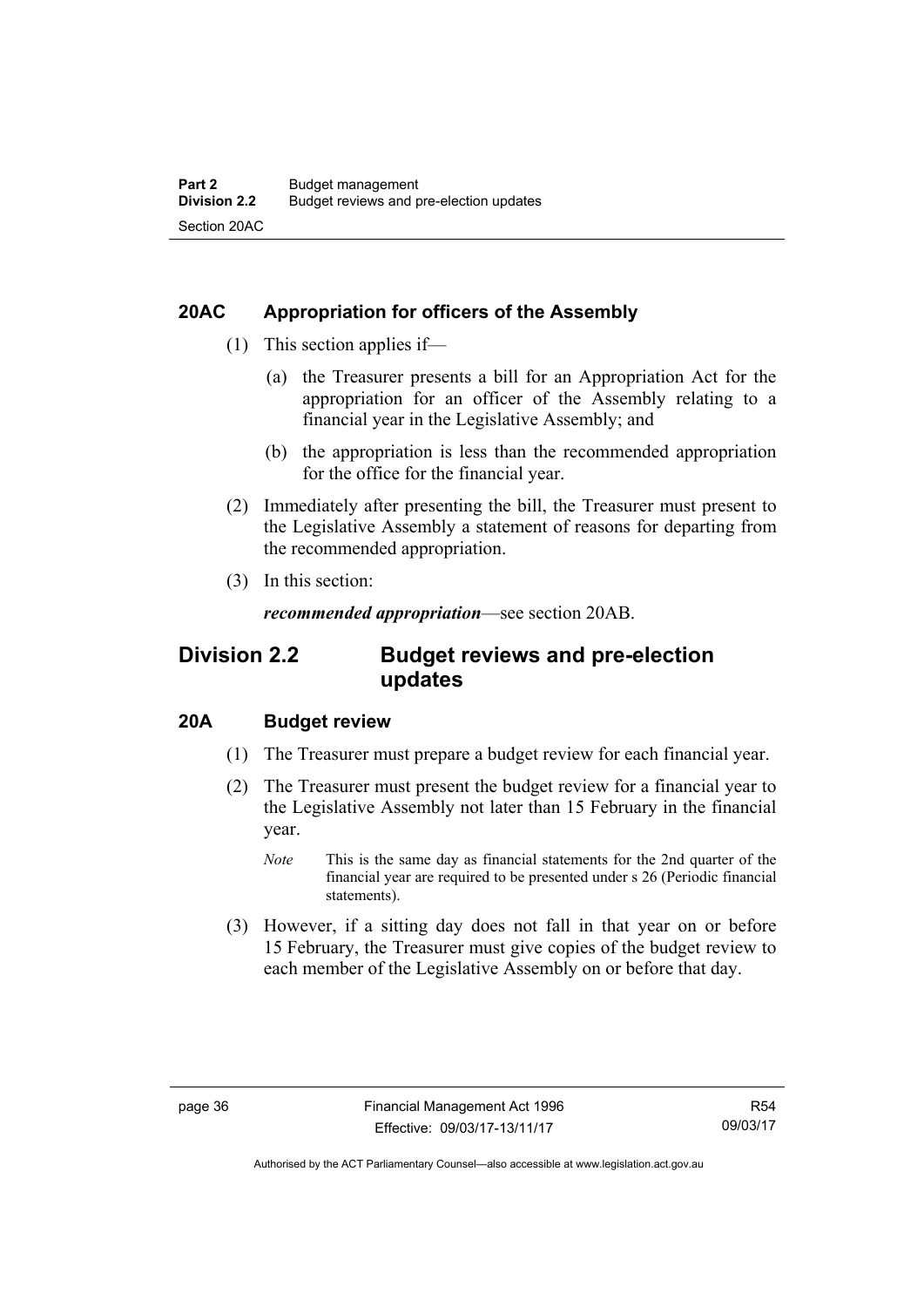## **20B Purpose and contents of budget review**

- (1) The purpose of the budget review for a financial year is to give updated information to allow the assessment of the government's financial performance against the financial policy objectives and strategies set out in the financial policy objectives and strategies statement for the Territory budget for the financial year.
- (2) The budget review for a financial year must be based on the financial policy objectives and strategies statement for the Territory budget for the financial year.
- (3) The budget review for a financial year must—
	- (a) include updated financial statements required under the financial management guidelines for the general government sector for the financial year; and
	- (b) include whole-of-year results for the previous financial year, the budget for the financial year, the estimated financial position of the Territory at the end of the financial year and updated budget estimates for each of the next 3 financial years; and
	- (c) include a review of the financial policy objectives and strategies statement included in the budget for the financial year that satisfies the requirements of section 11A (2) and (3); and
	- (d) state the date as at when the review was done.
- (4) However, if particular information required to be included in the budget review is unchanged from information set out in full in the budget for the Territory under section 11 (1) for the financial year, the review may instead summarise the information and state that it is unchanged from that set out in the budget.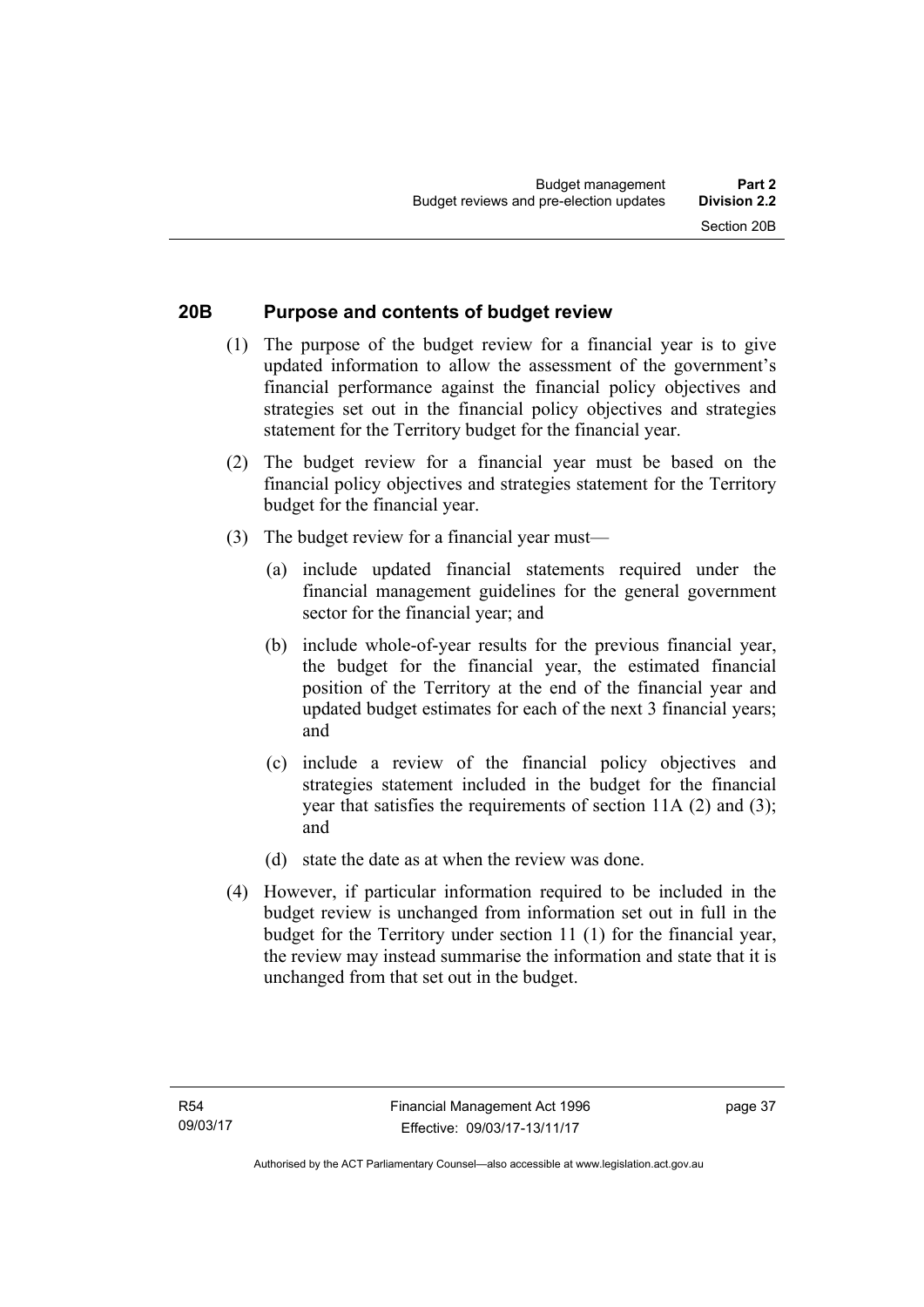(5) For subsection (3):

*budget*, for a financial year, means the budget for the year presented to the Legislative Assembly under section 10 (a) (Budget papers) and, if that budget has been amended under this Act, the budget as amended.

## **20C Pre-election budget update**

- (1) At least 30 days before the polling day for an ordinary election, the under treasurer must prepare a pre-election budget update and give it to the parliamentary counsel for notification.
- (2) At least 20 days before the polling day for an election mentioned in the [Self-Government Act,](http://www.comlaw.gov.au/Series/C2004A03699) section 16 (Dissolution of Assembly by Governor-General) or section 48 (Resolution of no confidence in Chief Minister), the under treasurer must prepare a pre-election budget update and give it to the parliamentary counsel for notification.
- (3) A pre-election budget update is a notifiable instrument.

*Note* A notifiable instrument must be notified under the [Legislation Act](http://www.legislation.act.gov.au/a/2001-14).

(4) In this section:

*ordinary election*—see the *[Electoral Act 1992](http://www.legislation.act.gov.au/a/1992-71)*, dictionary.

*polling day*—see the *[Electoral Act 1992](http://www.legislation.act.gov.au/a/1992-71)*, dictionary.

### **20D Purpose and contents of pre-election budget update**

- (1) The purpose of a pre-election budget update for an election is—
	- (a) to allow the assessment of the government's financial performance against the financial policy objectives and strategies set out in the latest financial policy objectives and strategies statement; and
	- (b) to give the electorate an accurate picture of the Territory's financial position before the election.

R54 09/03/17

Authorised by the ACT Parliamentary Counsel—also accessible at www.legislation.act.gov.au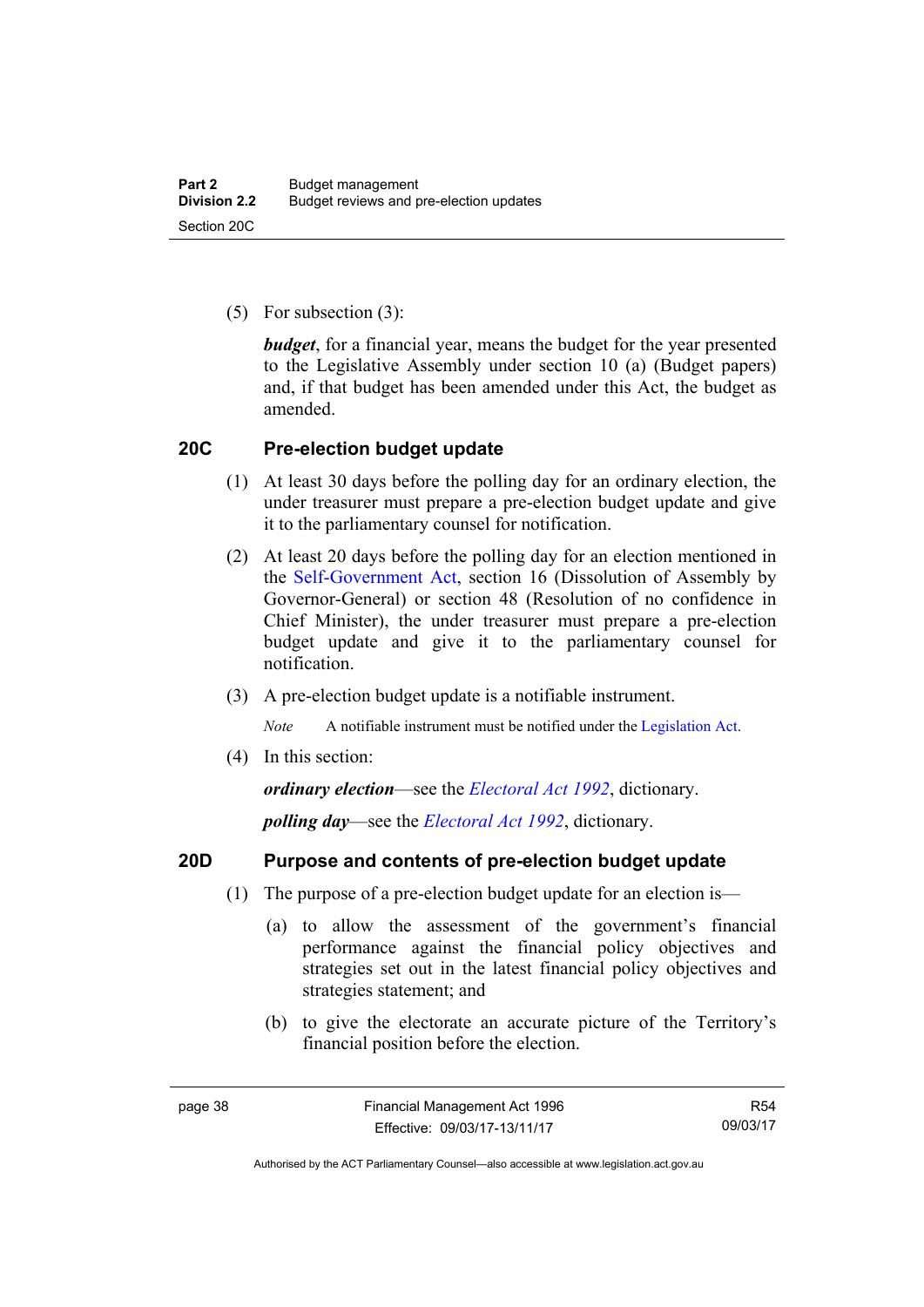- (2) A pre-election budget update must be based on the latest financial policy objectives and strategies statement.
- (3) A pre-election budget update for an election must include—
	- (a) updated financial statements required under the financial management guidelines for the financial year in which the election is to be held; and
	- (b) updated budget estimates for the general government sector, the public trading enterprise sector and the Territory for that financial year and for each of the next 3 financial years; and
	- (c) a statement of the economic or other assumptions used in preparing the updated financial statements and budget estimates; and
	- (d) a statement about the sensitivity of the updated financial statements and budget estimates to changes in the economic or other assumptions; and
	- (e) a statement of the risks, quantified if possible, that may affect the economic or other assumptions, including—
		- (i) contingent liabilities; and
		- (ii) publicly announced government commitments that are not yet included in the updated financial statements and budget estimates.
- (4) Information in the pre-election budget update must—
	- (a) take into account government decisions and other circumstances that may have material effect on the financial statements and budget estimates; and
	- (b) state the date as at when the updating was done.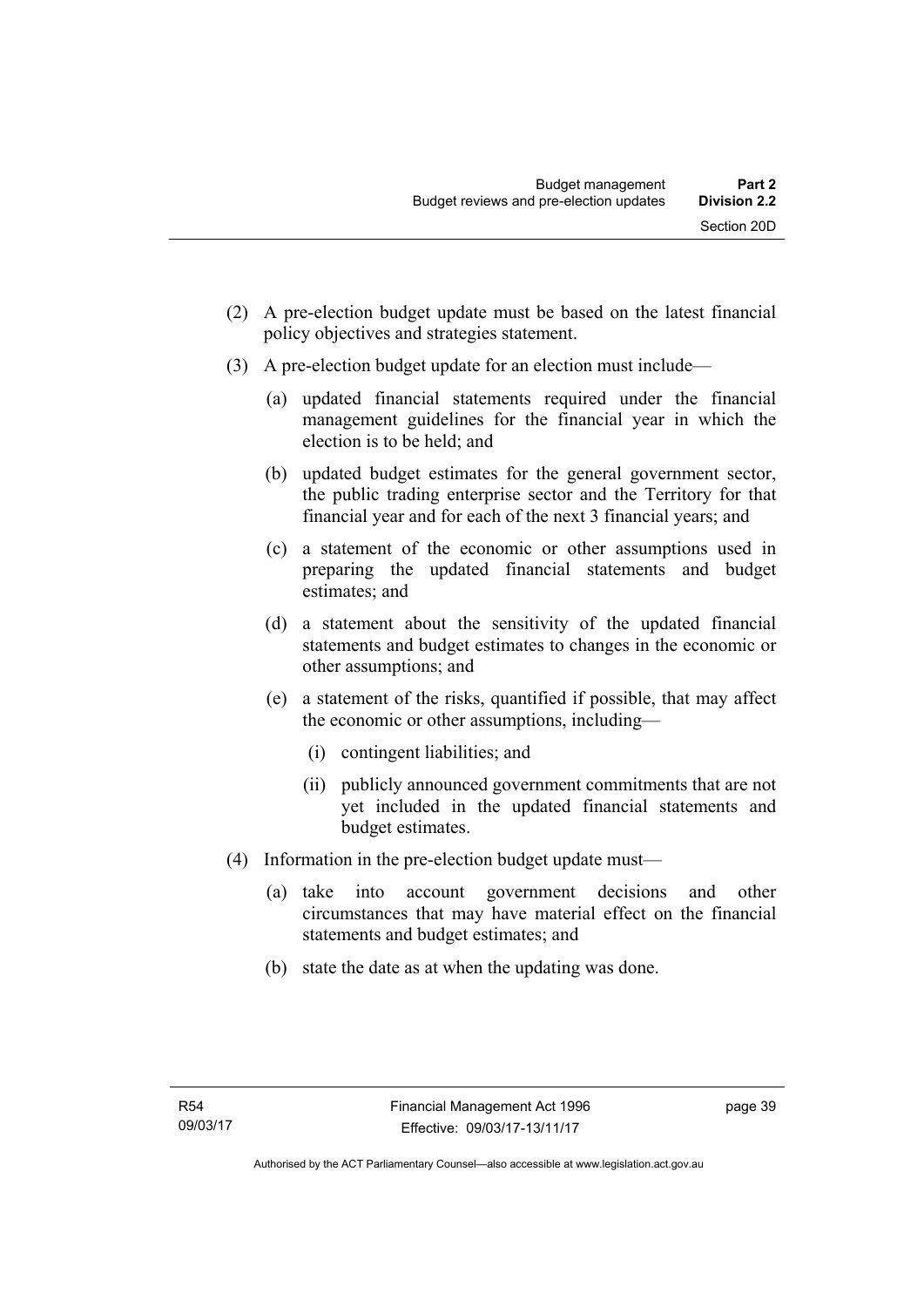(5) However, if particular information required to be included in the pre-election budget update is unchanged from information set out in full in the latest financial statements, the budget estimates mentioned in section 11 (Territory budgets) or budget review, the pre-election budget update may instead summarise the information and state that it is unchanged from that set out in the financial statements, budget estimates or budget review.

page 40 Financial Management Act 1996 Effective: 09/03/17-13/11/17

R54 09/03/17

Authorised by the ACT Parliamentary Counsel—also accessible at www.legislation.act.gov.au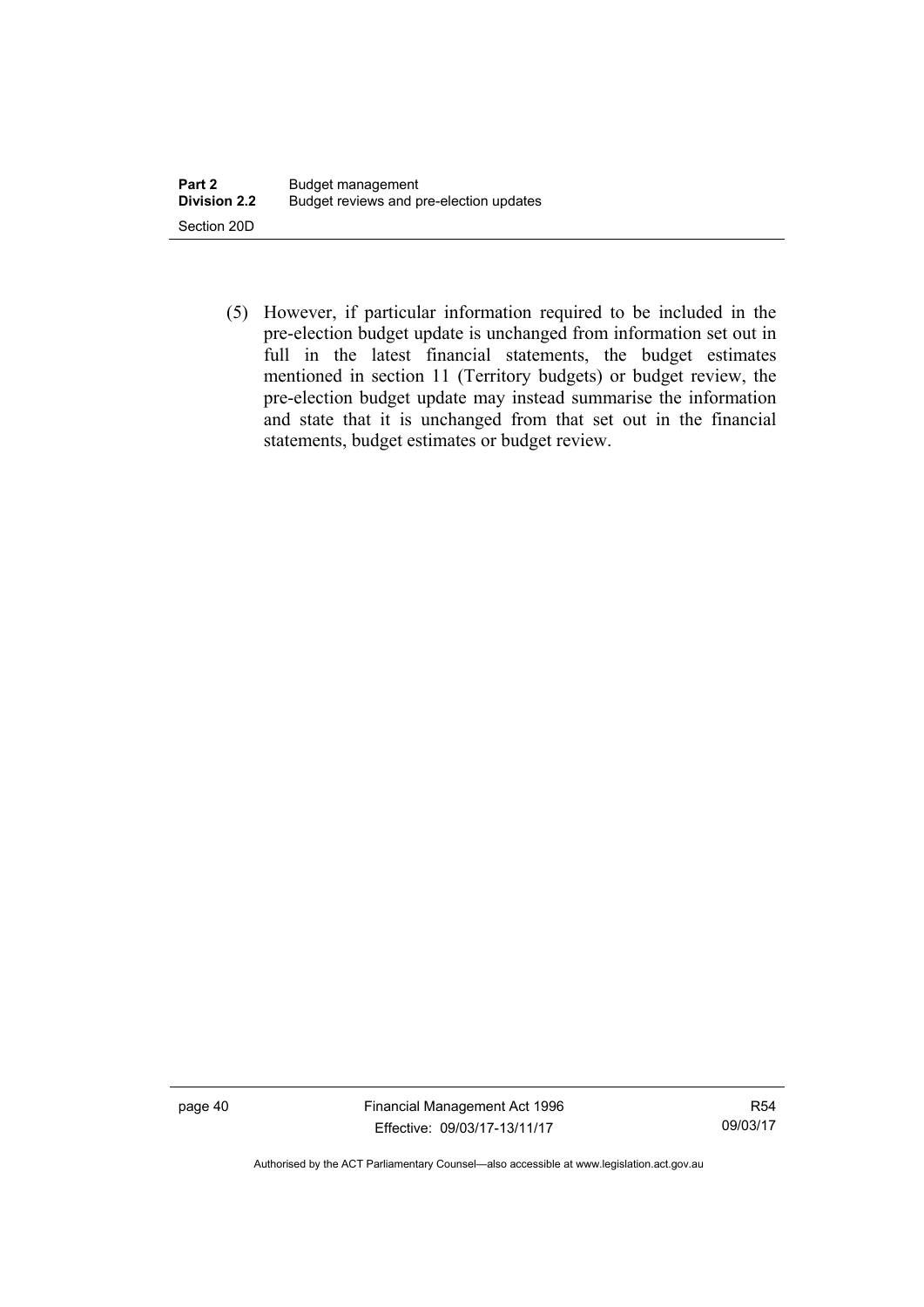# **Part 3 Financial reports**

## **Division 3.1 Financial reports of the Territory**

## **21 Meaning of** *the Territory* **in div 3.1**

In this division, a reference to *the Territory* includes a reference to all territory authorities and all territory-owned corporations.

## **22 Annual financial statements of the Territory**

- (1) The under treasurer must, as soon as practicable after the end of a financial year, prepare annual financial statements for the Territory for that year.
- (2) The statements must be prepared in accordance with accounting standards and include—
	- (a) the financial statements required under the financial management guidelines; and
	- (b) a statement of the accounting policies adopted by the Territory; and
	- (c) the other statements that are necessary to fairly reflect the financial operations of the Territory during the year and its financial position at the end of the year.

## **23 Responsibility for annual financial statements**

- (1) An annual financial statement of the Territory must have a statement of responsibility attached to it.
- (2) The statement of responsibility must include—
	- (a) a statement—
		- (i) signed by the Treasurer; and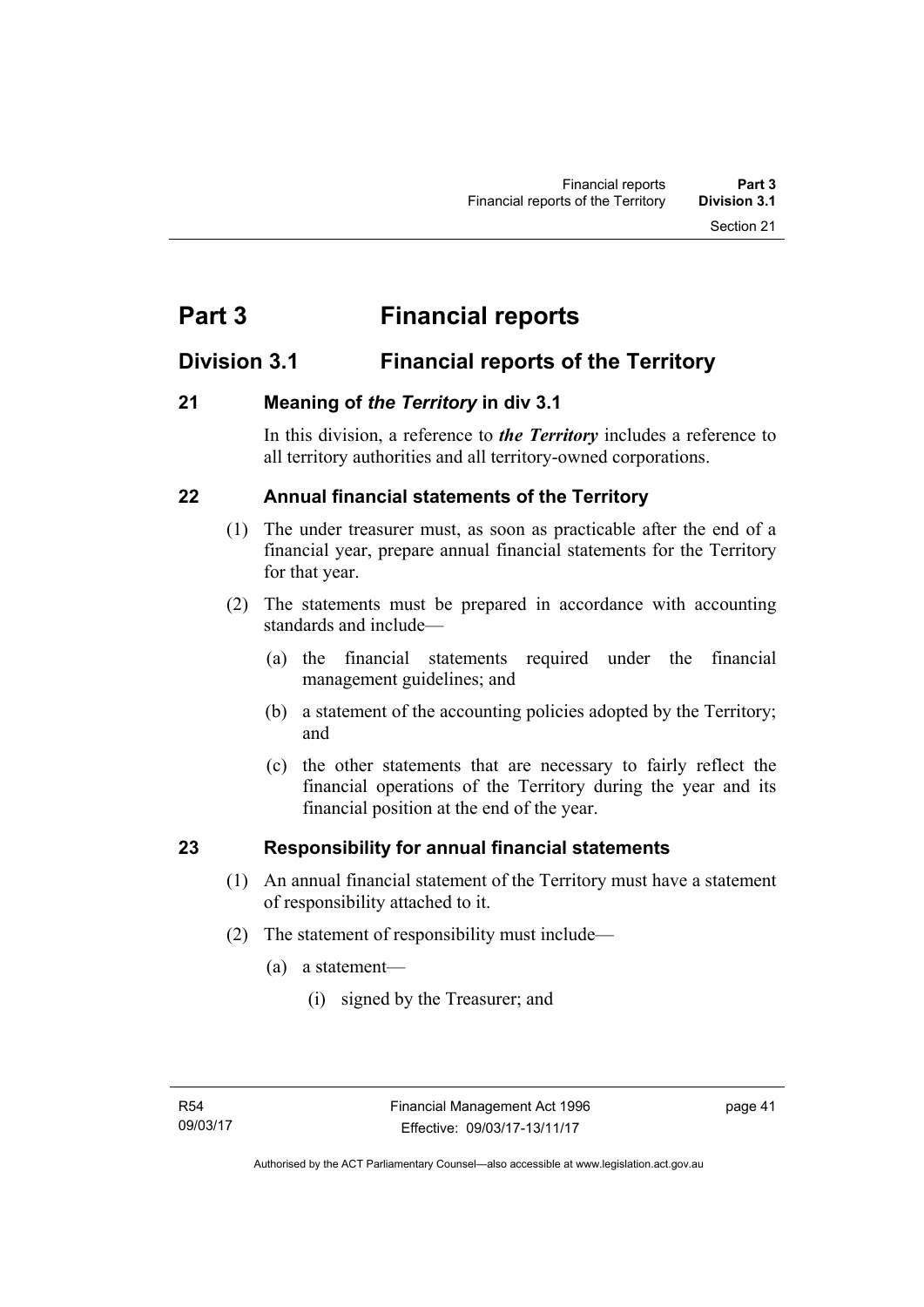- (ii) that, in the Treasurer's opinion, the financial statements fairly reflect—
	- (A) the financial operations of the Territory during the year to which they relate; and
	- (B) the financial position of the Territory at the end of the year; and
- (b) a statement—
	- (i) signed by the under treasurer; and
	- (ii) stating that the under treasurer is satisfied the financial statements have been prepared in accordance with accounting standards.
- (3) The statement of responsibility may be signed at any time before the auditor-general gives the Treasurer an audit opinion for the financial statement in accordance with section 24.

## **24 Audit of annual financial statements**

- (1) The under treasurer must give the auditor-general the annual financial statements of the Territory for a financial year in sufficient time for the auditor-general to give an audit opinion about the statements within 4 months after the end of the financial year.
- (2) The auditor-general must give the Treasurer an audit opinion about the annual financial statements within 4 months after the end of the financial year.
- (3) Despite subsections (1) and (2), if an ordinary election is to be held in the year after the end of the financial year—
	- (a) the under treasurer must give the auditor-general the annual financial statements of the Territory for the financial year in sufficient time for the auditor-general to give an audit opinion about the statements within 3 months after the end of the financial year; and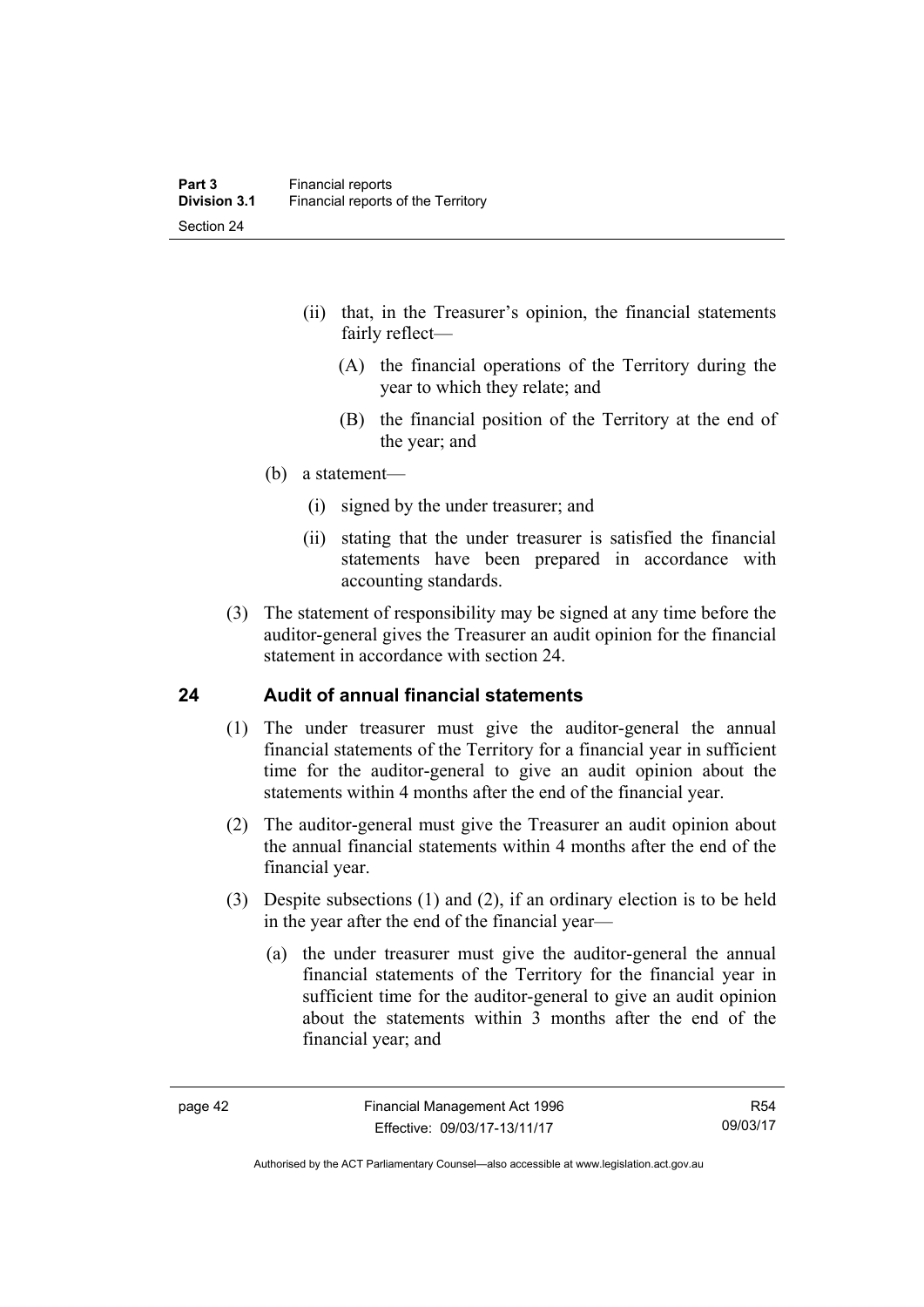- (b) the auditor-general must give an audit opinion to the Treasurer within 3 months after the end of the financial year.
- (4) In this section:

*ordinary election*—see the *[Electoral Act 1992](http://www.legislation.act.gov.au/a/1992-71)*, dictionary.

## **25 Presentation of annual financial statements to Legislative Assembly**

- (1) If the Treasurer receives, under section 24 (2), an audit opinion about annual financial statements, the Treasurer must present to the Legislative Assembly, within 3 sitting days after receiving the opinion—
	- (a) a copy of the annual financial statements; and
	- (b) a copy of the audit opinion.
- (2) If the Treasurer receives, under section 24 (3) (b), an audit opinion about annual statements, the Treasurer must give to each member of the Legislative Assembly, within 7 days after receiving the opinion—
	- (a) a copy of the annual financial statements; and
	- (b) a copy of the audit opinion.

## **26 Periodic financial statements**

- (1) Within 45 days after the end of each quarter of a financial year, the Treasurer must prepare financial statements for—
	- (a) the quarter; and
	- (b) the period from the beginning of the financial year until the end of the quarter.
- (2) The statements must—
	- (a) be prepared in accordance with the financial management guidelines; and

page 43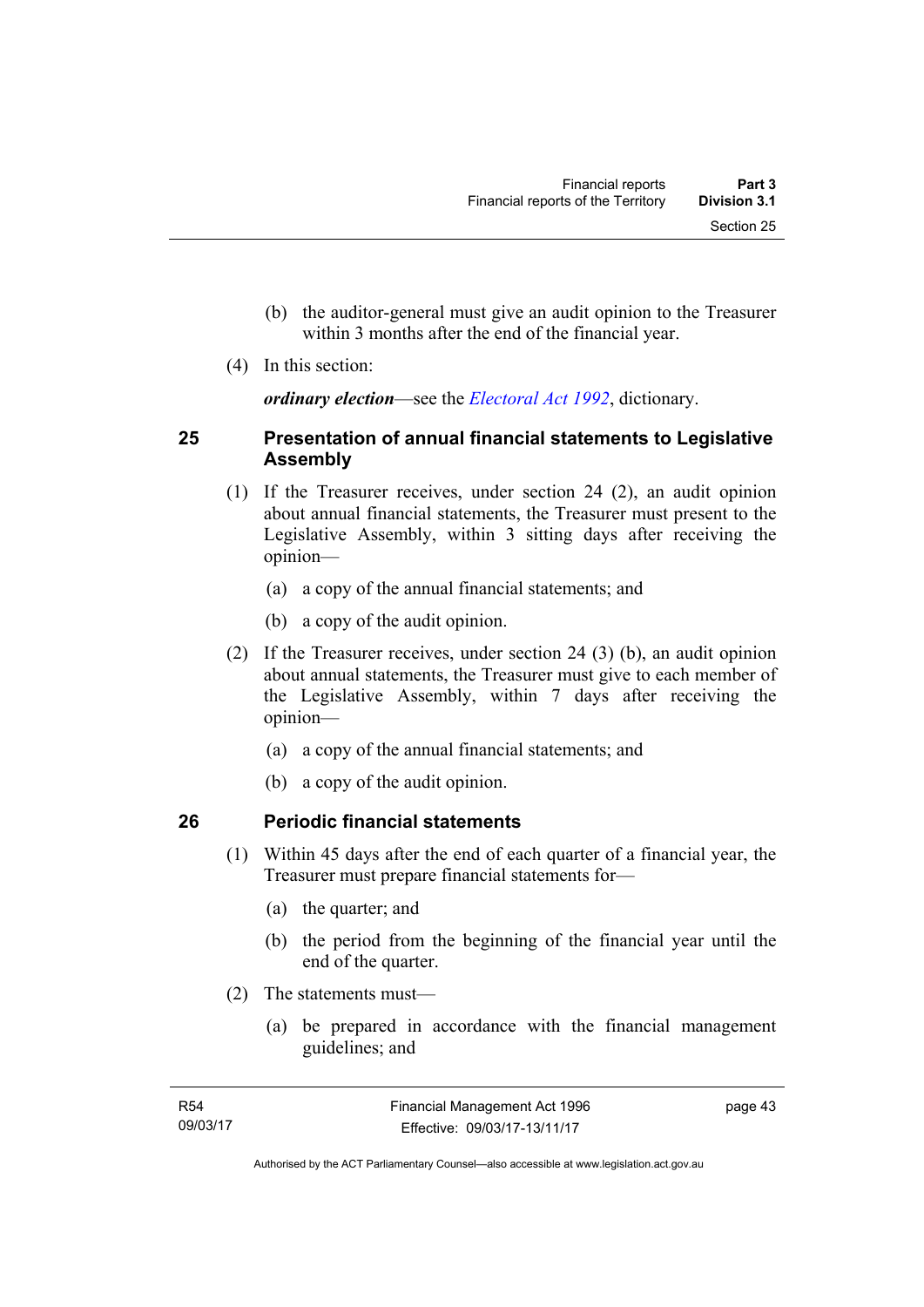- (b) include a summary of any instruments attached to statements.
- *Note* Instruments made under s 7A, s 14, s 14A, s 14B, s 15A, s 16, s 16A, s 16B, s 17, s 17A, s 18C and s 19B may be attached to the financial statements.
- (3) The Treasurer must present copies of the statements prepared under subsection (1) to the Legislative Assembly on the first sitting day after they are prepared.
- (4) If the first sitting day mentioned in subsection (3) does not fall within 45 days after the end of the relevant quarter, the Treasurer must give copies of the statements prepared under subsection (1) to each member of the Legislative Assembly within the 45 days.

## **Division 3.2 Financial reports and performance statements of directorates**

## **27 Annual financial statements of directorates**

- (1) A directorate must, as soon as practicable after the end of each financial year, prepare annual financial statements relating to its operations during the year.
- (2) The annual financial statements of a directorate must be prepared in accordance with accounting standards and in a form that facilitates a comparison between the financial operations of the directorate during the year and the estimates of those operations contained in the budget for the directorate for the financial year.
- (3) The annual financial statements must include—
	- (a) the financial statements required under the financial management guidelines; and
	- (b) if a change was made during the year to the conditions of a capital injection set out under section 12 (1) (c) (ii) (Directorate budgets) in a statement included in a proposed budget for the directorate for a financial year—a statement of the change and the reasons for it; and

R54 09/03/17

Authorised by the ACT Parliamentary Counsel—also accessible at www.legislation.act.gov.au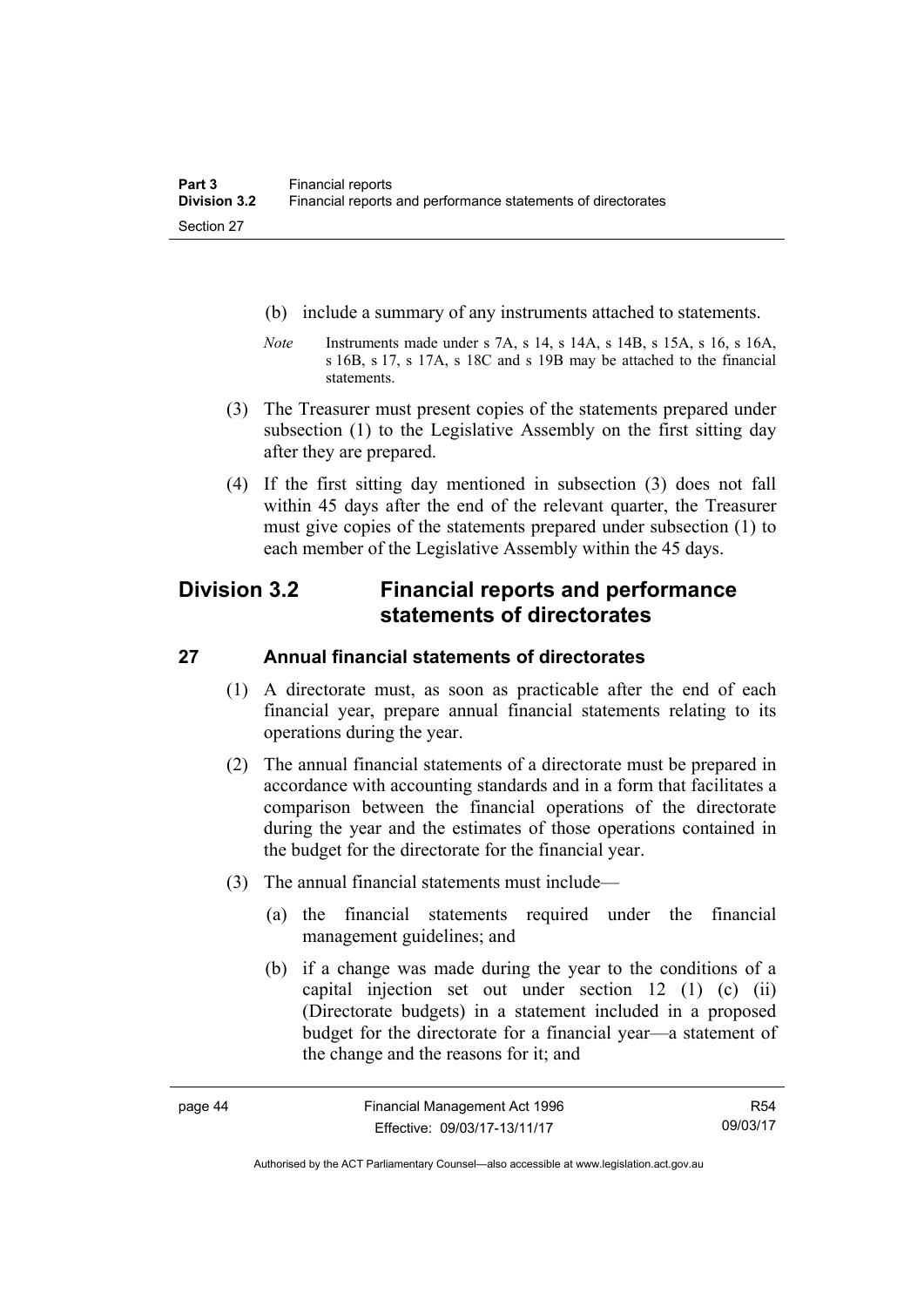- (c) a statement of the accounting policies adopted by the directorate; and
- (d) any other statements necessary to fairly reflect the financial operations of the directorate during the year and its financial position at the end of the year.
- (4) In this section:

*budget*, for a directorate for a financial year, means the budget for the directorate for the year presented to the Legislative Assembly under section 10 (b) (Budget papers).

## **28 Responsibility for annual financial statements of directorates**

- (1) An annual financial statement of a directorate must have a statement of responsibility attached to it.
- (2) The statement of responsibility must—
	- (a) state that, in the responsible director-general's opinion, the annual financial statements fairly reflect—
		- (i) the financial operations of the directorate during the financial year; and
		- (ii) the financial position of the directorate at the end of the year; and
	- (b) be signed by the responsible director-general.
- (3) The statement of responsibility may be signed at any time before the auditor-general gives the responsible director-general an audit opinion for the financial statement in accordance with section 29.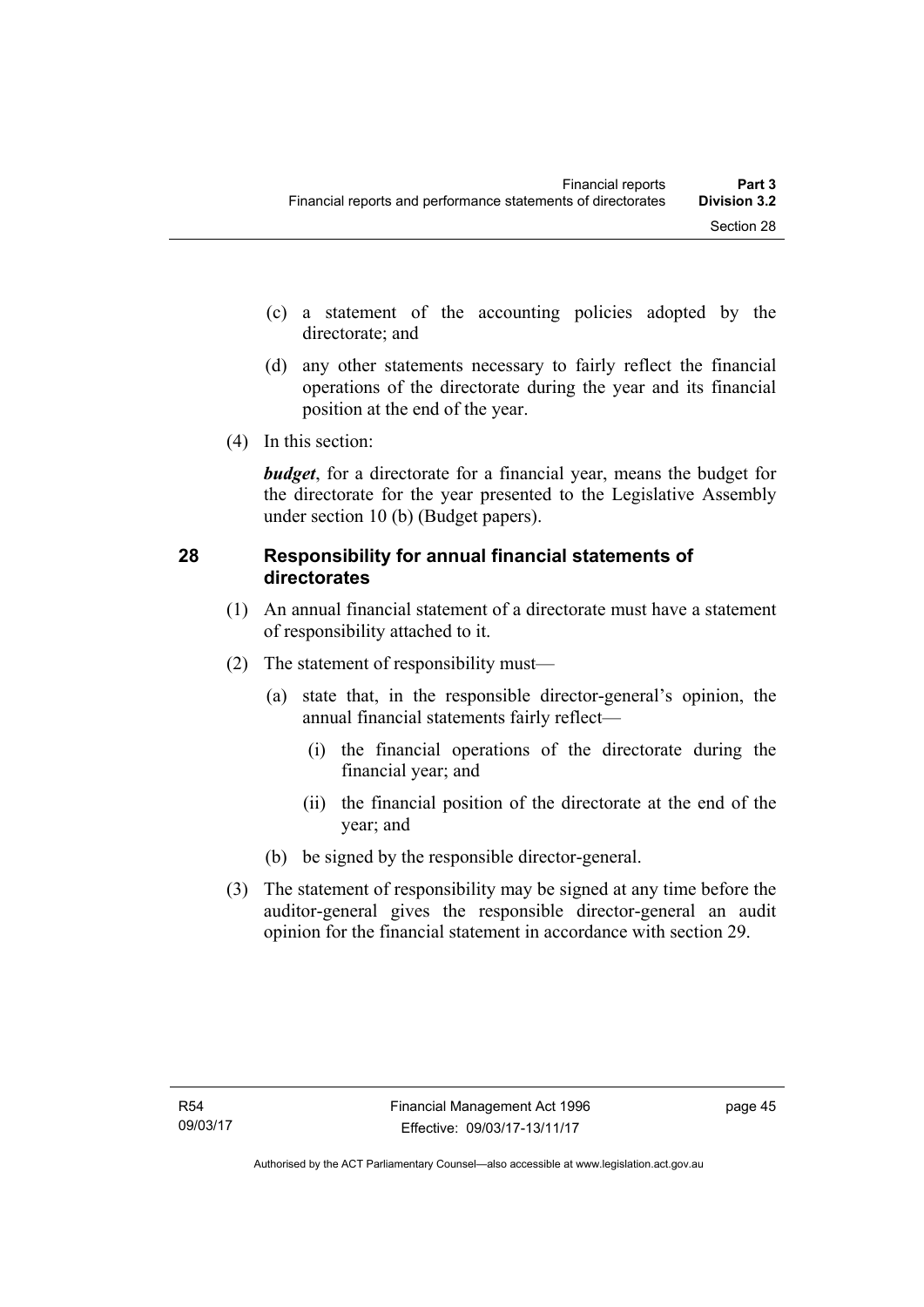## **29 Audit of financial statements of directorates**

- (1) The responsible director-general of a directorate must give the auditor-general the financial statements of the directorate for a financial year as soon as practicable after the statements are prepared.
- (2) The auditor-general must give the responsible director-general an audit opinion about the financial statements as soon as practicable after the auditor-general receives them.

## **30 Directorate annual financial statements to be included in annual reports etc**

A report prepared under the *[Annual Reports \(Government Agencies\)](http://www.legislation.act.gov.au/a/2004-8)  [Act 2004](http://www.legislation.act.gov.au/a/2004-8)* for a directorate for a financial year must include, or have attached to it—

- (a) the directorate's annual financial statements for the year; and
- (b) the audit opinion under section 29 (2) about the financial statements.

## **30A Statements of performance of directorates**

- (1) As soon as practicable after the end of each financial year, each directorate must prepare a statement of the performance of the directorate in providing each class of outputs set out in the directorate's budget for the financial year and provided by it during the year.
- (2) The statement must—
	- (a) compare the performance of the directorate in providing each class of the outputs with the forecast of the performance in the directorate's budget for the year; and
	- (b) give particulars of the extent to which the performance criteria set out in the budget for the provision of the outputs were met.

Authorised by the ACT Parliamentary Counsel—also accessible at www.legislation.act.gov.au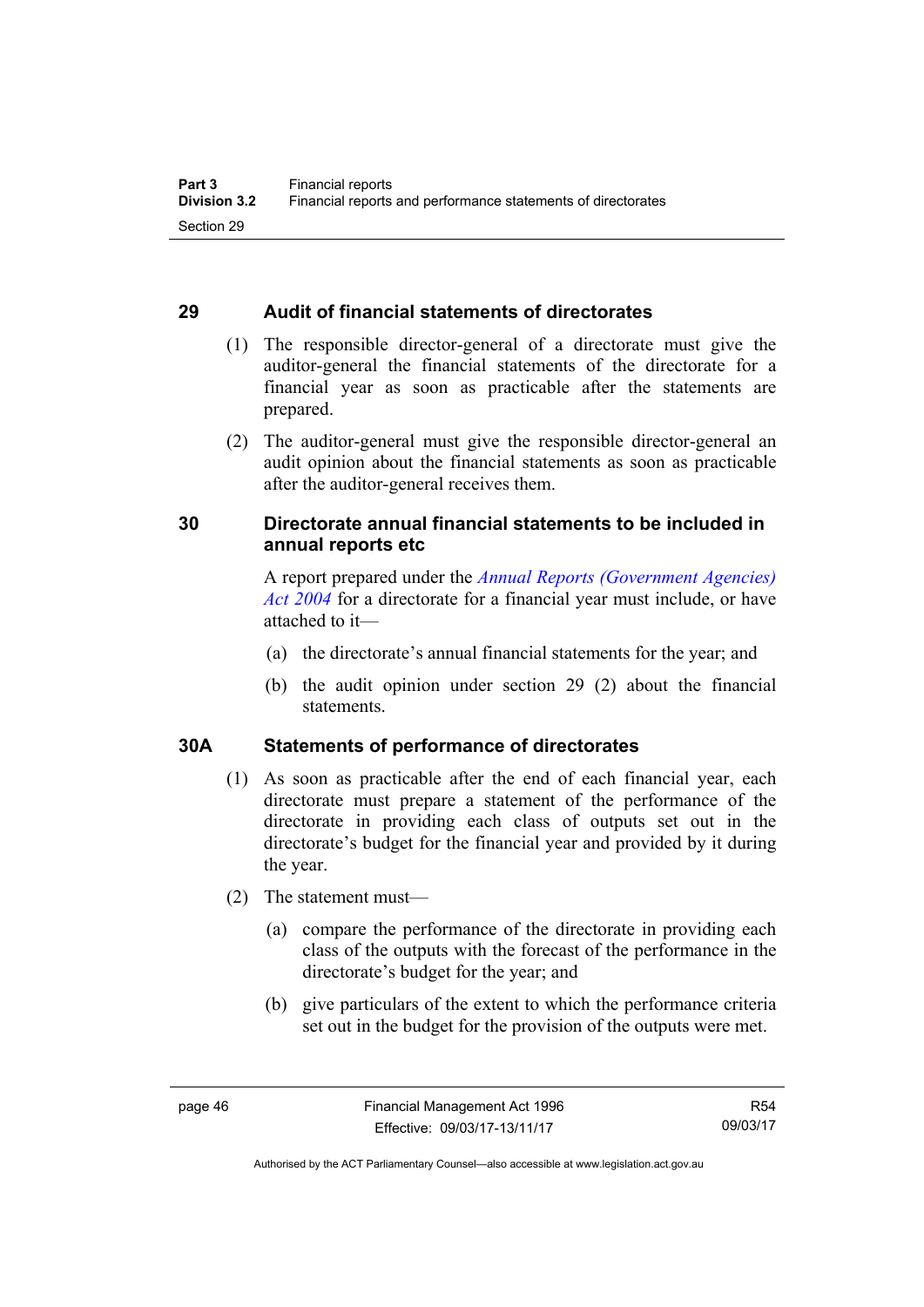- (3) This section does not apply to—
	- (a) the Office of the Legislative Assembly; or
	- (b) an officer of the Assembly.
- (4) In this section:

*budget*, for the directorate, means the budget for the directorate for the financial year presented to the Legislative Assembly under section 10 (b) (Budget papers) and, if that budget has been amended under this Act, the budget as amended.

## **30B Responsibility for directorate statements of performance**

- (1) A statement of performance of a directorate must have a statement of responsibility attached to it.
- (2) The statement of responsibility must—
	- (a) state that, in the responsible director-general's opinion, the statement of performance fairly reflects the performance of the directorate in providing each class of outputs set out in the directorate's budget for the financial year during the financial year; and
	- (b) be signed by the responsible director-general.
- (3) The statement of responsibility may be signed at any time before the auditor-general gives the responsible director-general a report about the statement of performance in accordance with section 30C.
- (4) In this section:

*budget*, for the directorate, means the budget for the directorate for the financial year presented to the Legislative Assembly under section 10 (b) (Budget papers) and, if that budget has been amended under this Act, the budget as amended.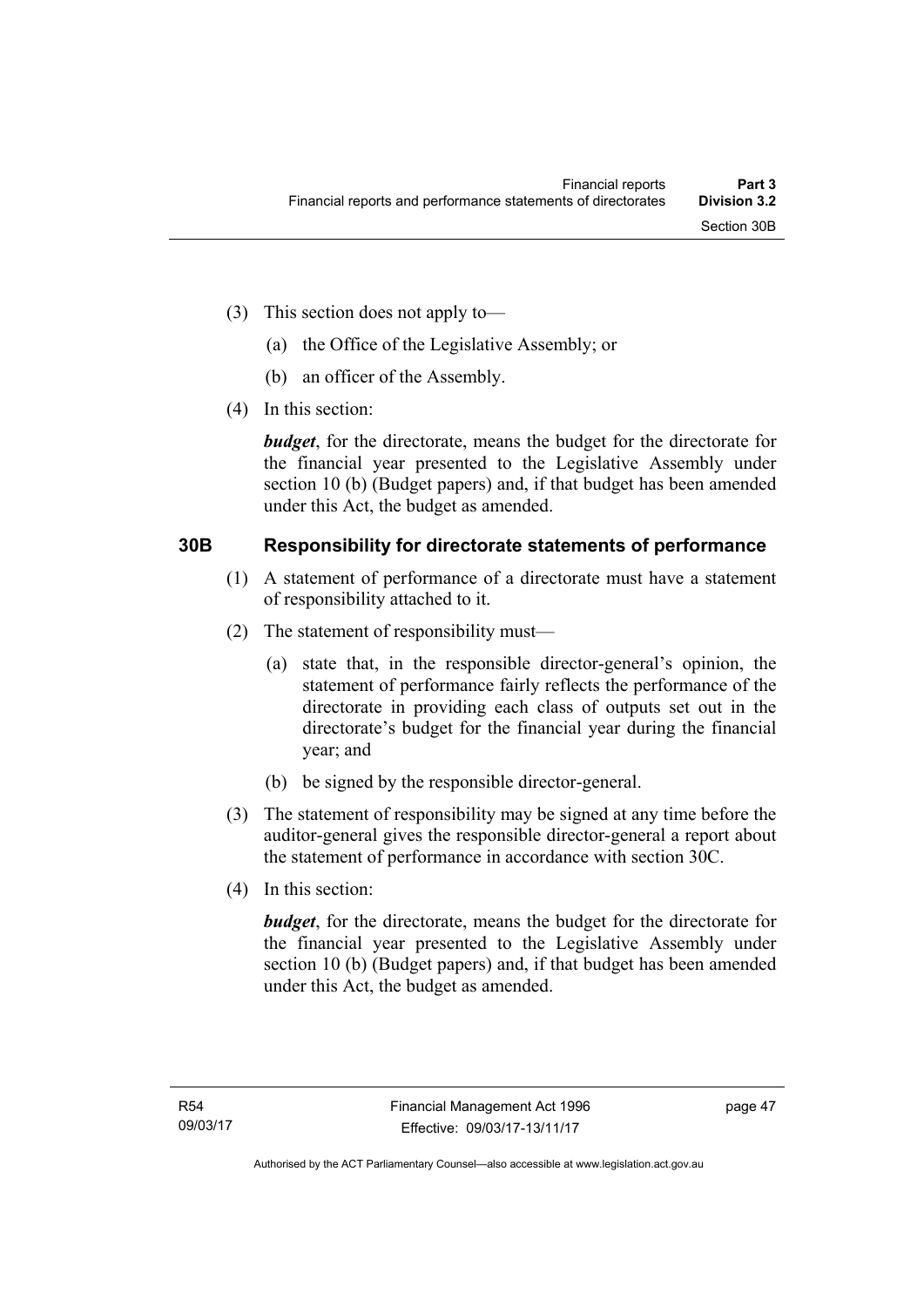## **30C Scrutiny of directorate statements of performance**

- (1) The responsible director-general of a directorate must give the auditor-general the directorate's statement of performance for a financial year as soon as practicable after the statement is prepared.
- (2) The auditor-general must give the director-general a report about the statement of performance as soon as practicable after the auditor-general receives it.
- (3) The report must be prepared in accordance with the financial management guidelines.

## **30D Directorate statements of performance to be included in annual reports etc**

A report prepared under the *[Annual Reports \(Government Agencies\)](http://www.legislation.act.gov.au/a/2004-8)  [Act 2004](http://www.legislation.act.gov.au/a/2004-8)* for a directorate for a financial year must include, or have attached to it—

- (a) the directorate's statement of performance for the year; and
- (b) the auditor-general's report under section 30C (2) about the statement of performance.

## **30E Half-yearly directorate performance reports**

- (1) Within 45 days after 31 December in each financial year, each Minister must—
	- (a) prepare a half-yearly performance report for each directorate for which the Minister is responsible; and
	- (b) present the report to the Legislative Assembly.
- (2) The report must include—
	- (a) a progress report on delivery of outputs; and
	- (b) an explanation of any significant variations from performance criteria.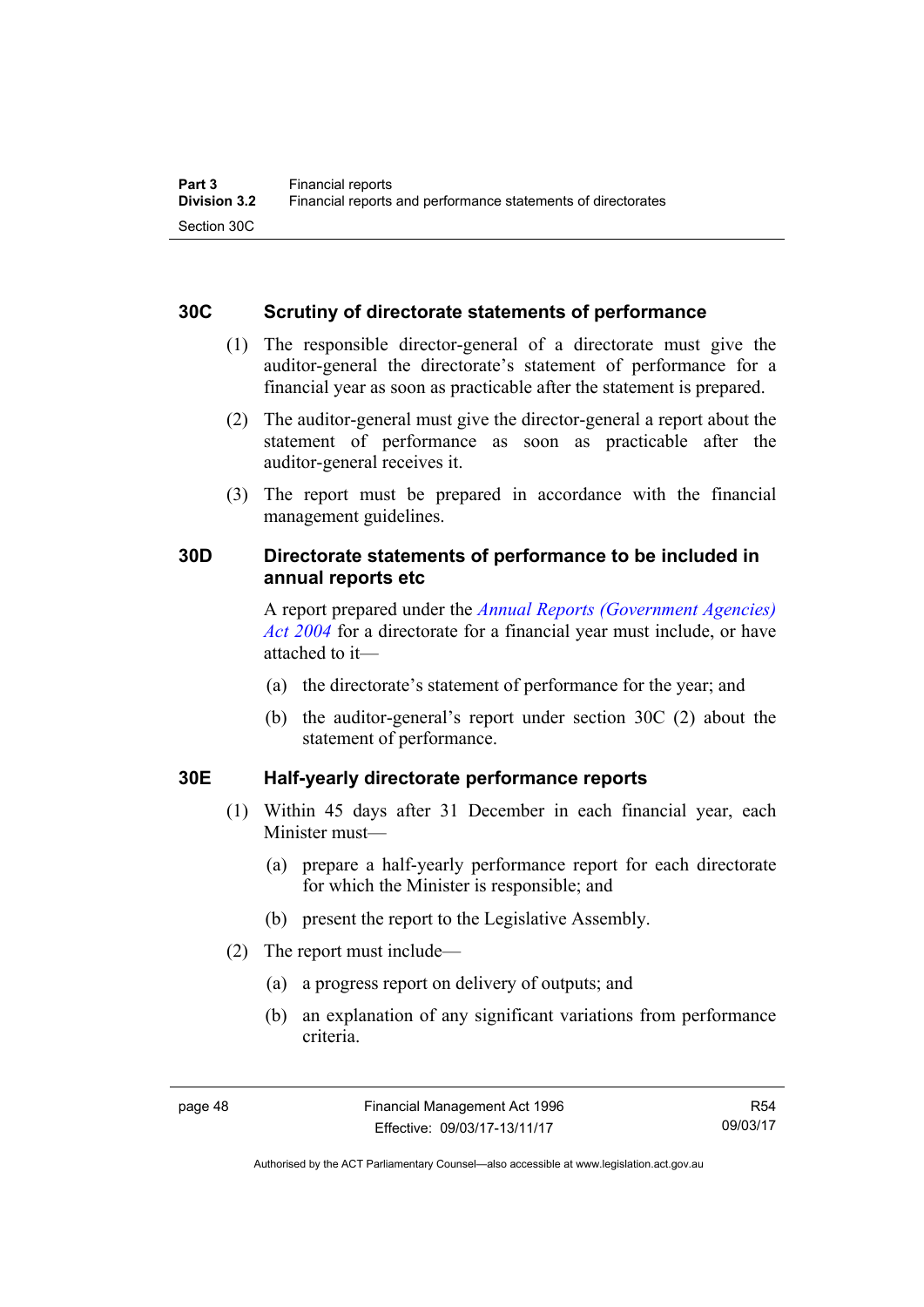- (3) If the report is not presented to the Legislative Assembly under subsection (1) within 45 days after 31 December, the Minister must make a copy of the report available to members of the Legislative Assembly within the 45-day period.
- (4) This section does not apply to—
	- (a) the Office of the Legislative Assembly; or
	- (b) an officer of the Assembly.

## **Division 3.3 Capital works reports**

## **30F Capital works report of Territory**

- (1) The Treasurer must, at least once every 6 months, prepare a report about capital works for the Territory (a *capital works report*).
- (2) A capital works report must—
	- (a) include a progress report on the delivery of the capital works program for the Territory during the period since the previous capital works report; and
	- (b) include a statement of the expenditure on capital works for each directorate and territory authority for the financial year; and
	- (c) for each major capital works project—include—
		- (i) a statement of the expenditure on the project to date; and
		- (ii) a statement of the expenditure on the project for the financial year to date; and
		- (iii) a total budget for the project; and
		- (iv) an annual budget for the project.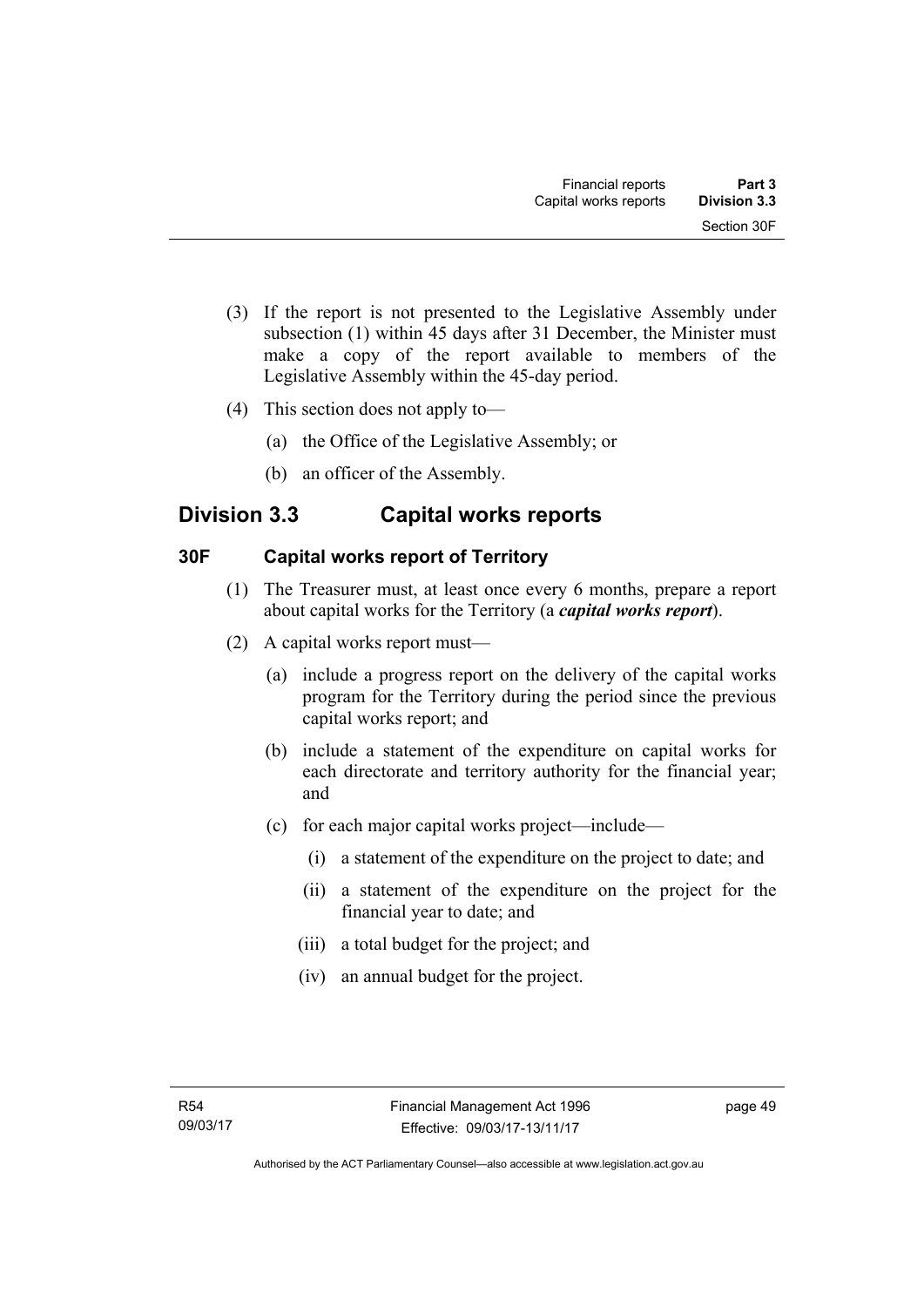- (3) The Treasurer must—
	- (a) present a copy of each capital works report to the Legislative Assembly on the first sitting day after the report is prepared; and
	- (b) if the first sitting day is more than 60 days after the end of the period for which the report is prepared—give a copy of the report to each member of the Legislative Assembly within 60 days after the end of the period for which the report is prepared.
- (4) A regulation may prescribe a major capital works project.
- (5) In this section:

*capital works* includes works prescribed by regulation.

*expenditure* includes expenditure funded by capital injection or feasibility expenditure funded by controlled recurrent payments.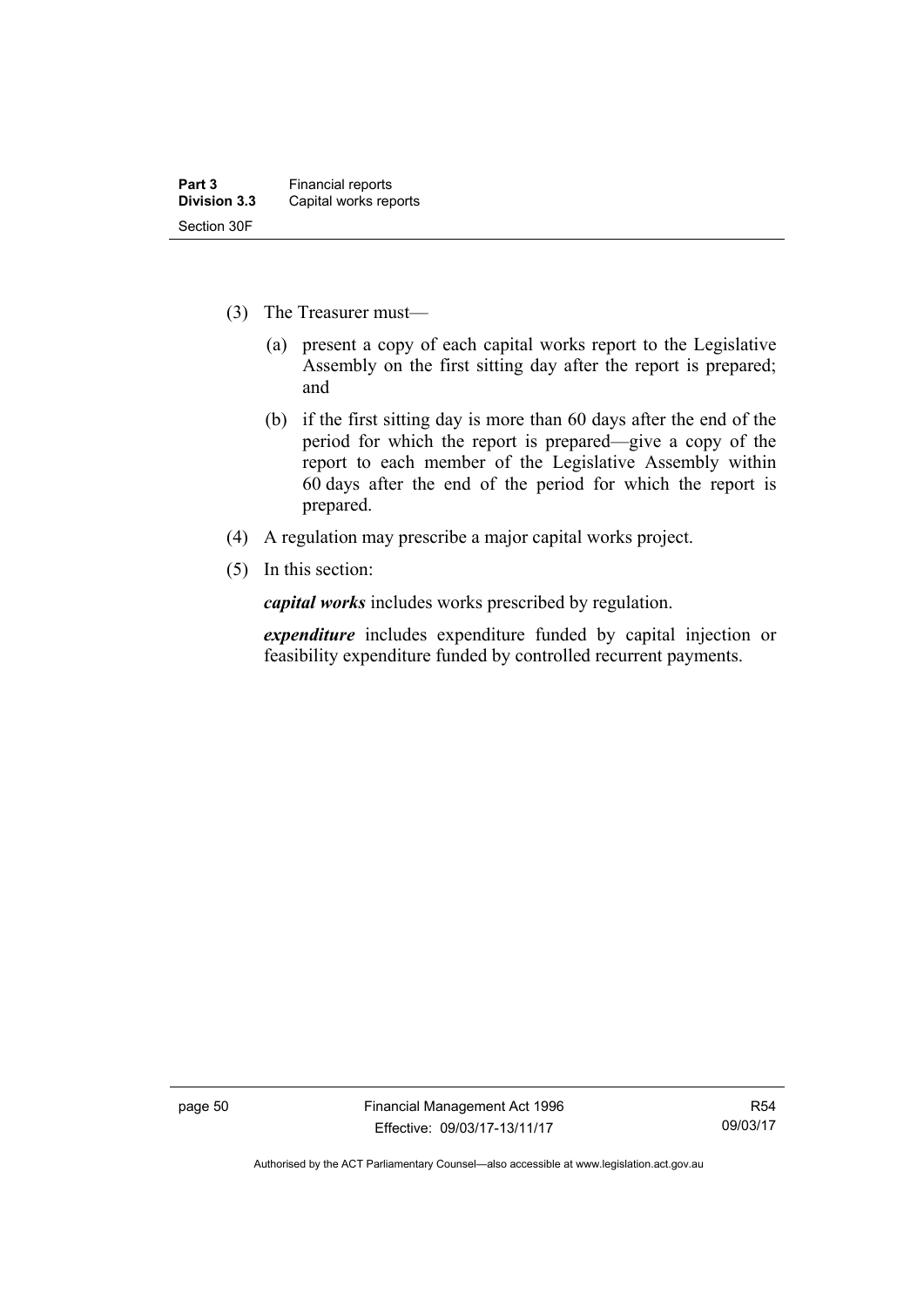# **Part 4 Financial management responsibilities of directors-general of directorates**

## **31 Responsibilities of directors-general of directorates**

- (1) The responsible director-general of a directorate is accountable to the responsible Minister of the directorate for the efficient and effective financial management of the public resources for which the directorate is responsible.
- (2) The responsible director-general of a directorate must manage the directorate in a way that—
	- (a) promotes the achievement of the purpose of the directorate; and
	- (b) promotes the financial sustainability of the directorate; and
	- (c) is not inconsistent with the policies of the government.
- (3) In making decisions for the purposes of subsections (1) and (2), the responsible director-general must take into account the effect of those decisions on public resources generally.
- (4) Without limiting subsections (1), (2) and (3), the responsible director-general of a directorate is responsible, under the responsible Minister, for ensuring—
	- (a) that money spent by the directorate is spent in accordance with appropriations made for the directorate (including appropriations available under section 34B); and
	- (b) that, as far as practicable, the operations of the directorate for a financial year are consistent with, and comparable to, the budget for the directorate for the year; and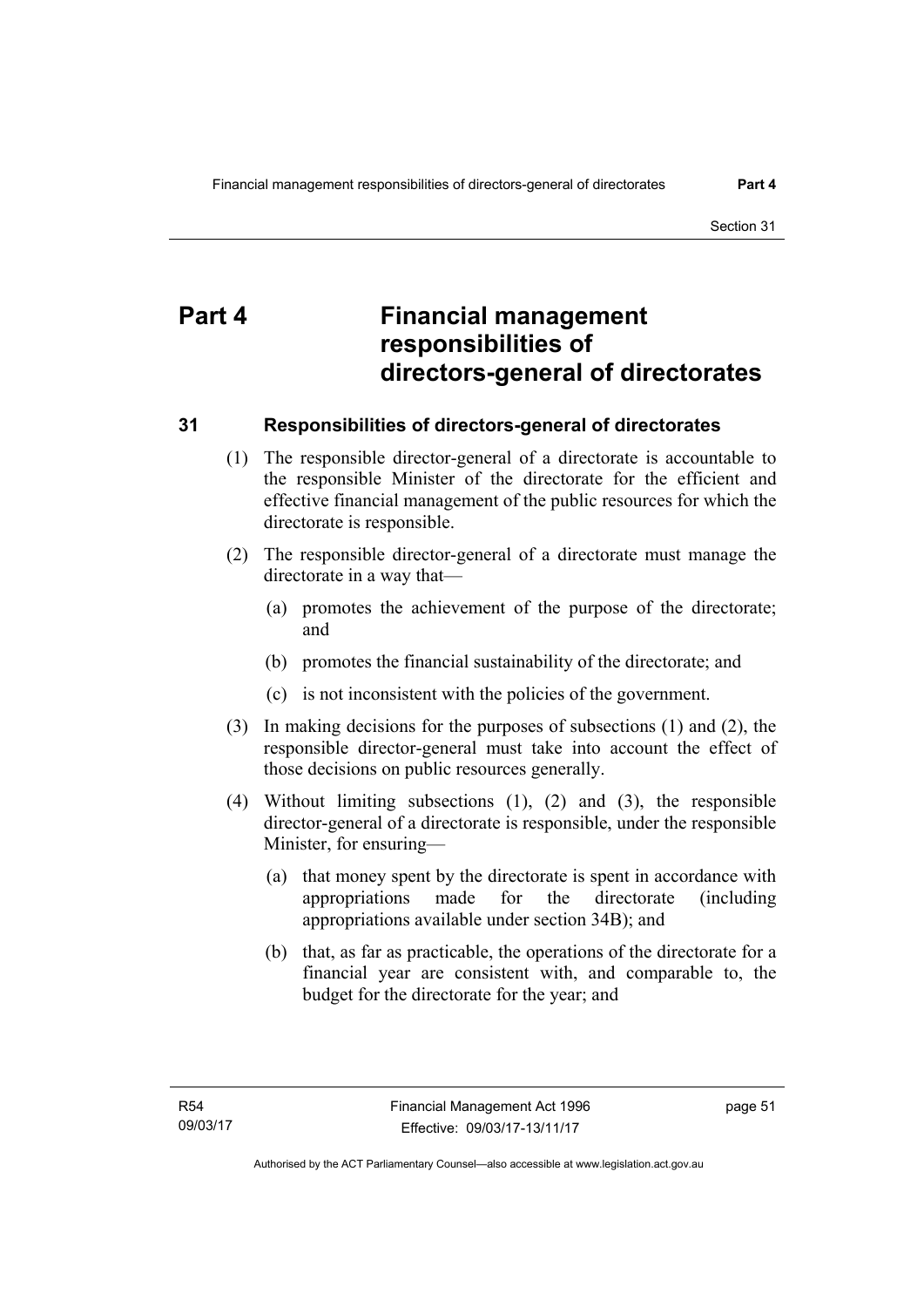- (c) that the officers and employees of the directorate comply with this Act (including the financial management guidelines); and
	- *Note* A reference to an Act includes a reference to the statutory instruments made or in force under the Act, including any guideline (see [Legislation Act](http://www.legislation.act.gov.au/a/2001-14), s 104).
- (d) that proper accounts and records are kept of the transactions and affairs of the directorate in accordance with accounting standards; and
- (e) that adequate control is maintained over the assets of the directorate and assets in the control of the directorate; and
- (f) that adequate control is maintained over the incurring of liabilities by the directorate.
- (5) A report prepared under the *[Annual Reports \(Government Agencies\)](http://www.legislation.act.gov.au/a/2004-8)  [Act 2004](http://www.legislation.act.gov.au/a/2004-8)* for a financial year by the responsible director-general of a directorate must include an explanation of material variations between the actual results of the directorate for the year and the budget for the directorate for the year.
- (6) In this section:

*budget*, for a directorate for a financial year, means the budget for the directorate for the year presented to the Legislative Assembly under section 10 (b) (Budget papers) and, if that budget has been amended under this Act, the budget as amended.

*public property* means property, other than public money, that is owned or held by the Territory or held by a person on behalf of the Territory.

*public resources* means public money or public property.

*Note Public money*—see the dictionary.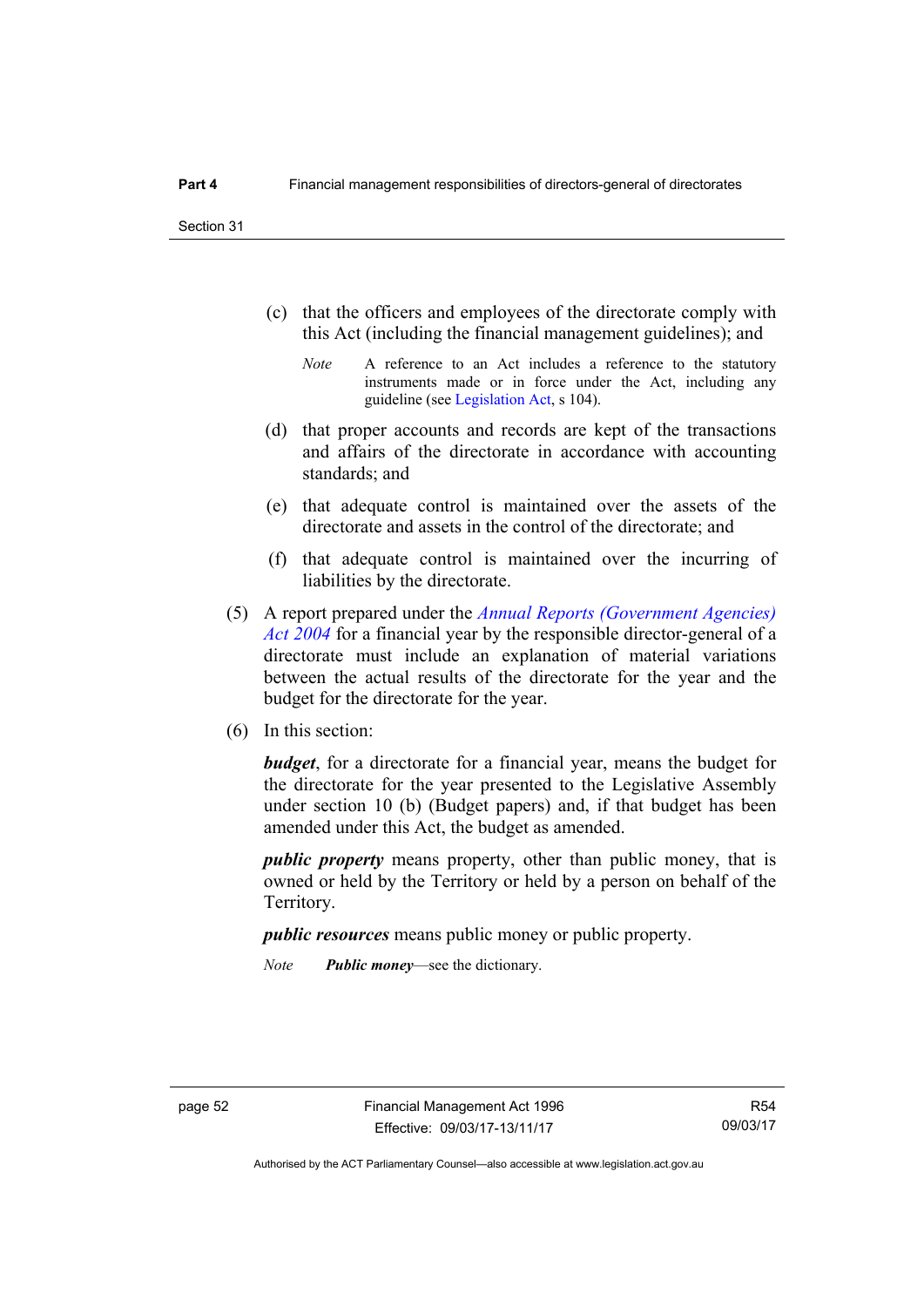## **31A Directors-general may enter into contracts etc**

- (1) The responsible director-general of a directorate may—
	- (a) enter into a contract or memorandum of understanding relating to the operations of the directorate; and
	- (b) vary and administer the contract or memorandum of understanding.
- (2) In exercising powers under subsection (1), the responsible director-general must act in accordance with section 31 and any requirements prescribed by regulation for this section.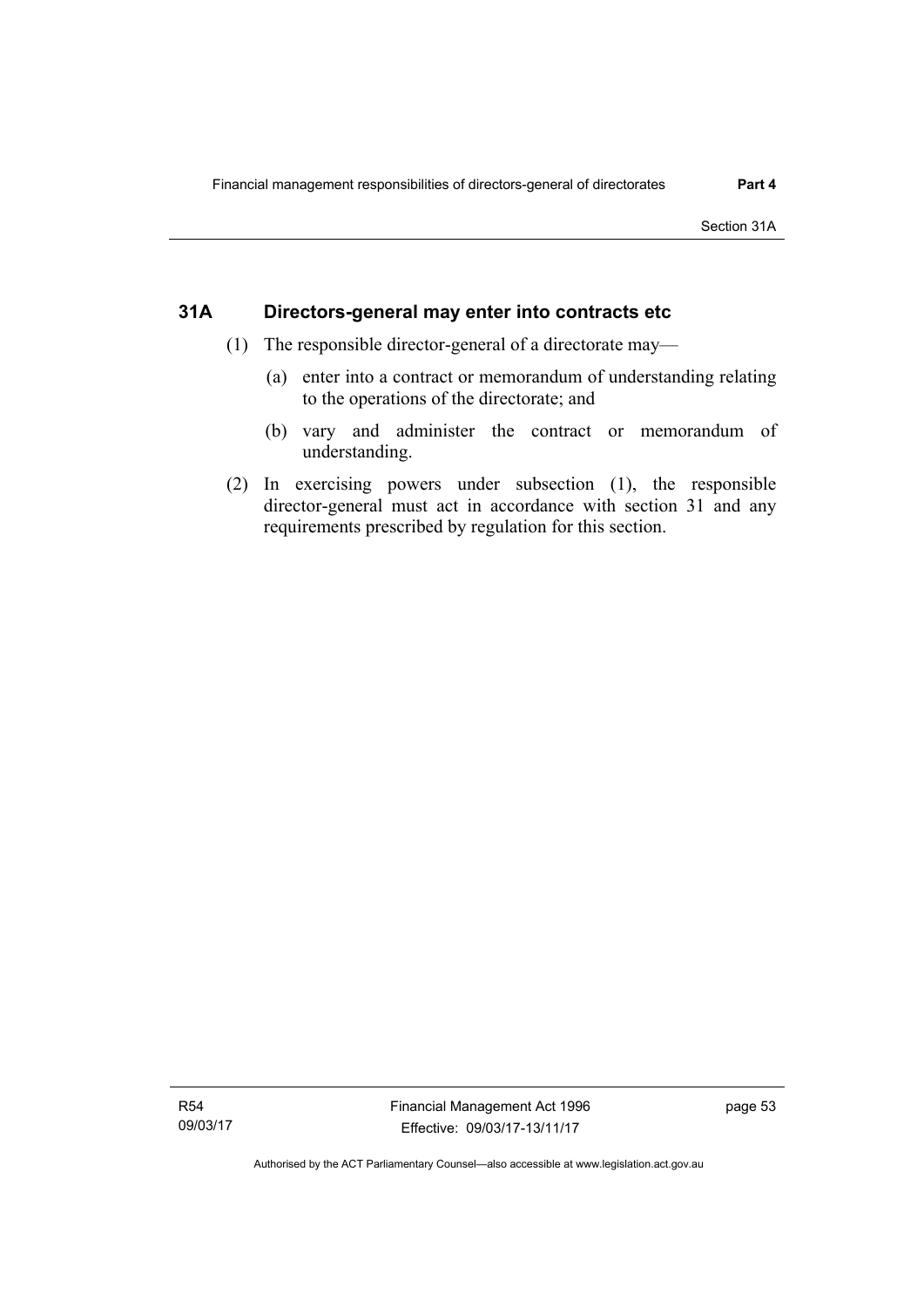#### **Part 5 Banking and investment**

Section 32

# **Part 5 Banking and investment**

## **32 Agreement for the conduct of banking for Territory**

- (1) The Treasurer may enter into an agreement with an authorised deposit-taking institution relating to the conduct of banking for the Territory.
- (2) An agreement must not be entered into unless it contains a provision to the effect that it may be terminated by the Territory at any time subject to the giving of written notice that specifies the date the termination is to take effect.

## **33 Territory banking account**

The Treasurer must open and maintain a banking account for the purposes of the Territory.

## **34 Directorate banking accounts**

- (1) The responsible Minister or the responsible director-general may open 1 or more banking accounts for the purposes of the relevant directorate.
- (2) A directorate banking account must be maintained by the director-general.
- (3) A directorate banking account must not, without the Treasurer's written approval, be opened or maintained otherwise than with an authorised deposit-taking institution with which an agreement is in force under section 32.
- (4) The responsible Minister or the responsible director-general of a directorate may close a directorate banking account of the directorate.

Authorised by the ACT Parliamentary Counsel—also accessible at www.legislation.act.gov.au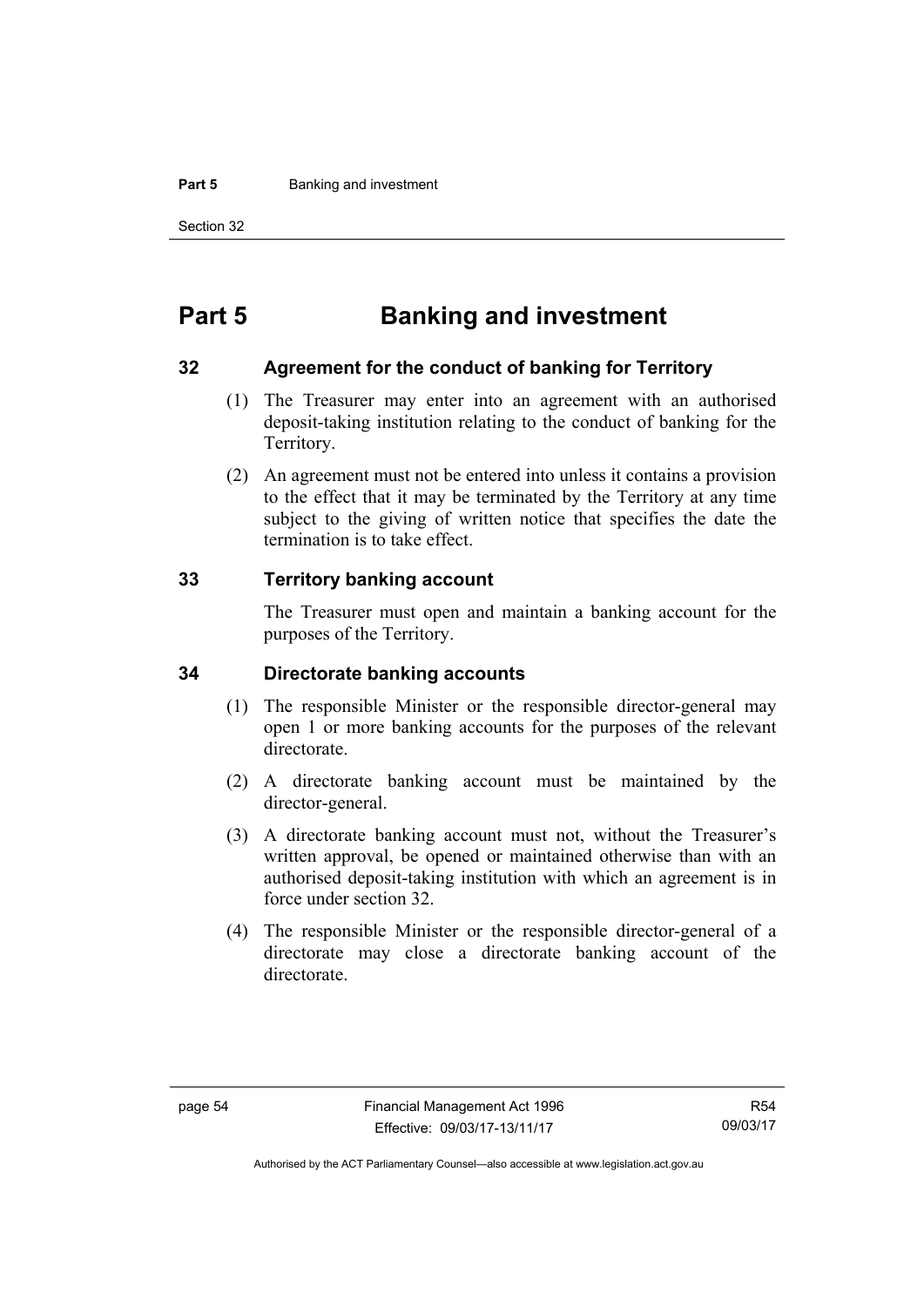- (5) If the responsible Minister or the responsible director-general of a directorate closes a directorate banking account under subsection (4), he or she must transfer any money standing to the credit of the account to another directorate banking account of the directorate or to the territory banking account.
- (6) The Treasurer may, at any time, after consultation with the responsible Minister, close or suspend the operation of a directorate banking account.
- (7) A Minister or a director-general must not open or operate a directorate banking account otherwise than in accordance with this Act.

## **34A Transfer of directorate banking account**

- (1) If, in the Treasurer's opinion, it is desirable, because of changes in directorate responsibilities, to transfer a directorate banking account from a directorate to another directorate, the Treasurer may, in writing, direct the responsible director-general of the directorate that holds the account to arrange for it to be transferred to another directorate nominated in the direction.
- (2) A director-general who receives a direction under subsection (1) must comply with the direction.
- (3) A directorate banking account transferred in accordance with a direction under subsection (1) becomes a directorate banking account of the directorate to which it is transferred.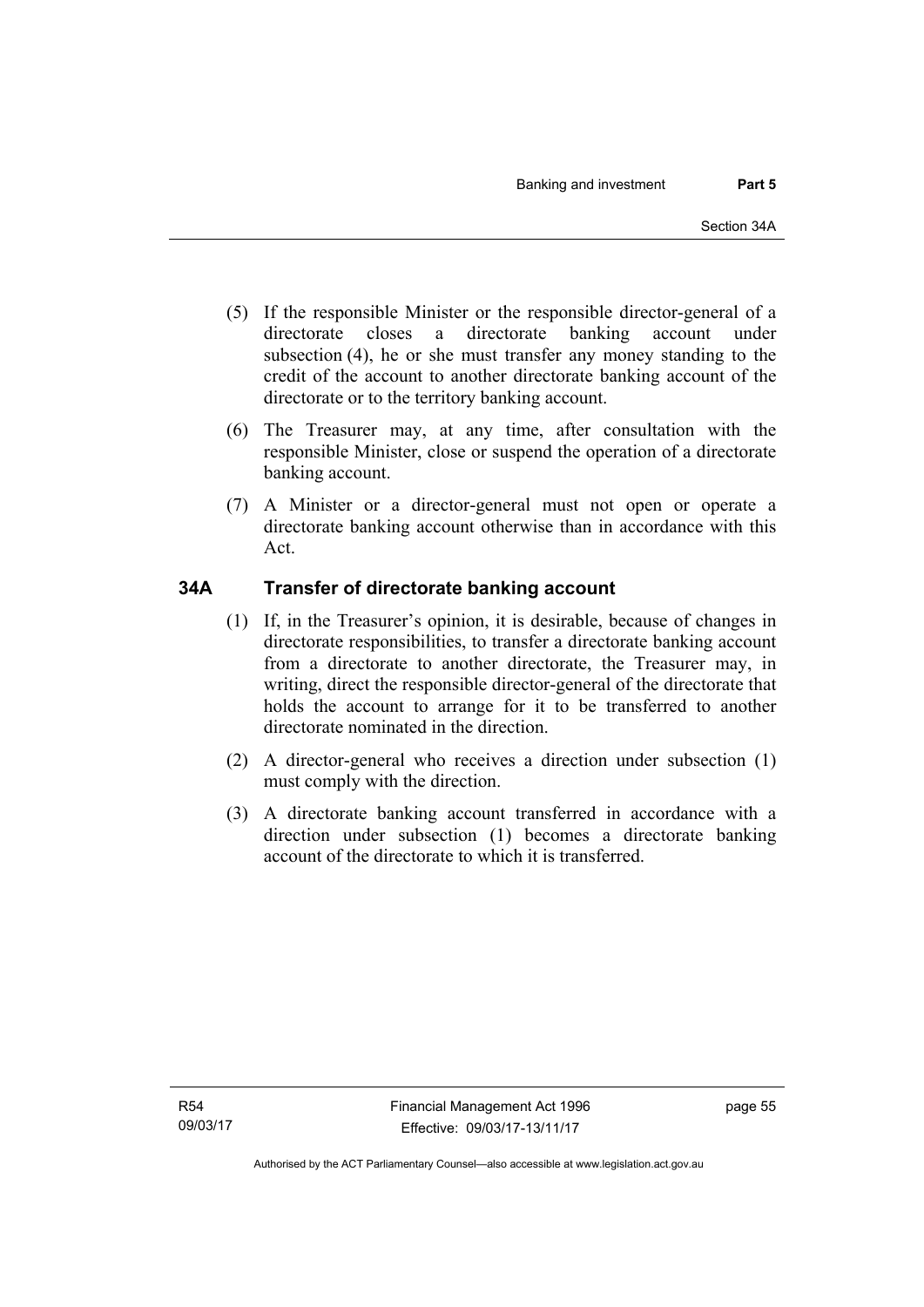#### **Part 5 Banking and investment**

#### **34B End of year balances of directorate banking accounts**

- (1) If at the end of a financial year amounts appropriated for a directorate for that financial year are held in a directorate banking account, the amounts may be applied after the end of that financial year for the purposes for which they were appropriated.
- (2) If at the end of a financial year a directorate banking account has a debit balance, the director-general of the directorate must devise and implement a scheme to recoup the amount of the deficit.

#### **35 Payments into banking accounts**

- (1) All public money is the property of the Territory.
- (2) If public money is received by a person other than for the purpose of making a payment in the course of his or her duties, the person must take reasonable steps to safeguard the money until it is paid into a banking account in accordance with this section.
- (3) Money must be paid into a directorate banking account of a directorate if the money is—
	- (a) money that may be disbursed to the directorate as a consequence of an appropriation; or
	- (b) a receipt relating to the operations of the directorate; or
	- (c) a receipt relating to the sale or disposal of assets of the Territory held by the directorate.
- (4) All public money, except money payable into a directorate banking account, must be paid into the territory banking account.
- (5) The Treasurer may issue financial management guidelines regarding the banking of public money.

Authorised by the ACT Parliamentary Counsel—also accessible at www.legislation.act.gov.au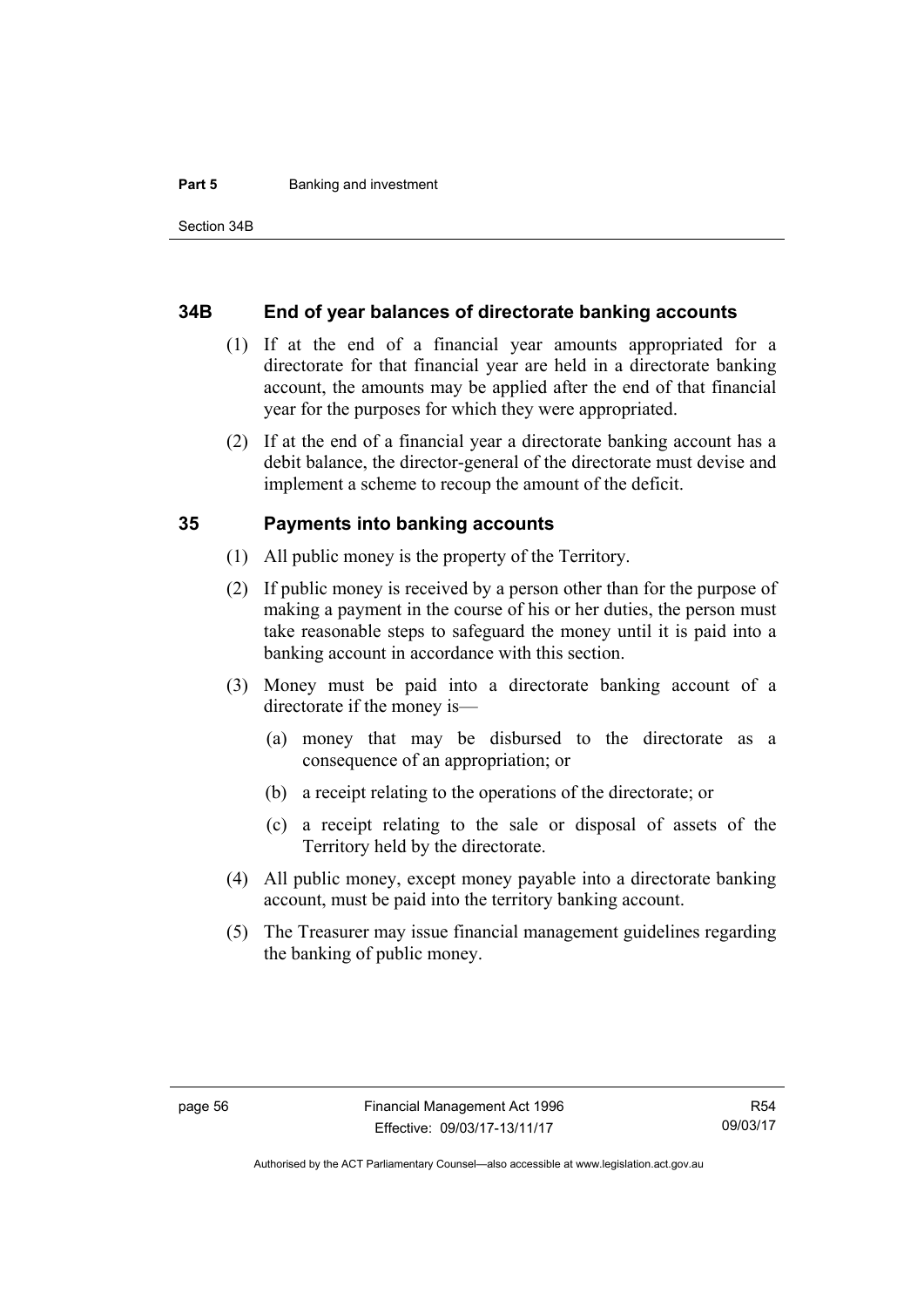## **36 Transfer following change in directorate responsibilities**

If, in the Treasurer's opinion, it is necessary as a consequence of changes in directorate responsibilities, to transfer to another account money held in the territory banking account or a directorate banking account, the Treasurer must decide the amount to be transferred and direct that the transfer be made.

## **36A Transfers from directorate banking accounts to territory banking account**

If, in the Treasurer's opinion, it is desirable for the management of the public money of the Territory to transfer an amount held in a directorate banking account to the territory banking account, the Treasurer may direct that the transfer be made.

## **37 Payments from territory banking account**

- (1) An amount must not be paid out of the territory banking account except under an appropriation to a banking account of a territory entity.
- (2) This section is subject to—
	- (a) the *[Territory Superannuation Provision Protection Act 2000](http://www.legislation.act.gov.au/a/2000-21)*, section 11 (2) (which is about transfers between the territory banking account and directorate banking accounts to facilitate investment of superannuation funds); and
	- (b) this Act, section 38 (3) (which is about transfers of public money to facilitate investment); and
	- (c) this Act, section 38 (7) (which is about the payment of interest on certain investments of public money); and
	- (d) this Act, section 58 (7) (which is about transfers between the territory banking account and territory authorities of interest earned on certain investments for territory authorities).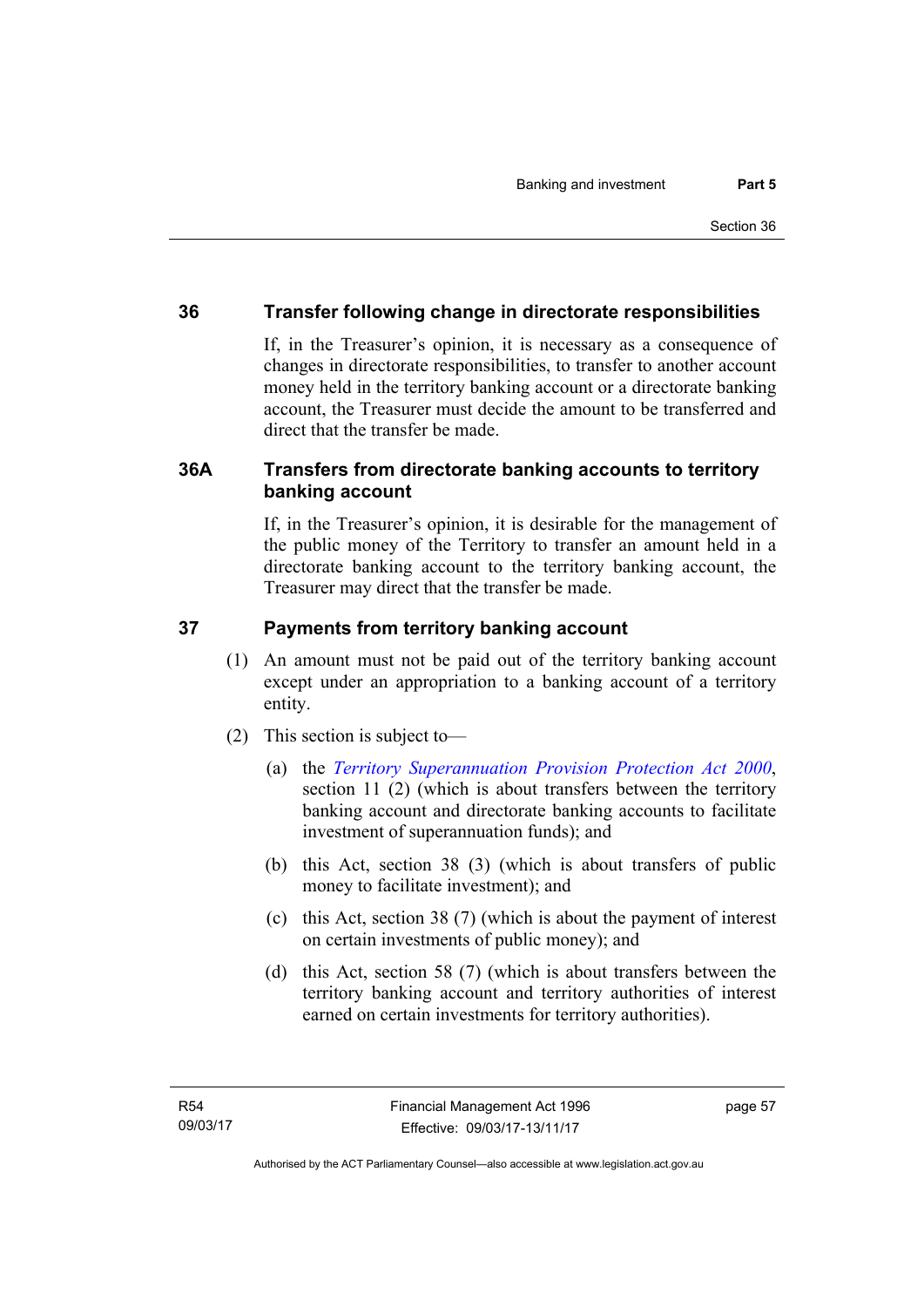#### **Part 5 Banking and investment**

Section 37A

- (3) This section does not apply to an overdraft or credit facility for a territory authority approved under section 59 (5).
- (4) Also, an amount paid into the territory banking account by a territory entity that is paid in excess, may be transferred from the territory banking account to the banking account of the territory entity without appropriation.

## **37A Payments into territory banking account**

- (1) This section applies if—
	- (a) a territory entity receives an amount appropriated for the territory entity from the territory banking account into its banking account; and
	- (b) the amount received by the territory entity is excess to requirements (the *excess amount*).
- (2) The territory entity may repay the excess amount or part of the excess amount to the territory banking account.
- (3) If an amount is repaid under subsection (2)—
	- (a) the appropriation from which the excess amount was paid to the territory entity is taken to be restored by the amount repaid by the territory entity; and
	- (b) the balance of the appropriation, including the amount repaid, may be applied for the purposes for which it was appropriated.

### **38 Investment of certain public money**

- (1) The Treasurer may invest any money held in the territory banking account or directorate banking accounts for the period and on the terms and conditions the Treasurer considers appropriate—
	- (a) on deposit with an authorised deposit-taking institution; or
	- (b) in the purchase of a bill of exchange that is drawn or accepted by an authorised deposit-taking institution; or

Authorised by the ACT Parliamentary Counsel—also accessible at www.legislation.act.gov.au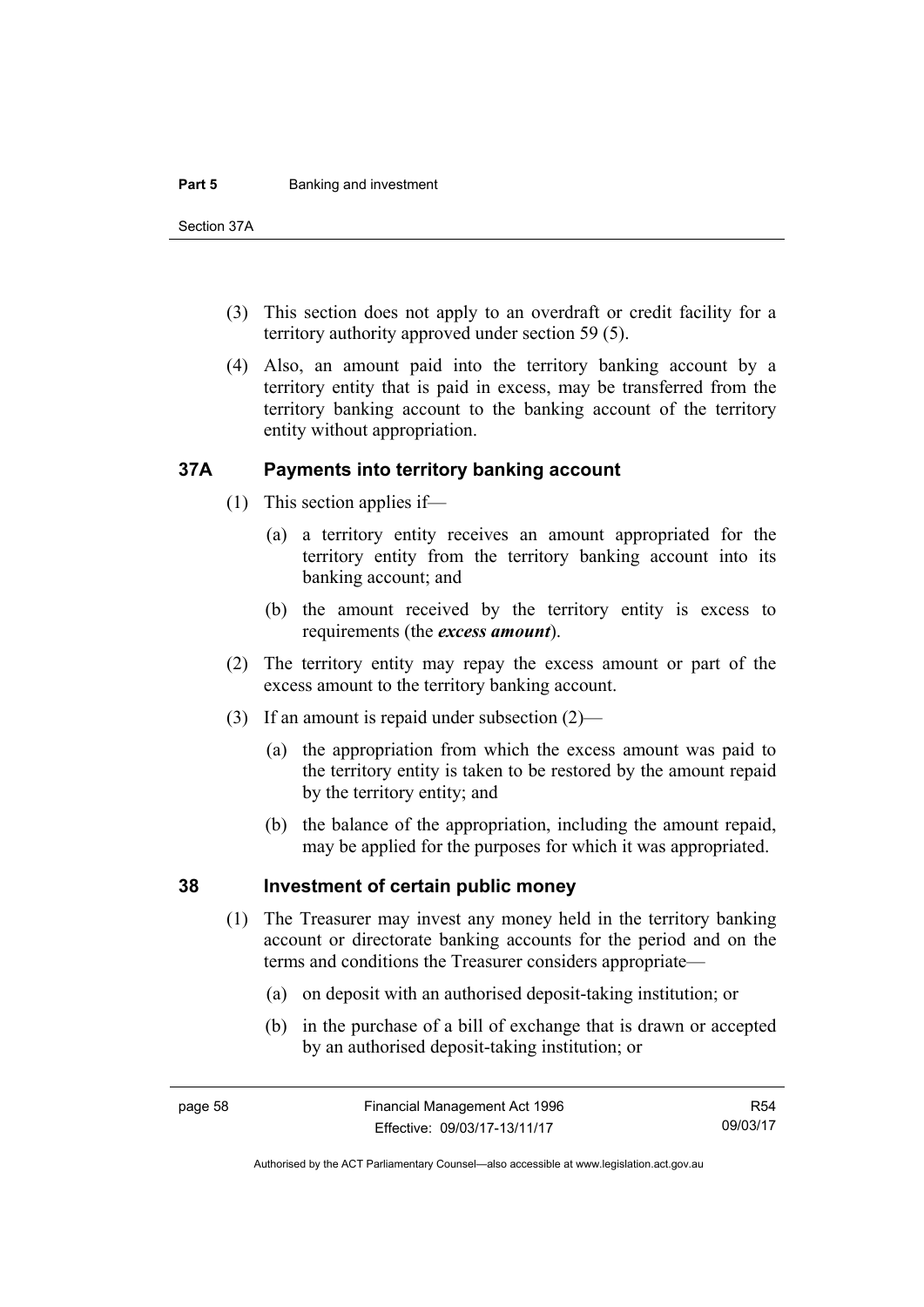- (c) in a loan to a person who is a dealer in the short-term money market; or
- (d) in Territory, State or Commonwealth securities; or
- (e) in any investment prescribed under the financial management guidelines for this paragraph.
- (2) However, an investment may be made under this section only to increase or protect the financial wealth of the Territory.
- (3) Transfers of money for investment, including transfers between the territory banking account and directorate banking accounts to facilitate investment, may be made without appropriation.
- (4) Interest received from the investment of public money under this section must be paid to the territory banking account.
- (5) However, if an investment of public money is made or managed for the Territory by an entity other than a directorate, the entity may deduct from the interest received by the entity for the investment—
	- (a) a fee charged by the entity for making or managing the investment; and
	- (b) expenses reasonably incurred by the entity in making or managing the investment.
- (6) The Treasurer may decide the amounts of interest from investments under this section that are to be credited to directorate banking accounts.
- (7) The amounts decided by the Treasurer may be paid from the territory banking account without further appropriation.
- (8) However, the total of the amounts paid under subsection (7) must not exceed the total of the interest received from investments under this section.
- (9) This section does not apply to money held in a superannuation banking account.

page 59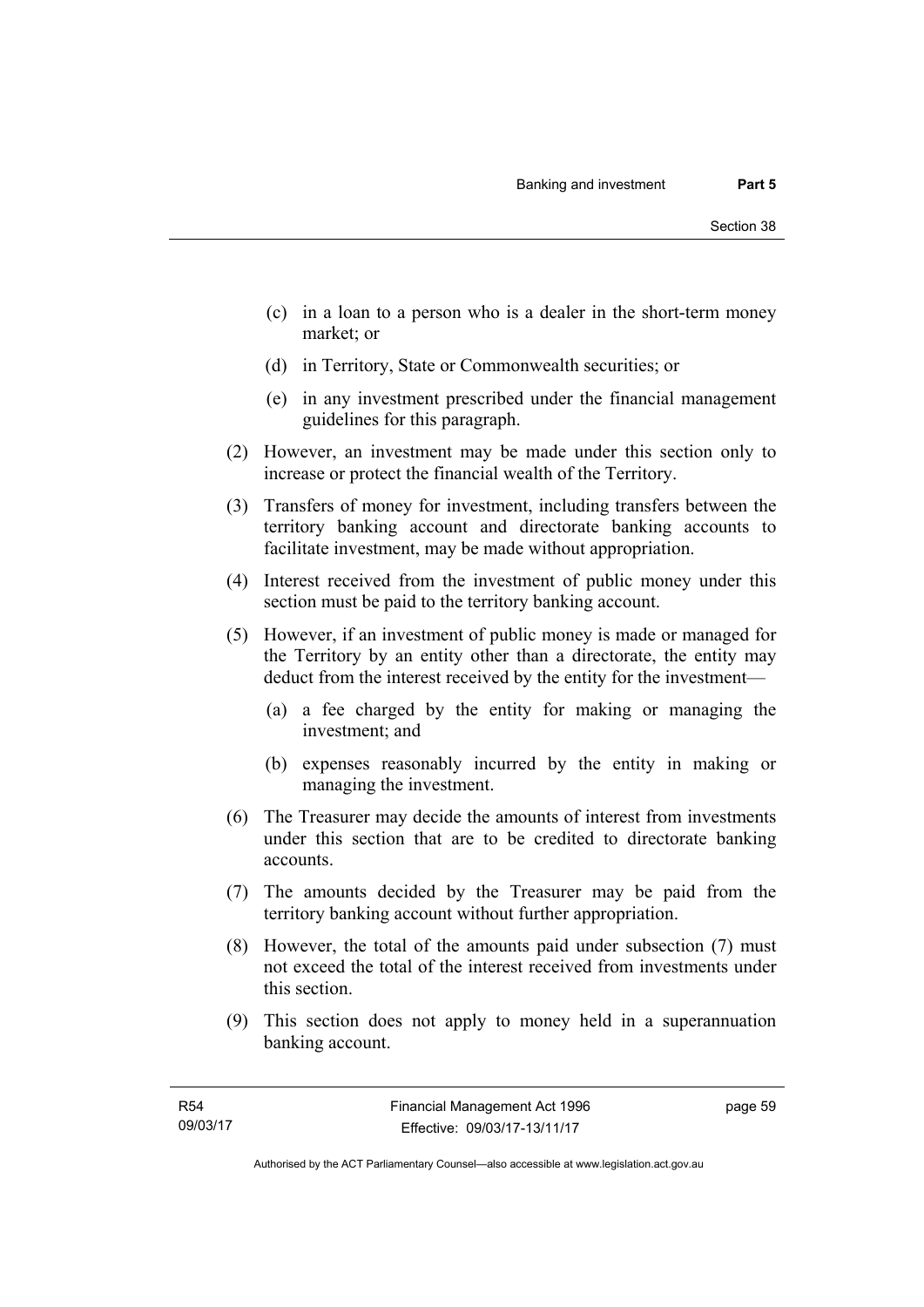#### **Part 5 Banking and investment**

Section 38

(10) In this section:

*superannuation banking account*—see the *[Territory](http://www.legislation.act.gov.au/a/2000-21)  [Superannuation Provision Protection Act 2000](http://www.legislation.act.gov.au/a/2000-21)*, section 7.

page 60 Financial Management Act 1996 Effective: 09/03/17-13/11/17

R54 09/03/17

Authorised by the ACT Parliamentary Counsel—also accessible at www.legislation.act.gov.au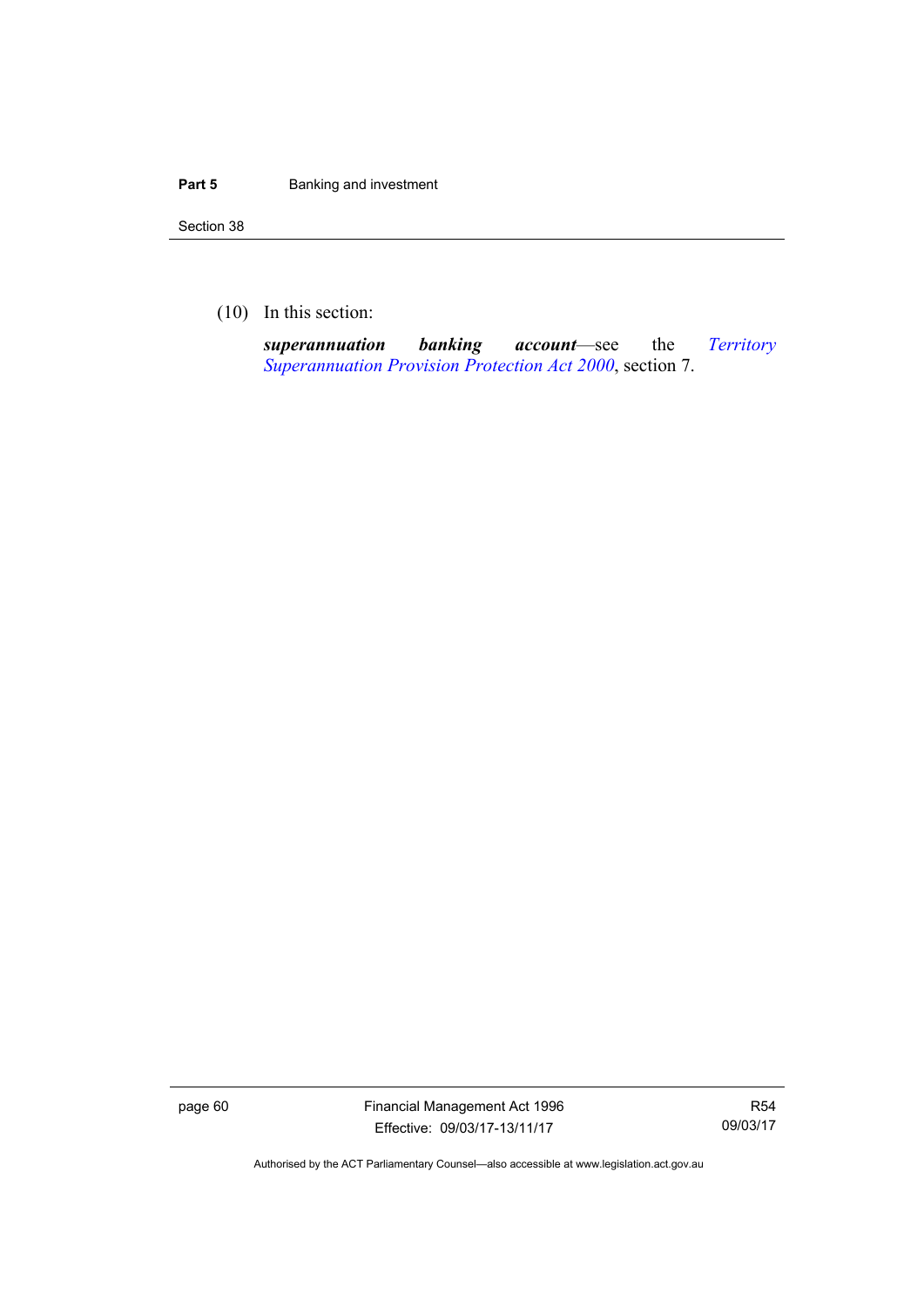# **Part 6 Borrowing and guarantees**

## **39 Power of Territory to borrow**

The Territory may only borrow in accordance with this Act or another law of the Territory.

## **40 Treasurer may borrow on behalf of Territory**

The Treasurer may, on behalf of the Territory, if necessary or expedient in the public interest to do so—

- (a) borrow money; or
- (b) give security for the repayment of an amount borrowed or the payment of interest on an amount borrowed; or
- (c) enter into a financing lease.

## **41 Power of territory authorities to borrow**

Despite any other Act, a territory authority may only borrow (other than from the Territory) in accordance with this Act.

## **42 Borrowings by territory authorities to be approved**

- (1) A territory authority must not borrow unless—
	- (a) the borrowing is approved in writing by the Treasurer; and
	- (b) the terms and conditions of the borrowing include the terms and conditions (if any) specified in the approval and are otherwise consistent with the approval; and
	- (c) the borrowing is within the borrowing limits (if any) of the authority for the financial year in which the borrowing is entered into, that are approved in writing by the Treasurer.
- (2) However, subsection (1) (a) and (b) does not apply to a loan made to a territory authority under section 59 (1) (b).

page 61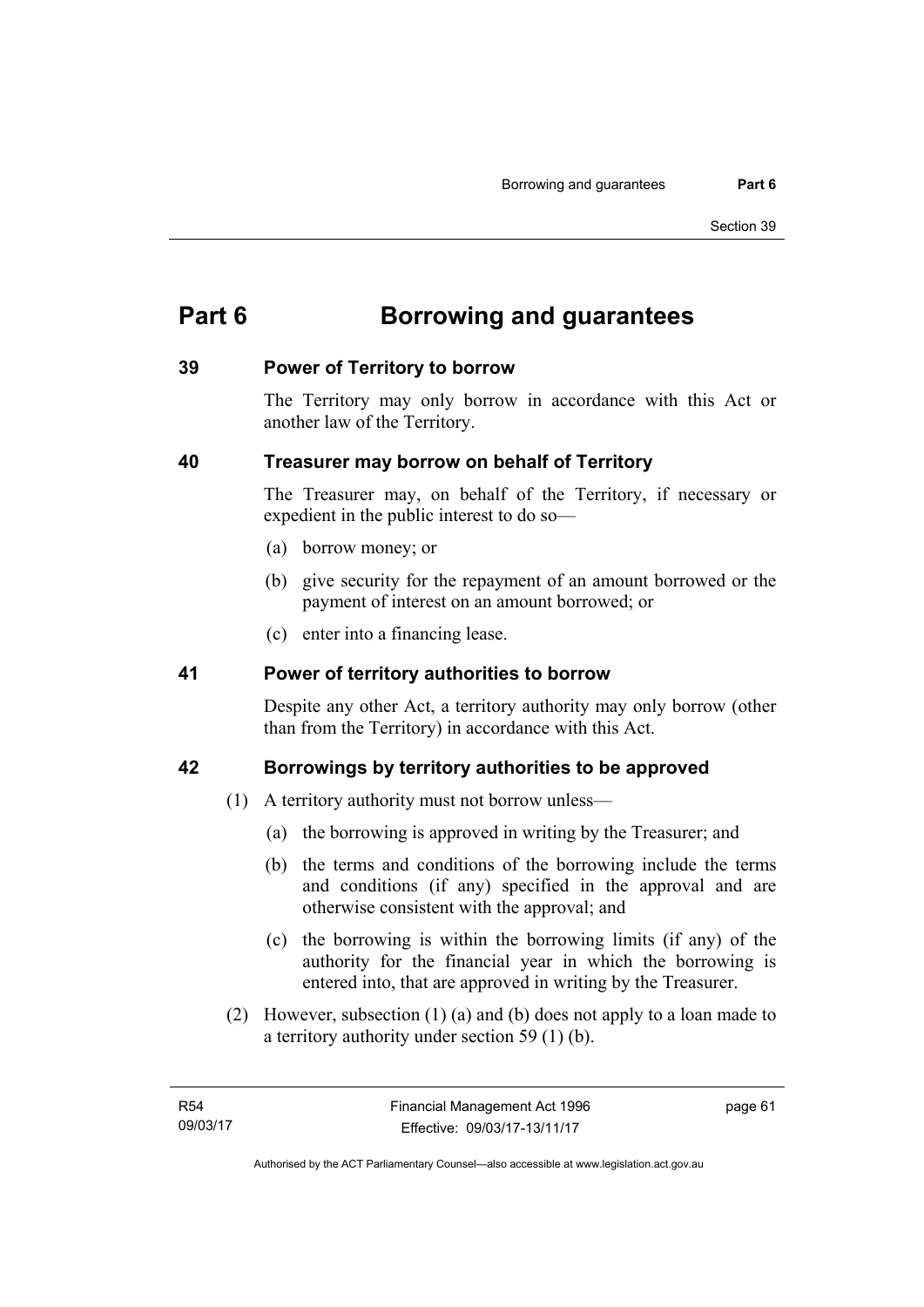Section 43

## **43 Territory authorities may give security**

Subject to the Treasurer's approval of the borrowing under section 42 (1) (a), a territory authority may give security for the repayment of an amount borrowed, or for the payment of interest on that amount, by issuing securities.

### **44 Power to approve borrowings not delegable**

The Treasurer must not delegate to anyone the power under section 42 (1) (a) to approve borrowings by territory authorities.

## **45 Loans to be paid into territory banking account**

Subject to this Act and any other Act, the proceeds of a loan raised on behalf of the Territory must be paid into the territory banking account.

### **46 Payments by Treasurer**

The Treasurer may, without further appropriation, make payments needed for—

- (a) payment of interest on borrowings made for the Territory; or
- (b) repayment of borrowings made for the Territory; or
- (c) payment of the expenses of making or repaying borrowings for the Territory.

## **47 Guarantees by Territory**

- (1) The Territory may only give a guarantee for the payment of money or the performance of an obligation in accordance with this Act.
- (2) The Treasurer may approve in writing a guarantee by the Territory for the payment of money or the performance by any person of an obligation under a contract, subject to any conditions the Treasurer may specify in the approval.

R54 09/03/17

Authorised by the ACT Parliamentary Counsel—also accessible at www.legislation.act.gov.au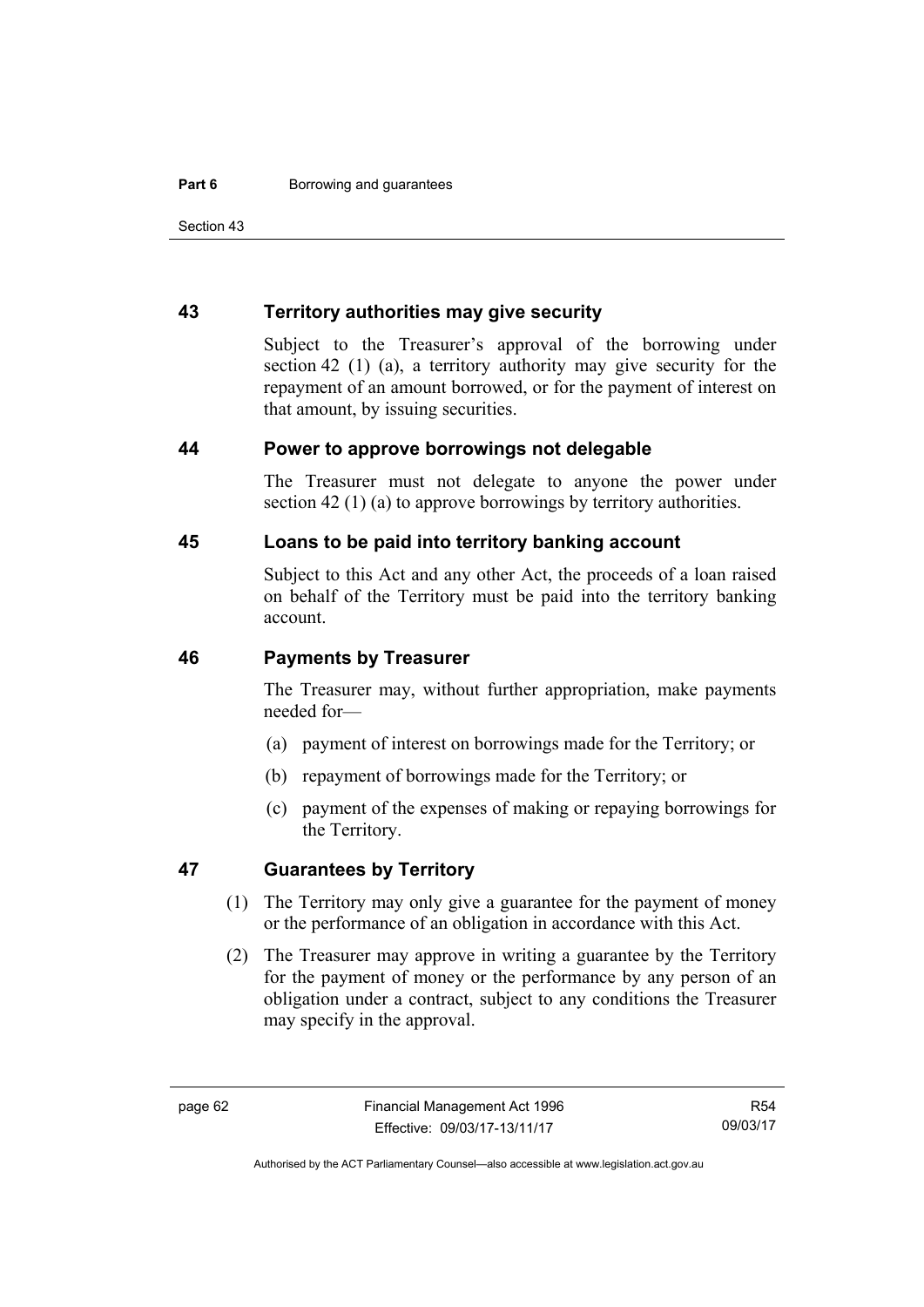(3) If the Treasurer approves a guarantee under subsection (2), the Treasurer must present a copy of the approval to the Legislative Assembly within 3 sitting days after the approval is given.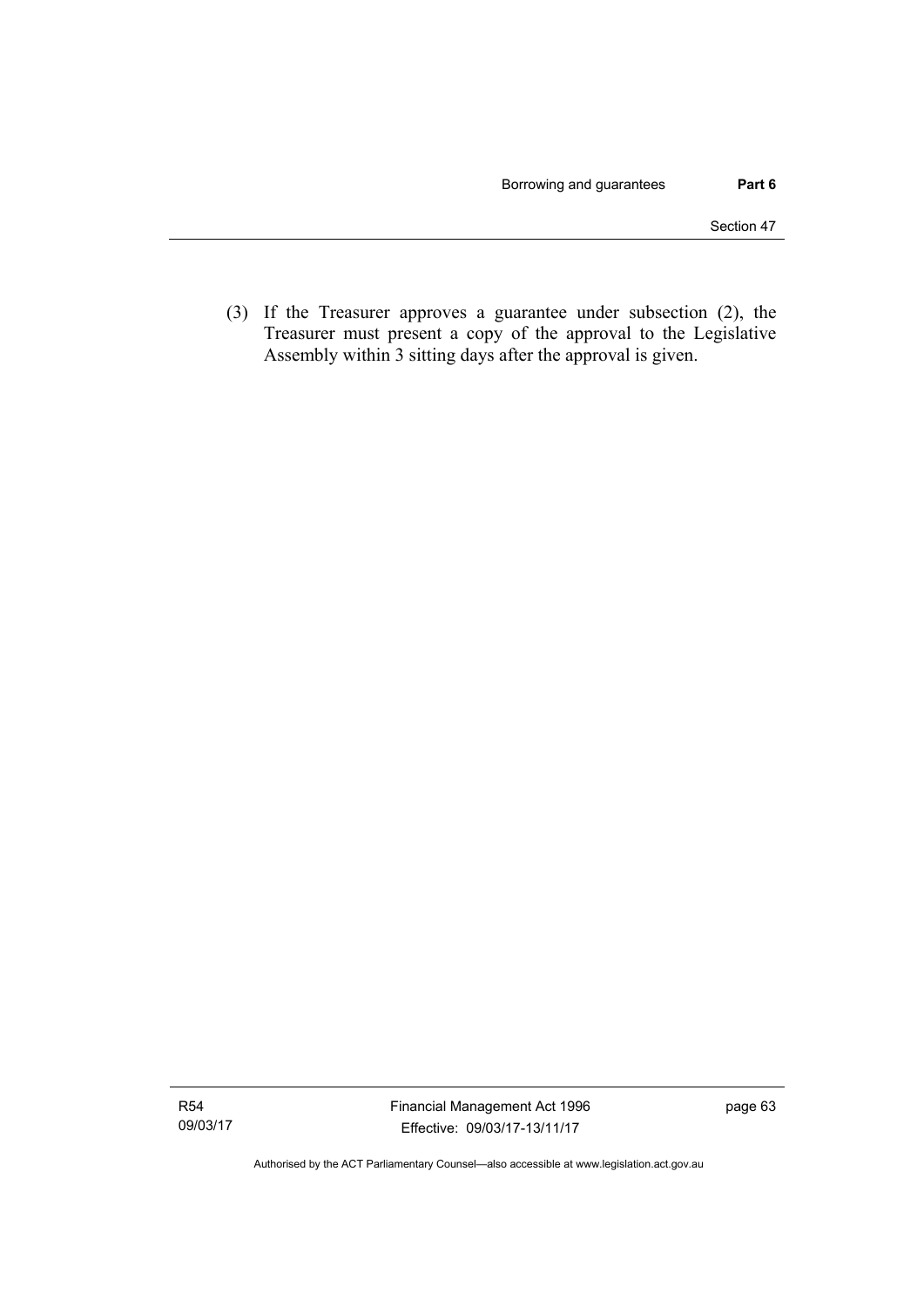#### **Part 7** Trust money

Section 49

# **Part 7 Trust money**

## **49 Identity of trust money**

All trust money held by the Territory must be accounted for separately from public money.

## **50 Administration of trust money**

- (1) Trust money must be administered by the appropriate directorate on behalf of the Territory.
- (2) The Treasurer may, in writing, specify a directorate as the appropriate directorate in relation to an amount of trust money.
- (3) In this section:

*appropriate directorate*, in relation to an amount of trust money, means—

- (a) except if paragraph (b) applies—the directorate responsible for matters or enactments that relate most closely to the purpose of the payment; or
- (b) the directorate specified under subsection (2).

## **51 Directorate trust banking accounts**

- (1) The responsible Minister or the responsible director-general may open a trust banking account for the purposes of the relevant directorate.
- (2) A trust banking account must be maintained by the director-general.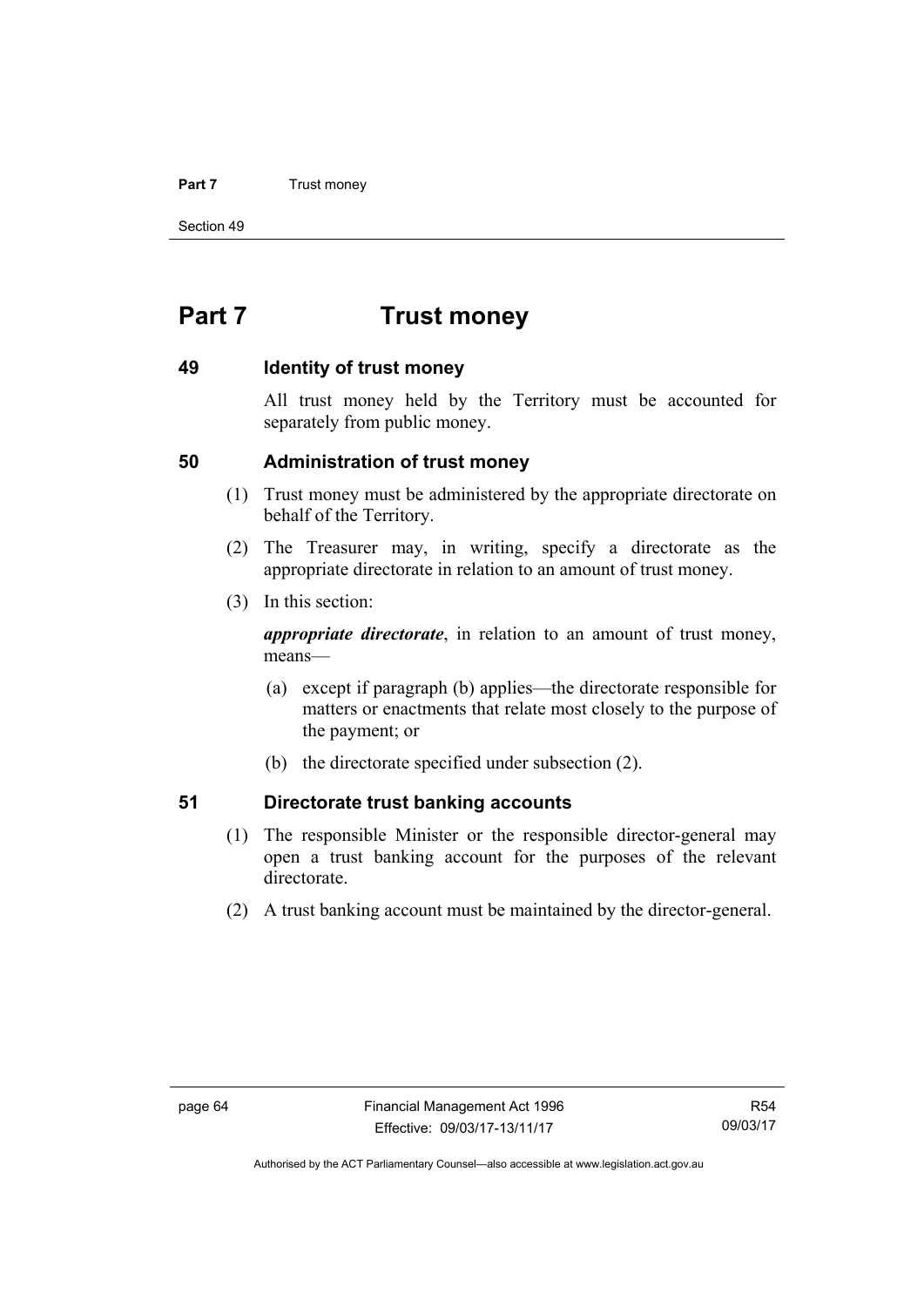- (3) A trust banking account must not, without the Treasurer's written approval, be opened or maintained otherwise than with an authorised deposit-taking institution with which an agreement is in force under section 32 (Agreement for the conduct of banking for Territory).
- (4) No money may be held in a trust banking account other than trust money.
- (5) A Minister or a director-general must not open or operate a trust banking account otherwise than in accordance with this Act.

# **51A Transfer of directorate trust banking accounts**

- (1) This section applies if the Treasurer believes that it is desirable, because of changes in directorate responsibilities, to transfer a directorate trust banking account from a directorate to another directorate.
- (2) The Treasurer may, in writing, direct the responsible director-general of the directorate that holds the account to arrange for it to be transferred to the other directorate.
- (3) If a director-general receives a direction under subsection (2), the director-general must comply with it.
- (4) An account transferred in accordance with the direction becomes a trust banking account of the directorate to which it is transferred.

# **51B Transfers between trust banking accounts—changes in directorate responsibilities**

 (1) This section applies if the Treasurer believes that it is necessary, because of changes in directorate responsibilities, to transfer an amount held in a directorate trust banking account (the *first account*) to a trust banking account of another directorate.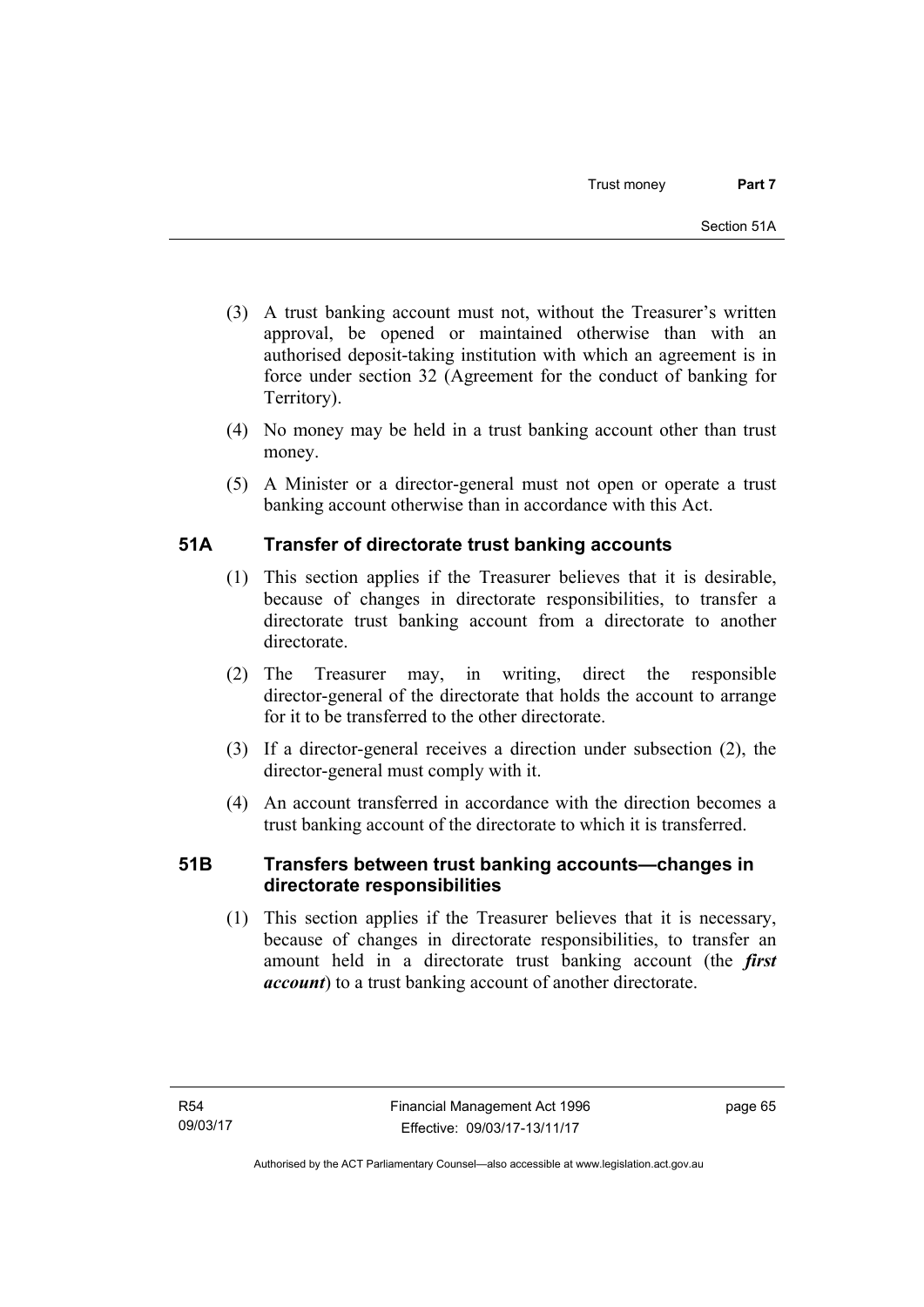- (2) The Treasurer may, in writing, direct the responsible director-general of the directorate that holds the first account to transfer the amount.
- (3) If a director-general receives a direction under subsection (2), the director-general must comply with it.

## **51C Transfers between trust banking accounts—investment**

Amounts may at any time be transferred between trust banking accounts to facilitate investment of trust money.

## **52 Transfers between trust banking account and territory banking account**

Amounts may only be transferred between a trust banking account and the territory banking account—

- (a) to facilitate investment of the trust money; or
- (b) to make a payment required by section 53A (6) (Unclaimed trust money).

## **53 Investment of trust money**

The Treasurer may invest trust money as if the Treasurer were a trustee under the *[Trustee Act 1925](http://www.legislation.act.gov.au/a/1925-14).*

## **53A Unclaimed trust money**

- (1) For this section, money held in a trust banking account is unclaimed trust money if—
	- (a) not less than 6 years has elapsed since the date the money became payable; and
	- (b) during that period, no-one entitled to the money has requested that the money be paid to him or her or according to his or her direction.

R54 09/03/17

Authorised by the ACT Parliamentary Counsel—also accessible at www.legislation.act.gov.au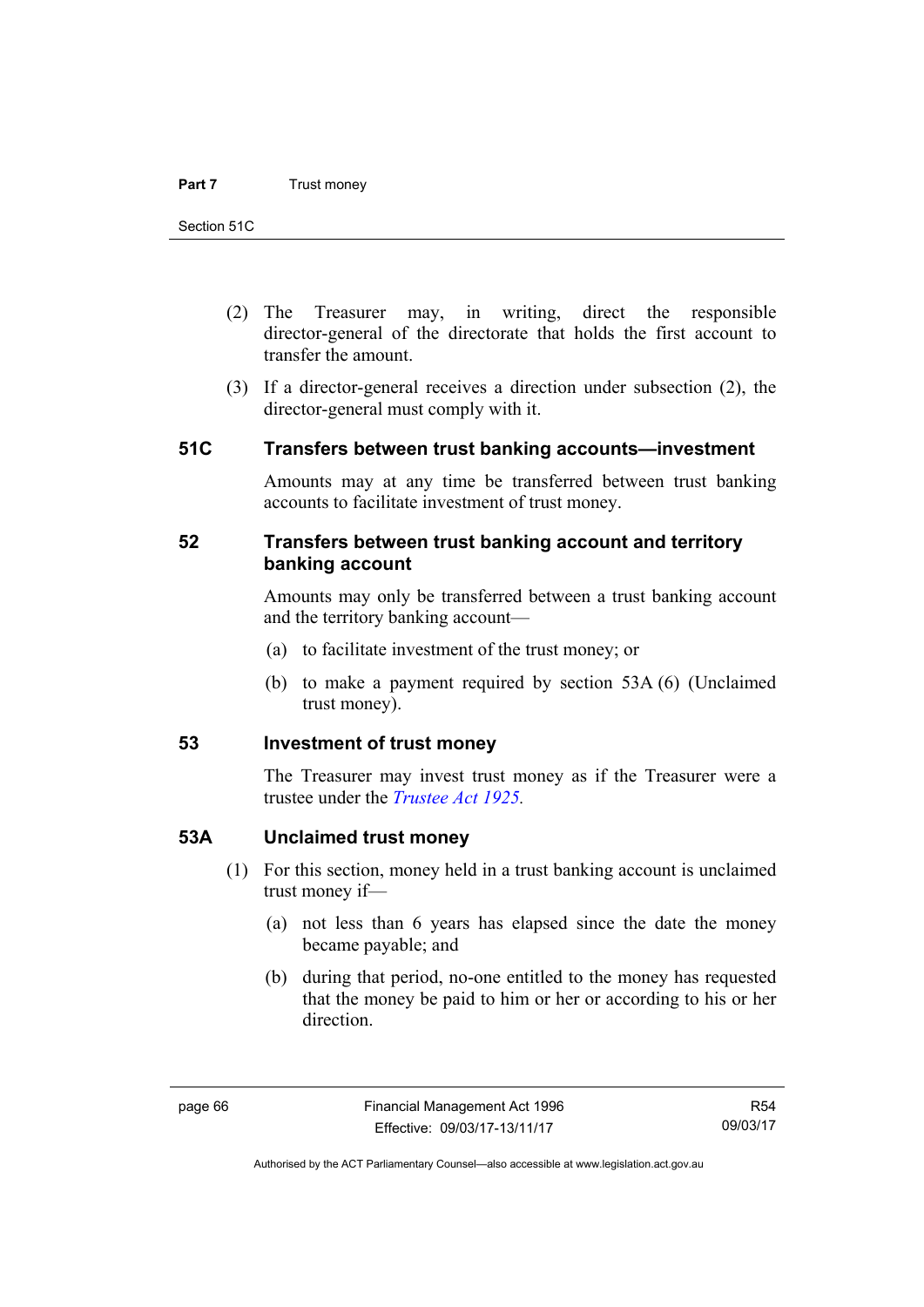- (2) If on 1 January in any year a trust banking account contains unclaimed trust money, the director-general responsible for maintaining the account must, on or before 31 January in the year, give to the Treasurer a statement of all unclaimed trust money held in the account.
- (3) The statement must set out—
	- (a) the name, and last-known address, of each person entitled to unclaimed trust money held in the account; and
	- (b) the amount of the trust money to which each of those people is entitled; and
	- (c) the authorised deposit-taking institution, and the branch of the institution, with which the trust money is held.
- (4) The statement is a notifiable instrument.

*Note* A notifiable instrument must be notified under the [Legislation Act](http://www.legislation.act.gov.au/a/2001-14).

- (5) The director-general must give additional public notice of the statement.
	- *Note Public notice* means notice on an ACT government website or in a daily newspaper circulating in the ACT (see [Legislation Act,](http://www.legislation.act.gov.au/a/2001-14) dict, pt 1). The requirement in s (5) is in addition to the requirement for notification on the legislation register as a notifiable instrument.
- (6) The total amount shown in the statement must be paid into the territory banking account when the statement is given to the Treasurer and, on being paid into that account, becomes public money of the Territory.
- (7) A person who claims to be entitled to any money paid into the territory banking account in accordance with subsection (6) may apply to the Treasurer for a payment of an amount equal to the money to which the person is entitled.
- (8) The Treasurer must consider each application and either refuse it or approve it completely or partly.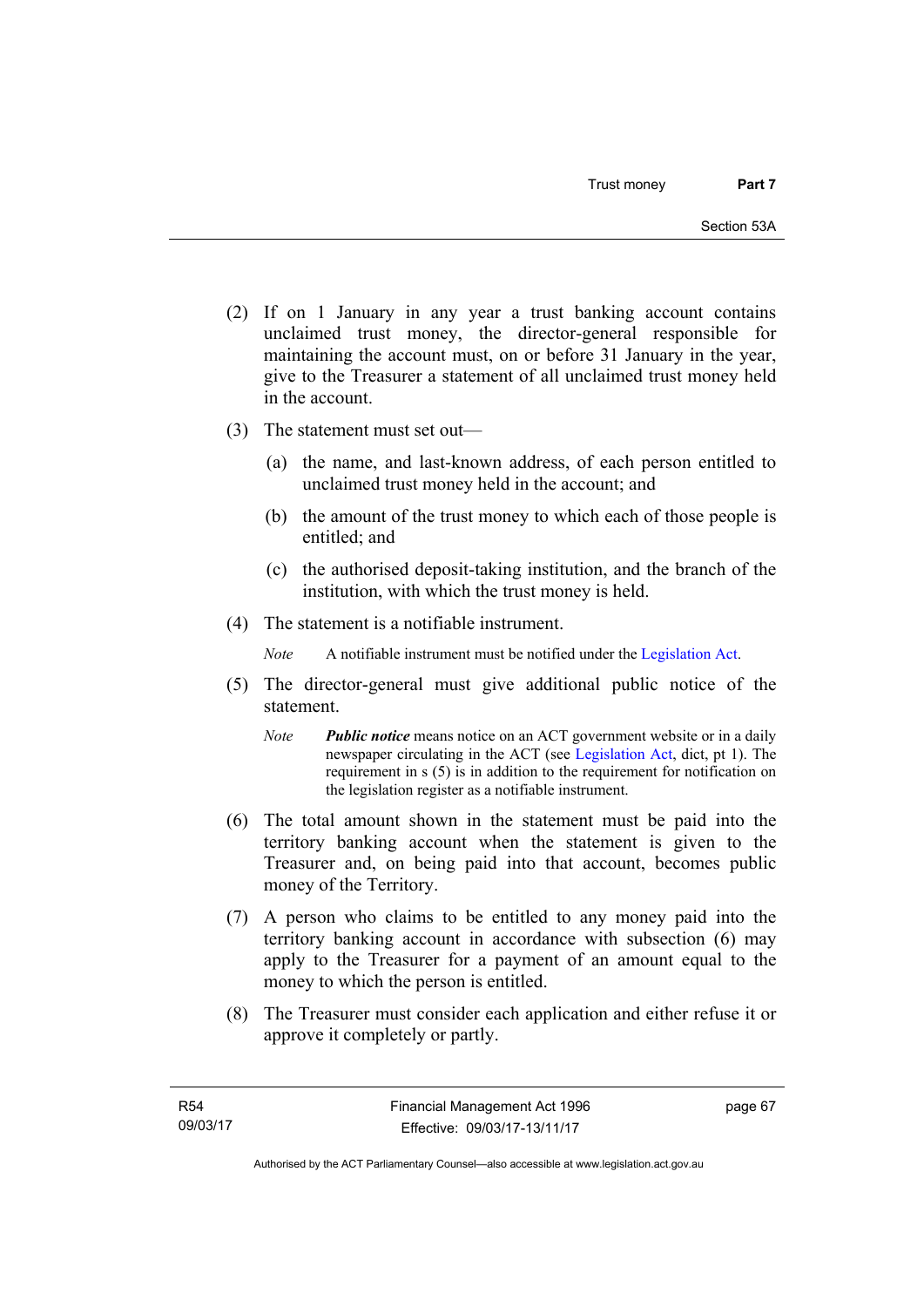- (9) The Treasurer must give the applicant written notice of his or her decision.
- (10) A payment approved by the Treasurer under subsection (8) may be made whether or not an appropriation is available for the purpose.

### **53B Reviewable decision notices**

If the Treasurer refuses an application under section 53A (8), completely or partly, the Treasurer must give a reviewable decision notice to the applicant.

- *Note 1* The Treasurer must also take reasonable steps to give a reviewable decision notice to any other person whose interests are affected by the decision (see *[ACT Civil and Administrative Tribunal Act 2008](http://www.legislation.act.gov.au/a/2008-35)*, s 67A).
- *Note 2* The requirements for reviewable decision notices are prescribed under the *[ACT Civil and Administrative Tribunal Act 2008](http://www.legislation.act.gov.au/a/2008-35)*.

### **53C Applications for review**

The following may apply to the ACAT for review of a decision under section 53A (8):

- (a) an applicant for payment under section 53A (8);
- (b) any other person whose interests are affected by the decision.
- *Note* If a form is approved under the *[ACT Civil and Administrative Tribunal](http://www.legislation.act.gov.au/a/2008-35)  [Act 2008](http://www.legislation.act.gov.au/a/2008-35)* for the application, the form must be used.

Authorised by the ACT Parliamentary Counsel—also accessible at www.legislation.act.gov.au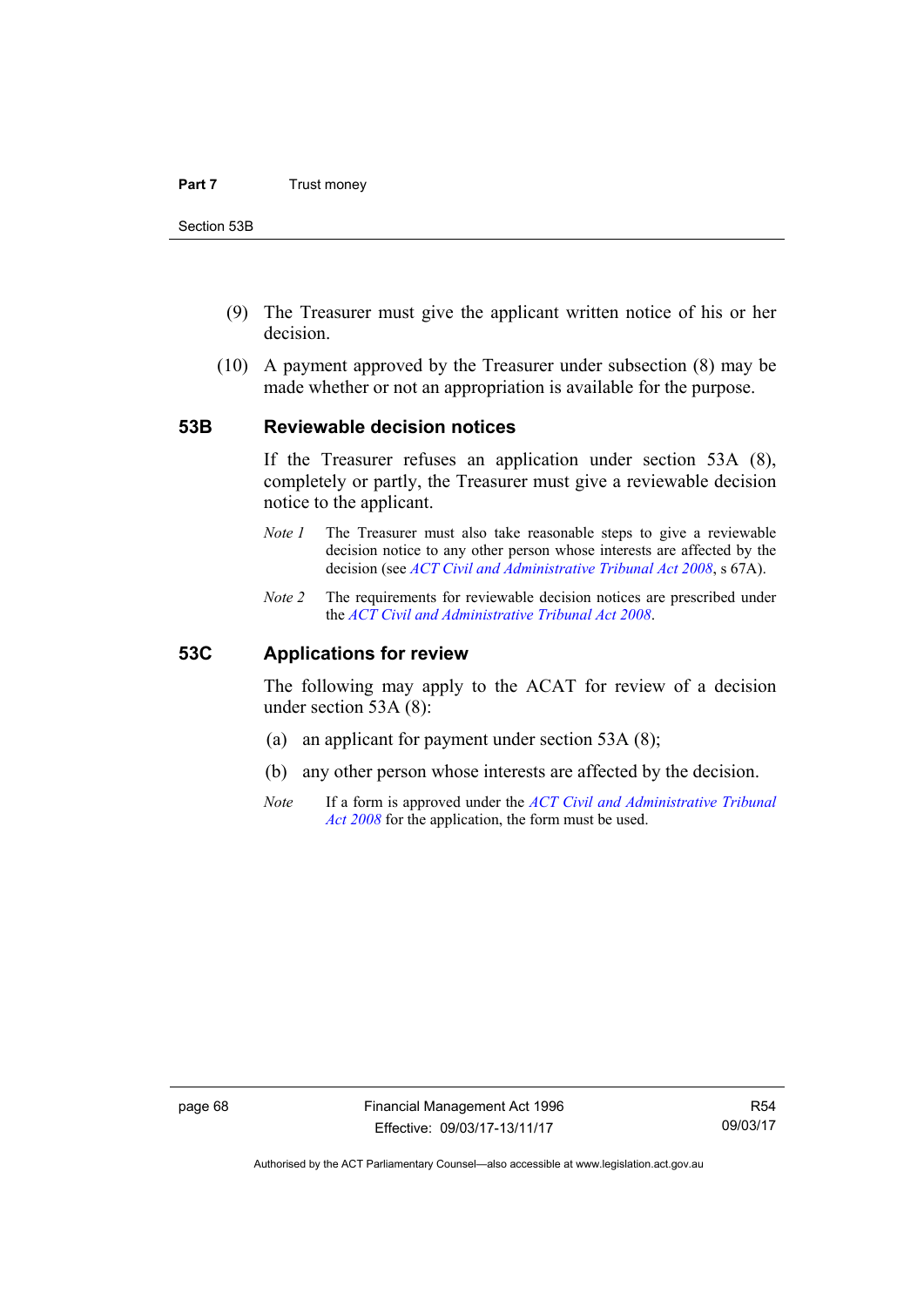# **Part 8 Financial provisions for territory authorities**

## **54 Application––pt 8**

This part applies to a territory authority prescribed by the financial management guidelines for this part.

## **55 Responsibilities of chief executive officers of territory authorities**

- (1) This section applies to a territory authority if the authority does not have a governing board.
	- *Note* A territory authority has a governing board if the establishing Act for the authority establishes a governing board for the authority (see s 76).
- (2) The chief executive officer of the territory authority is responsible, under the responsible Minister, for the efficient and effective financial management of the resources for which the authority is responsible.
- (3) The chief executive officer of a territory authority must manage the authority in a way that promotes—
	- (a) the achievement of the purpose of the authority; and
	- (b) the financial sustainability of the authority.
- (4) Without limiting subsections (2) and (3), the chief executive officer of the territory authority is responsible, under the responsible Minister, for ensuring the following:
	- (a) that the expenses incurred by the authority are properly authorised;
	- (b) that, if an appropriation is made in relation to the authority, any amount of the appropriation spent by the authority is spent in accordance with the appropriation;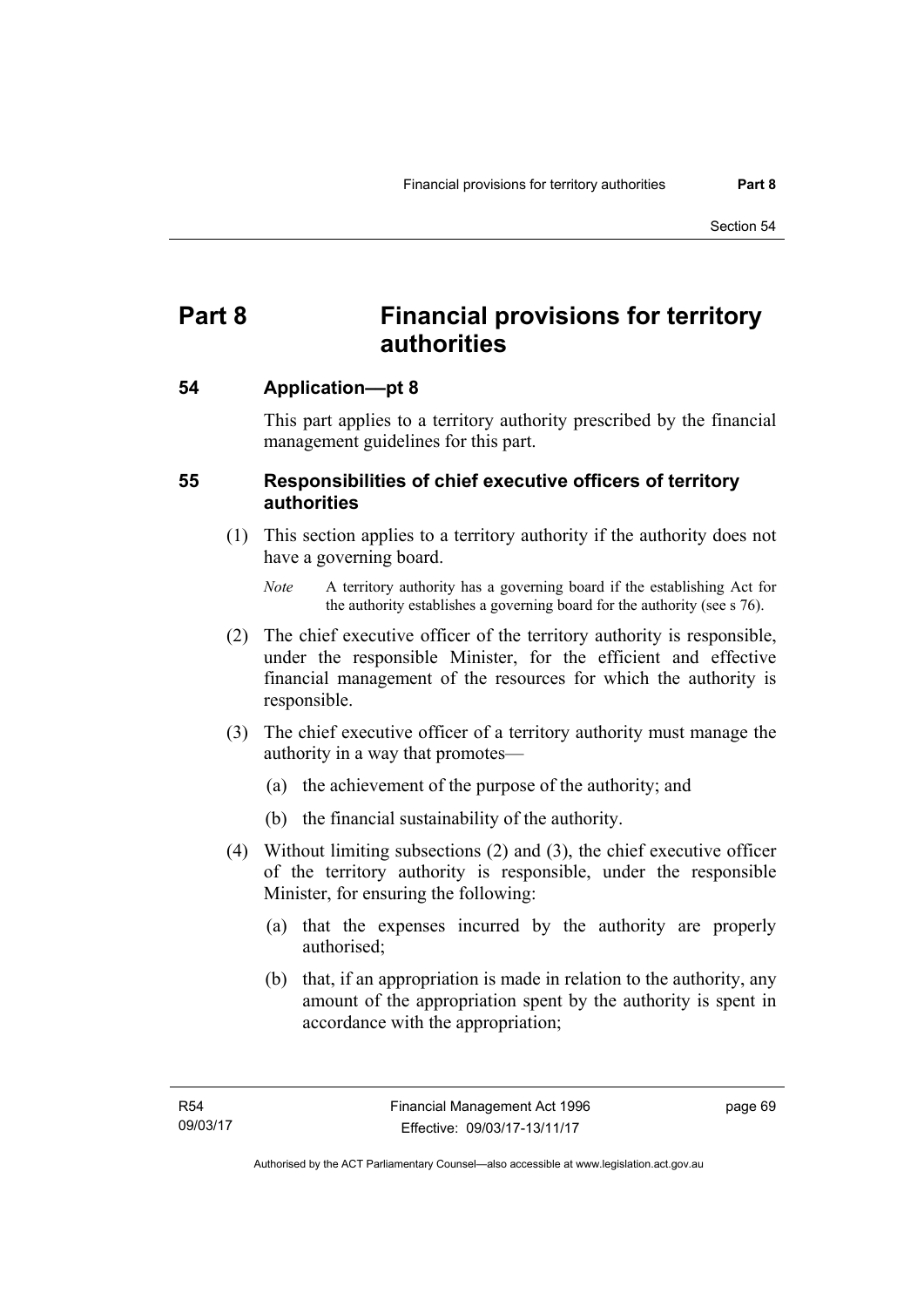Section 55

- (c) that, as far as practicable, the operations of the authority during a financial year are consistent with, and comparable to, the estimates in the authority's statement of intent for the year.
- (d) that payments made by the authority are properly authorised and correctly made;
- (e) that the staff of the authority comply with the requirements of this Act;
	- *Note* A reference to an Act includes a reference to the statutory instruments made or in force under the Act, including in this case the financial management guidelines (see [Legislation Act,](http://www.legislation.act.gov.au/a/2001-14) s 104).
- (f) that proper accounts and records are kept of the transactions and affairs of the authority in accordance with accounting standards;
- (g) that adequate control is maintained over the assets of the authority and assets under the authority's control;
- (h) that adequate control is maintained over the incurring of liabilities by the authority.
- (5) A report prepared by the territory authority under the *[Annual](http://www.legislation.act.gov.au/a/2004-8)  [Reports \(Government Agencies\) Act 2004](http://www.legislation.act.gov.au/a/2004-8)* for a financial year must include an explanation of material variations between the actual results of the authority for the year and the estimates in the authority's statement of intent for the year.
- (6) In this section:

*property* means property, other than money, that is owned or held by the territory authority or held by a person on behalf of the authority.

*resources* means money or property.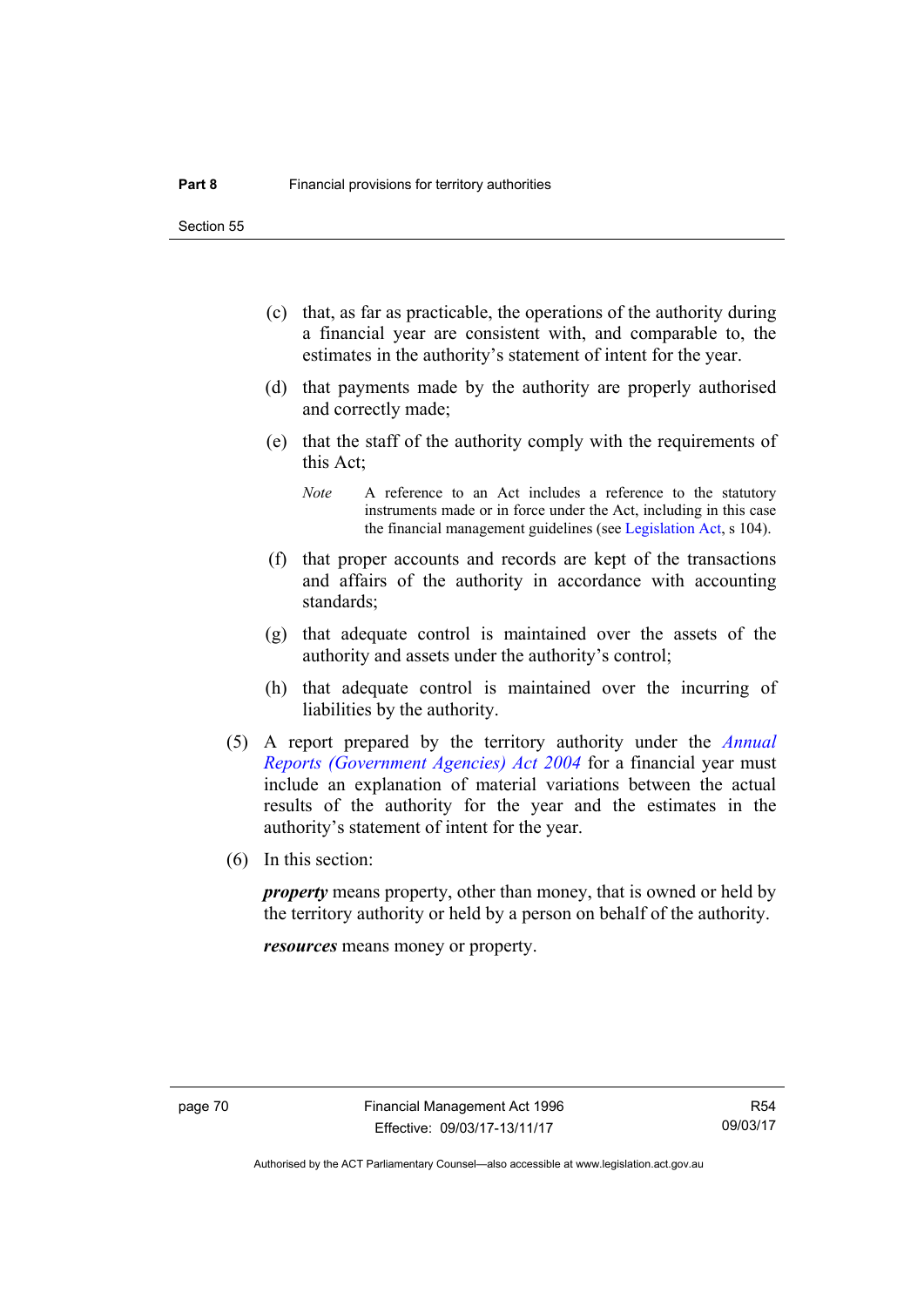## **56 Responsibilities of governing boards of territory authorities**

 (1) This section applies to a territory authority if the authority has a governing board.

- (2) The governing board of the territory authority is responsible, under the responsible Minister, for the efficient and effective financial management of the resources for which the authority is responsible.
- (3) The governing board of a territory authority must manage the authority in a way that promotes—
	- (a) the achievement of the purpose of the authority; and
	- (b) the financial sustainability of the authority.
- (4) Without limiting subsections (2) and (3), the governing board of the territory authority is responsible, under the responsible Minister, for ensuring the following:
	- (a) that expenses incurred by the authority are properly authorised;
	- (b) that, if an appropriation is made in relation to the authority, any amount of the appropriation spent by the authority is spent in accordance with the appropriation;
	- (c) that, as far as practicable, the operations of the authority during a financial year are consistent with, and comparable to, the estimates in the authority's statement of intent for the year;
	- (d) that payments made by the authority are properly authorised and correctly made;

*Note* A territory authority has a governing board if the establishing Act for the authority establishes a governing board for the authority (see s 76).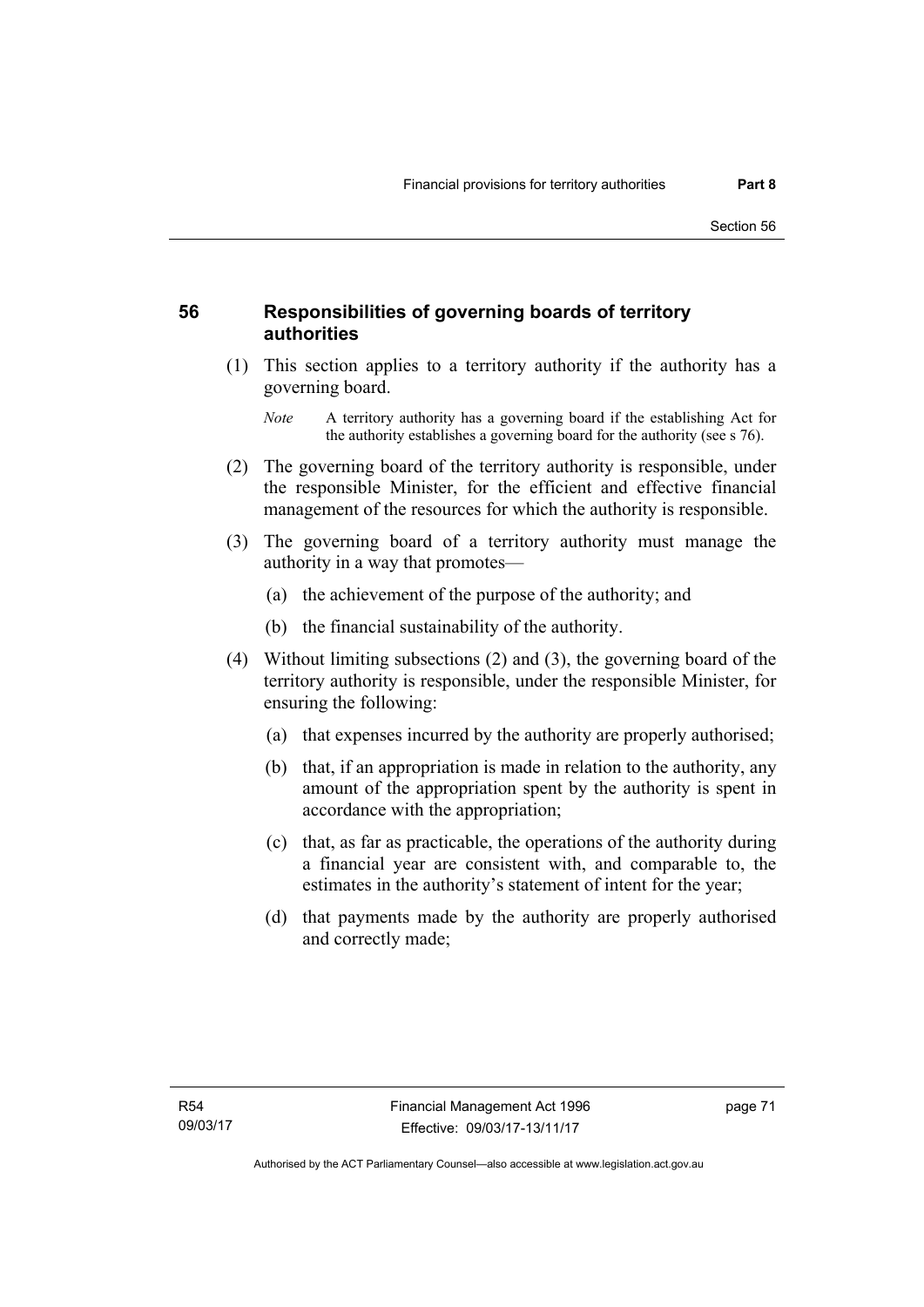Section 57

- (e) that the staff of the authority comply with the requirements of this Act;
	- *Note* A reference to an Act includes a reference to the statutory instruments made or in force under the Act, including in this case the financial management guidelines (see [Legislation Act,](http://www.legislation.act.gov.au/a/2001-14) s 104).
- (f) that proper accounts and records are kept of the transactions and affairs of the authority in accordance with accounting standards;
- (g) that adequate control is maintained over the assets of the authority and assets under the authority's control;
- (h) that adequate control is maintained over the incurring of liabilities by the authority.
- (5) A report prepared by the territory authority under the *[Annual](http://www.legislation.act.gov.au/a/2004-8)  [Reports \(Government Agencies\) Act 2004](http://www.legislation.act.gov.au/a/2004-8)* for a financial year must include an explanation of material variations between the actual results of the authority for the year and the estimates in the authority's statement of intent for the year.
- (6) In this section:

*property* means property, other than money, that is owned or held by the territory authority or held by a person on behalf of the authority.

*resources* means money or property.

## **57 Banking accounts of territory authorities**

- (1) A territory authority may open 1 or more banking accounts for the purposes of the authority.
- (2) A territory authority must at all times keep at least 1 banking account.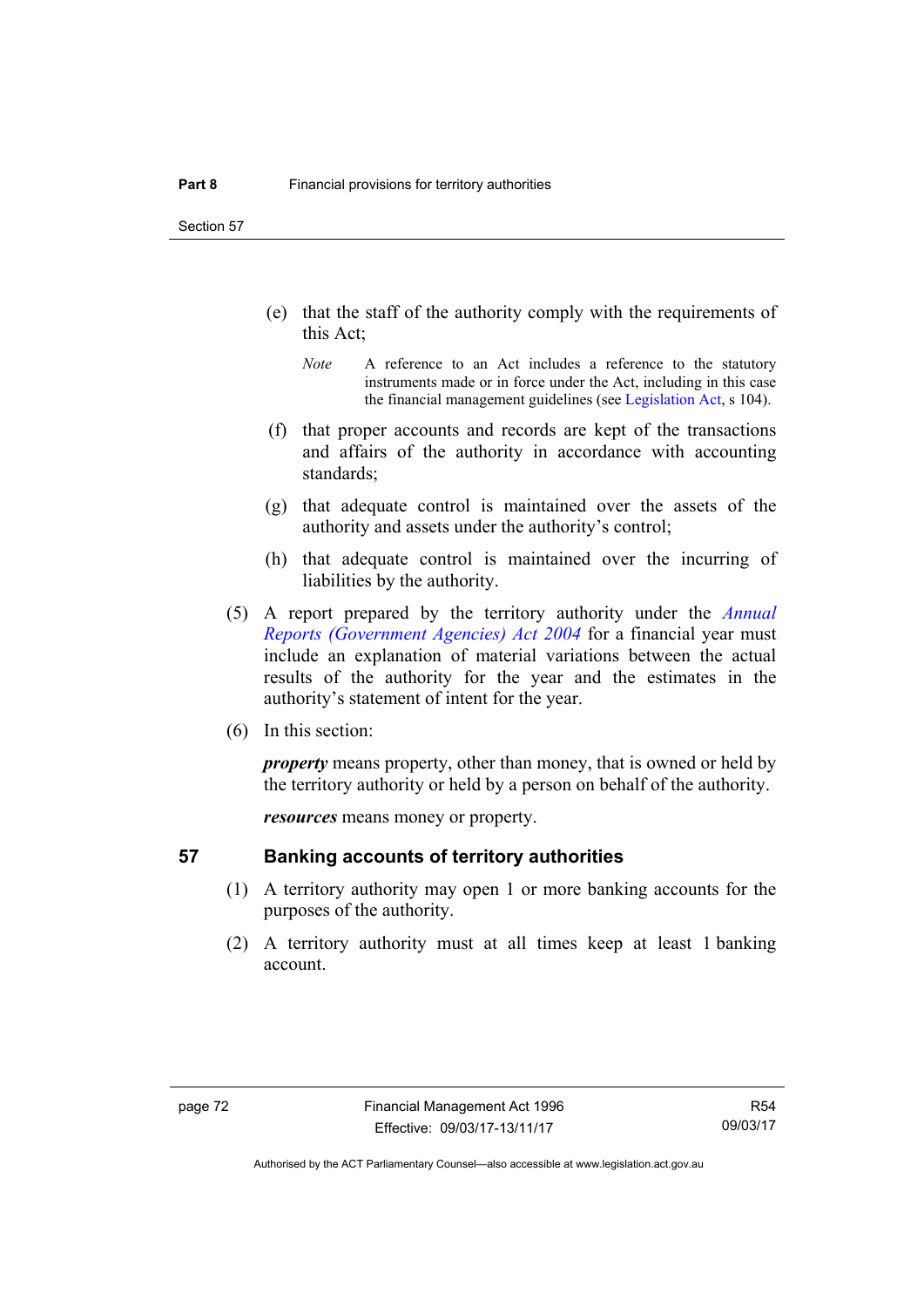(3) A banking account of a territory authority must not, without the Treasurer's written approval, be opened or kept otherwise than with an authorised deposit-taking institution with which an agreement is in force under section 32 (Agreement for the conduct of banking for Territory).

## **58 Investment by territory authorities**

- (1) Funds not immediately required for the purposes of a territory authority may be invested—
	- (a) on deposit with an authorised deposit-taking institution; or
	- (b) in Territory, State or Commonwealth securities; or
	- (c) by the Treasurer, for the territory authority, in an investment mentioned in section 38 (1) (a) to (e); or
	- (d) in an investment prescribed for this paragraph.
- (2) However, the funds of the territory authority may only be invested under this section to increase or protect the financial wealth of the authority.
- (3) Transfers between the territory banking account and the banking account of a territory authority to facilitate investments may be made without appropriation.
- (4) Interest received by the Treasurer for the investment of funds of a territory authority must be paid to the territory authority.
- (5) However, if an investment of funds of a territory authority is made or managed by a directorate, the directorate may deduct from the interest received by the directorate for the investment—
	- (a) a fee charged by the directorate for making or managing the investment; and
	- (b) expenses reasonably incurred by the directorate in making or managing the investment.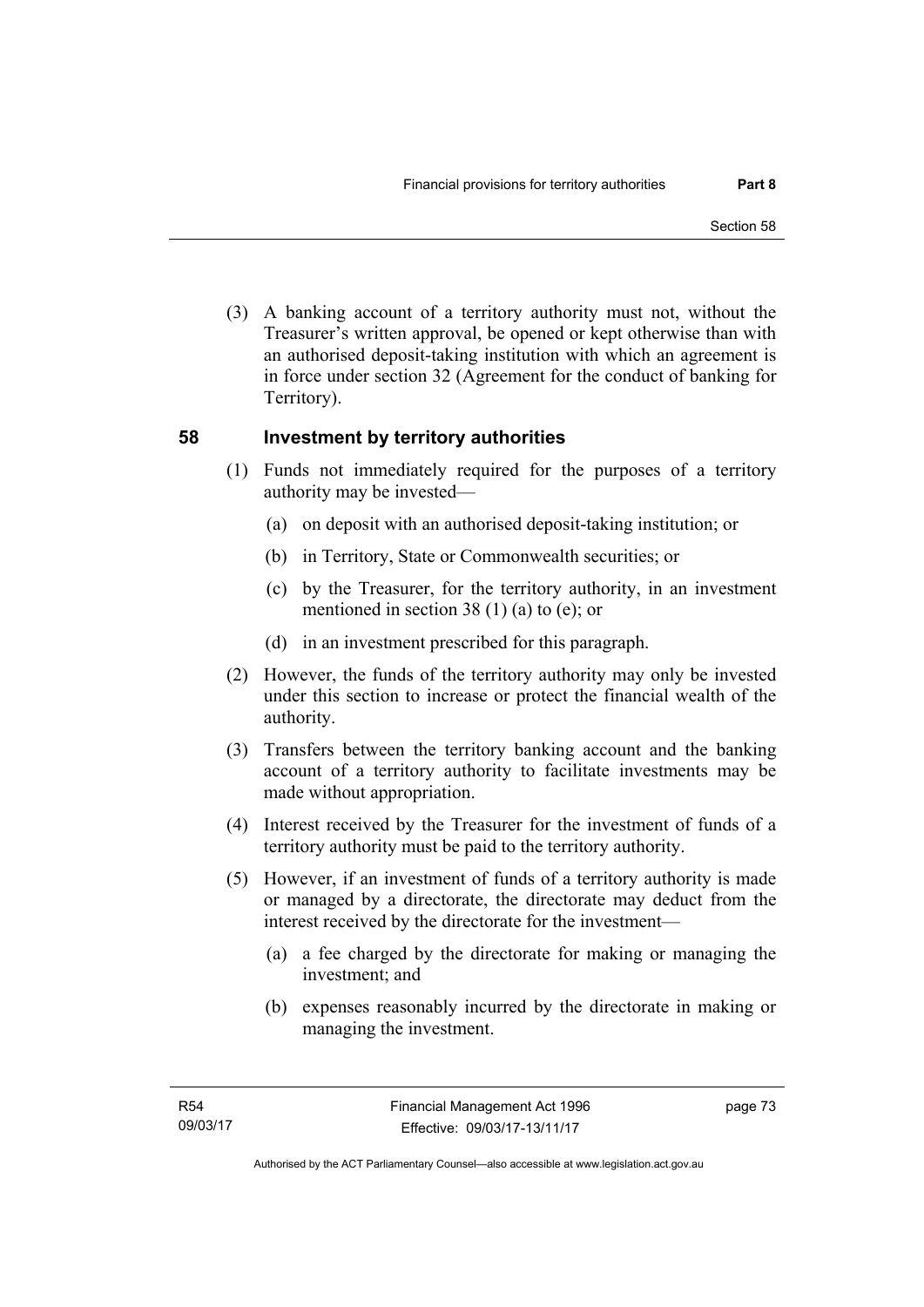- (6) Interest that is to be paid to a territory authority under subsection (4) may be paid direct to the territory authority or through the territory banking account.
- (7) If interest to be paid to a territory authority is paid into the territory banking account under subsection (6), the interest may be paid to the authority from that account without further appropriation.
- (8) This section does not apply to money held on trust by a territory authority.

## **59 Borrowing by territory authorities**

- (1) The Treasurer may, on the terms and conditions the Treasurer considers appropriate—
	- (a) borrow money for a territory authority; or
	- (b) lend public money to a territory authority.
- (2) A borrowing may be secured by the territory authority's assets approved by the Treasurer for this section.
- (3) A territory authority may arrange an overdraft or credit facility only with the written approval of the Treasurer.
- (4) A loan under subsection (1) (b) may be made only from—
	- (a) money appropriated for the purpose of making the loan; or
	- (b) money appropriated for purposes that include the purpose of making the loan.
- (5) However, subsection (4) does not apply to an overdraft or credit facility for a territory authority from the territory banking account that is approved by the Treasurer for the authority.
- (6) The Treasurer may approve an overdraft or credit facility for a territory authority under subsection (5) only if satisfied that it is for a purpose consistent with a function of the authority.

R54 09/03/17

Authorised by the ACT Parliamentary Counsel—also accessible at www.legislation.act.gov.au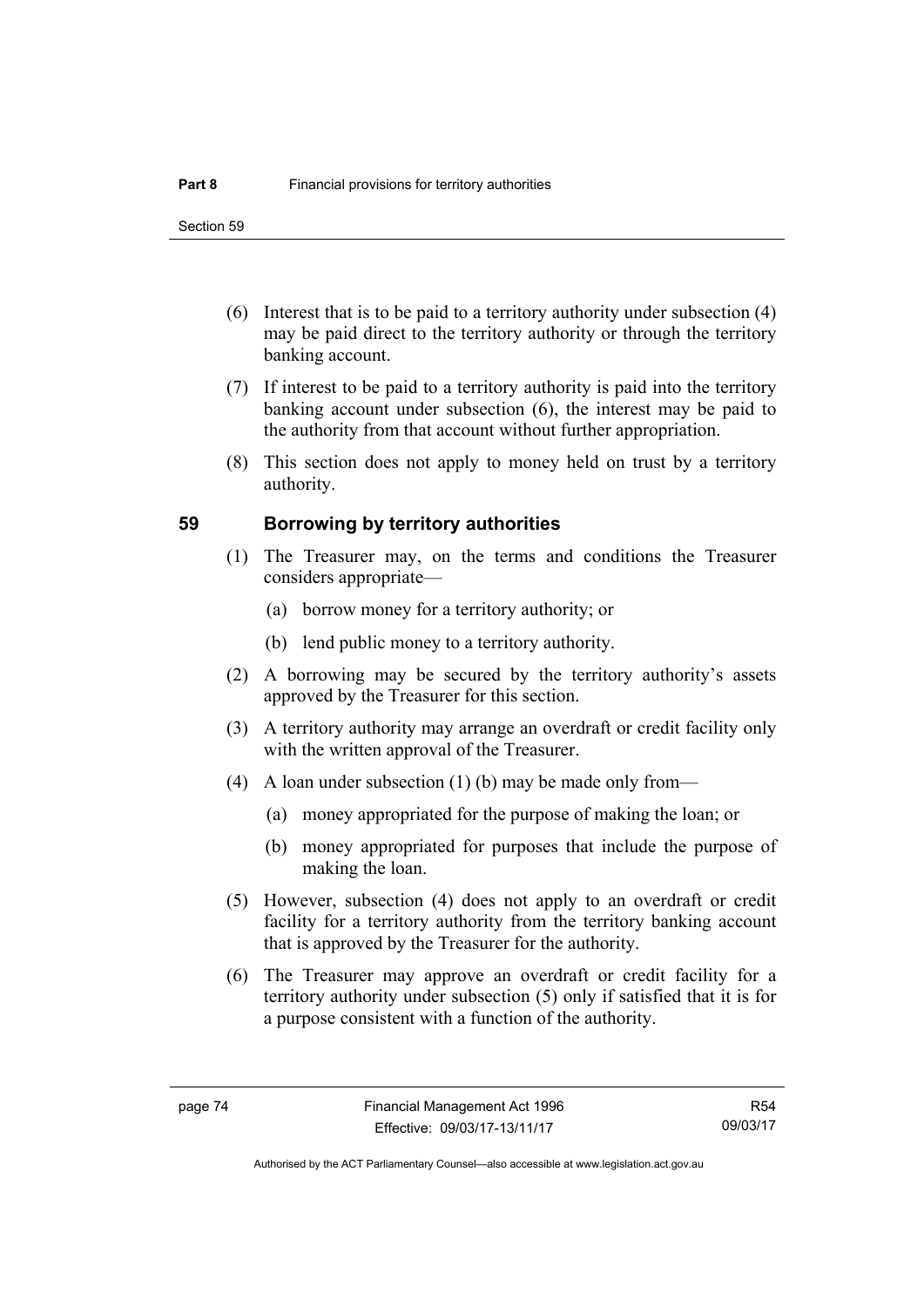- (7) An approval under subsection (5) must state, for the overdraft or credit facility—
	- (a) each purpose for which it may be used; and
	- (b) the maximum amount that may be outstanding at any time; and
	- (c) conditions about—
		- (i) the repayment of principal; and
		- (ii) the interest rate; and
		- (iii) the repayment of interest.
- (8) An approval under subsection (5) may also state any other condition that the Treasurer requires.
- (9) An approval under subsection (5) is a disallowable instrument.

 (10) An overdraft or credit facility approved under subsection (5) must be reviewed annually by the Treasurer.

## **60 Guarantees by territory authorities**

A territory authority may only give a guarantee with the written approval of the Treasurer.

## **61 Territory authority statements of intent**

- (1) A territory authority must give the Treasurer a statement (a *statement of intent*) for each financial year.
- (2) A territory authority must consult the responsible Minister in preparing a statement of intent.
- (3) A territory authority must show the responsible Minister a copy of the proposed statement of intent, and take into consideration any comment by the Minister, before giving it to the Treasurer.

*Note* A disallowable instrument must be notified, and presented to the Legislative Assembly, under the [Legislation Act.](http://www.legislation.act.gov.au/a/2001-14)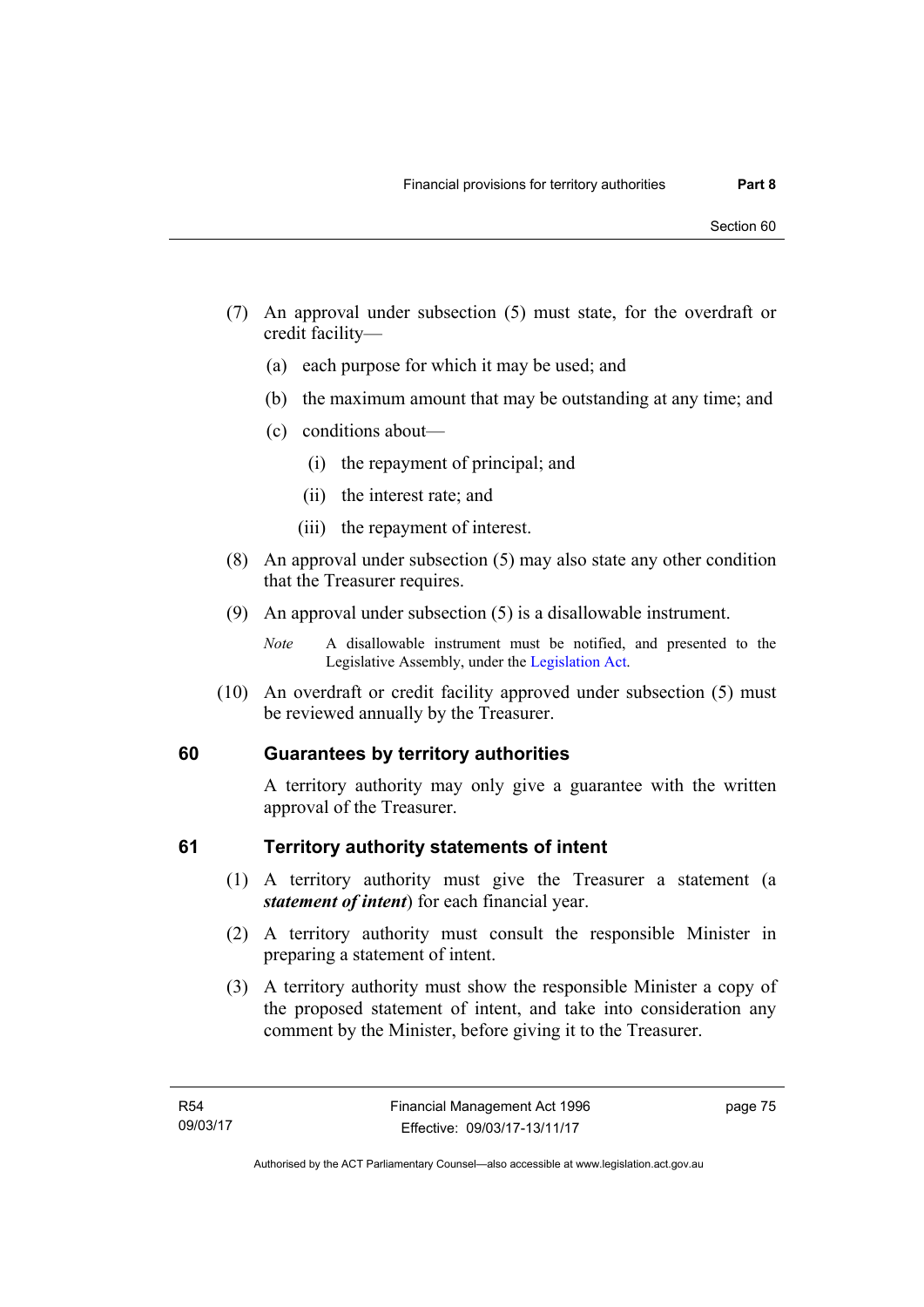- (4) A statement of intent must be—
	- (a) in the form the Treasurer requires; and
	- (b) in a form that facilitates a comparison between—
		- (i) the proposed statement of intent for the authority; and
		- (ii) the statement of intent for the authority for the previous financial year; and
		- (iii) the estimated results for the authority for the previous financial year; and
	- (c) as agreed between the relevant person for the authority and the Treasurer; and
	- (d) provided to the Treasurer within the period the Treasurer requires.
- (5) A statement of intent for a financial year must include the following:
	- (a) the financial statements required under the financial management guidelines;
	- (b) for a financial statement mentioned in paragraph (a)—budget estimates for each of the next 3 financial years;
	- (c) a statement of the objectives of the authority for the year and each of the next 3 financial years;
	- (d) a statement of the nature and scope of the activities to be carried out by the authority during the year and each of the next 3 financial years;
	- (e) for a territory authority that, during the year, is to be given a capital injection that must be repaid—a statement that—
		- (i) states that the capital injection is an injection that must be repaid; and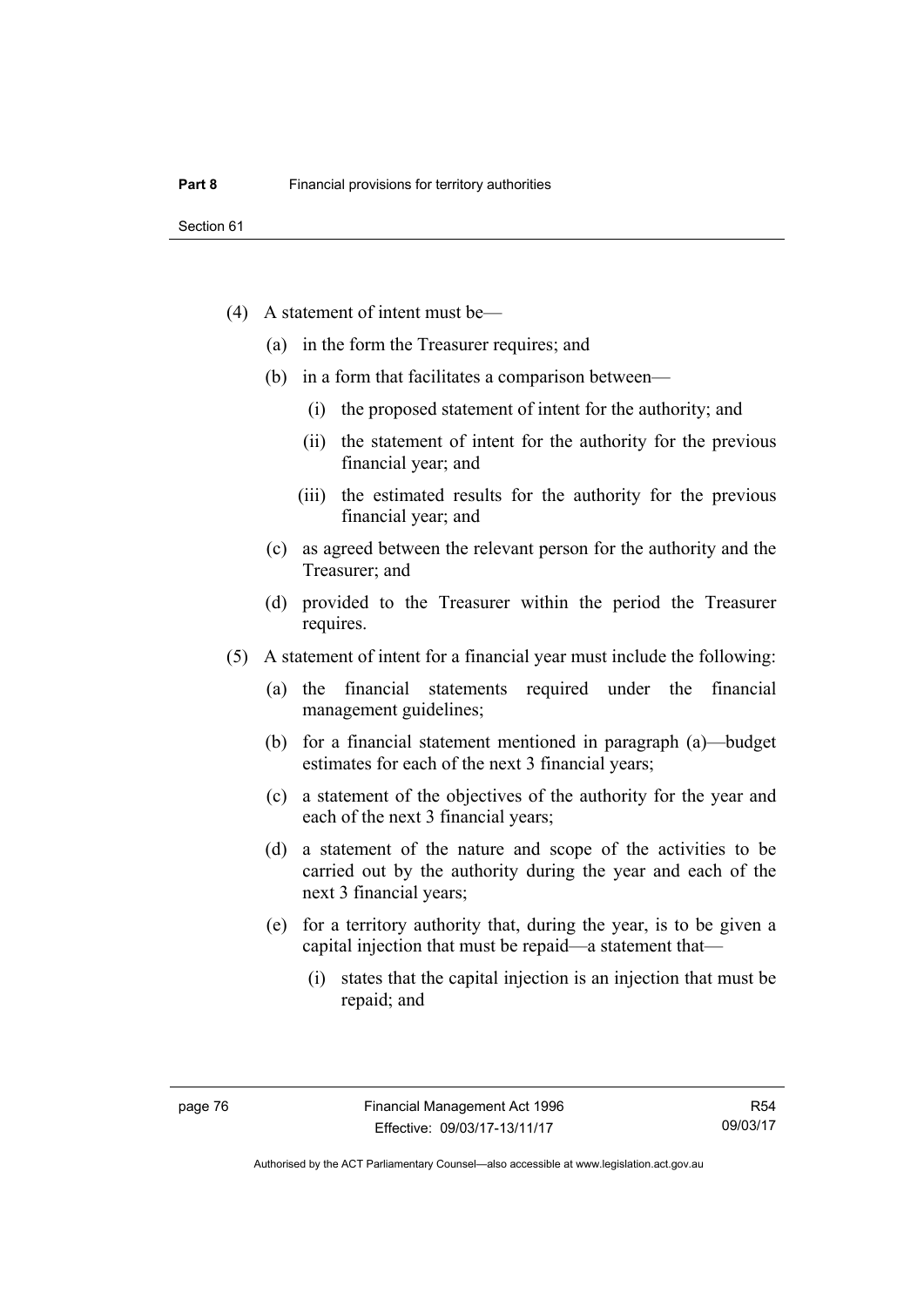- (ii) sets out the conditions under which the injection is to be given, including the requirements about the time within which it must be repaid;
- (f) the results of any review under section 59 (10) in the previous financial year of an overdraft or credit facility approved for the authority;
- (g) any other information the Treasurer directs.
- (6) Also, a statement of intent for a prescribed territory authority for a financial year must include a statement that sets out—
	- (a) the outputs and classes of outputs it is proposed that the authority should provide during the year; and
	- (b) the performance criteria to be met by the authority in providing the outputs; and
	- (c) for each output and class of output mentioned in paragraph (a)—
		- (i) the proposed budget expense and proposed appropriation for the financial year; and
		- (ii) the estimated expense and appropriation for the previous financial year.
- (7) In addition, the statement of intent for a territory authority that is not a prescribed territory authority for a financial year must include the following:
	- (a) the performance criteria and other measures by which the performance of the authority may be assessed against its objectives for the year and each of the next 3 financial years;
	- (b) an assessment of the performance (or estimated performance) of the authority in the previous financial year against its objectives for that year.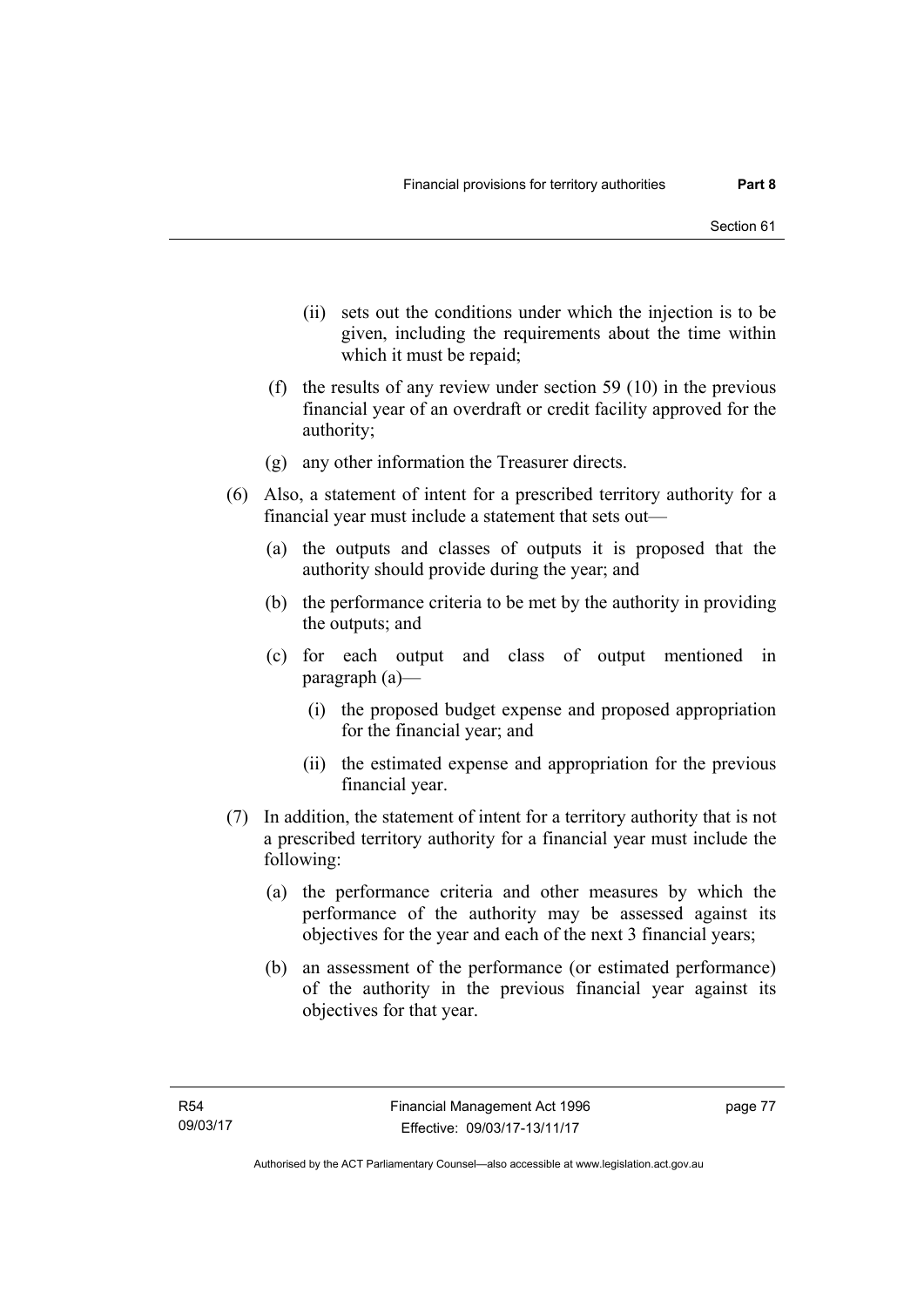(8) In this section:

*relevant person*, for a territory authority, means—

- (a) if the authority has a governing board—the chair of the governing board; or
- (b) if the authority does not have a governing board—the chief executive officer.

## **62 Presentation of statements of intent of territory authorities**

- (1) This section does not apply if a territory authority presents a proposed budget to the Legislative Assembly under section 10 (c).
- (2) The Treasurer must present to the Legislative Assembly, with the budget papers for a financial year, a statement of intent for each territory authority for the year.
- (3) If the Treasurer does not present to the Legislative Assembly, with the budget papers for a financial year, a statement of intent for a territory authority, the Treasurer must—
	- (a) as soon as practicable after the budget papers are presented, explain to the Legislative Assembly why the statement of intent was not presented; and
	- (b) present the statement of intent to the Legislative Assembly as soon as practicable after presenting the budget papers.

## **63 Annual financial statements of territory authorities**

 (1) As soon as practicable after the end of each financial year, each territory authority must prepare annual financial statements for its operations during the year.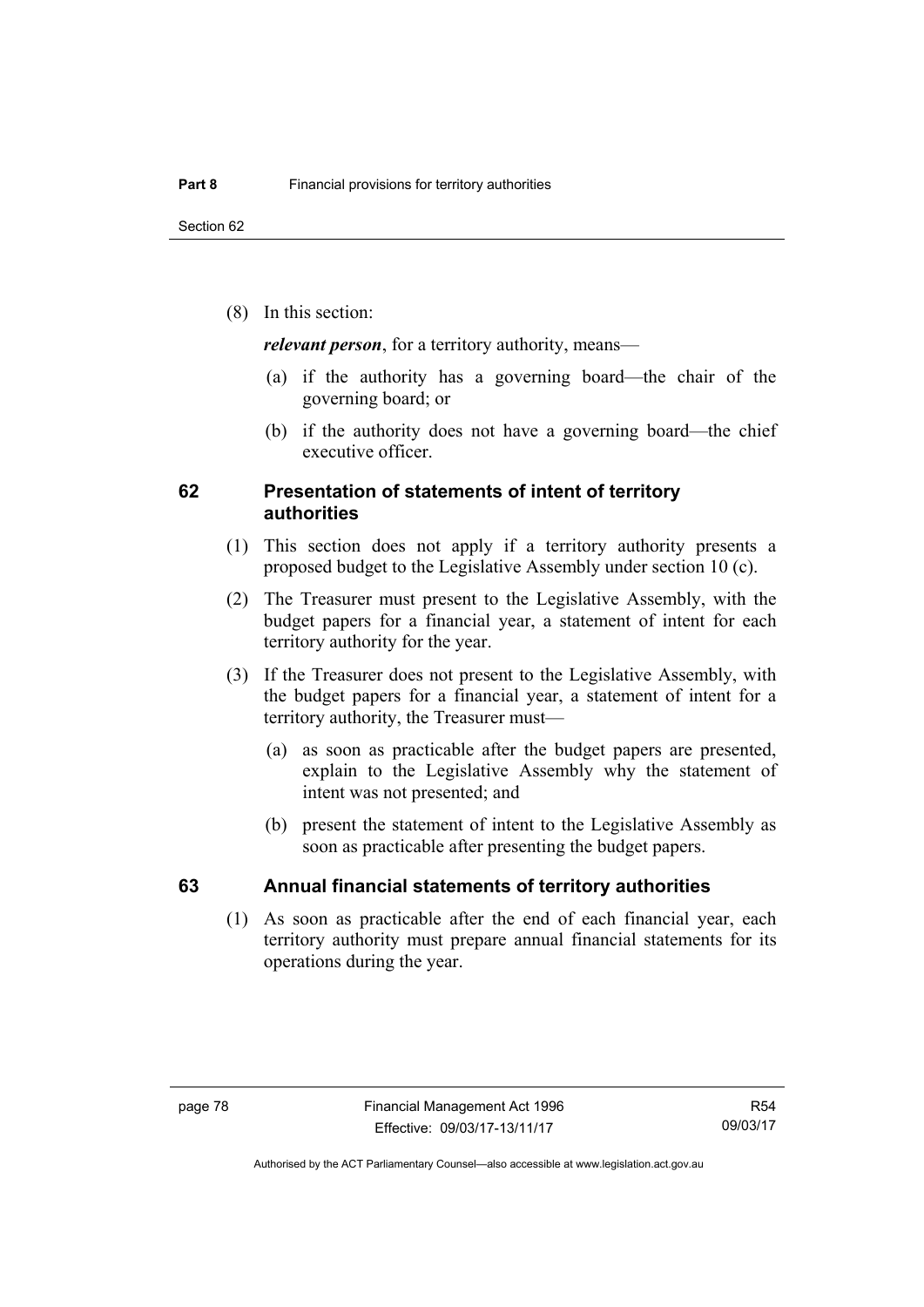- (2) The annual financial statements must be prepared in accordance with accounting standards and in a form that facilitates a comparison between the financial operations of the territory authority during the financial year and the estimates of the operations in the authority's statement of intent for the year.
- (3) The annual financial statements must include—
	- (a) the financial statements required under the financial management guidelines; and
	- (b) if a change was made during the year to the conditions of a capital injection set out under section 61 (5) (e) (Territory authority statements of intent) in a statement included in a proposed budget for the authority for a financial year—a statement of the change and the reasons for it; and
	- (c) any other statement necessary to fairly reflect the financial operations of the authority during the year and its financial position at the end of the year.

## **64 Responsibility for annual financial statements of territory authorities**

- (1) An annual financial statement of a territory authority must have a statement of responsibility attached to it.
- (2) The statement of responsibility must—
	- (a) state that, in the relevant person's opinion, the annual financial statements fairly reflect—
		- (i) the financial operations of the authority during the financial year; and
		- (ii) the financial position of the authority at the end of the year; and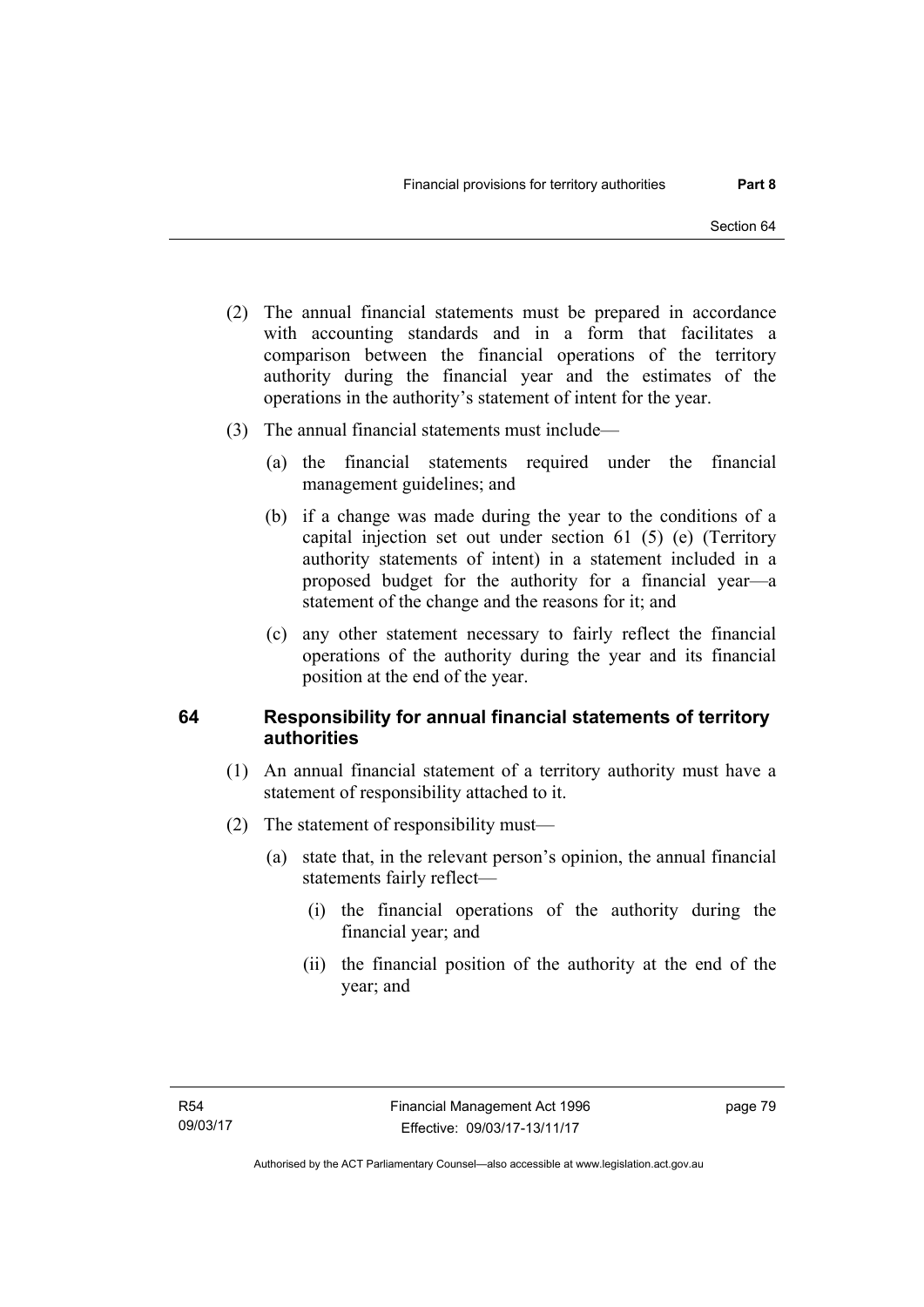Section 65

- (b) state the relevant person's responsibility for the preparation of the annual financial statements and the judgments exercised in preparing them; and
- (c) be signed by the relevant person.
- (3) The statement of responsibility may be signed at any time before the auditor-general gives the relevant person an audit opinion for the financial statement in accordance with section 65.
- (4) In this section:

*relevant person*, for the territory authority, means—

- (a) if the authority has a governing board—the chair of the governing board; or
- (b) if the authority does not have a governing board—the chief executive officer.

## **65 Audit of annual financial statements of territory authorities**

- (1) The chief executive officer of a territory authority must give the auditor-general the annual financial statements of the authority for a financial year within the prescribed period after the end of the year.
- (2) The auditor-general must give the chief executive officer an audit opinion about the financial statements as soon as practicable after the auditor-general receives them.

## **66 Annual financial statements of territory authorities to be included in annual reports etc**

A report prepared under the *[Annual Reports \(Government Agencies\)](http://www.legislation.act.gov.au/a/2004-8)  [Act 2004](http://www.legislation.act.gov.au/a/2004-8)* for a territory authority for a financial year must include, or have attached to it—

(a) the authority's annual financial statements for the year; and

R54 09/03/17

Authorised by the ACT Parliamentary Counsel—also accessible at www.legislation.act.gov.au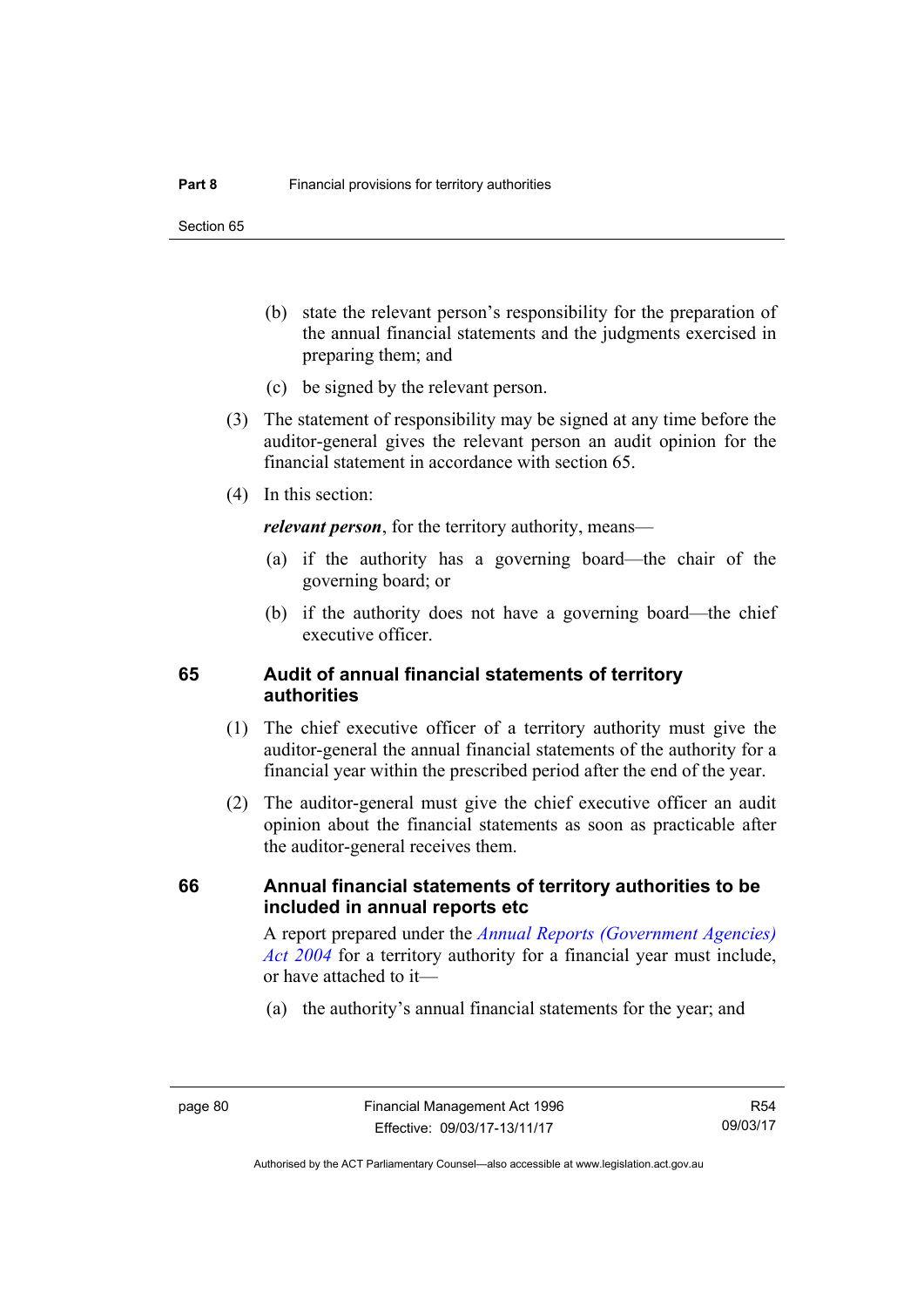(b) the audit opinion under section 65 (2) about the financial statements.

## **67 Treasurer may require interim financial statements etc for territory authorities**

- (1) The Treasurer may, in writing, direct the relevant person for a territory authority to give the responsible Minister of the authority and the Treasurer financial or other statements relating to the authority for each month, quarter or other stated period of the year.
- (2) The relevant person must prepare the statements required by the direction and give them to the responsible Minister and Treasurer within 1 month after the day the person receives the direction or, if a longer period for compliance is stated in the direction, within the longer period.
- (3) In this section:

*relevant person*, for a territory authority, means—

- (a) if the authority has a governing board—the chair of the governing board; or
- (b) if the authority does not have a governing board—the chief executive officer.

## **68 Statements of performance of territory authorities**

- (1) As soon as practicable after the end of each financial year, each territory authority must prepare a statement of the performance of the authority in meeting the objectives in the authority's statement of intent for the year.
- (2) For a territory authority that is not a prescribed territory authority, the statement must assess the performance by reference to the performance criteria and other measures included in the statement of intent in accordance with section 61 (7).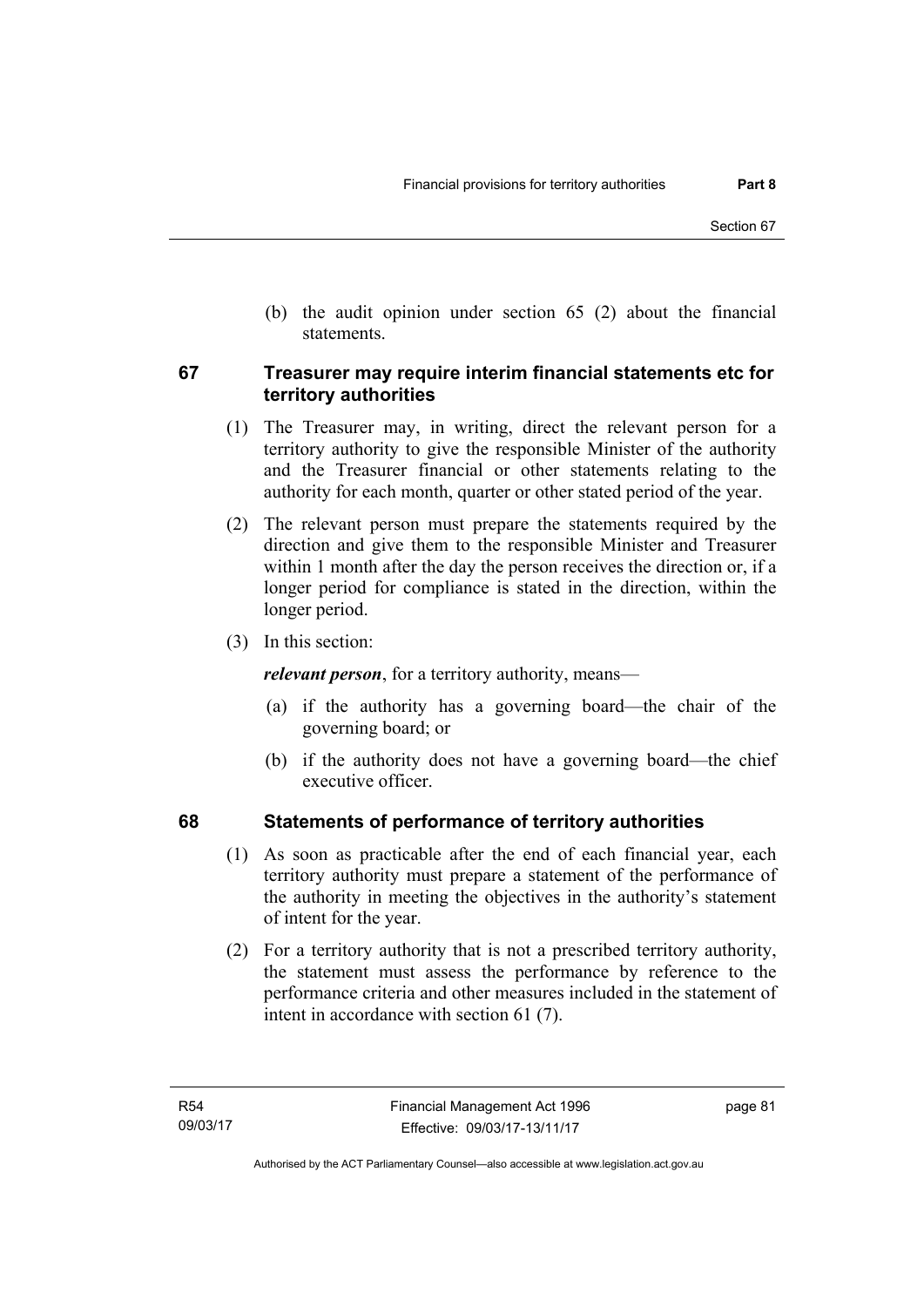Section 69

- (3) For a prescribed territory authority, the statement must include a statement of the performance of the authority in providing each class of outputs set out in the authority's budget for the year and provided by it during the year and, in particular—
	- (a) compare the performance of the territory authority in providing each class of the outputs with the forecast of the performance in the authority's budget for the year; and
	- (b) give particulars of the extent to which the performance criteria set out in the budget for the provision of the outputs were met.
- (4) In this section:

*budget*, for the territory authority, means the budget for the authority for the financial year presented to the Legislative Assembly under section 10 (c) (Budget papers) and, if that budget has been amended under this Act, the budget as amended.

*prescribed territory authority* means a territory authority prescribed for section 61 (6) (Territory authority statements of intent).

## **69 Responsibility for territory authority statements of performance**

- (1) A statement of performance of a territory authority must have a statement of responsibility attached to it.
- (2) The statement of responsibility must—
	- (a) state that, in the relevant person's opinion, the statement of performance fairly reflects the performance of the authority during the financial year; and
	- (b) state the relevant person's responsibility for the preparation of the statement of performance and the judgments exercised in preparing it; and
	- (c) be signed by the relevant person.

Authorised by the ACT Parliamentary Counsel—also accessible at www.legislation.act.gov.au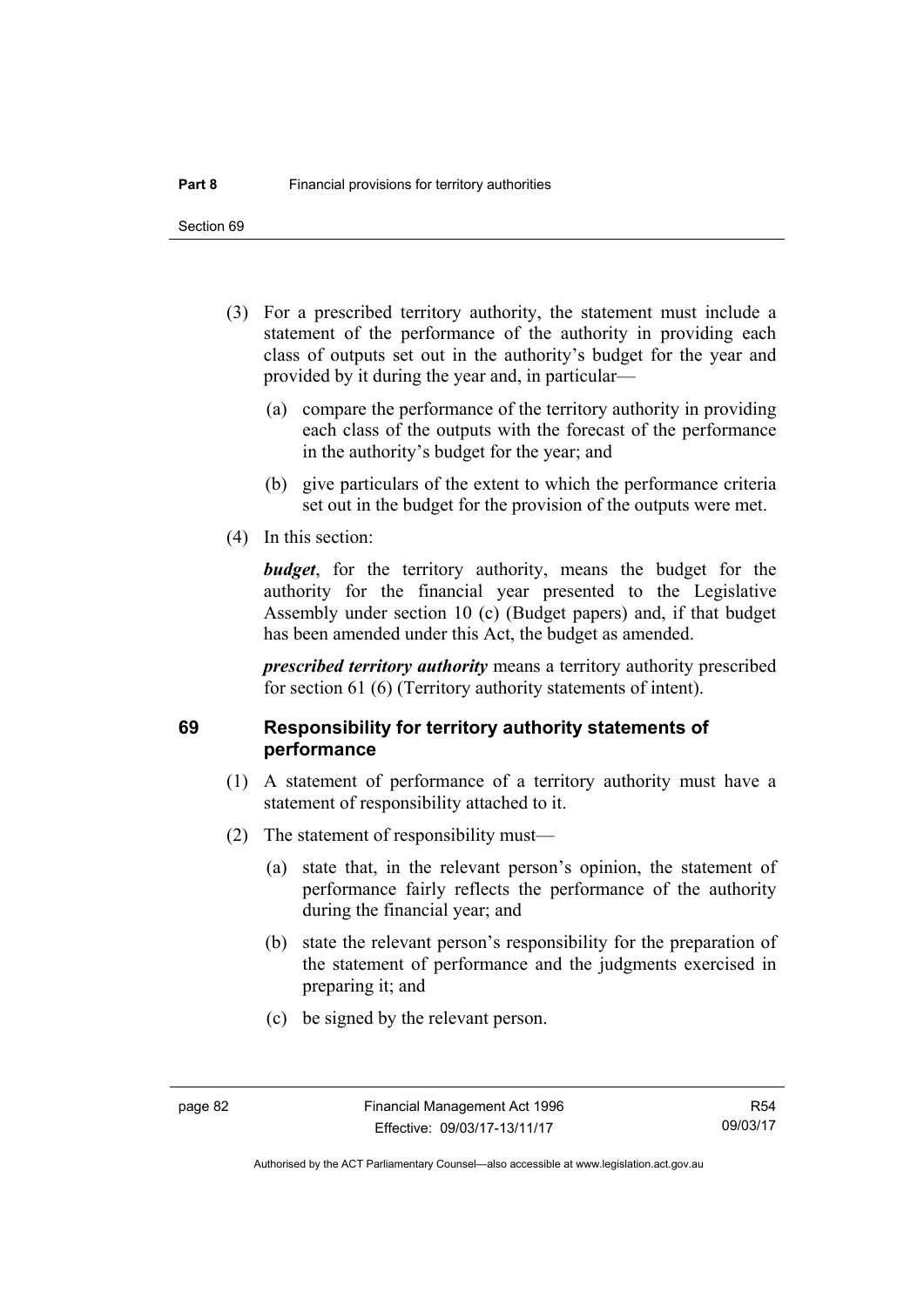- (3) The statement of responsibility may be signed at any time before the auditor-general gives the report about the statement of performance to the chief executive officer under section 70 (2).
- (4) In this section:

*relevant person*, for the territory authority, means—

- (a) if the authority has a governing board—the chair of the governing board; or
- (b) if the authority does not have a governing board—the chief executive officer.

# **70 Scrutiny of territory authority statements of performance**

- (1) The chief executive officer of a territory authority must give the auditor-general the authority's statement of performance for a financial year within the prescribed period after the end of the year.
- (2) The auditor-general must give the chief executive officer a report about the statement of performance as soon as practicable after the auditor-general receives it.
- (3) The report must be prepared in accordance with the financial management guidelines.

## **71 Territory authority statements of performance to be included in annual reports etc**

A report prepared under the *[Annual Reports \(Government Agencies\)](http://www.legislation.act.gov.au/a/2004-8)  [Act 2004](http://www.legislation.act.gov.au/a/2004-8)* for a territory authority for a financial year must include, or have attached to it—

- (a) the authority's statement of performance for the year; and
- (b) the auditor-general's report under section 70 (2) about the statement of performance.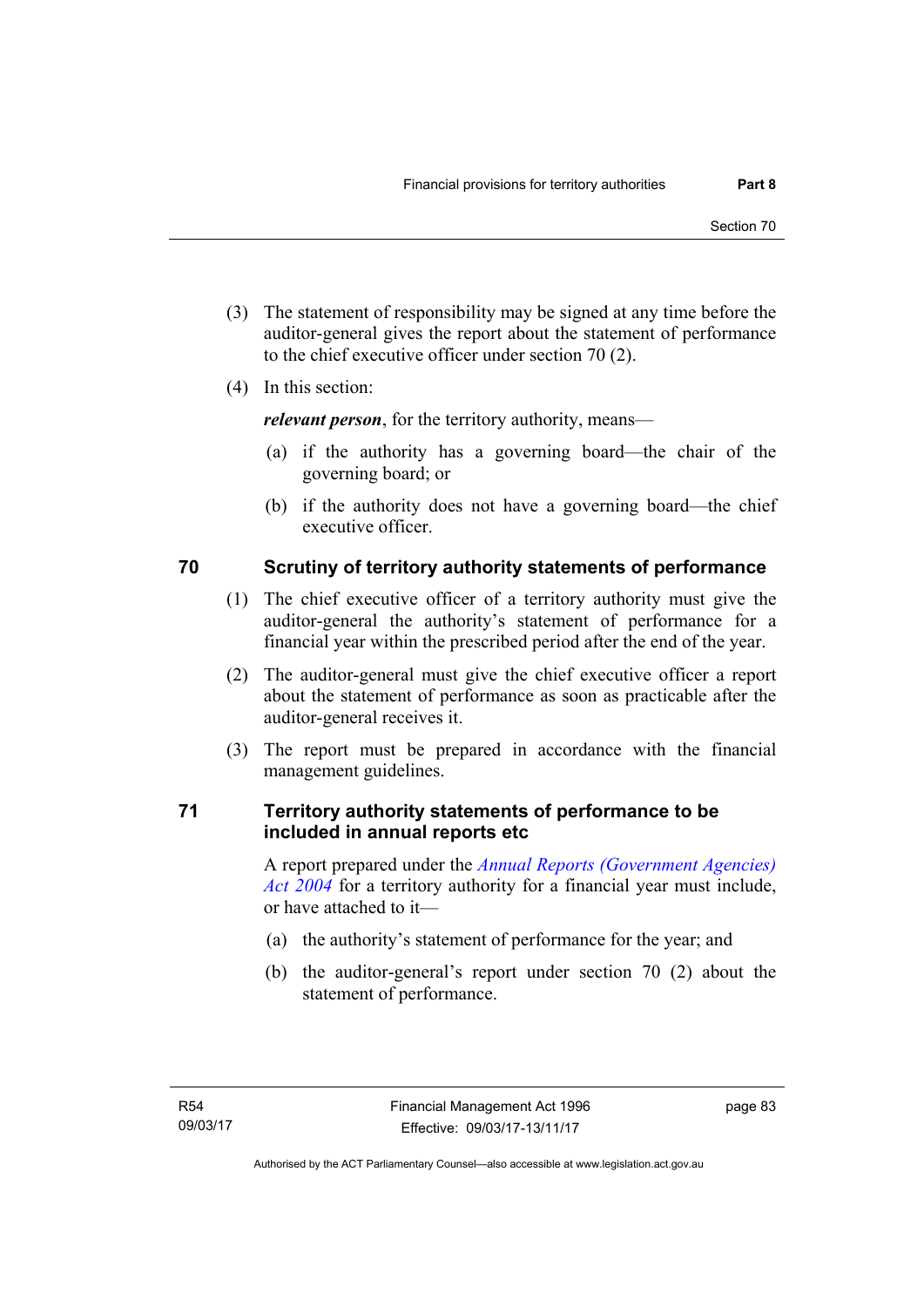# **Part 9 Governance of territory authorities**

*Notes for pt 9* 

- *Note 1* Div 9.1 and div 9.5 apply to a territory authority, whether or not it has a governing board, unless the establishing Act otherwise provides (see eg the *[Legal Aid Act 1977](http://www.legislation.act.gov.au/a/1977-31)*, s 94A).
- *Note 2* The [Legislation Act](http://www.legislation.act.gov.au/a/2001-14) contains provisions relevant to territory authorities, including the following:
	- making appointments (s 206, s 207)
	- consultation with a committee of the Legislative Assembly (div 19.3.3)
	- eligibility for reappointment (s 208 and dict, pt 1, def *appoint*)
	- acting appointments (s 209)
	- resignations (s 210)
	- effect of appointment irregularity or defect (s 212).
- *Note 3* The *[Remuneration Tribunal Act 1995](http://www.legislation.act.gov.au/a/1995-55)* allows terms and conditions for people appointed to be set by determination under that Act.

# **Division 9.1 Definitions and important concepts**

## **72 Definitions—pt 9**

In this part:

*applicable governmental policies*, for a territory authority—see section 103.

*establishing Act*, for a territory authority, governing board or governing board member, means the Act that establishes the authority or governing board.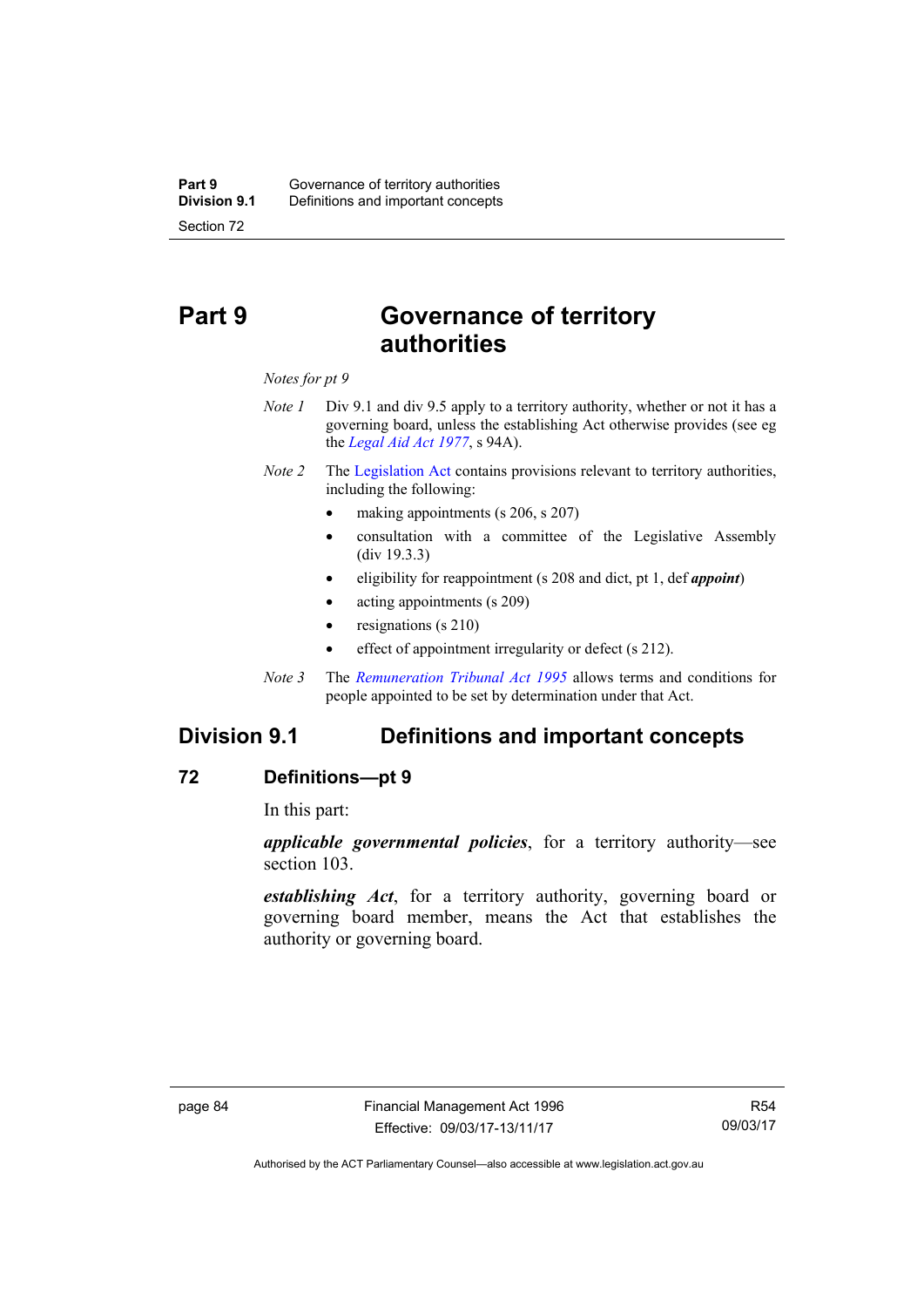*financial year*, for a territory authority, means—

- (a) a period of 12 months beginning on 1 July; or
- (b) if the territory authority has, in writing, fixed another 12-month period as its financial year—the period fixed.

*governing board member*, for a territory authority with a governing board, includes the CEO.

*material interest*—see section 88 (4).

*relevant territory authority*—a territory authority to which part 8 applies is a *relevant territory authority*, unless the establishing Act for the authority provides otherwise.

# **73 Nature of relevant territory authorities**

- (1) A relevant territory authority—
	- (a) is a corporation; and
	- (b) may sue and be sued in its corporate name; and
	- (c) may have a seal.
- (2) A relevant territory authority represents the Territory when exercising its functions, unless the establishing Act for the authority or another territory law otherwise provides.
- (3) A relevant territory authority has the same status, privileges and immunities as the Territory so far as it represents the Territory.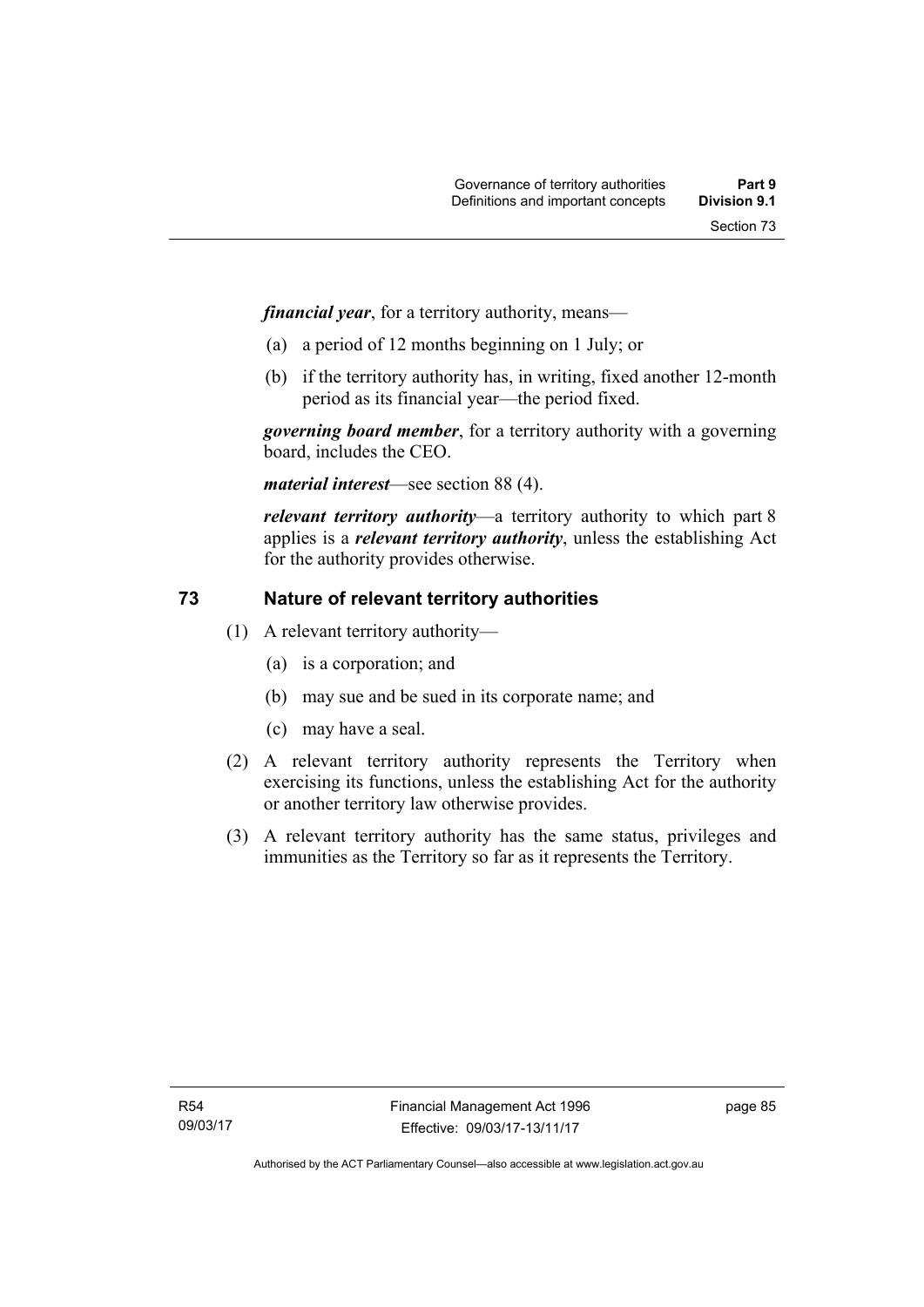## **74 Powers of territory authorities generally**

 (1) A relevant territory authority has the legal capacity and powers of an individual both in and outside the ACT (including outside Australia).

### **Examples**

- 1 to enter into a contract
- 2 to own, deal with and dispose of property
- 3 to act as trustee
- *Note* An example is part of the Act, is not exhaustive and may extend, but does not limit, the meaning of the provision in which it appears (see [Legislation Act,](http://www.legislation.act.gov.au/a/2001-14) s 126 and s 132).
- (2) Without limiting subsection (1), a relevant territory authority—
	- (a) has the powers given to it under this Act or another territory law; and
	- (b) may do anything that it is authorised to do by a territory law or a law of another jurisdiction; and
	- (c) may exercise its powers in and outside the ACT (including outside Australia).

#### **Example for par (b)**

A territory authority may arrange for the authority to be registered or recognised under a law of another jurisdiction.

- (3) A relevant territory authority's legal capacity to do something is not affected by the fact that the authority's interests are not, or would not be, served by doing it.
- (4) To remove any doubt, this section does not—
	- (a) authorise a relevant territory authority to do anything that is prohibited by a territory law or a law of another jurisdiction; and
	- (b) give a relevant territory authority a right that a territory law or a law of another jurisdiction denies to the authority.

R54 09/03/17

Authorised by the ACT Parliamentary Counsel—also accessible at www.legislation.act.gov.au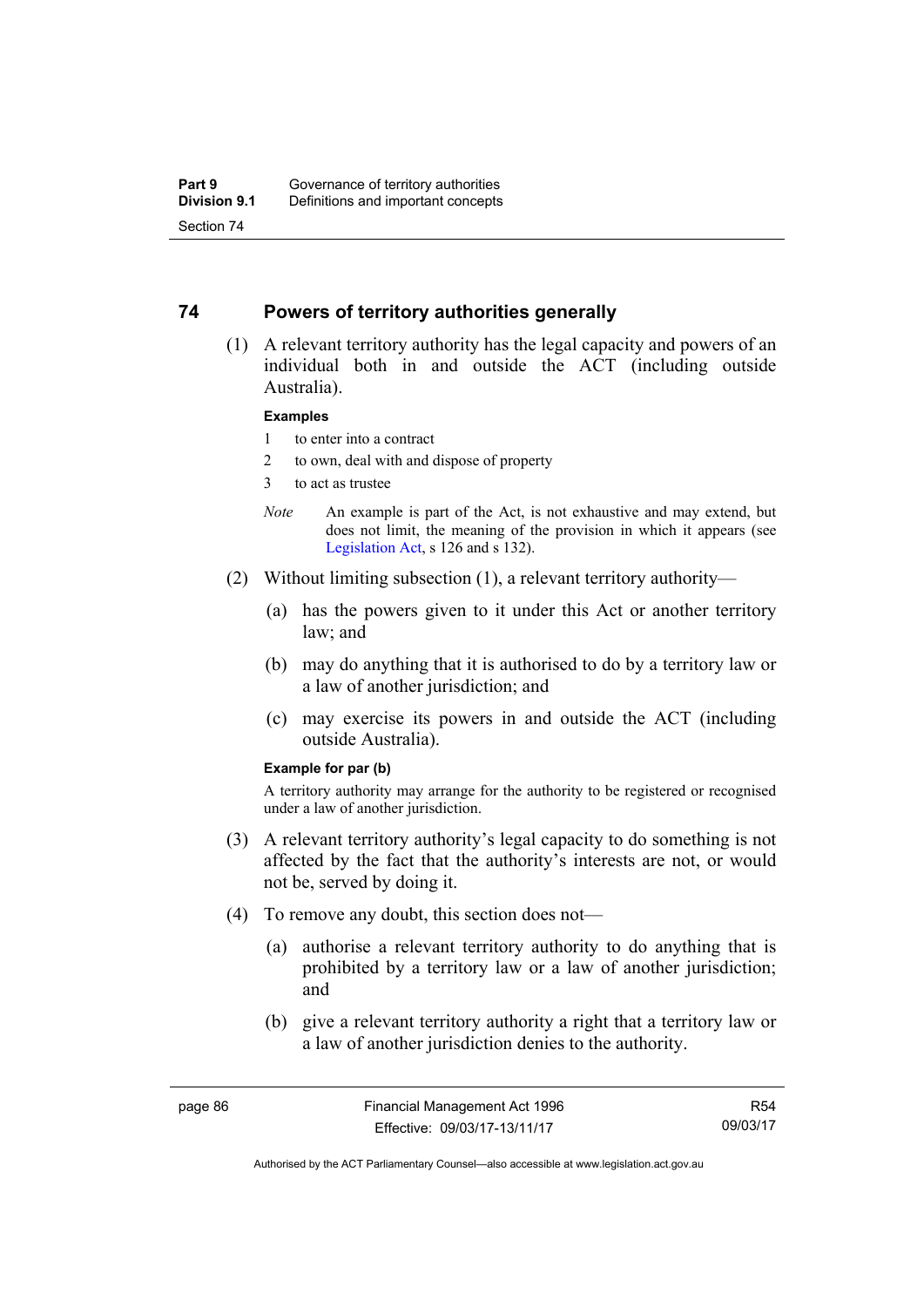(5) In this section:

*another jurisdiction* means the Commonwealth, a State, another Territory or a foreign country.

## **75 Execution of documents and assumptions people dealing with relevant territory authority may make**

(1) In this section:

*applied Corporations Act provisions* means the following provisions of the [Corporations Act:](http://www.comlaw.gov.au/Series/C2004A00818)

- (a) section 127 (which is about the execution of documents by a company);
- (b) section 128 (which is about a person's entitlement to make certain assumptions in dealing with a company);
- (c) section 129 (which is about the assumptions that may be made).
- (2) The applied [Corporations Act](http://www.comlaw.gov.au/Series/C2004A00818) provisions apply to a relevant territory authority as if—
	- (a) a reference to a *company* were a reference to the authority; and
	- (b) a reference to a *common seal* were a reference to any seal of the authority; and
	- (c) a reference to a *director* were a reference to a board member; and
	- (d) a reference to a company's *constitution* were a reference to this Act and the establishing Act; and
	- (e) a reference to an *officer* of a company were a reference to the chief executive officer and any member of staff of the authority; and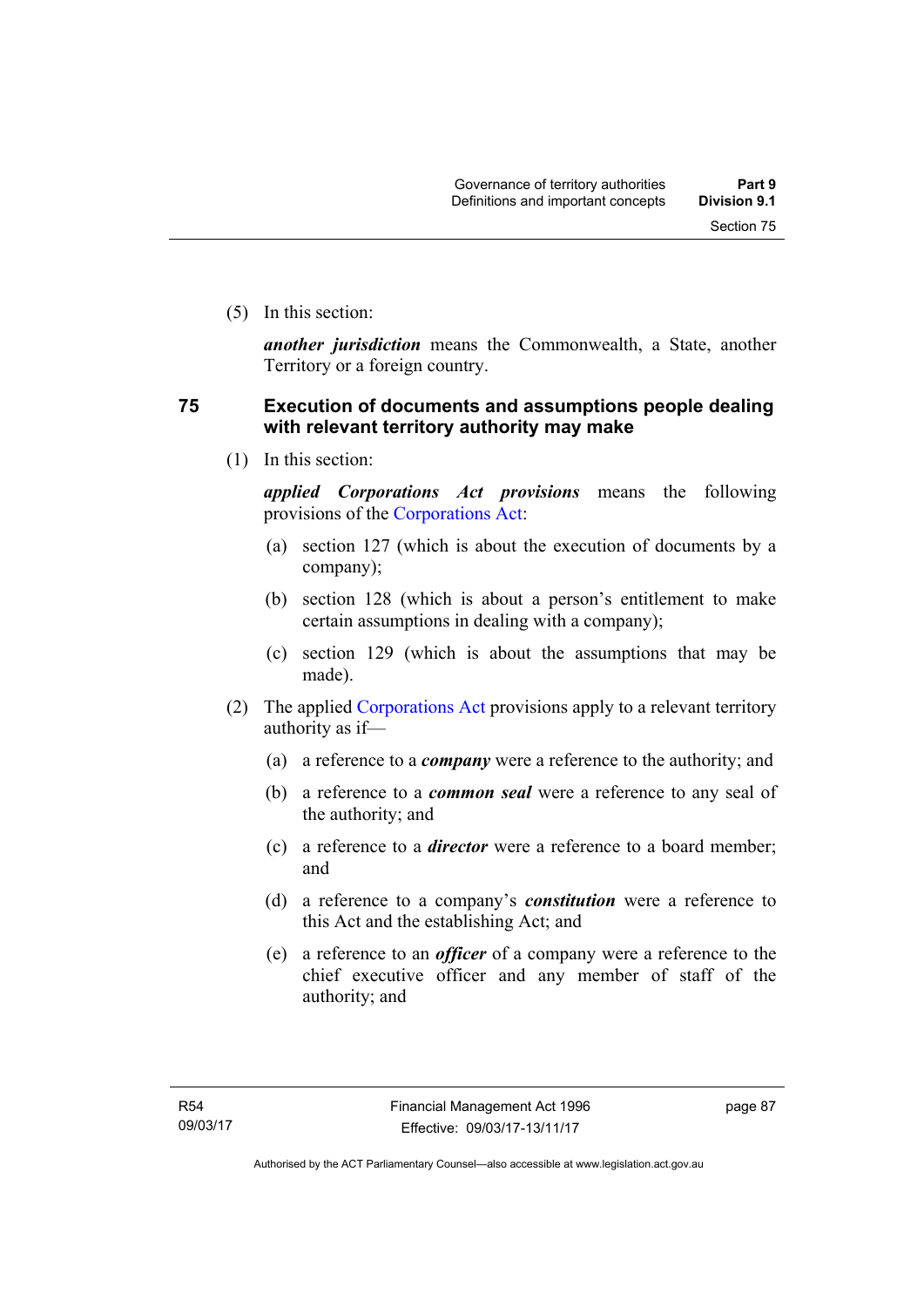- (f) a reference to *information available to the public from ASIC*  were a reference to information available to the public from the Territory; and
- (g) any other necessary changes, and any change prescribed by regulation, were made.

## **76 Governing board of territory authority**

A territory authority has a governing board if the establishing Act for the authority establishes a governing board for the authority.

## **77 Role of governing board**

- (1) If a territory authority has a governing board, the governing board has the following functions:
	- (a) setting the authority's policies and strategies;
	- (b) governing the authority consistently with the authority's establishing Act and other relevant legislation;
	- (c) ensuring, as far as practicable, that the authority operates in a proper, effective and efficient way;
	- (d) ensuring, as far as practicable, that the authority complies with applicable governmental policies (if any).

## **Examples of policies for par (a)**

- 1 risk management
- 2 communication with government
- 3 corporate planning
- *Note* An example is part of the Act, is not exhaustive and may extend, but does not limit, the meaning of the provision in which it appears (see [Legislation Act,](http://www.legislation.act.gov.au/a/2001-14) s 126 and s 132).
- (2) This section does not limit the functions of a governing board.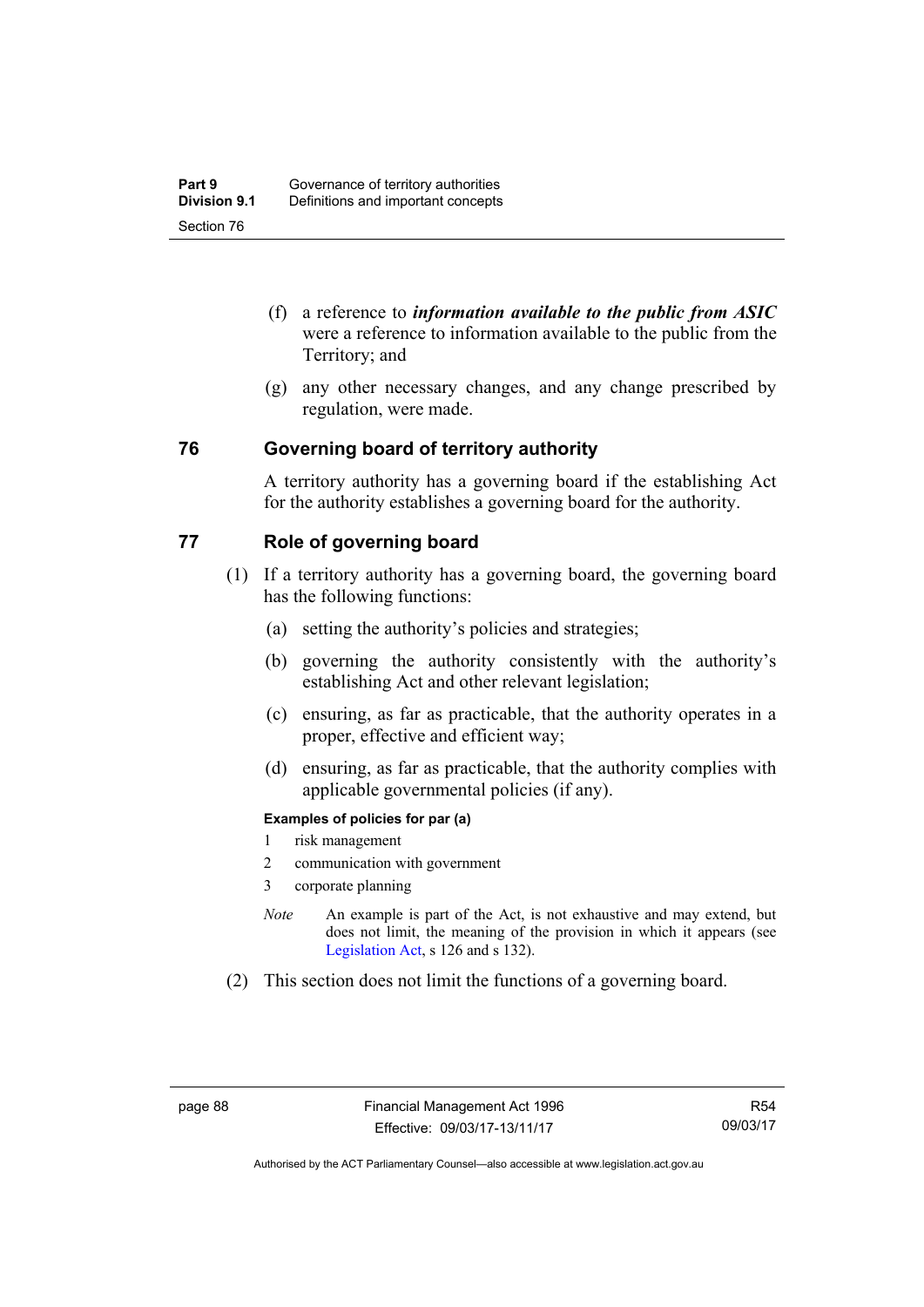# **Division 9.2 Governing board member appointments**

## **78 Appointment of governing board members generally**

- (1) This section applies to the appointment of the members of the governing board of a territory authority, other than the CEO.
- (2) The responsible Minister for the territory authority may appoint the members.
	- *Note 1* For the making of appointments (including acting appointments), see the [Legislation Act,](http://www.legislation.act.gov.au/a/2001-14) pt 19.3.
	- *Note 2* In particular, an appointment may be made by naming a person or nominating the occupant of a position (see s 207).
	- *Note 3* Certain Ministerial appointments require consultation with an Assembly committee and are disallowable (see [Legislation Act,](http://www.legislation.act.gov.au/a/2001-14) div 19.3.3).
- (3) The only criteria for deciding whether to appoint a person as a member are—
	- (a) the contribution the person can make to the goals and objectives of the governing board; and
	- (b) the criteria stated in applicable governmental policies (if any) relating to appointments.
- (4) However, the establishing Act may prescribe other criteria for deciding whether to appoint a person as a member.
- (5) Also, unless the establishing Act otherwise provides, a person must not be appointed as a member if—
	- (a) the person is a public servant; and
	- (b) if the governing board has a maximum of 6 members or less the appointment would result in more than 1 public servant being a member of the board; and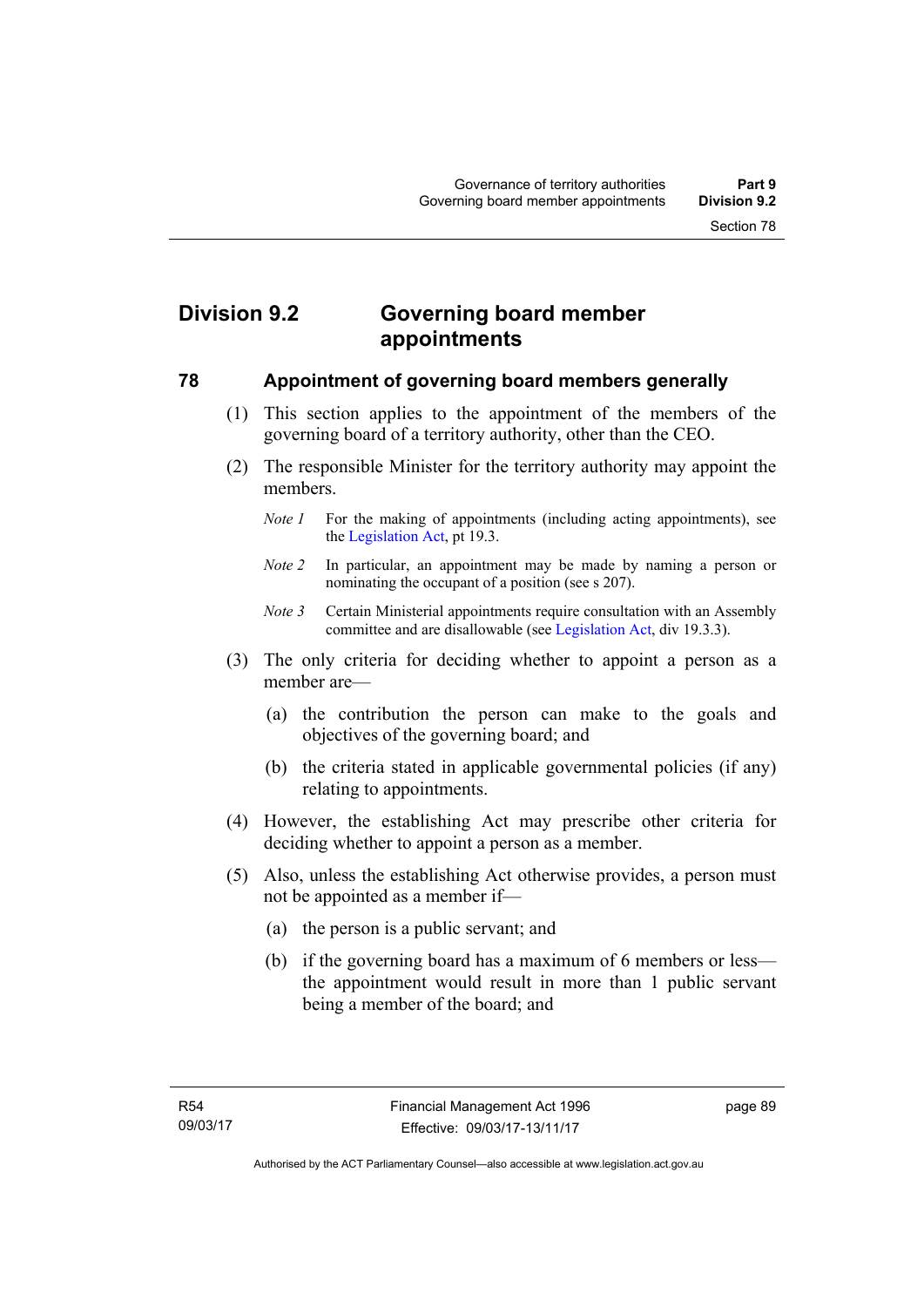- (c) if the governing board has a maximum of more than 6 members—the appointment would result in more than 2 public servants being members of the board.
- (6) Subsection (5) does not apply if—
	- (a) the Minister is satisfied that there are special circumstances justifying the appointment; and
	- (b) the Legislative Assembly approves, by resolution, the appointment.
- (7) An appointment of a member—
	- (a) must not be for longer than 3 years, unless the establishing Act allows a longer period; and
	- (b) is an appointment under the provision of the establishing Act that establishes the governing board.
- (8) The conditions of appointment of a member (other than a member required under the establishing Act to be a public servant or statutory office holder) are the conditions agreed between the Minister and the member, subject to any determination under the *[Remuneration Tribunal Act 1995](http://www.legislation.act.gov.au/a/1995-55)*.
	- *Note* The terms *public servant* and *statutory office holder* are defined in the [Legislation Act,](http://www.legislation.act.gov.au/a/2001-14) dict, pt 1.

## **79 Appointment of chair and deputy chair**

- (1) The responsible Minister for a territory authority with a governing board may appoint a chair for the board and, unless the establishing Act otherwise provides, a deputy chair for the board.
	- *Note 1* For the making of appointments (including acting appointments), see the [Legislation Act,](http://www.legislation.act.gov.au/a/2001-14) pt 19.3.
	- *Note 2* In particular, an appointment may be made by naming a person or nominating the occupant of a position (see s 207).
	- *Note 3* Certain Ministerial appointments require consultation with an Assembly committee and are disallowable (see [Legislation Act,](http://www.legislation.act.gov.au/a/2001-14) div 19.3.3).

R54 09/03/17

Authorised by the ACT Parliamentary Counsel—also accessible at www.legislation.act.gov.au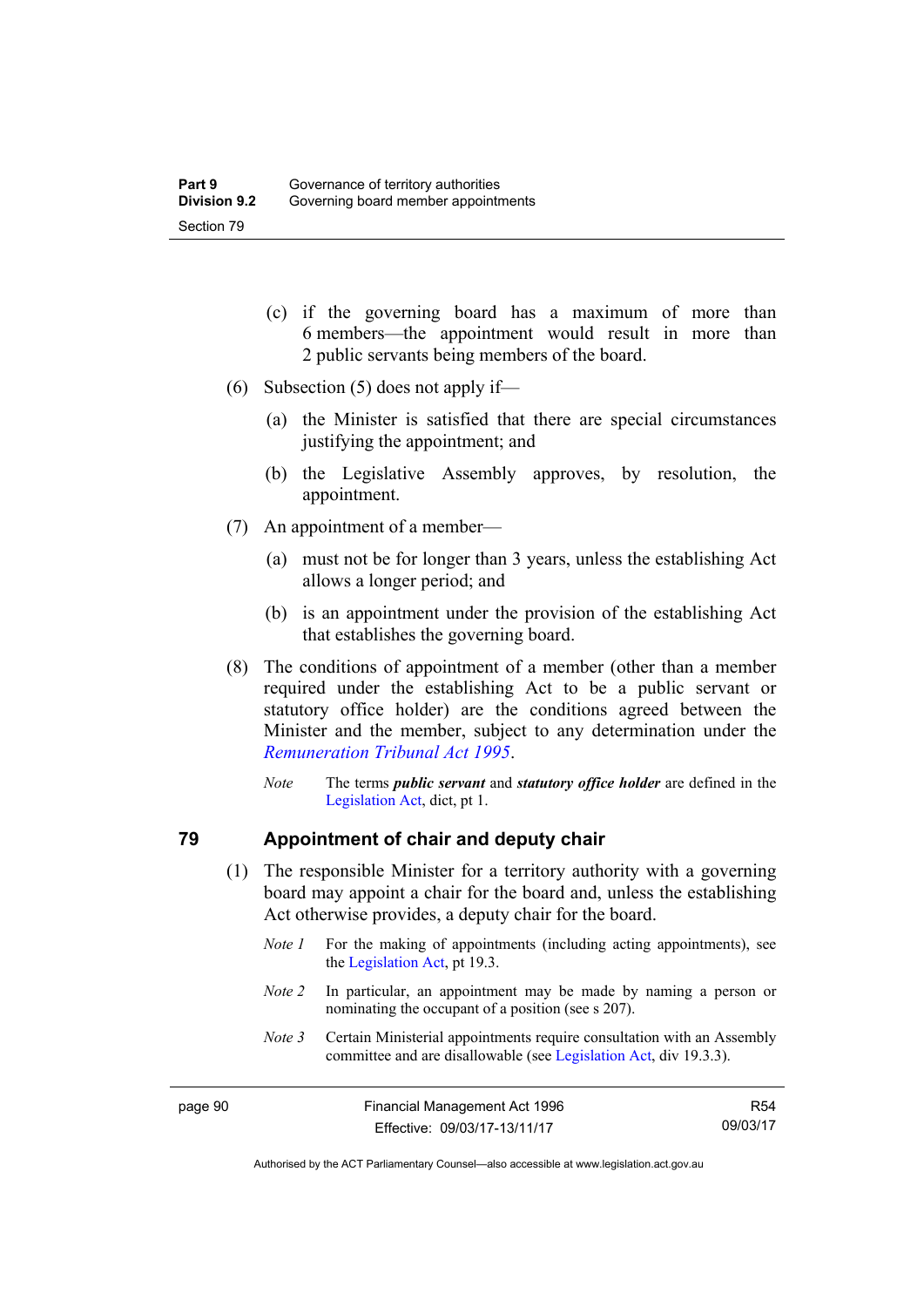- (2) However, the responsible Minister must not appoint the CEO of the territory authority as chair or deputy chair.
- (3) Also, the responsible Minister must not appoint a public servant as chair or deputy chair unless—
	- (a) there is no member of the board who—
		- (i) is not a public servant; and
		- (ii) is available to be appointed; and
	- (b) the Legislative Assembly approves, by resolution, the appointment.
- (4) The responsible Minister must try to ensure that the governing board of a territory authority always has a chair and, unless the establishing Act otherwise provides, deputy chair.

## **80 Appointment of CEO of authority with governing board**

- (1) This section applies to a territory authority with a governing board.
- (2) The governing board of the territory authority must, after consulting the responsible Minister, appoint a CEO for the authority.
	- *Note 1* For the making of appointments (including acting appointments), see the [Legislation Act,](http://www.legislation.act.gov.au/a/2001-14) pt 19.3.
	- *Note 2* In particular, an appointment may be made by naming a person or nominating the occupant of a position (see s 207).
- (3) However, if the CEO is required under the establishing Act to be a public servant, the director-general of the administrative unit responsible for the establishing Act must, after consulting the governing board and the responsible Minister, appoint a CEO for the authority.
- (4) The CEO is a member of the governing board.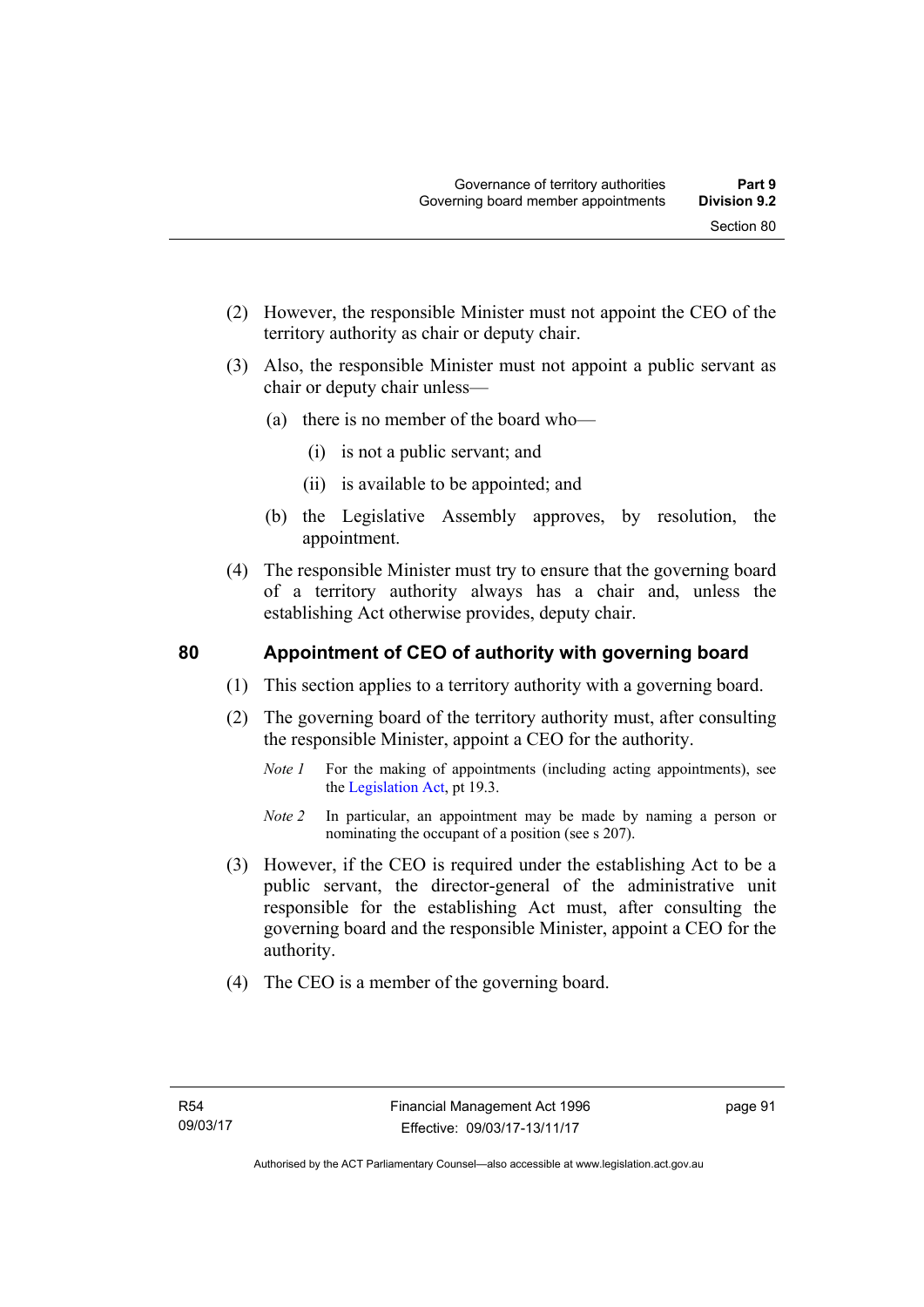- (5) However, the CEO is not a member of the governing board if it is considering or deciding—
	- (a) the appointment, or the ending of the appointment, of the CEO; or
	- (b) the CEO's conditions of appointment.
- (6) The conditions of appointment of a CEO (other than a CEO required under the establishing Act to be a public servant) are the conditions agreed between the governing board and the CEO, subject to any determination under the *[Remuneration Tribunal Act 1995](http://www.legislation.act.gov.au/a/1995-55)*.

## **81 Ending board member appointments**

- (1) This section applies to a governing board member other than the CEO.
- (2) The responsible Minister may end the member's appointment—
	- (a) if the member contravenes a territory law; or
	- (b) for misbehaviour; or
	- (c) if the member becomes bankrupt or personally insolvent; or
		- *Note Bankrupt or personally insolvent*—see the [Legislation Act,](http://www.legislation.act.gov.au/a/2001-14) dictionary, pt 1.
	- (d) if the member is convicted, or found guilty, in Australia of an offence punishable by imprisonment for at least 1 year; or
	- (e) if the member is convicted, or found guilty, outside Australia of an offence that, if it had been committed in the ACT, would be punishable by imprisonment for at least 1 year; or
	- (f) if the member exercises the member's functions other than in accordance with section 85 (Honesty, care and diligence of governing board members); or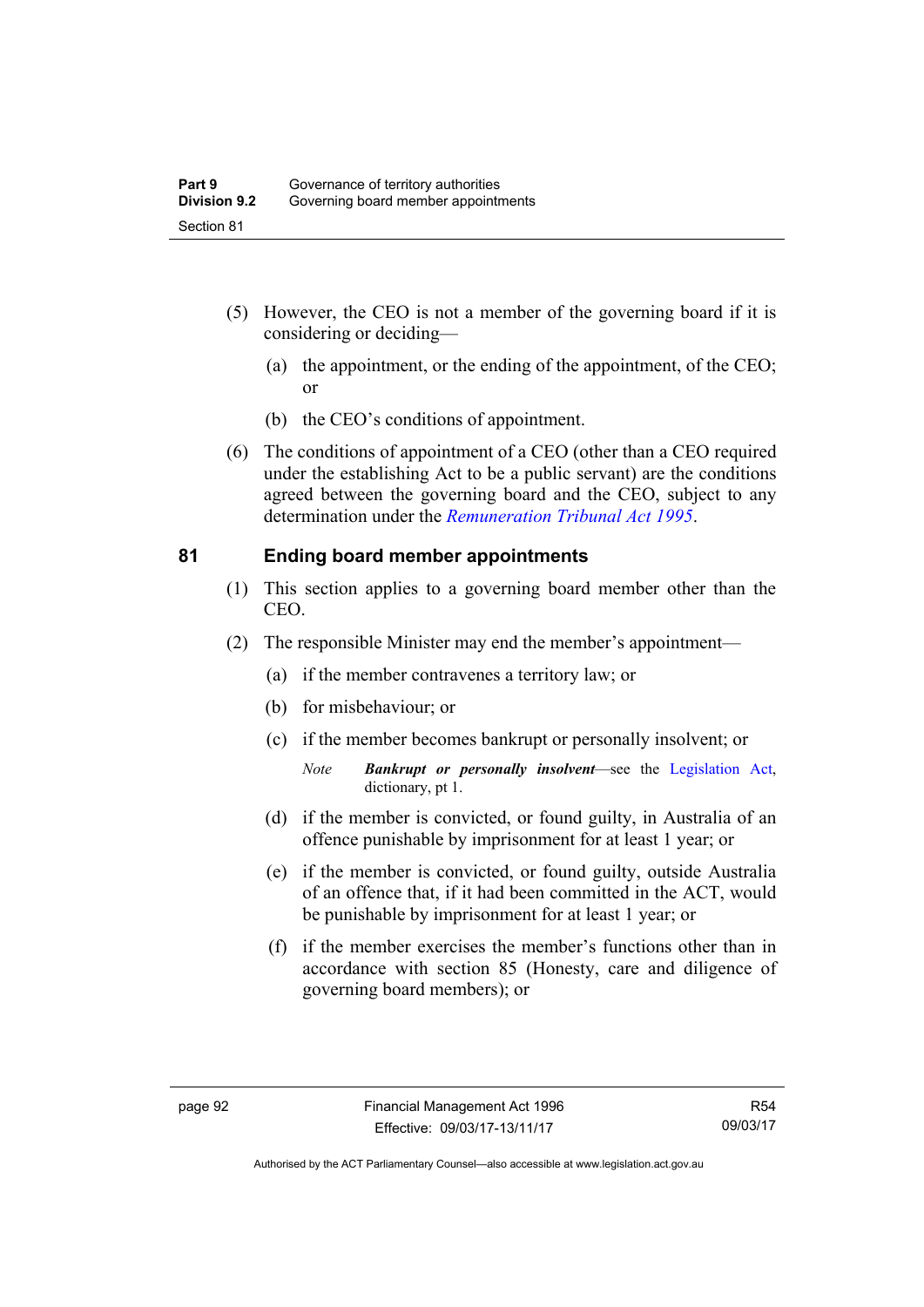- (g) if the member fails to take all reasonable steps to avoid being placed in a position where a conflict of interest arises during the exercise of the member's functions; or
- (h) if the member contravenes section 88 (Disclosure of interests by governing board members); or
- (i) if the member is absent from 3 consecutive meetings of the board, otherwise than on approved leave; or
- (j) for physical or mental incapacity, if the incapacity substantially affects the exercise of the member's functions.
- *Note* A person's appointment also ends if the person resigns (see Legislation [Act](http://www.legislation.act.gov.au/a/2001-14), s 210).
- (3) The Minister may also end the appointment of the member (the *member concerned*) if the board tells the Minister in writing that it has resolved, by a majority of at least  $2/3$  of the members, to recommend to the Minister that the member's appointment be ended.
- (4) The governing board may pass a resolution mentioned in subsection (3) only if—
	- (a) at least 3 weeks written notice of the intention to consider the proposed resolution has been given to the member concerned; and
	- (b) the member concerned has been given an opportunity to make submissions and present documents to a meeting of the board; and
	- (c) if the member concerned has used the opportunity mentioned in paragraph (b)—a summary of the member's submissions is recorded in the minutes of the board and a copy of any documents presented is included in the minutes.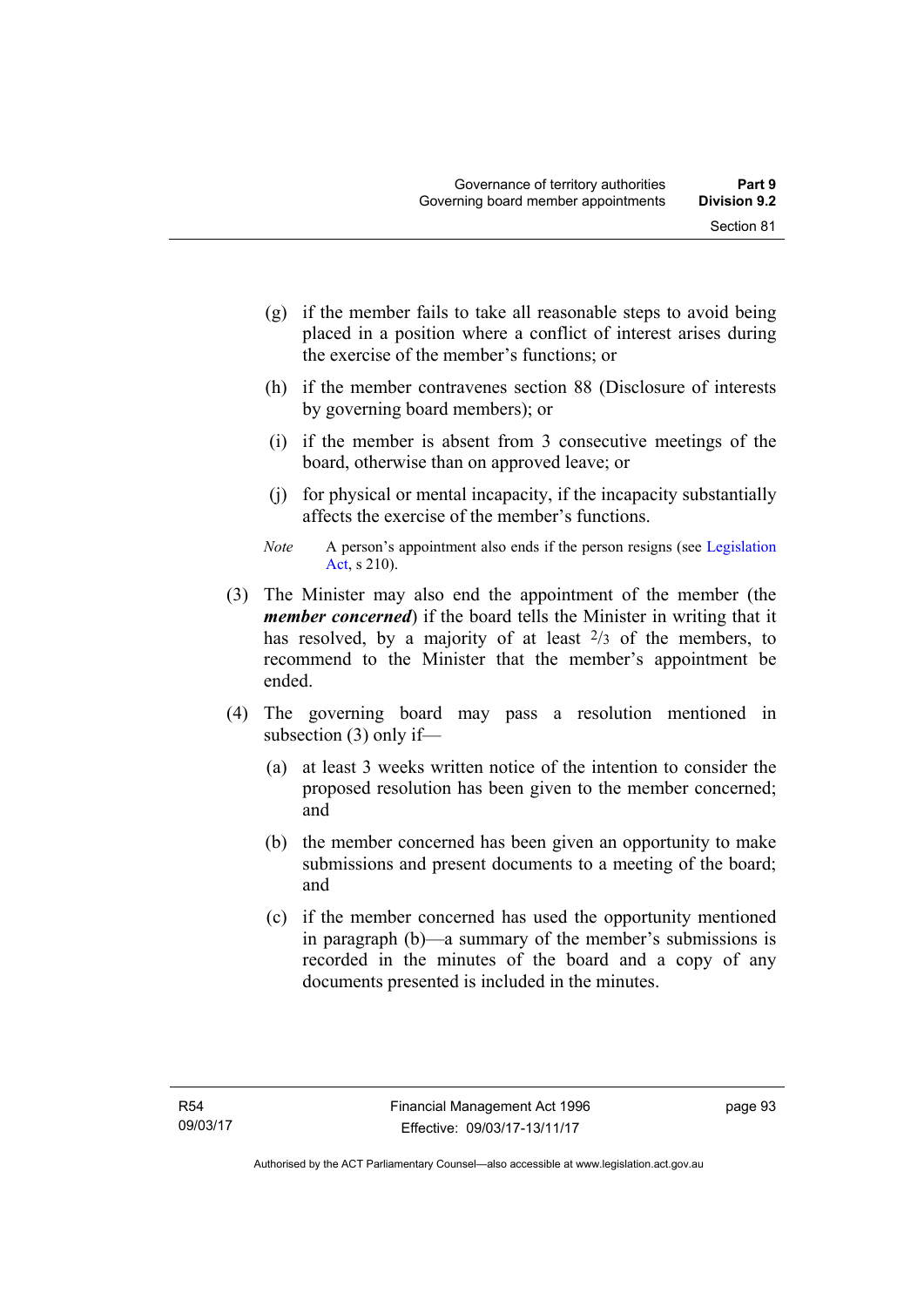# **Division 9.3 Functions of governing board members**

## **82 Chair's functions**

The chair of the governing board of a territory authority has the following functions:

- (a) managing the affairs of the governing board;
- (b) ensuring, as far as practicable, that there is a good working relationship between the governing board and management of the authority;
- (c) ensuring the responsible Minister is kept informed about the operations of the authority.

## **83 Deputy chair's functions**

- (1) If the chair of the governing board of a territory authority is absent or cannot for any reason exercise the functions of the chair, the deputy chair of the governing board must exercise the functions of the chair.
- (2) However, this section does not apply to a territory authority if the establishing Act for the authority provides that it need not have a deputy chair.

*Note* The [Legislation Act,](http://www.legislation.act.gov.au/a/2001-14) s 209 deals with acting appointments.

## **84 CEO's functions**

- (1) The CEO of a territory authority with a governing board has the following functions:
	- (a) ensuring, as far as practicable, that the authority's statement of intent is implemented effectively and efficiently;

## **Example of implementation of statement of intent**

achieving objectives in statement of intent

R54 09/03/17

Authorised by the ACT Parliamentary Counsel—also accessible at www.legislation.act.gov.au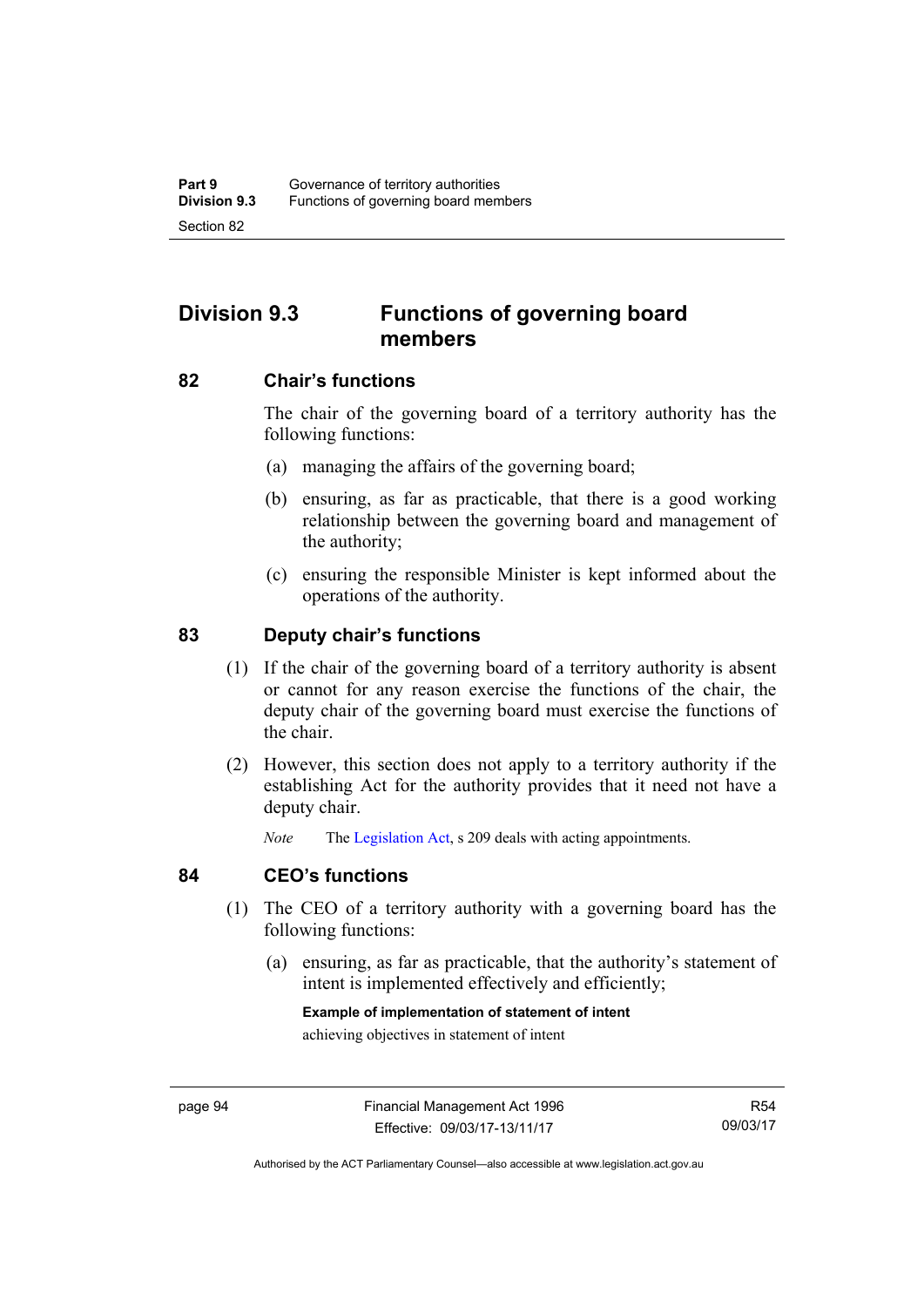- (b) managing the day-to-day operations of the authority in accordance with—
	- (i) applicable governmental policies (if any); and
	- (ii) the policies of the authority set by the board; and
	- (iii) each legal requirement that applies to the authority;

## **Example for par (iii)**

a direction by the independent competition and regulatory commission that relates to the authority

- (c) regularly advising the board about the operation and financial performance of the authority;
- (d) immediately advising the board about significant events.

(2) In this section:

*significant event*, for a territory authority, means an event that the authority is required to tell the responsible Minister about under section 101

## **85 Honesty, care and diligence of governing board members**

In exercising the functions of a governing board member, a member must exercise the degree of honesty, care and diligence required to be exercised by a director of a corporation in relation to the affairs of the corporation.

## **86 Conflicts of interest by governing board members**

A governing board member must take all reasonable steps to avoid being placed in a position where a conflict of interest arises during the exercise of the member's functions.

*Note* An example is part of the Act, is not exhaustive and may extend, but does not limit, the meaning of the provision in which it appears (see [Legislation Act,](http://www.legislation.act.gov.au/a/2001-14) s 126 and s 132).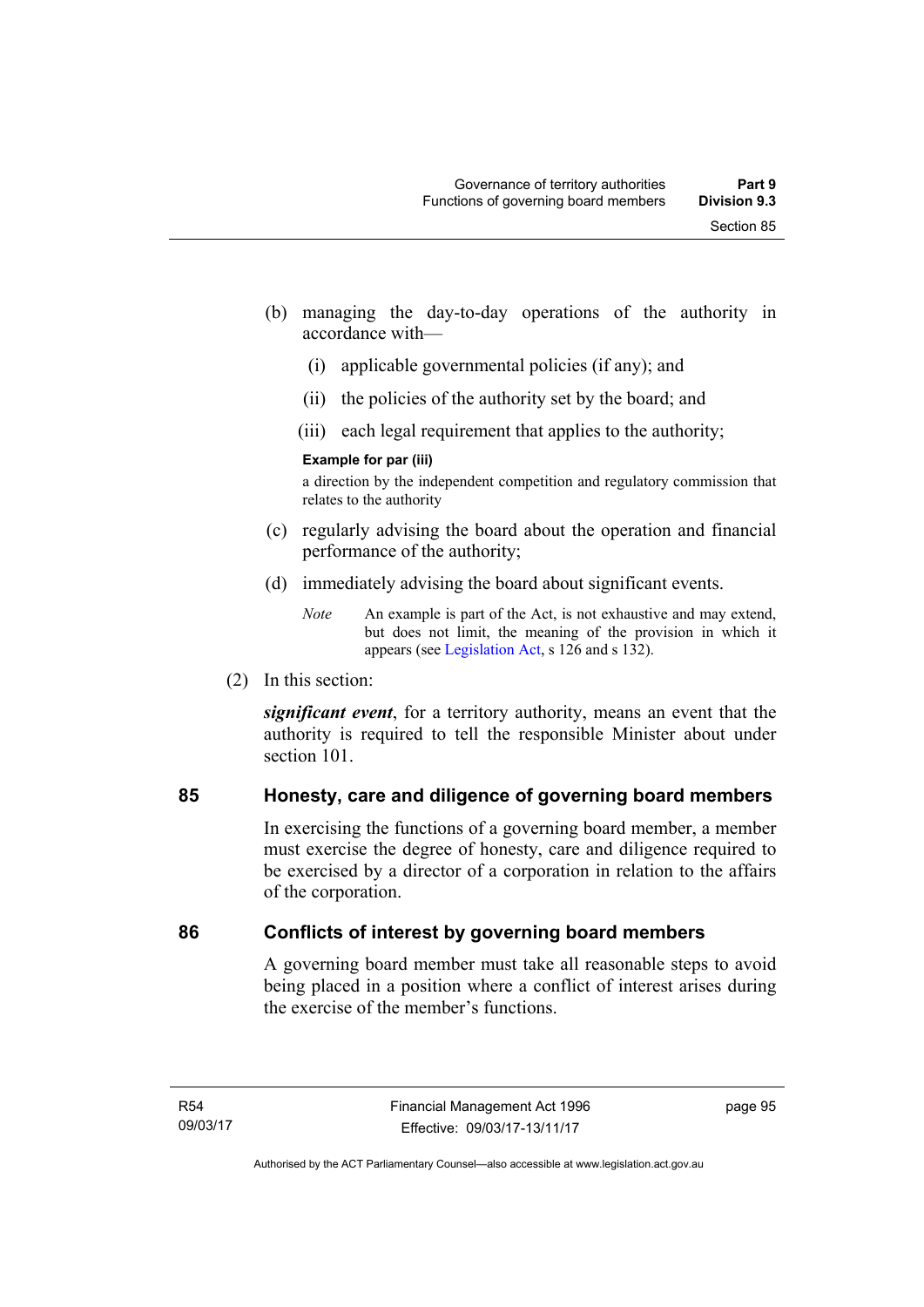## **87 Agenda to require disclosure of interest item**

The agenda for each meeting of a territory authority governing board must include an item requiring any material interest in an issue to be considered at the meeting to be disclosed to the meeting.

## **88 Disclosure of interests by governing board members**

(1) If a governing board member has a material interest in an issue being considered, or about to be considered, by the governing board, the member must disclose the nature of the interest at a board meeting as soon as practicable after the relevant facts come to the member's knowledge.

- (2) The disclosure must be recorded in the governing board's minutes and, unless the board otherwise decides, the member must not—
	- (a) be present when the board considers the issue; or
	- (b) take part in a decision of the board on the issue.

#### **Example**

Albert, Boris and Chloe are members of a governing board. They have an interest in an issue being considered at a governing board meeting and they disclose the interest as soon as they become aware of it. Albert's and Boris's interests are minor but Chloe has a direct financial interest in the issue.

The governing board considers the disclosures and decides that because of the nature of the interests:

- Albert may be present when the board considers the issue but not take part in the decision
- Boris may be present for the consideration and take part in the decision.

The board does not make a decision allowing Chloe to be present or take part in the board's decision. Accordingly, since Chloe has a material interest she cannot be present for the consideration of the issue or take part in the decision.

*Note* An example is part of the Act, is not exhaustive and may extend, but does not limit, the meaning of the provision in which it appears (see [Legislation Act,](http://www.legislation.act.gov.au/a/2001-14) s 126 and s 132).

page 96 Financial Management Act 1996 Effective: 09/03/17-13/11/17

*Note Material interest* is defined in s (4). The definition of *indirect interest* in s (4) applies to the definition of *material interest*.

Authorised by the ACT Parliamentary Counsel—also accessible at www.legislation.act.gov.au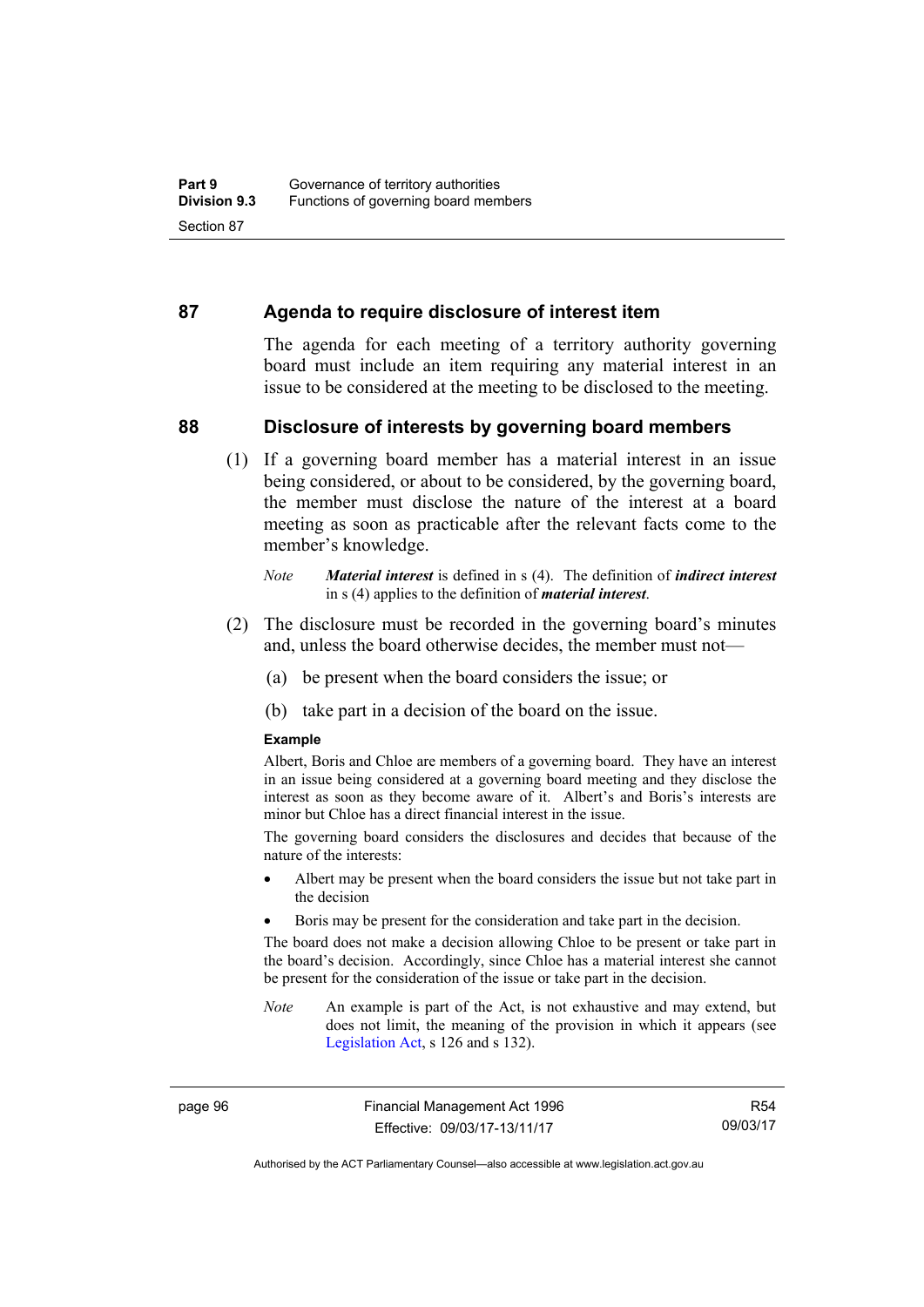- (3) Any other governing board member who also has a material interest in the issue must not be present when the board is considering its decision under subsection (2).
- (4) In this section:

*associate*, of a person, means—

- (a) the person's business partner; or
- (b) a close friend of the person; or
- (c) a family member of the person.

*executive officer*, of a corporation, means a person (however described) who is concerned with, or takes part in, the corporation's management, whether or not the person is a director of the corporation.

*indirect interest*—without limiting the kinds of indirect interests a person may have, a person has an *indirect interest* in an issue if any of the following has an interest in the issue:

- (a) an associate of the person;
- (b) a corporation if the corporation has not more than 100 members and the person, or an associate of the person, is a member of the corporation;
- (c) a subsidiary of a corporation mentioned in paragraph (b);
- (d) a corporation if the person, or an associate of the person, is an executive officer of the corporation;
- (e) the trustee of a trust if the person, or an associate of the person, is a beneficiary of the trust;
- (f) a member of a firm or partnership if the person, or an associate of the person, is a member of the firm or partnership;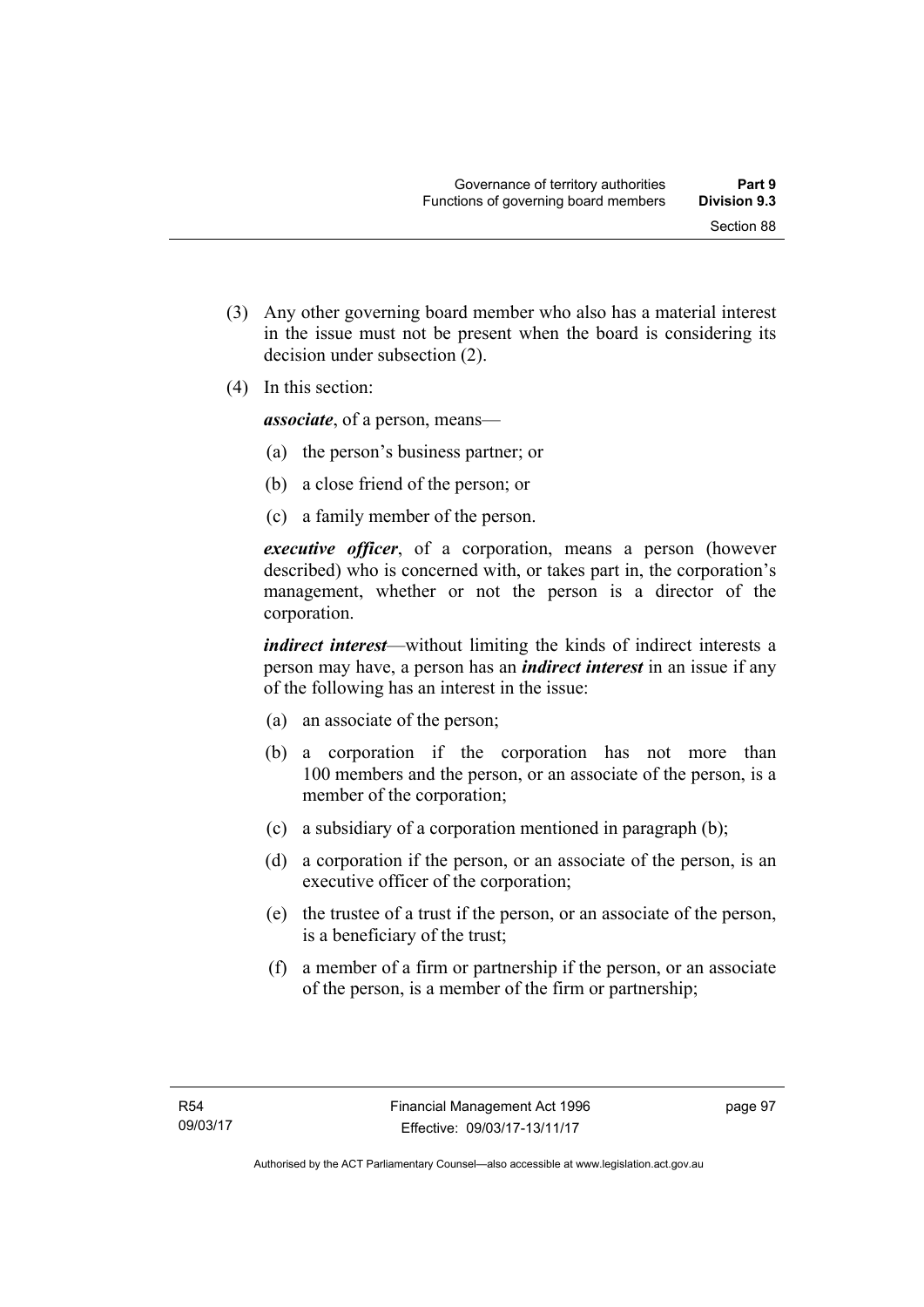(g) someone else carrying on a business if the person, or an associate of the person, has a direct or indirect right to participate in the profits of the business.

*material interest*—a governing board member has a *material interest* in an issue if the member has—

- (a) a direct or indirect financial interest in the issue; or
- (b) a direct or indirect interest of any other kind if the interest could conflict with the proper exercise of the member's functions in relation to the board's consideration of the issue.

## **89 Reporting of disclosed governing board interests to Minister**

- (1) Within 3 months after the day a material interest is disclosed under section 88 (1), the chair of the governing board must report to the responsible Minister in writing about—
	- (a) the disclosure; and
	- (b) the nature of the interest disclosed; and
	- (c) any decision by the board under section 88 (2).
- (2) The chair must also give the responsible Minister, not later than 31 days after the end of each financial year, a statement that sets out the information given to the Minister in reports under subsection (1) that relate to disclosures made during the previous financial year.
- (3) The responsible Minister must give a copy of the statement to the relevant committee of the Legislative Assembly within 31 days after the day the Minister receives the statement.
- (4) In this section:

## *relevant committee* means—

 (a) a standing committee of the Legislative Assembly nominated by the Speaker for subsection (3); or

Authorised by the ACT Parliamentary Counsel—also accessible at www.legislation.act.gov.au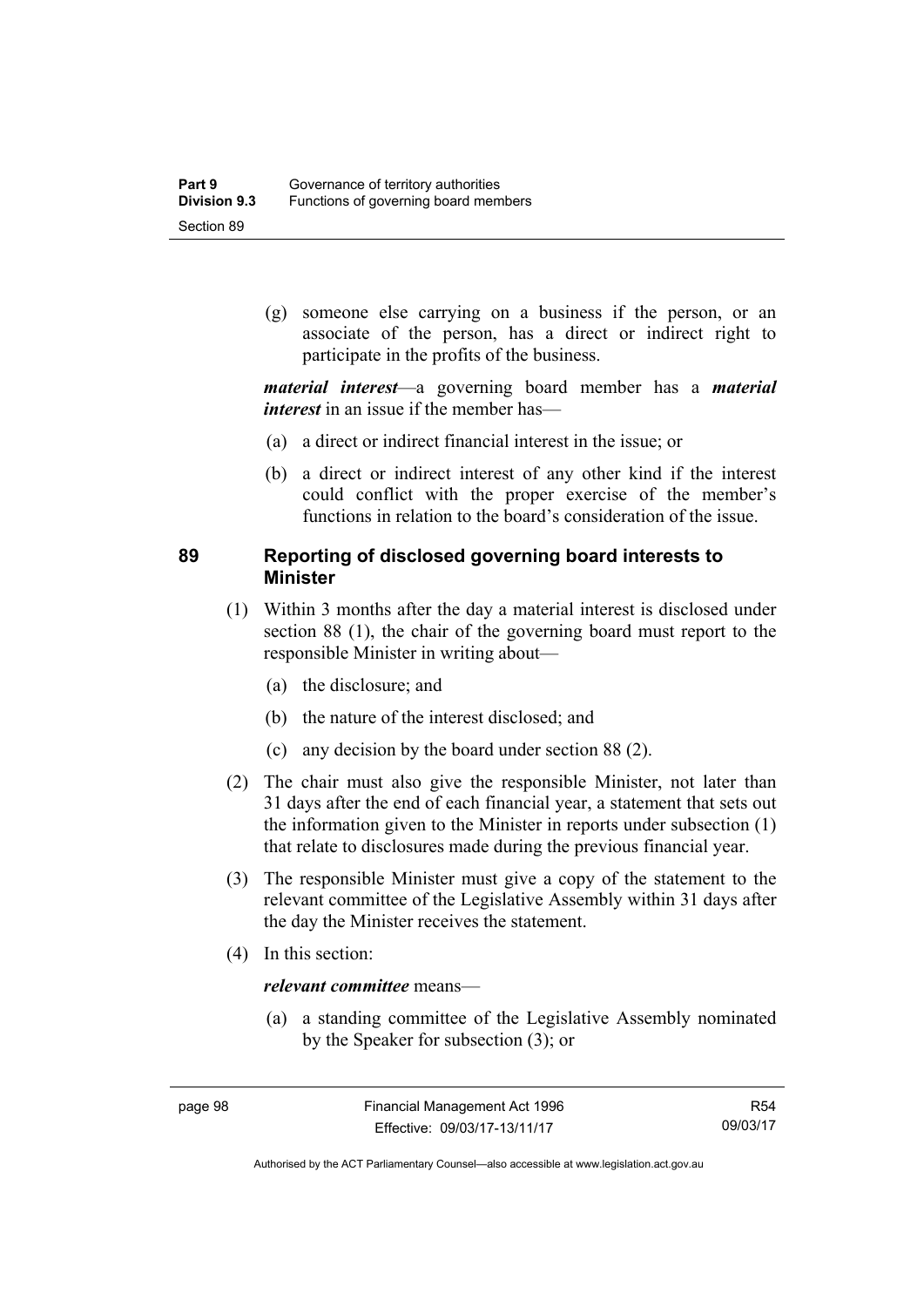Section 90

 (b) if no nomination under paragraph (a) is in effect—the standing committee of the Legislative Assembly responsible for public accounts.

# **90 Protection of governing board members from liability**

- (1) A governing board member is not civilly liable for anything done or omitted to be done honestly and without recklessness—
	- (a) in the exercise of a function under a territory law; or
	- (b) in the reasonable belief that the act or omission was in the exercise of a function under a territory law.
- (2) Any liability that would, apart from this section, attach to a governing board member of a territory authority attaches instead to the authority.

## **91 Indemnification and exemption of governing board members**

- (1) A territory authority must not exempt a governing board member (whether directly or through another entity) from liability to the authority.
- (2) A territory authority must not indemnify a governing board member (whether directly or through another entity and whether by agreement or by making a payment) against any of the following liabilities incurred as a board member:
	- (a) a liability owed to the authority;
	- (b) a liability owed to someone other than the authority that did not arise from honest conduct.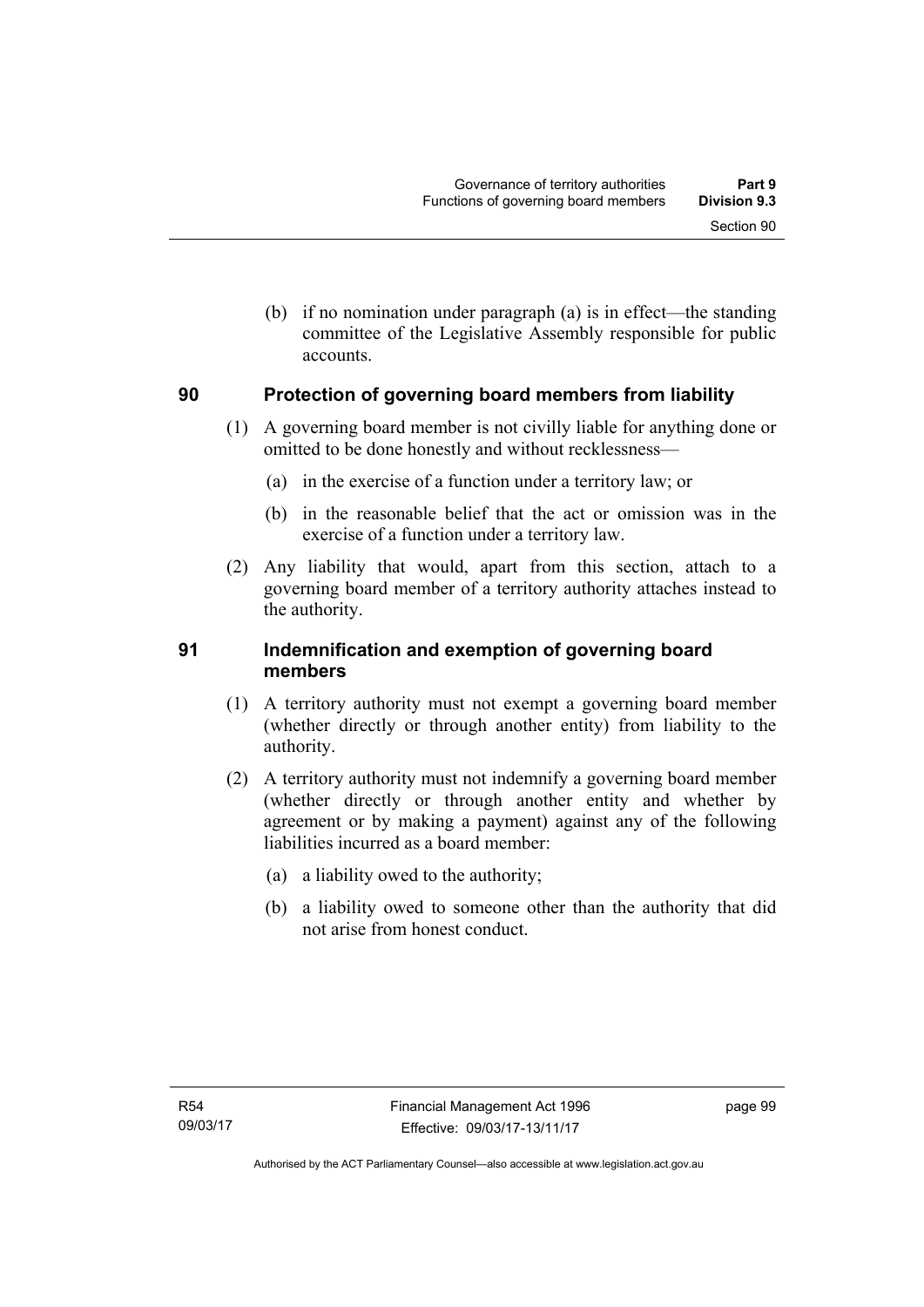- (3) A territory authority must not indemnify a governing board member (whether directly or through another entity and whether by agreement or by making a payment) against legal costs incurred as a member if the costs are incurred—
	- (a) in defending or resisting a proceeding if the person is found to have a liability for which the person could not be indemnified under subsection (2); or
		- *Note* A governing board member is not personally liable for certain acts done or omissions made honestly and without recklessness (see s 90).
	- (b) in defending or resisting a criminal proceeding in which the person is found guilty.
- (4) In this section:

*authority* includes a subsidiary (if any) of the authority.

## **92 Compensation for exercise of functions etc**

- (1) A person may claim compensation from the Territory if the person suffers loss because of the exercise, or purported exercise, of a function under this part or the establishing Act.
- (2) Compensation may be claimed and ordered in a proceeding for compensation brought in a court of competent jurisdiction.
- (3) A court may order the payment of reasonable compensation for the loss or expense only if it is satisfied it is just to make the order in the circumstances of the particular case.
- (4) A regulation may prescribe matters that may, must or must not be taken into account by the court in considering whether it is just to make the order.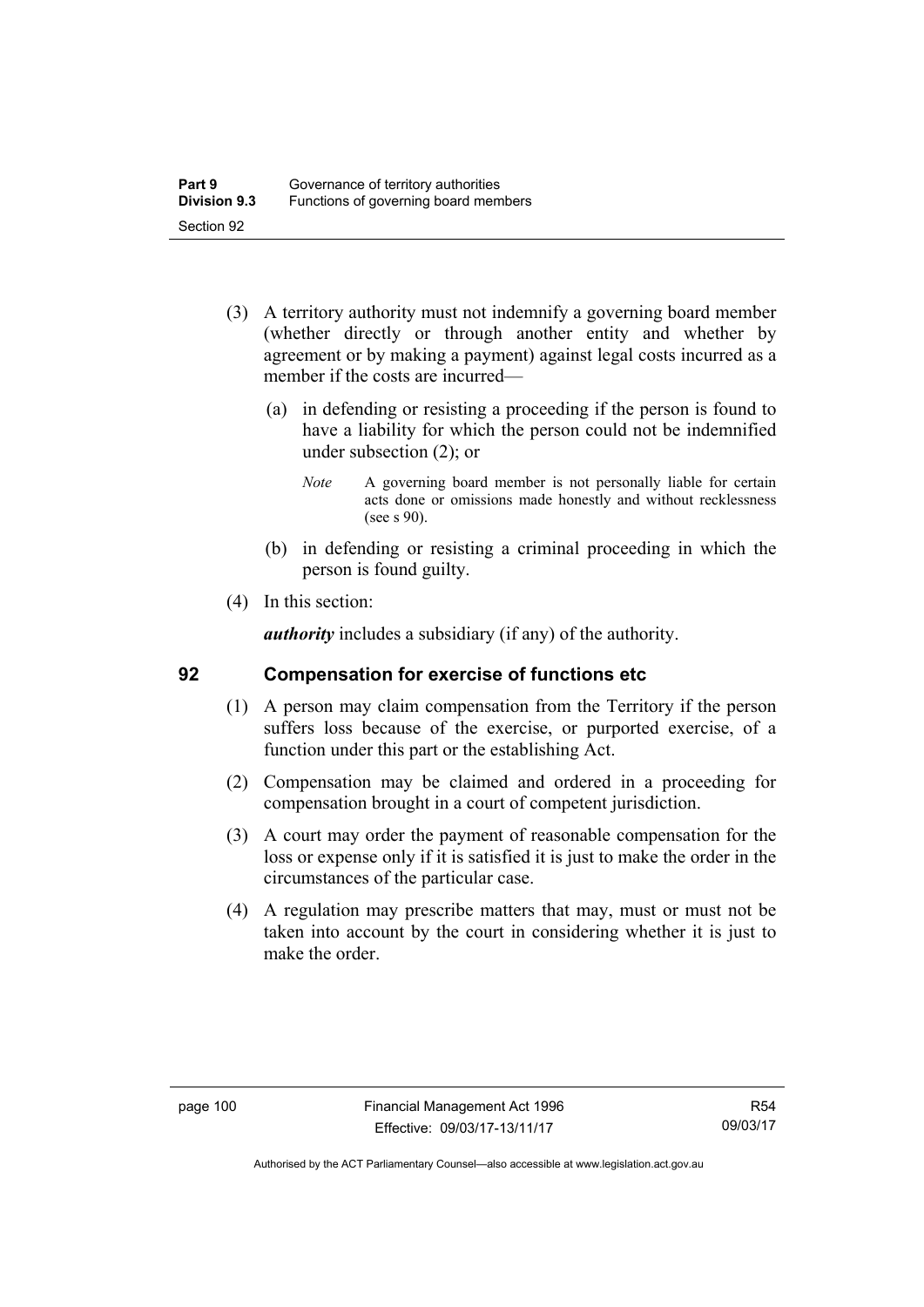# **Division 9.4 Governing board meetings**

## **93 Time and place of governing board meetings**

- (1) Meetings of the governing board of a territory authority are to be held when and where it decides.
- (2) However, the governing board must meet—
	- (a) at least once every 3 months; or
	- (b) if the establishing Act requires the governing board to meet more frequently—at the times required under the establishing Act.
- (3) The chair—
	- (a) may at any time call a meeting of the governing board; and
	- (b) must call a meeting if asked by the Minister or at least 2 members.
- (4) The chair must give the other members reasonable notice of the time and place of a meeting called by the chair.

## **94 Presiding member at governing board meetings**

- (1) The chair presides at all meetings at which the chair is present.
- (2) If the chair is absent and the governing board has a deputy chair, the deputy chair presides.
- (3) If the chair and the deputy chair are absent or the chair is absent and there is no deputy chair, the member chosen by the members present presides.
- (4) However, the members must not choose the CEO to preside.

## **95 Quorum at governing board meetings**

(1) Business may be carried on at a meeting of the governing board only if at least 1/2 the number of members appointed are present.

page 101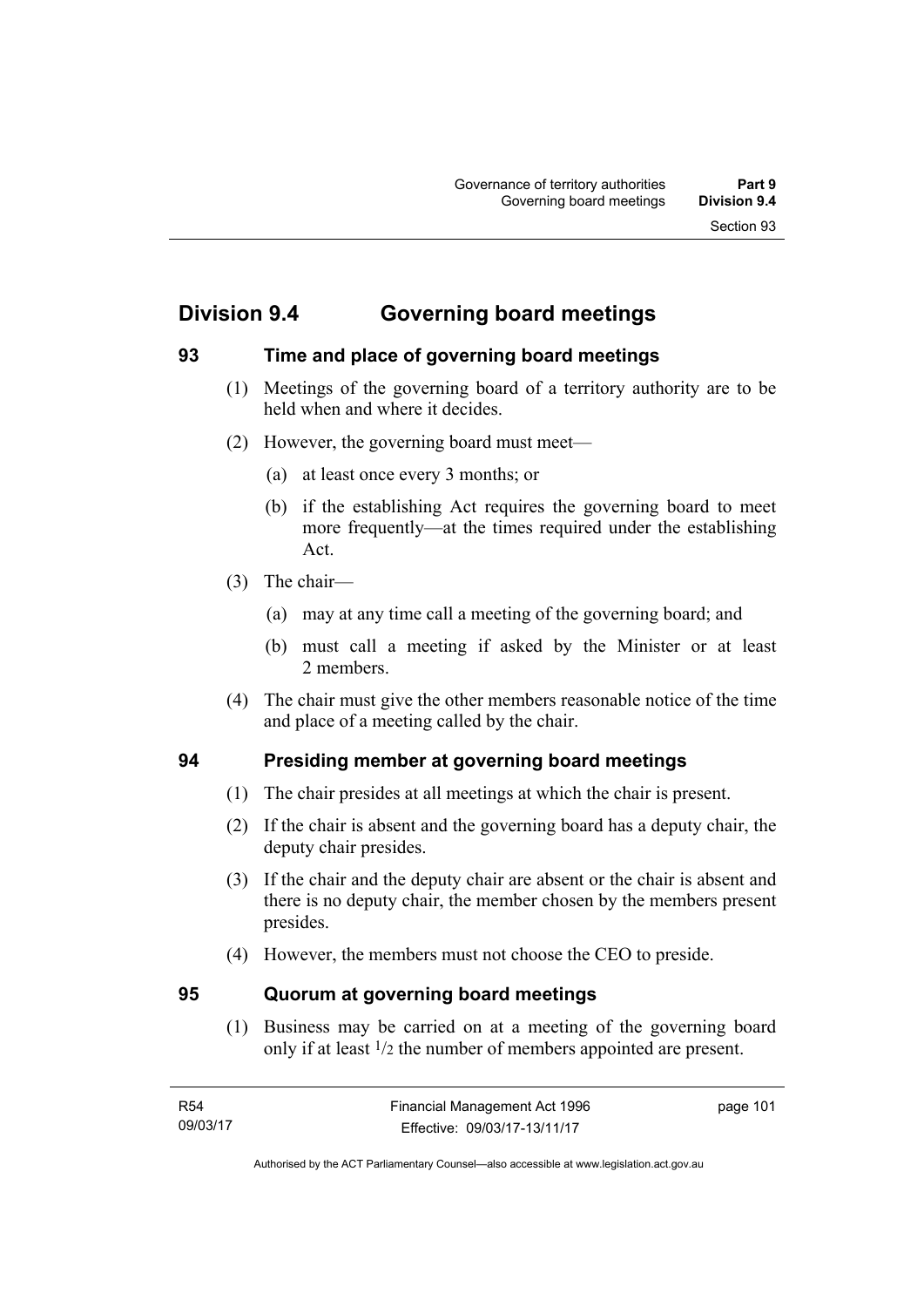(2) However, if the establishing Act for the governing board provides that a board member is a non-voting member, that board member is not counted as a member appointed or present for subsection (1).

#### **96 Voting at governing board meetings**

- (1) At a meeting of the governing board each member has a vote on each question to be decided, unless the establishing Act for the board otherwise provides.
- (2) A question is decided by a majority of the votes of the members present and voting but, if the votes are equal, the member presiding has a deciding vote.

## **97 Conduct of governing board meetings etc**

- (1) The governing board may conduct its proceedings (including its meetings) as it considers appropriate.
- (2) A meeting may be held using a method of communication, or a combination of methods of communication, that allows a board member taking part to hear what each other member taking part says without the members being in each other's presence.

#### **Examples**

a phone link, a satellite link, an internet or intranet link

- *Note* An example is part of the Act, is not exhaustive and may extend, but does not limit, the meaning of the provision in which it appears (see [Legislation Act,](http://www.legislation.act.gov.au/a/2001-14) s 126 and s 132).
- (3) A governing board member who takes part in a meeting conducted under subsection (2) is taken, for all purposes, to be present at the meeting.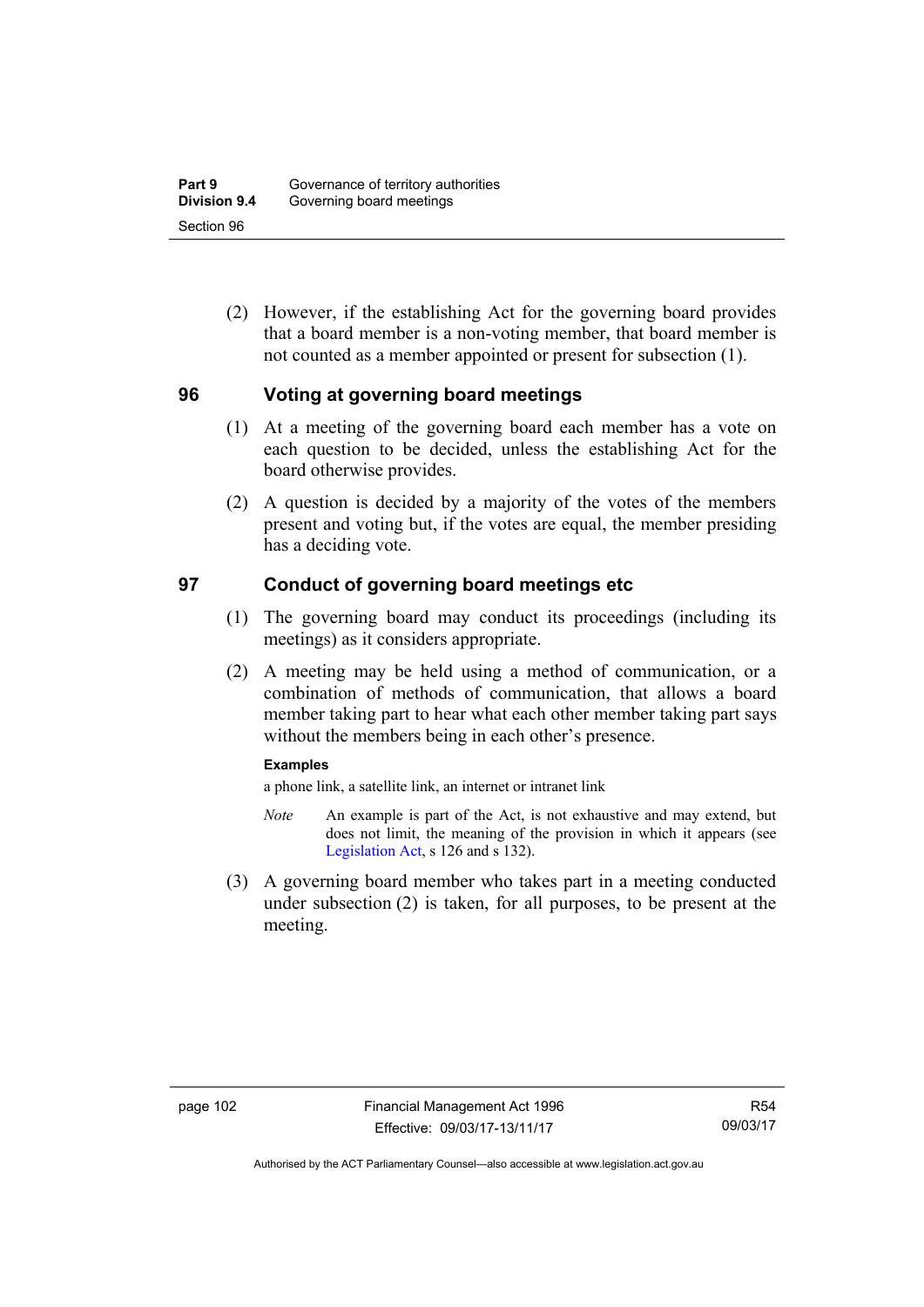(4) A resolution is a valid resolution of the governing board, even if it is not passed at a meeting of the board, if all members agree to the proposed resolution in writing or by electronic communication.

**Example of electronic communication**  email

(5) The board must keep minutes of its meetings.

# **Division 9.5 Requirements and obligations for territory authorities**

#### **98 Limitations on authorities forming corporations etc**

- (1) A relevant territory authority must not do any of the following without the Treasurer's prior written approval:
	- (a) subscribe for, or purchase, shares in or debentures or other securities of, a corporation;
	- (b) form, or take part in the formation of, a corporation.
- (2) An approval under subsection (1)—
	- (a) must relate only to a particular corporation or proposed corporation; and
	- (b) may be given subject to the conditions or restrictions stated in the approval.
- (3) If a relevant territory authority does something mentioned in subsection (1), the authority must tell the responsible Minister within 2 weeks after the day the authority does the thing.
- (4) The responsible Minister must—
	- (a) prepare a written statement setting out details of, and reasons for, the relevant territory authority's action; and
	- (b) present the statement to the Legislative Assembly within 6 sitting days after the day the Minister is told about the action.

page 103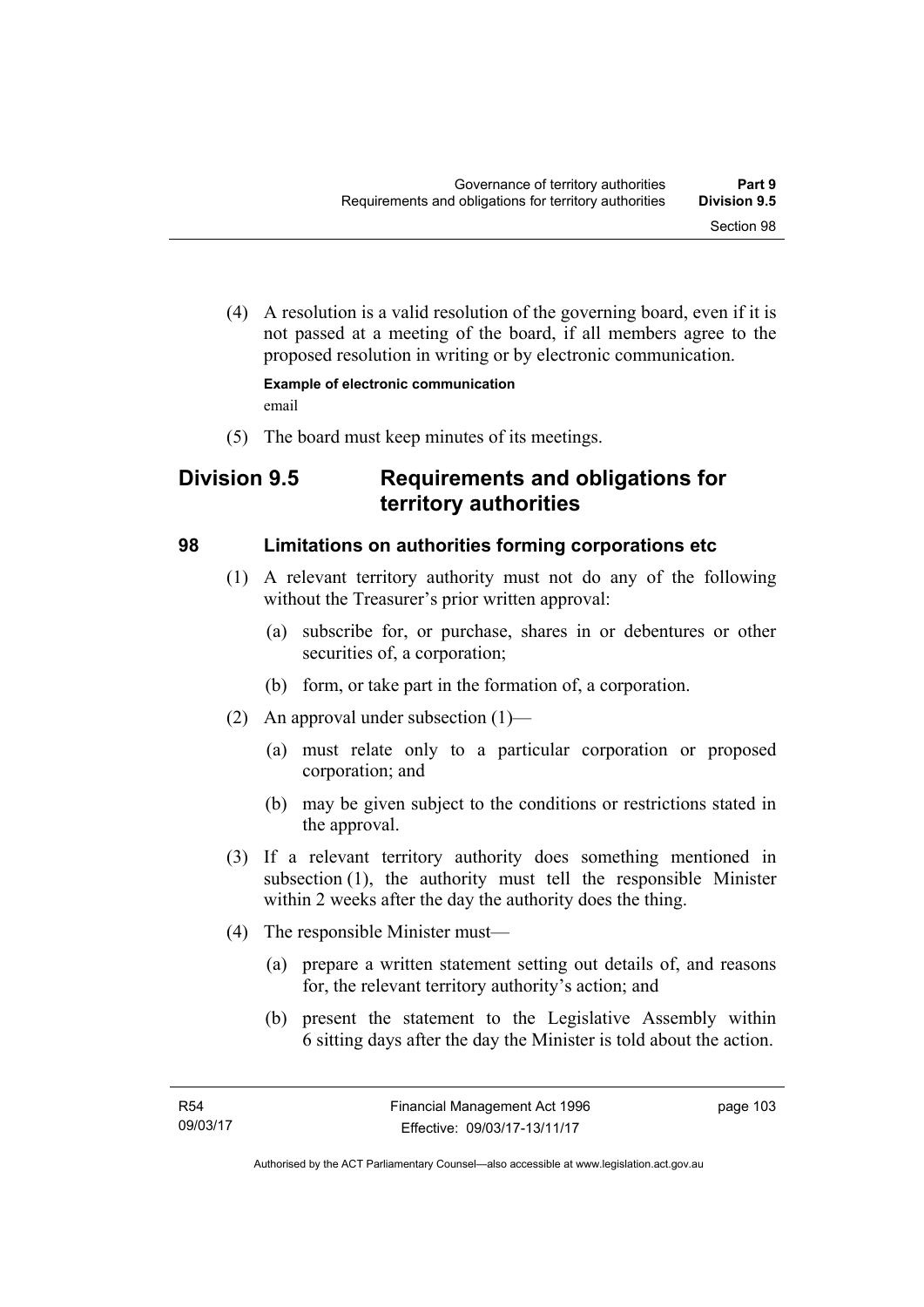- (5) A statement need not include any material that is commercially sensitive.
- (6) However, if commercially sensitive information is not included in the statement, the responsible Minister must, when presenting the statement to the Legislative Assembly, also present a further statement setting out the general nature of the information and the reason for its non-inclusion in the statement.

#### **99 Limitations on authorities taking part in joint ventures and trusts**

- (1) A relevant territory authority must not take part in a joint venture or trust without the Treasurer's prior written approval.
- (2) An approval under subsection (1)—
	- (a) may apply generally or may relate to a particular proposed joint venture or trust; and
	- (b) may be given subject to the conditions or restrictions stated in the approval.
- (3) If a relevant territory authority enters into an agreement for a joint venture or trust, the authority must tell the responsible Minister within 2 weeks after the day the authority enters into the agreement.
- (4) The responsible Minister must—
	- (a) prepare a written statement setting out details of, and reasons for, the agreement; and
	- (b) present the statement to the Legislative Assembly within 6 sitting days after the day the Minister is told about the agreement.
- (5) A statement need not include any material that is commercially sensitive.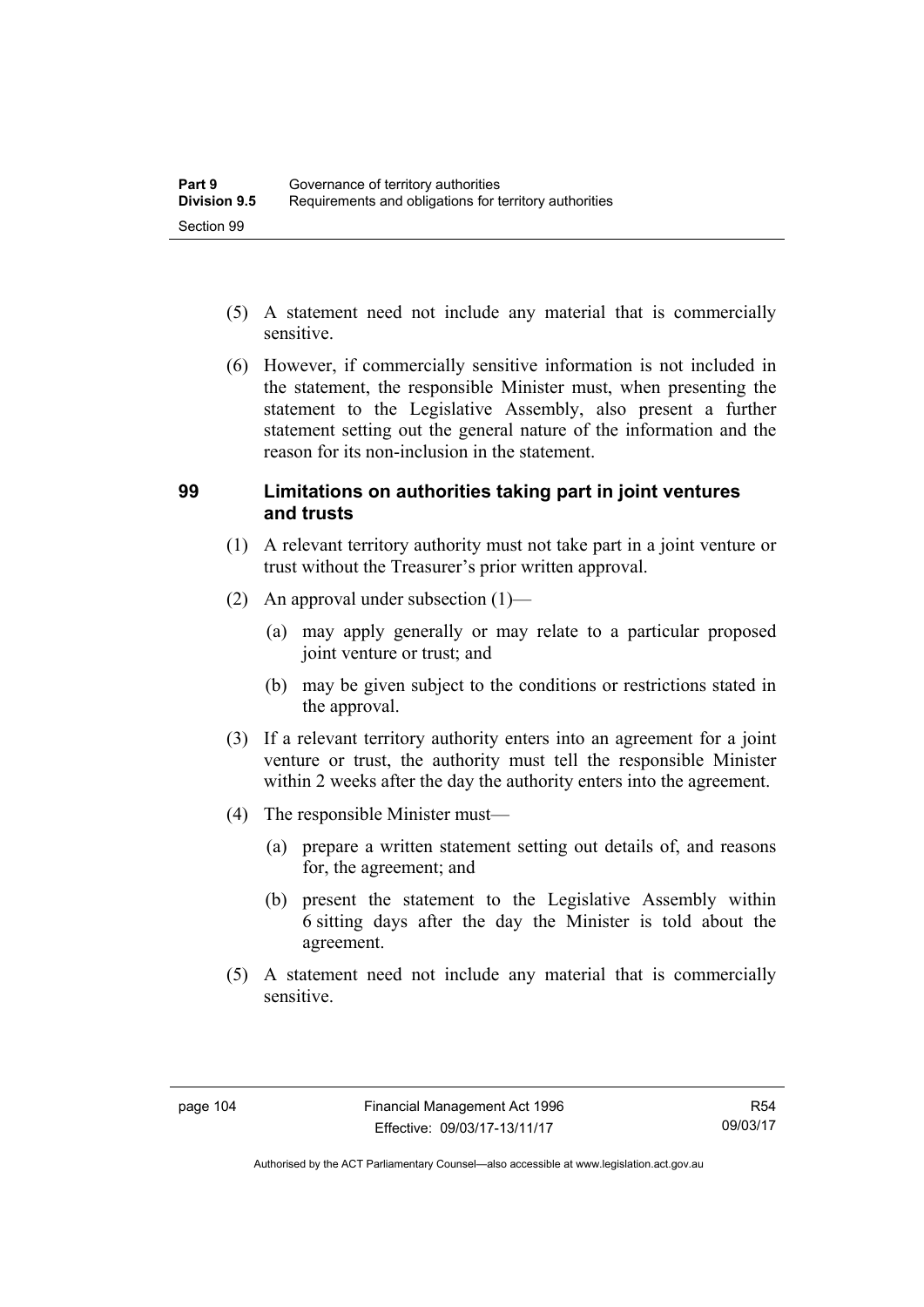(6) However, if commercially sensitive information is not included in the statement, the responsible Minister must, when presenting the statement to the Legislative Assembly, also present a further statement setting out the general nature of the information and the reason for its non-inclusion in the statement.

#### **100 Corporations, joint ventures and trusts in which authority has interest**

- (1) If a relevant territory authority has a controlling interest in a corporation, joint venture or trust, the authority must ensure that—
	- (a) the auditor-general is appointed auditor for the corporation, joint venture or trust; and
	- (b) the corporation or joint venture, or a trustee for the trust, does not do anything that the authority itself could not do.
- (2) If a relevant territory authority has an interest, other than a controlling interest, in a corporation, joint venture or trust, the authority must try to ensure that the auditor-general is appointed auditor for the corporation, joint venture or trust.
	- *Note* The *[Auditor-General Act 1996](http://www.legislation.act.gov.au/a/1996-23)*, s 14 allows the auditor-general to require a person to give to the auditor-general information and documents.
- (3) In this section—

*controlling interest*—see the *[Auditor-General Act 1996](http://www.legislation.act.gov.au/a/1996-23)*, section 5.

#### **101 Obligation of authorities to tell Minister about significant events**

- (1) A relevant territory authority must, as soon as practicable, tell the responsible Minister of any significant event that affects, or seems likely to affect—
	- (a) the value of the authority; or
	- (b) a significant part of the authority's assets; or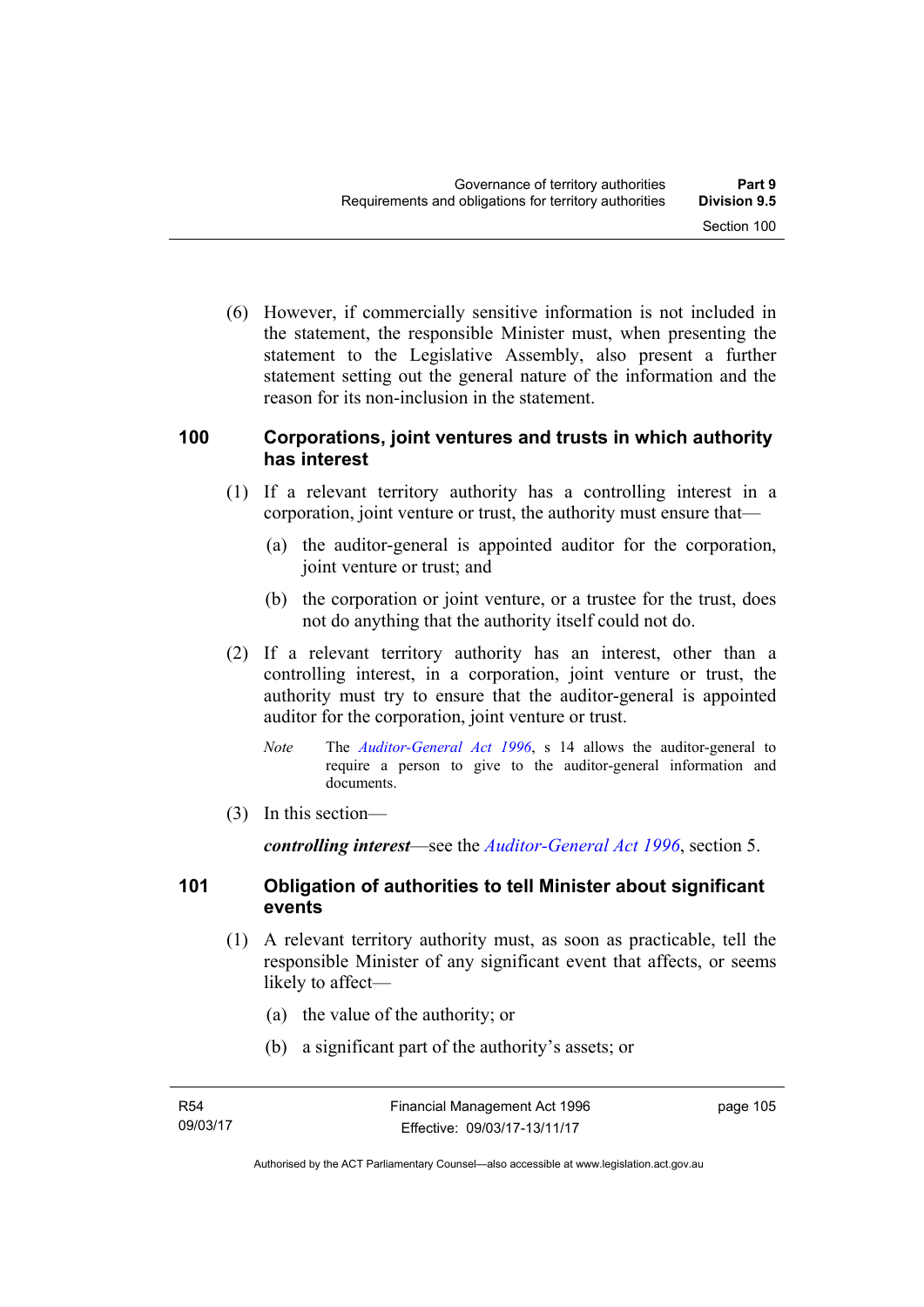- (c) the performance of the authority as a whole; or
- (d) the carrying out of a significant activity of the authority.
- (2) For this section, an event, part of assets or activity is *significant* for a relevant territory authority if—
	- (a) it is significant when interpreted in accordance with accounting standards relating to materiality ordinarily used in Australia when the decision about whether it is significant is made; or
	- (b) a document published by the authority identifies it as significant (however described); or
	- (c) a memorandum of understanding or other agreement between the responsible Minister or Treasurer and the authority identifies it as significant (however described); or
	- (d) it is prescribed under the financial management guidelines.

#### **102 Ministerial directions to authorities about financial etc statements**

- (1) The responsible Minister for a relevant territory authority may, in writing, direct the relevant person for the authority to give the Minister financial or other statements relating to the authority.
- (2) Without limiting subsection (1), the direction may state the form in which the statements are to be given and the period to which they must relate.
- (3) A relevant person for a relevant territory authority who receives a direction under subsection (1) must prepare the statements required by the direction and give them to the responsible Minister within 1 month after the day the person receives the direction or, if a longer period is allowed by the Minister, within the longer period.
- (4) The responsible Minister must not allow a longer period under subsection (3) for complying with a direction unless satisfied that there are special circumstances that justify the longer period.

R54 09/03/17

Authorised by the ACT Parliamentary Counsel—also accessible at www.legislation.act.gov.au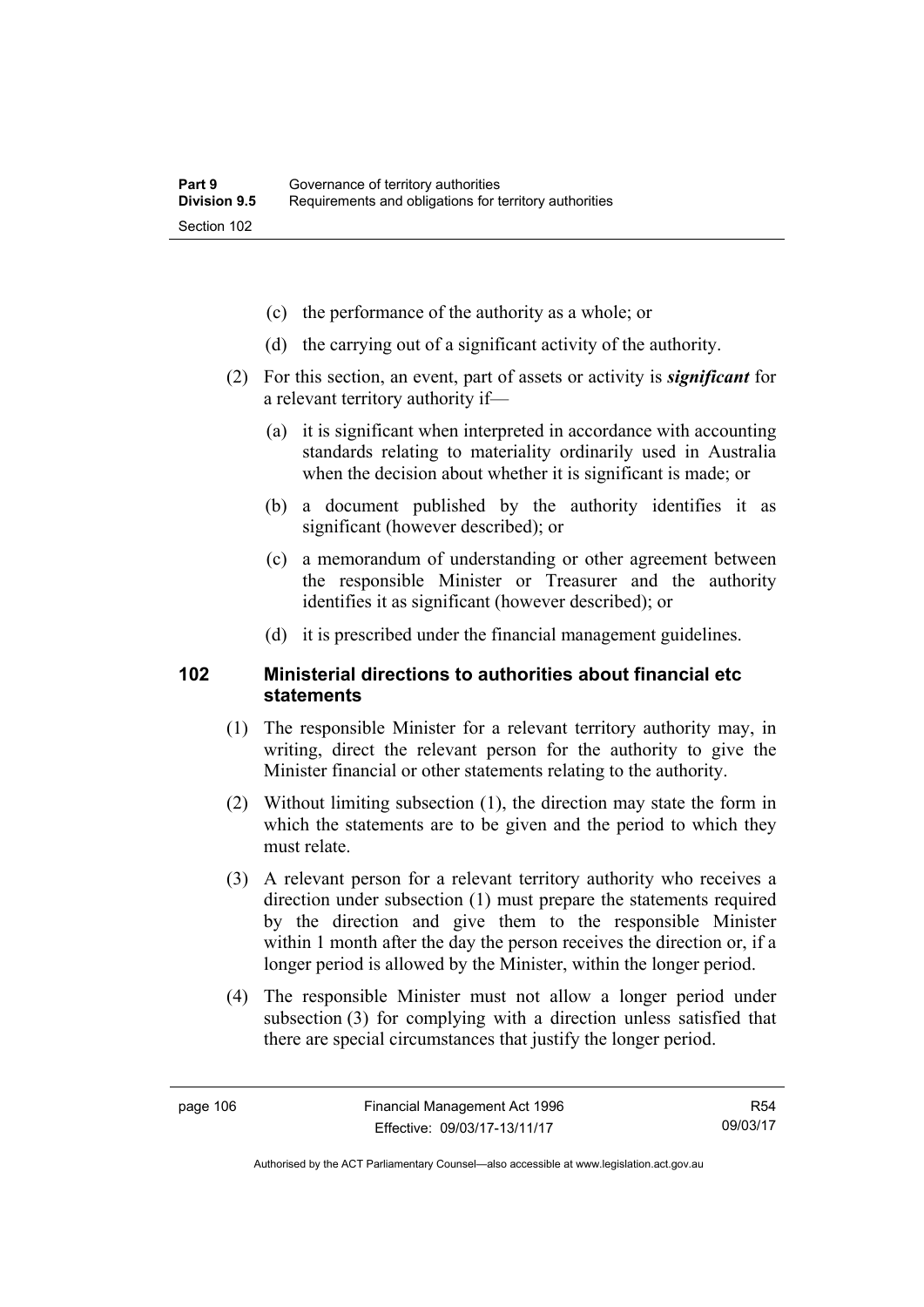(5) In this section:

*relevant person*, for a relevant territory authority, means—

- (a) if the authority has a governing board—the chair of the governing board; or
- (b) if the authority does not have a governing board—the chief executive officer.

#### **103 Application of government policies to authorities**

- (1) The responsible Minister for a relevant territory authority may, after consulting the authority, tell the authority the general government policies (*applicable governmental policies*) that are to apply to the authority.
- (2) A relevant territory authority must ensure that the authority complies, as far as practicable, with the applicable governmental policies.
- (3) For the *[Competition and Consumer Act 2010](http://www.comlaw.gov.au/Series/C2004A00109)* (Cwlth), this Act authorises—
	- (a) the decision to apply applicable governmental policies to an authority; and
	- (b) the doing of, or the failure to do, anything by or in relation to the authority to comply with applicable governmental policies.
- (4) A notice under subsection (1) is a notifiable instrument.
	- *Note* A notifiable instrument must be notified under the [Legislation Act](http://www.legislation.act.gov.au/a/2001-14).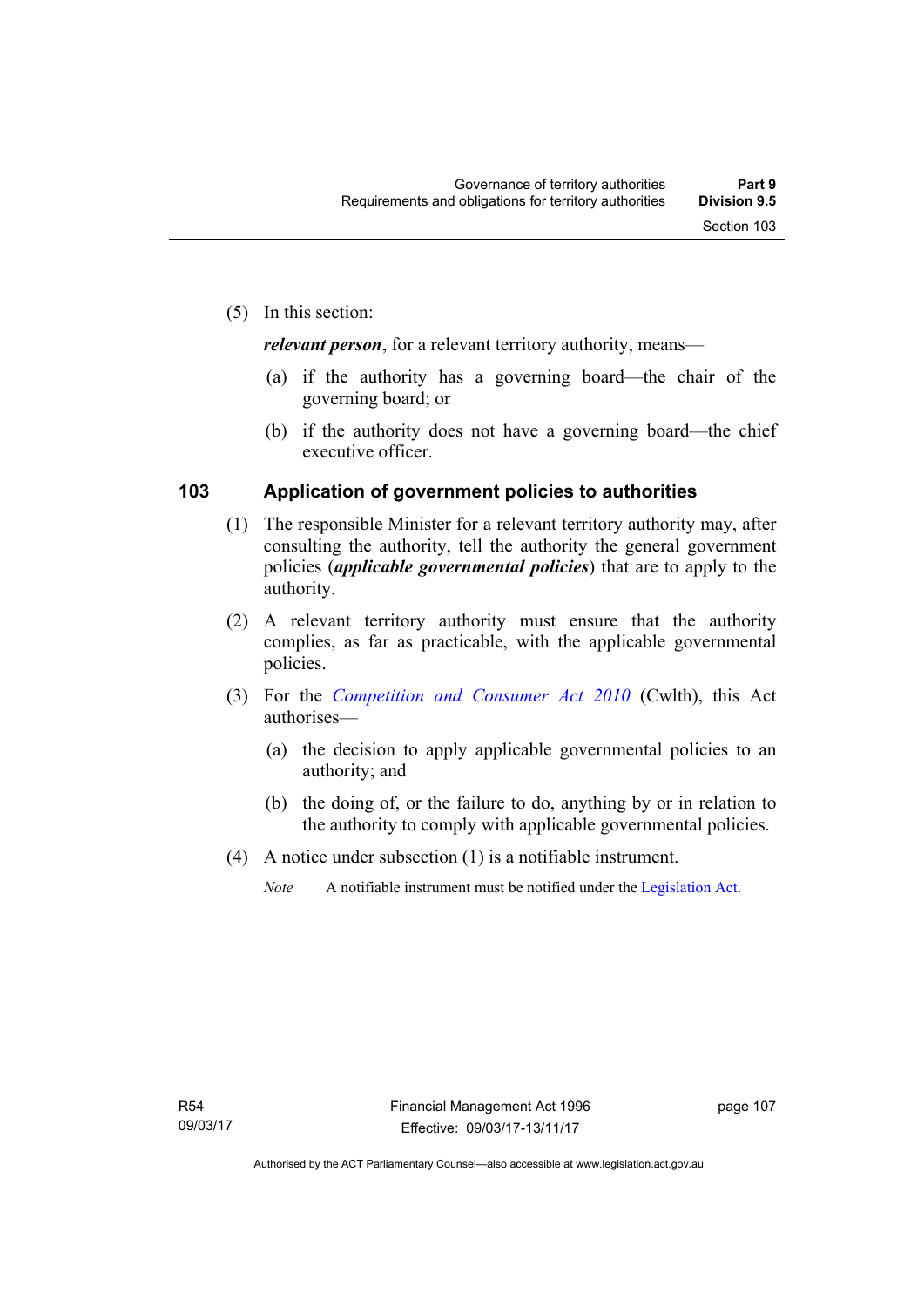# **Division 9.6 Restructuring of territory authorities**

#### **104 Purpose of div 9.6**

The purpose of this division is to facilitate the transfer of assets, rights and liabilities of, or held by, territory authorities to which this division applies.

*Note 1* A *liability* includes an obligation (see [Legislation Act,](http://www.legislation.act.gov.au/a/2001-14) dict, pt 1).

*Note 2* See also the [Legislation Act](http://www.legislation.act.gov.au/a/2001-14), dict, def *asset*.

## **105 What territory authorities does div 9.6 apply to?**

- (1) This division applies to a territory authority if the authority is prescribed by regulation for this division.
- (2) A reference in this division to a *division 9.6 authority* is a reference to a territory authority to which this division applies.
- (3) To remove any doubt—
	- (a) nothing in this Act prevents a division 9.6 authority also being a division 9.7 authority; and
	- (b) a regulation may prescribe a territory authority for this division whether or not this part would otherwise apply to the authority.

#### **106 Responsible Minister may direct div 9.6 authority to sell or transfer assets**

 (1) The responsible Minister for a division 9.6 authority may direct the authority to sell or transfer a stated asset of, or held by, the authority.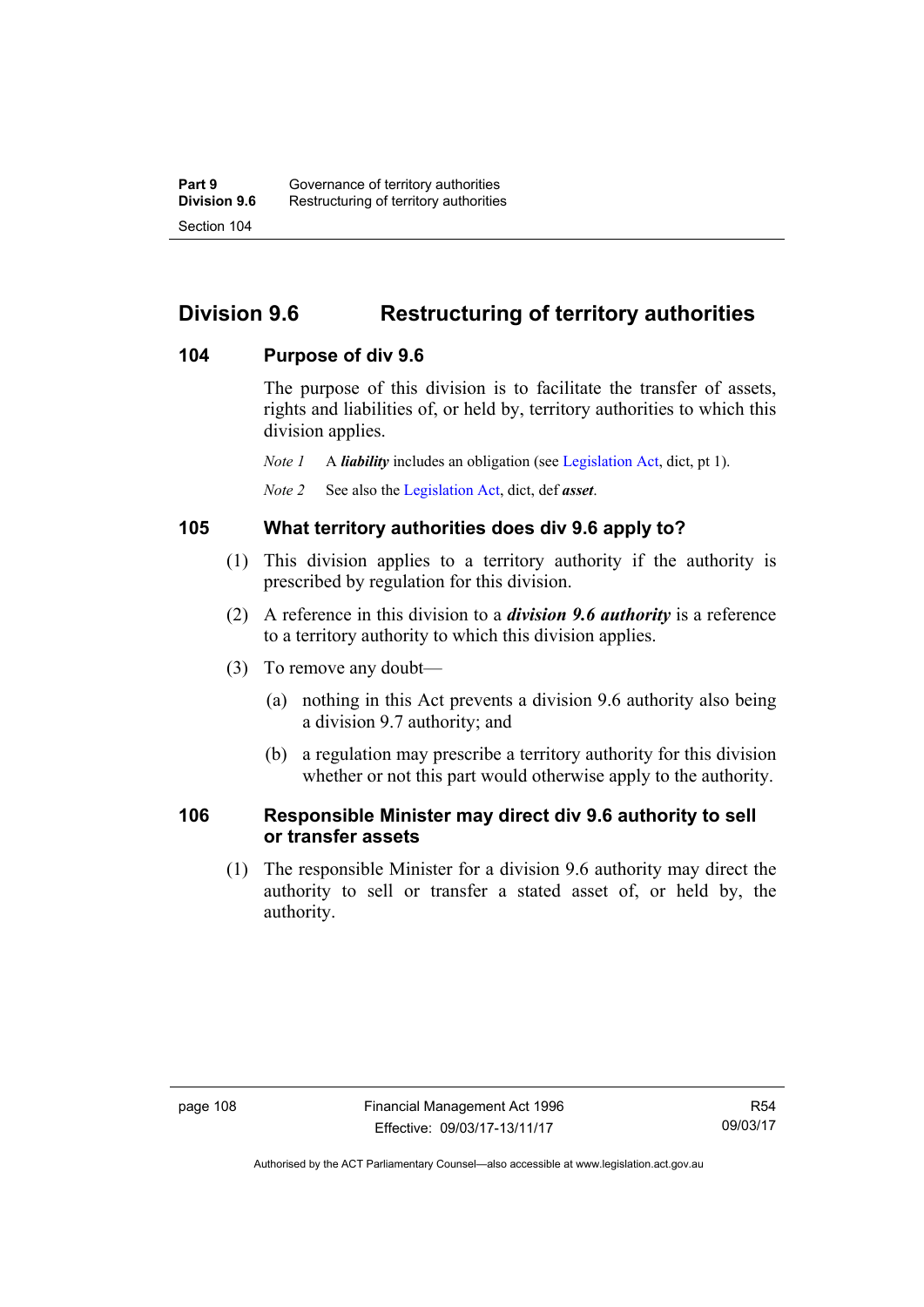Section 107

#### **Examples of other requirements**

sale or transfer.

- 1 that a sale or transfer must be to a stated entity
- 2 that a sale or transfer must be finished before a stated time
- 3 that a sale or transfer must be undertaken in a stated way
- 4 that an asset must be sold for a price within a stated price-range
- 5 that an asset must be marketed, and the sale undertaken, through a stated agent
- *Note* An example is part of the Act, is not exhaustive and may extend, but does not limit, the meaning of the provision in which it appears (see [Legislation Act,](http://www.legislation.act.gov.au/a/2001-14) s 126 and s 132).
- (3) The division 9.6 authority must comply with the direction.
- (4) A direction under subsection (1) is a notifiable instrument.

*Note* A notifiable instrument must be notified under the [Legislation Act](http://www.legislation.act.gov.au/a/2001-14).

 (5) To remove any doubt, this section is additional to, and does not limit, any other provision of this division.

#### **107 Transfer of assets by declaration—div 9.6 authorities**

- (1) The responsible Minister for a division 9.6 authority may make 1 or more of the following declarations (a *transfer declaration*) in relation to an asset of, or held by, the authority:
	- (a) a declaration that the stated asset vests in a stated entity at a stated time without a conveyance, transfer or assignment;
	- (b) a declaration that a stated instrument relating to the asset continues to have effect after the asset vests in a stated entity as if a reference in the instrument to the authority were a reference to the entity;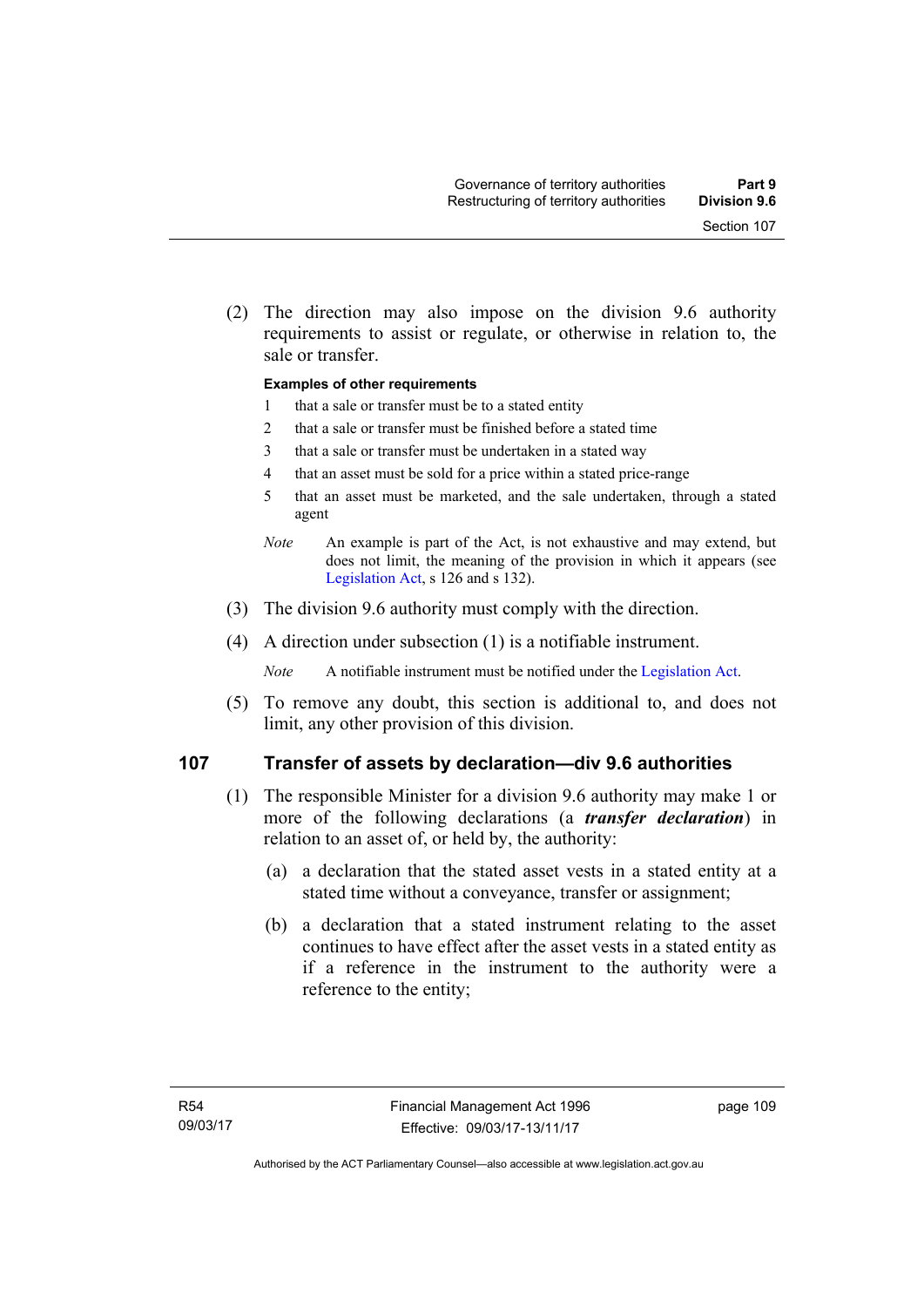- (c) a declaration that a stated entity becomes the authority's successor in law in relation to the asset after the asset vests in the entity.
- (2) A transfer declaration has effect in accordance with its terms.
- (3) A transfer declaration is a notifiable instrument.
	- *Note* A notifiable instrument must be notified under the [Legislation Act](http://www.legislation.act.gov.au/a/2001-14).
- (4) To remove any doubt, the making of a transfer declaration in relation to an asset of, or held by, a division 9.6 authority does not prevent the authority from transferring assets not dealt with in the declaration otherwise than in accordance with the declaration.
- (5) To remove any doubt, this section is additional to, and does not limit, any other provision of this division.

#### **108 Transfer of contractual rights and liabilities by declaration—div 9.6 authorities**

- (1) The responsible Minister for a division 9.6 authority may declare that the authority's rights and liabilities under a stated contract to which the authority is party—
	- (a) stop being the rights and liabilities of the authority at a stated time; and
	- (b) become rights and liabilities of a stated entity at that time.
- (2) The responsible Minister for a division 9.6 authority may declare that a stated contract continues to have effect after a stated time as if a reference in the contract were a reference to a stated entity.
- (3) The responsible Minister for a division 9.6 authority may declare that a stated instrument relating to a stated contract continues to have effect after the authority's rights and liabilities under the contract become rights and liabilities of a stated entity as if a reference in the instrument to the authority were a reference to the entity.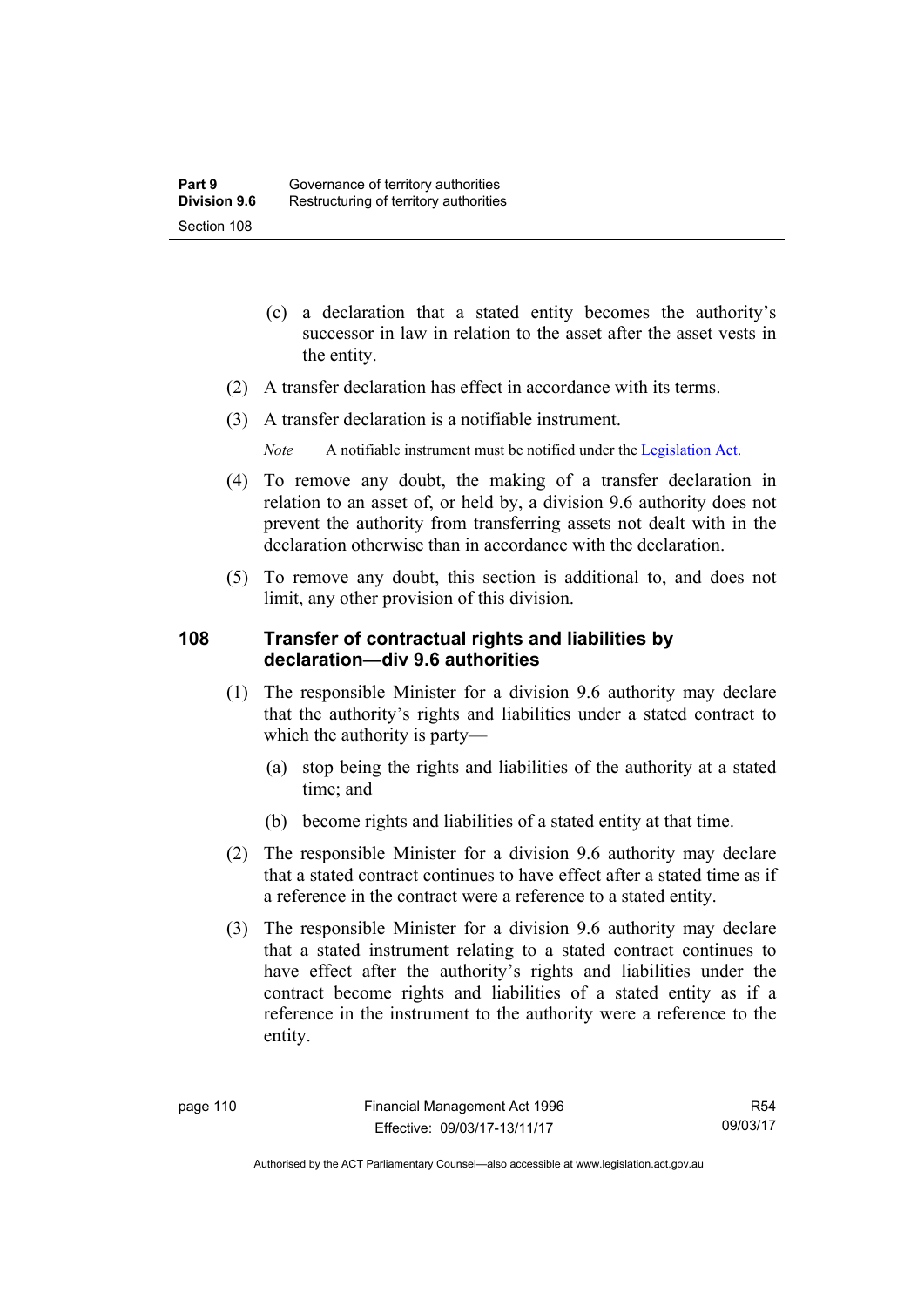- (4) The responsible Minister for a division 9.6 authority may declare that a stated person becomes the authority's successor in law, in relation to the authority's rights and liabilities under a stated contract, immediately after the authority's rights and liabilities under the contract become rights and liabilities of the entity.
- (5) A declaration under this section has effect according to its terms.
- (6) A declaration under this section is a notifiable instrument.

*Note* A notifiable instrument must be notified under the [Legislation Act](http://www.legislation.act.gov.au/a/2001-14).

 (7) To remove any doubt, this section is additional to, and does not limit, any other provision of this division.

#### **109 Transfer of liabilities by declaration—div 9.6 authorities**

- (1) The responsible Minister for a division 9.6 authority may make 1 or more of the following declarations in relation to a liability of the authority:
	- (a) a declaration that a stated liability stops being a liability of the authority and becomes a liability of a stated entity at a stated time;
	- (b) a declaration that a stated instrument relating to a stated liability continues to have effect after the liability becomes a liability of a stated entity as if a reference in the instrument to the authority were a reference to the entity;
	- (c) a declaration that a stated entity becomes the authority's successor in law in relation to a stated liability immediately after the liability becomes a liability of the entity.
- (2) A declaration under subsection (1) has effect in accordance with its terms.
- (3) A declaration under subsection (1) is a notifiable instrument.

*Note* A notifiable instrument must be notified under the [Legislation Act](http://www.legislation.act.gov.au/a/2001-14).

page 111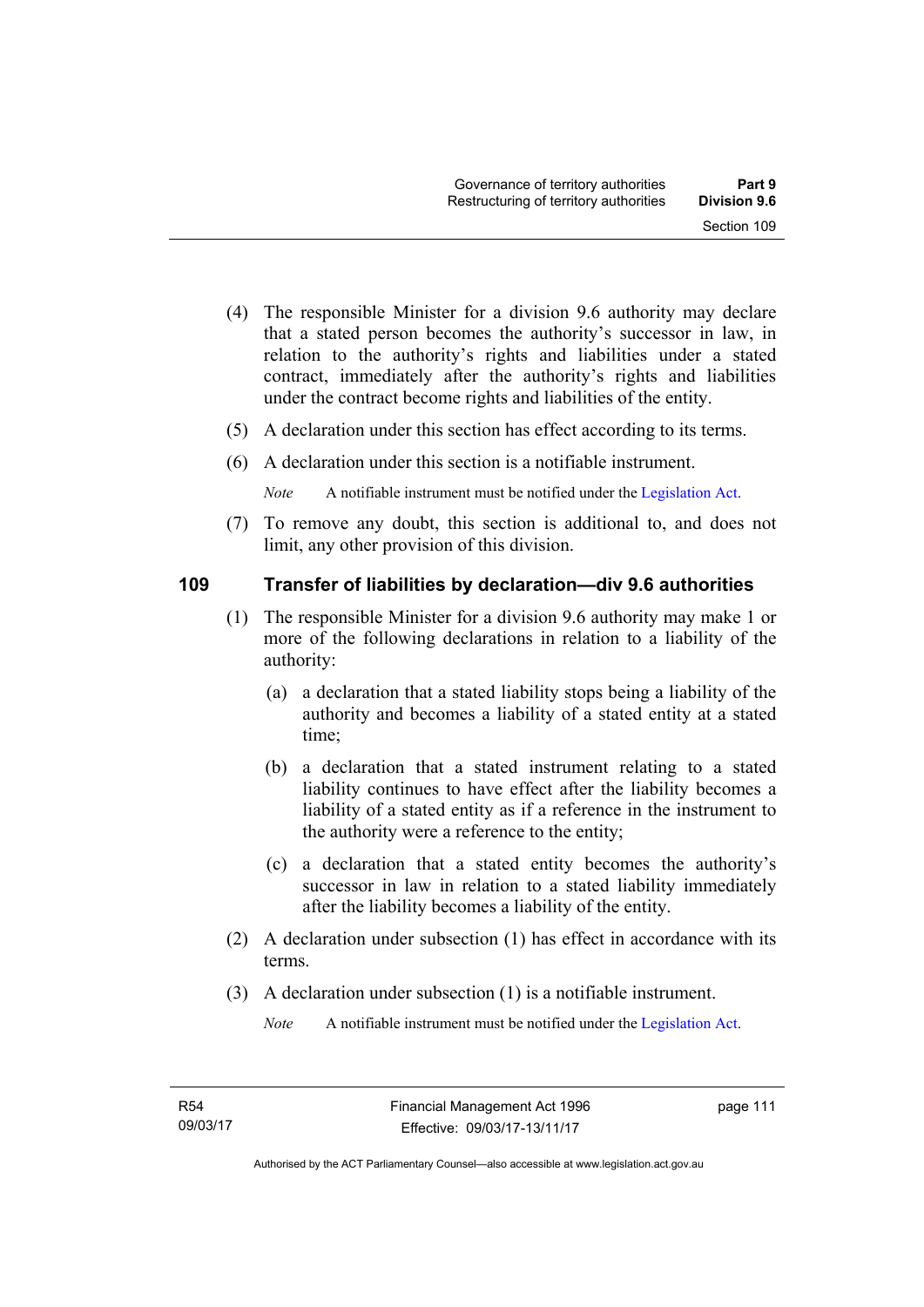(4) To remove any doubt, this section is additional to, and does not limit any other provision of this division.

#### **110 Assistance given by authorities for div 9.6**

(1) A division 9.6 authority may, on the authority's own initiative, give the Territory assistance in relation to the transfer of the authority's assets.

#### **Examples of forms of assistance**

- 1 giving information
- 2 giving financial assistance
- 3 giving a financial benefit to an entity
- 4 giving facilities, information and other assistance in relation to the conduct of a due diligence procedure or market briefing
- 5 entering into an agreement with the Territory
- *Note* An example is part of the Act, is not exhaustive and may extend, but does not limit, the meaning of the provision in which it appears (see [Legislation Act,](http://www.legislation.act.gov.au/a/2001-14) s 126 and s 132).
- (2) A division 9.6 authority must, if asked in writing by the responsible Minister for the authority, assist the Territory in relation to the transfer of the authority's assets.
- (3) If a division 9.6 authority must give assistance under subsection (2), the assistance must be given within the period, and in the way, stated in the request.
- (4) To remove any doubt, a division 9.6 authority that gives assistance under this section does not incur civil liability only because of the giving of assistance.
- (5) Any liability that would, apart from this section, attach to the division 9.6 authority attaches instead to the Territory.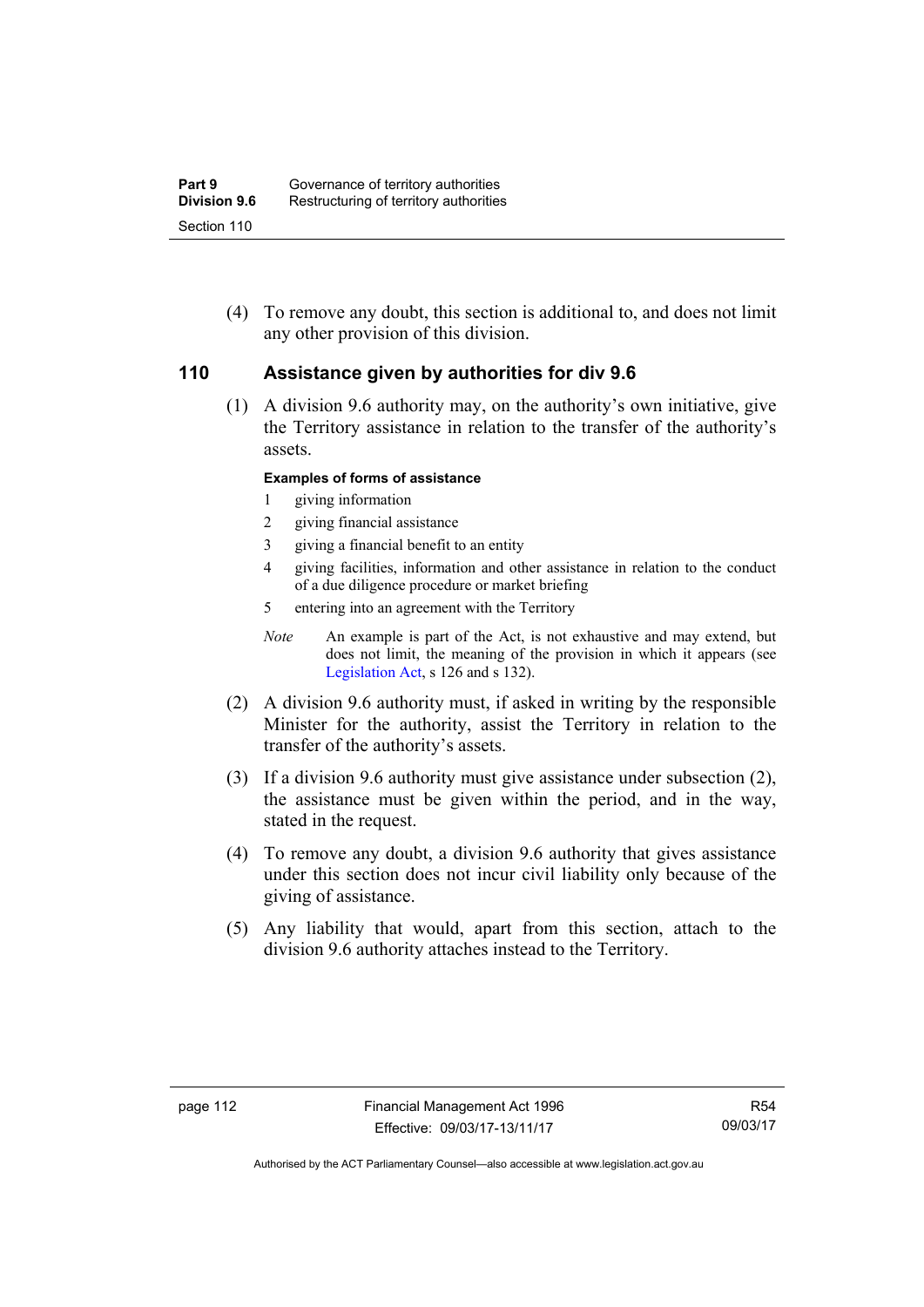#### **111 Assistance given by governing board members for div 9.6**

 (1) The governing board, or a member of the governing board, of a division 9.6 authority may, on the board's or member's own initiative, give the Territory assistance in relation to the transfer of the authority's assets.

#### **Examples of forms of assistance**

- 1 giving information
- 2 giving financial assistance
- 3 giving a financial benefit to an entity
- 4 giving facilities, information and other assistance in relation to the conduct of a due diligence procedure or market briefing
- 5 entering into an agreement with the Territory
- *Note* An example is part of the Act, is not exhaustive and may extend, but does not limit, the meaning of the provision in which it appears (see [Legislation Act,](http://www.legislation.act.gov.au/a/2001-14) s 126 and s 132).
- (2) The governing board, or a member of the governing board, of a division 9.6 authority must, if asked in writing by the responsible Minister for the authority, assist the Territory in relation to the transfer of the authority's assets.
- (3) If the governing board, or a member of the governing board, of a division 9.6 authority must give assistance under subsection (2), the assistance must be given within the period, and in the way, stated in the request.
- (4) To remove any doubt, a governing board or a member of a governing board who gives assistance under this section does not incur civil liability only because of the giving of assistance.
- (5) Any liability that would, apart from this section, attach to the members or member of the governing board attaches instead to the Territory.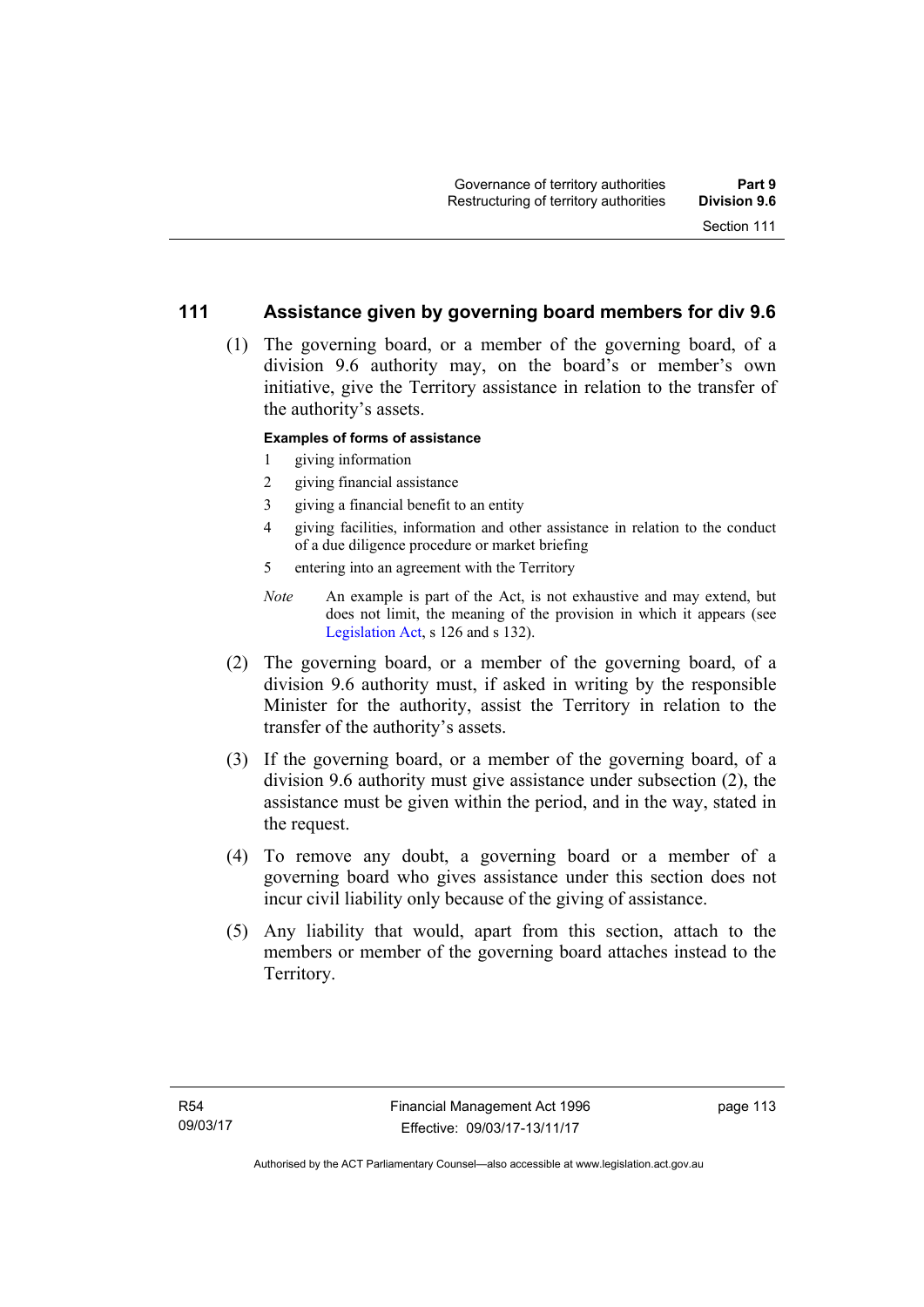#### **112 Use of information by Territory and div 9.6 authorities**

- (1) This section applies to information provided under section 110 (Assistance given by authorities for div 9.6) or section 111 (Assistance given by governing board members for div 9.6) in relation to a division 9.6 authority.
- (2) The Territory, the division 9.6 authority or an associated person may use the information for a purpose related to, or consequent on, the transfer of the authority's assets.
- (3) The Territory, the territory authority or an associated person may give the information to someone else for a purpose related to, or consequent on, the transfer of the authority's assets.
- (4) If a person gives information or uses information under this section—
	- (a) the giving of the information is not—
		- (i) a breach of confidence; or
		- (ii) a breach of professional etiquette or ethics; or
		- (iii) a breach of a rule of professional conduct; and
	- (b) the person does not incur civil liability only because of the giving or using of the information.
- (5) In this section:

*associated person*—each of the following is an *associated person* in relation to a division 9.6 authority:

- (a) the responsible Minister for the authority;
- (b) a public employee;
- (c) a person who exercises a function for the Territory in relation to the transfer of the authority's assets;
- (d) a member of the governing board of the territory authority;

R54 09/03/17

Authorised by the ACT Parliamentary Counsel—also accessible at www.legislation.act.gov.au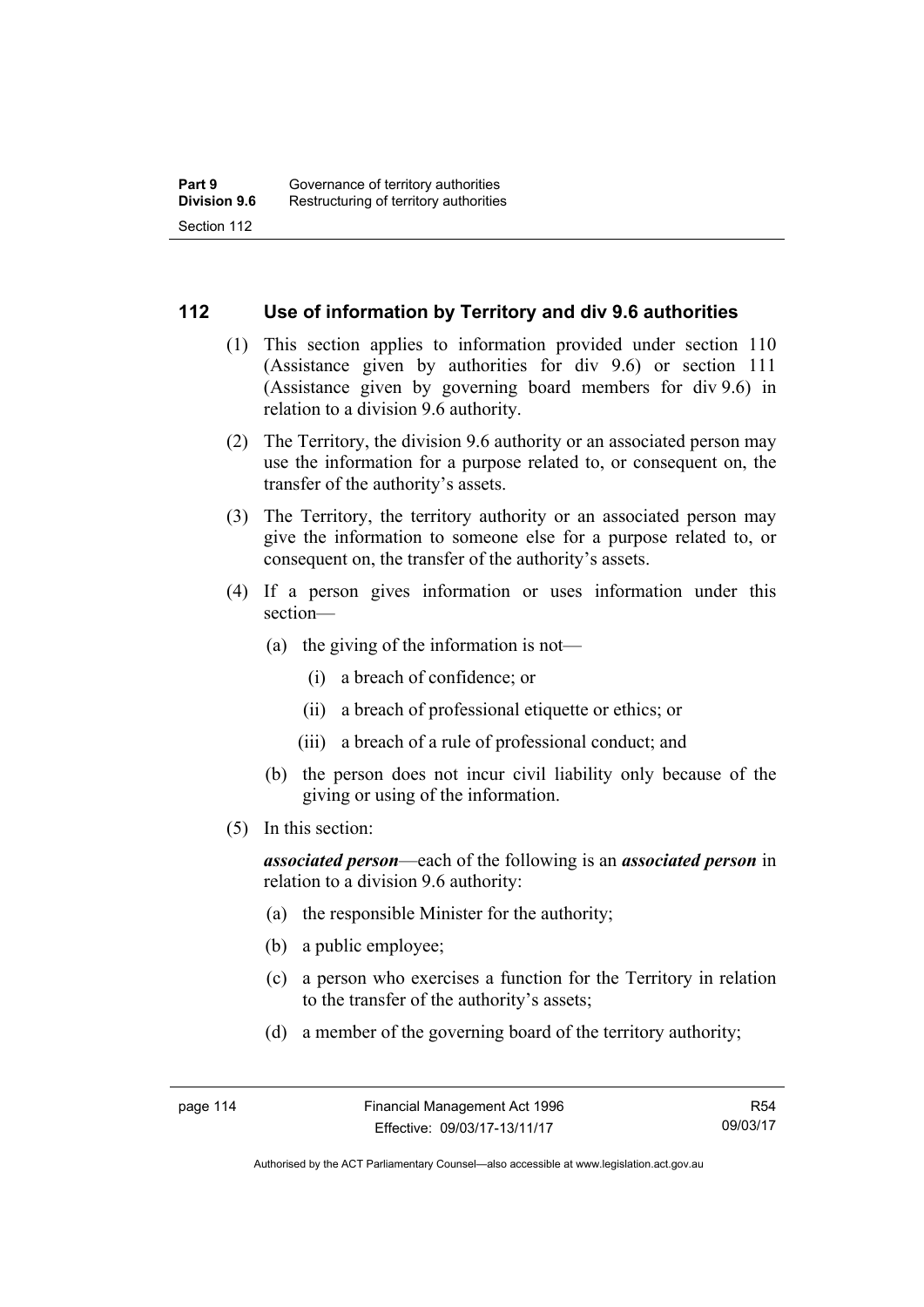- (e) an officer or employee of the authority;
- (f) a person who exercises a function for the authority in relation to the authority's assets.

#### **113 Contracts relating to the protection of information responsible Minister for div 9.6 authority**

- (1) The responsible Minister for a division 9.6 authority may, on behalf of the Territory, enter into a contract with an entity relating to the protection of information if—
	- (a) the information is provided under section 110 (Assistance given by authorities for div 9.6) or section 111 (Assistance given by governing board members for div 9.6); and
	- (b) publication of the information might be expected to substantially prejudice the entity's commercial interests.
- (2) To remove any doubt, subsection (1) does not limit the power of the Territory to enter into contracts.

## **114 Contracts relating to the protection of information div 9.6 authority**

- (1) A division 9.6 authority may enter into a contract with an entity relating to the protection of information if—
	- (a) the information is provided under section 110 (Assistance given by authorities for div 9.6) or section 111 (Assistance given by governing board members for div 9.6); and
	- (b) publication of the information might be expected to substantially prejudice the entity's commercial interests.
- (2) To remove any doubt, subsection (1) does not limit the power of the division 9.6 authority to enter into contracts.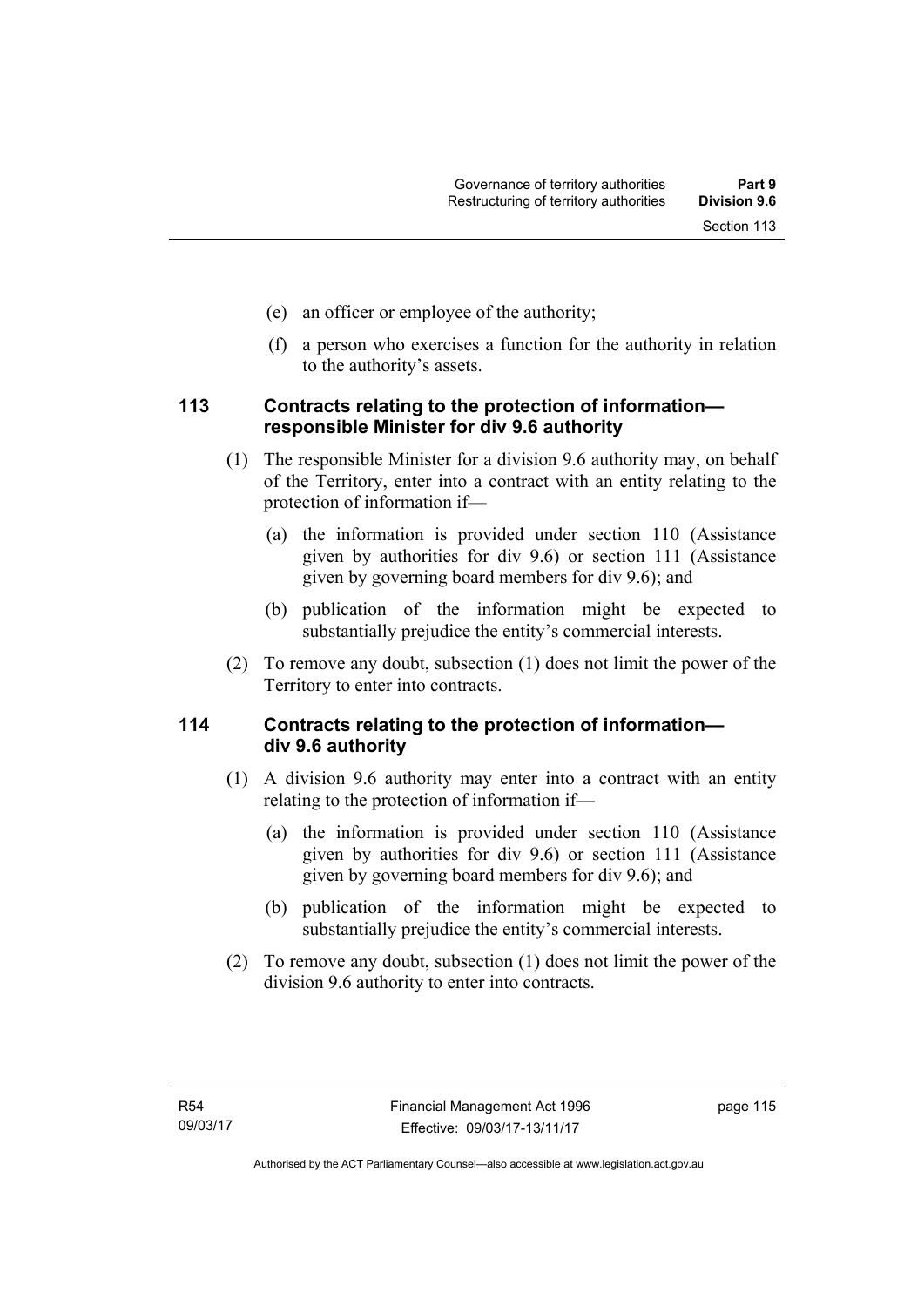#### **115 Transfer of pending proceedings—div 9.6 authorities**

- (1) This section applies if—
	- (a) an entity (the *successor*) becomes the successor in law of someone else (the *original entity*) at a particular time (the *handover time*) in relation to a particular asset, right or liability because of a declaration made by a Minister under this division; and
	- (b) a proceeding to which the original entity was a party was pending in a court or other entity immediately before the handover time; and
	- (c) the proceeding related, completely or partly, to the asset, right or liability.
- (2) The successor is, by force of this subsection, substituted for the original entity as a party to the proceeding to the extent to which the proceeding relates to the asset, right or liability.
- (3) The court or other entity in which, or before which, a proceeding has been continued under this section may give directions about the proceeding.
- (4) However, subsection (2) does not apply if the responsible Minister for the original entity determines otherwise.
- (5) A determination under subsection (3) is a notifiable instrument.

*Note* A notifiable instrument must be notified under the [Legislation Act](http://www.legislation.act.gov.au/a/2001-14).

# **116 Proceedings and evidence—div 9.6 authorities**

 (1) This section applies if an entity (the *successor*) becomes the successor in law of someone else (the *original entity*) at a particular time (the *handover time*) in relation to a particular asset, right or liability because of a declaration made by a Minister under this division.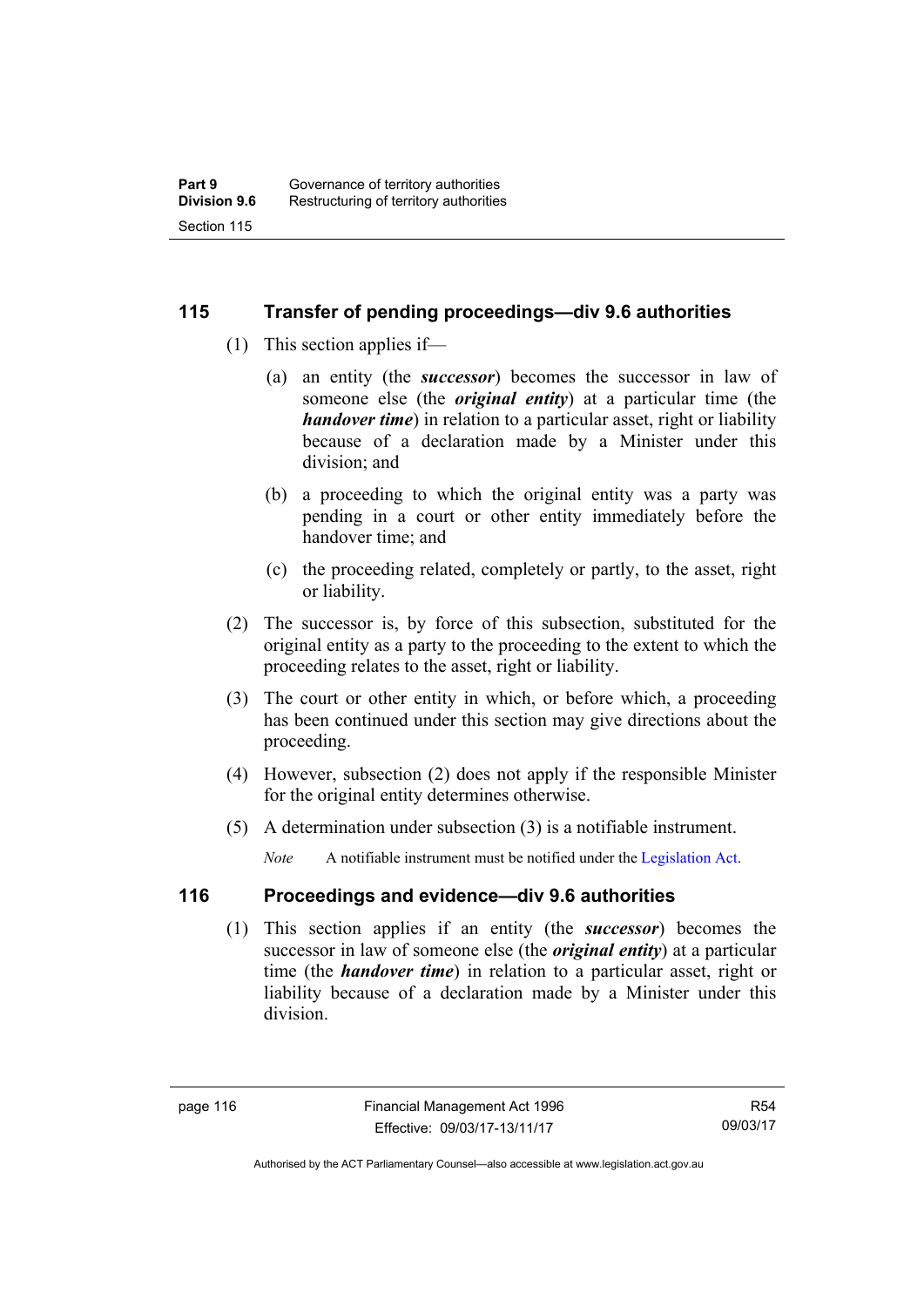- (2) A proceeding for a cause of action may be brought against the successor in relation to the asset, right or liability if, before handover time—
	- (a) the cause of action had accrued against the original entity in relation to the asset, right or liability; and
	- (b) a proceeding had not started in relation to the cause of action; and
	- (c) the limitation period for the cause of action had not ended.
- (3) The *[Limitation Act 1985](http://www.legislation.act.gov.au/a/1985-66),* part 3 (Postponement of bar) applies to the starting of a proceeding that may be brought by or against the successor under this section as if the cause of action had been accrued by, or had accrued against, the successor.
- (4) The court or other entity in which, or before which, a proceeding has been or may be started under this section may give directions about the proceeding.
- (5) Any evidence that, before handover time, would have been admissible for or against the original entity in relation to the asset, right or liability is admissible for or against the successor.
- (6) An order made in a proceeding by or against the original entity in relation to the asset, right or liability before handover time may be enforced by or against the successor.
- (7) In this section:

*proceeding* includes a proceeding by way of appeal or review (including review under the *[Ombudsman Act 1989](http://www.legislation.act.gov.au/a/alt_a1989-45co)*).

#### **117 Operation of div 9.6 not breach of contract etc**

To remove any doubt, the operation of this division must not be taken to—

(a) place a person in breach of contract or confidence; or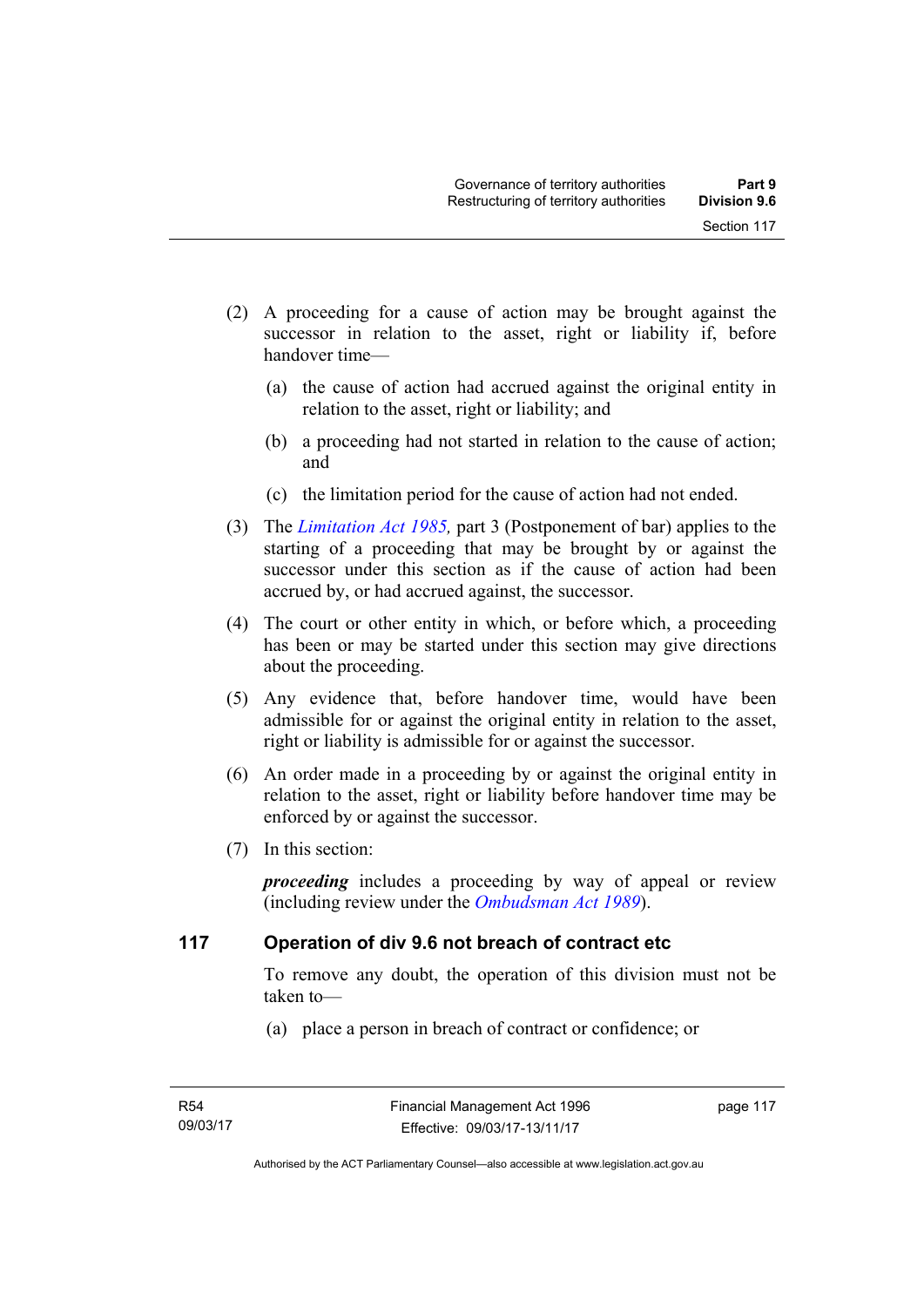- (b) otherwise make a person guilty of a civil wrong; or
- (c) place a person in breach of, or create a default under, any territory law or provision in an agreement, arrangement or understanding, including, for example, a contractual provision prohibiting, restricting or regulating the following:
	- (i) the assignment or transfer of an asset, right or liability;
	- (ii) the disclosure of information; or
- (d) release a surety from any of surety's liabilities in relation to a liability that is transferred under a declaration made by a Minister under this division; or
- (e) fulfil a condition that—
	- (i) allows an entity to terminate an agreement or liability; or
	- (ii) alters the operation or effect of an agreement; or
	- (iii) requires an amount to be paid before its stated maturity.
- *Note* An example is part of the Act, is not exhaustive and may extend, but does not limit, the meaning of the provision in which it appears (see [Legislation Act,](http://www.legislation.act.gov.au/a/2001-14) s 126 and s 132).

#### **118 Transfer of assets etc not otherwise disposed of—div 9.6 authorities**

- (1) This section applies in relation to an asset, right or liability of a division 9.6 authority if—
	- (a) the authority ceases to exist; and
	- (b) apart from this section, division 9.7 would not apply in relation to the authority; and
	- (c) the asset, right or liability has not been disposed of after the authority ceases to exist.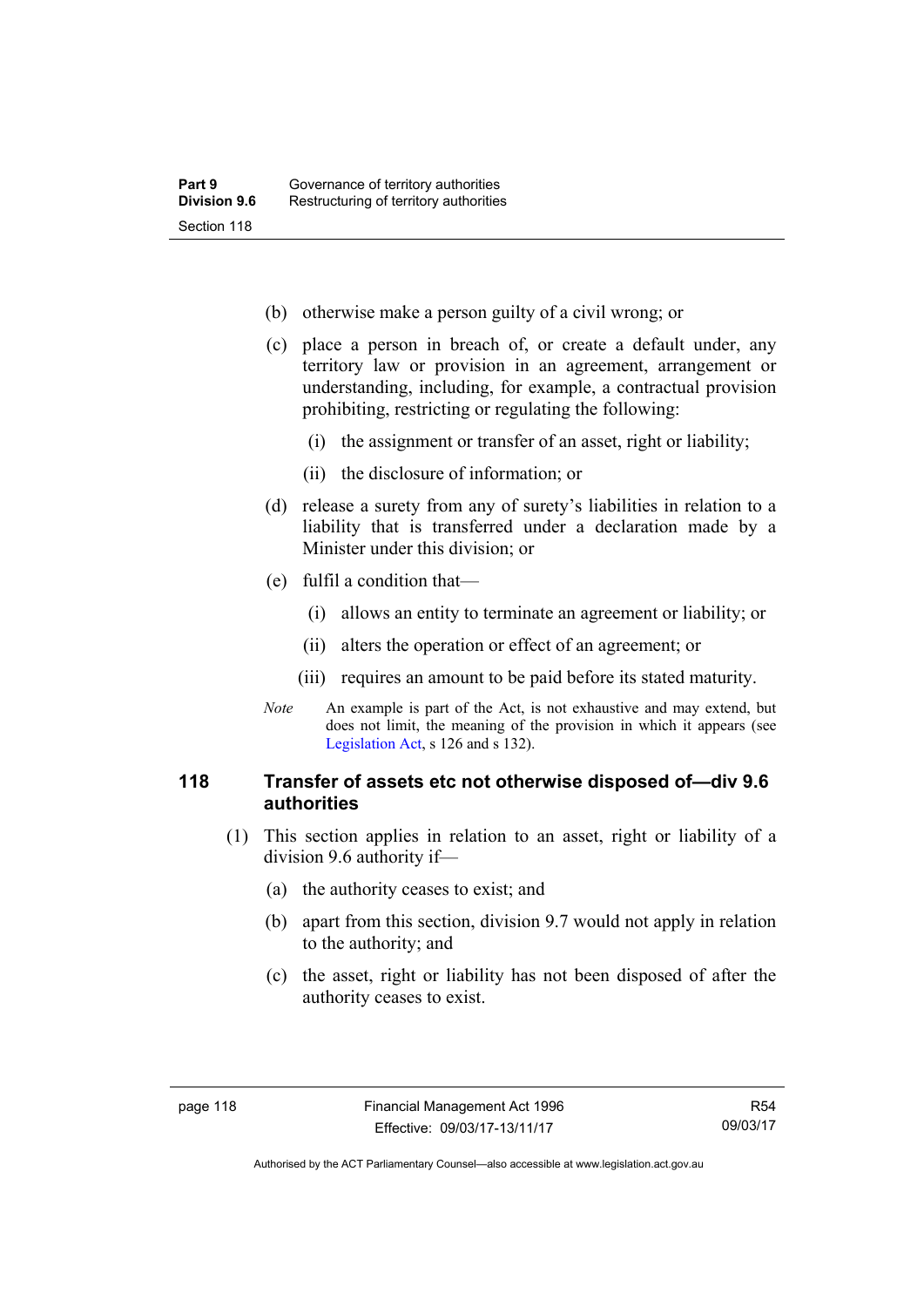(2) Division 9.7 applies in relation to the division 9.6 authority as if it were a division 9.7 authority, but only in relation to the asset, right or liability that has not been disposed of.

#### **119 Annual reports etc for div 9.6 authorities**

(1) In this section:

*division 9.6 authority* means a division 9.6 authority that has ceased to exist and is not also a division 9.7 authority.

*financial year*––see the *[Annual Reports \(Government Agencies\)](http://www.legislation.act.gov.au/a/2004-8)  [Act 2004](http://www.legislation.act.gov.au/a/2004-8)*, section 6 (3).

*handover day*, in relation to a division 9.6 authority, means the day the authority ceases to exist.

*relevant financial year*, for a division 9.6 authority, means a financial year—

- (a) beginning before the handover day for the authority; and
- (b) for which a report had not been presented by the authority under the *[Annual Reports \(Government Agencies\) Act 2004](http://www.legislation.act.gov.au/a/2004-8)*, section 6 (Annual report of public authority) before the handover day.

*responsible Minister*, for a division 9.6 authority, means the Minister who was the responsible Minister for the authority immediately before it ceased to exist.

- (2) The responsible Minister for a division 9.6 authority must present an annual report for the authority for each relevant financial year.
- (3) An annual report under subsection (2) must include anything that the annual report would have been required to include before handover day for the division 9.6 authority.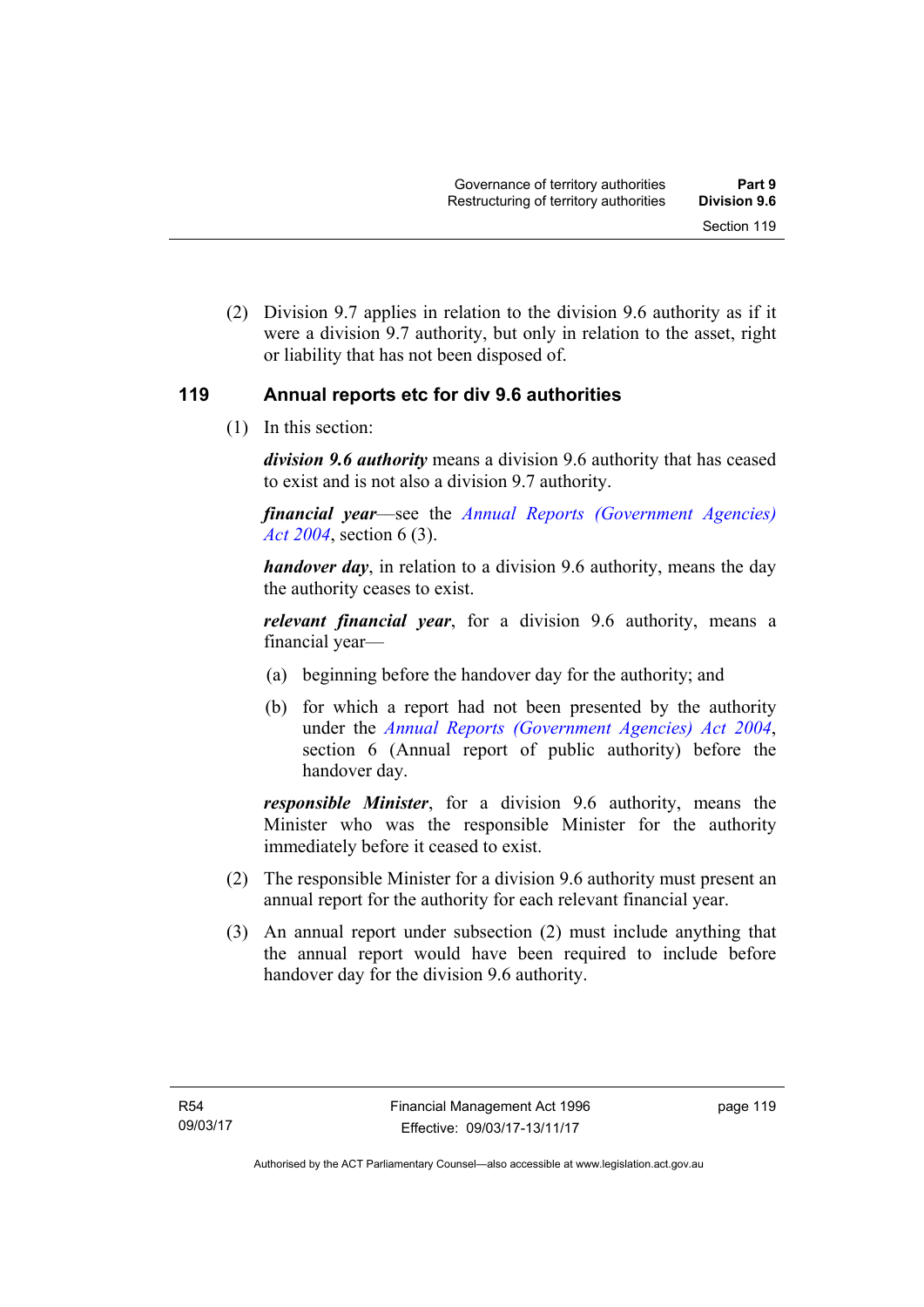- (4) The applied provisions of part 8 (Financial provisions for territory authorities) apply in relation to a division 9.6 authority in relation to any period before the handover day as if—
	- (a) the authority had not ceased to exist; and
	- (b) a reference in section 63 and section 68 to the authority included a reference to the responsible Minister for the authority; and
	- (c) a reference in section 64 and section 69 to the relevant person for the authority included a reference to the responsible Minister for the authority; and
	- (d) a reference in section 65 and section 70 to the chief executive officer of the authority included a reference to the responsible Minister for the authority; and
	- (e) all other necessary changes were made; and
	- (f) any changes prescribed by regulation were made.
- (5) For subsection (4), the *applied provisions of part 8* are the following:
	- section 63 (Annual financial statements of territory authorities)
	- section 64 (Responsibility for annual financial statements of territory authorities)
	- section 65 (Audit of annual financial statements of territory authorities)
	- section 66 (Annual financial statements of territory authorities to be included in annual reports etc)
	- section 68 (Statements of performance of territory authorities)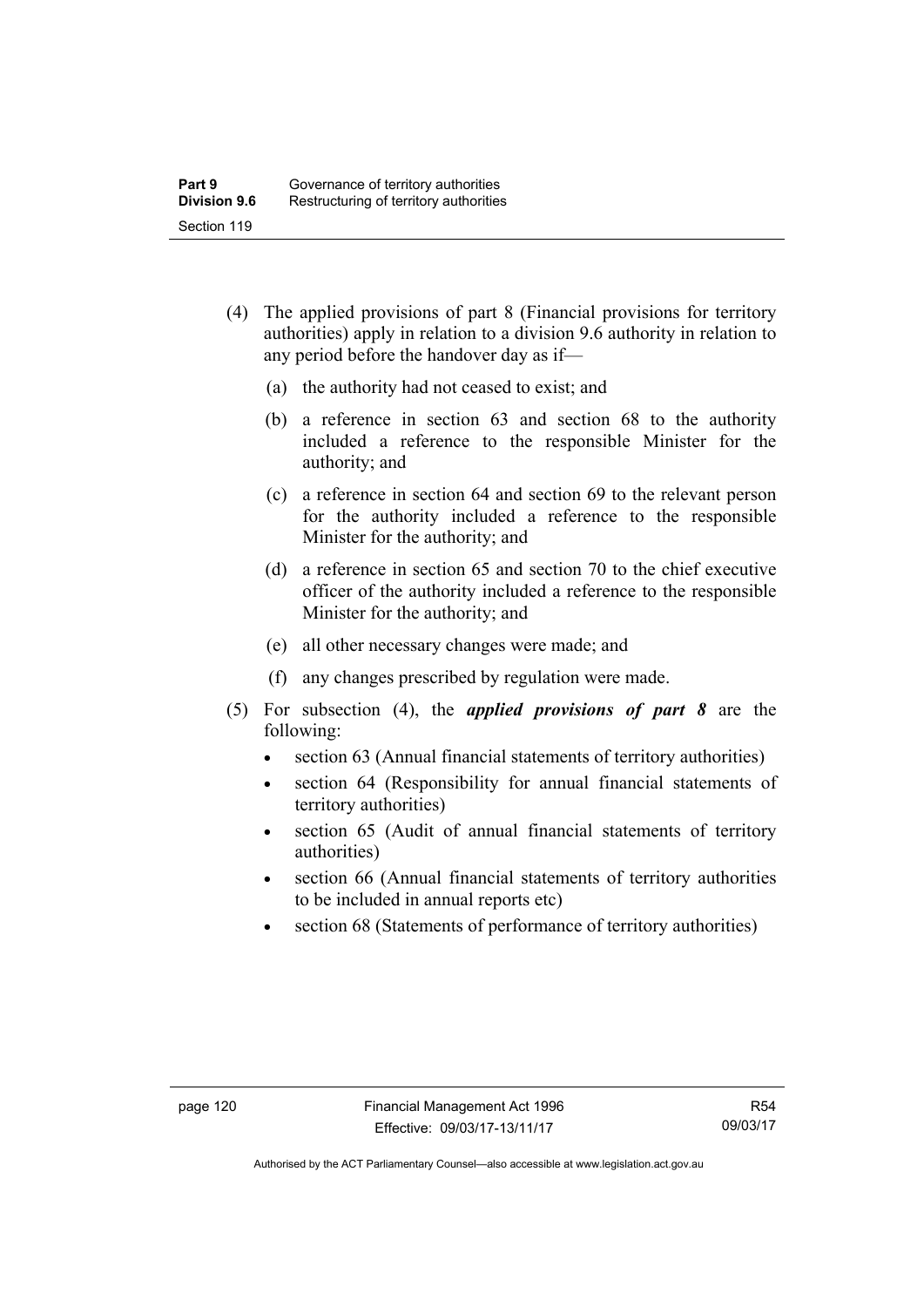- section 69 (Responsibility for territory authority statements of performance)
- section 70 (Scrutiny of territory authority statements of performance)
- section 71 (Territory authority statements of performance to be included in annual reports).

# **Division 9.7 Additional provisions for restructuring of certain territory authorities**

# **120 What territory authorities does div 9.7 apply to?**

- (1) This division applies to a territory authority if the authority is prescribed by regulation for this division.
	- *Note* This division also applies in relation to territory authorities in relation to certain assets, rights and liabilities (see s 118).
- (2) A reference in this division to a *division 9.7 authority* is a reference to a territory authority to which this division applies.
- (3) To remove any doubt, a regulation may prescribe a territory authority for this division whether or not this part would otherwise apply to the authority.

# **121 Definitions—div 9.7**

In this division:

*handover day*, in relation to a division 9.7 authority, means the day the authority ceases to exist.

*territory authority* includes a territory authority that has ceased to exist.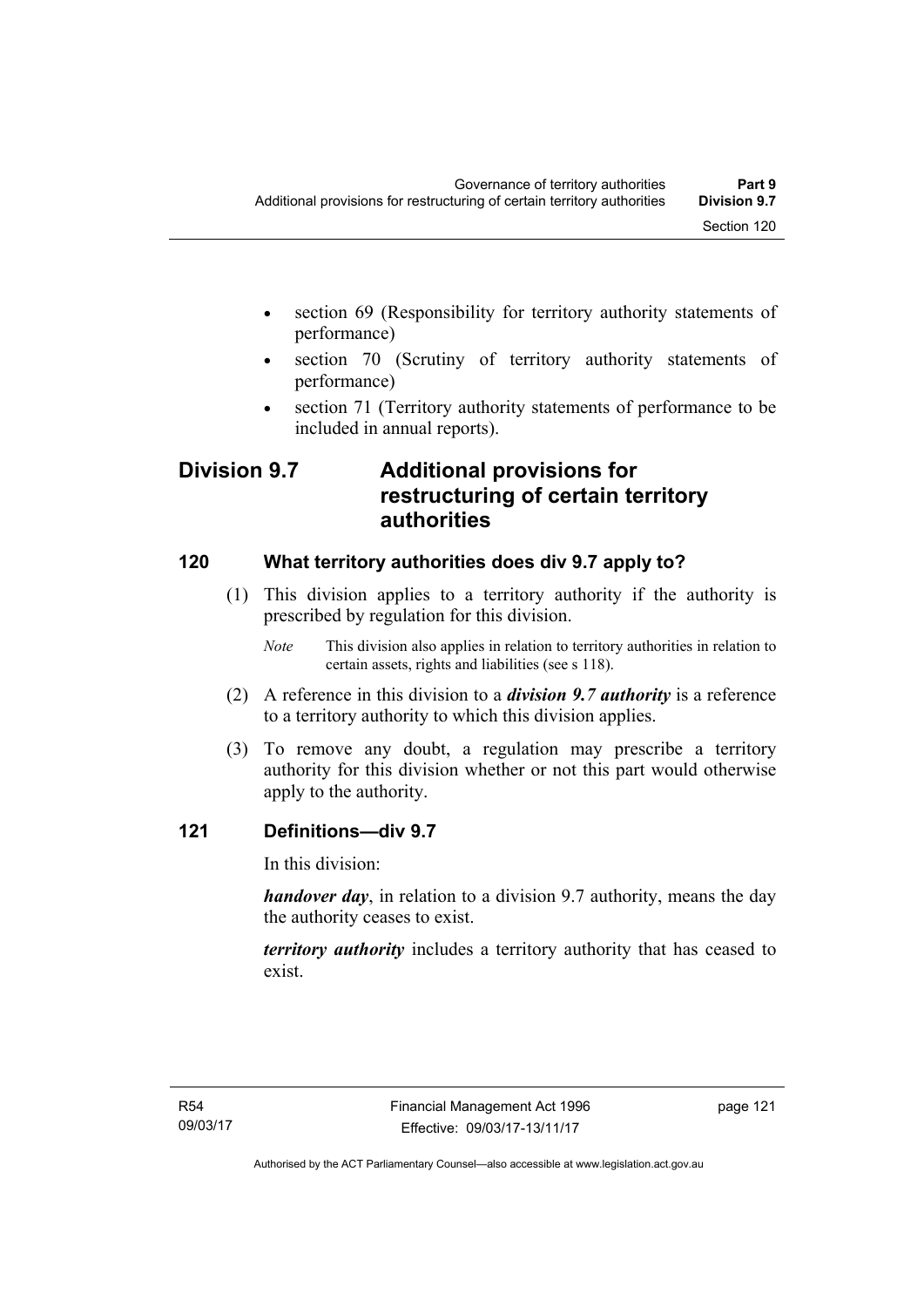## **122 Vesting of assets, rights and liabilities—div 9.7 authorities**

- (1) All assets, rights and liabilities of a division 9.7 authority immediately before handover day vest in the Territory on handover day.
- (2) To remove any doubt, all records of the territory authority, including applications made to the authority, become the records of the Territory on handover day.

# **123 Proceedings and evidence—div 9.7 authorities**

- (1) For a proceeding started before handover day and to which a division 9.7 authority is a party, the Territory is substituted as a party on the handover day.
- (2) A proceeding for a cause of action in relation to a division 9.7 authority may be brought against the Territory if, before handover day—
	- (a) the cause of action had accrued against the authority; and
	- (b) a proceeding had not started in relation to the cause of action; and
	- (c) the limitation period for the cause of action had not ended.
- (3) The *[Limitation Act 1985](http://www.legislation.act.gov.au/a/1985-66),* part 3 (Postponement of bar) applies to the starting of a proceeding that may be brought by or against the Territory under this section as if the cause of action had been accrued by, or had accrued against, the Territory.
- (4) The court or other entity in which, or before which, a proceeding may be or has been started or continued under this section may give directions about the proceeding.
- (5) Any evidence that would, before a division 9.7 authority ceased to exist, have been admissible for or against the authority is admissible for or against the Territory.

R54 09/03/17

Authorised by the ACT Parliamentary Counsel—also accessible at www.legislation.act.gov.au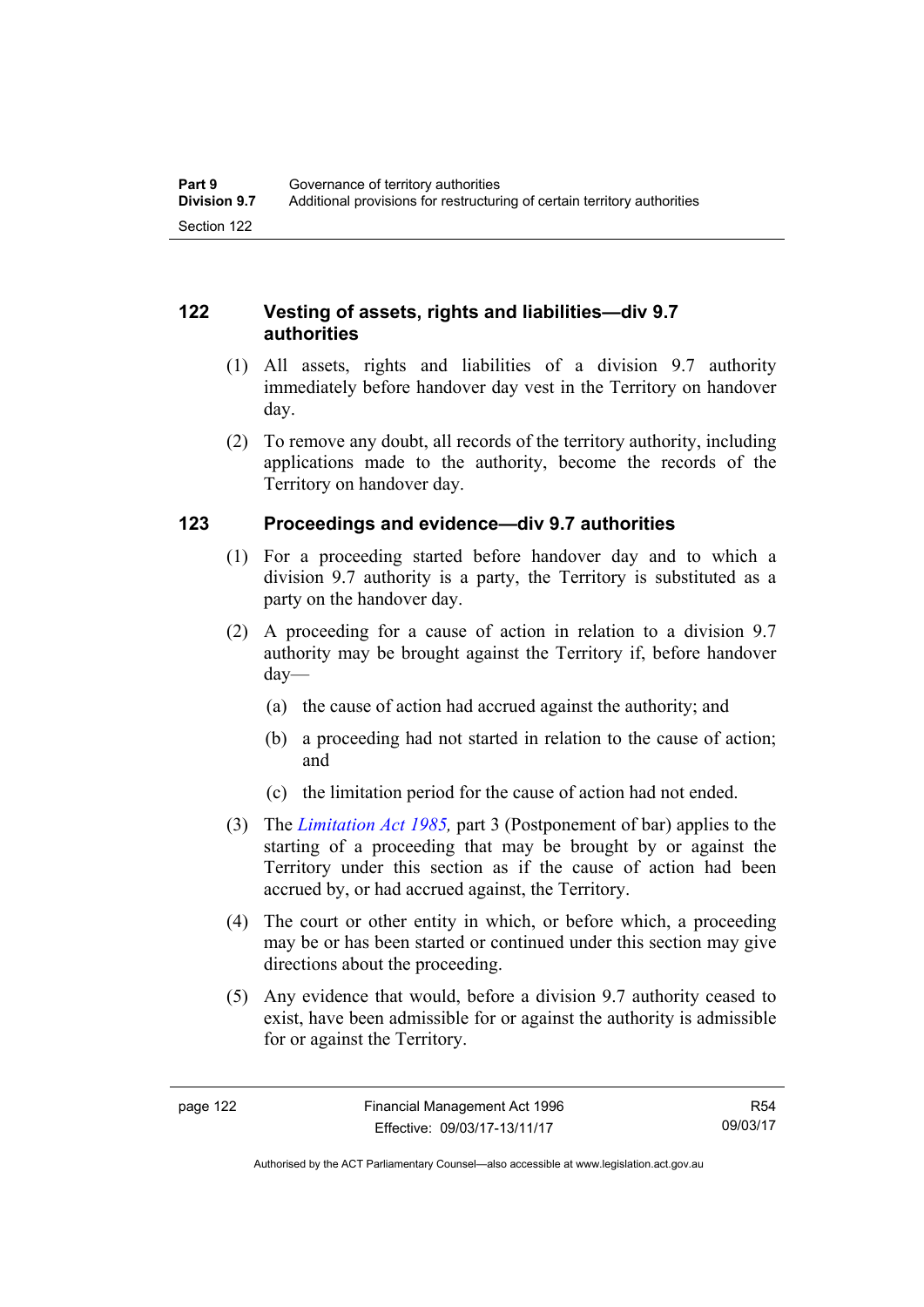- (6) An order made in a proceeding by or against a division 9.7 authority before the handover day may, after the handover day, be enforced by or against the Territory.
- (7) In this section:

*proceeding* includes a proceeding by way of appeal or review (including review under the *[Ombudsman Act 1989](http://www.legislation.act.gov.au/a/alt_a1989-45co)*).

## **124 Annual reports and financial statements for div 9.7 authorities**

(1) In this section:

*division 9.7 authority* means a division 9.7 authority that has ceased to exist.

*financial year*––see the *[Annual Reports \(Government Agencies\)](http://www.legislation.act.gov.au/a/2004-8)  [Act 2004](http://www.legislation.act.gov.au/a/2004-8)*, section 6 (3).

*relevant financial year*, for a division 9.7 authority, means a financial year—

- (a) beginning before the handover day for the authority; and
- (b) for which a report had not been presented by the authority under the *[Annual Reports \(Government Agencies\) Act 2004](http://www.legislation.act.gov.au/a/2004-8)*, section 6 (Annual report of public authority) before the handover day.

*responsible Minister*, for a division 9.7 authority, means the Minister who was the responsible Minister for the authority immediately before it ceased to exist.

- (2) The responsible Minister for a division 9.7 authority must present an annual report for the authority for each relevant financial year.
- (3) An annual report under subsection (2) must include anything that the annual report would have been required to include before handover day for the division 9.7 authority.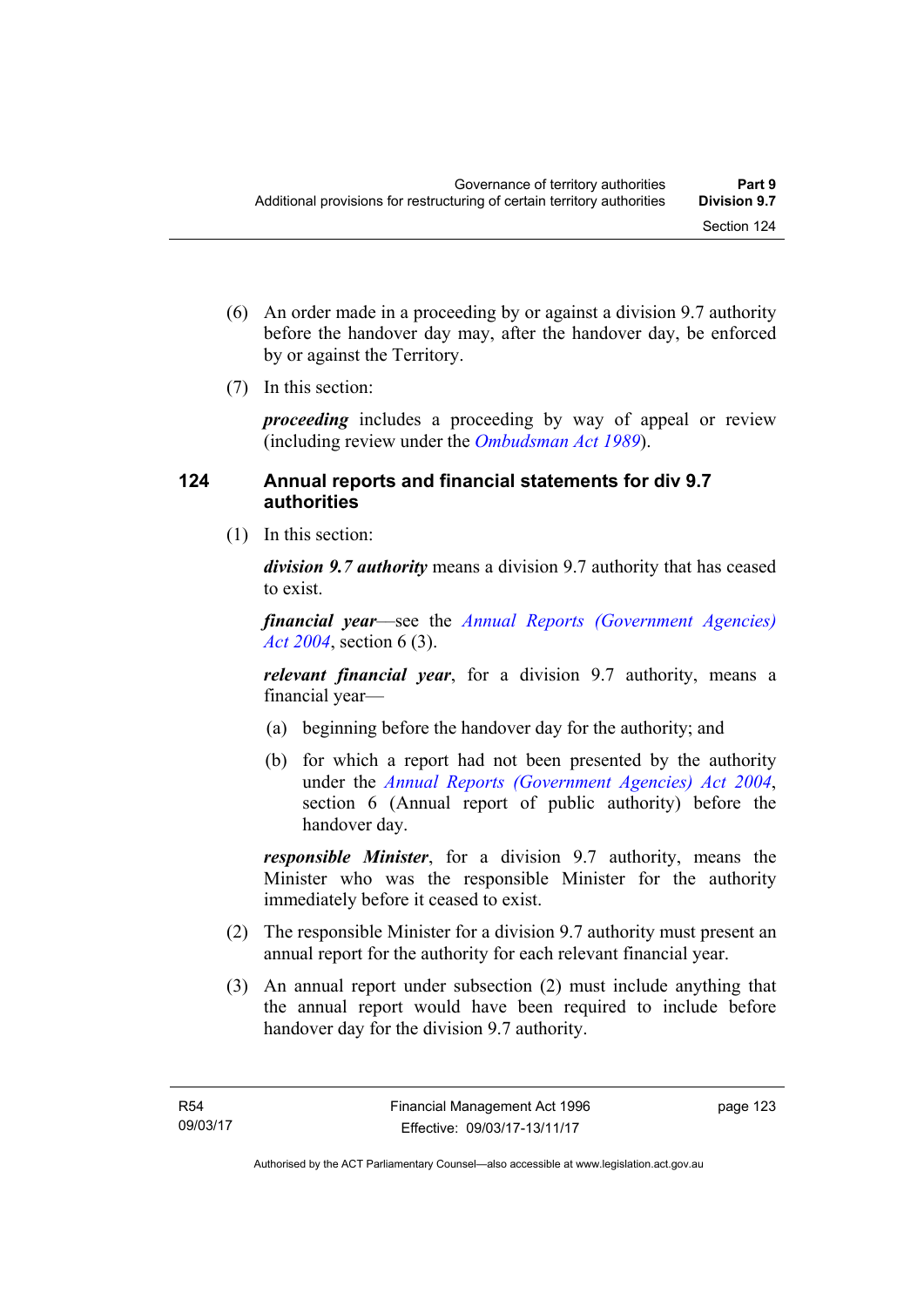- (4) The applied provisions of part 8 (Financial provisions for territory authorities) apply in relation to a division 9.7 authority in relation to any period before the handover day as if—
	- (a) the authority had not ceased to exist; and
	- (b) a reference in section 63 and section 68 to the authority included a reference to the responsible Minister for the authority; and
	- (c) a reference in section 64 and section 69 to the relevant person for the authority included a reference to the responsible Minister for the authority; and
	- (d) a reference in section 65 and section 70 to the chief executive officer of the authority included a reference to the responsible Minister for the authority; and
	- (e) all other necessary changes were made; and
	- (f) any changes prescribed by regulation were made.
- (5) For subsection (4), the *applied provisions of part 8* are the following:
	- section 63 (Annual financial statements of territory authorities)
	- section 64 (Responsibility for annual financial statements of territory authorities)
	- section 65 (Audit of annual financial statements of territory authorities)
	- section 66 (Annual financial statements of territory authorities to be included in annual reports etc)
	- section 68 (Statements of performance of territory authorities)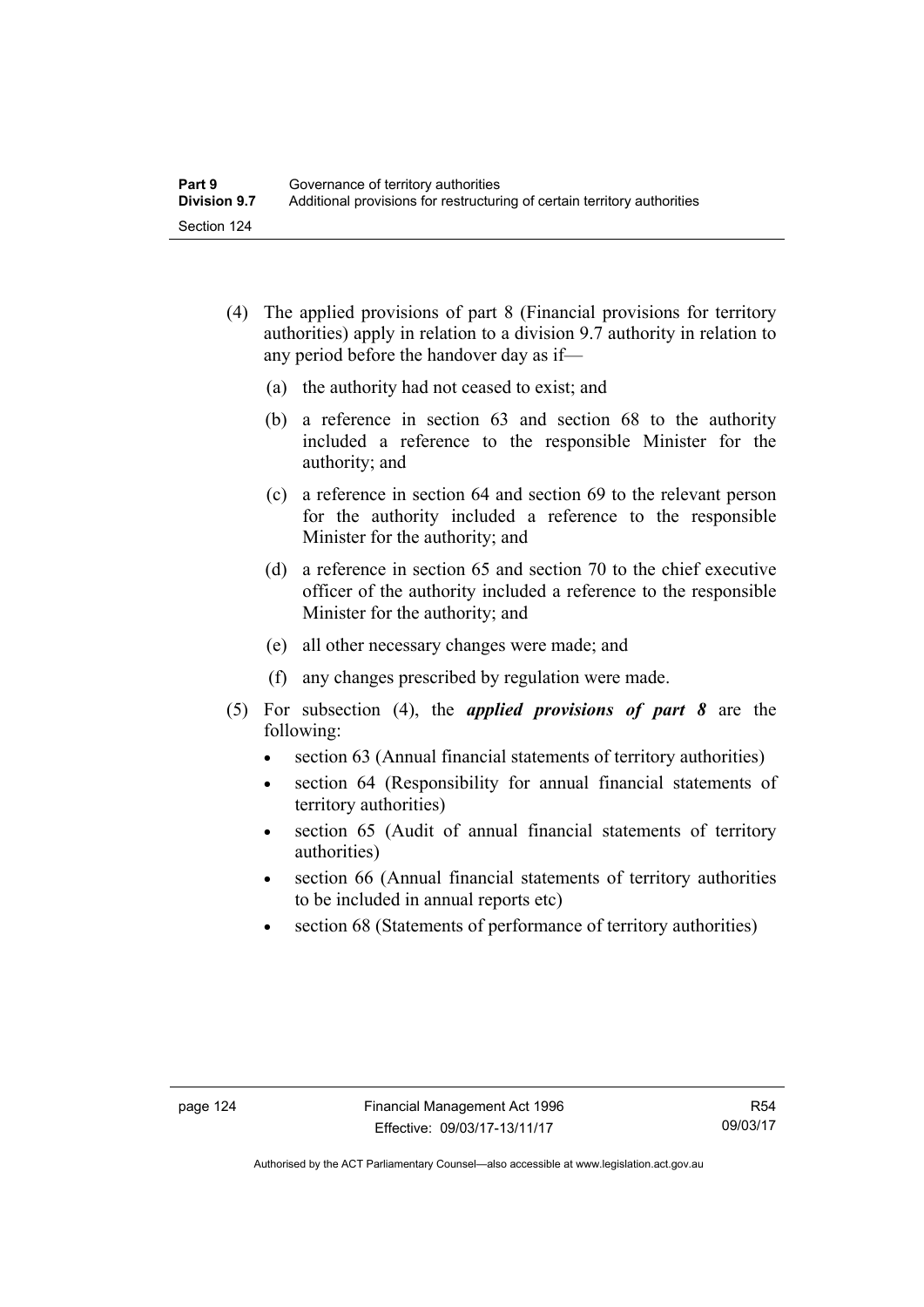- section 69 (Responsibility for territory authority statements of performance)
- section 70 (Scrutiny of territory authority statements of performance)
- section 71 (Territory authority statements of performance to be included in annual reports).

# **125 References to div 9.7 authority**

In any contract, agreement or arrangement, a reference to a division 9.7 authority is, for the application of the contract, agreement or arrangement on or after the handover day, a reference to the Territory.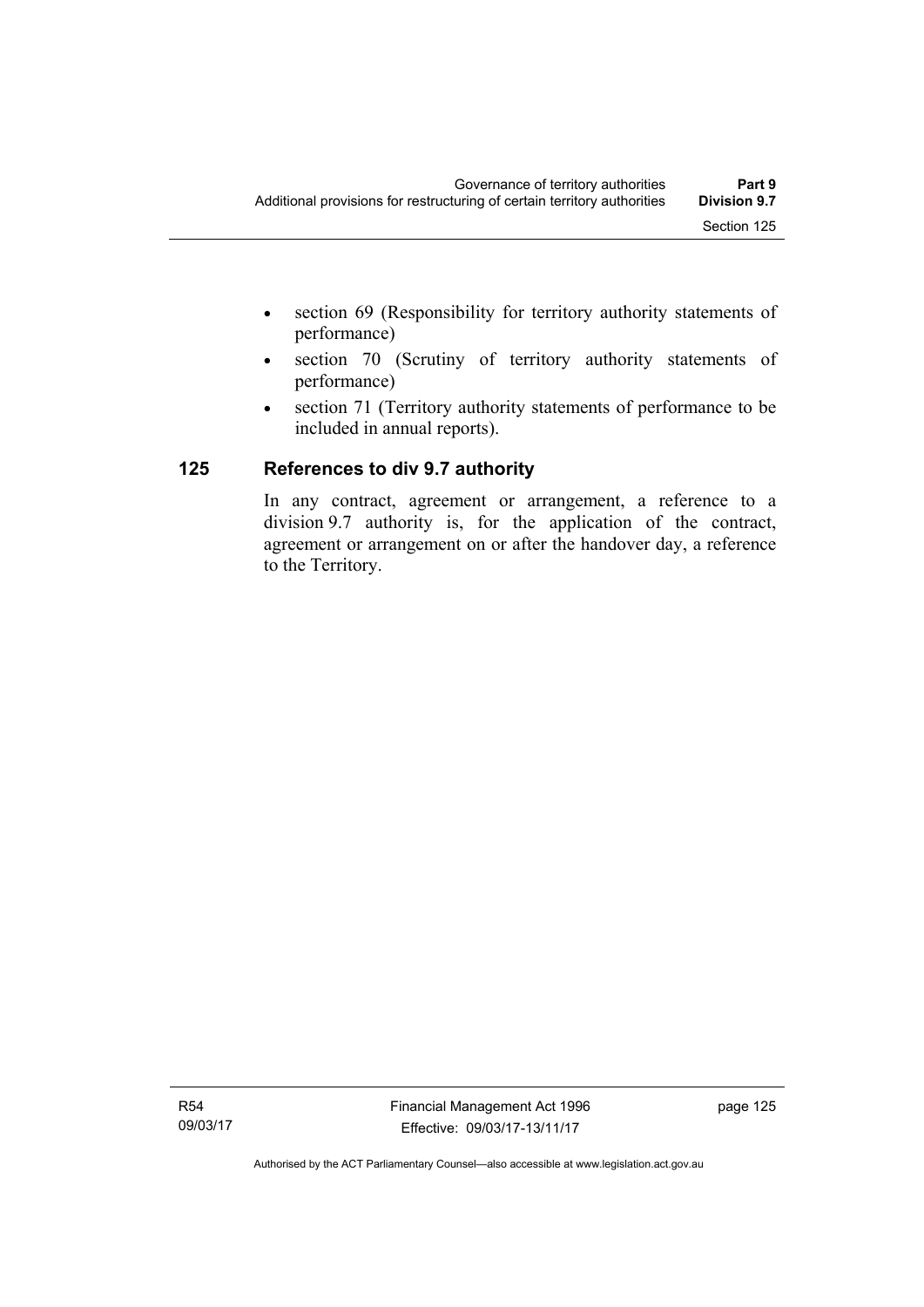#### **Part 10** Miscellaneous

Section 130

# **Part 10 Miscellaneous**

#### **130 Act of grace payments**

- (1) If the Treasurer considers it appropriate to do so because of special circumstances, the Treasurer may authorise the payment by a directorate or territory authority of an amount to a person (the *payee*) although the payment of that amount (the *relevant amount*) would not otherwise be authorised by law or required to meet a legal liability.
- (2) The authorisation may provide for the relevant amount to be paid  $by-$ 
	- (a) more than 1 instalment and on the dates specified in the authorisation; or
	- (b) periodical payments of an amount, and for the period, specified in the authorisation.
- (3) An authorisation may be expressed to be subject to conditions to be complied with by the payee.
- (4) If a condition is contravened, the Treasurer may by written notice addressed to the last-known address of the payee require the payee, within 30 days of receipt of the notice, to pay an amount equal to all or part of the relevant amount.
- (5) If the payee does not pay the amount specified in the notice under subsection (4), the amount may be recovered by the Territory as a debt.
- (6) If the payment of an amount by a directorate or territory authority is authorised under this section, the Treasurer must—
	- (a) direct that the amount be paid from an existing appropriation for the directorate or territory authority stated by the Treasurer; or

Authorised by the ACT Parliamentary Counsel—also accessible at www.legislation.act.gov.au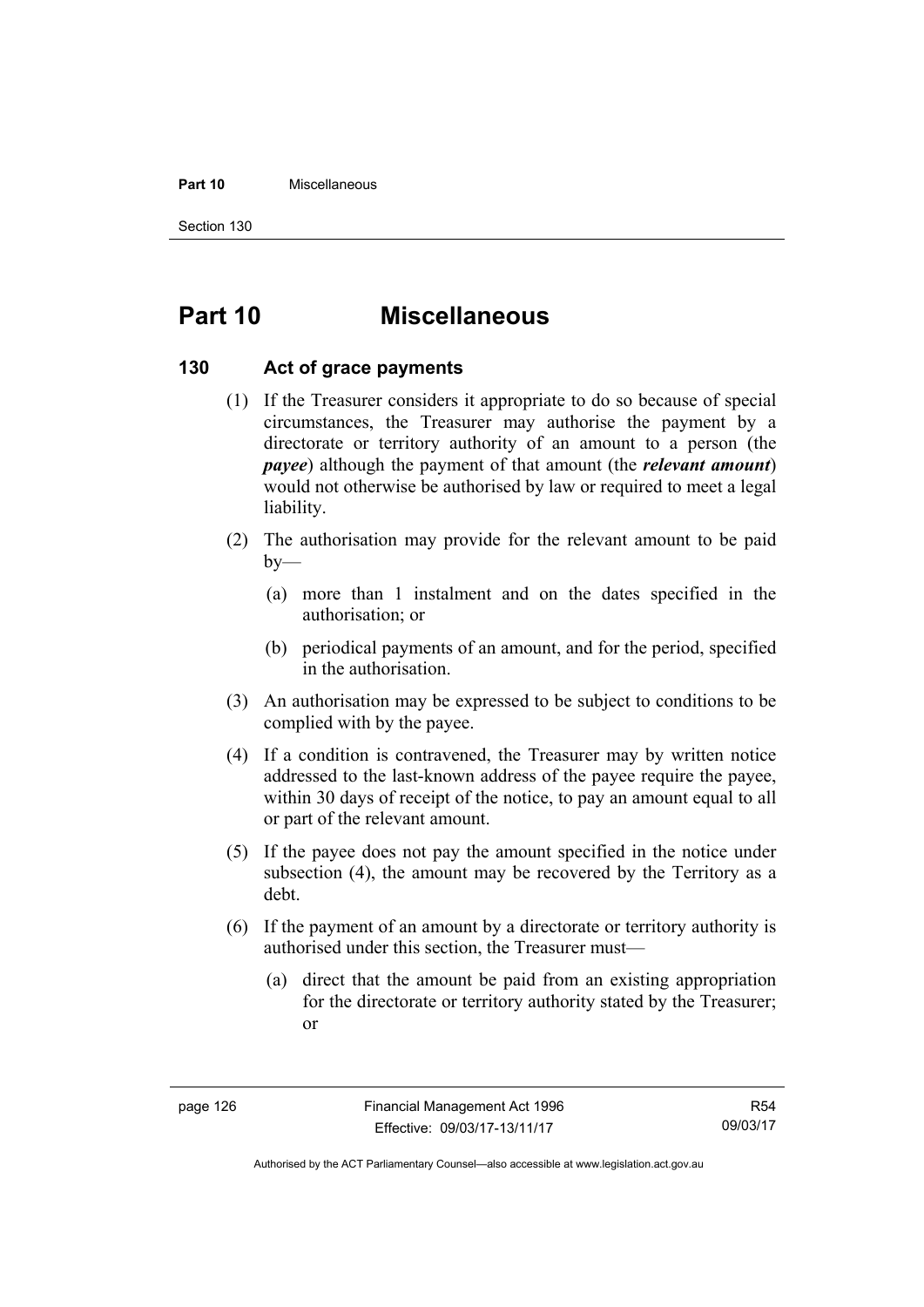- (b) authorise payment of the amount under section 18 (Treasurer's advance); or
- (c) authorise payment of the amount by appropriation to the relevant directorate or territory authority.
- (7) The public money of the Territory is appropriated for subsection  $(6)$  (c).
- (8) A payment made by a directorate or territory authority under this section must be reported in notes to the financial statements of the directorate or territory authority that relate to the financial year when the payment was made.
- (9) The notes must indicate in relation to each payment under this section the amount and grounds for the payment.
- (10) The notes relating to a payment under this section must not disclose the identity of the payee unless disclosure was agreed to by the payee as a condition of authorising the payment.

#### **131 Waiver of debts etc**

- (1) The Treasurer may, in writing, on behalf of the Territory—
	- (a) waive the Territory's right to payment of an amount payable to the Territory; or
	- (b) postpone any right of the Territory to be paid a debt in priority to another debt; or
	- (c) allow the payment by instalments of an amount payable to the Territory; or
	- (d) defer the time for payment of an amount payable to the Territory.
- (2) A waiver relating to an amount payable to the Territory by a person may be expressed to be subject to a condition that the person agrees to pay an amount to the Territory in circumstances specified in the waiver.

page 127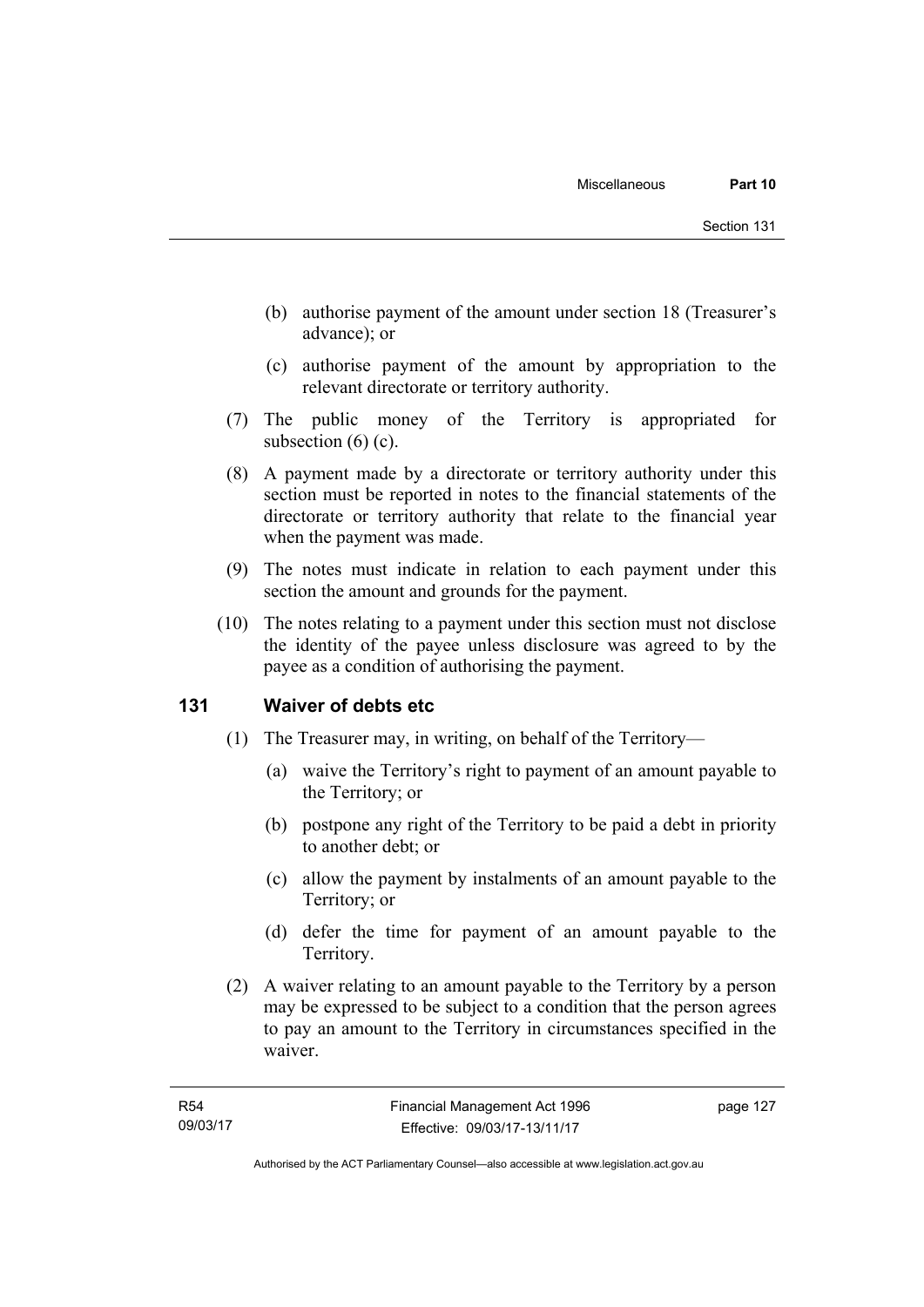#### **Part 10** Miscellaneous

Section 132

 (3) A waiver relating to an amount payable to the Territory must be reported in the notes to the financial statements of the relevant directorate that relate to the year in which the right to payment was waived.

#### **132 Payments in relation to deceased estates**

- (1) If, at the time of a person's death (whether before or after the commencement of this section), the Territory owed an amount to the person, the Treasurer may pay that amount to the person who the Treasurer considers should receive the payment.
- (2) In deciding who should be paid, the Treasurer must have regard  $to$ —
	- (a) the provisions of any will of the deceased person that identify the persons entitled to property under the will; and
	- (b) the law relating to the disposition of the property of deceased people.
- (3) Before making a payment to a person, the Treasurer may require the person to produce any documents and other evidence relating to—
	- (a) the disposition of the deceased person's estate; or
	- (b) the family of the deceased person and any other people apparently entitled to share in the estate of the deceased person.
- (4) Subject to subsection (3), the Treasurer may make the payment without requiring production of probate of the will, or letters of administration of the estate, of the deceased person.
- (5) If a payment is made in relation to an amount owing to a deceased person, the Territory is discharged from any further liability in relation to that amount.
- (6) This section does not relieve the recipient of a payment from liability to deal with the money in accordance with law.

R54 09/03/17

Authorised by the ACT Parliamentary Counsel—also accessible at www.legislation.act.gov.au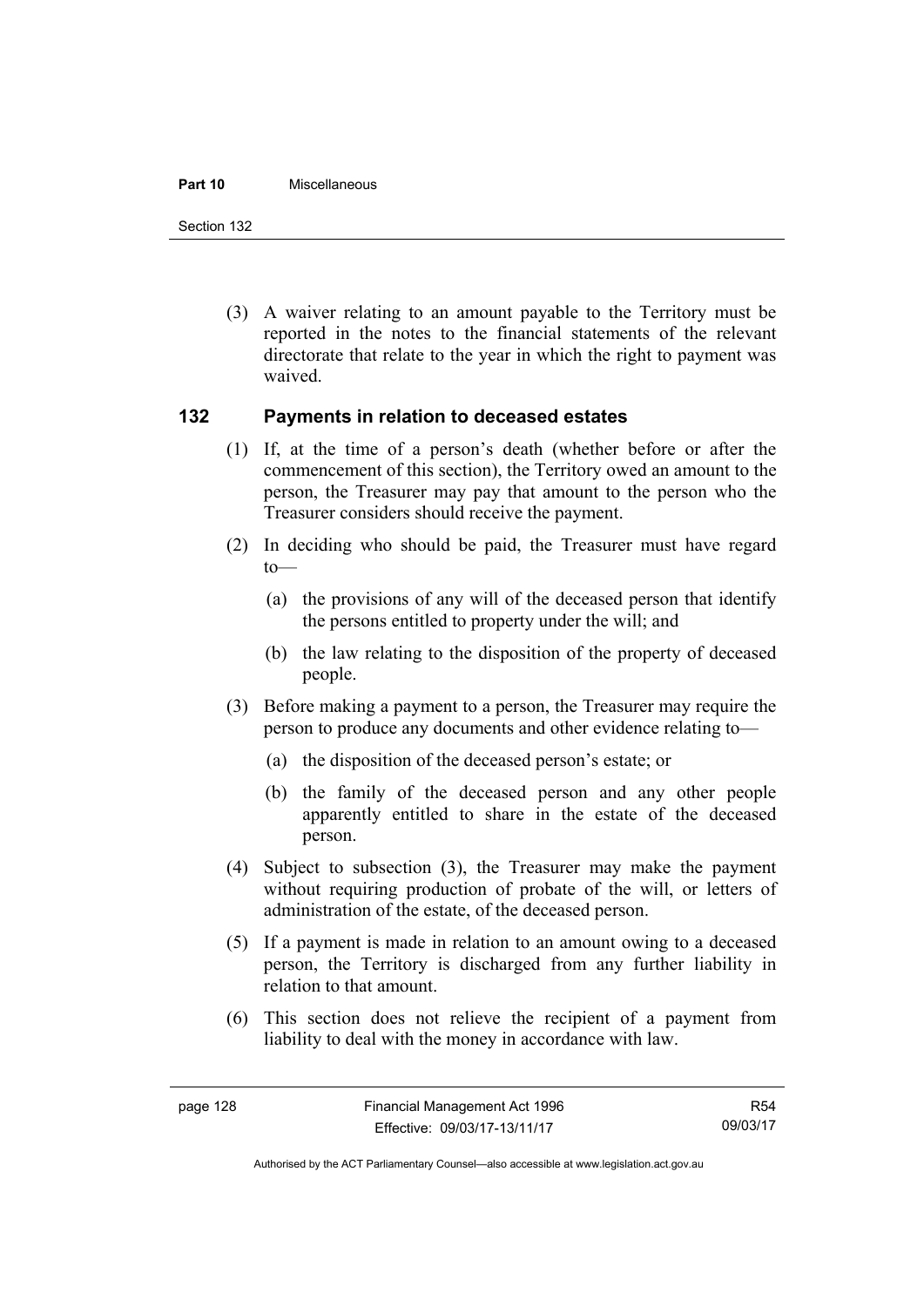#### **133 Guideline-making power**

- (1) The Treasurer may make financial management guidelines for this Act.
	- *Note* Financial management guidelines may be made in relation to any matter that is required or permitted to be prescribed by the Act, or is necessary or convenient to be prescribed for carrying out or giving effect to the Act (see [Legislation Act,](http://www.legislation.act.gov.au/a/2001-14) s 44).
- (2) A financial management guideline is a disallowable instrument.
	- *Note* A disallowable instrument must be notified, and presented to the Legislative Assembly, under the [Legislation Act.](http://www.legislation.act.gov.au/a/2001-14)

#### **134 Regulation-making power**

The Executive may make regulations for this Act.

*Note* A regulation must be notified, and presented to the Legislative Assembly, under the [Legislation Act](http://www.legislation.act.gov.au/a/2001-14).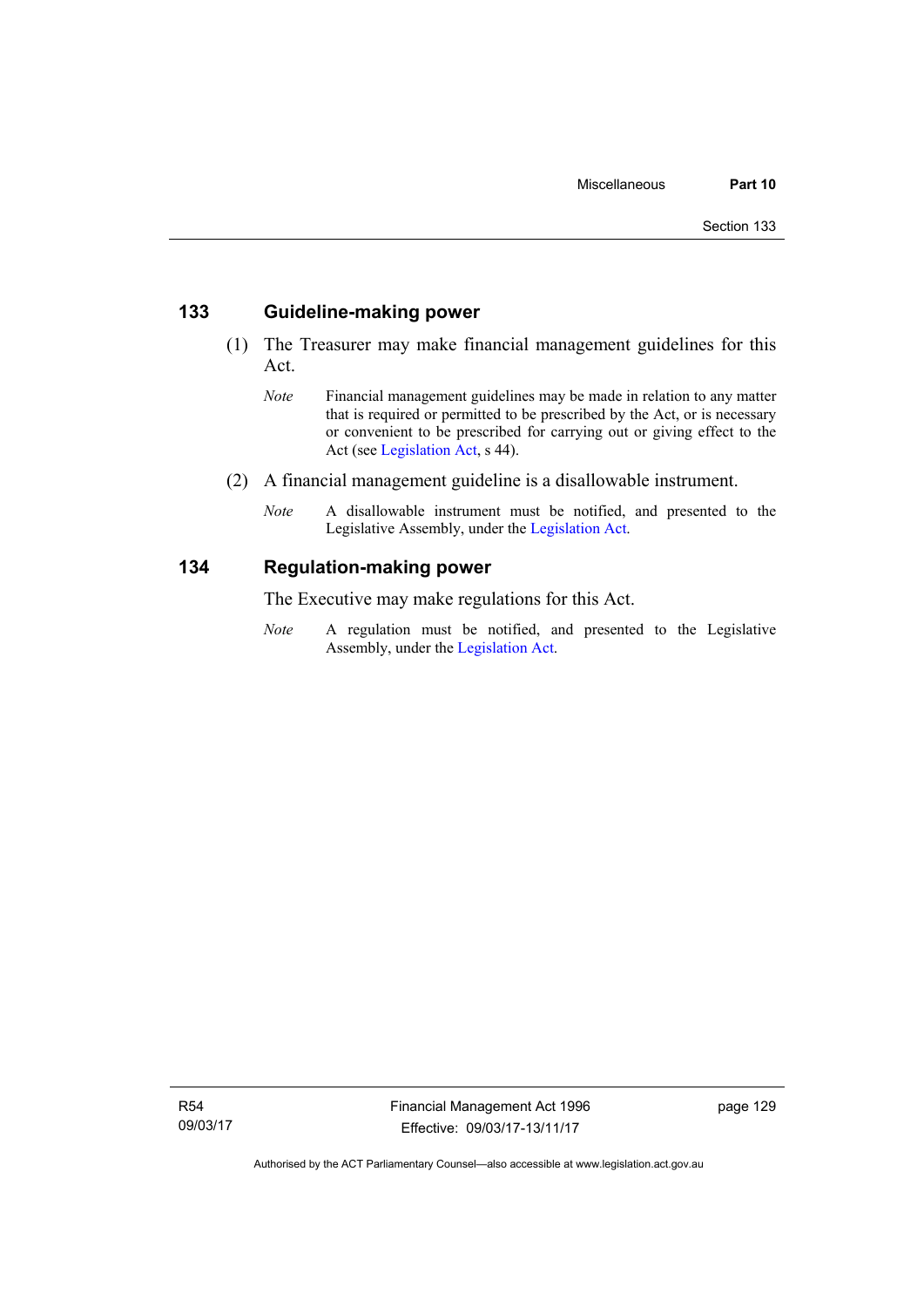# **Dictionary**

(see s 3)

- *Note 1* The [Legislation Act](http://www.legislation.act.gov.au/a/2001-14) contains definitions and other provisions relevant to this Act.
- *Note 2* For example, the [Legislation Act,](http://www.legislation.act.gov.au/a/2001-14) dict, pt 1, defines the following terms:
	- ACAT
	- Act
	- administrative unit
	- auditor-general
	- authorised deposit-taking institution
	- bankrupt or personally insolvent
	- $\bullet$  director-general (see s 163)
	- electoral commission
	- electoral commissioner
	- exercise
	- found guilty
	- function
	- **GST**
	- may (see s 146)
	- Minister (see s 162)
	- must (see s 146)
	- Office of the Legislative Assembly
	- officer of the Assembly
	- person
	- public employee
	- public servant
	- reviewable decision notice
	- Self-Government Act
	- territory-owned corporation
	- Treasurer.

page 130 Financial Management Act 1996 Effective: 09/03/17-13/11/17

R54 09/03/17

Authorised by the ACT Parliamentary Counsel—also accessible at www.legislation.act.gov.au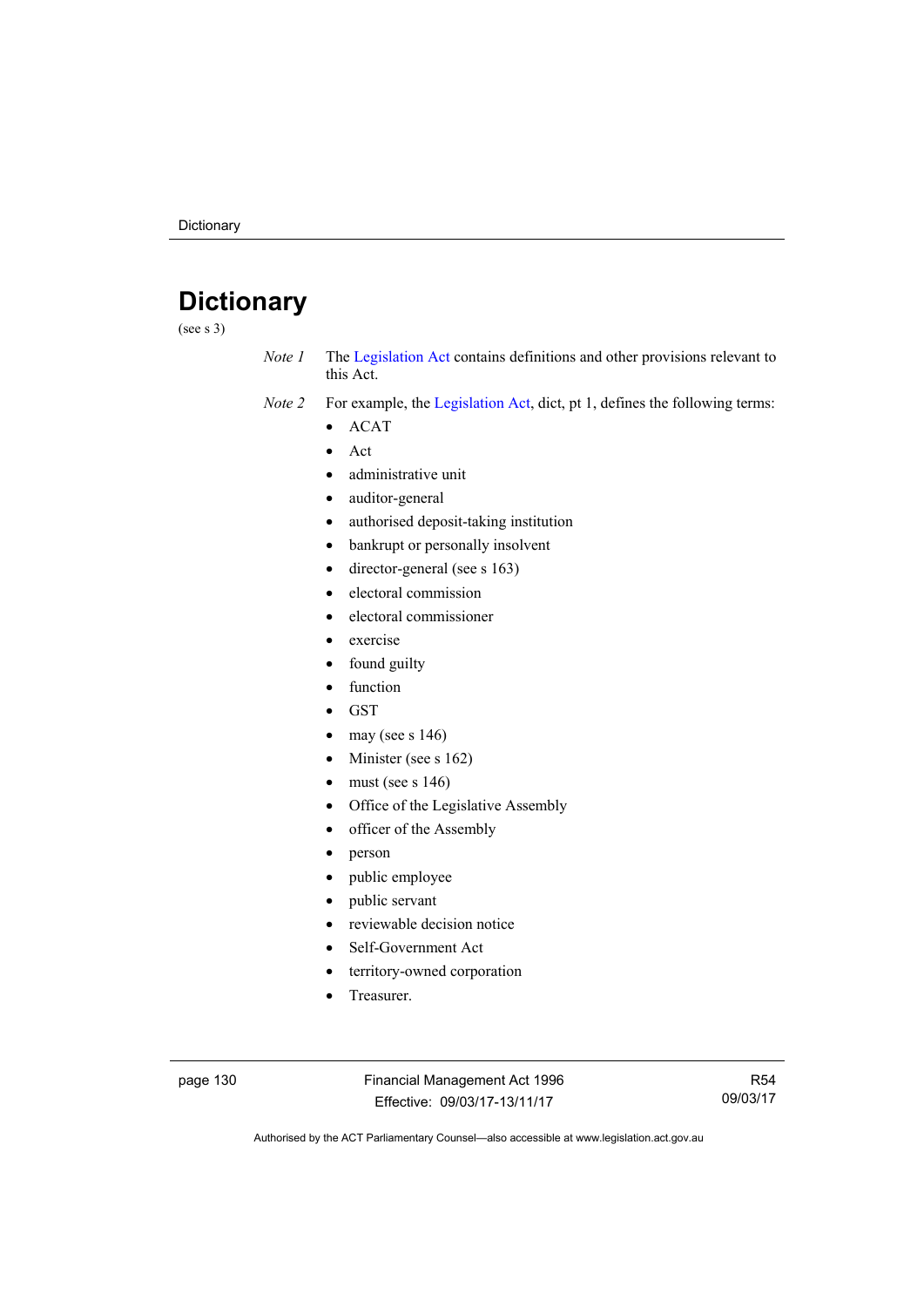*accounting standards* means the accounting standards issued by the Australian Accounting Standards Board, as in force or applicable from time to time.

*Note* Accounting standards are accessible at [www.aasb.gov.au](http://www.aasb.gov.au/).

*applicable governmental policies*, for a territory authority, for part 9 (Governance of territory authorities)—see section 103.

*appropriation* means an appropriation of public money by any Act including this Act.

*Appropriation Act* means an Act that makes appropriations in relation to a financial year for purposes mentioned in section 8.

*banking account* means an account with an authorised deposit-taking institution that is, or is substantially the same as, a bank account.

*borrowing* includes—

- (a) raising money or obtaining credit, whether by dealing in securities or otherwise; and
- (b) entering into a financing lease;

but does not include using a credit card or overdraft facility, or otherwise obtaining credit, in a transaction forming part of the day-to-day operations of the Territory or a territory authority.

*budget papers* means documents presented to the Legislative Assembly under section 10 or section 13 (1).

#### *capital injection*—

- (a) means an amount provided, or to be provided, to a territory entity for—
	- (i) the purchase of assets to be held or owned by the territory entity; or
	- (ii) the development of assets held or owned by the territory entity; or

page 131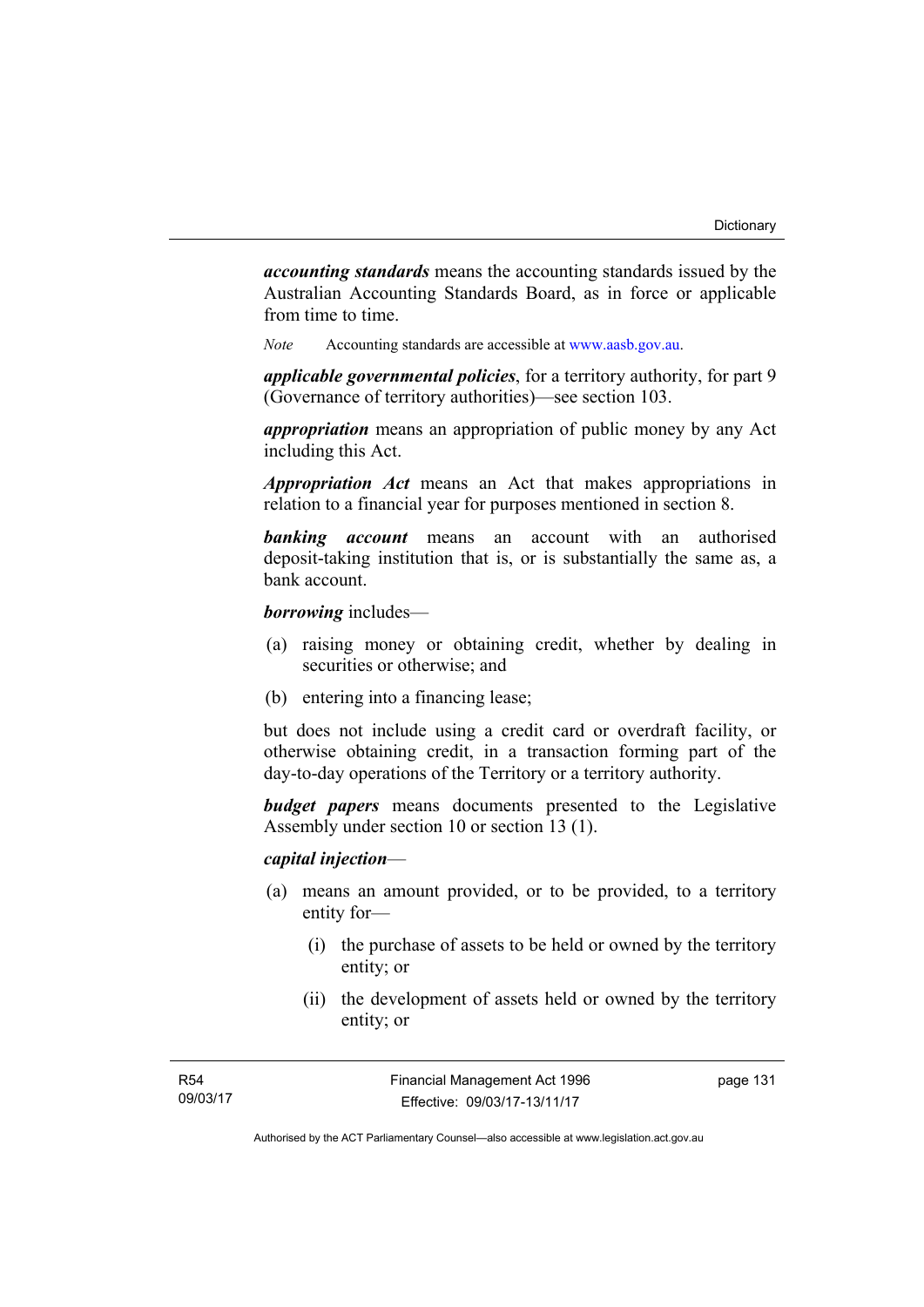- (iii) augmenting the assets held or owned by the territory entity; or
- (iv) reducing the liabilities of the territory entity; but
- (b) does not include an amount provided from an appropriation for a purpose mentioned in section  $8(1)(a)$ , (c) or  $(2)(a)$ .

#### *CEO*—see *chief executive officer*.

*chief executive officer* (or *CEO*), of a territory authority, means the person (however described) who is responsible for managing the affairs of the authority.

*class of outputs* means a group of related outputs*.*

*contract* includes an agreement or arrangement, whether or not its term extends for 1 or more years.

*controlled recurrent payment* means an amount provided, or to be provided to a territory entity for the delivery of goods and services provided by the territory entity or a person providing goods and services on behalf of the territory entity.

#### *directorate* means––

- (a) an administrative unit (excluding any part of an administrative unit prescribed for paragraph (b) and any administrative unit forming part of a group of administrative units prescribed for paragraph (c)); or
- (b) a part of an administrative unit prescribed for this paragraph; or
- (c) a group of 2 or more administrative units prescribed for this paragraph.

*directorate banking account* means a banking account mentioned in section 34 (1).

*division 9.6 authority* means a territory authority to which division 9.6 applies (see s 105).

R54 09/03/17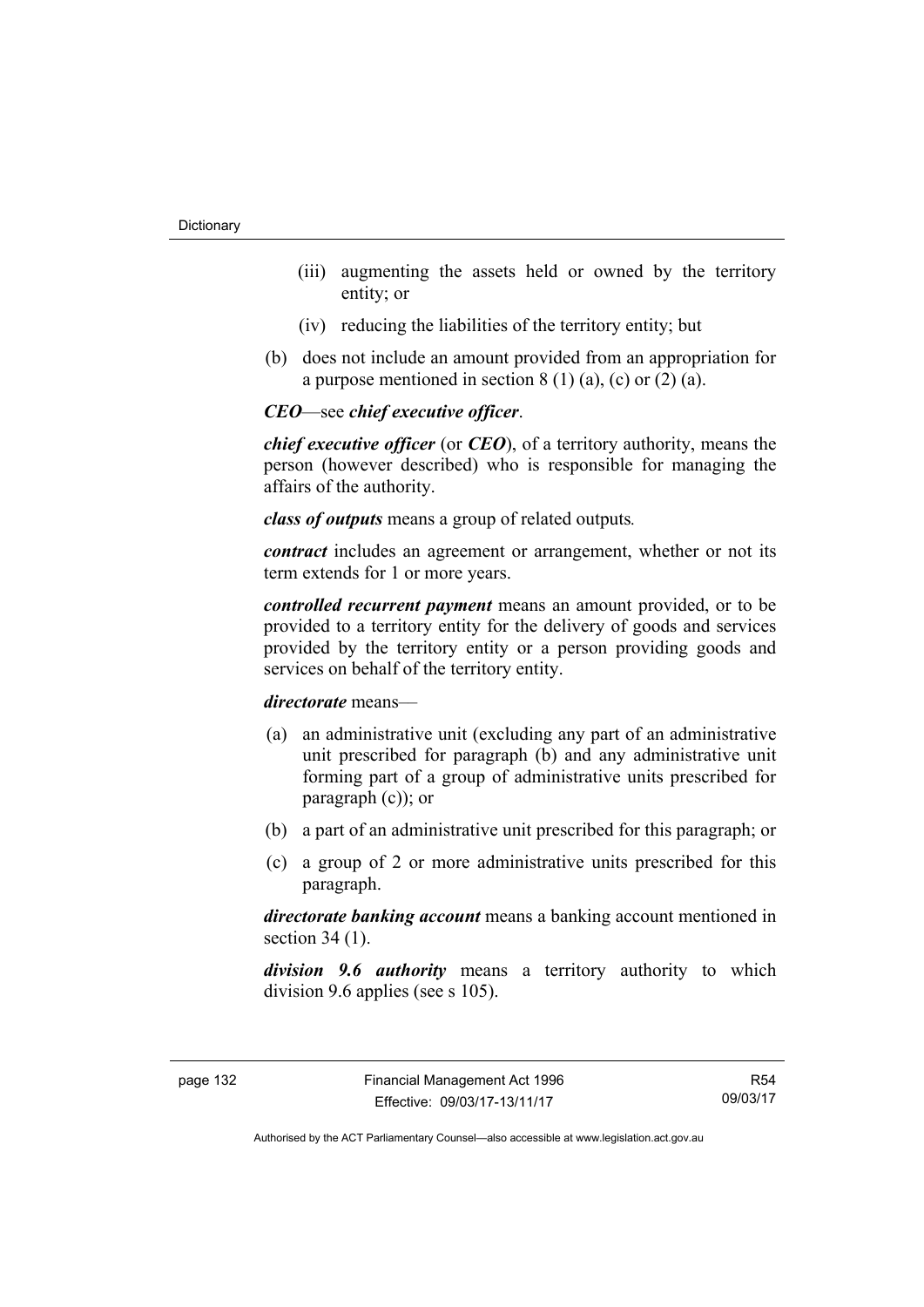*division 9.7 authority* means a territory authority to which division 9.7 applies (see s 120).

*establishing Act*, for a territory authority, governing board or governing board member, for part 9 (Governance of territory authorities)—see section 72.

*expenses*, in relation to an output, means the expenses incurred in providing the output quantified on an accrual accounting basis and includes the overhead expenses properly attributable to the output.

*financial management guidelines* means the financial management guidelines under this Act.

*financial year*, for a territory authority, for part 9 (Governance of territory authorities)—see section 72.

#### *general government sector* means—

- (a) those organisations whose primary function is to provide services that are mainly not market orientated, are mainly for the consumption of the community generally, involve the transfer or redistribution of income, and are financed mainly through appropriation; and
- (b) those organisations that are controlled by the Territory and provide investment or other financial services.

*governing board*, for a territory authority, means the governing board established under the Act that establishes the authority.

*governing board member*, for a territory authority with a governing board for part 9 (Governance of territory authorities)—see section 72.

*handover day*, for division 9.7 (Additional provisions for restructuring of certain territory authorities)—see section 121.

*input tax credit*—see the *[A New Tax System \(Goods and Services](http://www.comlaw.gov.au/Series/C2004A00446)  [Tax\) Act 1999](http://www.comlaw.gov.au/Series/C2004A00446)* (Cwlth), dictionary.

page 133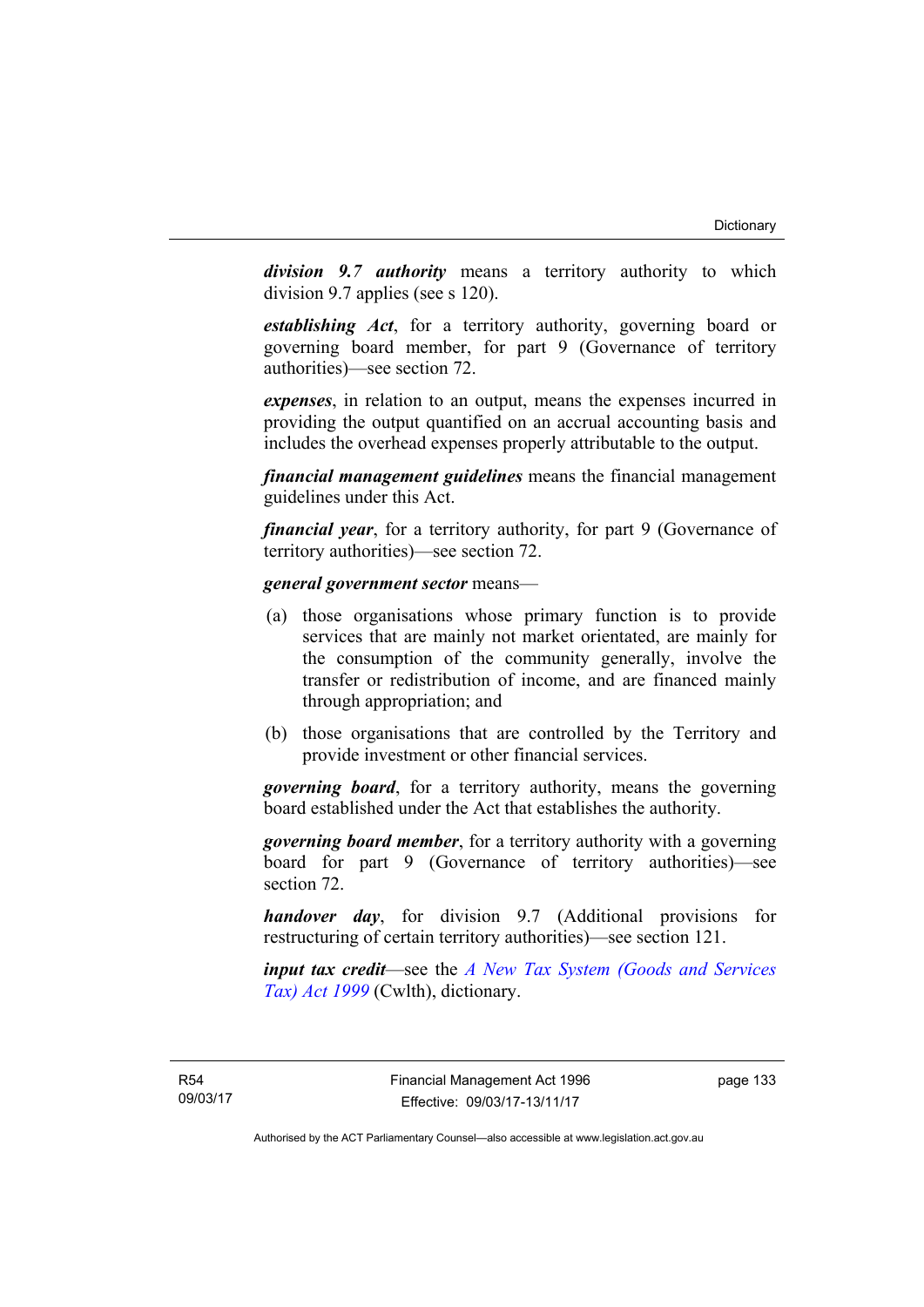*interest* includes a dividend and any other financial return on a deposit, loan or other investment.

*invest* includes enter into a transaction or arrangement for the protection or enhancement of investments.

*material interest*, for part 9 (Governance of territory authorities) see section 88 (4).

*memorandum of understanding* includes a memorandum of understanding whether or not its term extends for 1 or more years.

*outputs* means goods produced or services provided by a directorate or territory authority or a person producing goods or providing services on behalf of a directorate or territory authority.

*prescribed* means prescribed by the financial management guidelines.

*public money* means all money received by the Territory, including the proceeds of all loans raised on behalf of the Territory, but does not include—

- (a) money held by the Territory as trust money; or
- (b) money received by a territory-owned corporation or subsidiary of a territory-owned corporation; or
- (c) money received by the Territory from a territory-owned corporation or subsidiary of a territory-owned corporation for investment for the corporation or subsidiary; or
- (d) money received by a territory authority; or
- (e) money received by the Territory from a territory authority for investment for the authority; or
- (f) money received by the Territory—
	- (i) in repayment of an investment made by the Territory for a territory authority; or
	- (ii) as interest on such an investment.

R54 09/03/17

Authorised by the ACT Parliamentary Counsel—also accessible at www.legislation.act.gov.au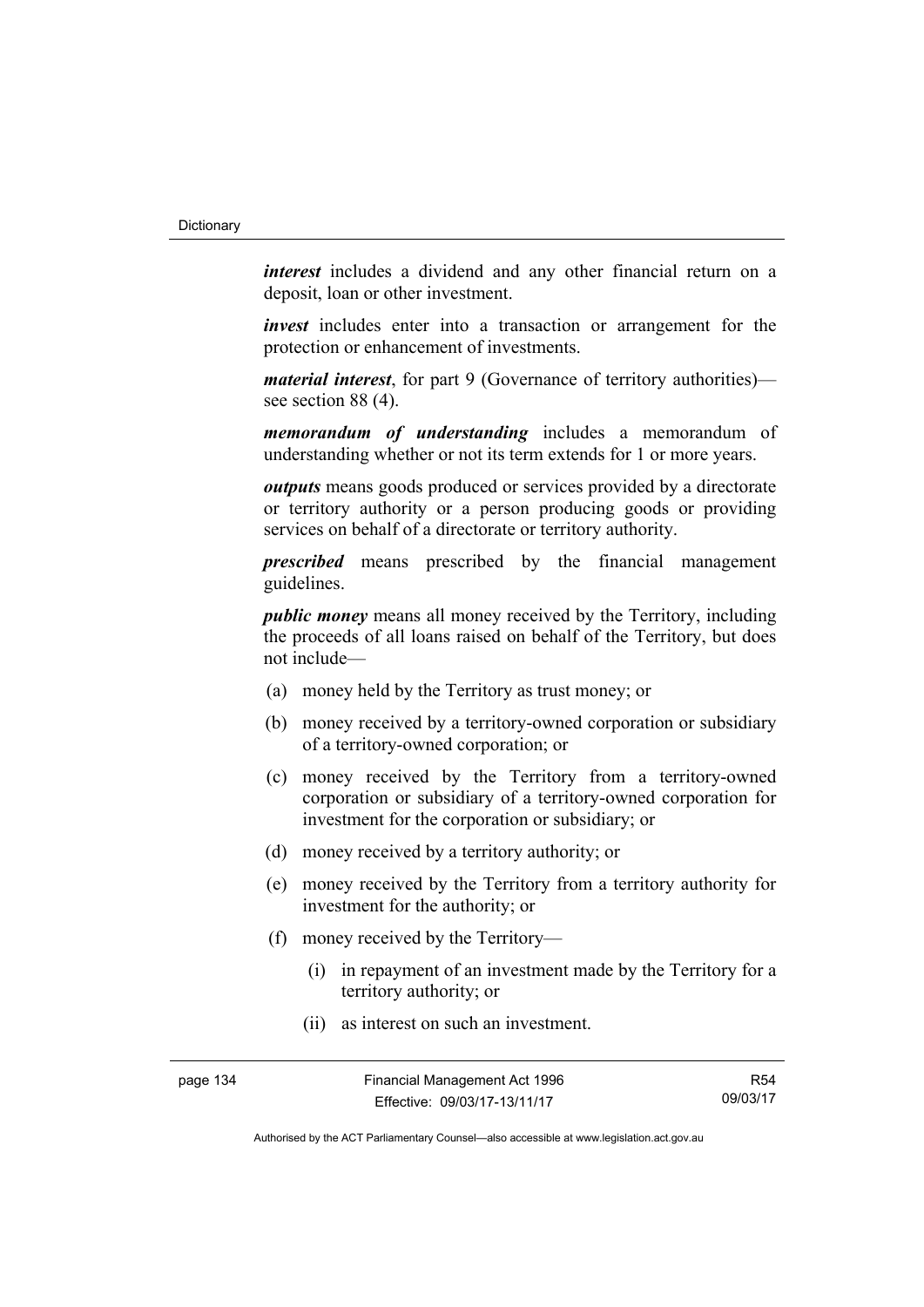*public trading enterprise sector* means those organisations whose primary function is to provide goods and services that are mainly market orientated and non-regulatory in nature and who may recover a significant part of their costs from individual consumers.

*relevant territory authority*, for part 9 (Governance of territory authorities)—see section 72.

*responsible director-general*, in relation to a directorate, means—

- (a) if the directorate is constituted by an administrative unit or a part of an administrative unit—the director-general of that administrative unit; or
- (b) if the directorate is constituted by a group of 2 or more administrative units—the person prescribed as the responsible director-general in relation to the directorate.

*responsible Minister* means—

- (a) in relation to a directorate that is constituted by an administrative unit or a part of an administrative unit—the Minister to whom responsibility for that administrative unit has been allocated under the *[Public Sector Management Act 1994](http://www.legislation.act.gov.au/a/1994-37)*, section 14; and
- (b) in relation to a directorate that is constituted by a group of 2 or more administrative units—the Minister prescribed as the responsible Minister in relation to the directorate; and
- (c) in relation to a territory authority—the Minister administering the Act under which the authority is established; and
- (d) in relation to a territory-owned corporation—the Minister administering the *[Territory-owned Corporations Act 1990](http://www.legislation.act.gov.au/a/1990-53)*.

*securities* includes stocks, debentures, notes, bonds, promissory notes, bills of exchange, and any other securities approved in writing by the Treasurer.

*statement of intent*, for a territory authority—see section 61 (1).

page 135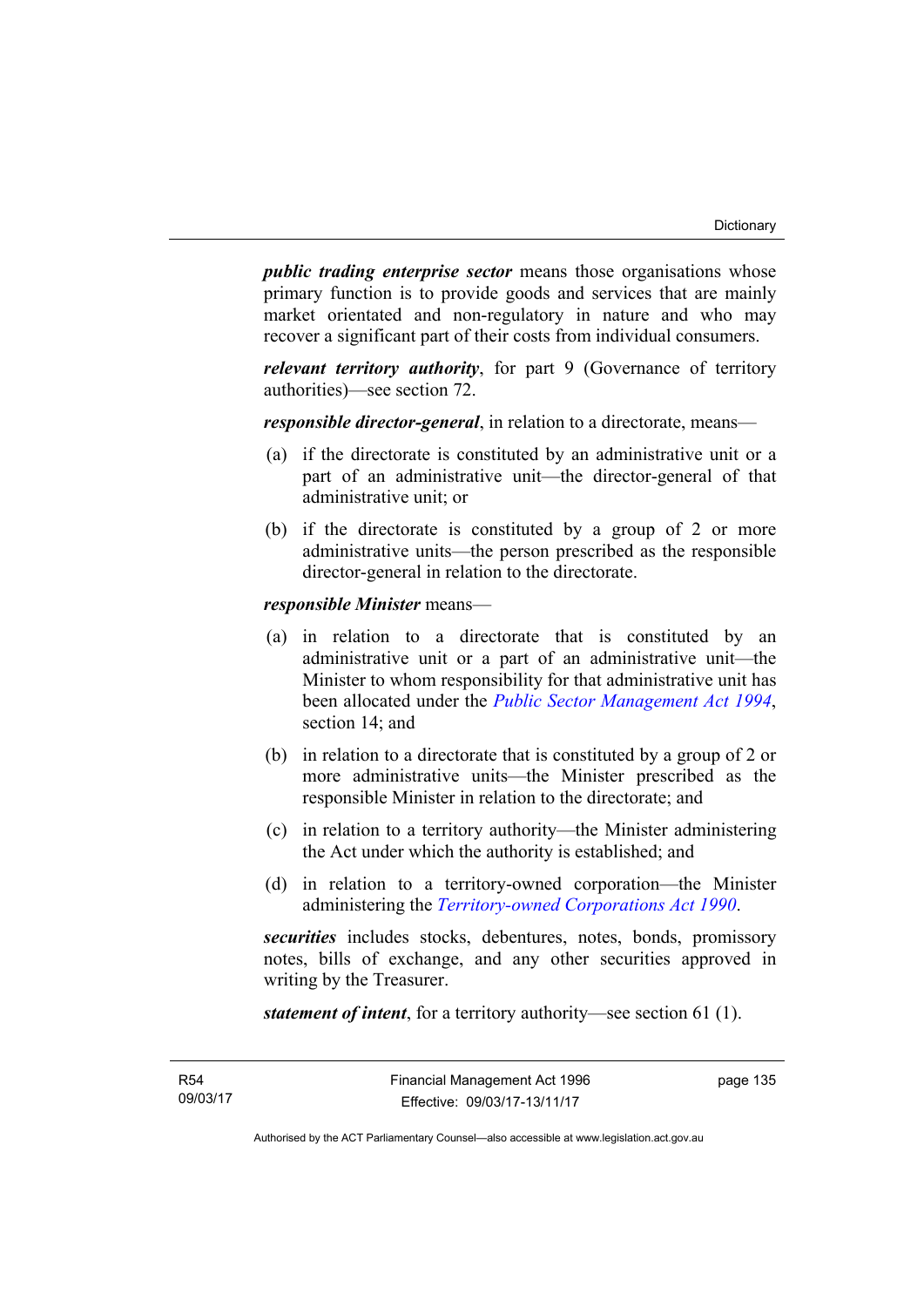*subsidiary*—see the *[Territory-owned Corporations Act 1990](http://www.legislation.act.gov.au/a/1990-53)*, dictionary.

*superannuation appropriation*—see the *[Territory Superannuation](http://www.legislation.act.gov.au/a/2000-21)  [Provision Protection Act 2000](http://www.legislation.act.gov.au/a/2000-21)*, dictionary.

*taxable supply*—see the *[A New Tax System \(Goods and Services](http://www.comlaw.gov.au/Series/C2004A00446)  [Tax\) Act 1999](http://www.comlaw.gov.au/Series/C2004A00446)* (Cwlth), dictionary.

### *territory authority*—

- (a) means a body corporate established by an Act; and
- (b) to remove any doubt, includes an entity to which part 8 applies; and
- (c) for division 9.7 (Additional provisions for restructuring of certain territory authorities)—includes a territory authority that has ceased to exist; but
- (d) does not include a body declared under section 3B not to be a territory authority.

*territory banking account* means the banking account mentioned in section 33.

*territory entity* means a directorate, territory authority or territory-owned corporation.

*the Territory*, for division 3.1 (Financial reports of the Territory) see section 21.

*Treasurer's advance—*see section 18.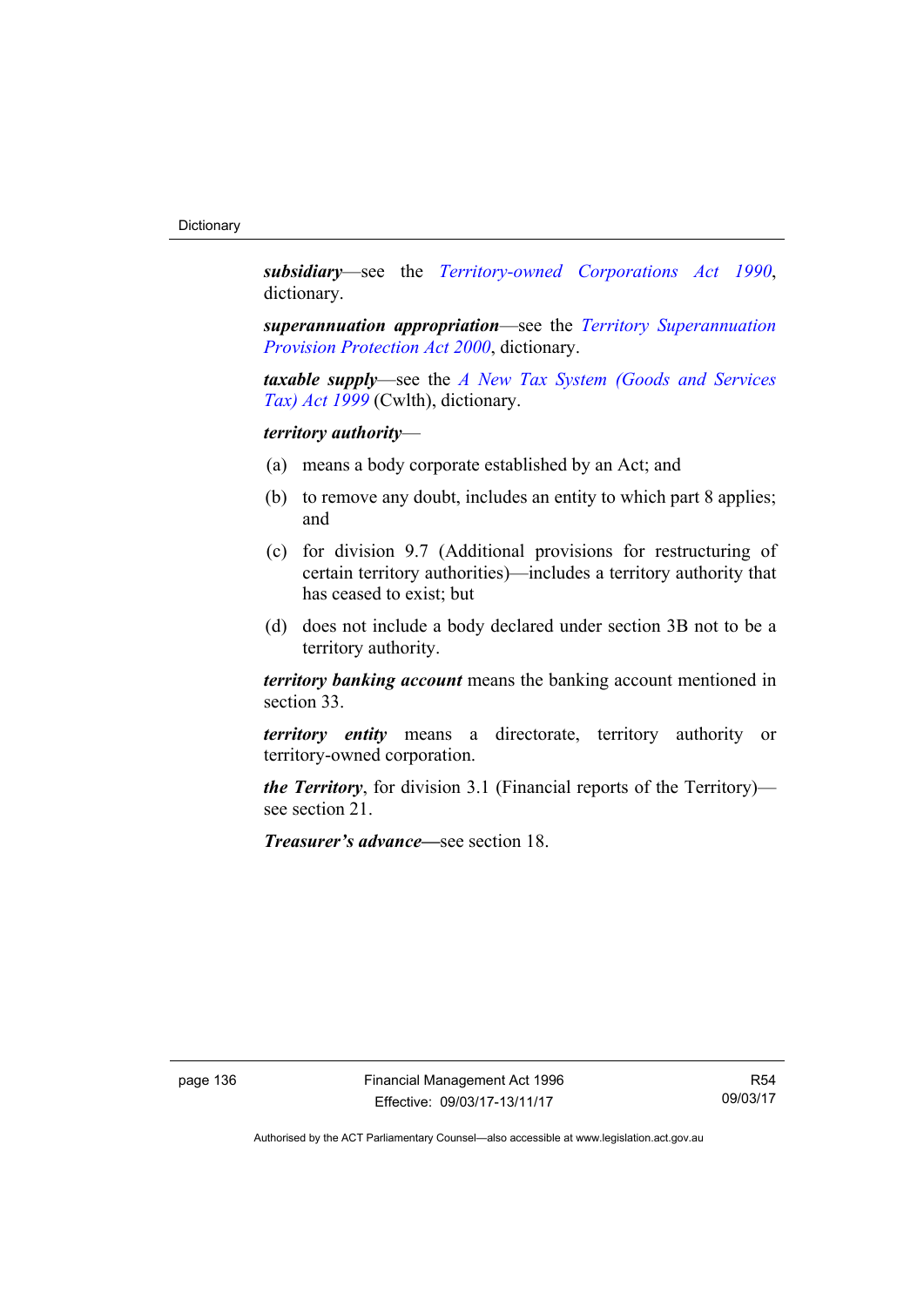*trust money* means—

- (a) money deposited with the Territory pending the completion of a transaction or the determination of a dispute and that may become repayable to the depositor or payable to the Territory or anyone else; or
- (b) all money that is paid into a territory court for possible repayment to the payee or a third party because of any Act, order, instruction or authority; or
- (c) money that belongs to or is owing to any person and is collected by the Territory because of an agreement between the Territory and that person; or
- (d) unclaimed money that is owing to or belongs to anyone and is deposited with the Territory; or
- (e) money that is paid to the Territory in trust for any other lawful purpose including interest on trust money.

*under treasurer* means the person performing the duties of the under treasurer in the public service.

Financial Management Act 1996 Effective: 09/03/17-13/11/17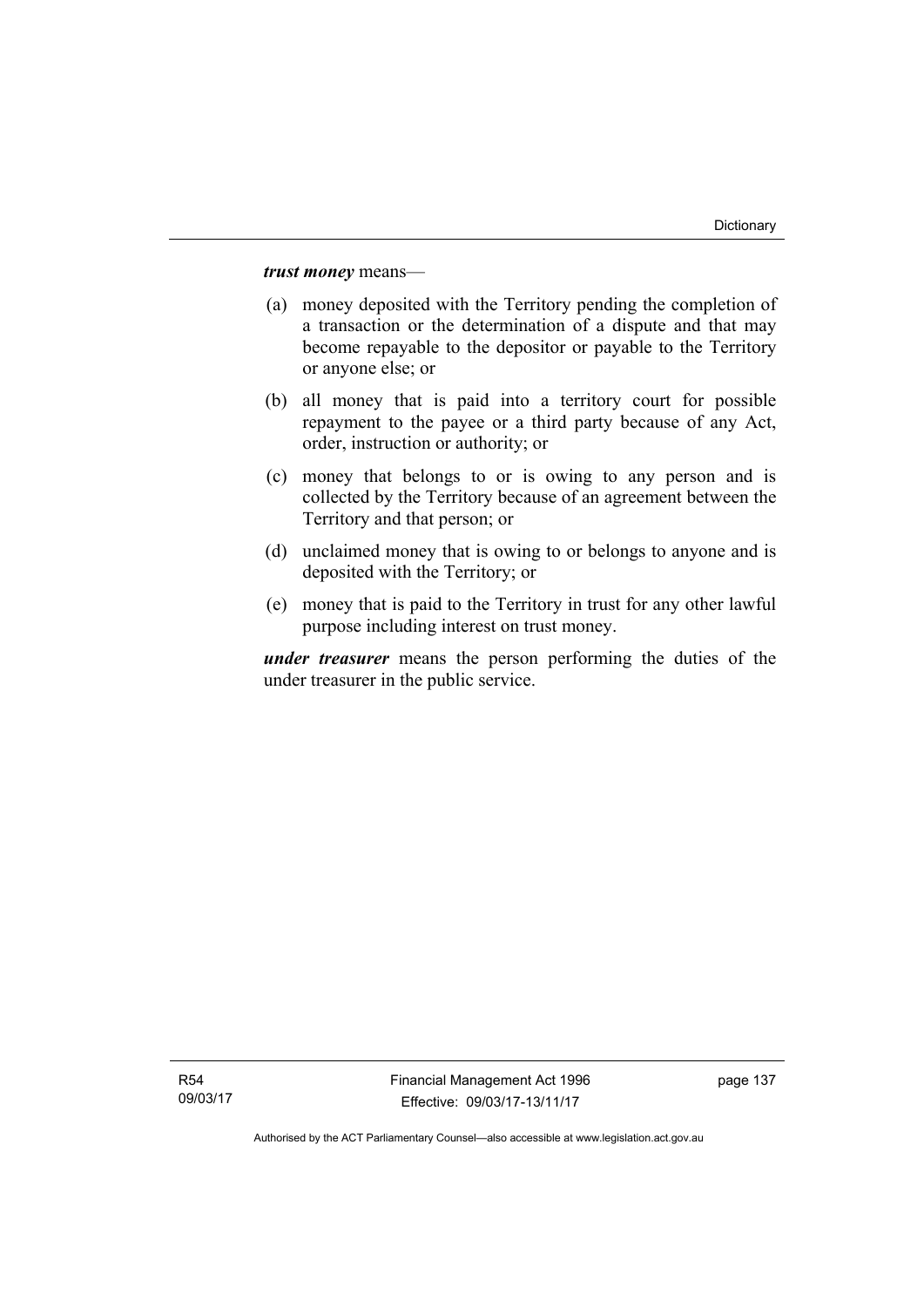1 About the endnotes

## **Endnotes**

### **1 About the endnotes**

Amending and modifying laws are annotated in the legislation history and the amendment history. Current modifications are not included in the republished law but are set out in the endnotes.

Not all editorial amendments made under the *[Legislation Act 2001](http://www.legislation.act.gov.au/a/2001-14)*, part 11.3 are annotated in the amendment history. Full details of any amendments can be obtained from the Parliamentary Counsel's Office.

Uncommenced amending laws are not included in the republished law. The details of these laws are underlined in the legislation history. Uncommenced expiries are underlined in the legislation history and amendment history.

If all the provisions of the law have been renumbered, a table of renumbered provisions gives details of previous and current numbering.

The endnotes also include a table of earlier republications.

| $NI = Notifiable$ instrument<br>$o = order$<br>om = omitted/repealed<br>$ord = ordinance$<br>orig = original<br>par = paragraph/subparagraph<br>pres = present<br>$prev = previous$<br>$(\text{prev})$ = previously<br>$pt = part$<br>$r = rule/subrule$<br>$reloc = relocated$<br>$renum = renumbered$<br>$R[X]$ = Republication No<br>$R1$ = reissue<br>s = section/subsection<br>$sch = schedule$<br>$sdiv = subdivision$ |
|------------------------------------------------------------------------------------------------------------------------------------------------------------------------------------------------------------------------------------------------------------------------------------------------------------------------------------------------------------------------------------------------------------------------------|
|                                                                                                                                                                                                                                                                                                                                                                                                                              |
| SL = Subordinate law<br>$sub =$ substituted<br>underlining = whole or part not commenced<br>or to be expired                                                                                                                                                                                                                                                                                                                 |
|                                                                                                                                                                                                                                                                                                                                                                                                                              |

### **2 Abbreviation key**

page 138 Financial Management Act 1996 Effective: 09/03/17-13/11/17

R54 09/03/17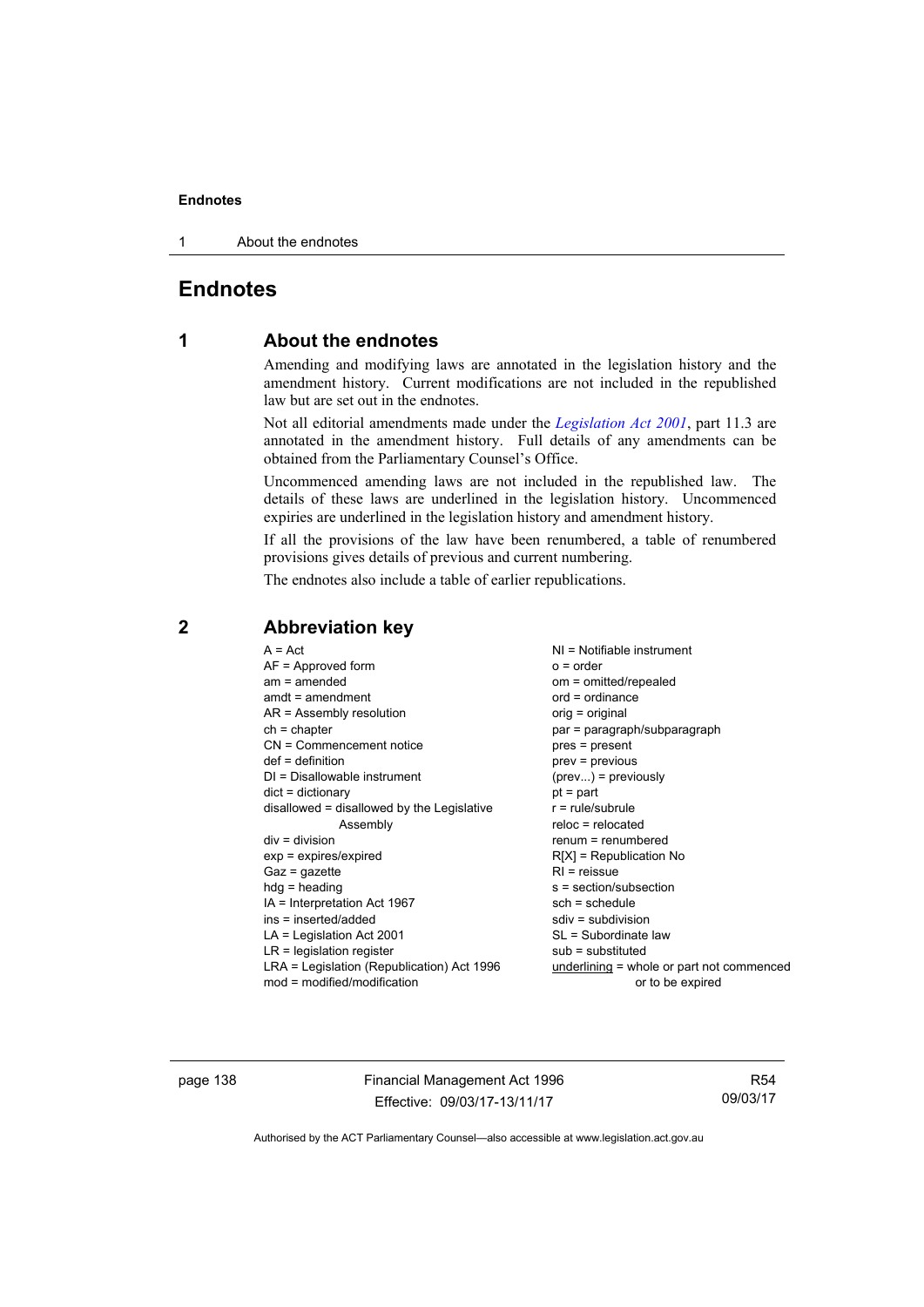# **3 Legislation history Financial Management Act 1996 A1996-22**  notified 4 June 1996 [\(Gaz 1996 No 101\)](http://www.legislation.act.gov.au/gaz/1996-101/default.asp) commenced 1 July 1996 (s 2) as amended by **[Financial Management \(Amendment\) Act 1997](http://www.legislation.act.gov.au/a/1997-39) A1997-39**  notified 1 September 1997 [\(Gaz 1997 No S257\)](http://www.legislation.act.gov.au/gaz/1997-S257/default.asp) commenced 1 September 1997 (s 2) **[Financial Management \(Amendment\) Act \(No 2\) 1997](http://www.legislation.act.gov.au/a/1997-102) A1997-102**  notified 24 December 1997 [\(Gaz 1997 No S420](http://www.legislation.act.gov.au/gaz/1997-S420/default.asp)) ss 1-3 commenced 24 December 1997 (s 2 (1)) remainder commenced 14 January 1998 (s 2 (2) and [Gaz 1998](http://www.legislation.act.gov.au/gaz/1998-S24/default.asp)  [No S24](http://www.legislation.act.gov.au/gaz/1998-S24/default.asp)) **[Financial Management \(Amendment\) Act \(No 3\) 1997](http://www.legislation.act.gov.au/a/1997-124) A1997-124**  notified 24 December 1997 [\(Gaz 1997 No S420](http://www.legislation.act.gov.au/gaz/1997-S420/default.asp)) commenced 24 December 1997 (s 2) **[Trustee \(Amendment\) Act 1999](http://www.legislation.act.gov.au/a/1999-28) A1999-28 sch**  notified 21 May 1999 ([Gaz 1999 No S24](http://www.legislation.act.gov.au/gaz/1999-S24/default.asp)) sch commenced 21 May 1999 (s 2) **[Financial Sector Reform \(ACT\) Act 1999](http://www.legislation.act.gov.au/a/1999-33) A1999-33 sch**  notified 25 June 1999 ([Gaz 1999 No S34](http://www.legislation.act.gov.au/gaz/1999-S34/default.asp)) s 1, s 2 and dict commenced 25 June 1999 (s 2 (1)) sch commenced 1 July 1999 (s 2 (2) and Cwlth Gaz 1999 No S289) **[Appropriation Act 1999-2000](http://www.legislation.act.gov.au/a/1999-36/default.asp) A1999-36 s 9**  notified 12 July 1999 ([Gaz 1999 No S44](http://www.legislation.act.gov.au/gaz/1999-S44/default.asp)) s 9 commenced 12 July 1999 (s 2) **[Financial Management Amendment Act 1999](http://www.legislation.act.gov.au/a/1999-58) A1999-58**  notified 10 November 1999 [\(Gaz 1999 No 45](http://www.legislation.act.gov.au/gaz/1999-45/default.asp))

commenced 10 November 1999 (s 2)

R54 09/03/17 Financial Management Act 1996 Effective: 09/03/17-13/11/17

page 139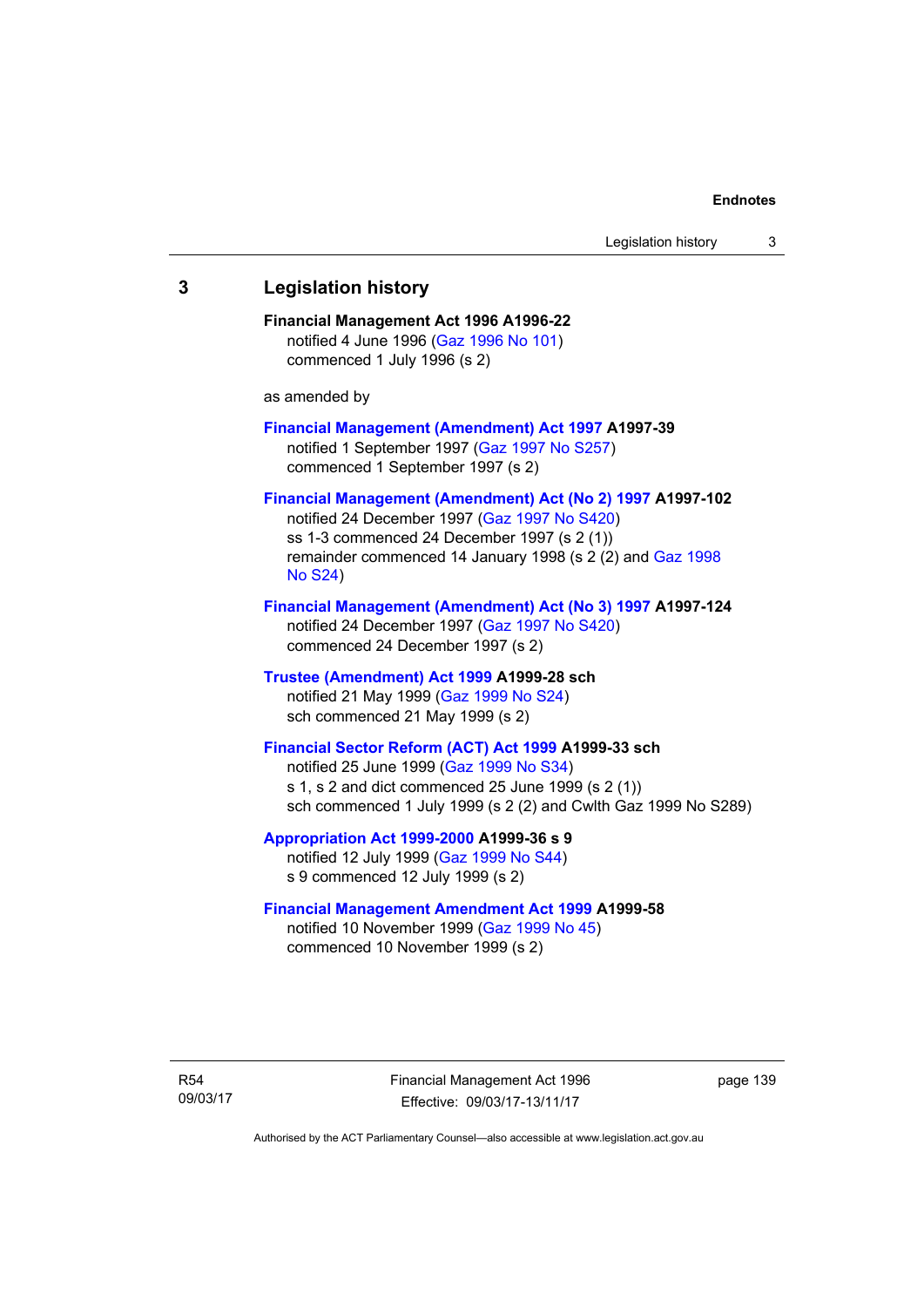| Legislation history<br>-3 |  |
|---------------------------|--|
|---------------------------|--|

### **[Territory Superannuation Provision Protection Act 2000](http://www.legislation.act.gov.au/a/2000-21) A2000-21 sch**

notified 15 June 2000 ([Gaz 2000 No 24\)](http://www.legislation.act.gov.au/gaz/2000-24/default.asp) s 1, s 2 commenced 15 June 2000 (IA s 10B) sch commenced 1 July 2000 (s 2)

### **[Financial Management Amendment Act 2000](http://www.legislation.act.gov.au/a/2000-27) A2000-27**

notified 30 June 2000 ([Gaz 2000 No S30](http://www.legislation.act.gov.au/gaz/2000-S30/default.asp)) s 1, s 2 commenced 30 June 2000 (IA s 10B) remainder commenced 30 June 2000 (s 2)

### **[Financial Management Amendment Act 2001](http://www.legislation.act.gov.au/a/2001-4) A2001-4**

notified 8 March 2001 [\(Gaz 2001 No 10](http://www.legislation.act.gov.au/gaz/2001-10/default.asp)) s 1, s 2 commenced 8 March 2001 (IA s 10B) s 3 commenced 8 March 2001 (s 2) remainder commenced 8 September 2001 (IA s 10E)

### **[Statute Law Amendment Act 2001](http://www.legislation.act.gov.au/a/2001-11) A2001-11 sch 3**

notified 29 March 2001 ([Gaz 2001 No 13\)](http://www.legislation.act.gov.au/gaz/2001-13/default.asp) commenced 29 March 2001 (s 2)

### **[Financial Management Amendment Act 2001 \(No 2\)](http://www.legislation.act.gov.au/a/2001-42) A2001-42**

notified 29 June 2001 ([Gaz 2001 No S36](http://www.legislation.act.gov.au/gaz/2001-S36/default.asp)) s 1, s 2 commenced 29 June 2001 (IA s 10B) s 3, s 4, s 6, s 7 commenced 29 June 2001 (s 2 (1)) s 5 commenced 1 July 2001 (s 2 (2))

## **[Appropriation Act 2001-2002](http://www.legislation.act.gov.au/a/2001-43/default.asp) A2001-43 s 12**

notified 29 June 2001 ([Gaz 2001 No S36](http://www.legislation.act.gov.au/gaz/2001-S36/default.asp)) s 1, s 2 commenced 29 June 2001 (IA s 10B) s 12 commenced 1 July 2001 (s 2)

### **[Legislation \(Consequential Amendments\) Act 2001](http://www.legislation.act.gov.au/a/2001-44) A2001-44 pt 146**  notified 26 July 2001 ([Gaz 2001 No 30\)](http://www.legislation.act.gov.au/gaz/2001-30/default.asp)

s 1, s 2 commenced 26 July 2001 (IA s 10B) pt 146 commenced 12 September 2001 (s 2 and see [Gaz 2001](http://www.legislation.act.gov.au/gaz/2001-S65/default.asp)  [No S65](http://www.legislation.act.gov.au/gaz/2001-S65/default.asp))

page 140 Financial Management Act 1996 Effective: 09/03/17-13/11/17

R54 09/03/17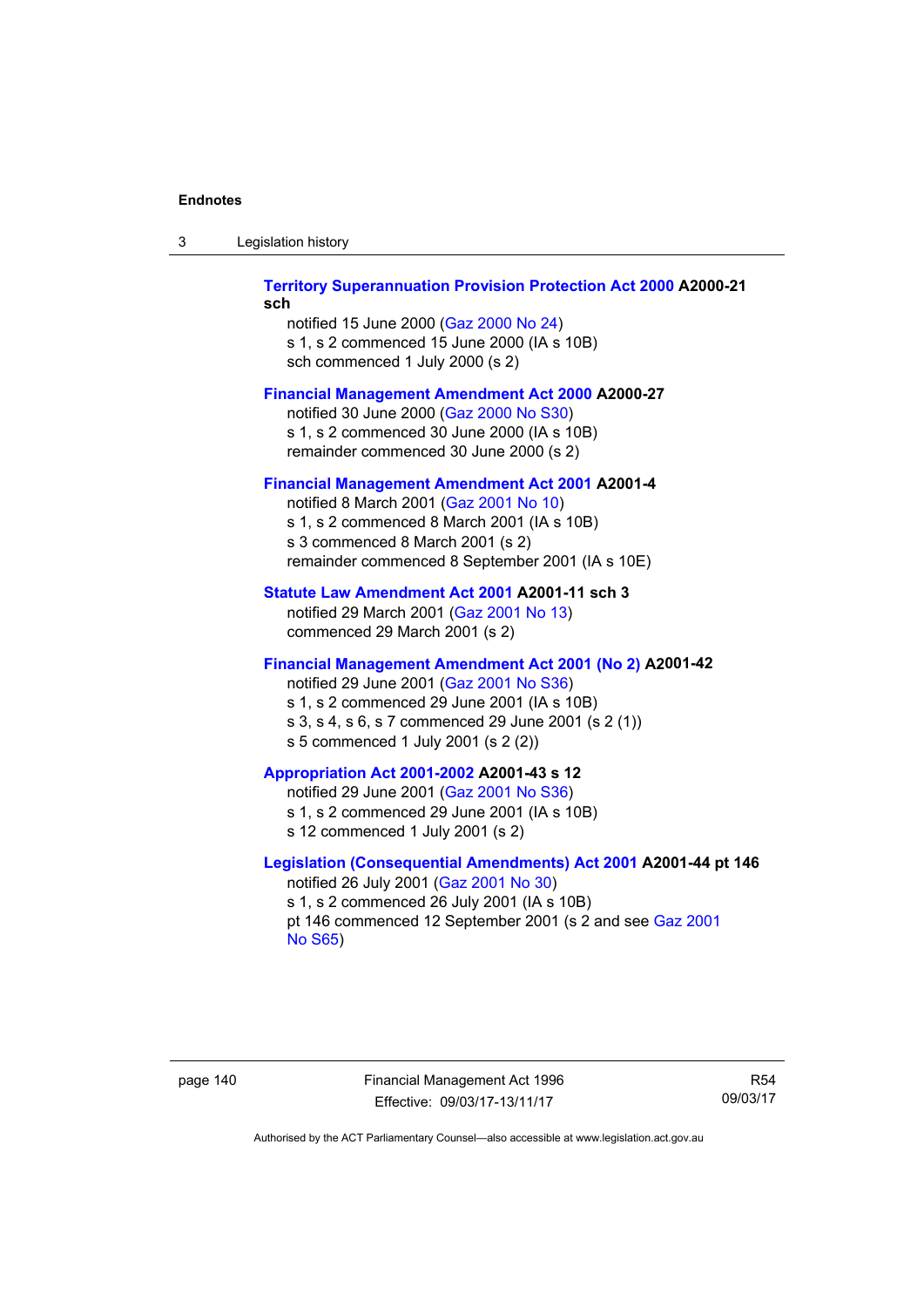### **[Financial Management Legislation Amendment Act 2001](http://www.legislation.act.gov.au/a/2001-45) A2001-45 pt 2 (as am by 2002 No 30 pt 3.26)**

notified 12 July 2001 ([Gaz 2001 No 28\)](http://www.legislation.act.gov.au/gaz/2001-28/default.asp) s 1, s 2 commenced 12 July 2001 (IA s 10B) s 4 commenced 12 January 2002 (s 2 (3) and see [A2002-30](http://www.legislation.act.gov.au/a/2002-30/default.asp) amdt 3.370) pt 2 remainder commenced 12 January 2002 (LA s 79)

### **[Statute Law Amendment Act 2001](http://www.legislation.act.gov.au/a/2001-11) A2001-11 pt 3.20**

notified 5 September 2001 [\(Gaz 2001 No S65\)](http://www.legislation.act.gov.au/gaz/2001-S65/default.asp) commenced 5 September 2001 (s 2)

### **[Financial Management Amendment Act 2001 \(No 3\)](http://www.legislation.act.gov.au/a/2001-95) A2001-95**

notified 10 September 2001 [\(Gaz 2001 No S66\)](http://www.legislation.act.gov.au/gaz/2001-S66/default.asp) s 1, s 2 commenced 10 September 2001 (LA s 75) remainder commenced 1 January 2002 [\(CN2001-6\)](http://www.legislation.act.gov.au/cn/2001-6/default.asp)

### **[Financial Management Amendment Act 2001 \(No 4\)](http://www.legislation.act.gov.au/a/2001-97) A2001-97**

notified LR 20 December 2001 commenced 20 December 2001 (s 2)

### **[Appropriation Act 2002-2003](http://www.legislation.act.gov.au/a/2002-29/default.asp) A2002-29 s 12**

notified LR 9 September 2002 taken to have commenced 30 June 2002 (s 2)

### **[Statute Law Amendment Act 2002](http://www.legislation.act.gov.au/a/2002-30) A2002-30 pt 3.25**

notified LR 16 September 2002 s 1, s 2 taken to have commenced 19 May 1997 (LA s 75 (2)) amdt 3.369 taken to have commenced 31 December 2001 (s 2 (2)) pt 3.25 remainder commenced 17 September 2002 (s 2 (1))

### **[Financial Management Amendment Act 2002](http://www.legislation.act.gov.au/a/2002-38) A2002-38**

notified LR 8 October 2002 s 1, s 2 commenced 8 October 2002 (LA s 75 (1)) remainder commenced 1 November 2002 (s 2 and [CN2002-12](http://www.legislation.act.gov.au/cn/2002-12/default.asp))

### **[Appropriation Act 2002-2003 \(No 2\)](http://www.legislation.act.gov.au/a/2003-9/default.asp) A2003-9 s 9**

notified LR 7 March 2003

s 1, s 2 commenced 7 March 2003 (LA s 75 (1))

s 9 commenced 8 March 2003 (s 2)

R54 09/03/17 page 141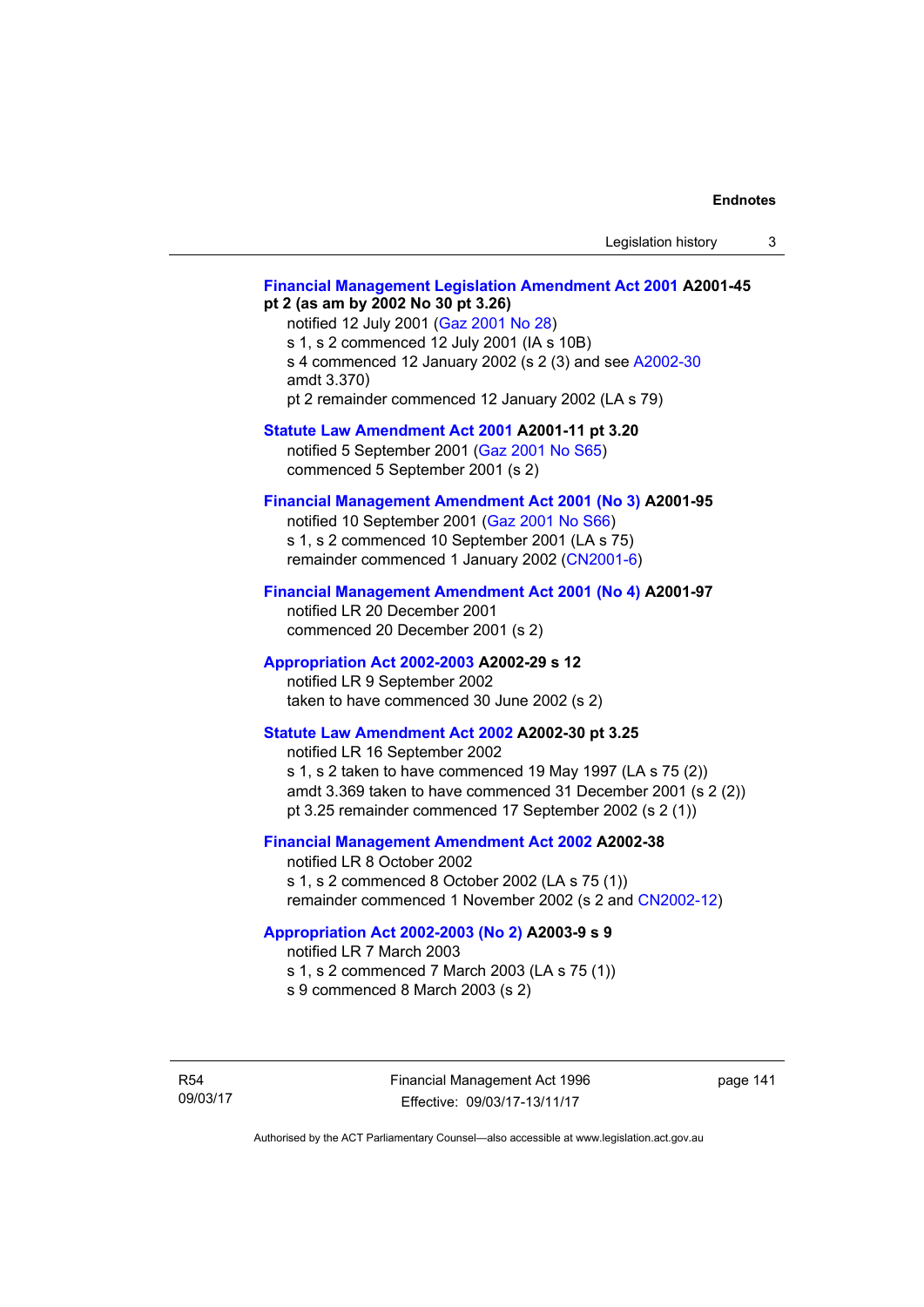| 3 | Legislation history |  |
|---|---------------------|--|
|---|---------------------|--|

### **[Financial Management Amendment Act 2003](http://www.legislation.act.gov.au/a/2003-21) A2003-21**

notified LR 19 May 2003 s 1, s 2 commenced 19 May 2003 (LA s 75 (1)) remainder commenced 20 May 2003 (s 2)

**[Appropriation Act 2003-2004](http://www.legislation.act.gov.au/a/2003-27/default.asp) A2003-27**  notified LR 30 June 2003 commenced 30 June 2003 (s 2)

#### **[Financial Management Amendment Act 2003 \(No 2\)](http://www.legislation.act.gov.au/a/2003-46) A2003-46**

notified LR 31 October 2003 s 1, s 2 commenced 31 October 2003 (LA s 75 (1)) remainder commenced 1 November 2003 (s 2)

### **[Statute Law Amendment Act 2003 \(No 2\)](http://www.legislation.act.gov.au/a/2003-56) A2003-56 sch 3 pt 3.9**

notified LR 5 December 2003 s 1, s 2 commenced 5 December 2003 (LA s 75 (1)) sch 3 pt 3.9 commenced 19 December 2003 (s 2)

#### **[Financial Management Amendment Act 2004](http://www.legislation.act.gov.au/a/2004-19) A2004-19**

notified LR 6 April 2004 s 1, s 2 commenced 6 April 2004 (LA s 75 (1)) remainder commenced 7 April 2004 (s 2)

### **[Financial Management Amendment Act 2004 \(No 2\)](http://www.legislation.act.gov.au/a/2004-33) A2004-33**

notified LR 30 June 2004 s 1, s 2 commenced 30 June 2004 (LA s 75 (1)) remainder commenced 1 July 2004 (s 2)

#### **[Appropriation Act 2004-2005](http://www.legislation.act.gov.au/a/2004-35/default.asp) A2004-35 s 12**

notified LR 30 June 2004 commenced 30 June 2004 (s 2)

#### **[Territory Owned Corporations Amendment Act 2004](http://www.legislation.act.gov.au/a/2004-53) A2004-53 sch 1**  notified LR 16 August 2004

s 1, s 2 commenced 16 August 2004 (LA s 75 (1)) sch 1 commenced 17 August 2004 (s 2)

### **[Statute Law Amendment Act 2005](http://www.legislation.act.gov.au/a/2005-20) A2005-20 sch 3 pt 3.22**

notified LR 12 May 2005 s 1, s 2 taken to have commenced 8 March 2005 (LA s 75 (2))

sch 3 pt 3.22 commenced 2 June 2005 (s 2 (1))

page 142 Financial Management Act 1996 Effective: 09/03/17-13/11/17

R54 09/03/17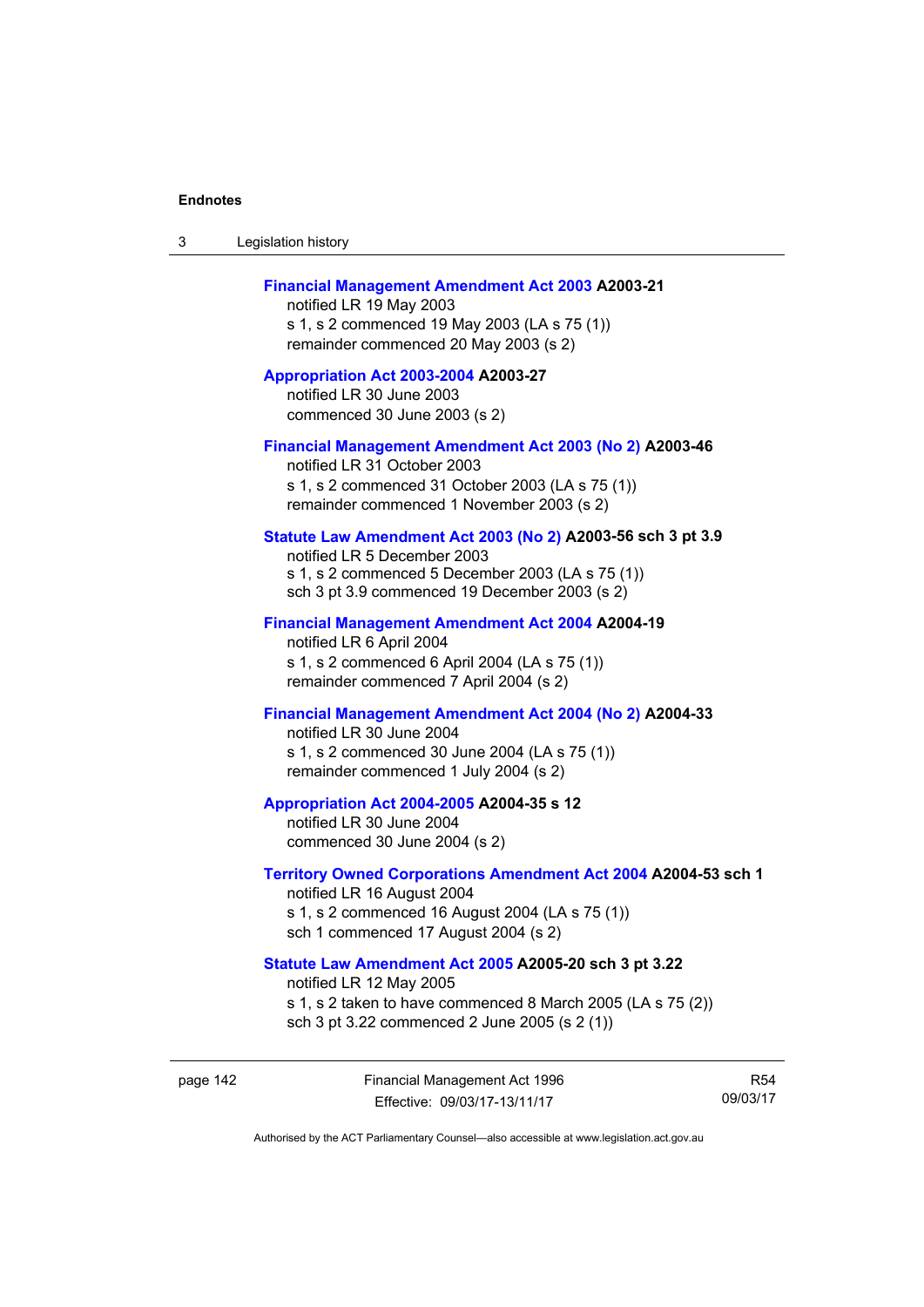### **[Appropriation Act 2005-2006](http://www.legislation.act.gov.au/a/2005-32/default.asp) A2005-32 s 12, s 13**

notified LR 1 July 2005

s 1, s 2 taken to have commenced 30 June 2005 (LA s 75 (2))

s 12, s 13 taken to have commenced 30 June 2005 (s 2)

### **[Public Sector Management Amendment Act 2005](http://www.legislation.act.gov.au/a/2005-42/default.asp) A2005-42 sch 1 pt 1.1**

notified LR 31 August 2005 s 1, s 2 commenced 31 August 2005 (LA s 75 (1)) sch 1 pt 1.1 commenced 1 September 2005 (s 2)

### **[Financial Management Legislation Amendment Act 2005](http://www.legislation.act.gov.au/a/2005-52) A2005-52**

notified LR 26 October 2005

s 1, s 2 commenced 26 October 2005 (LA s 75 (1)) s 7, s 9, s 10, s 14, s 15, ss 17-32, s 38 (in part), s 39, s 40, s 42 (in part), s 49 commenced 27 October 2005 (s 2 (1)) remainder commenced 1 January 2006 (s 2 (2))

as modified by

### **[Financial Management Regulation 2005](http://www.legislation.act.gov.au/sl/2005-42) SL2005-42 sch 1 (as am by [A2006-30](http://www.legislation.act.gov.au/a/2006-30) amdt 1.61, amdt 1.62)**

notified LR 21 December 2005 s 1, s 2 commenced 21 December 2005 (LA s 75 (1)) sch 1 commenced 1 January 2006 (s 2)

as amended by

#### **[Administrative \(Miscellaneous Amendments\) Act 2006](http://www.legislation.act.gov.au/a/2006-30) A2006-30 sch 1 pt 1.3, amdt 1.61, amdt 1.62**

notified LR 16 June 2006 s 1, s 2 commenced 16 June 2006 (LA s 75 (1)) amdt 1.45, amdt 1.52 so far as it inserts s 220, amdt 1.56 commenced 19 June 2006 (s 2 (2)) amdt 1.39, amdt 1.40, amdt 1.43, amdt 1.44 commenced 1 July 2006 (s 2 (2) and [CN2006-15](http://www.legislation.act.gov.au/cn/2006-15/default.asp)) sch 1 pt 1.3 remainder, amdt 1.61, amdt 1.62 commenced 1 July 2006  $(s 2(1))$ 

R54 09/03/17 Financial Management Act 1996 Effective: 09/03/17-13/11/17

page 143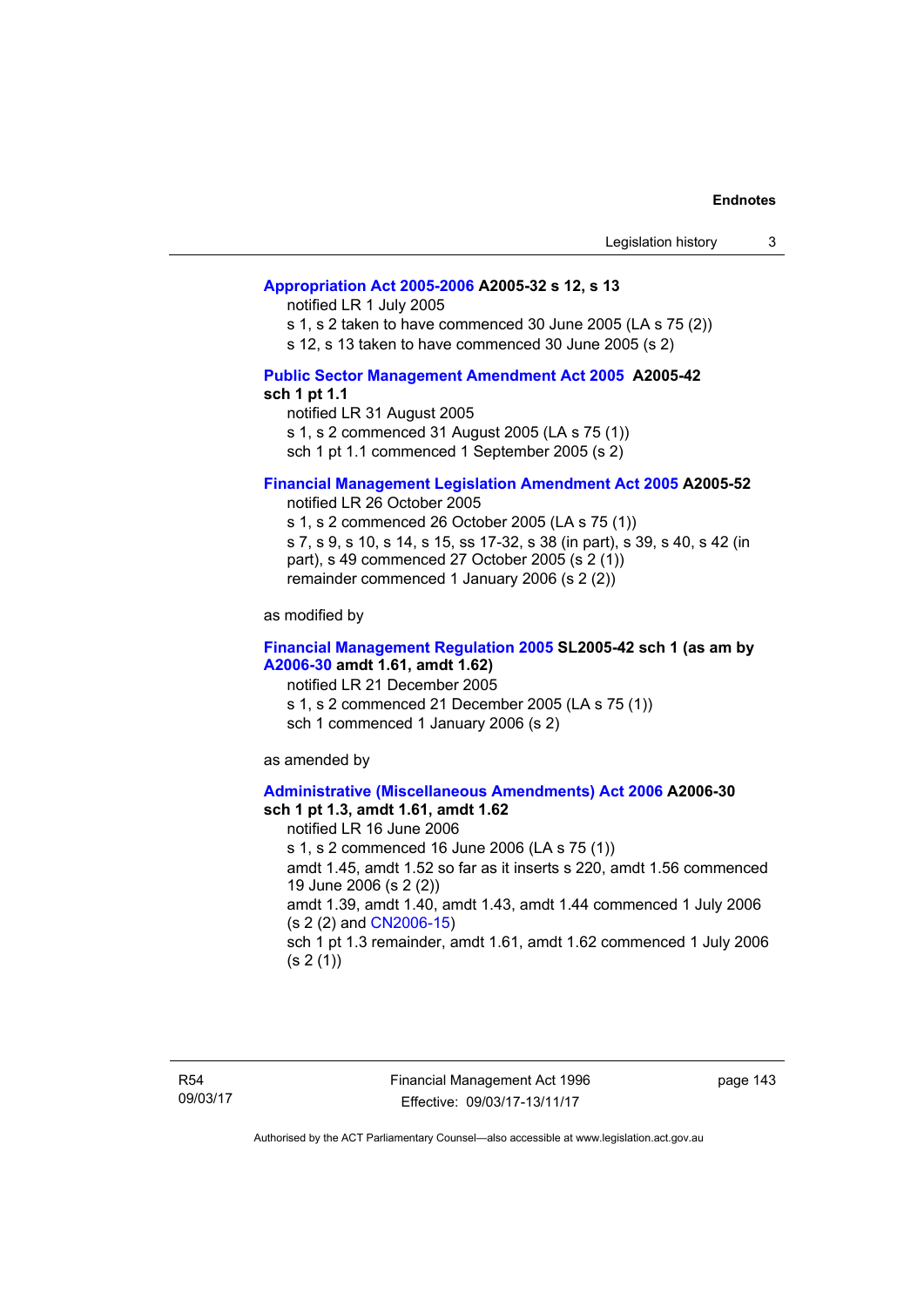| Legislation history<br>-3 |  |
|---------------------------|--|
|---------------------------|--|

### **[Statute Law Amendment Act 2007](http://www.legislation.act.gov.au/a/2007-3) A2007-3 sch 3 pt 3.45**

notified LR 22 March 2007 s 1, s 2 taken to have commenced 1 July 2006 (LA s 75 (2)) sch 3 pt 3.45 commenced 12 April 2007 (s 2 (1))

#### **[Financial Management Amendment Act 2007](http://www.legislation.act.gov.au/a/2007-10) A2007-10**

notified LR 11 May 2007 s 1, s 2 commenced 11 May 2007 (LA s 75 (1)) remainder commenced 12 May 2007 (s 2)

#### **[Statute Law Amendment Act 2008](http://www.legislation.act.gov.au/a/2008-28) A2008-28 sch 3 pt 3.26**

notified LR 12 August 2008 s 1, s 2 commenced 12 August 2008 (LA s 75 (1)) sch 3 pt 3.26 commenced 26 August 2008 (s 2)

### **[ACT Civil and Administrative Tribunal Legislation Amendment](http://www.legislation.act.gov.au/a/2008-37)**

**[Act 2008 \(No 2\)](http://www.legislation.act.gov.au/a/2008-37) A2008-37 sch 1 pt 1.41** 

notified LR 4 September 2008

s 1, s 2 commenced 4 September 2008 (LA s 75 (1)) sch 1 pt 1.41 commenced 2 February 2009 (s 2 (1) and see [ACT Civil](http://www.legislation.act.gov.au/a/2008-35)  [and Administrative Tribunal Act 2008](http://www.legislation.act.gov.au/a/2008-35) A2008-35, s 2 (1) and [CN2009-2](http://www.legislation.act.gov.au/cn/2009-2/default.asp))

### **[Financial Management Amendment Act 2009](http://www.legislation.act.gov.au/a/2009-12) A2009-12**

notified LR 8 April 2009

s 1, s 2 commenced 8 April 2009 (LA s 75 (1)) remainder commenced 1 July 2009 (s 2)

**[Long Service Leave \(Portable Schemes\) Act 2009](http://www.legislation.act.gov.au/a/2009-25) A2009-25 sch 4 pt 4.1** 

notified LR 8 September 2009

s 1, s 2 commenced 8 September 2009 (LA s 75 (1))

sch 4 pt 4.1 commenced 1 January 2010 (s 2)

### **[Financial Management \(Board Composition\) Amendment Act 2009](http://www.legislation.act.gov.au/a/2009-48) A2009-48**

notified LR 25 November 2009

s 1, s 2 commenced 25 November 2009 (LA s 75 (1))

remainder commenced 1 January 2010 (s 2)

page 144 Financial Management Act 1996 Effective: 09/03/17-13/11/17

R54 09/03/17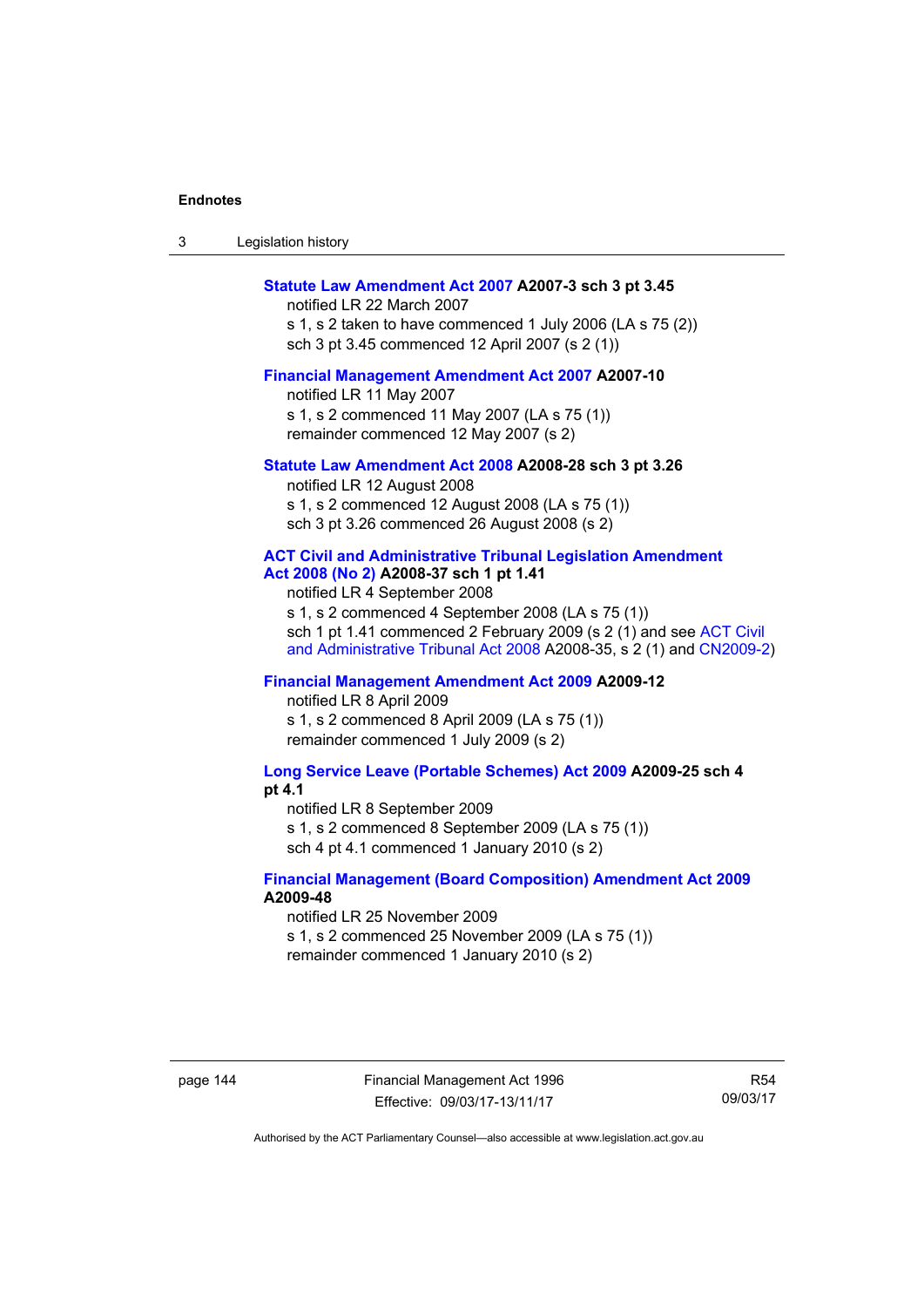### **[Statute Law Amendment Act 2009 \(No 2\)](http://www.legislation.act.gov.au/a/2009-49) A2009-49 sch 3 pt 3.29**

notified LR 26 November 2009

s 1, s 2 commenced 26 November 2009 (LA s 75 (1)) sch 3 pt 3.29 commenced 17 December 2009 (s 2)

#### **[Statute Law Amendment Act 2010](http://www.legislation.act.gov.au/a/2010-18) A2010-18 sch 1 pt 1.7**

notified LR 13 May 2010

s 1, s 2 commenced 13 May 2010 (LA s 75 (1))

sch 1 pt 1.7 commenced 3 June 2010 (s 2)

#### **[Road Transport \(Third-Party Insurance\) \(Governance\) Amendment](http://www.legislation.act.gov.au/a/2010-36)  [Act 2010](http://www.legislation.act.gov.au/a/2010-36) A2010-36 s 8**

notified LR 29 September 2010 s 1, s 2 commenced 29 September 2010 (LA s 75 (1)) s 8 commenced 30 September 2010 (s 2)

### **[Fair Trading \(Australian Consumer Law\) Amendment Act 2010](http://www.legislation.act.gov.au/a/2010-54) A2010-54 sch 3 pt 3.9**

notified LR 16 December 2010 s 1, s 2 commenced 16 December 2010 (LA s 75 (1)) sch 3 pt 3.9 commenced 1 January 2011 (s 2 (1))

### **[ACT Teacher Quality Institute Act 2010](http://www.legislation.act.gov.au/a/2010-55) A2010-55 sch 2 pt 2.1**

notified LR 20 December 2010

s 1, s 2 commenced 20 December 2010 (LA s 75 (1)) sch 2 pt 2.1 commenced 1 January 2011 (s 2 and [CN2010-18\)](http://www.legislation.act.gov.au/cn/2010-18/default.asp)

### **[Financial Management \(One ACT Public Service\) Amendment](http://www.legislation.act.gov.au/a/2011-17)  [Act 2011](http://www.legislation.act.gov.au/a/2011-17) A2011-17**

notified LR 30 June 2011

s 1, s 2 commenced 30 June 2011 (LA s 75 (1)) remainder commenced 1 July 2011 (s 2)

### **[Financial Management \(Cost of Living\) Amendment Act 2012](http://www.legislation.act.gov.au/a/2012-15) A2012-15**

notified LR 15 May 2012 s 1, s 2 commenced 15 May 2012 (LA s 75 (1)) remainder commenced 16 May 2012 (s 2)

R54 09/03/17 Financial Management Act 1996 Effective: 09/03/17-13/11/17

page 145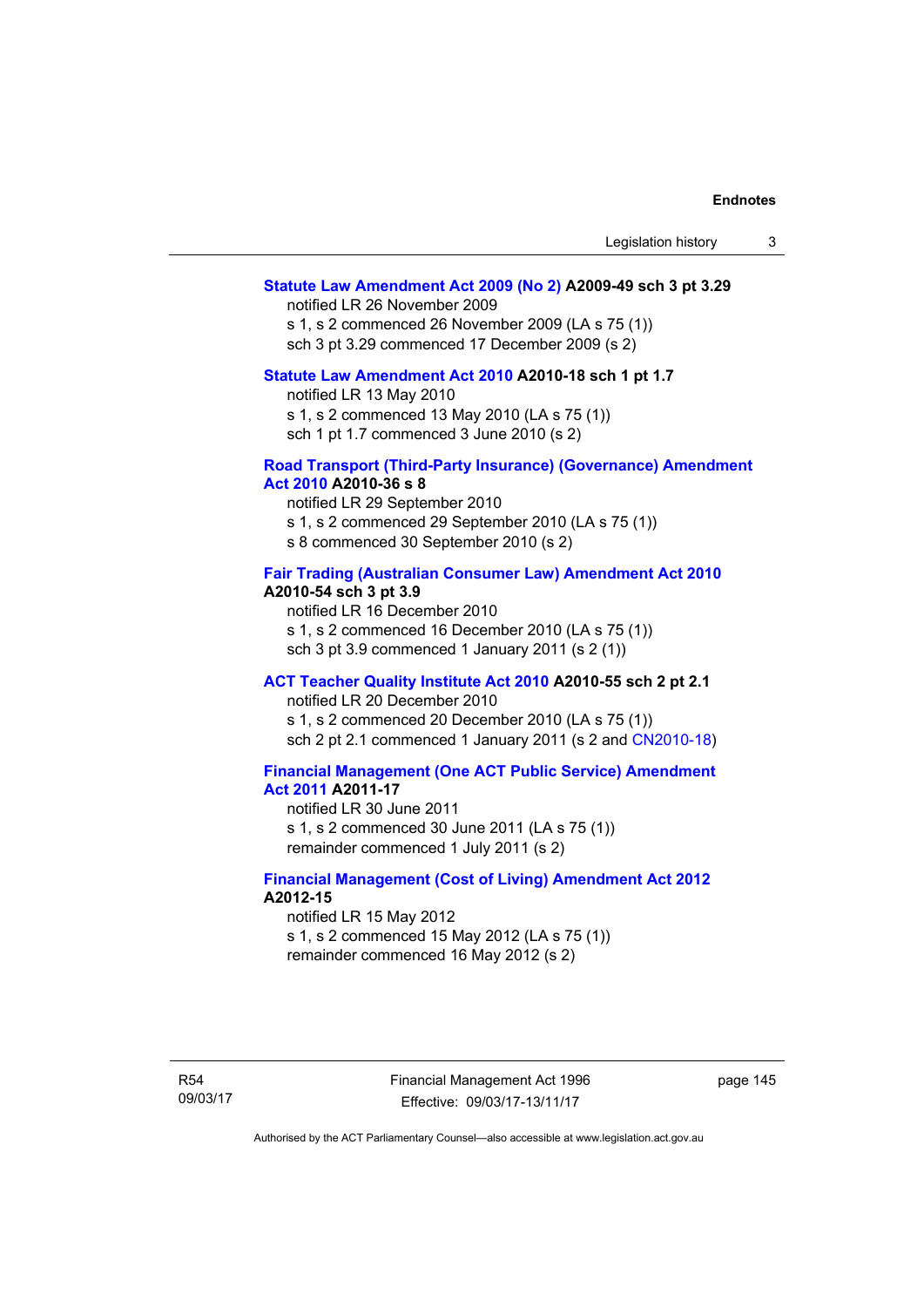| ు | Legislation history |  |
|---|---------------------|--|
|---|---------------------|--|

### **[Legislative Assembly \(Office of the Legislative Assembly\) Act 2012](http://www.legislation.act.gov.au/a/2012-26) A2012-26 sch 1 pt 1.3**

notified LR 24 May 2012 s 1, s 2 commenced 24 May 2012 (LA s 75 (1)) sch 1 pt 1.3 commenced 1 July 2012 (s 2)

#### **[Financial Management Amendment Act 2013](http://www.legislation.act.gov.au/a/2013-5/default.asp) A2013-5**

notified LR 21 February 2013 s 1, s 2 commenced 21 February 2013 (LA s 75 (1)) remainder commenced 22 February 2013 (s 2)

#### **[Statute Law Amendment Act 2013](http://www.legislation.act.gov.au/a/2013-19) A2013-19 sch 3 pt 3.21**

notified LR 24 May 2013 s 1, s 2 commenced 24 May 2013 (LA s 75 (1)) sch 3 pt 3.21 commenced 14 June 2013 (s 2)

### **[Officers of the Assembly Legislation Amendment Act 2013](http://www.legislation.act.gov.au/a/2013-41/default.asp) A2013-41 sch 1 pt 1.2**

notified LR 7 November 2013 s 1, s 2 commenced 7 November 2013 (LA s 75 (1)) sch 1 pt 1.2 commenced 1 July 2014 (s 2)

### **[Officers of the Assembly Legislation Amendment Act 2014](http://www.legislation.act.gov.au/a/2014-22/default.asp) A2014-22 pt 3**

notified LR 26 May 2014 s 1, s 2 commenced 26 May 2014 (LA s 75 (1)) pt 3 commenced 1 July 2014 (s 2 and see [Officers of the Assembly](http://www.legislation.act.gov.au/a/2013-41/default.asp)  [Legislation Amendment Act 2013](http://www.legislation.act.gov.au/a/2013-41/default.asp) A2013-41 s 2)

### **[Exhibition Park Corporation Repeal Act 2014](http://www.legislation.act.gov.au/a/2014-54/default.asp) A2014-54 sch 1 pt 1.1**

notified LR 3 December 2014 s 1, s 2 commenced 3 December 2014 (LA s 75 (1)) sch 1 pt 1.1 commenced 1 January 2015 (s 2 (3))

### **[Red Tape Reduction Legislation Amendment Act 2015](http://www.legislation.act.gov.au/a/2015-33/default.asp) A2015-33 sch 1 pt 1.26**

notified LR 30 September 2015 s 1, s 2 commenced 30 September 2015 (LA s 75 (1)) sch 1 pt 1.26 commenced 14 October 2015 (s 2)

page 146 Financial Management Act 1996 Effective: 09/03/17-13/11/17

R54 09/03/17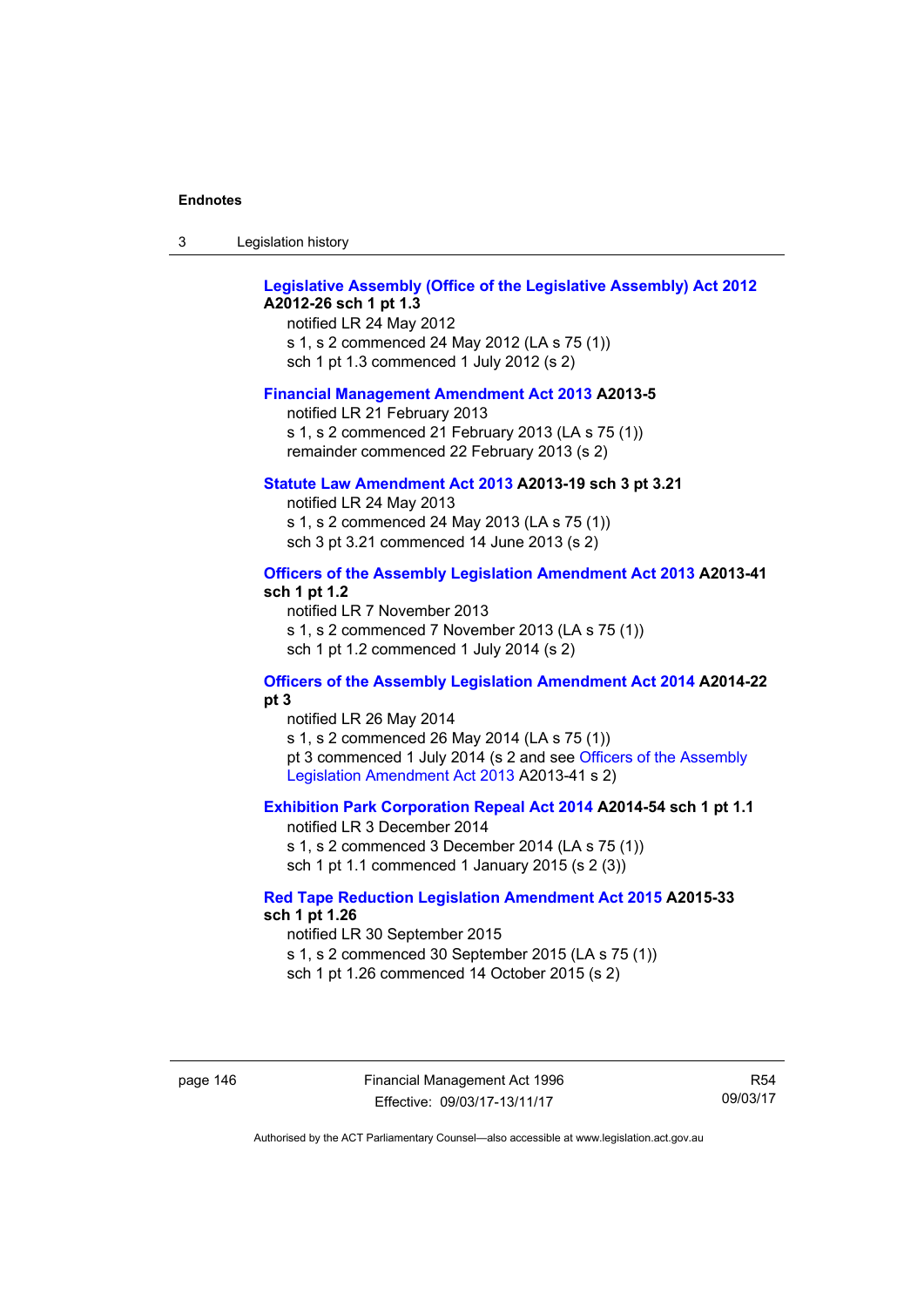| Legislation history |  |
|---------------------|--|
|---------------------|--|

### **[Financial Management Amendment Act 2015](http://www.legislation.act.gov.au/a/2015-34/default.asp) A2015-34**

notified LR 30 September 2015

s 1, s 2 commenced 30 September 2015 (LA s 75 (1)) ss 4-8, ss 11-20, s 28, s 29, s 49, s 50, s 54, ss 58-60, s 62, s 76, ss 96-99, ss 102-104, s 113, s 115 (def *controlled recurrent payment*) and sch 1 pt 1.2 commenced 1 July 2016 (s 2 (1)) remainder commenced 1 October 2015 (s 2 (2))

### **[Public Sector Management Amendment Act 2016](http://www.legislation.act.gov.au/a/2016-52/default.asp) A2016-52 sch 1 pt 1.25**

notified LR 25 August 2016 s 1, s 2 commenced 25 August 2016 (LA s 75 (1)) sch 1 pt 1.25 commenced 1 September 2016 (s 2)

### **[Statute Law Amendment Act 2017](http://www.legislation.act.gov.au/a/2017-4/default.asp) A2017-4 sch 1 pt 1.2**

notified LR 23 February 2017

s 1, s 2 commenced 23 February 2017 (LA s 75 (1))

sch 1 pt 1.2 commenced 9 March 2017 (s 2)

R54 09/03/17 Financial Management Act 1996 Effective: 09/03/17-13/11/17

page 147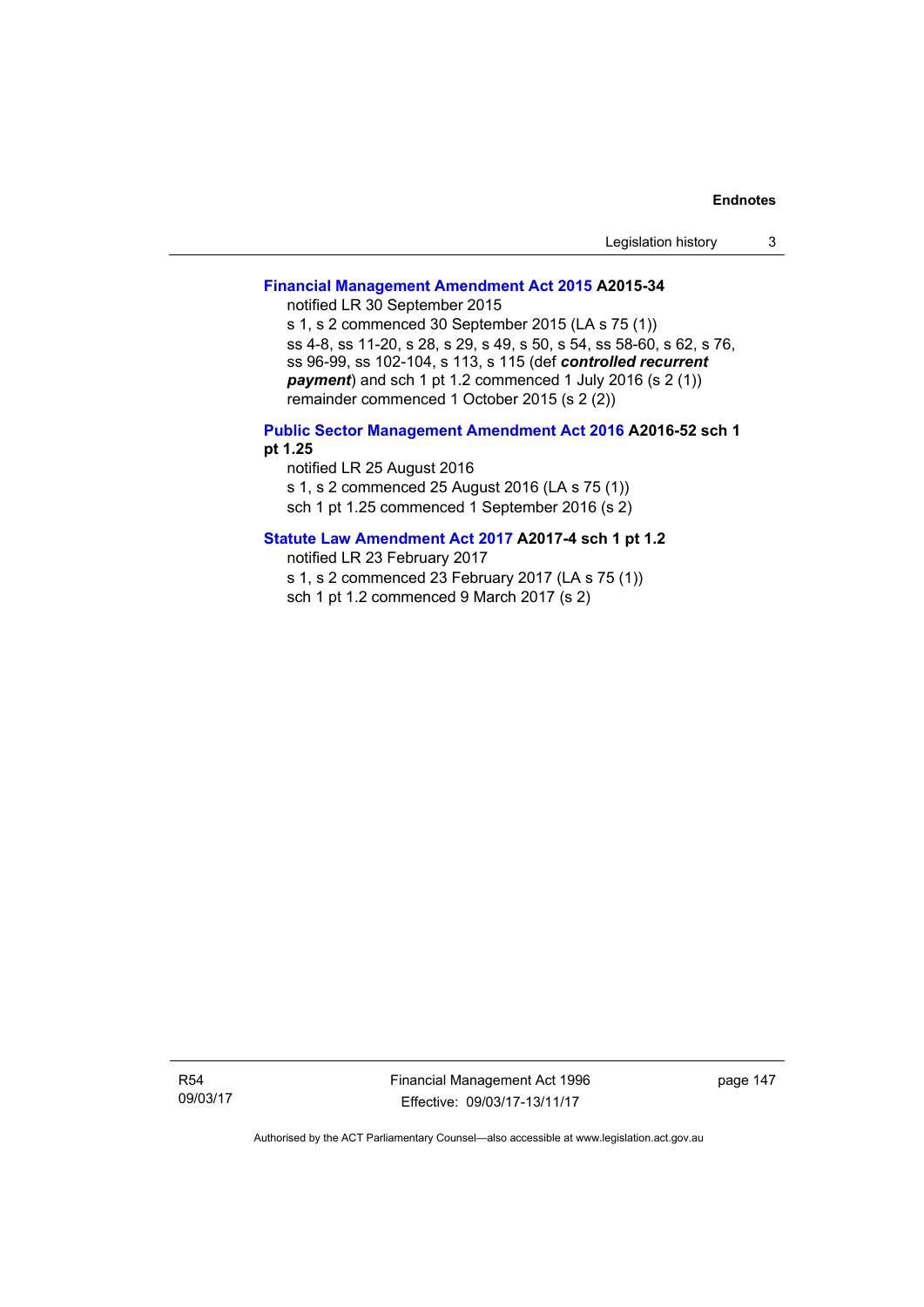| 4 | Amendment history |
|---|-------------------|
|---|-------------------|

# **4 Amendment history**

| s 1                                                                                                     | sub A2001-56 amdt 3.255                                                      |
|---------------------------------------------------------------------------------------------------------|------------------------------------------------------------------------------|
|                                                                                                         | Act subject to Territory Superannuation Provision Protection Act             |
| s <sub>2</sub>                                                                                          | sub A2000-21 sch                                                             |
| <b>Dictionary</b>                                                                                       |                                                                              |
| s 3 hdg                                                                                                 | sub A2000-21 sch                                                             |
| s <sub>3</sub>                                                                                          | am A2000-21 sch                                                              |
|                                                                                                         | remaining defs reloc to dict A2001-95 amdt 1.4                               |
|                                                                                                         | sub A2001-95 amdt 1.5                                                        |
|                                                                                                         | def bank om A1999-33 sch                                                     |
|                                                                                                         | def banking institution ins A1997-102 s 4<br>om A1999-33 sch                 |
|                                                                                                         | def Territory activities ins A1997-124 s 4                                   |
|                                                                                                         | om A2001-95 amdt 1.3                                                         |
|                                                                                                         | def Treasurer om A2001-95 amdt 1.2                                           |
| <b>Notes</b>                                                                                            |                                                                              |
| s 3A                                                                                                    | orig s 3A                                                                    |
|                                                                                                         | renum as s 3B                                                                |
|                                                                                                         | pres s 3A                                                                    |
|                                                                                                         | ins A2001-95 amdt 1.5                                                        |
|                                                                                                         | Declaration that certain bodies are not territory authorities for Act        |
|                                                                                                         |                                                                              |
|                                                                                                         |                                                                              |
|                                                                                                         | (prev s 3A) ins A2000-21 sch<br>am A2001-44 amdt 1.1631, amdt 1.1632         |
|                                                                                                         | renum as s 3B A2001-95 amdt 1.6                                              |
|                                                                                                         | sub A2005-52 s 4; A2011-17 s 4                                               |
|                                                                                                         | Application of pts 2 to 5-Office of the Legislative Assembly and officers of |
|                                                                                                         |                                                                              |
|                                                                                                         | am A2011-17 s 13, s 16<br>sub A2012-26 amdt 1.11; A2013-41 amdt 1.10         |
|                                                                                                         | am A2014-22 s 8, s 9; ss renum R47 LA                                        |
| $s$ 3B<br>the Assembly<br>s 4                                                                           |                                                                              |
|                                                                                                         | sub A2003-46 s 4                                                             |
|                                                                                                         |                                                                              |
|                                                                                                         | ins A2003-46 s 4                                                             |
|                                                                                                         | Payments authorised on lapse of appropriation                                |
|                                                                                                         | am A2015-34 s 4                                                              |
| <b>Budget management</b><br>pt 2 hdg<br><b>Appropriations and budgets</b><br>div 2.1 hdg<br>s 7<br>s 7A | Temporary advance for new purpose or new entity                              |

page 148 Financial Management Act 1996 Effective: 09/03/17-13/11/17

R54 09/03/17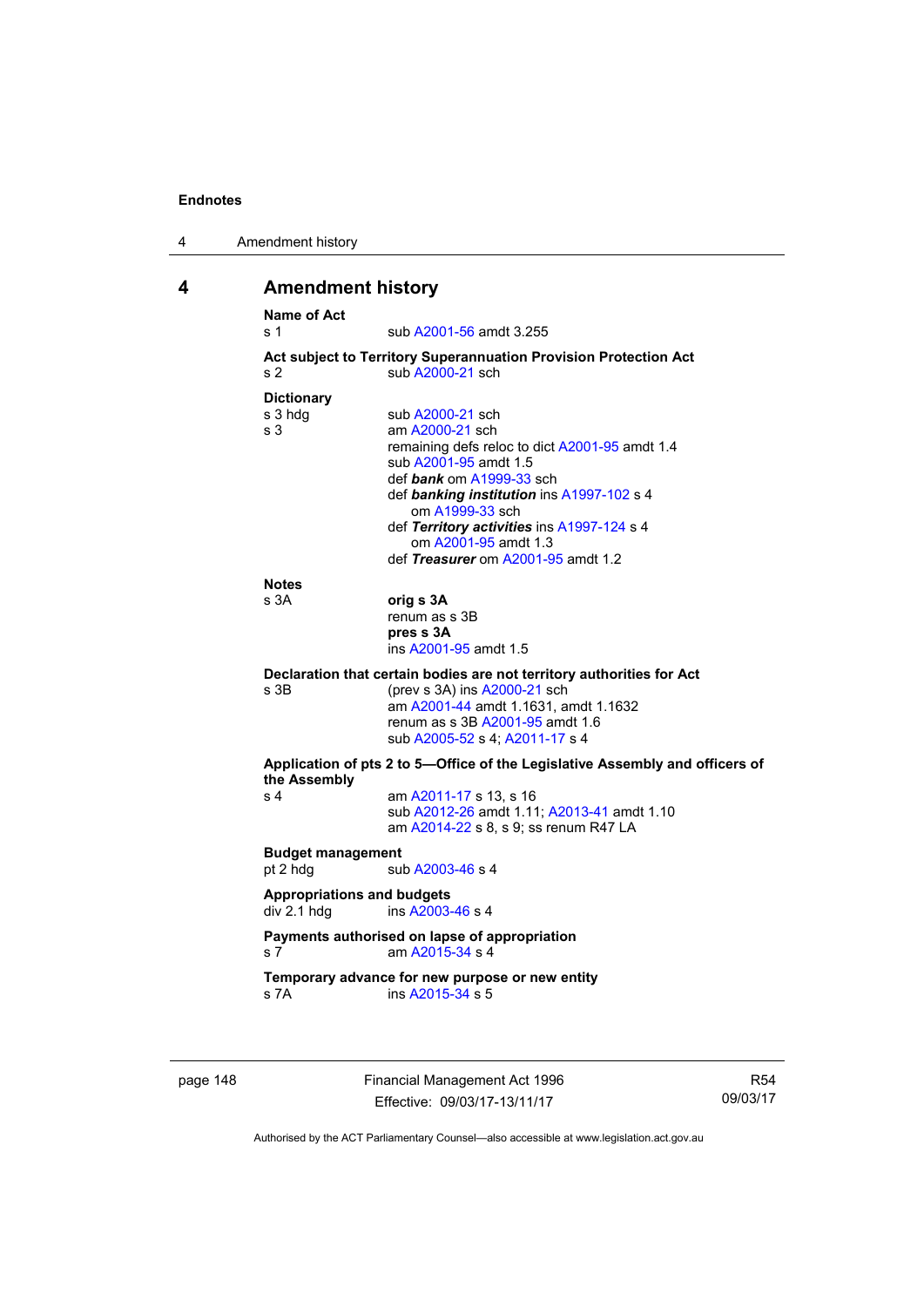**Form of appropriations**  s 8 sub [A2005-52](http://www.legislation.act.gov.au/a/2005-52) s 5 am [A2011-17](http://www.legislation.act.gov.au/a/2011-17) s 16; [A2012-26](http://www.legislation.act.gov.au/a/2012-26) amdt 1.12; [A2013-41](http://www.legislation.act.gov.au/a/2013-41/default.asp) amdt 1.11; [A2015-34](http://www.legislation.act.gov.au/a/2015-34/default.asp) s 6, s 7 **Net controlled recurrent payments** s 9 am [A2000-27](http://www.legislation.act.gov.au/a/2000-27) s 5; [A2011-17](http://www.legislation.act.gov.au/a/2011-17) s 16 sub [A2015-34](http://www.legislation.act.gov.au/a/2015-34/default.asp) s 8 **Net appropriations for capital injections** s 9A ins [A2000-27](http://www.legislation.act.gov.au/a/2000-27) s 6 am [A2011-17](http://www.legislation.act.gov.au/a/2011-17) s 16; [A2015-34](http://www.legislation.act.gov.au/a/2015-34/default.asp) s 9 **Appropriations for payments on behalf of Territory to be net appropriations**  s 9B ins [A2001-95](http://www.legislation.act.gov.au/a/2001-95) s 5 am [A2011-17](http://www.legislation.act.gov.au/a/2011-17) s 16; [A2015-34](http://www.legislation.act.gov.au/a/2015-34/default.asp) s 10 **Budget papers**  s 10 am [A1997-124](http://www.legislation.act.gov.au/a/1997-124) s 5; [A2001-56](http://www.legislation.act.gov.au/a/2001-56) amdt 3.257; [A2005-52](http://www.legislation.act.gov.au/a/2005-52) s 6; [A2011-17](http://www.legislation.act.gov.au/a/2011-17) s 16 **Territory budgets**  s 11 am [A1997-124](http://www.legislation.act.gov.au/a/1997-124) s 6; [A2001-4](http://www.legislation.act.gov.au/a/2001-4) s 4; [A2001-56](http://www.legislation.act.gov.au/a/2001-56) amdt 3.258; [A2001-95](http://www.legislation.act.gov.au/a/2001-95) s 6 sub [A2003-46](http://www.legislation.act.gov.au/a/2003-46) s 5 am [A2005-32](http://www.legislation.act.gov.au/a/2005-32) s 12; [A2012-15](http://www.legislation.act.gov.au/a/2012-15) s 4; [A2013-19](http://www.legislation.act.gov.au/a/2013-19) amdt 3.157; [A2015-34](http://www.legislation.act.gov.au/a/2015-34/default.asp) ss 11-14; ss renum R51 LA **Financial policy objectives and strategies statement**  s 11A ins [A2003-46](http://www.legislation.act.gov.au/a/2003-46) s 5 **Directorate budgets** s 12 hdg am [A2011-17](http://www.legislation.act.gov.au/a/2011-17) s 17 s 12 am [A1997-102](http://www.legislation.act.gov.au/a/1997-102) s 5; [A1997-124](http://www.legislation.act.gov.au/a/1997-124) s 7; [A1999-58](http://www.legislation.act.gov.au/a/1999-58) s 3; [A2001-56](http://www.legislation.act.gov.au/a/2001-56) amdt 3.258; [A2001-95](http://www.legislation.act.gov.au/a/2001-95) s 7; ss renum R6 LA (see [A2001-95](http://www.legislation.act.gov.au/a/2001-95) amdt 1.7); [A2002-38](http://www.legislation.act.gov.au/a/2002-38) s 4, s 5 sub [A2005-52](http://www.legislation.act.gov.au/a/2005-52) s 7 am [A2011-17](http://www.legislation.act.gov.au/a/2011-17) s 16; [A2012-26](http://www.legislation.act.gov.au/a/2012-26) amdt 1.13; [A2013-41](http://www.legislation.act.gov.au/a/2013-41/default.asp) amdt 1.12; [A2015-34](http://www.legislation.act.gov.au/a/2015-34/default.asp) s 15 **Territory authority budgets**  s 12AA ins [A2015-34](http://www.legislation.act.gov.au/a/2015-34/default.asp) s 16 **Territory-owned corporation budgets**  s 12A hdg sub [A2015-34](http://www.legislation.act.gov.au/a/2015-34/default.asp) s 17<br>s 12A s ins A1997-124 s 8  $ins A1997-124 s 8$  $ins A1997-124 s 8$  $ins A1997-124 s 8$  am [A2001-56](http://www.legislation.act.gov.au/a/2001-56) amdt 3.258; [A2001-95](http://www.legislation.act.gov.au/a/2001-95) s 8 sub [A2005-52](http://www.legislation.act.gov.au/a/2005-52) s 8 am [A2015-34](http://www.legislation.act.gov.au/a/2015-34/default.asp) ss 18-20

R54 09/03/17 Financial Management Act 1996 Effective: 09/03/17-13/11/17

page 149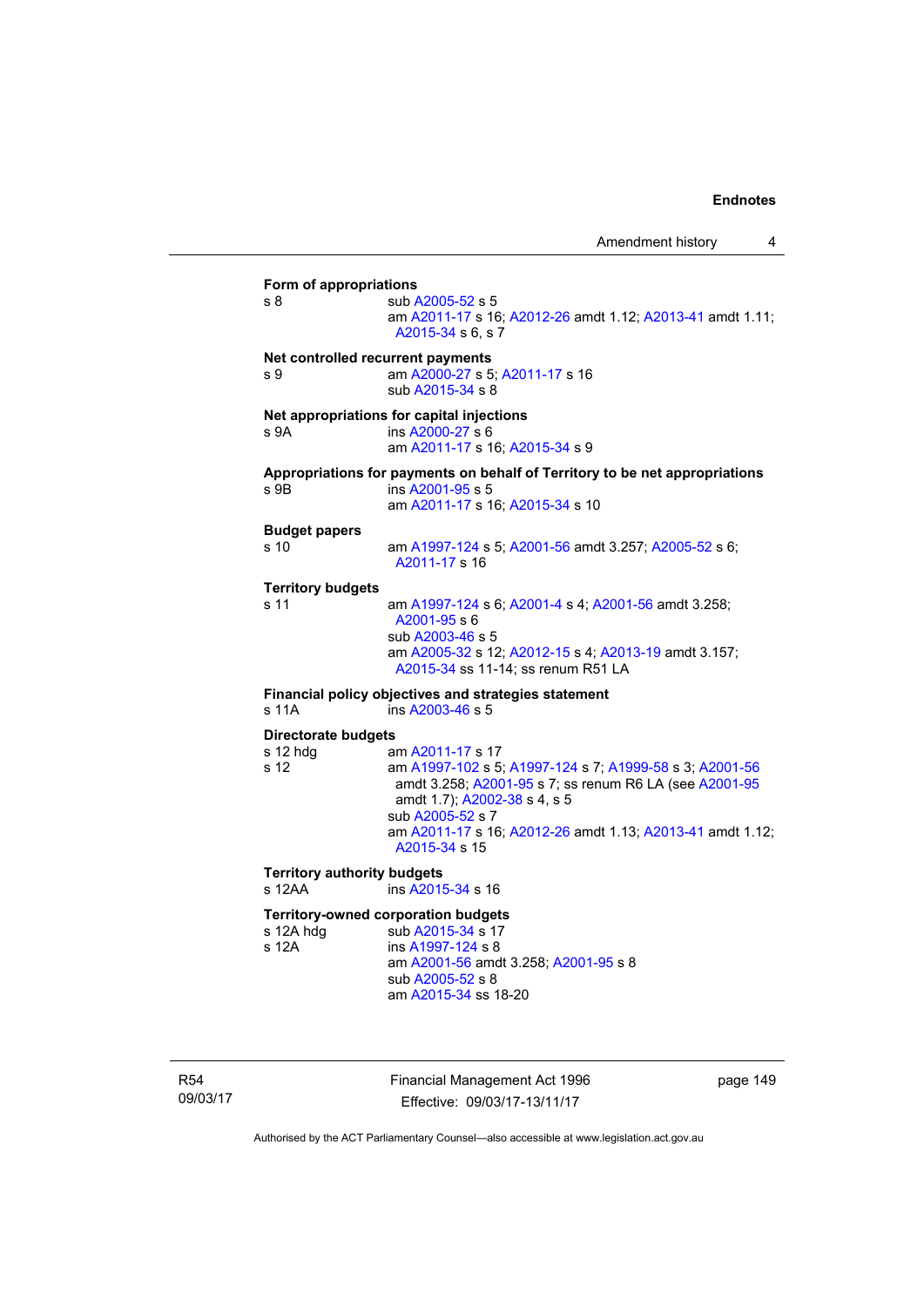4 Amendment history

| s <sub>13</sub>  | <b>Supplementary budget papers</b><br>am A2001-56 amdt 3.259, amdt 3.260<br>sub A2001-97 s 4      |
|------------------|---------------------------------------------------------------------------------------------------|
|                  | am A2005-52 s 9; A2011-17 s 16; A2012-26 amdt 1.14;<br>ss renum R44 LA: A2015-34 ss 21-23         |
|                  | Amendment of budgets for supplementary appropriation                                              |
| s 13A            | ins A2003-9 s 9<br>sub A2005-52 s 10<br>am A2011-17 s 16; A2012-26 amdt 1.15; A2015-34 s 24, s 25 |
|                  | Transfer of funds between appropriations                                                          |
| s <sub>14</sub>  | am A1997-102 s 6; A2000-21 sch; A2001-56 amdt 3.261<br>sub A2015-34 s 26                          |
|                  | Transfer of funds from capital injection appropriation to other appropriations                    |
| s 14A            | ins A2015-34 s 27<br>am A2015-34 amdt 1.3                                                         |
|                  | Transfer of funds from other appropriations to capital injection appropriation                    |
| s 14B            | ins A2015-34 s 27<br>am A2015-34 amdts 1.4-1.6                                                    |
|                  | Transfer of funds within appropriations                                                           |
| s 15             | am A1997-102 s 7; A2001-56 amdt 3.262<br>om A2015-34 s 28                                         |
|                  | Reclassification of certain appropriations                                                        |
| s 15A            | ins A1997-102 s 8; A2001-56 amdt 3.263<br>am A2011-17 s 16; A2015-34 s 29, s 30                   |
|                  | Transfer of functions to another entity                                                           |
| s 16 hdg<br>s 16 | sub A2015-34 s 31<br>am A2000-21 sch; A2001-56 amdt 3.263                                         |
|                  | sub A2005-52 s 11                                                                                 |
|                  | am A2011-17 s 16; A2015-34 ss 32-35                                                               |
|                  | Appropriation for accrued employee entitlements                                                   |
| s <sub>16A</sub> | ins A2003-21 s 4                                                                                  |
|                  | om A2004-19 s 4<br>ins A2007-10 s 4                                                               |
|                  | am A2011-17 s 16; A2015-34 ss 36-38                                                               |
|                  | Rollover of undisbursed appropriation                                                             |
| s 16B hdg        | sub A2015-34 s 39                                                                                 |
| $s$ 16B          | ins $A2007-10$ s 4<br>am A2015-34 ss 40-44                                                        |
|                  | Variation of appropriations for Commonwealth grants                                               |
|                  | am A1997-102 s 9; A2001-56 amdt 3.264, amdt 3.265;                                                |

page 150 Financial Management Act 1996 Effective: 09/03/17-13/11/17

R54 09/03/17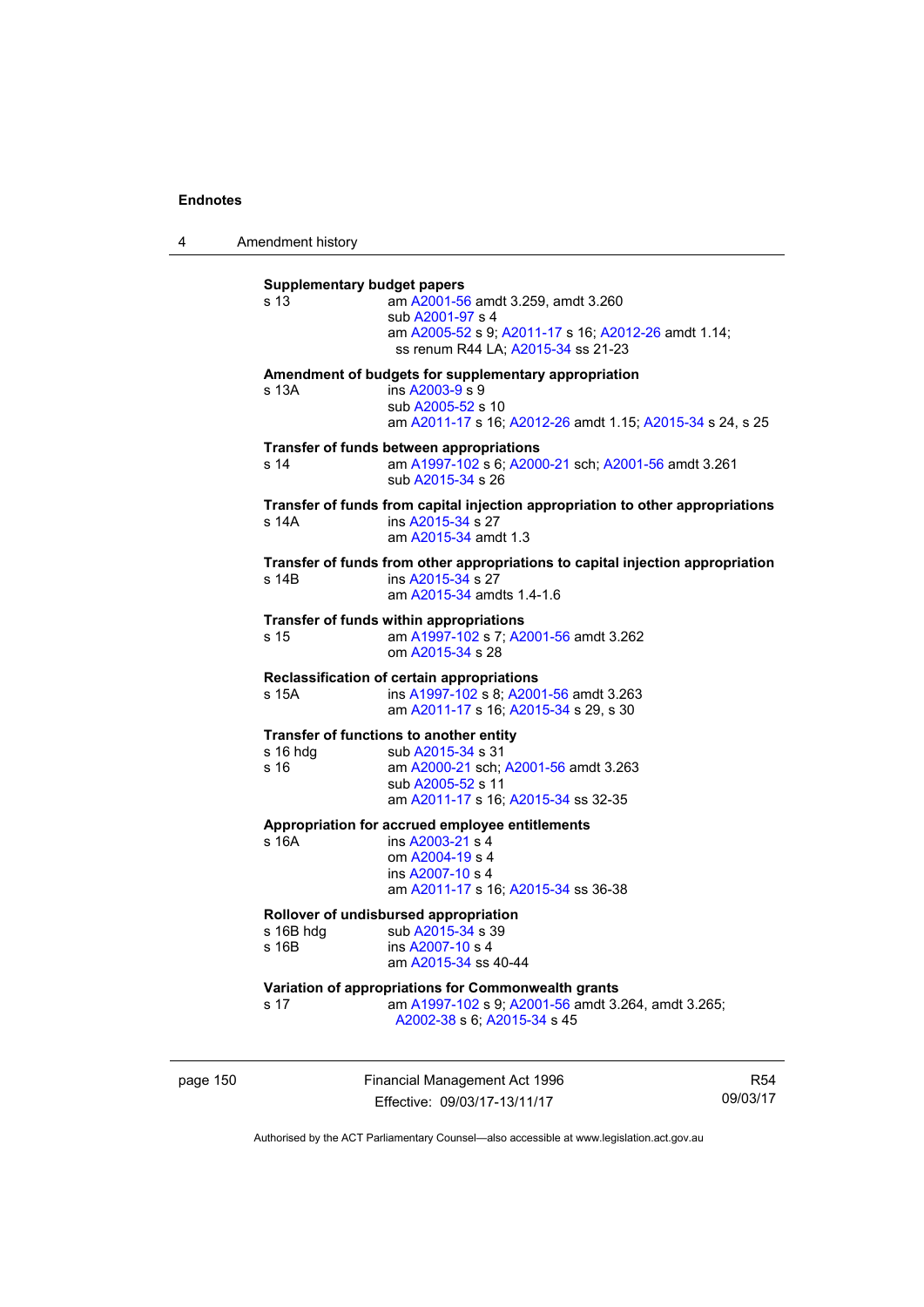|                             |                                                                                                                                                                                          | Amendment history | 4 |
|-----------------------------|------------------------------------------------------------------------------------------------------------------------------------------------------------------------------------------|-------------------|---|
|                             | Variations of appropriations for certain payments to Commonwealth                                                                                                                        |                   |   |
| s 17A                       | ins A1999-36 s 9<br>am A2000-27 s 7; A2001-43 s 12; A2001-56 amdt 3.266,<br>amdt 3.267; A2003-27 s 12; A2004-35 s 12; A2005-32 s 13;<br>A2015-34 s 46                                    |                   |   |
| Treasurer's advance<br>s 18 | am A2001-56 amdt 3.268; A2001-97 s 5, s 6; ss renum R4 LA<br>sub A2004-33 s 4<br>am A2005-20 amdt 3.153; A2012-26 amdt 1.16; A2014-22<br>s 10, s 11; ss renum R47 LA<br>sub A2015-34 s47 |                   |   |
| s 18A                       | Treasurer's advance—payment pending supplementary appropriation<br>ins A1997-102 s 10<br>am A2001-56 amdt 3.269<br>om A2002-38 s 7<br>ins A2004-33 s 4<br>sub A2015-34 s 47              |                   |   |
| s 18B                       | Treasurer's advance—reduction of amounts<br>ins A2015-34 s 47                                                                                                                            |                   |   |
| s 18C                       | Assembly to be told about Treasurer's advance<br>ins A2015-34 s 47<br>am A2015-34 amdt 1.7; pars renum R51 LA                                                                            |                   |   |
| s 19A                       | <b>Payments for Territory GST liabilities</b><br>ins A1997-39 s 4<br>sub A2000-27 s 8                                                                                                    |                   |   |
| s 19AA                      | <b>Payments for Territory GST administration costs</b><br>ins A2009-12 s 4                                                                                                               |                   |   |
| s 19B                       | Authorisation of expenditure of certain Commonwealth grants<br>ins A1997-102 s 11<br>am A2001-56 amdt 3.269<br>sub A2015-34 s 48                                                         |                   |   |
| s 19C                       | Amendment of capital injection conditions<br>ins A2002-38 s 8<br>sub A2005-52 s 12<br>am A2011-17 s 16; A2013-19 amdt 3.162; A2015-34 s 49                                               |                   |   |
| s 19D                       | Amendment of performance criteria<br>ins A2002-38 s 8<br>sub A2005-52 s 13<br>am A2011-17 s 16; A2013-5 ss 4-6; A2015-34 ss 50-62,<br>amdt 1.8; pars renum R51 LA                        |                   |   |

R54 09/03/17 Financial Management Act 1996 Effective: 09/03/17-13/11/17

page 151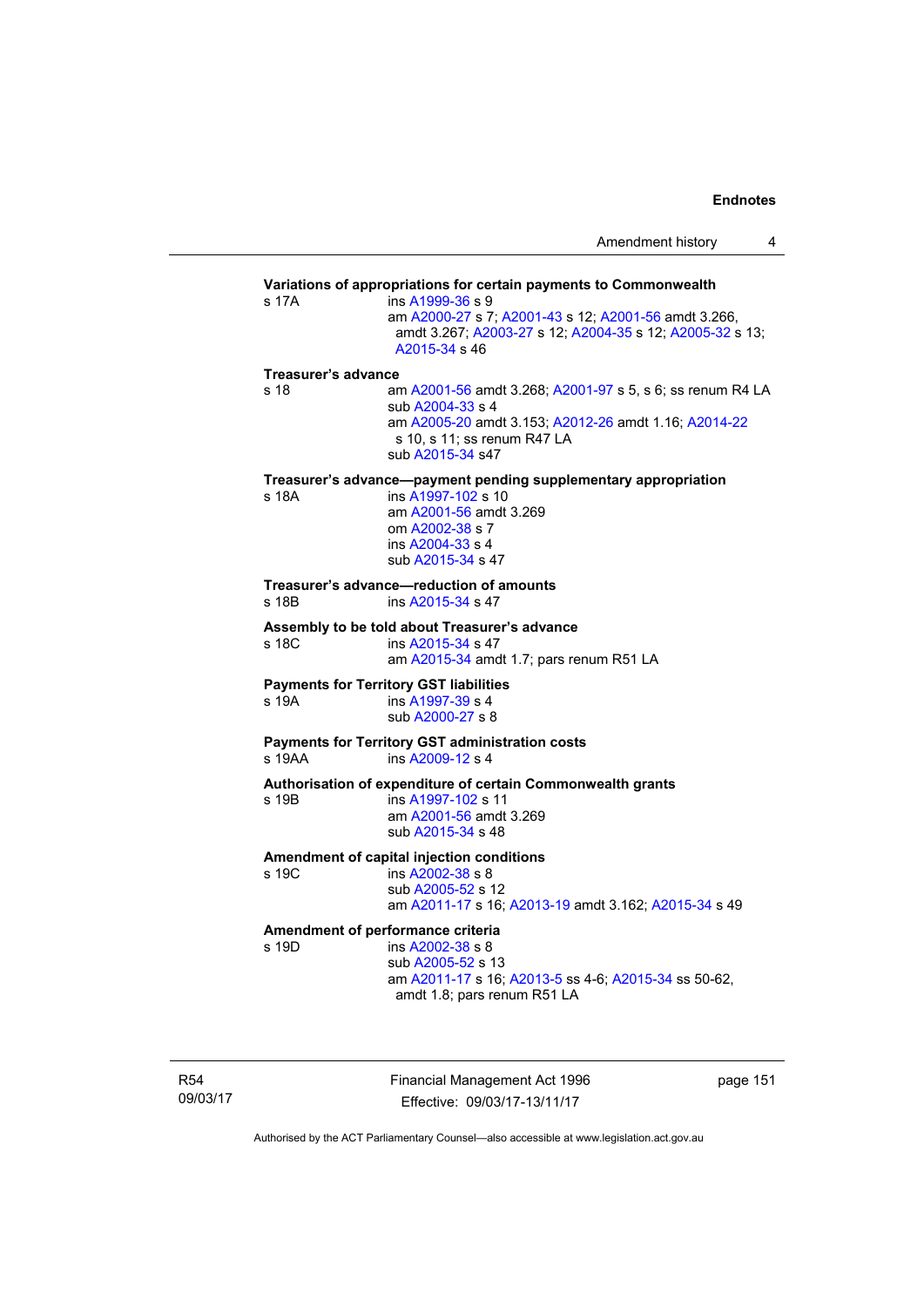4 Amendment history

| <b>Amendment of financial targets</b><br>s 19E             | ins A2002-38 s 8<br>om A2005-52 s 14                                                                                                  |
|------------------------------------------------------------|---------------------------------------------------------------------------------------------------------------------------------------|
| <b>Amendment of budgets</b><br>s 19F                       | ins A2004-19 s 5<br>am A2004-33 s 5<br>om A2005-52 s 15                                                                               |
| s 20                                                       | Recommended appropriation for Office of the Legislative Assembly<br>am A2003-21 s 5<br>sub A2012-26 amdt 1.17                         |
| s 20AA                                                     | Appropriation for Office of the Legislative Assembly<br>ins A2012-26 amdt 1.17                                                        |
| s 20AB                                                     | Recommended appropriation for officers of the Assembly<br>ins A2013-41 amdt 1.13                                                      |
| s 20AC                                                     | Appropriation for officers of the Assembly<br>ins A2013-41 amdt 1.13                                                                  |
| div 2.2 hdg                                                | <b>Budget reviews and pre-election updates</b><br>ins A2003-46 s 6                                                                    |
| <b>Budget review</b><br>s 20A                              | ins $A2003-46$ s 6                                                                                                                    |
| s 20B                                                      | Purpose and contents of budget review<br>ins A2003-46 s 6                                                                             |
| Pre-election budget update<br>s, 20C                       | ins A2003-46 s 6<br>am A2011-17 s 13; A2015-34 s 63                                                                                   |
| s 20D                                                      | Purpose and contents of pre-election budget update<br>ins A2003-46 s 6<br>am A2005-52 s 16                                            |
| <b>Financial reports of the Territory</b><br>$div$ 3.1 hdg | (prev pt 3 div 1 hdg) renum R3 LA (see A2001-95 amdt 1.11)                                                                            |
| Meaning of the Territory in div 3.1<br>s 21 hda            | am R3 LA                                                                                                                              |
| s 22                                                       | Annual financial statements of the Territory<br>am A2001-95 s 9; A2005-52 s 17; A2015-34 s 64;<br>A2017-4 amdt 1.13                   |
| s 23                                                       | <b>Responsibility for annual financial statements</b><br>am A2005-52 s 18; A2011-17 s 13<br>sub A2015-34 s 65<br>am A2017-4 amdt 1.13 |

page 152 Financial Management Act 1996 Effective: 09/03/17-13/11/17

R54 09/03/17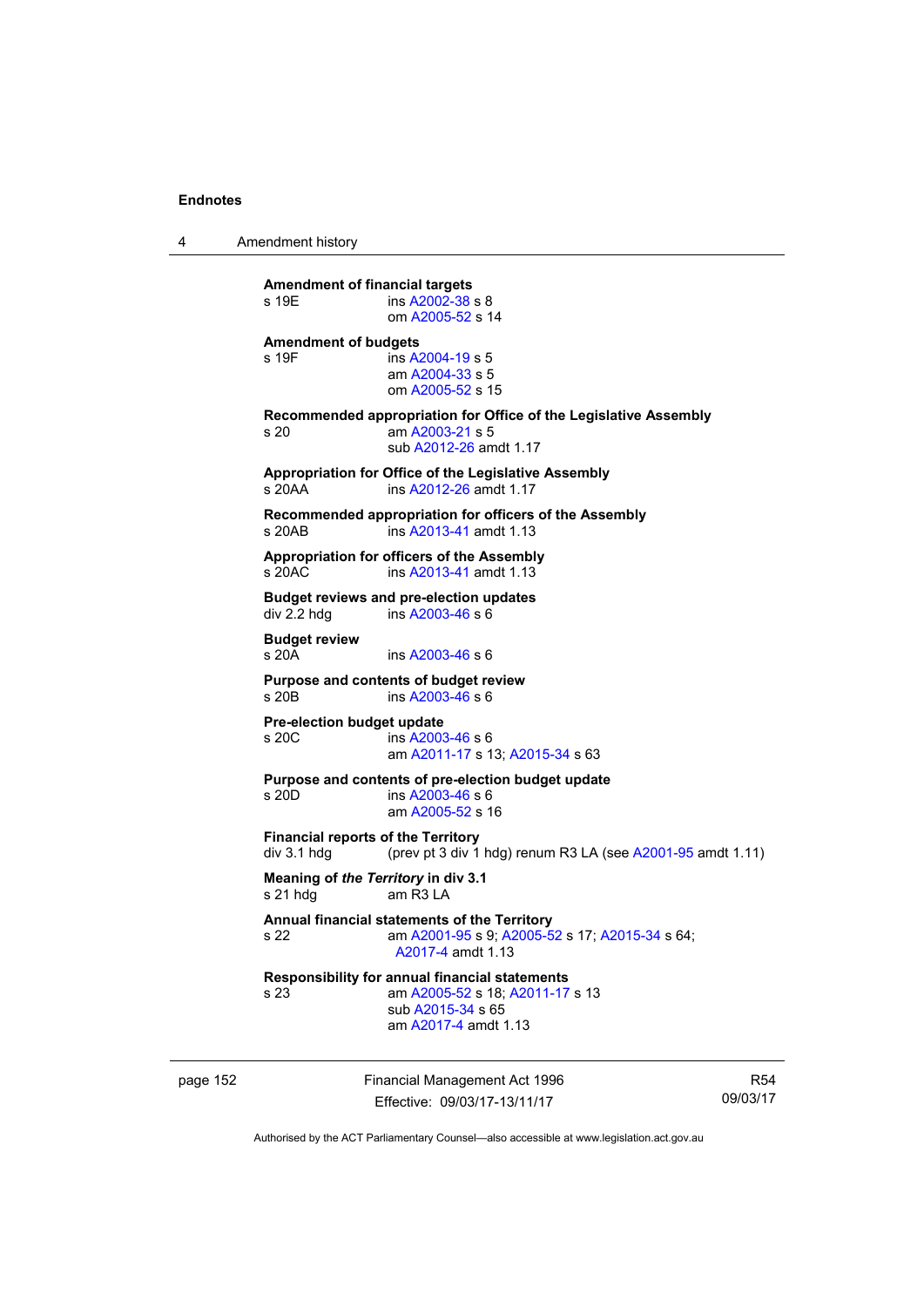| Amendment history |  |
|-------------------|--|
|-------------------|--|

### **Audit of annual financial statements**  s 24 am [A2002-38](http://www.legislation.act.gov.au/a/2002-38) s 9, amdt 1.1; [A2003-46](http://www.legislation.act.gov.au/a/2003-46) s 7; [A2005-52](http://www.legislation.act.gov.au/a/2005-52) ss 19-21; [A2015-34](http://www.legislation.act.gov.au/a/2015-34/default.asp) s 66, s 67 **Presentation of annual financial statements to Legislative Assembly**  s 25 hdg sub [A2002-38](http://www.legislation.act.gov.au/a/2002-38) amdt 1.2 s 25 am [A2001-56](http://www.legislation.act.gov.au/a/2001-56) amdt 3.270; [A2003-46](http://www.legislation.act.gov.au/a/2003-46) s 8, s 9 **Quarterly departmental performance reports**  s 25A reloc to s 30A **Periodic financial statements** s 26 am [A1997-124](http://www.legislation.act.gov.au/a/1997-124) s 10; [A2001-42](http://www.legislation.act.gov.au/a/2001-42) s 4 (6), (7) exp 30 June 2001 (s 26 (7)) sub [A2001-42](http://www.legislation.act.gov.au/a/2001-42) s 5; [A2001-95](http://www.legislation.act.gov.au/a/2001-95) s 11 am [A2015-34](http://www.legislation.act.gov.au/a/2015-34/default.asp) s 68, amdt 1.9 **Financial reports and performance statements of directorates**  div 3.2 hdg (prev pt 3 div 2 hdg) renum R3 LA (see  $A2001-95$  amdt 1.11) sub [A2005-52](http://www.legislation.act.gov.au/a/2005-52) s 22 am [A2011-17](http://www.legislation.act.gov.au/a/2011-17) s 18 **Annual financial statements of directorates**  s 27 hdg am [A2011-17](http://www.legislation.act.gov.au/a/2011-17) s 18<br>s 27 am A2001-56 amd am [A2001-56](http://www.legislation.act.gov.au/a/2001-56) amdt 3.272; [A2001-95](http://www.legislation.act.gov.au/a/2001-95) s 12; [A2002-38](http://www.legislation.act.gov.au/a/2002-38) ss 10-13; pars renum R10 LA (see [A2002-38](http://www.legislation.act.gov.au/a/2002-38) amdt 1.5); [A2005-52](http://www.legislation.act.gov.au/a/2005-52) ss 23-26; [A2011-17](http://www.legislation.act.gov.au/a/2011-17) s 16, s 17; [A2017-4](http://www.legislation.act.gov.au/a/2017-4/default.asp) amdt 1.13 **Responsibility for annual financial statements of directorates**  s 28 hdg sub [A2002-38](http://www.legislation.act.gov.au/a/2002-38) amdt 1.6 am [A2011-17](http://www.legislation.act.gov.au/a/2011-17) s 18 sub [A2005-52](http://www.legislation.act.gov.au/a/2005-52) s 27 am [A2011-17](http://www.legislation.act.gov.au/a/2011-17) s 13, s 15, s 16 sub [A2015-34](http://www.legislation.act.gov.au/a/2015-34/default.asp) s 69 **Audit of financial statements of directorates**  am [A2011-17](http://www.legislation.act.gov.au/a/2011-17) s 18 s 29 sub [A2002-38](http://www.legislation.act.gov.au/a/2002-38) s 14 am [A2005-52](http://www.legislation.act.gov.au/a/2005-52) s 28, s 29; [A2011-17](http://www.legislation.act.gov.au/a/2011-17) s 13, s 16; [A2015-34](http://www.legislation.act.gov.au/a/2015-34/default.asp) s 70; ss renum R49 LA **Audit of financial statements for departments for 2000-2001**  s 29A ins [A2001-42](http://www.legislation.act.gov.au/a/2001-42) s 6 exp 31 December 2001 (s 29A (2)) **Directorate annual financial statements to be included in annual reports etc**  s 30 hdg sub [A2002-38](http://www.legislation.act.gov.au/a/2002-38) amdt 1.7 am [A2011-17](http://www.legislation.act.gov.au/a/2011-17) s 17<br>am A2001-56 amd am [A2001-56](http://www.legislation.act.gov.au/a/2001-56) amdt 3.273 sub [A2005-52](http://www.legislation.act.gov.au/a/2005-52) s 30 am [A2011-17](http://www.legislation.act.gov.au/a/2011-17) s 16, s 19

R54 09/03/17 Financial Management Act 1996 Effective: 09/03/17-13/11/17

page 153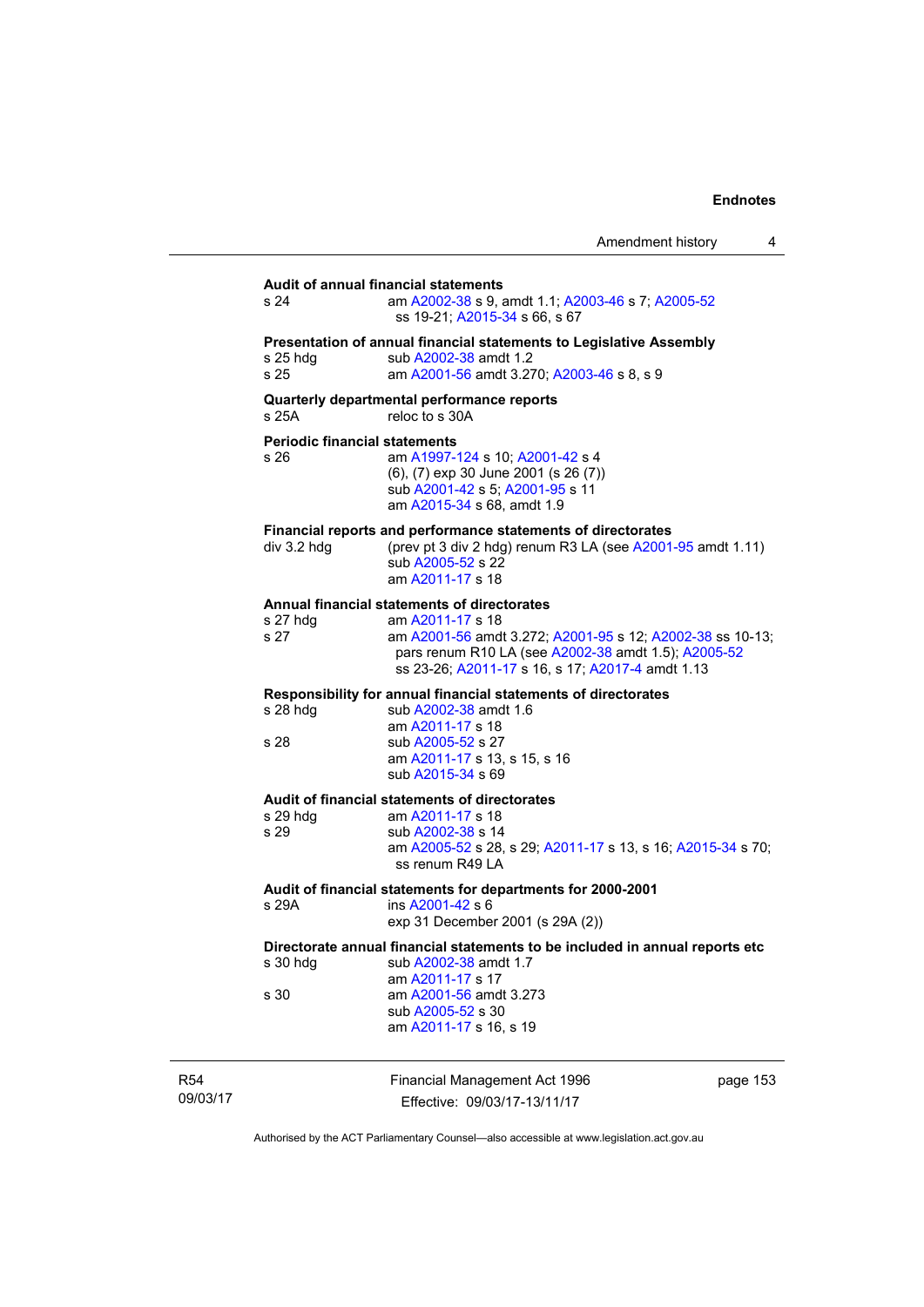4 Amendment history

### **Statements of performance of directorates**

|                                          | Statements Of performance Of unectorates                                   |  |  |  |
|------------------------------------------|----------------------------------------------------------------------------|--|--|--|
| s 30A hdg                                | am A2011-17 s 18                                                           |  |  |  |
| s 30A                                    | (prev s 25A) ins A1997-124 s 9                                             |  |  |  |
|                                          | am A2001-56 amdt 3.271; A2001-95 s 10; A2002-38 amdt 1.3                   |  |  |  |
|                                          | reloc from s 25A A2002-38 amdt 1.4                                         |  |  |  |
|                                          | sub A2005-52 s 31                                                          |  |  |  |
|                                          |                                                                            |  |  |  |
|                                          | am A2011-17 s 16, s 19; A2012-26 amdt 1.18; ss renum                       |  |  |  |
|                                          | R44 LA; A2013-41 amdt 1.14; A2015-34 s 71                                  |  |  |  |
|                                          |                                                                            |  |  |  |
|                                          | Responsibility for directorate statements of performance                   |  |  |  |
| s 30B hdg                                | am A2011-17 s 17                                                           |  |  |  |
| s 30 <sub>B</sub>                        | ins A2005-52 s 31                                                          |  |  |  |
|                                          | am A2011-17 s 13, s 15, s 16                                               |  |  |  |
|                                          | sub A2015-34 s 72                                                          |  |  |  |
|                                          |                                                                            |  |  |  |
|                                          | Scrutiny of directorate statements of performance                          |  |  |  |
| s 30C hdg                                | am A2011-17 s 17                                                           |  |  |  |
| s 30C                                    | ins A2005-52 s 31                                                          |  |  |  |
|                                          |                                                                            |  |  |  |
|                                          | am A2011-17 s 13, s 16, s 19; A2015-34 s 73; ss renum R49                  |  |  |  |
|                                          | LA                                                                         |  |  |  |
|                                          | Directorate statements of performance to be included in annual reports etc |  |  |  |
|                                          |                                                                            |  |  |  |
| s 30D hdg                                | am A2011-17 s 17                                                           |  |  |  |
| s 30D                                    | ins A2005-52 s 31                                                          |  |  |  |
|                                          | am A2011-17 s 16, s 19                                                     |  |  |  |
|                                          |                                                                            |  |  |  |
|                                          | Half-yearly directorate performance reports                                |  |  |  |
| s 30E hdg                                | am A2011-17 s 17                                                           |  |  |  |
| s 30E                                    | ins A2005-52 s 31                                                          |  |  |  |
|                                          | am A2011-17 s 16; A2012-26 amdt 1.19; A2013-41 amdt 1.14;                  |  |  |  |
|                                          | A2015-34 s 74, s 75; ss renum R49 LA                                       |  |  |  |
|                                          |                                                                            |  |  |  |
| <b>Capital works reports</b>             |                                                                            |  |  |  |
| div 3.3 hdg                              | ins A2015-34 s 76                                                          |  |  |  |
|                                          |                                                                            |  |  |  |
| <b>Capital works report of Territory</b> |                                                                            |  |  |  |
| s 30F                                    | ins A2015-34 s 76                                                          |  |  |  |
|                                          |                                                                            |  |  |  |
|                                          | Financial management responsibilities of directors-general of directorates |  |  |  |
| pt 4 hdg                                 | am A2011-17 s 14, s 18                                                     |  |  |  |
|                                          |                                                                            |  |  |  |
|                                          | Responsibilities of directors-general of directorates                      |  |  |  |
| s 31 hdg                                 | am A2011-17 s 14, s 18                                                     |  |  |  |
| s 31                                     | am A2002-38 s 15; A2005-20 amdt 3.154                                      |  |  |  |
|                                          | sub A2005-52 s 32                                                          |  |  |  |
|                                          | am A2011-17 s 13, s 16; A2015-34 ss 77-80; ss renum R49                    |  |  |  |
|                                          | LA; A2017-4 amdt 1.13                                                      |  |  |  |
|                                          |                                                                            |  |  |  |
|                                          | Directors-general may enter into contracts etc                             |  |  |  |
|                                          |                                                                            |  |  |  |

s 31A **ins A2015-34** s 81

page 154 Financial Management Act 1996 Effective: 09/03/17-13/11/17

R54 09/03/17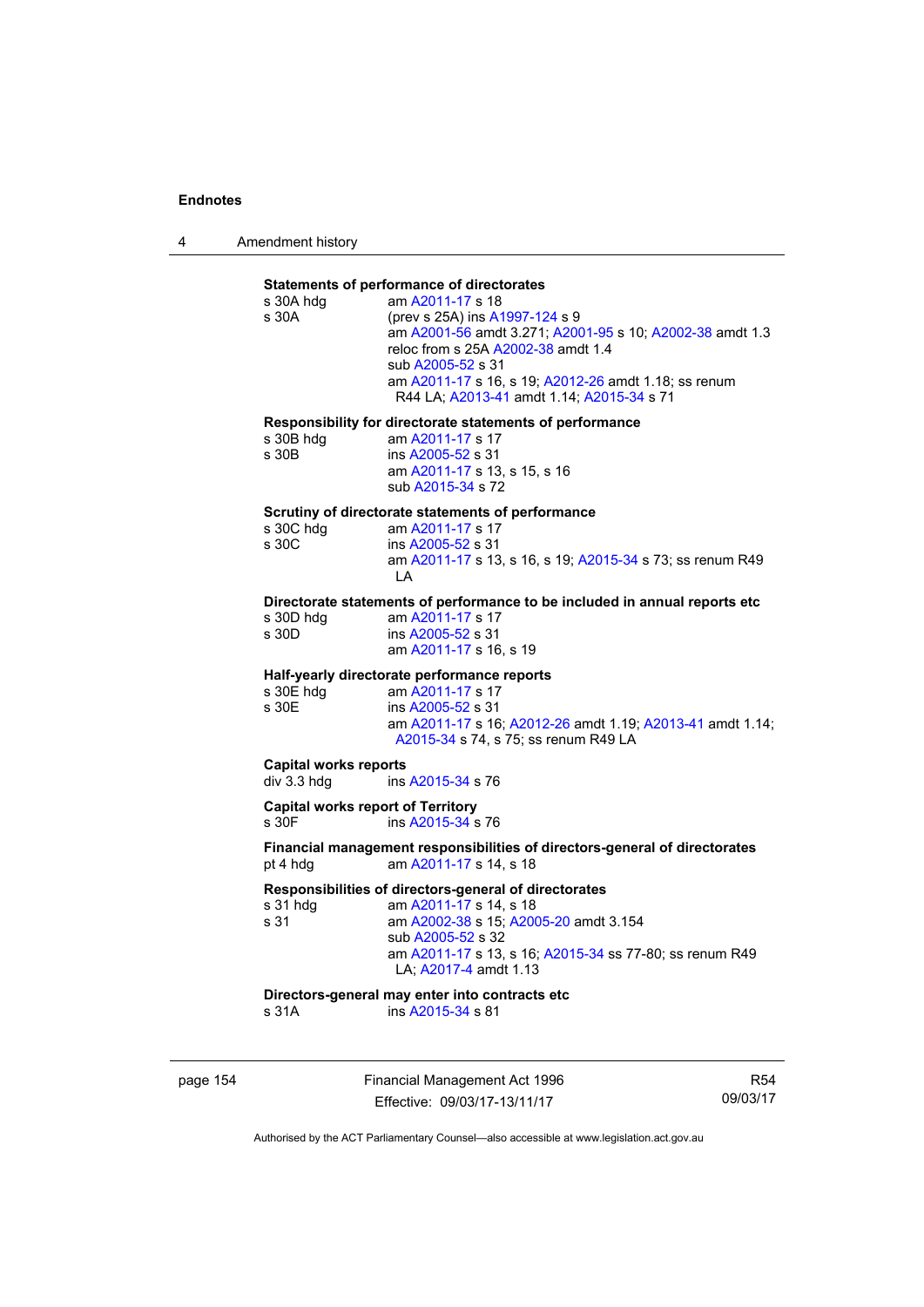**Agreement for the conduct of banking for Territory** s 32 am [A1997-102](http://www.legislation.act.gov.au/a/1997-102) sch; [A1999-33](http://www.legislation.act.gov.au/a/1999-33) sch **Territory banking account** s 33 am [A1997-102](http://www.legislation.act.gov.au/a/1997-102) sch **Directorate banking accounts**<br>s 34 hdg am A2011-1 am [A2011-17](http://www.legislation.act.gov.au/a/2011-17) s 17 s 34 am [A1997-102](http://www.legislation.act.gov.au/a/1997-102) sch; [A1999-33](http://www.legislation.act.gov.au/a/1999-33) sch; [A2001-95](http://www.legislation.act.gov.au/a/2001-95) s 13; [A2001-95](http://www.legislation.act.gov.au/a/2001-95) s 7; ss renum R6 LA (see [A2001-95](http://www.legislation.act.gov.au/a/2001-95) amdt 1.8); [A2002-38](http://www.legislation.act.gov.au/a/2002-38) s 16; [A2011-17](http://www.legislation.act.gov.au/a/2011-17) s 13, s 16, s 17 **Transfer of directorate banking account**  s 34A hdg am [A2011-17](http://www.legislation.act.gov.au/a/2011-17) s 17<br>s 34A **brev** s 34A renum prev s 34A renum as s 34B ins [A2001-95](http://www.legislation.act.gov.au/a/2001-95) s 14 am [A2011-17](http://www.legislation.act.gov.au/a/2011-17) s 13, s 16, s 17 **End of year balances of directorate banking accounts** s 34B hdg am [A2011-17](http://www.legislation.act.gov.au/a/2011-17) s 17 s 34B (prev s 34A) ins [A1997-102](http://www.legislation.act.gov.au/a/1997-102) s 12 renum [A2001-95](http://www.legislation.act.gov.au/a/2001-95) s 15 am [A2011-17](http://www.legislation.act.gov.au/a/2011-17) s 13, s 16, s 17 **Payments into banking accounts** s 35 am [A1997-102](http://www.legislation.act.gov.au/a/1997-102) sch; [A1999-33](http://www.legislation.act.gov.au/a/1999-33) sch; [A2011-17](http://www.legislation.act.gov.au/a/2011-17) s 16, s 17 **Transfer following change in directorate responsibilities** am [A2011-17](http://www.legislation.act.gov.au/a/2011-17) s 17 s 36 am [A1997-102](http://www.legislation.act.gov.au/a/1997-102) sch; [A2011-17](http://www.legislation.act.gov.au/a/2011-17) s 17; [A2015-34](http://www.legislation.act.gov.au/a/2015-34/default.asp) s 82 **Transfers from directorate banking accounts to territory banking account**  am [A2011-17](http://www.legislation.act.gov.au/a/2011-17) s 17 s 36A ins [A2002-38](http://www.legislation.act.gov.au/a/2002-38) s 17 am [A2011-17](http://www.legislation.act.gov.au/a/2011-17) s 17; [A2015-34](http://www.legislation.act.gov.au/a/2015-34/default.asp) s 83, s 84 **Payments from territory banking account**<br>s 37 hdg **b** 82002-38 s 18 s 37 hdg sub [A2002-38](http://www.legislation.act.gov.au/a/2002-38) s 18<br>s 37 am A1997-102 sch s 37 am [A1997-102](http://www.legislation.act.gov.au/a/1997-102) sch; [A2000-21](http://www.legislation.act.gov.au/a/2000-21) sch; [A2001-95](http://www.legislation.act.gov.au/a/2001-95) s 16; [A2002-38](http://www.legislation.act.gov.au/a/2002-38) s 19; ss renum R10 LA (see [A2002-38](http://www.legislation.act.gov.au/a/2002-38) amdt 1.8); [A2005-52](http://www.legislation.act.gov.au/a/2005-52) ss 33-35; [A2011-17](http://www.legislation.act.gov.au/a/2011-17) s 17; [A2015-34](http://www.legislation.act.gov.au/a/2015-34/default.asp) s 85, s 86 **Payments into territory banking account**  s 37A ins [A2015-34](http://www.legislation.act.gov.au/a/2015-34/default.asp) s 87 **Investment of certain public money**  s 38 hdg sub [A2000-21](http://www.legislation.act.gov.au/a/2000-21) sch s 38 am [A1997-102](http://www.legislation.act.gov.au/a/1997-102) sch; [A1999-33](http://www.legislation.act.gov.au/a/1999-33) sch; [A2000-21](http://www.legislation.act.gov.au/a/2000-21) sch; [A2001-45](http://www.legislation.act.gov.au/a/2001-45) s 5; [A2001-95](http://www.legislation.act.gov.au/a/2001-95) s 17; [A2003-21](http://www.legislation.act.gov.au/a/2003-21) s 6, s 7; ss renum R12 LA (see [A2003-21](http://www.legislation.act.gov.au/a/2003-21) s 8); [A2011-17](http://www.legislation.act.gov.au/a/2011-17) s 16, s 17; [A2013-19](http://www.legislation.act.gov.au/a/2013-19) amdt 3.158, amdt 3.159

R54 09/03/17 Financial Management Act 1996 Effective: 09/03/17-13/11/17

page 155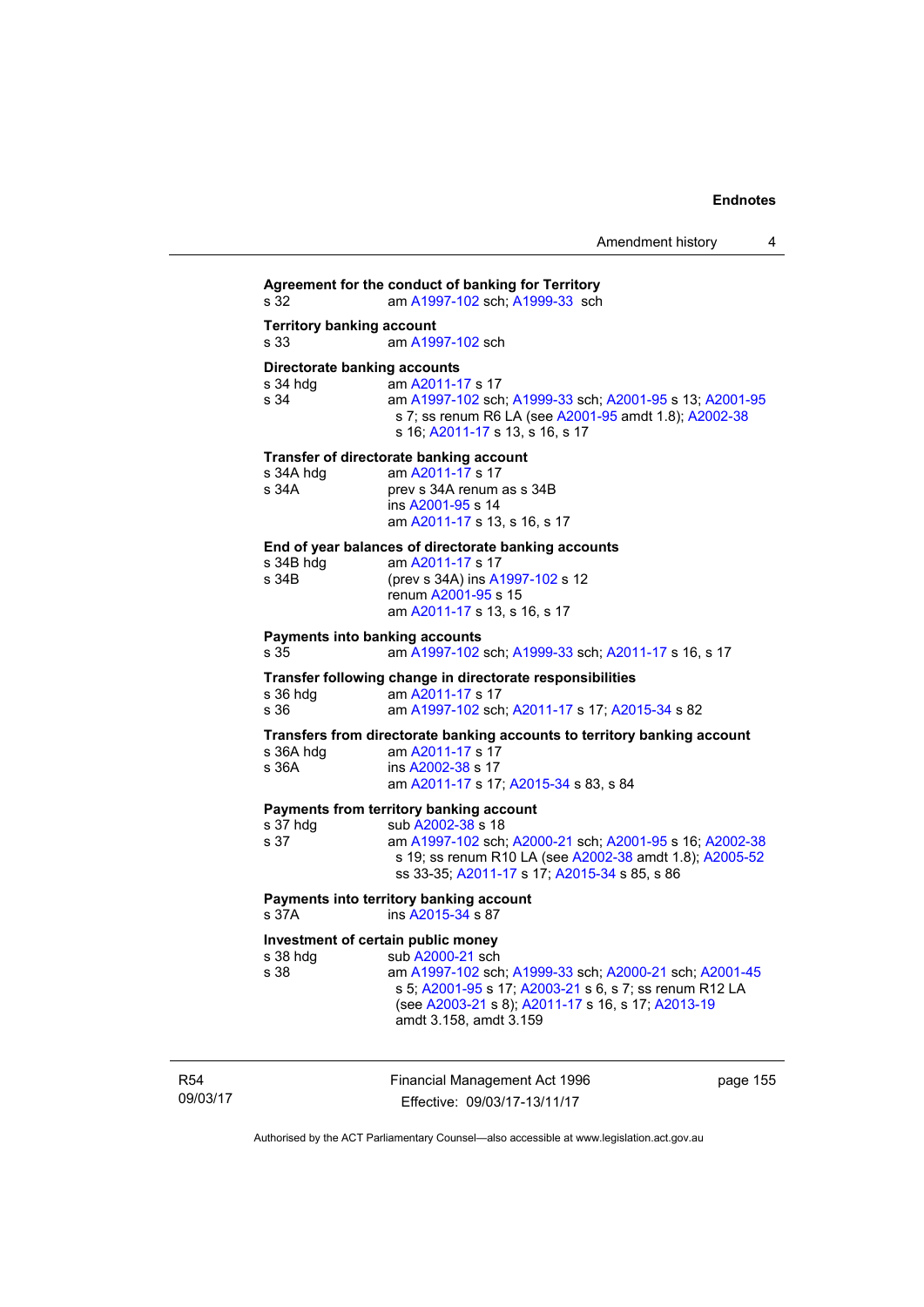| Amendment history |
|-------------------|

| <b>Borrowing and guarantees</b><br>pt 6 hdg     | sub A2001-45 s 6                                                                                                                |
|-------------------------------------------------|---------------------------------------------------------------------------------------------------------------------------------|
| s 42                                            | Borrowings by territory authorities to be approved<br>am A2001-95 s 18, amdt 1.9; A2007-10 s 5                                  |
| s 43                                            | Territory authorities may give security<br>am A2007-10 s 6                                                                      |
| s <sub>44</sub>                                 | Power to approve borrowings not delegable<br>am A2007-10 s 7                                                                    |
| s <sub>45</sub>                                 | Loans to be paid into territory banking account<br>am A1997-102 sch; A2001-95 s 19                                              |
| <b>Payments by Treasurer</b><br>$s$ 46          | sub A2002-38 s 20                                                                                                               |
| <b>Guarantees by Territory</b><br>s 47          | am A2001-56 amdt 3.274                                                                                                          |
| <b>Financial derivatives</b><br>s <sub>48</sub> | om A2001-45 s 7                                                                                                                 |
| <b>Administration of trust money</b><br>s, 50   | am A2011-17 s 16                                                                                                                |
| s 51 hdg<br>s 51                                | Directorate trust banking accounts<br>am A2011-17 s 17<br>am A1997-102 sch; A1999-33 sch; A2002-38 s 21; A2011-17<br>s 13, s 16 |
| s 51A hdg<br>s 51A                              | Transfer of directorate trust banking accounts<br>am A2011-17 s 17<br>ins A2005-52 s 36<br>am A2011-17 s 13, s 16, s 17         |
| responsibilities                                | Transfers between trust banking accounts-changes in directorate                                                                 |
| s 51B hdg<br>s 51B                              | am A2011-17 s 17<br>ins A2005-52 s 36<br>am A2011-17 s 13, s 16, s 17                                                           |
| s 51C                                           | Transfers between trust banking accounts—investment<br>ins A2005-52 s 36                                                        |
| s 52                                            | Transfers between trust banking account and territory banking account<br>am A1997-102 sch<br>sub A2001-95 s 20; A2005-52 s 37   |
| Investment of trust money<br>s 53               | am A1999-28 sch                                                                                                                 |
|                                                 |                                                                                                                                 |

page 156 **Financial Management Act 1996** Effective: 09/03/17-13/11/17

R54 09/03/17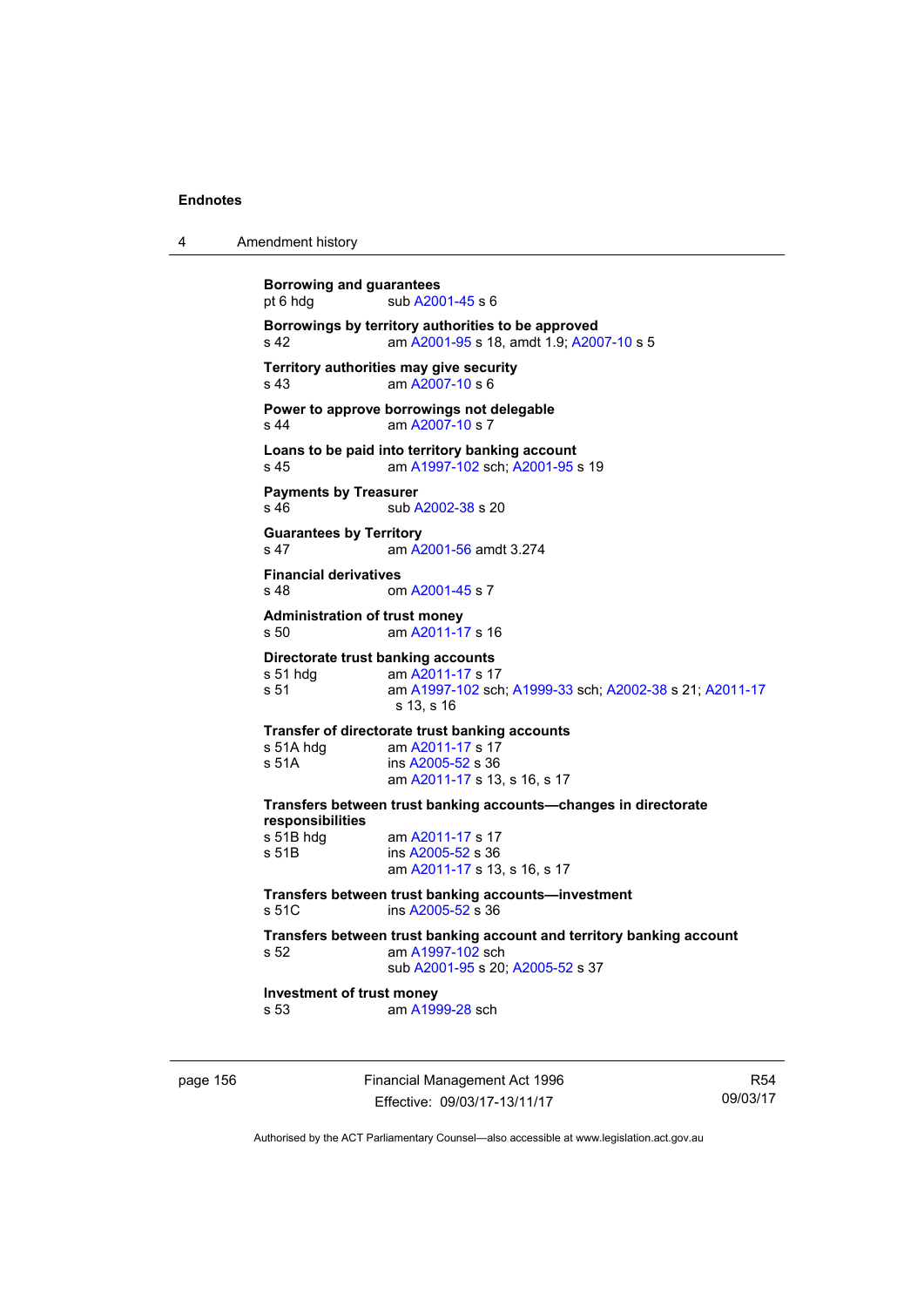### **Unclaimed trust money**  ins [A1997-102](http://www.legislation.act.gov.au/a/1997-102) s 13 am [A1999-33](http://www.legislation.act.gov.au/a/1999-33) sch; [A2001-44](http://www.legislation.act.gov.au/a/2001-44) amdts 1.1633-1.1635; ss renum R3 LA (see [A2001-44](http://www.legislation.act.gov.au/a/2001-44) amdt 1.1636); [A2001-95](http://www.legislation.act.gov.au/a/2001-95) s 21; ss renum R6 LA; [A2002-30](http://www.legislation.act.gov.au/a/2002-30) amdt 3.367; [A2011-17](http://www.legislation.act.gov.au/a/2011-17) s 13; [A2015-33](http://www.legislation.act.gov.au/a/2015-33/default.asp) amdt 1.82 **Reviewable decision notices**  s 53B ins [A1997-102](http://www.legislation.act.gov.au/a/1997-102) s 13 am [A2002-30](http://www.legislation.act.gov.au/a/2002-30) amdt 3.368 sub [A2008-37](http://www.legislation.act.gov.au/a/2008-37) amdt 1.175 **Applications for review**  s 53C ins [A1997-102](http://www.legislation.act.gov.au/a/1997-102) s 13 sub [A2008-37](http://www.legislation.act.gov.au/a/2008-37) amdt 1.175 **Financial provisions for territory authorities**  pt 8 hdg  $sub A2005-52$  s 38 **Application—pt 8**  s 54 am [A2005-20](http://www.legislation.act.gov.au/a/2005-20) amdt 3.155 sub [A2005-52](http://www.legislation.act.gov.au/a/2005-52) s 38 am [A2006-30](http://www.legislation.act.gov.au/a/2006-30) amdts 1.37-1.40; [A2009-25](http://www.legislation.act.gov.au/a/2009-25) amdt 4.1; [A2010-36](http://www.legislation.act.gov.au/a/2010-36) s 8; [A2010-55](http://www.legislation.act.gov.au/a/2010-55) amdt 2.1 sub [A2011-17](http://www.legislation.act.gov.au/a/2011-17) s 5 **Responsibilities of chief executive officers of territory authorities**  s 55 am [A1997-102](http://www.legislation.act.gov.au/a/1997-102) sch; [A1999-33](http://www.legislation.act.gov.au/a/1999-33) sch; [A2002-38](http://www.legislation.act.gov.au/a/2002-38) s 22 sub [A2005-52](http://www.legislation.act.gov.au/a/2005-52) s 38 am [A2011-17](http://www.legislation.act.gov.au/a/2011-17) s 6; [A2015-34](http://www.legislation.act.gov.au/a/2015-34/default.asp) ss 88-91; ss renum R49 LA; [A2017-4](http://www.legislation.act.gov.au/a/2017-4/default.asp) amdt 1.13 **Responsibilities of governing boards of territory authorities**  s 56 am [A1997-102](http://www.legislation.act.gov.au/a/1997-102) sch; [A1999-33](http://www.legislation.act.gov.au/a/1999-33) sch; [A2001-45](http://www.legislation.act.gov.au/a/2001-45) s 8; [A2001-95](http://www.legislation.act.gov.au/a/2001-95) s 22; [A2002-38](http://www.legislation.act.gov.au/a/2002-38) s 23, s 24; [A2003-21](http://www.legislation.act.gov.au/a/2003-21) ss 9-12; ss renum R12 LA (see [A2003-21](http://www.legislation.act.gov.au/a/2003-21) s 13) sub [A2005-52](http://www.legislation.act.gov.au/a/2005-52) s 38 am [A2011-17](http://www.legislation.act.gov.au/a/2011-17) s 7; [A2015-34](http://www.legislation.act.gov.au/a/2015-34/default.asp) ss 92-95; ss renum R49 LA; [A2017-4](http://www.legislation.act.gov.au/a/2017-4/default.asp) amdt 1.13 **Banking accounts of territory authorities**  s 57 am [A2001-95](http://www.legislation.act.gov.au/a/2001-95) s 23 sub [A2005-52](http://www.legislation.act.gov.au/a/2005-52) s 38 **Investment by territory authorities**  s 58 am [A2001-95](http://www.legislation.act.gov.au/a/2001-95) s 24 sub [A2005-52](http://www.legislation.act.gov.au/a/2005-52) s 38 am [A2011-17](http://www.legislation.act.gov.au/a/2011-17) s 16

R54 09/03/17 Financial Management Act 1996 Effective: 09/03/17-13/11/17

page 157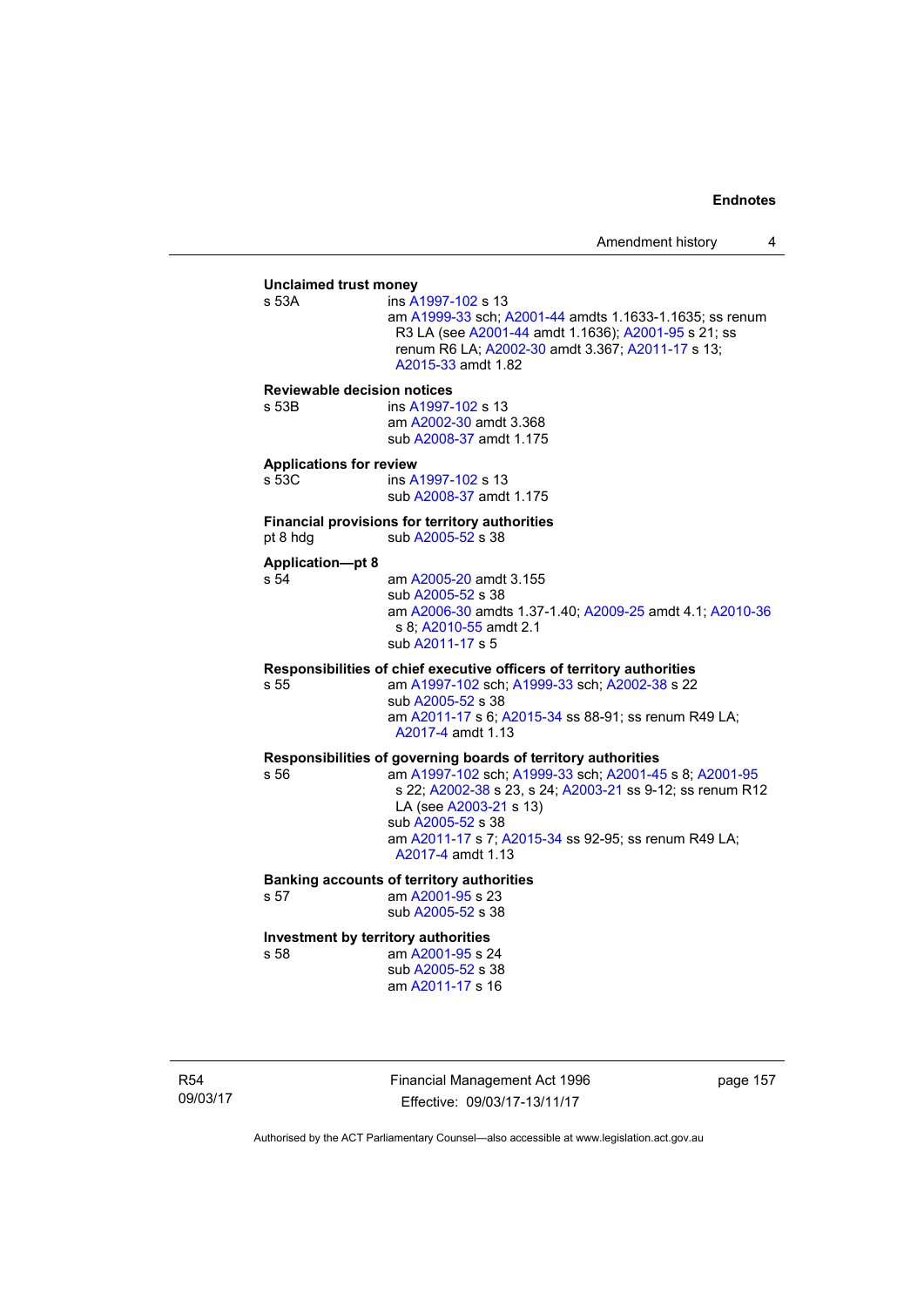4 Amendment history

|          | Borrowing by territory authorities<br>s 59 | am A2001-95 s 25<br>om A2005-52 s 38 (see s 2 (1))<br>ins $A2005-52$ s 38 (see s 2 (2))<br>am A2013-19 amdt 3.162                                                                                                                           |                        |
|----------|--------------------------------------------|---------------------------------------------------------------------------------------------------------------------------------------------------------------------------------------------------------------------------------------------|------------------------|
|          | s 60                                       | <b>Guarantees by territory authorities</b><br>om A2005-52 s 38 (see s 2 (1))<br>ins $A2005-52$ s 38 (see s 2 (2))                                                                                                                           |                        |
|          | s 61                                       | Territory authority statements of intent<br>sub A2002-38 s 25<br>om A2005-52 s 38 (see s 2 (1))<br>ins A2005-52 s 38 (see s 2 (2))<br>am A2015-34 s 96, s 97; ss and pars renum R51 LA                                                      |                        |
|          | s 61A                                      | Audit of annual financial statements for 2000-2001<br>ins A2001-42 s 7<br>exp 31 December 2001 (s 61A (2))                                                                                                                                  |                        |
|          | s 62                                       | Presentation of statements of intent of territory authorities<br>am A2001-56 amdt 3.275; R8 LA (see also A2002-38<br>amdt $1.9$ )<br>om A2005-52 s 38 (see s 2 (1))<br>ins A2005-52 s 38 (see s 2 (2))<br>am A2015-34 s 98; ss renum R51 LA |                        |
|          | s 63                                       | Annual financial statements of territory authorities<br>sub A2005-52 s 38<br>am A2015-34 s 99; A2017-4 amdt 1.13                                                                                                                            |                        |
|          | s 64                                       | Responsibility for annual financial statements of territory authorities<br>orig s 64<br>renum as s 104 and then s 130<br>pres s 64<br>ins A2005-52 s 38<br>am A2015-34 s 100; ss renum R49 LA                                               |                        |
|          | s 65                                       | Audit of annual financial statements of territory authorities<br>orig s 65<br>renum as s 105 and then s 131<br>pres s 65<br>ins A2005-52 s 38<br>am A2015-34 s 101; ss renum R49 LA                                                         |                        |
|          | reports etc<br>s 66                        | Annual financial statements of territory authorities to be included in annual<br>orig s 66<br>renum as s 106 and then s 132<br>pres s 66<br>ins A2005-52 s 38                                                                               |                        |
| page 158 |                                            | Financial Management Act 1996<br>Effective: 09/03/17-13/11/17                                                                                                                                                                               | <b>R54</b><br>09/03/17 |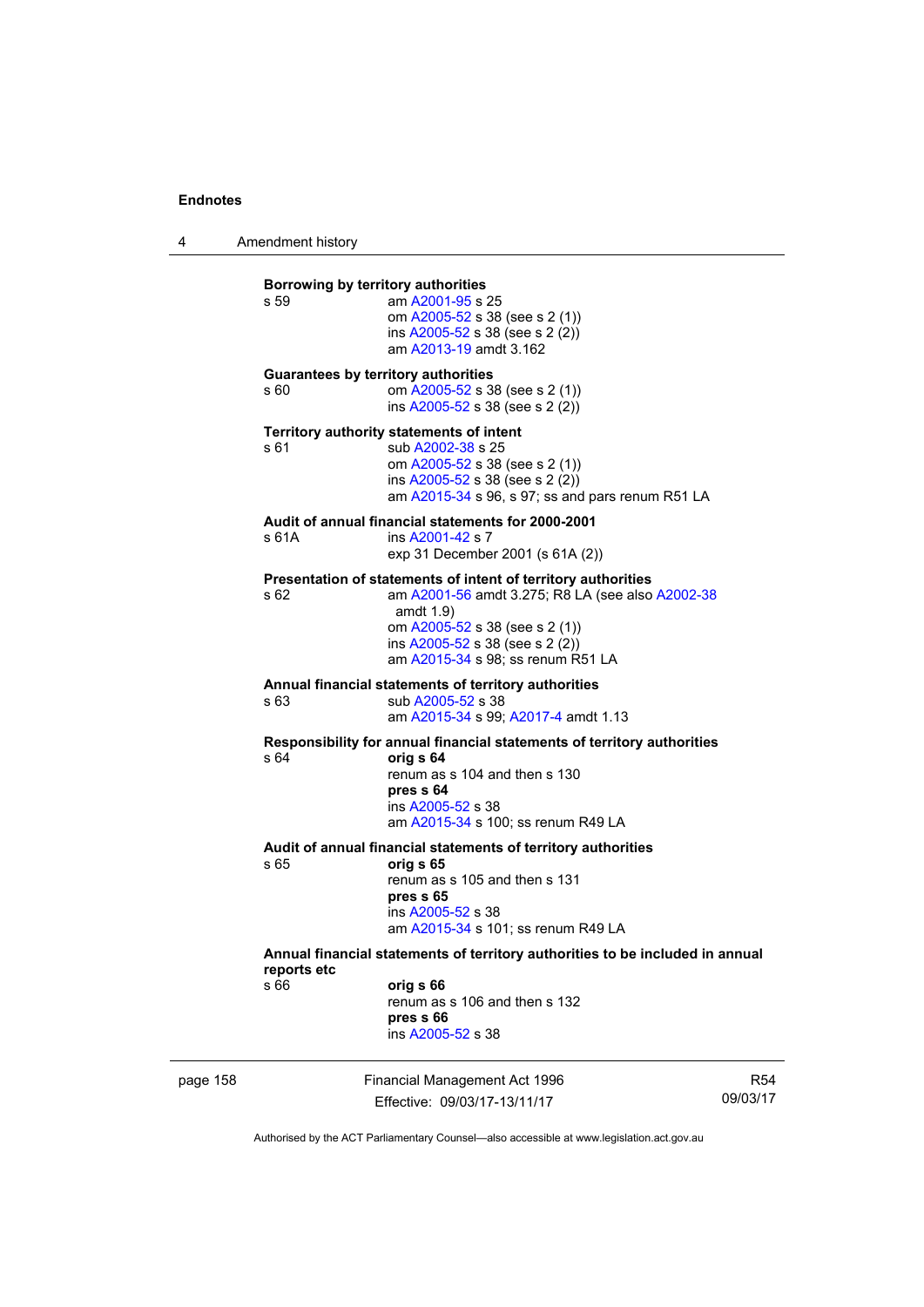### **Guideline-making power**  s 66A ins [A2000-27](http://www.legislation.act.gov.au/a/2000-27) s 9 om [A2001-44](http://www.legislation.act.gov.au/a/2001-44) amdt 1.1637 **Treasurer may require interim financial statements etc for territory authorities** s 67 **orig s 67**  renum as s 107 and then s 133 **pres s 67**  ins [A2005-52](http://www.legislation.act.gov.au/a/2005-52) s 38 **Statements of performance of territory authorities**  s 68 **orig s 68**  renum as s 108 and then s 134 **pres s 68**  ins [A2005-52](http://www.legislation.act.gov.au/a/2005-52) s 38 am [A2015-34](http://www.legislation.act.gov.au/a/2015-34/default.asp) ss 102-104 **Responsibility for territory authority statements of performance**  s 69 ins [A2005-52](http://www.legislation.act.gov.au/a/2005-52) s 38 am [A2015-34](http://www.legislation.act.gov.au/a/2015-34/default.asp) s 105; ss renum R49 LA **Scrutiny of territory authority statements of performance**  s 70 ins [A2005-52](http://www.legislation.act.gov.au/a/2005-52) s 38 am [A2015-34](http://www.legislation.act.gov.au/a/2015-34/default.asp) s 106; ss renum R49 LA **Territory authority statements of performance to be included in annual reports etc**  s 71 ins [A2005-52](http://www.legislation.act.gov.au/a/2005-52) s 38 **Governance of territory authorities**<br>
orig pt 9 hdg<br>
orig pt 9 hdg pt 9 hdg **orig pt 9 hdg**  renum as pt 10 hdg **pres pt 9 hdg**  ins [A2005-52](http://www.legislation.act.gov.au/a/2005-52) s 41 **Definitions and important concepts**  div 9.1 hdg ins [A2005-52](http://www.legislation.act.gov.au/a/2005-52) s 41 **Definitions—pt 9**  s 72 ins [A2005-52](http://www.legislation.act.gov.au/a/2005-52) s 41 def *applicable governmental policies* ins [A2005-52](http://www.legislation.act.gov.au/a/2005-52) s 41 def *establishing Act* ins [A2005-52](http://www.legislation.act.gov.au/a/2005-52) s 41 def *financial year* ins [A2005-52](http://www.legislation.act.gov.au/a/2005-52) s 41 def *governing board member* ins [A2005-52](http://www.legislation.act.gov.au/a/2005-52) s 41 def *material interest* ins [A2005-52](http://www.legislation.act.gov.au/a/2005-52) s 41 def *relevant territory authority* ins [A2005-52](http://www.legislation.act.gov.au/a/2005-52) s 41 **Nature of relevant territory authorities**<br>
s 73 ins A2005-52 s 41 ins [A2005-52](http://www.legislation.act.gov.au/a/2005-52) s 41

R54 09/03/17 Financial Management Act 1996 Effective: 09/03/17-13/11/17

page 159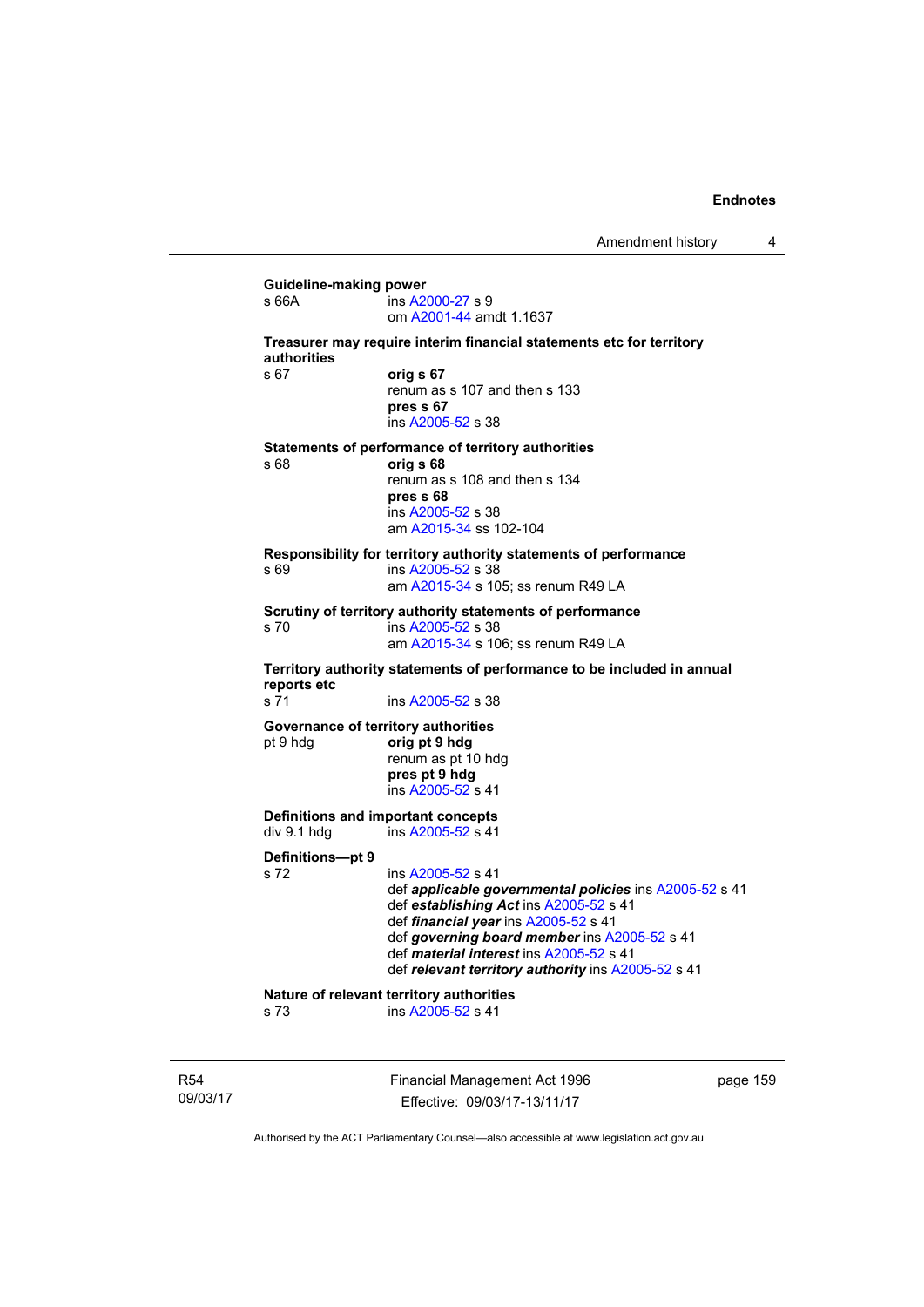| Amendment history |
|-------------------|

```
Powers of territory authorities generally 
s 74 ins A2005-52 s 41 
Execution of documents and assumptions people dealing with relevant 
territory authority may make 
s 75 ins A2005-52 s 41 
Governing board of territory authority 
s 76 ins A2005-52 s 41 
                am A2006-30 amdts 1.41-1.44; A2009-25 amdt 4.2; A2010-55
                amdt 2.1; A2011-17 s 8 
Role of governing board 
s 77 ins A2005-52 s 41 
Governing board member appointments 
A2005-52 s 41
Appointment of governing board members generally 
A2005-52 s 41
                am A2009-48 s 4, s 5; ss renum R38 LA 
Appointment of chair and deputy chair 
s 79 ins A2005-52 s 41 
                am A2009-48 s 6; ss renum R38 LA
Appointment of CEO of authority with governing board 
s 80 ins A2005-52 s 41 
                am A2011-17 s 13 
Ending board member appointments 
A2005-52 s 41
 am A2010-18 amdt 1.22
Functions of governing board members 
div 9.3 hdg ins \overline{A2005}-52 s 41
Chair's functions 
s 82 ins A2005-52 s 41 
Deputy chair's functions 
s 83 A2005-52 s 41
CEO's functions 
               A2005-52 s 41
Honesty, care and diligence of governing board members 
A2005-52 s 41
Conflicts of interest by governing board members 
s 86 ins A2005-52 s 41 
Agenda to require disclosure of interest item 
A2005-52 s 41
```
page 160 Financial Management Act 1996 Effective: 09/03/17-13/11/17

R54 09/03/17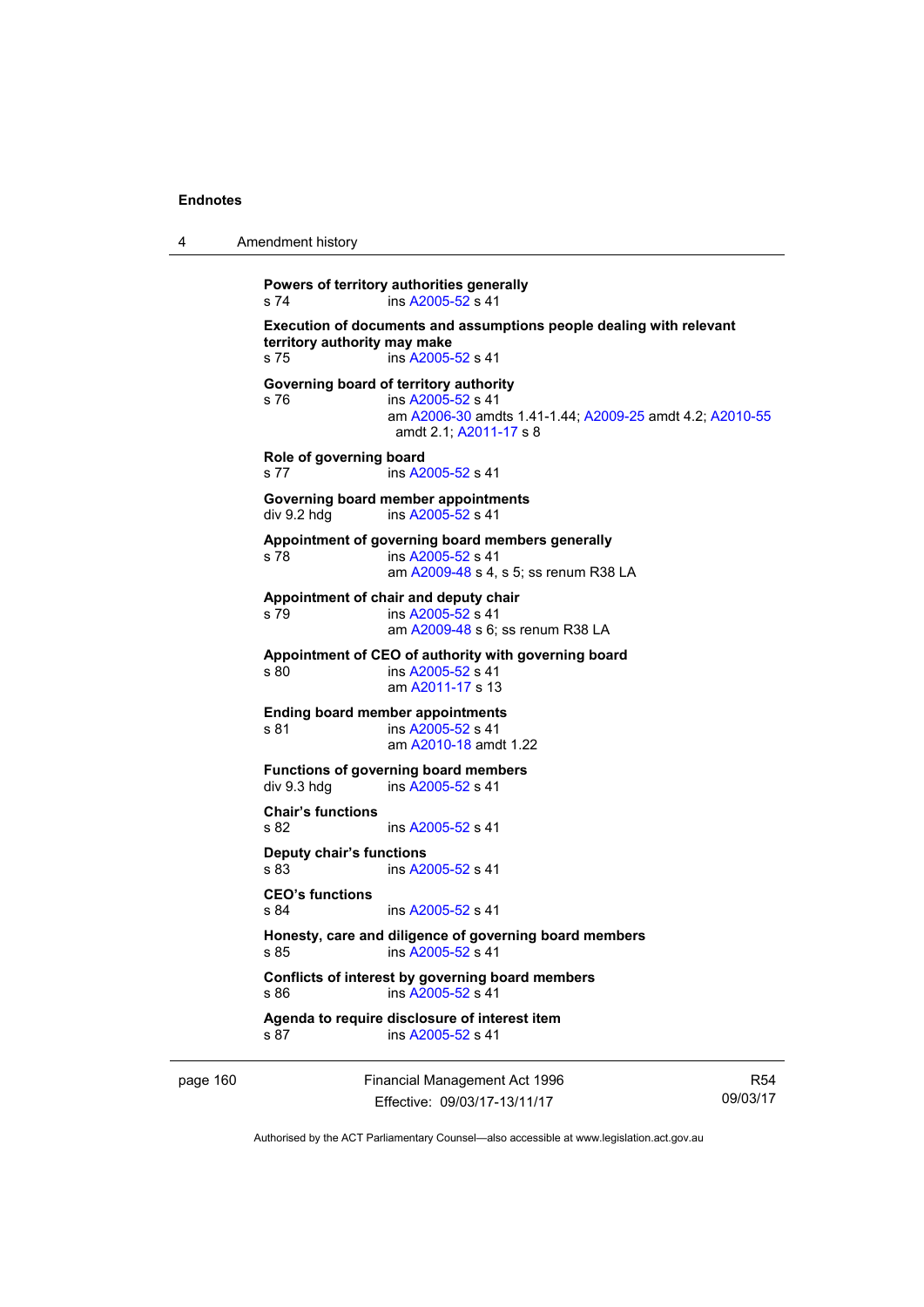Financial Management Act 1996 **Disclosure of interests by governing board members**  s 88 ins [A2005-52](http://www.legislation.act.gov.au/a/2005-52) s 41 **Reporting of disclosed governing board interests to Minister**  s 89 ins [A2005-52](http://www.legislation.act.gov.au/a/2005-52) s 41 **Protection of governing board members from liability**  s 90 ins [A2005-52](http://www.legislation.act.gov.au/a/2005-52) s 41 **Indemnification and exemption of governing board members**  s 91 ins [A2005-52](http://www.legislation.act.gov.au/a/2005-52) s 41 **Compensation for exercise of functions etc**  s 92 **ins [A2005-52](http://www.legislation.act.gov.au/a/2005-52) s 41 Governing board meetings**  div 9.4 hdg ins [A2005-52](http://www.legislation.act.gov.au/a/2005-52) s 41 **Time and place of governing board meetings**  s 93 ins [A2005-52](http://www.legislation.act.gov.au/a/2005-52) s 41 **Presiding member at governing board meetings**  s 94 ins [A2005-52](http://www.legislation.act.gov.au/a/2005-52) s 41 **Quorum at governing board meetings**  s 95 ins [A2005-52](http://www.legislation.act.gov.au/a/2005-52) s 41 **Voting at governing board meetings**  s 96 ins [A2005-52](http://www.legislation.act.gov.au/a/2005-52) s 41 **Conduct of governing board meetings etc**  s 97 ins [A2005-52](http://www.legislation.act.gov.au/a/2005-52) s 41 am [A2008-28](http://www.legislation.act.gov.au/a/2008-28) amdt 3.90 **Requirements and obligations for territory authorities**<br>div 9.5 hdg ins A2005-52 s 41 ins  $A2005 - 52$  s 41 **Limitations on authorities forming corporations etc**  s 98 ins [A2005-52](http://www.legislation.act.gov.au/a/2005-52) s 41 **Limitations on authorities taking part in joint ventures and trusts**  s 99 ins [A2005-52](http://www.legislation.act.gov.au/a/2005-52) s 41 **Corporations, joint ventures and trusts in which authority has interest**  s 100 ins [A2005-52](http://www.legislation.act.gov.au/a/2005-52) s 41 **Obligation of authorities to tell Minister about significant events**  s 101 ins [A2005-52](http://www.legislation.act.gov.au/a/2005-52) s 41 **Ministerial directions to authorities about financial etc statements**  s 102 ins [A2005-52](http://www.legislation.act.gov.au/a/2005-52) s 41 **Application of government policies to authorities**  s 103 ins [A2005-52](http://www.legislation.act.gov.au/a/2005-52) s 41 am [A2010-54](http://www.legislation.act.gov.au/a/2010-54) amdt 3.30; [A2013-19](http://www.legislation.act.gov.au/a/2013-19) amdt 3.162

R54 09/03/17

Effective: 09/03/17-13/11/17

page 161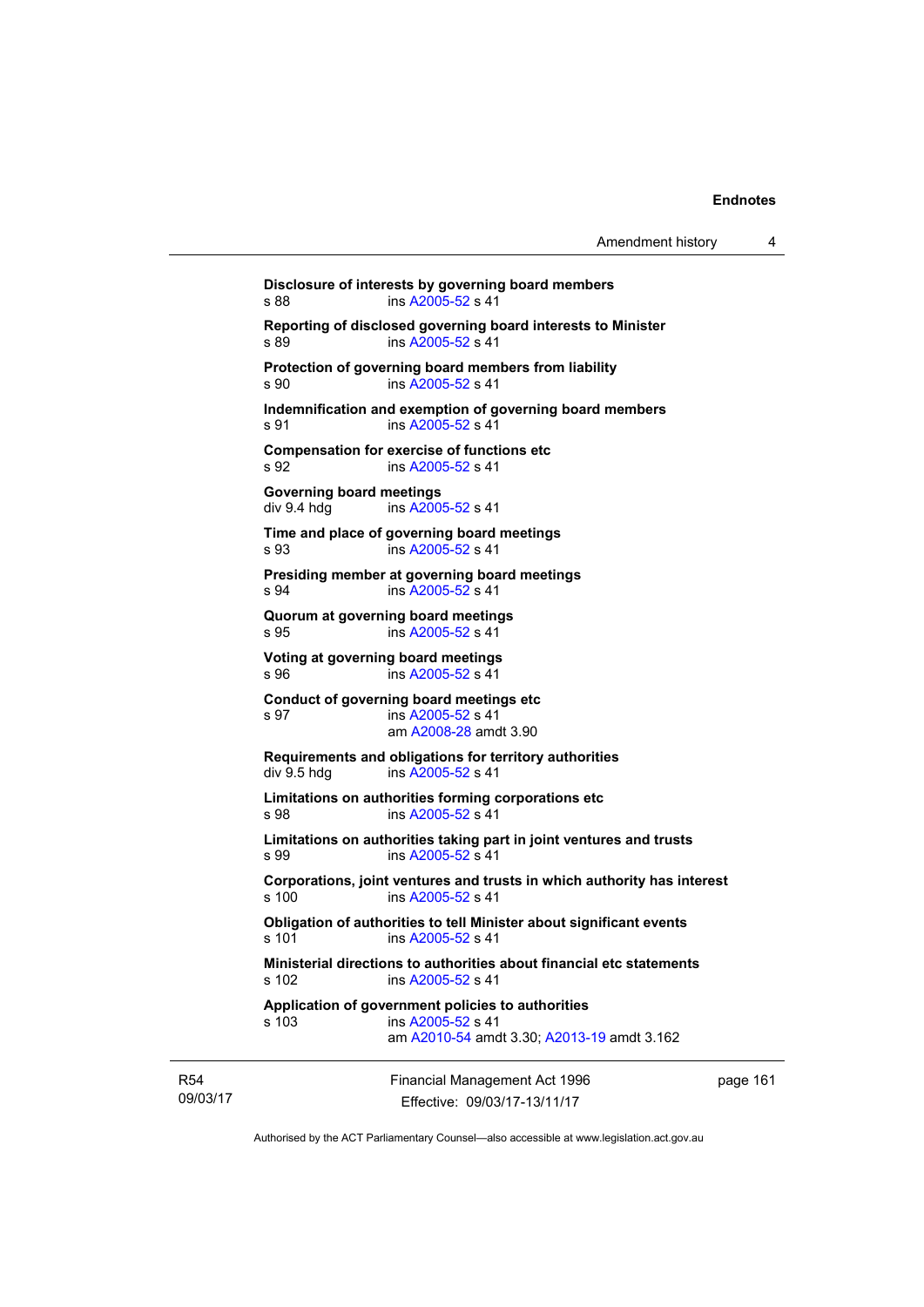4 Amendment history

**Restructuring of territory authorities**<br>div 9.6 hdg ins A2006-30 amdt ins [A2006-30](http://www.legislation.act.gov.au/a/2006-30) amdt 1.45 **Purpose of div 9.6**  s 104 **orig s 104** renum as s 130 **pres s 104**  ins [A2006-30](http://www.legislation.act.gov.au/a/2006-30) amdt 1.45 **What territory authorities does div 9.6 apply to?**  s 105 **orig s 105** renum as s 131 **pres s 105**  ins [A2006-30](http://www.legislation.act.gov.au/a/2006-30) amdt 1.45 **Responsible Minister may direct div 9.6 authority to sell or transfer assets**  s 106 **orig s 106** renum as s 132 **pres s 106**  ins [A2006-30](http://www.legislation.act.gov.au/a/2006-30) amdt 1.45 **Transfer of assets by declaration—div 9.6 authorities**  s 107 **orig s 107** renum as s 133 **pres s 107**  ins [A2006-30](http://www.legislation.act.gov.au/a/2006-30) amdt 1.45 **Transfer of contractual rights and liabilities by declaration—div 9.6 authorities**  s 108 **orig s 108** renum as s 134 **pres s 108**  ins [A2006-30](http://www.legislation.act.gov.au/a/2006-30) amdt 1.45 **Transfer of liabilities by declaration—div 9.6 authorities**  s 109 **orig s 109** renum as s 150 **pres s 109**  ins [A2006-30](http://www.legislation.act.gov.au/a/2006-30) amdt 1.45 **Assistance given by authorities for div 9.6**  s 110 **orig s 110** renum as s 151 **pres s 110**  ins [A2006-30](http://www.legislation.act.gov.au/a/2006-30) amdt 1.45

page 162 Financial Management Act 1996 Effective: 09/03/17-13/11/17

R54 09/03/17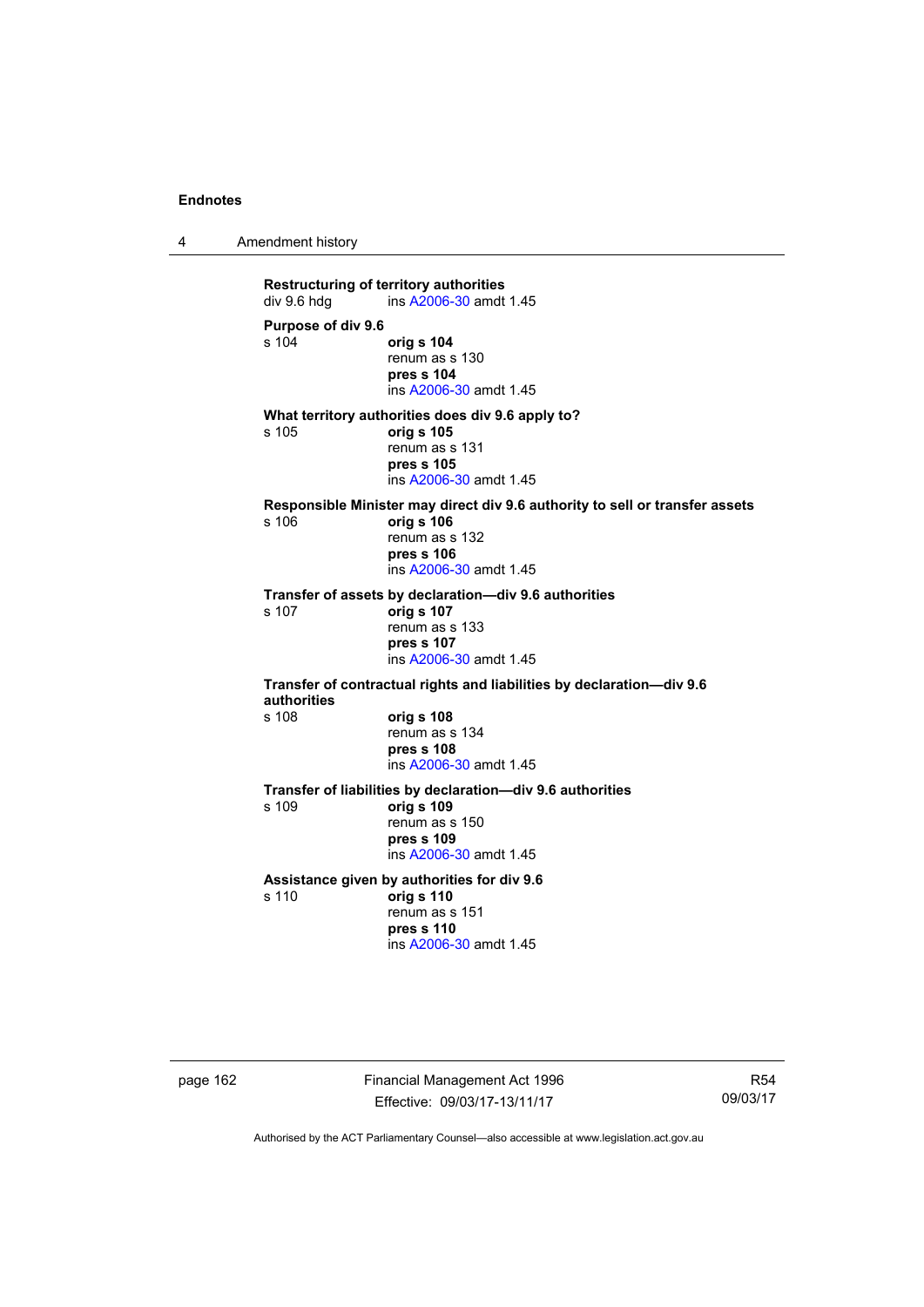Amendment history 4

| s 110A                       | sub as s 152                                                                                                                    |
|------------------------------|---------------------------------------------------------------------------------------------------------------------------------|
| s 110B                       | <b>Application of Act to Health Promotion Act</b><br>ins as mod SL2005-42 sch 1 mod 1.1 (om A2006-30<br>amdt 1.62)              |
| s 111                        | Assistance given by governing board members for div 9.6<br>orig s 111<br>renum as s 155<br>pres s 111<br>ins A2006-30 amdt 1.45 |
| s 112                        | Use of information by Territory and div 9.6 authorities<br>ins A2006-30 amdt 1.45                                               |
| div 9.6 authority<br>s 113   | Contracts relating to the protection of information-responsible Minister for<br>ins A2006-30 amdt 1.45                          |
| s 114                        | Contracts relating to the protection of information-div 9.6 authority<br>ins A2006-30 amdt 1.45                                 |
| s 115                        | Transfer of pending proceedings-div 9.6 authorities<br>ins A2006-30 amdt 1.45                                                   |
| s 116                        | Proceedings and evidence-div 9.6 authorities<br>ins A2006-30 amdt 1.45                                                          |
| s 117                        | Operation of div 9.6 not breach of contract etc<br>ins A2006-30 amdt 1.45                                                       |
| s 118                        | Transfer of assets etc not otherwise disposed of-div 9.6 authorities<br>ins A2006-30 amdt 1.45                                  |
| s 119                        | Annual reports etc for div 9.6 authorities<br>ins A2006-30 amdt 1.45                                                            |
| div 9.7 hdg                  | Additional provisions for restructuring of certain territory authorities<br>ins A2006-30 amdt 1.45                              |
| s 120                        | What territory authorities does div 9.7 apply to?<br>ins A2006-30 amdt 1.45                                                     |
| Definitions-div 9.7<br>s 121 | ins A2006-30 amdt 1.45<br>def handover day ins A2006-30 amdt 1.45<br>def territory authority ins A2006-30 amdt 1.45             |
| s 122                        | Vesting of assets, rights and liabilities-div 9.7 authorities<br>ins A2006-30 amdt 1.45                                         |

R54 09/03/17 Financial Management Act 1996 Effective: 09/03/17-13/11/17

page 163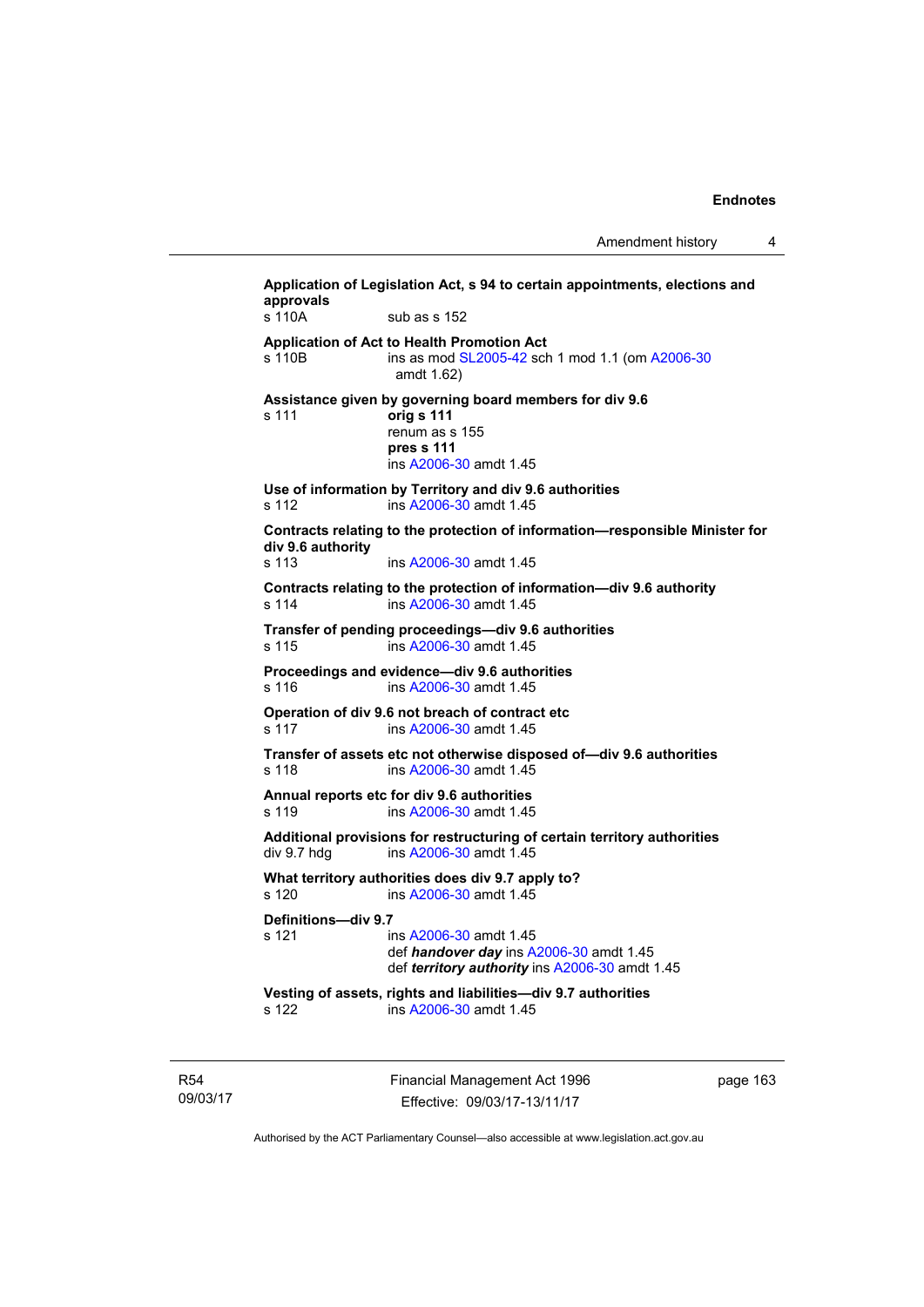| 4 | Amendment history                        |                                                                                                                                                                                                                                        |
|---|------------------------------------------|----------------------------------------------------------------------------------------------------------------------------------------------------------------------------------------------------------------------------------------|
|   | s 123                                    | Proceedings and evidence-div 9.7 authorities<br>ins A2006-30 amdt 1.45                                                                                                                                                                 |
|   | s 124                                    | Annual reports and financial statements for div 9.7 authorities<br>ins A2006-30 amdt 1.45                                                                                                                                              |
|   | References to div 9.7 authority<br>s 125 | ins A2006-30 amdt 1.45                                                                                                                                                                                                                 |
|   | <b>Miscellaneous</b><br>pt 10 hdg        | (prev pt 9 hdg) renum $A2005-52$ s 39                                                                                                                                                                                                  |
|   | s 130                                    | Responsibility for annual financial statements of territory authorities<br>(prev s 64) am A2001-95 amdt 1.10<br>renum as s 104 A2005-52 s 40<br>renum as s 130 A2006-30 amdt 1.46<br>am A2011-17 s 16; A2015-34 ss 107-109             |
|   | s 131                                    | Audit of annual financial statements of territory authorities<br>(prev s 65) renum as s 105 A2005-52 s 40<br>renum as s 131 A2006-30 amdt 1.46<br>am A2011-17 s 16                                                                     |
|   | reports etc                              | Annual financial statements of territory authorities to be included in annual                                                                                                                                                          |
|   | s 132                                    | (prev s 66) renum as s 106 A2005-52 s 40<br>renum as s 132 A2006-30 amdt 1.46                                                                                                                                                          |
|   | authorities                              | Treasurer may require interim financial statements etc for territory                                                                                                                                                                   |
|   | s 133 hdg<br>s 133                       | (prev s 67 hdg) sub A2000-27 s 10<br>(prev s 67) am A2000-27 s 10<br>sub A2001-44 amdt 1.1637<br>am A2003-56 amdt 3.139<br>renum as s 107 A2005-52 s 40<br>renum as s 133 A2006-30 amdt 1.46<br>am A2013-19 amdt 3.162; A2015-34 s 110 |
|   | s 134                                    | Statements of performance of territory authorities<br>(prev s 68) ins A2001-44 amdt 1.1637<br>renum as s 108 A2005-52 s 40<br>renum as s 134 A2006-30 amdt 1.46                                                                        |
|   | <b>Transitional</b><br>pt 11 hdg         | sub as pt 19 hdg                                                                                                                                                                                                                       |
|   | pt 19 hdg                                | Transitional-Financial Management Legislation Amendment Act 2005<br>(prev pt 11 hdg) ins A2005-52 s 42<br>sub as pt 19 hdg A2006-30 amdt 1.47<br>om R32 LA                                                                             |

page 164 Financial Management Act 1996 Effective: 09/03/17-13/11/17

R54 09/03/17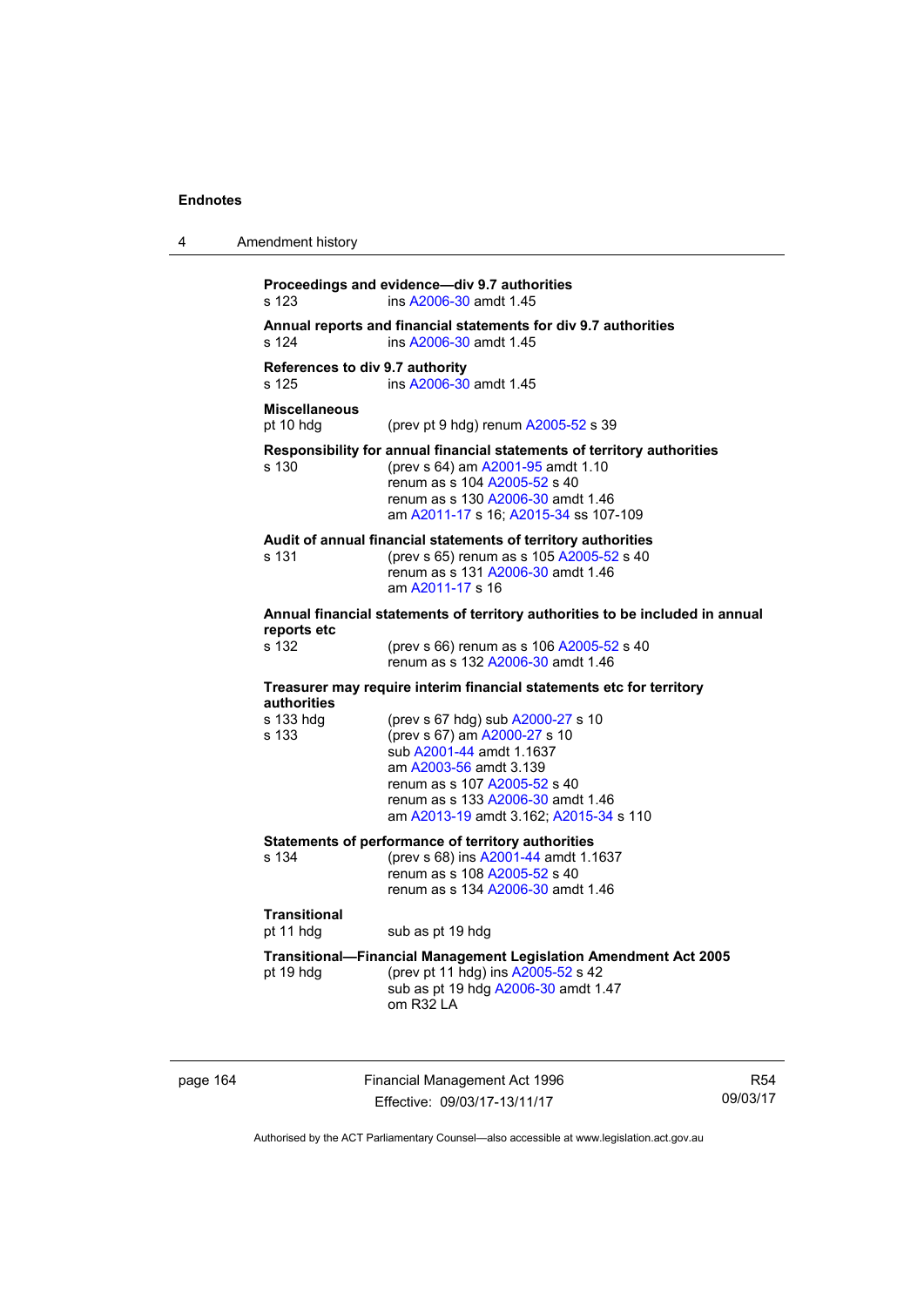|                                 | exp 1 January 2017 (s 305)<br>Disapplication of Legislation Act, s 84                                                                    |  |
|---------------------------------|------------------------------------------------------------------------------------------------------------------------------------------|--|
| pt 30 hdg                       | <b>Transitional-Exhibition Park Corporation Repeal Act 2014</b><br>ins A2014-54 amdt 1.1                                                 |  |
| Expiry-pt 20<br>s 223           | ins A2006-30 amdt 1.52<br>exp 1 July 2008 (s 223)                                                                                        |  |
| 2006<br>s 222                   | ins A2006-30 amdt 1.52<br>exp 1 July 2008 (s 223)                                                                                        |  |
|                                 | Transitional regulations—Administrative (Miscellaneous Amendments) Act                                                                   |  |
| s 221                           | Transitional-Legislation Act, s 84 inapplicable<br>ins A2006-30 amdt 1.52<br>exp 1 August 2006 (s 221 (2) (LA s 88 declaration applies)) |  |
| s 220                           | Transitional-definition of territory authority<br>ins A2006-30 amdt 1.52<br>exp 19 July 2006 (s 220 (2) (LA s 88 declaration applies))   |  |
| pt 20 hdg                       | Transitional-Administrative (Miscellaneous Amendments) Act 2006<br>ins A2006-30 amdt 1.52<br>exp 1 July 2008 (s 223)                     |  |
| s 155                           | (prev s 111) ins A2005-52 s 42<br>renum as s 155 A2006-30 amdt 1.51<br>exp 27 October 2007 (s 155 (4))                                   |  |
| <b>Transitional regulations</b> |                                                                                                                                          |  |
| s 152                           | (prev s 110A) ins as mod SL2005-42 sch 1 mod 1.1 (sub as<br>s 152 A2006-30 amdt 1.61)<br>exp 27 October 2007 (s 152 (4))                 |  |
| approvals                       | Application of Legislation Act, s 94 to certain appointments, elections and                                                              |  |
| s 151                           | (prev s 110) ins A2005-52 s 42<br>am A2006-30 amdt 1.49<br>renum as s 151 A2006-30 amdt 1.50<br>exp 27 October 2006 (s 151 (4))          |  |
| 1 July 2006 application         | Financial Management Legislation Amendment Act 2005--- provisions with                                                                   |  |
|                                 | renum as s 150 A2006-30 amdt 1.48<br>exp 27 October 2006 (s 150 (4))                                                                     |  |

R54 09/03/17

Effective: 09/03/17-13/11/17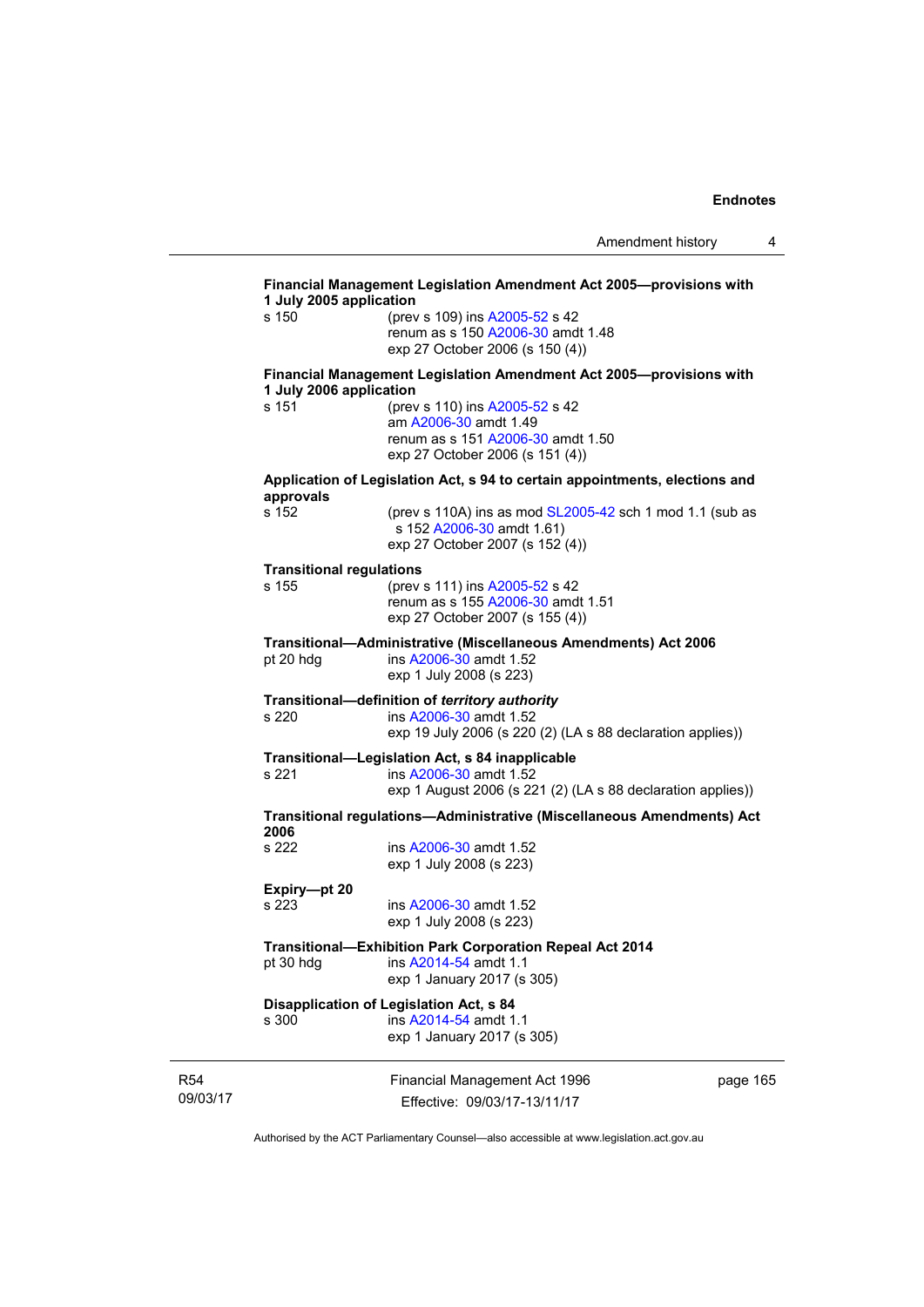| 4 | Amendment history                        |                                                                                                                                                                                                                                                                                                                                                                                                                                                                                                                                                                                                                                                                                                                                                                                                                                                                                                                                                                                                                                                                                                                                    |
|---|------------------------------------------|------------------------------------------------------------------------------------------------------------------------------------------------------------------------------------------------------------------------------------------------------------------------------------------------------------------------------------------------------------------------------------------------------------------------------------------------------------------------------------------------------------------------------------------------------------------------------------------------------------------------------------------------------------------------------------------------------------------------------------------------------------------------------------------------------------------------------------------------------------------------------------------------------------------------------------------------------------------------------------------------------------------------------------------------------------------------------------------------------------------------------------|
|   | s 301                                    | Third-party rights and interests in corporation land<br>ins A2014-54 amdt 1.1<br>exp 1 January 2017 (s 305)                                                                                                                                                                                                                                                                                                                                                                                                                                                                                                                                                                                                                                                                                                                                                                                                                                                                                                                                                                                                                        |
|   | s 302                                    | Registration of changes in ownership of certain assets<br>ins A2014-54 amdt 1.1<br>exp 1 January 2017 (s 305)                                                                                                                                                                                                                                                                                                                                                                                                                                                                                                                                                                                                                                                                                                                                                                                                                                                                                                                                                                                                                      |
|   | s 303                                    | Operation of pt 30 not breach of contract etc<br>ins A2014-54 amdt 1.1<br>exp 1 January 2017 (s 305)                                                                                                                                                                                                                                                                                                                                                                                                                                                                                                                                                                                                                                                                                                                                                                                                                                                                                                                                                                                                                               |
|   | <b>Transitional regulations</b><br>s 304 | ins A2014-54 amdt 1.1<br>exp 1 January 2017 (s 305)                                                                                                                                                                                                                                                                                                                                                                                                                                                                                                                                                                                                                                                                                                                                                                                                                                                                                                                                                                                                                                                                                |
|   | Expiry-pt 30<br>s 305                    | ins A2014-54 amdt 1.1<br>exp 1 January 2017 (s 305)                                                                                                                                                                                                                                                                                                                                                                                                                                                                                                                                                                                                                                                                                                                                                                                                                                                                                                                                                                                                                                                                                |
|   | <b>Dictionary</b>                        |                                                                                                                                                                                                                                                                                                                                                                                                                                                                                                                                                                                                                                                                                                                                                                                                                                                                                                                                                                                                                                                                                                                                    |
|   | dict                                     | am A2005-52 s 43; A2008-37 amdt 1.176; A2010-18<br>amdt 1.23; A2011-17 s 9; A2012-26 amdt 1.20; A2013-19<br>amdt 3.160; A2013-41 amdt 1.16; A2015-34 s 111; A2016-52<br>amdt 1.82<br>def accounting standards ins A2017-4 amdt 1.14<br>def applicable governmental policies ins A2005-52 s 44<br>def appropriation reloc from s 3 A2001-95 amdt 1.4<br>def Appropriation Act reloc from s 3 A2001-95 amdt 1.4<br>def appropriation unit reloc from s 3 A2001-95 amdt 1.4<br>om A2013-19 amdt 3.161<br>def banking account ins A1997-102 s 4<br>am A1999-33 sch<br>reloc from s 3 A2001-95 amdt 1.4<br>def borrowing reloc from s 3 A2001-95 amdt 1.4<br>def budget papers am A2001-56 amdt 3.256<br>reloc from s 3 A2001-95 amdt 1.4<br>def capital injection reloc from s 3 A2001-95 amdt 1.4<br>sub A2005-52 s 45<br>am A2011-17 s 16<br>sub A2015-34 s 112<br>def <i>CEO</i> ins A2005-52 s 46<br>def chief executive officer reloc from s 3 A2001-95 amdt 1.4<br>sub A2005-52 s 47<br>def class of outputs reloc from s 3 A2001-95 amdt 1.4<br>sub A2015-34 s 113<br>def contract ins A2006-30 amdt 1.53<br>sub A2015-34 s 114 |

page 166 **Financial Management Act 1996** Effective: 09/03/17-13/11/17

R54 09/03/17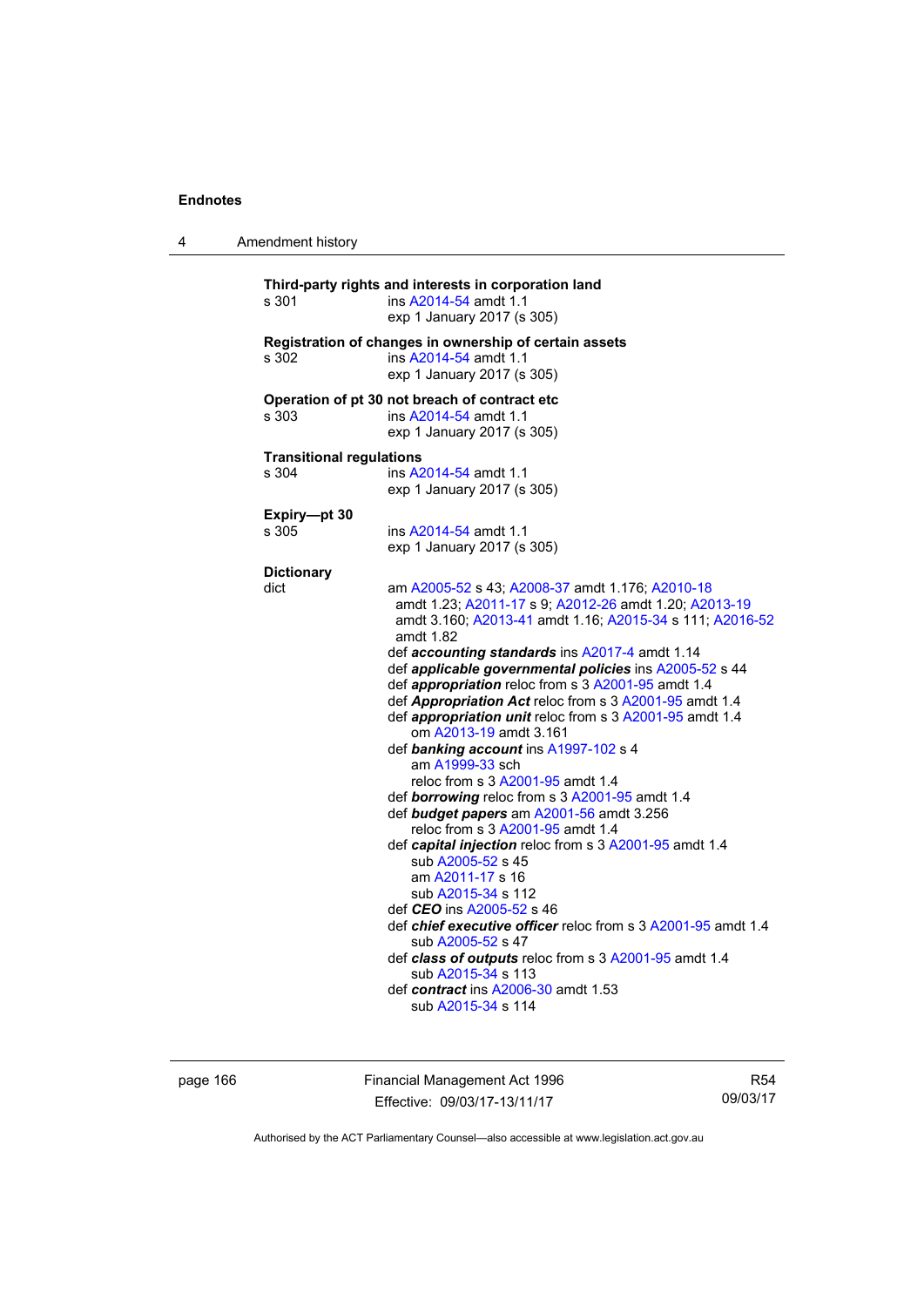def *controlled recurrent payment* ins [A2015-34](http://www.legislation.act.gov.au/a/2015-34/default.asp) s 115 def *department* reloc from s 3 [A2001-95](http://www.legislation.act.gov.au/a/2001-95) amdt 1.4 om [A2011-17](http://www.legislation.act.gov.au/a/2011-17) s 10 def *departmental banking account* am [A1997-102](http://www.legislation.act.gov.au/a/1997-102) sch reloc from s 3 [A2001-95](http://www.legislation.act.gov.au/a/2001-95) amdt 1.4 om [A2011-17](http://www.legislation.act.gov.au/a/2011-17) s 10 def *directorate* ins [A2011-17](http://www.legislation.act.gov.au/a/2011-17) s 10 def *directorate banking account* ins [A2011-17](http://www.legislation.act.gov.au/a/2011-17) s 10 def *division 9.6 authority* ins [A2006-30](http://www.legislation.act.gov.au/a/2006-30) amdt 1.54 def *division 9.7 authority* ins [A2006-30](http://www.legislation.act.gov.au/a/2006-30) amdt 1.54 def *establishing Act* ins [A2005-52](http://www.legislation.act.gov.au/a/2005-52) s 48 def *expenses* reloc from s 3 [A2001-95](http://www.legislation.act.gov.au/a/2001-95) amdt 1.4 def *financial management guidelines* sub [A2001-11](http://www.legislation.act.gov.au/a/2001-11) amdt 3.125 reloc from s 3 [A2001-95](http://www.legislation.act.gov.au/a/2001-95) amdt 1.4 def *financial year* ins [A2005-52](http://www.legislation.act.gov.au/a/2005-52) s 48 def *general government sector* ins [A1997-124](http://www.legislation.act.gov.au/a/1997-124) s 4 reloc from s 3 [A2001-95](http://www.legislation.act.gov.au/a/2001-95) amdt 1.4 def *generally accepted accounting practice* reloc from s 3 [A2001-95](http://www.legislation.act.gov.au/a/2001-95) amdt 1.4 sub [A2005-52](http://www.legislation.act.gov.au/a/2005-52) s 49 am [A2011-17](http://www.legislation.act.gov.au/a/2011-17) s 16 om [A2017-4](http://www.legislation.act.gov.au/a/2017-4/default.asp) amdt 1.15 def *governing board* ins [A2005-52](http://www.legislation.act.gov.au/a/2005-52) s 50 sub [A2011-17](http://www.legislation.act.gov.au/a/2011-17) s 11 def *governing board member* ins [A2005-52](http://www.legislation.act.gov.au/a/2005-52) s 50 def *GST* ins [A2000-27](http://www.legislation.act.gov.au/a/2000-27) s 4 reloc from s 3 [A2001-95](http://www.legislation.act.gov.au/a/2001-95) amdt 1.4 om [A2005-52](http://www.legislation.act.gov.au/a/2005-52) s 51 def *handover day* ins [A2006-30](http://www.legislation.act.gov.au/a/2006-30) amdt 1.55 def *input tax credit* ins [A2000-27](http://www.legislation.act.gov.au/a/2000-27) s 4 reloc from s 3 [A2001-95](http://www.legislation.act.gov.au/a/2001-95) amdt 1.4 def *interest* ins [A2001-45](http://www.legislation.act.gov.au/a/2001-45) s 4 (as am [A2002-30](http://www.legislation.act.gov.au/a/2002-30) amdt 3.370) def *invest* ins [A2001-45](http://www.legislation.act.gov.au/a/2001-45) s 4 (as am [A2002-30](http://www.legislation.act.gov.au/a/2002-30) amdt 3.370) def *Legislative Assembly secretariat* sub [A2001-95](http://www.legislation.act.gov.au/a/2001-95) amdt 1.1 reloc from s 3 [A2001-95](http://www.legislation.act.gov.au/a/2001-95) amdt 1.4 sub [A2005-42](http://www.legislation.act.gov.au/a/2005-42) amdt 1.1; [A2007-3](http://www.legislation.act.gov.au/a/2007-3) amdt 3.243 om [A2012-26](http://www.legislation.act.gov.au/a/2012-26) amdt 1.21 def *material interest* ins [A2005-52](http://www.legislation.act.gov.au/a/2005-52) s 52 def *memorandum of understanding* ins [A2015-34](http://www.legislation.act.gov.au/a/2015-34/default.asp) s 115 def *outcomes* reloc from s 3 [A2001-95](http://www.legislation.act.gov.au/a/2001-95) amdt 1.4 om [A2009-49](http://www.legislation.act.gov.au/a/2009-49) amdt 3.67 def *outputs* reloc from s 3 [A2001-95](http://www.legislation.act.gov.au/a/2001-95) amdt 1.4 am [A2011-17](http://www.legislation.act.gov.au/a/2011-17) s 16 def *prescribed* reloc from s 3 [A2001-95](http://www.legislation.act.gov.au/a/2001-95) amdt 1.4

R54 09/03/17 Financial Management Act 1996 Effective: 09/03/17-13/11/17

page 167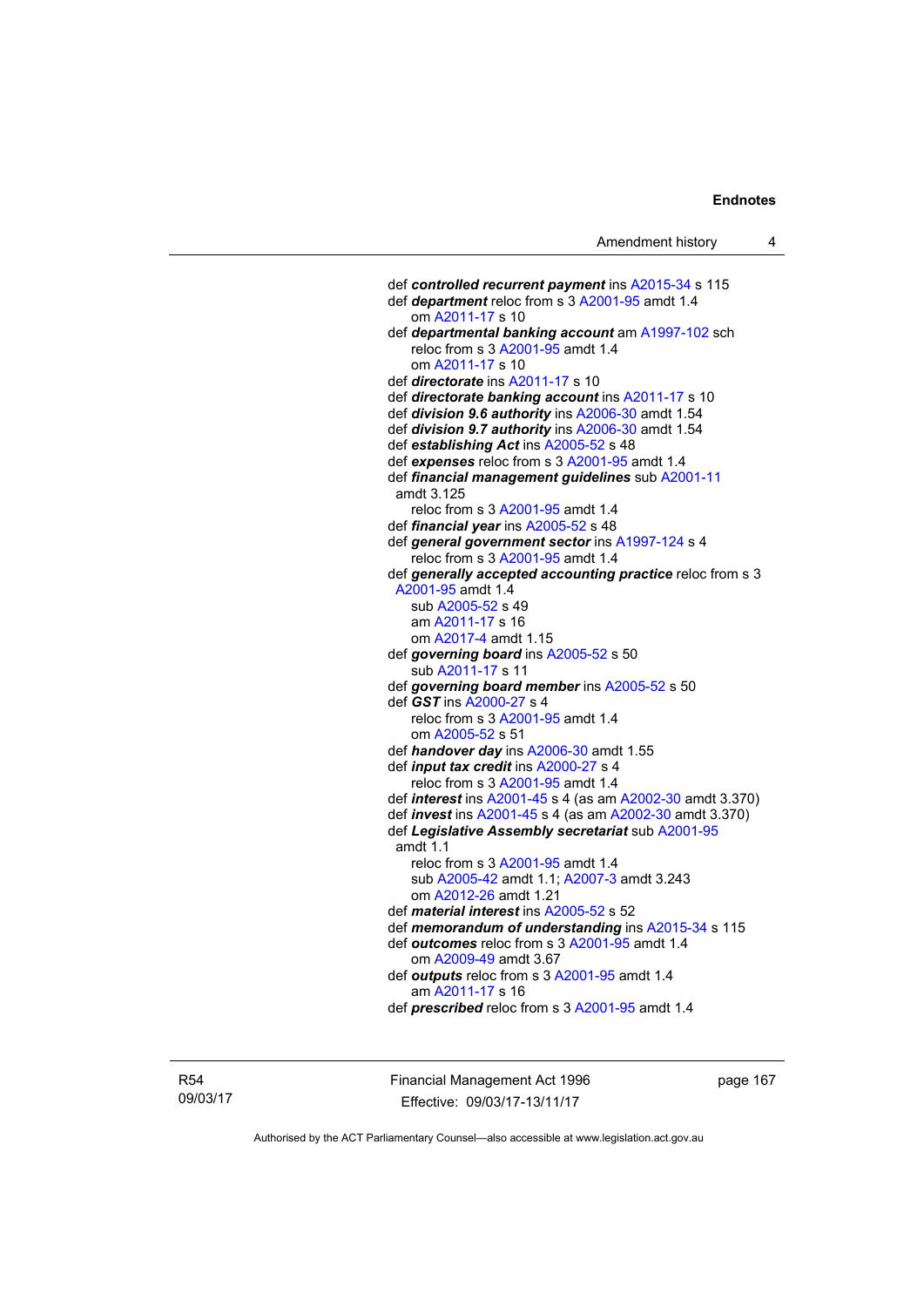4 Amendment history

 def *public money* am [A2001-95](http://www.legislation.act.gov.au/a/2001-95) s 4 reloc from  $s$  3 [A2001-95](http://www.legislation.act.gov.au/a/2001-95) amdt 1.4 am [A2004-53](http://www.legislation.act.gov.au/a/2004-53) amdt 1.1; pars renum R19 LA (see [A2004-53](http://www.legislation.act.gov.au/a/2004-53) amdt 1.2) def *public trading enterprise* ins [A1997-124](http://www.legislation.act.gov.au/a/1997-124) s 4 reloc from s 3 [A2001-95](http://www.legislation.act.gov.au/a/2001-95) amdt 1.4 am [A2003-21](http://www.legislation.act.gov.au/a/2003-21) s 14 om [A2005-52](http://www.legislation.act.gov.au/a/2005-52) s 53 def *public trading enterprise sector* ins [A1997-124](http://www.legislation.act.gov.au/a/1997-124) s 4 reloc from s 3 [A2001-95](http://www.legislation.act.gov.au/a/2001-95) amdt 1.4 def *relevant territory authority* ins [A2005-52](http://www.legislation.act.gov.au/a/2005-52) s 54 def *responsible chief executive* reloc from s 3 [A2001-95](http://www.legislation.act.gov.au/a/2001-95) amdt 1.4 om [A2011-17](http://www.legislation.act.gov.au/a/2011-17) s 12 def *responsible director-general* ins [A2011-17](http://www.legislation.act.gov.au/a/2011-17) s 12 def *responsible Minister* reloc from s 3 [A2001-95](http://www.legislation.act.gov.au/a/2001-95) amdt 1.4 am [A2005-52](http://www.legislation.act.gov.au/a/2005-52) s 55; [A2011-17](http://www.legislation.act.gov.au/a/2011-17) s 16 def *securities* reloc from s 3 dict [A2001-95](http://www.legislation.act.gov.au/a/2001-95) amdt 1.4 def *statement of intent* reloc from s 3 [A2001-95](http://www.legislation.act.gov.au/a/2001-95) amdt 1.4 sub [A2005-52](http://www.legislation.act.gov.au/a/2005-52) s 56 def *subsidiary* ins [A2004-53](http://www.legislation.act.gov.au/a/2004-53) amdt 1.3 def *superannuation appropriation* ins [A2000-21](http://www.legislation.act.gov.au/a/2000-21) sch reloc from s 3 [A2001-95](http://www.legislation.act.gov.au/a/2001-95) amdt 1.4 def *superannuation banking account* ins [A2000-21](http://www.legislation.act.gov.au/a/2000-21) sch reloc from s 3 [A2001-95](http://www.legislation.act.gov.au/a/2001-95) amdt 1.4 om [A2013-19](http://www.legislation.act.gov.au/a/2013-19) amdt 3.161 def *taxable supply* ins [A2000-27](http://www.legislation.act.gov.au/a/2000-27) s 4 reloc from s 3 [A2001-95](http://www.legislation.act.gov.au/a/2001-95) amdt 1.4 def *territory authority* am [A2000-21](http://www.legislation.act.gov.au/a/2000-21) sch; [A2001-95](http://www.legislation.act.gov.au/a/2001-95) amdt 1.3 reloc from s 3 [A2001-95](http://www.legislation.act.gov.au/a/2001-95) amdt 1.4 sub [A2006-30](http://www.legislation.act.gov.au/a/2006-30) amdt 1.56 def *territory banking account* am [A1997-102](http://www.legislation.act.gov.au/a/1997-102) sch reloc from s 3 [A2001-95](http://www.legislation.act.gov.au/a/2001-95) amdt 1.4 def *territory entity* ins [A2015-34](http://www.legislation.act.gov.au/a/2015-34/default.asp) s 115 def *the Territory* ins [A2009-49](http://www.legislation.act.gov.au/a/2009-49) amdt 3.68 def *Treasurer's advance* ins [A2015-34](http://www.legislation.act.gov.au/a/2015-34/default.asp) s 115 def *trust money* reloc from s 3 [A2001-95](http://www.legislation.act.gov.au/a/2001-95) amdt 1.4 def *under treasurer* ins [A2015-34](http://www.legislation.act.gov.au/a/2015-34/default.asp) s 115 def *warrant* am [A1997-102](http://www.legislation.act.gov.au/a/1997-102) sch reloc from s 3 [A2001-95](http://www.legislation.act.gov.au/a/2001-95) amdt 1.4 om [A2002-38](http://www.legislation.act.gov.au/a/2002-38) amdt 1.10

page 168 Financial Management Act 1996 Effective: 09/03/17-13/11/17

R54 09/03/17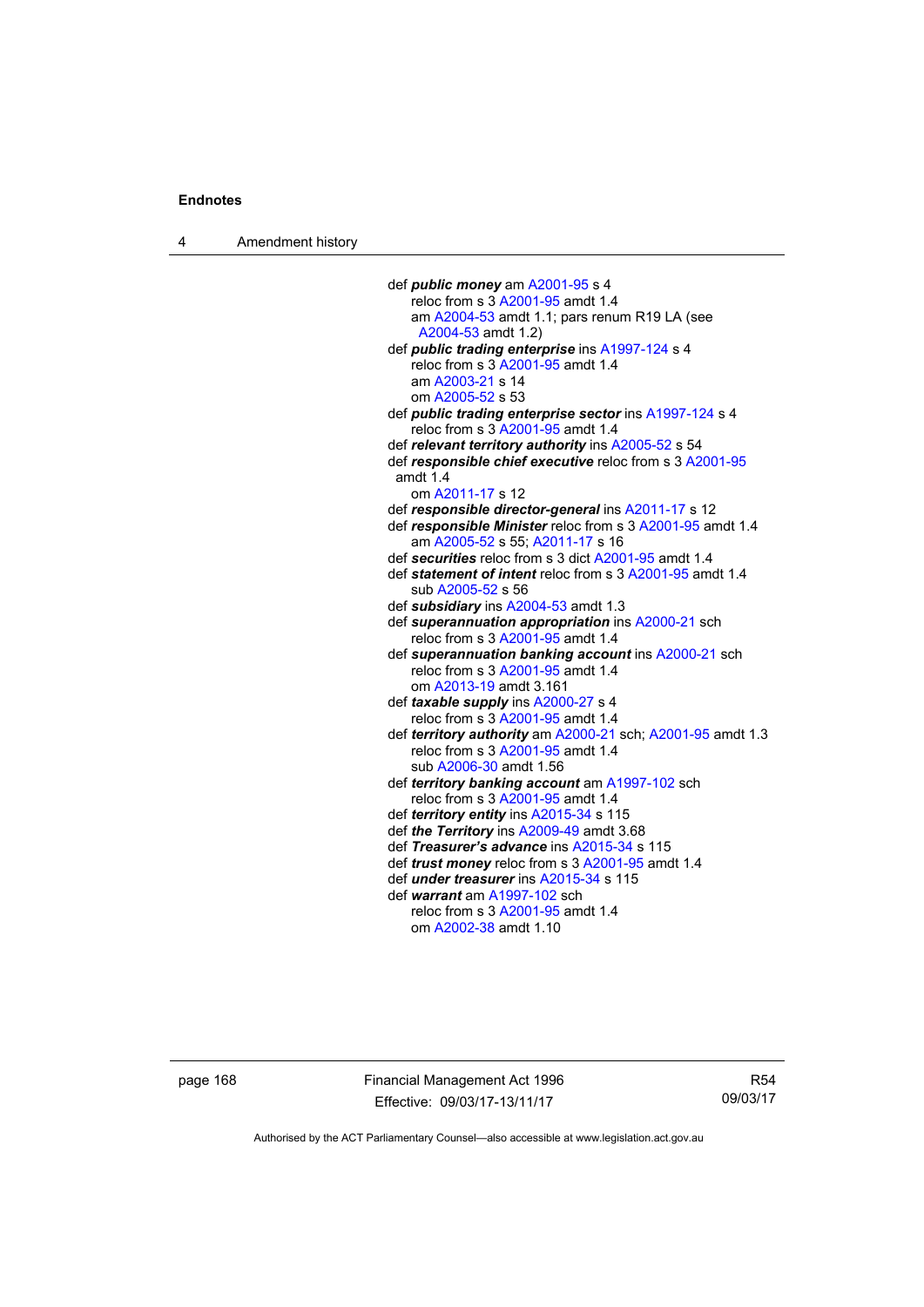### **5 Earlier republications**

Some earlier republications were not numbered. The number in column 1 refers to the publication order.

Since 12 September 2001 every authorised republication has been published in electronic pdf format on the ACT legislation register. A selection of authorised republications have also been published in printed format. These republications are marked with an asterisk (\*) in column 1. Electronic and printed versions of an authorised republication are identical.

| <b>Republication No</b> | <b>Amendments to</b> | <b>Republication date</b> |
|-------------------------|----------------------|---------------------------|
| 1                       | A1997-124            | 31 January 1998           |
| $\overline{2}$          | A1999-58             | 10 November 1999          |
| 3                       | A2001-56             | 12 September 2001         |
| 4                       | A2001-97             | 20 December 2001          |
| 5                       | A2001-97             | 31 December 2001          |
| 5(RI)                   | A2001-97 ‡           | 19 September 2002         |
| 6                       | A2001-97             | 4 January 2002            |
| 6(RI)                   | A2001-97 ‡           | 19 September 2002         |
| $7^*$                   | A2001-97             | 14 January 2002           |
| 7(RI)                   | A2001-97 ‡           | 19 September 2002         |
| 7A                      | A2001-97 ‡‡          | 19 September 2002         |
| 8                       | A2001-97             | 1 July 2002               |
| 8(RI)                   | A2001-97 #           | 19 September 2002         |
| $9*$                    | A2002-30             | 19 September 2002         |
| 10                      | A2002-38             | 1 November 2002           |
| 11                      | A2003-9              | 8 March 2003              |
| 12                      | A2003-21             | 20 May 2003               |
| 13                      | A2003-27             | 30 June 2003              |
| 14                      | A2003-46             | 1 November 2003           |
| 15                      | A2003-56             | 19 December 2003          |
| 16                      | A2004-19             | 7 April 2004              |
| 17                      | A2004-35             | 30 June 2004              |
|                         |                      |                           |

R54 09/03/17 Financial Management Act 1996 Effective: 09/03/17-13/11/17

page 169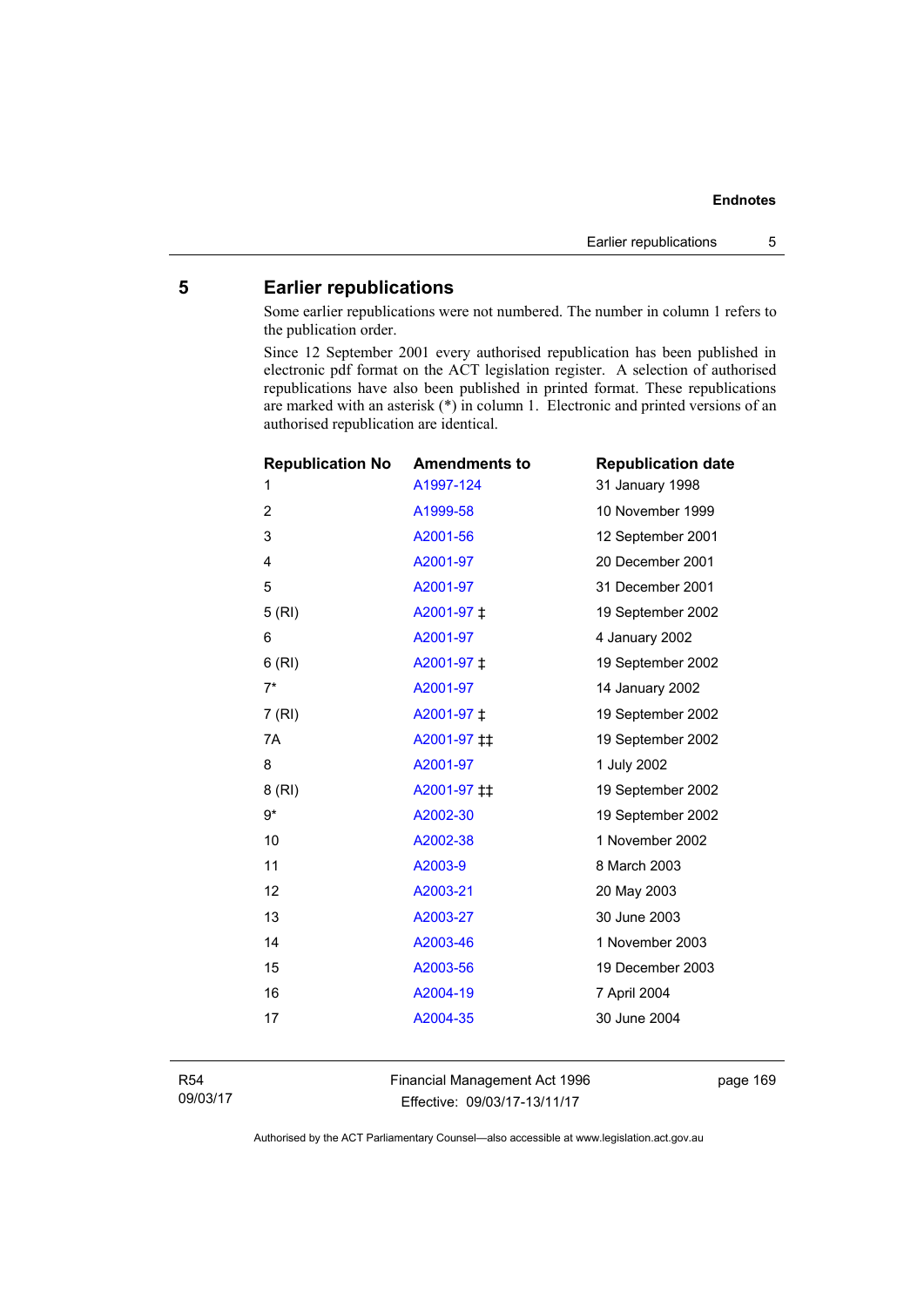| <b>Republication No</b> | <b>Amendments to</b> | <b>Republication date</b> |
|-------------------------|----------------------|---------------------------|
| 18                      | A2004-35             | 1 July 2004               |
| 19                      | A2004-53             | 17 August 2004            |
| 20                      | A2005-20             | 2 June 2005               |
| 21                      | A2005-32             | 1 July 2005               |
| 22                      | A2005-42             | 1 September 2005          |
| 23                      | A2005-52             | 27 October 2005           |
| 24                      | A2005-52             | 1 January 2006            |
| 25                      | A2006-30             | 19 June 2006              |
| 26                      | A2006-30             | 1 July 2006               |
| 27                      | A2006-30             | 20 July 2006              |
| 28                      | A2006-30             | 2 August 2006             |
| 29                      | A2006-30             | 28 October 2006           |
| 30                      | A2007-3              | 12 April 2007             |
| 31                      | A2007-10             | 12 May 2007               |
| 32                      | A2007-10             | 28 October 2007           |
| 33                      | A2007-10             | 2 July 2008               |
| 34                      | A2008-28             | 26 August 2008            |
| 35                      | A2008-37             | 2 February 2009           |
| 36                      | A2009-12             | 1 July 2009               |
| 37                      | A2009-49             | 17 December 2009          |
| 38*                     | A2009-49             | 1 January 2010            |
| 39                      | A2010-18             | 3 June 2010               |
| 40                      | A2010-36             | 30 September 2010         |
| 41                      | A2010-55             | 1 January 2011            |
| 42                      | A2011-17             | 1 July 2011               |
| 43                      | A2012-15             | 16 May 2012               |
| 44                      | A2012-26             | 1 July 2012               |
| 45                      | A2013-5              | 22 February 2013          |
|                         |                      |                           |

|  | Earlier republications |  |
|--|------------------------|--|
|--|------------------------|--|

page 170 **Financial Management Act 1996** Effective: 09/03/17-13/11/17

R54 09/03/17